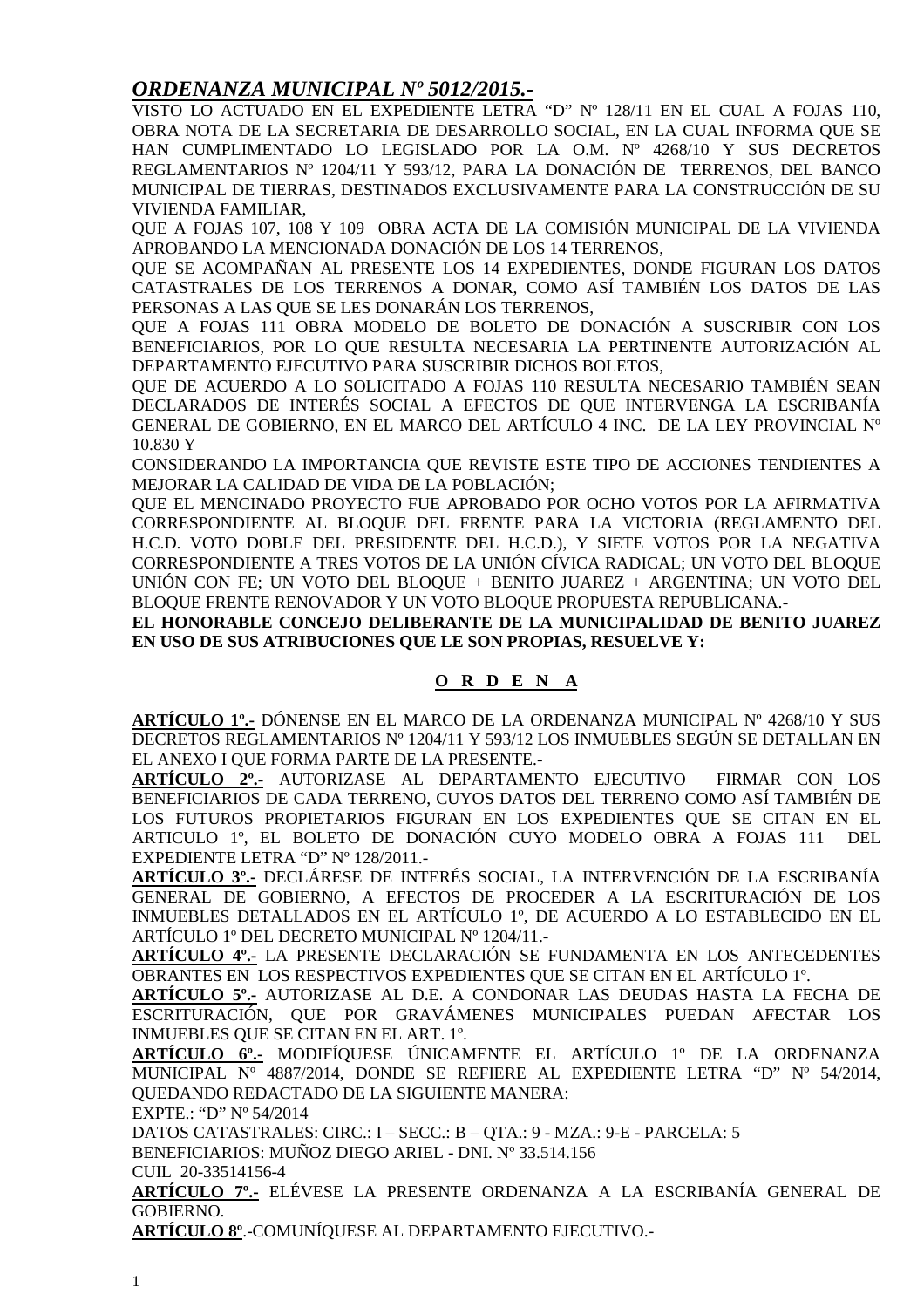#### **DADA EN LA SALA DE SESIONES DEL HONORABLE CONCEJO DELIBERANTE A LOS OCHO DIAS DEL MES DE OCTUBRE DEL AÑO DOS MIL QUINCE.-**

#### **PEDRO FORTÍN ROBERTO CITTADINI SECRETARIO H.C.D. PRESIDENTE H.C.D.**

#### **ANEXO I**

**BARKER – VILLA CACIQUE** 

**EXPTE.: "D" Nº 175/2015**  DATOS CATASTRALES: **Circ.: II – Secc.: D – Mza.: 16 - Parcela: 3 – PARTIDA INMOBILIARIA: 9989 BENEFICIARIOS:** BONAVETTI CARLOS DARIO - DNI. Nº 34.349.388 CUIL 20-34349388-7 GOMEZ DE SARAVIA CAROLINA – DNI 37980465 CUIL: 27-37980465-4 **EXPTE.: "D" Nº 176/2015** DATOS CATASTRALES: **Circ.: II – Secc.: D – Mza.: 16 - Parcela: 7 – PARTIDA INMOBILIARIA: 9993 BENEFICIARIOS:** MARCONI SERAFIN MARIA - DNI. Nº 34778431 CUIL 20-34778431-2 GUTIERREZ MARIA EUGENIA – DNI.: 36362894 CUIL: 27-36362894-5 **EXPTE.: "D" Nº 225/2015**  DATOS CATASTRALES: **Circ.: II – Secc.: D – Mza.: 16 - Parcela: 2 PARTIDA INMOBILIARIA: 9988 BENEFICIARIOS:** IRASTORZA ERNESTO ALEJANDRO - DNI. Nº 17810969 CUIL 20-17810969-4 ESPONDA FABIANA LUJAN – DNI. Nº 21574576 CUIL 27-21574576-2 **ESTACION LOPEZ EXPTE.: "D" Nº 184/2015**  DATOS CATASTRALES: **Circ.: V – Secc.: A – Mza.: 17 - Parcela: 19 PARTIDA INMOBILIARIA: 8834 BENEFICIARIOS:** GUZMAN JUAN CARLOS - DNI. Nº 31105022 CUIL 20-31105022-3 MADRID DAIANA SOLEDAD – DNI Nº 36671707 **EXPTE.: "D" Nº 185/2015**  DATOS CATASTRALES: **Circ.: V – Secc.: A – Mza.: 17 - Parcela: 10 PARTIDA INMOBILIARIA: 8825 BENEFICIARIO:** SEQUEIRA VIVIANA ISABEL - DNI. Nº 21930181 CUIL 27-21930181-8 **EXPTE.: "D" Nº 203/2015**  DATOS CATASTRALES: **Circ.: V – Secc.: A – Mza.: 17 - Parcela: 20 PARTIDA INMOBILIARIA: 8835**  BENEFICIARIO: **DRAGANI STELLA MARIS - DNI. Nº 27830702**  CUIL 27-27830702-1 **EXPTE.: "D" Nº 208/2015**  DATOS CATASTRALES: **Circ.: V – Secc.: A – Mza.: 17 - Parcela: 7 PARTIDA INMOBILIARIA: 8822**  BENEFICIARIOS: **BUSTOS ARIEL JESUS - DNI. Nº 25993152**  CUIL 20-25993152-6 BORDACAHAR ROMINA ANDREA – DNI. 28723864 CUIL 27-28723864-4

**BENITO JUAREZ**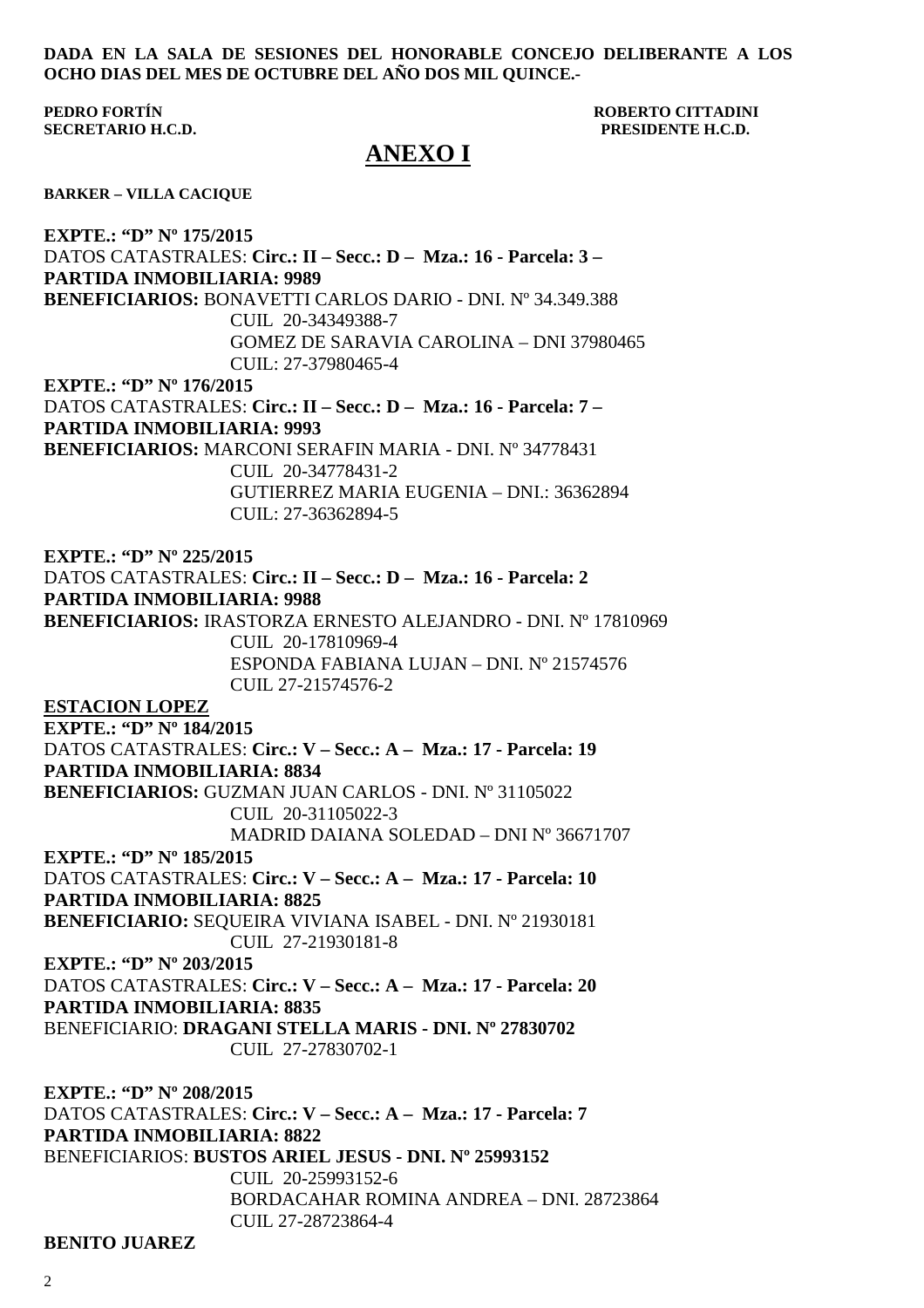**EXPTE.: "D" Nº 177/2015**  DATOS CATASTRALES: **Circ.: I – Secc.: B – Quinta: 42 - Manzana: 42-d - Parcela: 8a PARTIDA INMOBILIARIA: 8036 BENEFICIARIOS:** LABRIOLA JOSEFINA - DNI. Nº 26261218 CUIL 27-26261218-5 **EXPTE.: "G" Nº 68/2014**  DATOS CATASTRALES: **Circ.: I – Secc.: B – Quinta: 9, Mza.: 9-d - Parcela: 20 PARTIDA INMOBILIARIA: 12699 BENEFICIARIO:** GOMEZ SANDRO ISMAEL - DNI. Nº 22301517 CUIL 20-22301517-5 FOURGEAUX VERONICA DNI 22815477 **EXPTE.: "D" Nº 209/2015**  DATOS CATASTRALES: **Circ.: I – Secc.: B – Quinta: 9 - Mza.: 9-b - Parcela: 12 PARTIDA INMOBILIARIA: 12756 BENEFICIARIO:** ARGUELLO CRISTIAN JESUS - DNI. Nº 29163238 CUIL 20-29163238-7 **EXPTE.: "D" Nº 202/2015**  DATOS CATASTRALES: **Circ.: I – Secc.: D – Chacra: 151, Mza.: 151-a - Parcela: 10-b PARTIDA INMOBILIARIA: 12296 BENEFICIARIO:** ARIAS EMMANUEL - DNI. Nº 33514152 CUIL 20-33514152-1 **EXPTE.: "D" Nº 217/2015**  DATOS CATASTRALES: **Circ.: I – Secc.: D – Chacra: 151, Manzana: 151-a - Parcela: 11-b PARTIDA INMOBILIARIA: 12340 BENEFICIARIO:** KNOLLINGER SERGIO - DNI. Nº 25993112 CUIL 20-25993112-7 **EXPTE.: "D" Nº 218/2015**  DATOS CATASTRALES: **Circ.: I – Secc.: D – Chacra: 151, Mza.: 151-a - Parcela: 11-a PARTIDA INMOBILIARIA: 5587 BENEFICIARIO:** TANNO FACUNDO - DNI. Nº 33153696 CUIL 20-33153696-3 **EXPTE.: "D" Nº 239/2015**  DATOS CATASTRALES: **Circ.: I – Secc.: D – Chacra: 151, Mza.: 151-a - Parcela: 10-c PARTIDA INMOBILIARIA: 12297** 

**BENEFICIARIO:** BENGOCHEA RAUL ALBERTO - DNI. Nº 25548754 CUIL 20-25548754-0

**SECRETARIO H.C.D. PRESIDENTE H.C.D.** 

**PEDRO FORTÍN ROBERTO CITTADINI** 

#### *ORDENANZA MUNICIPAL Nº 5013/2015.-*

VISTO LO ACTUADO EN EL EXPEDIENTE LETRA "G" Nº 104/2011 EN EL CUAL A FOJAS 298 Y 299 OBRA NUEVO CONTRATO SUSCRIPTO CON EL SR. ALONSO HERNÁN HORACIO, REGISTRADO BAJO EL Nº 257/2015 DEL REGISTRO MUNICIPAL DE CONTRATOS, EL CUAL REALIZARA FUNCIONES DE ASESOR DE LA SECRETARIA DE SEGURIDAD,

QUE EL NUEVO CONTRATO REEMPLAZA AL CONTRATO REGISTRADO BAJO EL Nº 6/2015 DEL REGISTRO MUNICIPAL DE CONTRATOS Y

CONSIDERANDO QUE EL DEPARTAMENTO EJECUTIVO ENTIENDE PROCEDENTE QUE EL CITADO CONTRATO SEA APROBADO POR EL HONORABLE CONCEJO DELIBERANTE;

QUE EL MENCIONADO PROYECTO FUE APROBADO EN VOTACIÓN NOMINAL, EN GENERAL Y EN PARTICULAR, DE LA SIGUIENTE FORMA: OCHO VOTOS POR LA AFIRMATIVA CORRESPONDIENTES AL BLOQUE FRENTE PARA LA VICTORIA: CITTADINI ROBERTO (DOBLE VOTO REGLAMENTO INTERNO H.C.D.):POR LA AFIRMATIVA; PEÓN RAMIRO: POR LA AFIRMATIVA; RODRÍGUEZ JOSÉ: POR LA AFIRMATIVA; CARRIZO GUSTAVO: POR LA AFIRMATIVA; LABRIOLA MARIANO: POR LA AFIRMATIVA; CARDOSO WILLER: POR LA AFIRMATIVA; VIDAGUREN CARLA: POR LA AFIRMATIVA; Y SIETE VOTOS POR LA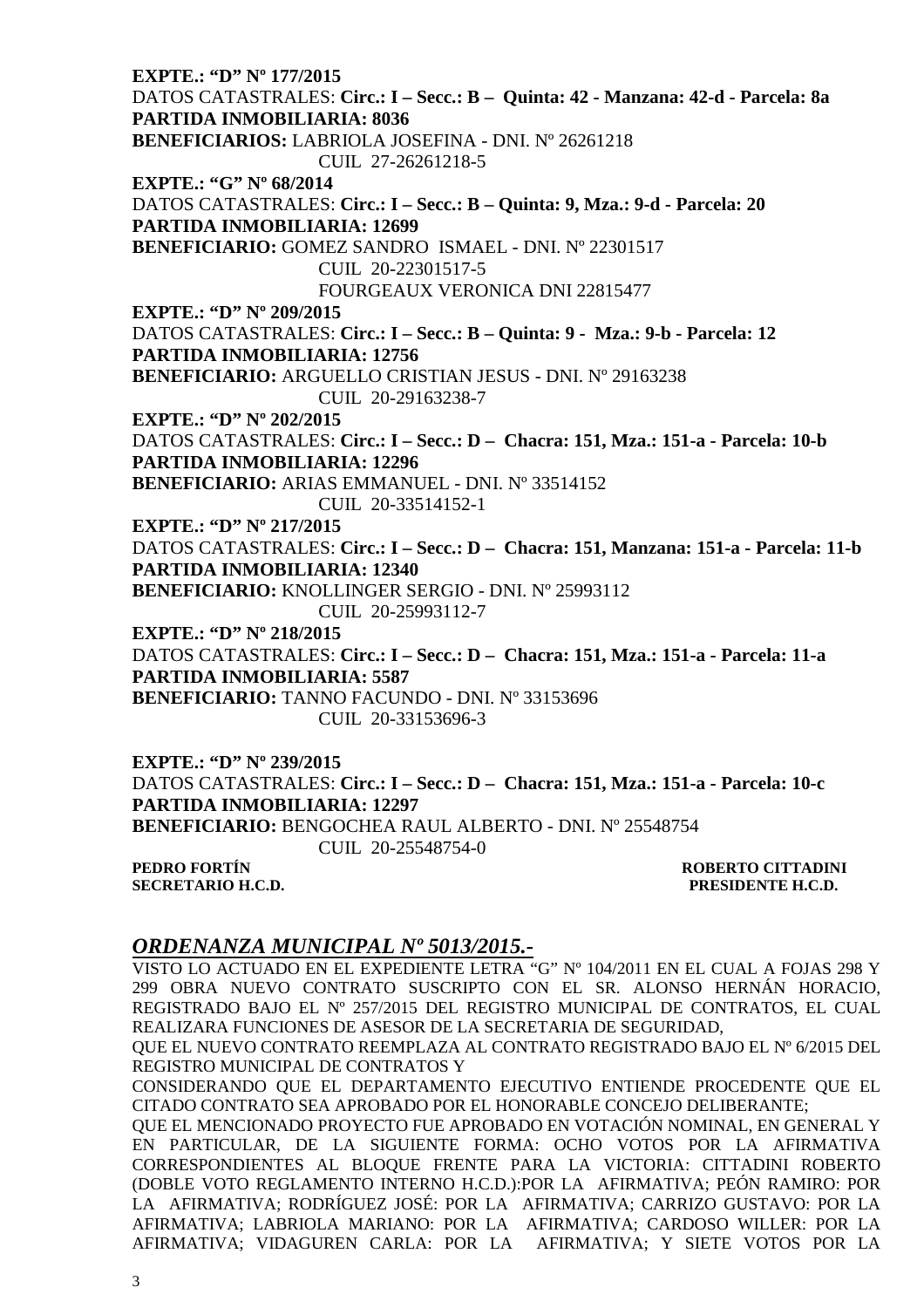NEGATIVA : TRES VOTOS CORRESPONDIENTES AL BLOQUE UNIÓN CÍVICA RADICAL: SAN ROQUEONDO JOSÉ: POR LA NEGATIVA; DÍAZ MARCOS: POR LA NEGATIVA; INCHAUSTY PEDRO: POR LA NEGATIVA; LEZICA JOSEFA: UN VOTO POR LA NEGATIVA DEL BLOQUE + BENITO JUÁREZ + ARGENTINA; ALFONSÍN ÁNGEL: UN VOTO POR LA NEGATIVA DEL BLOQUE UNIÓN CON FE; ZABALZA OSCAR: UN VOTO POR LA NEGATIVA DEL BLOQUE PROPUESTA REPUBLICANA; PÉREZ JUAN MANUEL: UN VOTO POR LA NEGATIVA DEL BLOQUE FRENTE RENOVADOR.-

#### **EL HONORABLE CONCEJO DELIBERANTE DE LA MUNICIPALIDAD DE BENITO JUAREZ EN USO DE SUS ATRIBUCIONES QUE LE SON PROPIAS, RESUELVE Y:**

#### **O R D E N A**

**ARTÍCULO 1º.-** CONVALÍDESE EL CONTRATO, SUSCRIPTO OPORTUNAMENTE CON EL SR. ALONSO HERNAN HORACIO D.N.I. 11.206.740 Y QUE FUERA REGISTRADO BAJO EL Nº 257/2015 DEL REGISTRO MUNICIPAL DE CONTRATOS, DE ACUERDO A LO ACTUADO EN EL EXPEDIENTE LETRA "G" Nº 104/2011.-

**ARTÍCULO 2**.- DERÓGUESE LA ORDENANZA MUNICIPAL Nº 4918/14.-

**ARTICULO 3º.-** COMUNÍQUESE AL DEPARTAMENTO EJECUTIVO.-

**DADA EN LA SALA DE SESIONES DEL HONORABLE CONCEJO DELIBERANTE A LOS OCHO DIAS DEL MES DE OCTUBRE DEL AÑO DOS MIL QUINCE.- PEDRO FORTÍN ROBERTO CITTADINI SECRETARIO H.C.D. PRESIDENTE H.C.D.** 

#### *ORDENANZA MUNICIPAL Nº 5014/2015.-*

VISTO LO ACTUADO EN EL EXPEDIENTE LETRA "G" Nº 123/2015, EN EL CUAL A FOJAS 2 Y 2 VUELTA OBRA EL CONVENIO REGISTRADO BAJO EL Nº 20/2015 DEL REGISTRO; MUNICIPAL DE CONVENIOS, SUSCRIPTO OPORTUNAMENTE CON EL SERVICIO PROVINCIAL DE AGUA POTABLE Y SANEAMIENTO RURAL (S.P.A.R.);

QUE EL CITADO CONVENIO EN REFERENCIA A LA REALIZACIÓN DE LA OBRA DE POZOS DE EXPLOTACIÓN, CISTERNA DE AGUA TRATADA Y CISTERNA DE AGUA SIN POTABILIZAR; PLANTA DE EMBOTELLADO, PLANTA POTABILIZADORA, LAVADO E INSTALACIONES ELECTROMECÁNICAS, OBRAS CIVILES COMPLEMENTARIAS, PROVISIÓN DE 1000 BIDONES DE 20 LITROS Y SISTEMA INDIVIDUAL DE AGUA CALIENTE POR ENERGÍA SOLAR PARA TODAS LAS VIVIENDAS Y EDIFICIOS PÚBLICOS EN EL PARAJE EL LUCHADOR Y CONSIDERANDO LO DISPUESTO POR LA CLÁUSULA CUARTA DEL CITADO CONVENIO **EL HONORABLE CONCEJO DELIBERANTE DE LA MUNICIPALIDAD DE BENITO JUAREZ EN USO DE SUS ATRIBUCIONES QUE LE SON PROPIAS, RESUELVE Y:** 

#### **O R D E N A**

**ARTÍCULO 1°.-** CONVALÍDESE EL CONVENIO SUSCRIPTO CON EL SERVICIO PROVINCIAL DE AGUA POTABLE Y SANEAMIENTO RURAL (S.P.A.R.), REGISTRADO BAJO EL Nº 20/2015 DEL REGISTRO MUNICIPAL DE CONVENIOS. REFERENTE A LA OBRA DE POZOS DE EXPLOTACIÓN, CISTERNA DE AGUA TRATADA Y CISTERNA DE AGUA SIN POTABILIZAR; PLANTA DE EMBOTELLADO, PLANTA POTABILIZADORA, LAVADO E INSTALACIONES ELECTROMECÁNICAS, OBRAS CIVILES COMPLEMENTARIAS, PROVISIÓN DE 1000 BIDONES DE 20 LITROS Y SISTEMA INDIVIDUAL DE AGUA CALIENTE POR ENERGÍA SOLAR PARA TODAS LAS VIVIENDAS Y EDIFICIOS PÚBLICOS EN EL PARAJE EL LUCHADOR.-

**ARTÍCULO 2°.-** HÁGASE ENTREGA DE LA PRESENTE ORDENANZA AL SERVICIO PROVINCIAL DE AGUA POTABLE Y SANEAMIENTO RURAL (S.P.A.R.).-

**ARTÍCULO 3°.-**COMUNÍQUESE AL DEPARTAMENTO EJECUTIVO.-

**DADA EN LA SALA DE SESIONES DEL HONORABLE CONCEJO DELIBERANTE A LOS VEINTIDÓS DÍAS DEL MES DE OCTUBRE DEL AÑO DOS MIL QUINCE.- PEDRO FORTÍN ROBERTO CITTADINI** 

**SECRETARIO H.C.D. PRESIDENTE H.C.D.** 

*ORDENANZA MUNICIPAL Nº 5015/2015.-*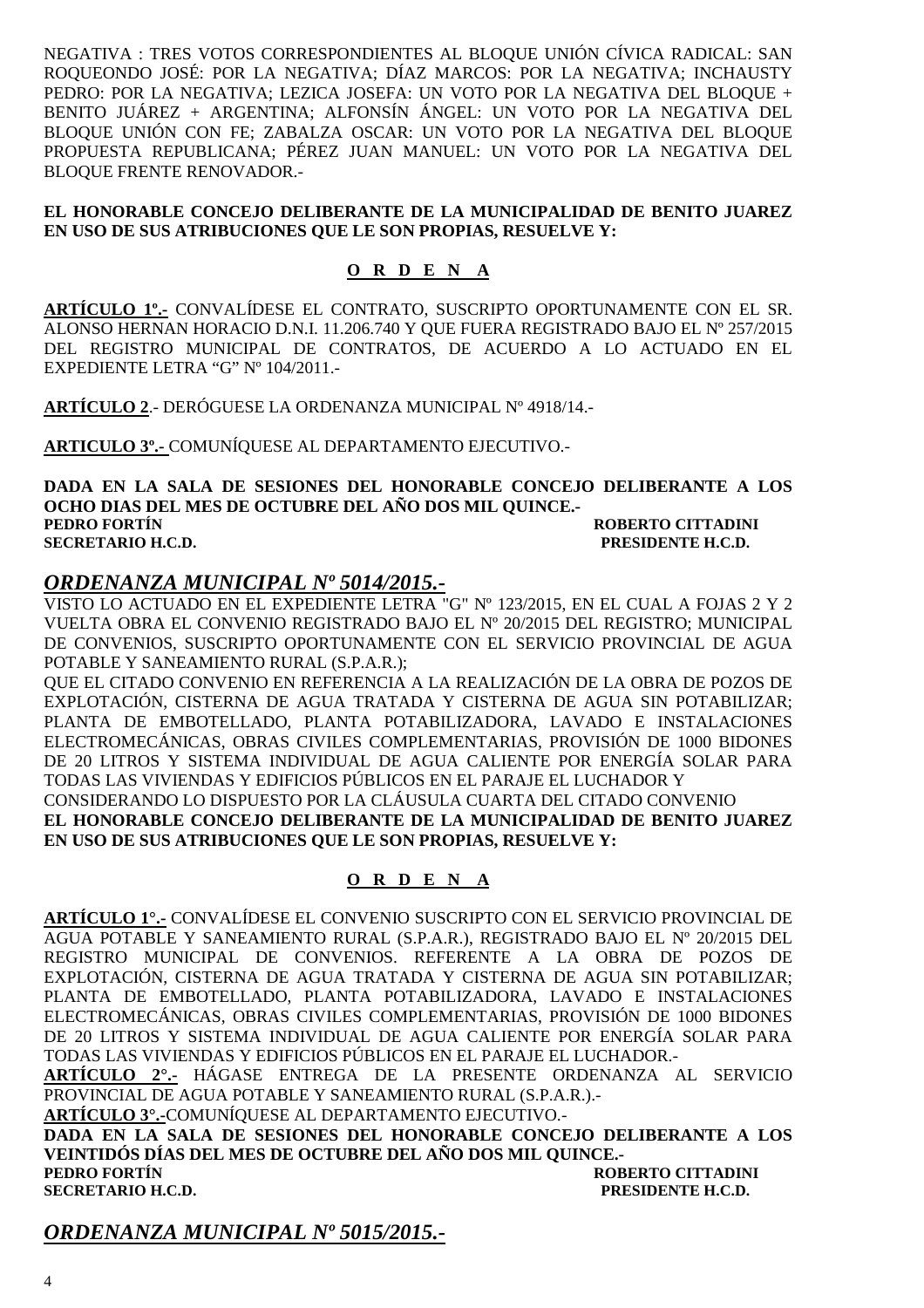VISTO LO ACTUADO EN EL EXPEDIENTE LETRA "D" Nº 320/2015 EN EL CUAL DE FOJAS 2 A 30. OBRA COPIA DEL ANTEPROYECTO PRESENTADO ANTE LA SECRETARIA NACIONAL DE NIÑEZ, ADOLESCENCIA Y FAMILIA PARA QUE ESTE MUNICIPIO PUEDA UTILIZAR LAS INSTALACIONES DE LO QUE FUERA EL INSTITUTO CAYETANO ZIBECCHI.-

QUE DEL ANTEPROYECTO PARTICIPAN EL INTA, LA ESCUELA DE EDUCACIÓN SECUNDARIA AGRARIA Nº 1 Y EL MUNICIPIO DE BENITO JUÁREZ A TRAVÉS DE LA SECRETARÍA DE DESARROLLO SOCIA! (COOPERATIVAS ARGENTINA TRABAJA) Y LAS ÁREAS MUNICIPALES DE DEPORTE, TURISMO, PATRIMONIO Y PRODUCCIÓN.

QUE ESTE PROYECTO SE REALIZO, PORQUE ESTA GESTIÓN TUVO COMO UNA DE SUS ACCIONES DE GOBIERNO LA DE CONSEGUIR LA POSESIÓN DE DICHO PREDIO, PARA PODER CONSERVAR Y MEJORAR SU PARTE EDILICIA Y ASÍ DARLE UN DESTINO DE USO PARA LAS ÁREAS QUE PARTICIPARON DE LA CONFECCIÓN DEL ANTE PROYECTO.-

QUE EN RESPUESTA A LAS GESTIONES REALIZADAS POR EL D.E. LA SECRETARIA NACIONAL DE NIÑEZ. ADOLESCENCIA Y FAMILIA HA ENVIADO UN ACTA DE COMPROMISO, CUYO MODELO OBRA DE FOJAS 31 A 34,

QUE CON LA FIRMA DEL ACTA DE COMPROMISO SE PROPICIA EL USO DE UN LUGAR HISTÓRICO QUE GUARDA PARTE DEL SENTIR DEL DONANTE Y LA MEJORA DE LA CALIDAD DE VIDA DE LOS HABITANTES DE BENITO JUÁREZ;

QUE LA E.E.S.A. N° 1, ANTE ESTA PROPUESTA TENDRÍA UNA OPORTUNIDAD CONCRETA PARA MEJORAR LOS ASPECTOS REFERIDOS A LA CALIDAD EDUCATIVA DE LOS ALUMNOS Y QUE A SU VEZ POSIBILITARA GENERAR EN ESTE ESPACIO UN CAMBIO SUSTANTIVO DEL ROL DE LA ESCUELA COMO PROMOTORA DEL DESARROLLO LOCAL, DE LA CULTURA Y LA CALIDAD DE VIDA DE SU POBLACIÓN POR MEDIO DE PRÁCTICAS DESDE LA EDUCACIÓN NO FORMAL,

QUE CON LA FIRMA DEL ACTA DE COMPROMISO, Y DE ACUERDO A LO ESPECIFICADO EN LA CLÁUSULA QUINTA, ESTE MUNICIPIO PODRÁ TOMAR POSESIÓN DEL INMUEBLE, DONDE FUNCIONARA; EL INSTITUTO CAYETANO ZIBECCHI, Y QUEDARA A CARGO DE LA CUSTODIA Y CONSERVACIÓN DEL MISMO Y

CONSIDERANDO EL DEPARTAMENTO EJECUTIVO NECESITA LA AUTORIZACIÓN, DEL HONORABLE CONCEJO DELIBERANTE, PARA LA FIRMA DEL ACTA DE COMPROMISO.-

**EL HONORABLE CONCEJO DELIBERANTE DE LA MUNICIPALIDAD DE BENITO JUAREZ EN USO DE SUS ATRIBUCIONES QUE LE SON PROPIAS, RESUELVE Y:** 

#### **O R D E N A**

**ARTÍCULO 1°.-** AUTORIZASE AL DEPARTAMENTO EJECUTIVO A SUSCRIBIR CON LA SECRETARIA NACIONAL DE NIÑEZ, ADOLESCENCIA Y FAMILIA EL ACTA DE COMPROMISO, REFERENTE A LA SESIÓN DEL INMUEBLE DONDE FUNCIONABA EL INSTITUTO "CAYETANO ZIBECCHI" Y CUYO MODELO OBRA DE FOJAS 33 A 36 DEL EXPEDIENTE LETRA "D" Nº 320/2015.-

**ARTÍCULO 2°.-**COMUNÍQUESE AL DEPARTAMENTO EJECUTIVO.-

**DADA EN LA SALA DE SESIONES DEL HONORABLE CONCEJO DELIBERANTE A LOS VEINTIDÓS DÍAS DEL MES DE OCTUBRE DEL AÑO DOS MIL QUINCE.-**

**PEDRO FORTÍN GUILLET E LOS ESTECUTADINI E LOS ESTECUTADINIAIS DE LOS ESTECUTADINIAIS DE LOS ESTECUTADINI SECRETARIO H.C.D. PRESIDENTE H.C.D.** 

*ORDENANZA MUNICIPAL Nº 5016/2015* 

VISTO LO ACTUADO EN EL EXPEDIENTE LETRA "O" Nº 130/2015 Y EL DECRETO MUNICIPAL Nº 1520/2015, POR EL QUE SE LLAMÓ LICITACIÓN PRIVADA Nº 72/2015 PARA LA COMPRA DE 360 TONELADAS DE CEMENTO PÓRTLAND;

QUE SE PRESENTÓ UN SOLO OFERENTE PESE A HABER INVITADO A PROVEEDORES DEL RAMO (FJS. 15);

QUE EL JEFE DE COMPRAS, LA CONTADCORA MUNICIPAL INTERINA Y EL SECRETARIO DE HACIENDA COINCIDEN EN LA CONVENIENCIA DE ADJUDICAR A LA FIRMA LOMA NEGRA CIASA LA PROVISIÓN DE 360 TONELADAS DE CEMENTO PÓRTLAND.

QUE SE ELEVA EL PRESENTE DANDO CUMPLIMIENTO A LO DISPUESTO OPOR EL ARTÍCULO 155 DE LA LEY ORGÁNICA DE LAS MUNICIPALIDADES, SOLICITANDO AUTORIZACIÓN PARA REALIZAR LA ADJUDICACIÓN MENCIONADA;

**EL HONORABLE CONCEJO DELIBERANTE DE LA MUNICIPALIDAD DE BENITO JUAREZ EN USO DE SUS ATRIBUCIONES QUE LE SON PROPIAS, RESUELVE Y:** 

**O R D E N A:**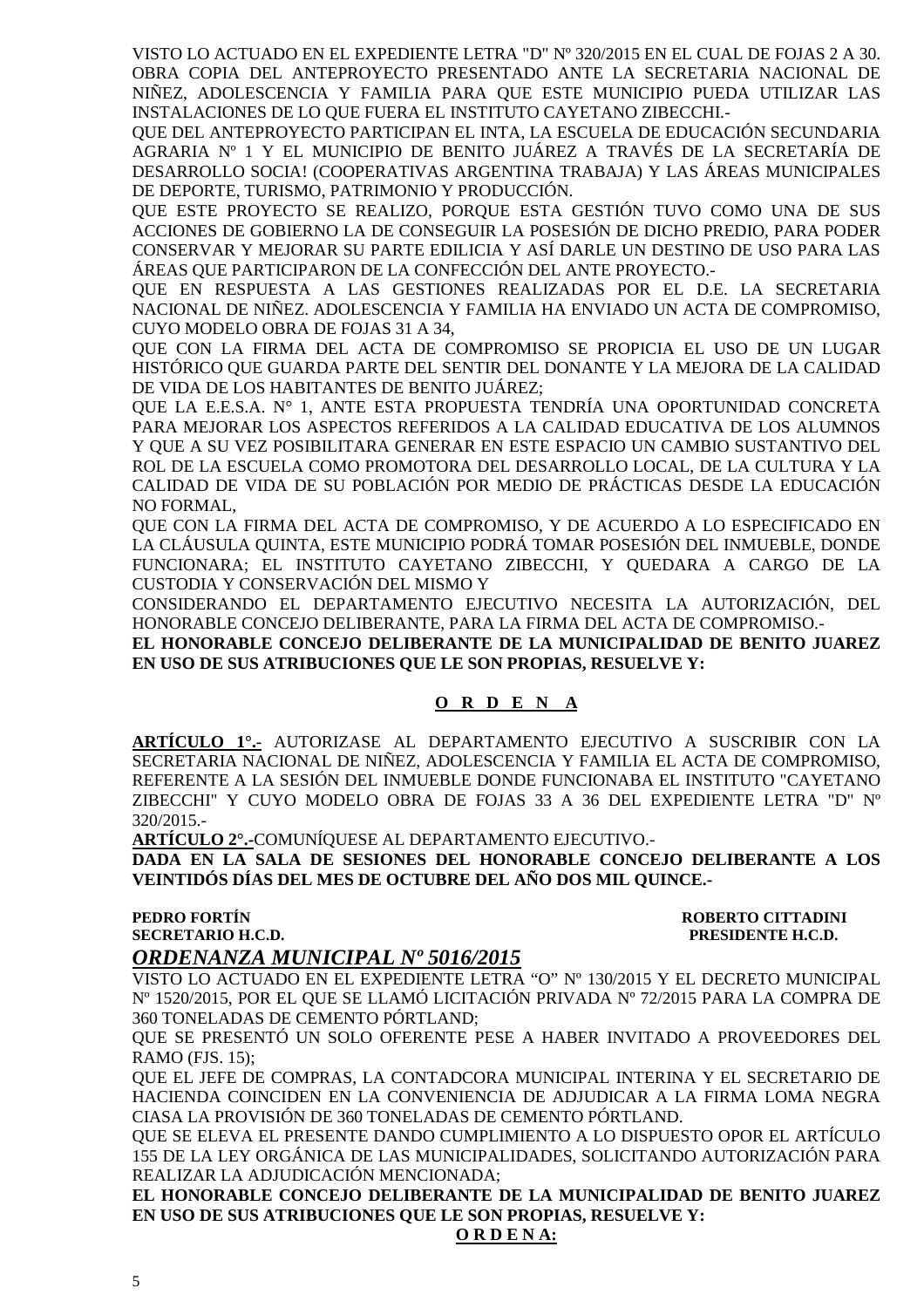#### **ARTÍCULO 1º.-**APRUÉBESE LO ACTUADO EN EL LICITACIÓN PRIVADA Nº 72/2015.-

**ARTÍCULO 2º.-**AUTORÍZASE AL DEPARTAMENTO EJECUTIVO A ADJUDICAR A LA FIRMA LOMA NEGRA CIASA, CUIT 30-50053085-1, LA PROVISIÓN DE 360 TONELADAS DE CEMENTO PÓRTLAND, POR UN MONTO TOTAL DE PESOS CUATROCIENTOS SETENTA Y UN MIL QUINIENTOS CUARENTA Y SEIS (\$ 471.546,00), PUESTOS EN LA PLANTA HORMIGONERA.- **ARTÍCULO 3º.-**EL GASTO DEBERÁ IMPUTARSE DE ACUERDO A LA JURISDICCIÓN

1110104000-SECRETARIA DE INFRAESTRUCTURA, VIVIENDA Y SERVICIOS PÚBLICOS, CATEGORÍA PROGRAMÁTICA 41.84.00 FUENTE DE FINANCIAMIENTO : 110 DE ORIGEN MUNICIPAL

**ARTÍCULO 4º.-**COMUNÍQUESE AL DEPARTAMENTO EJECUTIVO **DADA EN LA SALA DE SESIONES DEL HONORABLE CONCEJO DELIBERANTE A LOS VEINTINUEVE DÍAS DEL MES DE OCTUBRE DEL AÑO DOS MIL QUINCE.- PEDRO FORTÍN ROBERTO CITTADINI SECRETARIO H.C.D. PRESIDENTE H.C.D.** 

#### *ORDENANZA MUNICIPAL Nº 5017/2015.-*

VISTO LO ACTUADO EN EL EXPEDIENTE LETRA "O" Nº 122/2015 Y EL DECRETO MUNICIPAL Nº 1467/2015, SE LLAMÓ A LICITACIÓN PRIVADA Nº 69/2015 PARA LA VENTA DE DISTINTOS TIPOS DE MATERIALES ACOPIADOS EN LAS PLANTAS DE TRATAMIENTO DE RESIDUOS SÓLIDOSOO URBANOS DE LA LOCALIDAD DE BENITO JUÁREZ Y VILLA CACIQUE,

QUE SE PRESENTÓ UN SOLO OFERENTE PESE A HABER INVITADO A PROVEEDORES DEL RAMO (FJS. 12),

QUE EL JEFE DE COMPRAS Y LA CONTADORA MUNICIPAL COINCIDEN EN LA CONVENIENCIA DE ADJUDICAR AL SR. MARIO MOLINA LA VENTA DE DISTINTOS TIPOS DE MATERIALES ACOPIADOS EN LAS PLANTAS DE TRATAMIENTO DE RESIDUOS SÓLIDOS URBANOS DE LA LOCALIDAD DE BENITO JUÁREZ Y VILLA CACIQUE,

QUE SE ELEVA EL PRESENTE DANDO CUMPLIMIENTO A LO DISPUESTO POR EL ARTÍCULO 155 DE LA LEY ORGÁNICA DE LAS MUNICIPALIDADES, SOLICITANDO AUTORIZACIÓN PARA REALIZAR LA ADJUDICACIÓN MENCIONADA,

**EL HONORABLE CONCEJO DELIBERANTE DE LA MUNICIPALIDAD DE BENITO JUAREZ EN USO DE SUS ATRIBUCIONES QUE LE SON PROPIAS, RESUELVE Y:** 

#### **O R D E N A:**

**ARTÍCULO 1º.-** APRUÉBESE LO ACTUADO EN LA LICITACIÓN PRIVADA Nº 69/2015 ARTÍCULO 2º.-AUTORÍZASE AL DEPARTAMENTO EJECUTIVO A VENDER A LA FIRMA MARIO MOLINA, LOS ÍTEMS:  $VIDDIO$  A  $CD$  ANEL 8.00 PET ACEITE

| T.-VIDRIO A GRANEL   | $\delta$ .- PET AUELLE     |
|----------------------|----------------------------|
| 2.-CHATARRA A GRANEL | 10.- SOPLADO AMARILLO      |
| 3.-ALUMINIO          | 11.- SOPLADO NATURAL       |
| 4.-PAPEL DE SEGUNDA  | 12.-TUTTI                  |
| 5.- CARTÓN           | 14.-POLIETILENO BAJA SUCIO |
| 7 -PET CRISTAL       |                            |

DE LA LICITACIÓN PRIVADA Nº 69/2015, POR UN MONTO TOTAL APROXIMADO DE PESOS DOSCIENTOS TREINTA Y OCHO MIL DOSCIENTOS VEINTICINCO (\$ 238.225,00) DE ACUERDO A LO ACTUADO EN EL EXPEDIENTE LETRA "O" Nº 132/2015.-

ARTÍCULO 3º.-EL INGRESO DEBERÁ IMPUTARSE DE ACUERDO A LA JURISDICCIÓN 1110103000-SECRETARÍA DE HACIENDA, CUENTA RECURSOS 14.1.01.00 "VENTA DE MATERIAL RECICLADO.-

ARTÍCULO 4º.-COMUNÍQUESE AL DEPARTAMENTO EJECUTIVO.-

**DADA EN LA SALA DE SESIONES DEL HONORABLE CONCEJO DELIBERANTE A LOS VEINTINUEVE DÍAS DEL MES DE OCTUBRE DEL AÑO DOS MIL QUINCE.- PEDRO FORTÍN ROBERTO CITTADINI** 

**PRESIDENTE H.C.D.** 

# *DECRETOS 2015-Nº 1516*

**BENITO JUÁREZ –** Octubre 1º de 2015-

**VISTO** que conforme las previsiones de la Oza. Mpal. N° 4854/14, el **"FONDO MUNICIPAL PARA EMERGENCIAS DE SALUD" (FO.MU.ES.)** se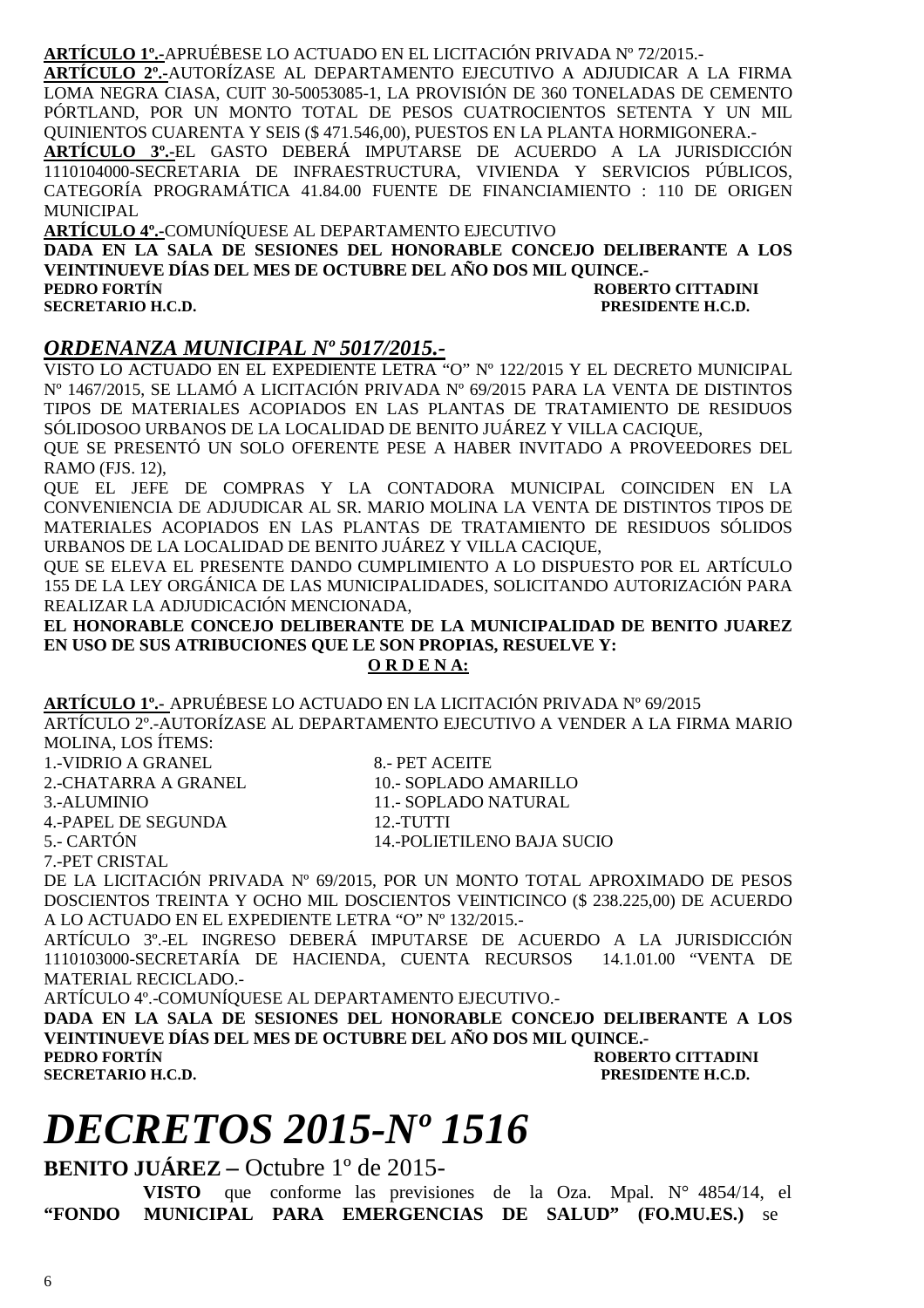encuentra facultado para solucionar económicamente enfermedades cuya gravedad requiere derivación médica debido al alto riesgo en la salud;

**QUE** la Secretaría de Gobierno dispone dictar el presente acto administrativo;

**EL INTENDENTE MUNICIPAL**, en uso de sus facultades,

#### **DECRETA:**

**Artículo 1º.-**Dispónese que el **"FONDO MUNICIPAL PARA EMERGENCIAS ESPECIALES DE SALUD" (FO.MU.ES),** efectúe pagos en el marco de la Oza. Mpal. N° 4854/14, a la persona que se indica a continuación, cuya historia clínica obra en el Expediente:

#### **BLASCO MARCELO Expte. Letra "F" Nº 126/96**

**Subsidio Reintegrable \$ 2.000 (fs. 784)** 

**Artículo 2º.-**Refrendará el presente acto administrativo la Sra. Secretaria de Desarrollo Social.--- **Artículo 3º.-**Comuníquese, dése al R. O. de Decretos y Resoluciones, tome nota Contaduría, Tesorería, Dirección de Recaudación, Secretarías de Desarrollo Social, de Gobierno,

de Hacienda, Subdirección de Tasas, FO.MU.ES. y Auditoría, cumplido, archívese.---<br>JULIO CÉSAR MARINI

**S. DE DESARROLLO SOCIAL** 

## **MULIO CÉSAR MARINI<br>INTENDENTE MUNICIPAL**

# *DECRETOS 2015-Nº 1517*

#### **BENITO JUÁREZ** – Octubre 1 de 2015 -

**VISTO** lo actuado en Expte. Letra "D" Nº 256/15, por el que a fojas 17 obra pedido de BECA DEPORTIVA, a favor de VILLARRUEL SANTIAGO D.N.I. 16.306.176 destinada a solventar parte los gastos de alimentación y traslado a la ciudad de Santiago de Chile y Rancagua del mismo país para su capacitación y formación como jugador de tenis;

**CONSIDERANDO** que a fojas 18 obra informe de la Comisión Evaluadora de Becas deportivas;

**QUE** a fs. 21 Contaduría efectúa la respectiva imputación del gasto;

**QUE** el Secretario de Gobierno, dispone dictar el acto administrativo correspondiente; **EL INTENDENTE MUNICIPAL,** en uso de sus facultades,

#### **DECRETA:**

**Artículo lº.-**Otórgase **BECA DEPORTIVA** a la Sra. LUNA ADRIANA POMPEYA D.N.I. 16.306.176, para su hijo VILLARRUEL SANTIAGO D.N.I. 16.306.176, destinada a solventar parte de los gastos de alimentación y traslado a la ciudad de Santiago de Chile y Rancagua para su capacitación y formación como jugador de tenis, por la suma de Pesos DOS MIL QUINIETOS (\$ 2.500,00).-----------------------------------------

**Artículo 2º.-**El gasto será imputado según lo informado por Contaduría a fs. precedentes.------------

**Artículo 3º.**-Refrendará el presente acto administrativo el Sr. Secretario de Gobierno.----------------

**Artículo 4º.-**Comuníquese, dése al R. O. De Decretos y Resoluciones, tome nota Contaduría, Tesorería, Presupuesto, Auditoria, Secretaría de Gobierno y Dirección de Deportes, cumplido, archívese.-------------------------------------------------------------------------------

**SERGIO JULIO ACOSTA JULIO CÉSAR MARINI** 

**SECRETARIO DE GOBIERNO INTENDENTE MUNICIPAL** 

# *DECRETOS 2015-Nº 1518*

### **BENITO JUÁREZ –** Octubre 1º de 2015 -

**VISTO** que la Directora del C.F.P. Nº 401 "Padre Osvaldo Catena", ha organizado el Acto Oficial en celebración al "Día de la Diversidad Cultural", el cuál se llevará a cabo el próximo viernes 9 de octubre en la Cámara Empresaria de Benito Juárez;

**QUE** resulta necesario establecer el PROGRAMA OFICIAL DE ACTOS;

**QUE** el Secretario de Gobierno dispone dictar el presente acto administrativo; **EL INTENDENTE MUNICIPAL,** en uso de sus facultades,

#### **DECRETA:**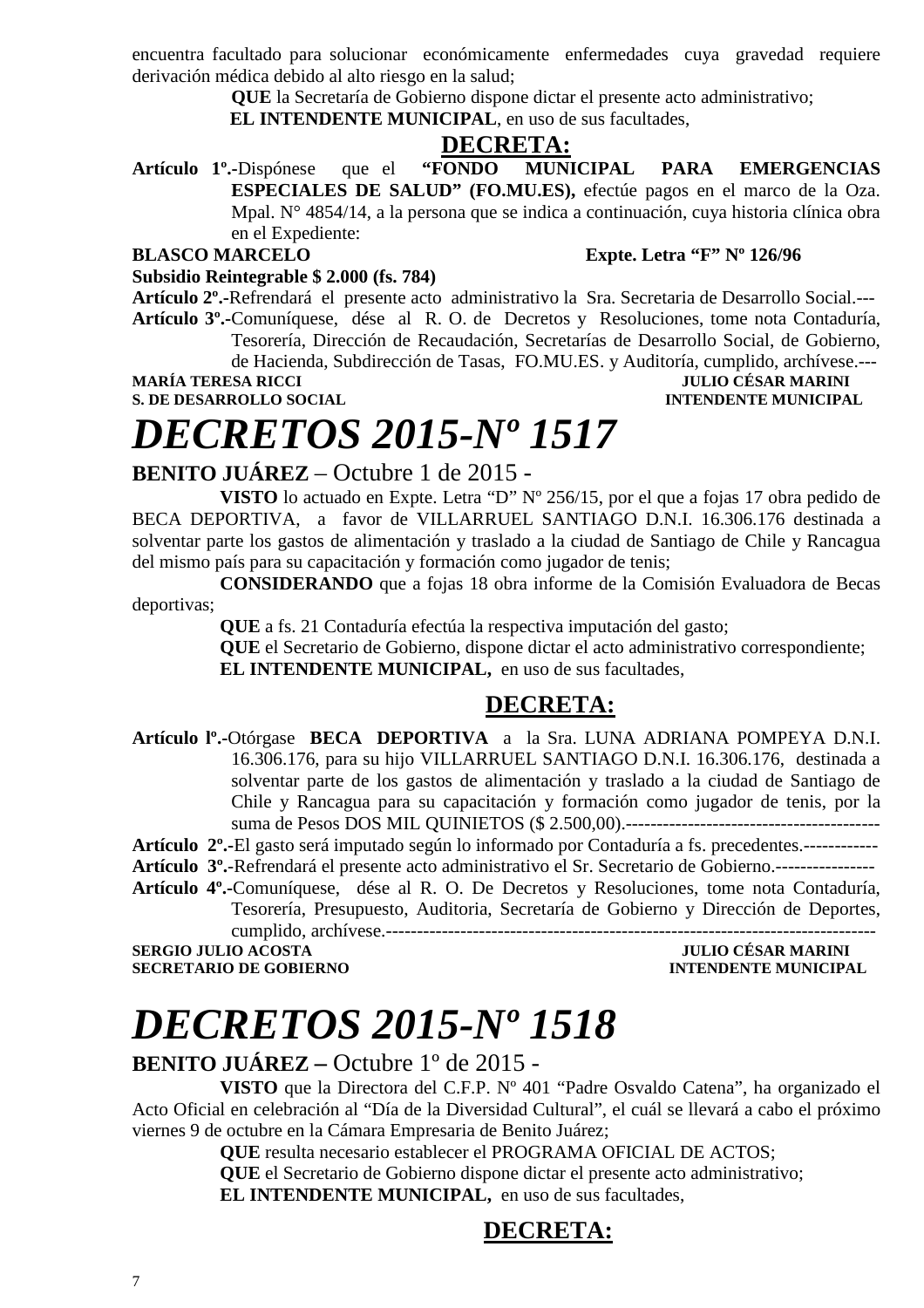**Artículo lº.-** Adoptase como **ACTO OFICIAL** en celebración al "Día de la Diversidad Cultural", el programa establecido por el C.F.P. Nº 401 "Padre Osvaldo Catena", el que se llevará a cabo en la Cámara Empresaria de Benito Juárez el próximo viernes 9 de Octubre de 2015, a partir de las 14:30 horas, de acuerdo al siguiente programa:

\* Ubicación de Autoridades \*Lectura del Decreto Municipal \*Entrada de las Banderas de Ceremonias \*Presentación de las Autoridades \*Himno Nacional Argentino \*Palabras a cargo de: Instructora del Centro de Formación Profesional Directora del Centro de Formación Profesional Inspectora Jefe Distrital \*Retiro de las Banderas de Ceremonias \* Homenaje a los Pueblos originarios (número artístico) \*Entrega de presentes a cargo del Centro de Formación Profesional \*Desconcentración **Artículo 2º.-**Invitase a la población a embanderar sus edificios.-------------------------------------------- **Artículo 3º.-**Refrendará el presente acto administrativo el Sr. Secretario de Gobierno.----------------- **Artículo 4º.-** Comuníquese, dése al R.O. de Decretos y Resoluciones, tome nota Recursos

Humanos, Consejo Escolar, Secretarías de Gobierno, de Hacienda, Dirección de Cultura y Educación, Contaduría, Presupuesto y Auditoría, cumplido, archívese.-------- **SERGIO JULIO ACOSTA DE CONFERNO DE CORTENO DE CORTENO DE CORTENO DE CORTENO DE CORTENO DE CORTENO DE CORTENO DE CORTENO DE CORTENO DE CORTENO DE CORTENO DE CORTENO DE CORTENO DE CORTENO DE CORTENO DE CORTENO DE CORTENO DE** 

**SECRETARIO DE GOBIERNO** 

# *DECRETOS 2015-Nº 1519*

#### **BENITO JUÁREZ –** Octubre 1º de 2015-

 **VISTO** que el día martes 6 de Octubre del corriente año se realizará la reinauguración del Club San Martín de la localidad de Tedín Uriburu del Partido de Benito Juárez a partir de las  $13:50$  hs.;

 **QUE** debido a un incendio ocurrido el día 07/11/07 en dicho club, se debieron llevar a cabo tareas de reconstrucción, las cuales fueron solventadas con fondos girados por el Ministerio de Planificación de la Nación a través del Plan "Más Cerca: Más Municipio, Mejor País, Más Patria" y fondos municipales:

 **QUE** el Club San Martín, posee una gran relevancia para la comunidad de Tedín Uriburu y la zona, debido a que en dicha Institución se han llevado a cabo eventos de distinta naturaleza, tanto deportivos como culturales;

**QUE** seguramente luego de su reconstrucción será un punto de encuentro para todas las iniciativas y reuniones de los vecinos del lugar;

 **QUE** el Secretario de Gobierno dispone dictar el presente acto administrativo;

 **EL INTENDENTE MUNICIPAL**, en uso de sus facultades,

#### **DECRETA:**

**Artículo 1º.-**Declárese de **INTERÉS MUNICIPAL** la reinauguración del Club San Martín de la localidad de Tedín Uriburu perteneciente al Partido de Benito Juárez, a llevarse a cabo el día 6 de Octubre a partir de las 13:50 hs., de acuerdo al siguiente programa de actos:

13:50 hs.- Concentración de autoridades

14:00 hs.- Apertura a cargo del locutor

14:10 hs.- Entrega de reconocimiento a deportistas locales

14:30 hs.- Bendición religiosa

14:40 hs.- Palabras del Sr. Secretario de Infr., Viv. y Serv. Públicos Arq. Diego Rossetti

14:50 hs.- Palabras de la Delegada Municipal Graciela Marini

15:00 hs.- Palabras del Presidente del Club Sr. Horacio Veron

15:10 hs.- Palabras del Intendente Municipal Julio Cesar Marini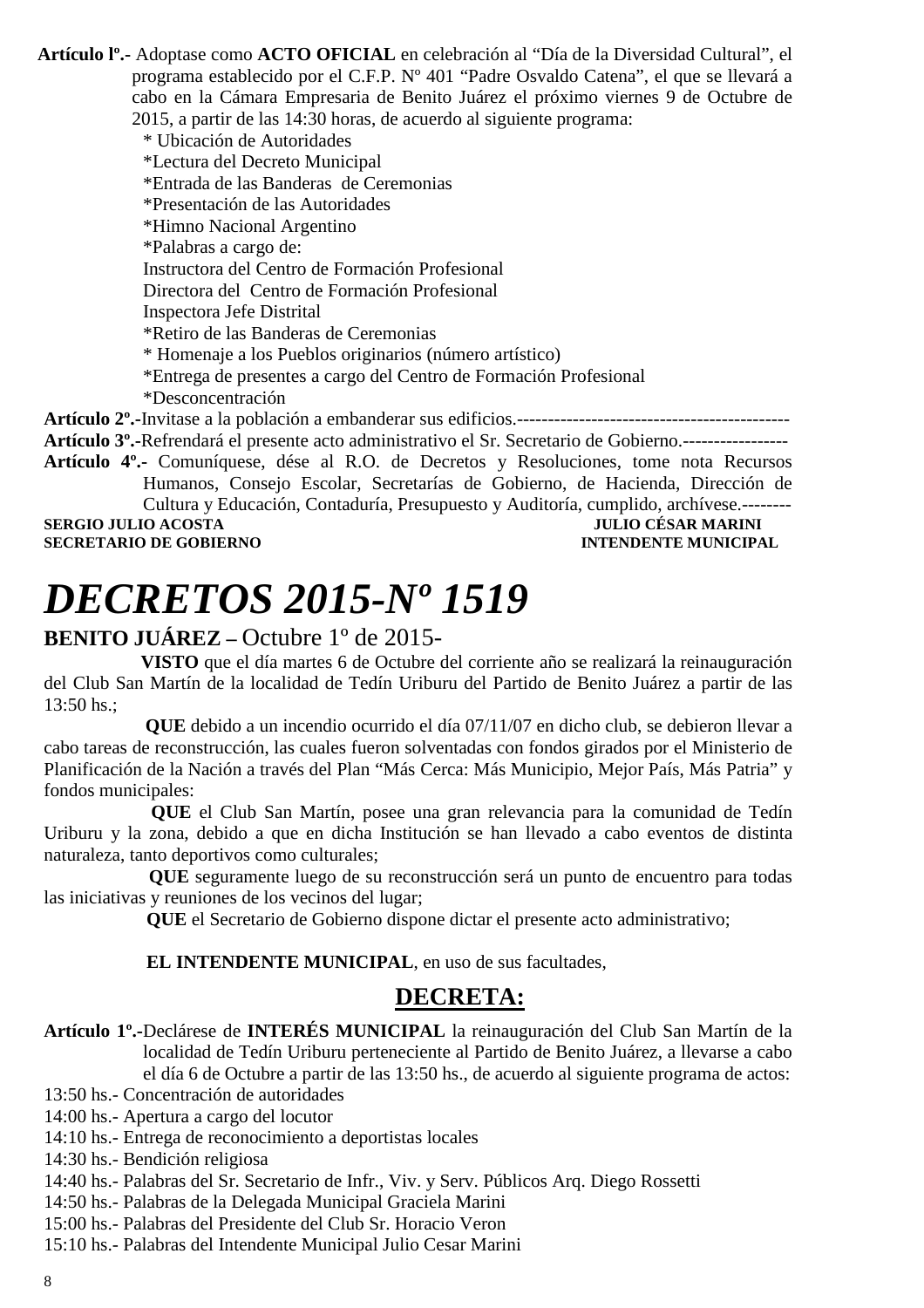15:15 hs.- Entrega de autobomba a representantes de Bomberos Voluntarios

15:20 hs.- Corte de cinta y recorrida por las instalaciones

15:30 hs.- Desconcentración

**Artículo 2º.-**Autorízase a Contaduría a efectuar los pagos que demande el evento del artículo precedente.------------------------------------------------------------------------------------------

**Artículo 3º.-**Refrendará el presente acto administrativo el Sr. Secretario de Gobierno.----------------

**Artículo 4º.-**Comuníquese, dése al R. O. de Decretos y Resoluciones, tome nota, Secretarías de Gobierno, de Hacienda, Contaduría, Tesorería, Dirección de Presupuesto, Delegación Tedín Uriburu y Auditoría, cumplido, archívese.----------------------------------------------

SERGIO JULIO ACOSTA JULIO CÉSAR MARINI<br>SECRETARIO DE GOBIERNO **ACOSTA DE SECRETARIO DE GOBIERNO** 

## **INTENDENTE MUNICIPAL**

# *DECRETOS 2015-Nº 1520*

#### **BENITO JUÁREZ** – Octubre 2 de 2015-

**VISTO** lo actuado en el Expte. Letra "O" Nº 130/15, en el cual el Secretario de Infraestructura, Vivienda y Servicios Públicos a fojas 2 solicita la adquisición de 360 toneladas de Cemento Portland a Granel CYF puesto y descargado en Planta Hormigonera de Benito Juárez;

**QUE** a fojas 4 el Jefe de Compras informa que dado el monto al que asciende el Presupuesto Oficial deberá realizar un llamado a Licitación Privada, acompañando Pliego de Bases y Condiciones;

**QUE** a fojas 10 Contaduría Municipal informa que el Pliego de Bases y Condiciones cumple con los requisitos enunciados en la L.O.M. y en el Reglamento de Contabilidad,

**QUE** a fojas 11 obra solicitud de gastos;

**QUE** a fojas 13 obra nota del Secretario de Hacienda y a fs.13 vta. el Jefe de Compras informa Nº de la Licitación Privada, fecha, lugar y hora de apertura de la misma;

**QUE** el Secretario de Gobierno dispone dictar acto administrativo;

**EL INTENDENTE MUNICIPAL,** en uso de sus facultades,

### **DECRETA:**

- **Artículo lº.-**Llámese a **LICITACIÓN PRIVADA Nº 72/15** para la adquisición de 360 toneladas de Cemento Portland a Granel CYF puesto y descargado en Planta Hormigonera de Benito Juárez.---------------------------------------------------------------------------------------
- **Artículo 2º.**-El presupuesto oficial asciende la suma de pesos cuatrocientos ochenta y seis mil (\$ 486.000,00).-----------------------------------------------------------------------------------------
- **Artículo 3º.**-La apertura de propuesta se realizará el día 16 de Octubre de 2015 a las 11 horas en la Oficina Compras de la Municipalidad de Benito Juárez sita en Mitre Nº 42.--------------
- **Artículo 4º.**-Refrendará el presente acto administrativo el Sr. Secretario Infraestructura, Vivienda y Servicios Públicos.---------------------------------------------------------------------------------
- **Artículo 5º.**-Comuníquese, dése al R.O. de Decretos y Resoluciones, tome nota Compras, Secretarías de Gobierno, de Hacienda, de Secretario Infraestructura, Vivienda y Servicios Públicos, Contaduría, Auditoría y Dirección de Presupuesto, cumplido, archívese.--------------------------------------------------------------------------------------------

**S. DE INF., VIV., Y SERV. PÚBLICOS INTENDENTE MUNICIPAL** 

## **DIEGO ROSSETTI JULIO CÉSAR MARINI**

# *DECRETOS 2015-Nº 1521*

#### **BENITO JUÁREZ –** Octubre 2 de 2015**-**

**VISTO** lo actuado en el Expediente Letra "D" Nº 244/14 por el cual la Sra. Secretaria de Desarrollo Social Interina eleva nota (fs. 347), solicitando SUBSIDIO destinado a medicamentos para personas indigentes;

**QUE** a fojas 367 Contaduría realiza la respectiva reserva preventiva del gasto;

**QUE** el Secretario de Gobierno dispone dictar el presente acto administrativo de

subsidio;

#### **EL INTENDENTE MUNICIPAL,** en uso de sus facultades,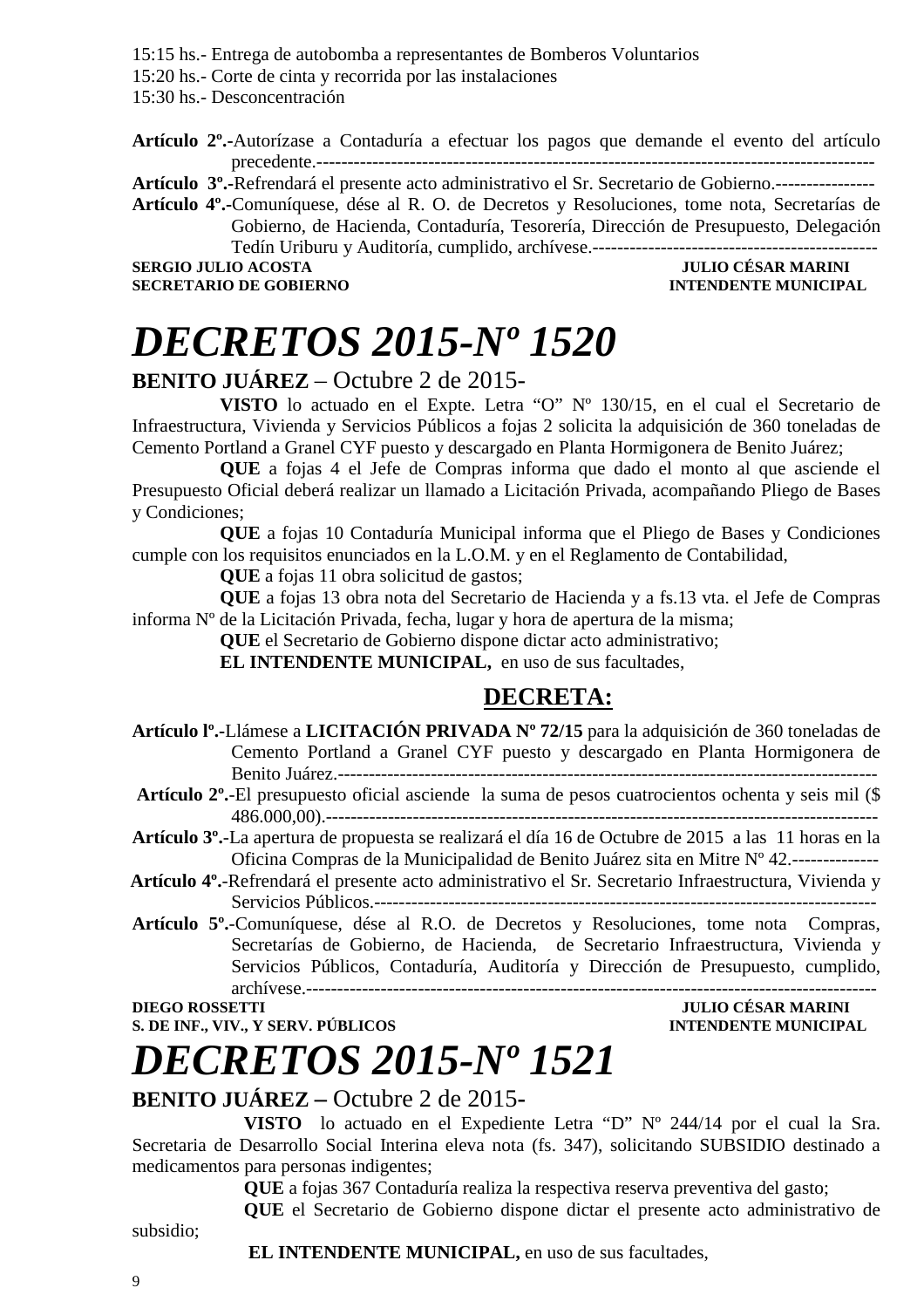**DECRETA**:

**Artículo 1º.-**Abonar SUBSIDIO A INDIGENTES, por la suma total de pesos cuatro mil trescientos nueve con cincuenta y uno (\$ 4.309,51) según lo solicitado por la Secretaria de Desarrollo Social Interina a fojas del Expediente "D" Nº 244/14.--------------------------

**Artículo 2º.-**El gasto será imputado según lo informado por Contaduría a fs. precedentes.------------

**Artículo 3º.-**Refrendará el presente acto administrativo la Sra. Secretaria de Desarrollo Social.------

**Artículo 4º.-**Comuníquese, desde la R. O. de Decretos y Resoluciones, tome nota, Contaduría, Tesorería, Presupuesto, Secretarías de Desarrollo Social, de Gobierno, de Hacienda y Auditoría, cumplido, archívese-------------------------------------------------------------------

**S. DE DESARROLLO SOCIAL** 

**MARÍA TERESA RICCI DE LOS ENFORMADORES DE DESAR MARINI S. DE DESARROLLO SOCIAL DE LOS ENFORMADORES DE LOS ENFORMADORES DE LOS ENFORMADORES DE LOS ENFORMADORES DE LOS ENFORMADORES DE LOS ENFORMADORES DE LOS ENFORMADORES DE** 

## *DECRETOS 2015-Nº 1522*

**BENITO JUÁREZ-** Octubre 2 de 2015 -

 **VISTO** lo actuado en Expte. Letra "D" Nº 303/15 por el cual la Secretaria de Desarrollo Social a fojas 1 solicita **SUBSIDIO** destinado a la Sra. BOCQUET MARIA;

> **QUE** a fojas precedentes Contaduría realiza la respectiva reserva preventiva del gasto;  **QUE** el Secretario de Gobierno dispone emitir acto administrativo de Subsidio; **EL INTENDENTE MUNICIPAL** en uso de sus facultades,

#### **DECRETA:**

**Artículo 1º.-**Abonar **SUBSIDIO A INDIGENTES** a la **Sra. BOCQUET MARIA D.N.I. 16.604.301,** por un monto total de **Pesos novecientos noventa y siete (\$ 997,00),** de

acuerdo a lo actuado en el Expte. Letra "D" Nº 303/15.--------------------------------------

**Artículo 2º.-**El gasto será imputado según lo informado por Contaduría a fs. precedentes.------------

**Artículo 3º.-**Refrendará el presente acto administrativo la Sra. Secretaria de Desarrollo Social.-----

**Artículo 4º.-**Comuníquese, dése al R. O. de Decretos y Resoluciones, tome nota Contaduría, Tesorería, Presupuesto, y Secretarías Gobierno y Desarrollo Social, cumplido,

archívese.-------------------------------------------------------------------------------------------- **MARÍA TERESA RICCI JULIO CÉSAR MARINI** 

**S. DE DESARROLLO SOCIAL DESARROLLO SOCIAL DESARROLLO SOCIAL DESARROLLO SOCIAL DESARROLLO SOCIAL DE SOCIAL DE SOCIAL DE SOCIAL DE SOCIAL DE SOCIAL DE SOCIAL DE SOCIAL DE SOCIAL DE SOCIAL DE SOCIAL DE SOCIAL DE SOCIAL DE SO** 

# *DECRETOS 2015-Nº 1523*

#### **BENITO JUAREZ-** Octubre 2 de 2015**-**

**VISTO** lo actuado en el Expediente Letra "D" Nº 117/13 por el cual la Sra. Delegada de Barker Interina a fojas 56, solicita SUBSIDIO destinado al Sr. VELARDEZ JULIO; **QUE** a fojas precedentes Contaduría realiza la respectiva reserva preventiva del

gasto;

subsidio;

**QUE** el Secretario de Gobierno dispone dictar el presente acto administrativo de

 **EL INTENDENTE MUNICIPAL**, en uso de sus facultades,

**DECRETA**:

**Artículo 1º.-**Abonar SUBSIDIO A INDIGENTES al Sr. VELARDEZ JULIO D.N.I. 13.672.848, por un monto total de pesos ochocientos (\$ 800,00) de acuerdo a lo actuado en el Expte. Letra "D" Nº 117/13.----------------------------------------------------------------------

**Artículo 2º.-**El gasto será imputado según lo informado por Contaduría a fs. precedentes------------- **Artículo 3º.-**Refrendará el presente acto administrativo la Sra. Secretaria de Desarrollo Social.------

**Artículo 4º.-**Comuníquese, desde la R. O. de Decretos y Resoluciones, tome nota, Contaduría, Tesorería, Presupuesto, Delegación Barker, Secretarías de Desarrollo Social, de Gobierno y Auditoría, cumplido, archívese--------------------------------------------------------------

**MARÍA TERESA RICCI JULIO CÉSAR MARINI** 

**S. DE DESARROLLO SOCIAL CONSUMING A LOCAL CONSUMING A LOCAL CONSUMING A LOCAL CONSUMING A LOCAL CONSUMING A LOCAL CONSUMING A LOCAL CONSUMING A LOCAL CONSUMING A LOCAL CONSUMING A LOCAL CONSUMING A LOCAL CONSUMING A LOCAL**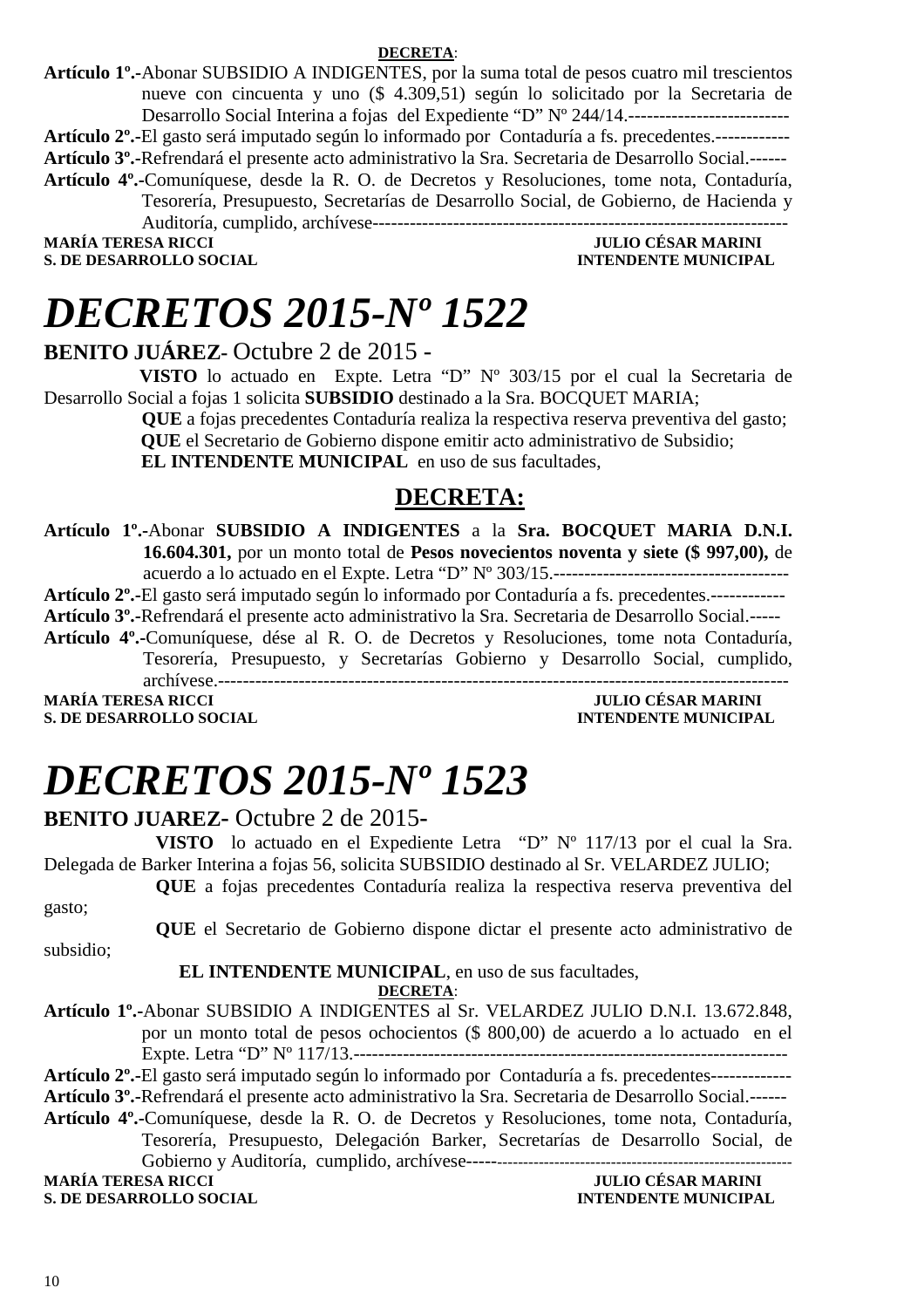# *DECRETOS 2015-Nº 1524*

#### BENITO JUÁREZ –**Octubre 2 de 2015 –**

 **VISTO** lo actuado en el Expediente Letra "I" Nº 10/05, en el cual a fojas 218 obra informe del Sr. Representante Legal del Instituto Superior del Sudeste informando los docentes que dictarán el Curso de Pre – Ingreso al Nivel Universitario a dictarse en el Instituto Superior del Sudeste;

**QUE** el Secretario de Gobierno dispone dictar el presente acto administrativo;

**EL INTENDENTE MUNICIPAL**, en uso de sus facultades,

#### **DECRETA:**

**Artículo 1º.-**Desígnanse a los docentes que se detallan a continuación para desempeñarse en el Curso de Pre – Ingreso al Nivel Universitario a dictarse en el Instituto Superior del Sudeste;, ratificando en todos sus términos los pertinentes contratos suscriptos con el Sr. Representante Legal del Instituto, en el marco de lo determinado por el Decreto Nº  $724/05$ 

|                                                                                                        | Bruni Carolina DNI 32.067.478              | Matemática 2 módulos desde el 1/10/15 al 15/12/15 |
|--------------------------------------------------------------------------------------------------------|--------------------------------------------|---------------------------------------------------|
|                                                                                                        | Miraglia Andrés DNI. 22.360.795 Quimica    | 2 módulos desde el $1/10/15$ al $15/12/15$        |
|                                                                                                        | Julianelli Agustina DNI. 29.552.827 Lengua | 2 módulos desde el 1/10/15 al 15/15/15            |
|                                                                                                        | Videla Daniel DNI 24.856.560 Biología      | 2 módulos desde el 21/10/15 al 15/12/15           |
| Artículo 2º.-Refrendará el presente acto administrativo el Sr. Secretario de Gobierno----------------- |                                            |                                                   |

**Artículo 3º.-**Comuníquese, dése al R. O. de Decretos y Resoluciones, tome nota Instituto Superior del Sudeste, Secretaría de Gobierno y Auditoría cumplido, archívese.--------------------------------------------------------------------------------------------

**SECRETARIO DE GOBIERNO INTENDENTE MUNICIPAL** 

**SERGIO JULIO ACOSTA JULIO CÉSAR MARINI** 

# *DECRETOS 2015-Nº 1525*

#### **BENITO JUÁREZ** – Octubre 2 de 2015 -

**VISTO** lo actuado en Expte. Letra "D" Nº 159/13, por el que a fojas 8 obra pedido de beca deportiva para el Sr. FEDERICO GARCIA destinada a cubrir los gastos de traslado y participación en el Encuentro Nacional de Padel, a llevarse a cabo en la ciudad de Rosario, Provincia de Santa Fé;

**CONSIDERANDO** que a fojas 10 obra informe de la Comisión Evaluadora de Becas deportivas;

**QUE** a fs. 12 Contaduría efectúa la respectiva imputación del gasto;

**QUE** el Secretario de Gobierno dispone dictar el presente acto administrativo;

**EL INTENDENTE MUNICIPAL,** en uso de sus facultades,

#### **DECRETA:**

**Artículo 1º.-**Otórgase **BECA DEPORTIVA** al **Sr. GARCIA FEDERICO (DNI 28.219.616)** por la suma de **Pesos DOS MIL (\$ 2.000,00),** con destino a solventar gastos de traslado y participación en el Encuentro Nacional de Padel a llevarse a cabo en la ciudad de Rosario, Provincia de Santa Fé.------------------------------------------------------

**Artículo 2º.-**El gasto será imputado según lo informado por Contaduría a fs. precedentes.------------

**Artículo 3º.**-Refrendará el presente acto administrativo el Sr. Secretario de Gobierno.----------------

**Artículo 4º.-**Comuníquese, dése al R. O. De Decretos y Resoluciones, tome nota Contaduría, Tesorería, Dirección de Presupuesto, y Secretarías de Gobierno y Hacienda, cumplido,

**SERGIO JULIO ACOSTA JULIO CÉSAR MARINI SECRETARIO DE GOBIERNO** 

archívese.--------------------------------------------------------------------------------------------

# *DECRETOS 2015-Nº 1526*

**BENITO JUÁREZ** – Octubre 2 de 2015 -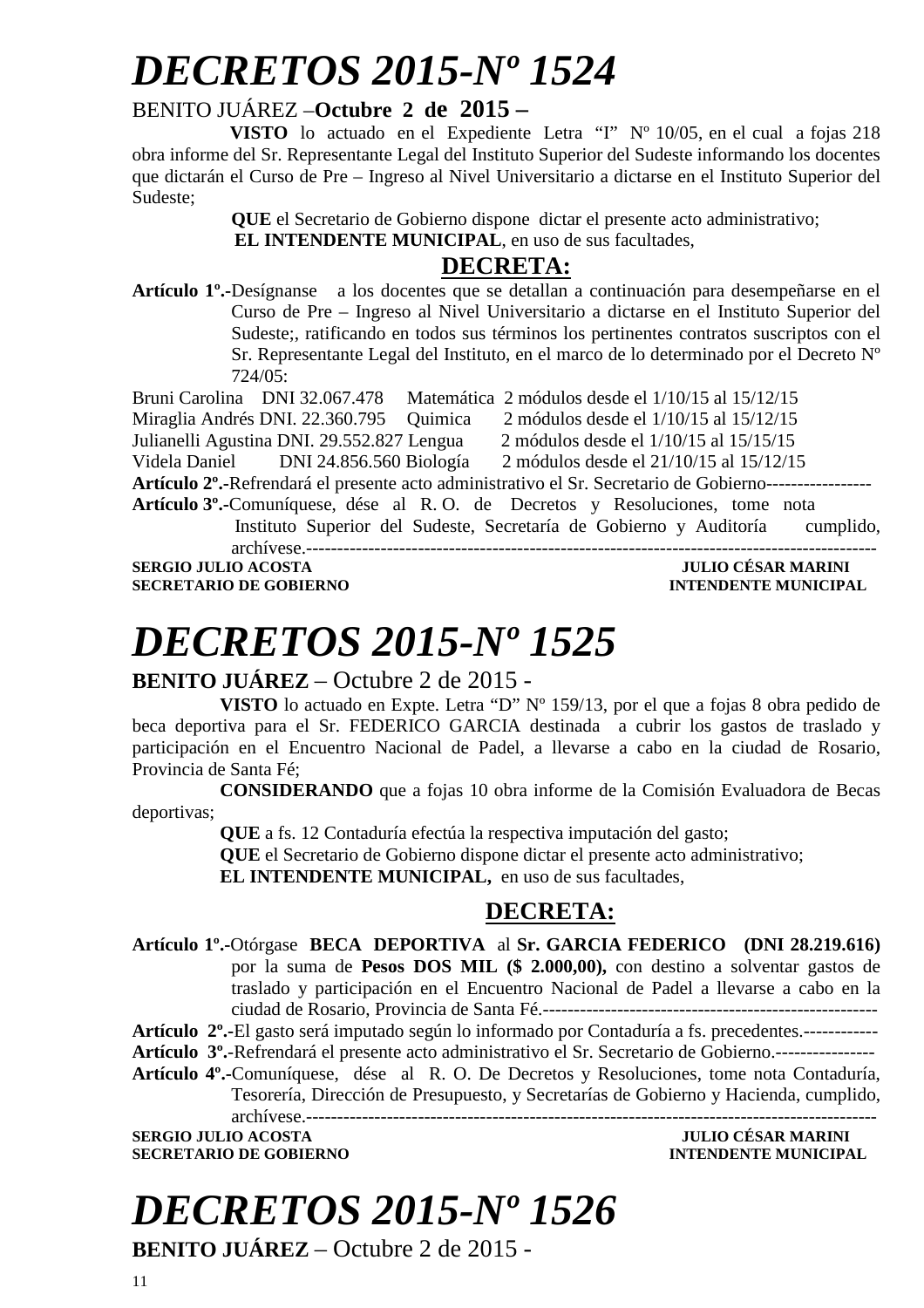**VISTO** lo actuado en Expte. Letra "D" Nº 160/13, por el que a fojas 10 obra pedido de beca deportiva para el Sr. ROGERO CLAUDIO destinada a cubrir los gastos de traslado y participación en el Encuentro Nacional de Padel a llevarse a cabo en la ciudad de Rosario, Provincia de Santa Fé ;

**CONSIDERANDO** que a fojas 12 obra informe de la Comisión Evaluadora de Becas deportivas;

**QUE** a fs. 14 Contaduría efectúa la respectiva imputación del gasto; **QUE** el Secretario de Gobierno dispone dictar el presente acto administrativo; **EL INTENDENTE MUNICIPAL,** en uso de sus facultades,

#### **DECRETA:**

**Artículo lº.-**Otórgase **BECA DEPORTIVA** al **Sr. ROGERO CLAUDIO (DNI 25.095.046)** por la suma de **Pesos DOS MIL (\$ 2.000,00),** con destino a cubrir los gastos de traslado y participación en el Encuentro Nacional de Padel a llevarse a cabo en la ciudad de Rosario, Provincia de Santa Fé.------------------------------------------------------------------

**Artículo 2º.-**El gasto será imputado según lo informado por Contaduría a fs. precedentes.-----------

**Artículo 3º.**-Refrendará el presente acto administrativo el Sr. Secretario de Gobierno.----------------

**Artículo 4º.-**Comuníquese, dése al R. O. De Decretos y Resoluciones, tome nota Contaduría, Tesorería, Dirección de Presupuesto, y Secretarías de Gobierno y Hacienda, cumplido, archívese.--------------------------------------------------------------------------------------------

**SERGIO JULIO ACOSTA JULIO CÉSAR MARINI A LORE DE LORE DE LORE DE LORE DE LORE DE LORE DE LORE DE LORE DE LORE D<br>INTENDENTE MUNICIPAL SECRETARIO DE GOBIERNO** 

# *DECRETOS 2015-Nº 1527*

#### **BENITO JUAREZ-** Octubre 2 de 2015**-**

**VISTO** lo actuado en el Expediente Letra "D" Nº 304/15 por el cual la Sra. Secretaria de Desarrollo Social a fojas 1, solicita SUBSIDIO destinado a la Sra. RIVAROLA MARIA JOSE;

**QUE** a fojas precedentes Contaduría realiza la respectiva reserva preventiva del gasto;

**QUE** el Secretario de Gobierno dispone dictar el presente acto administrativo de subsidio;

#### **EL INTENDENTE MUNICIPAL**, en uso de sus facultades,

#### **DECRETA**:

**Artículo 1º.-**Abonar SUBSIDIO A INDIGENTES a la Sra. RIVAROLA MARIA JOSE D.N.I. 37.980.659, por un monto total de un mil ochocientos (\$ 1.800,00) de acuerdo a lo actuado en el Expte. Letra "D" Nº 304/15.-----------------------------------------------------

**Artículo 2º.-**El gasto será imputado según lo informado por Contaduría a fs. precedentes------------- **Artículo 3º.-**Refrendará el presente acto administrativo la Sra. Secretaria de Desarrollo Social.------ **Artículo 4º.-**Comuníquese, desde la R. O. de Decretos y Resoluciones, tome nota, Contaduría,

Tesorería, Presupuesto, Delegación Barker, Secretarías de Desarrollo Social, de Gobierno y Auditoría, cumplido, archívese--------------------------------------------------------------

**S. DE DESARROLLO SOCIAL DESARROLLO SOCIAL DESARROLLO SOCIAL DESARROLLO SOCIAL DESARROLLO SOCIAL DE SOCIAL DE SOCIAL DE SOCIAL DE SOCIAL DE SOCIAL DE SOCIAL DE SOCIAL DE SOCIAL DE SOCIAL DE SOCIAL DE SOCIAL DE SOCIAL DE SO** 

**JULIO CÉSAR MARINI** 

# *DECRETOS 2015-Nº 1528*

#### **BENITO JUÁREZ** – Octubre 6 de 2015 –

**VISTO** lo actuado en Expte. Letra "G" Nº 38/13, por el que el "**CLUB SOCIAL Y DEPORTIVO ARGENTINO"** (fs. 207 y 208) solicita subsidio con destino a solventar gastos de viajes para las distintas actividades deportivas del club y la compra de camisetas destinadas al equipo de hockey femenino de la institución;

**QUE** a fs. 213 Contaduría efectúa la respectiva reserva preventiva del gasto; mientras que a fs. 214 la Secretaría de Gobierno dispone dictar el presente acto administrativo;

**EL INTENDENTE MUNICIPAL,** en uso de sus facultades,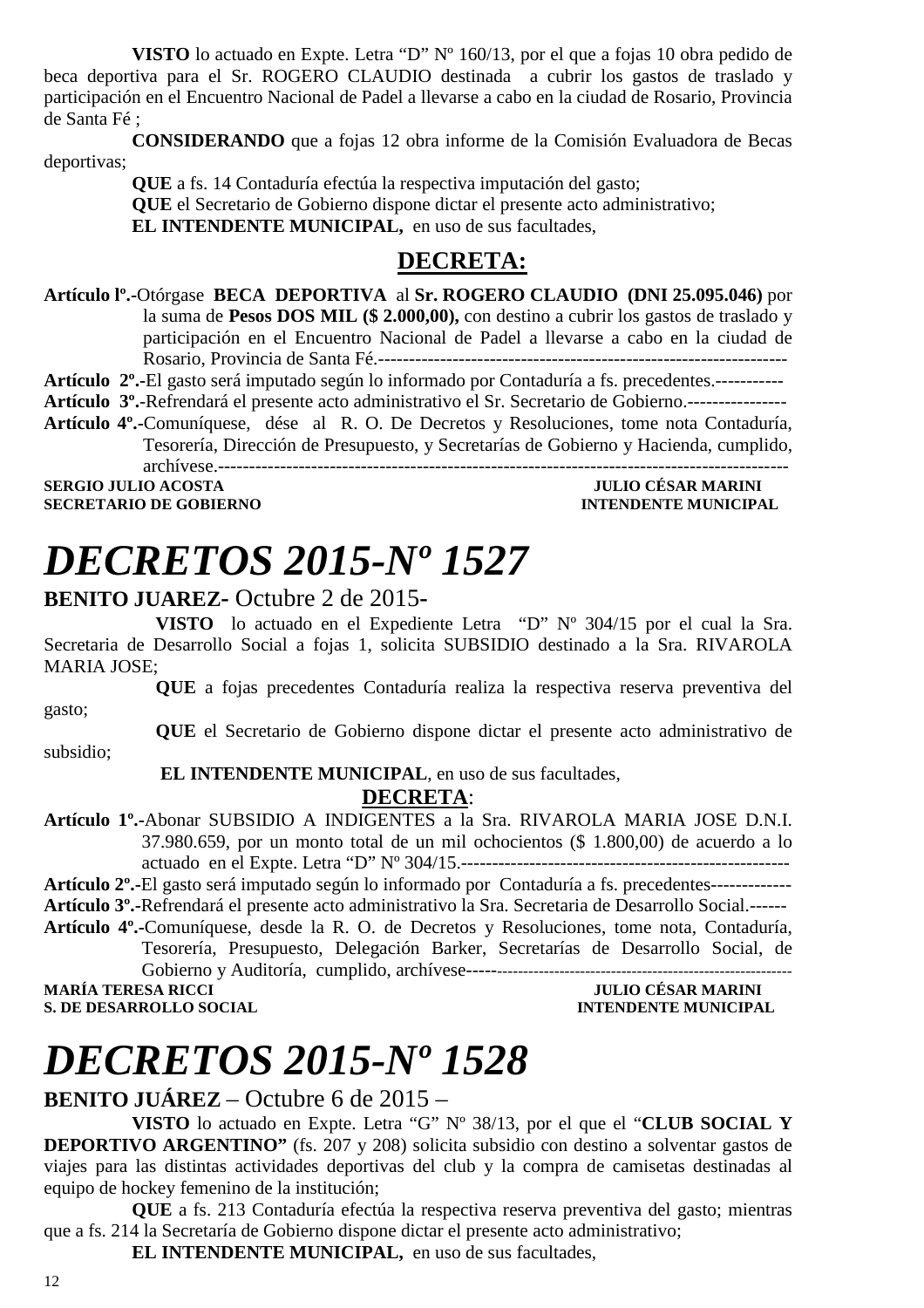#### **DECRETA:**

**Artículo lº.-**Otórgase **SUBSIDIO** al **"CLUB SOCIAL Y DEPORTIVO ARGENTINO"** por la suma de **Pesos VEINTIÚN MIL QUINIENTOS (\$ 21.500,00)** destinado a solventar gastos de viajes para las distintas actividades deportivas del club y la compra de camisetas destinadas al equipo de hockey femenino de la institución. El mismo deberá ser rendido oportunamente mediante "Balance de Inversión".-------------------------------

**Artículo 2º.-**El gasto será imputado según lo informado por Contaduría a fs. precedente.-------------

 **Artículo 3º.-**Tesorería, previo a hacer efectivo el Subsidio del Art. 1°, deberá verificar el cumplimiento del Art. 132 del Reglamento de Contabilidad.--------------------------------

**Artículo 4º**.-Refrendará el presente acto administrativo el Sr. Secretario de Gobierno.----------------

**Artículo 5º.-**Comuníquese, dése al R. O. De Decretos y Resoluciones, tome nota Contaduría, Tesorería, Secretarías de Gobierno, de Hacienda y Auditoría, cumplido, archívese.----

**SERGIO JULIO ACOSTA JULIO CÉSAR MARINI SECRETARIO DE GOBIERNO INTENDENTE MUNICIPAL** 

# *DECRETOS 2015-Nº 1529*

**BENITO JUÁREZ-** Octubre 6 de 2015**-** 

**VISTO** lo actuado en el Expediente Letra "G" Nº 118/15 por el que la **ASOCIACIÓN CIVIL "AMIGOS DEL POLIDEPORTIVO DE BENITO JUÁREZ"** (fs. 2) solicita Subsidio destinado a solventar gastos de la realización de un Festival Profesional de Boxeo, a llevarse a cabo el día 9 de Octubre;

**QUE** a fojas 5 Contaduría efectúa la respectiva reserva preventiva del gasto; mientras que a fs. 6 la Secretaría de Gobierno dispone dictar el presente acto administrativo;

**QUE** el Secretario de Gobierno dispone dictar el presente acto administrativo de subsidio;

 **EL INTENDENTE MUNICIPAL,** en uso de sus facultades,

#### **DECRETA**:

**Artículo 1º.-**Otórguese **SUBSIDIO** a la **ASOCIACIÓN CIVIL "AMIGOS DEL POLIDEPORTIVO DE BENITO JUÁREZ"** por la suma de pesos VEINTE MIL (\$ 20.000,00) destinado a solventar gastos de la realización de un Festival Profesional de Boxeo, a llevarse a cabo el día 9 de Octubre. El mismo deberá ser rendido oportunamente mediante "Balance de Inversión".---------------------------------------------

**Artículo 2º.-**El gasto será imputado según lo informado por Contaduría a fs. precedentes.------------

**Artículo 3º.-**Tesorería, previo a hacer efectivo al Subsidio del Art. 1º, deberá verificar el cumplimiento del Art. 132 del Reglamento de Contabilidad.--------------------------------

**Artículo 4º.-**Refrendará el presente acto administrativo el Sr. Secretario de Gobierno.-----------------

**Artículo 5º.-**Comuníquese, desde la R. O. de Decretos y Resoluciones, tome nota, Contaduría, Tesorería, Presupuesto, Secretarías de Gobierno, de Hacienda y Auditoría, cumplido,

archívese--------------------------------------------------------------------------------------------- **SERGIO JULIO ACOSTA SECRETARIO DE GOBIERNO INTENDENTE MUNICIPAL** 

# *DECRETOS 2015-Nº 1530*

**BENITO JUÁREZ –** Octubre 6 de 2015 **-** 

**VISTO** lo solicitado por el Director Administrativo del Hospital Municipal "Eva Perón" Ente Descentralizado "Dr. Alfredo A. Saintout" a fojas 112 del Expediente Letra "E" 62/13 a efectos de realizar la DESIGNACIÓN TRANSITORIA de la agente **RIVERO PAOLA, D.N.I. 27.125.534** para desempeñar tareas generales ;

 **QUE** a fojas 113 obra la respectiva imputación contable;

 **QUE** el Secretario de Gobierno propicia otorgar el acto administrativo;  **EL INTENDENTE MUNICIPAL,** en uso de sus facultades,

#### **DECRETA:**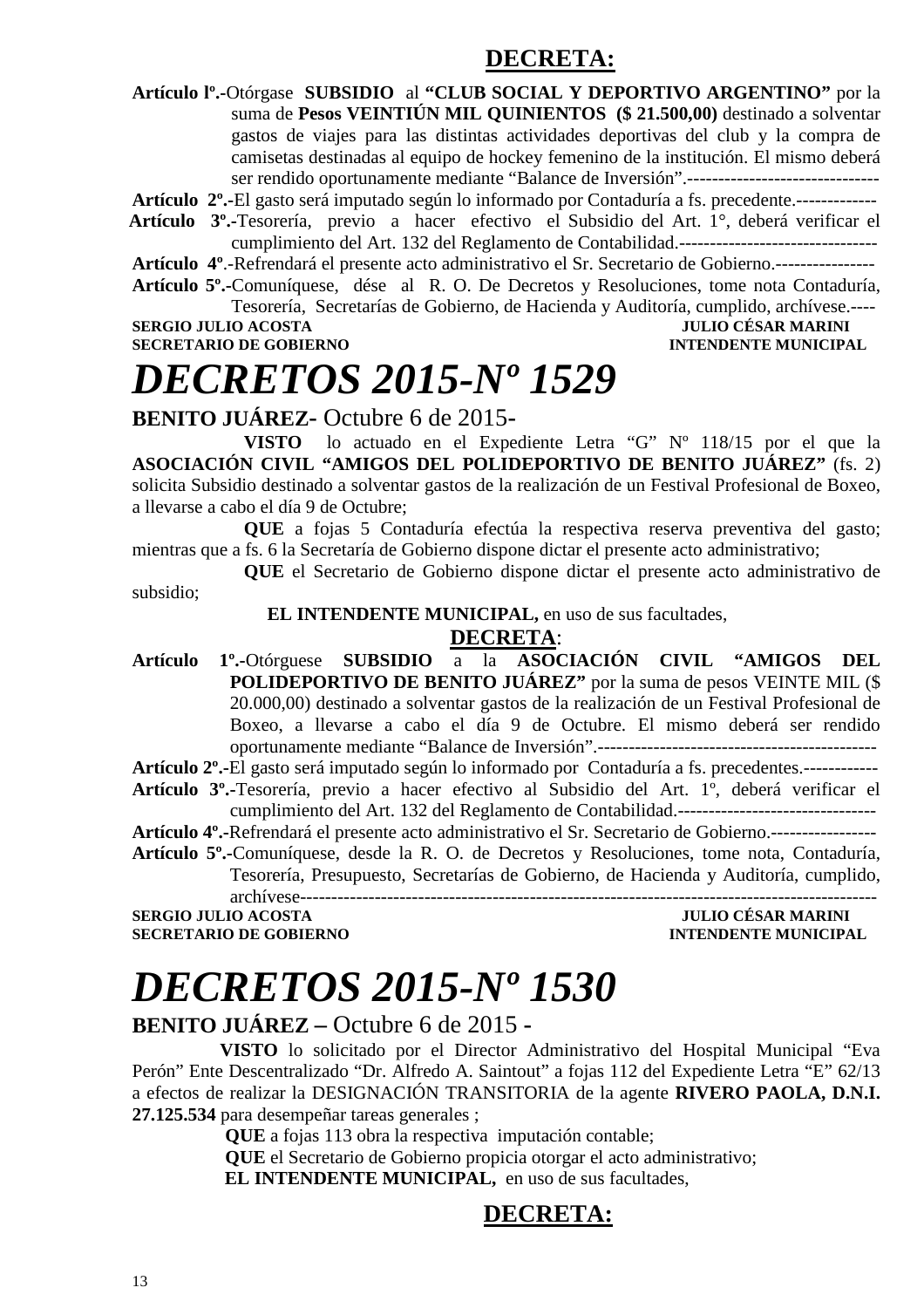**Artículo 1º.-**Dispónese la **DESIGNACIÓN TRANSITORIA,** de la agente **RIVERO PAOLA, D.N.I. 27.125.534** para desempeñar tareas generales, en la Cat. 1- régimen de 48 horas semanales a partir del 01/10/2015 y hasta el 31/10/2015.------------------------------------

- **Artículo 2º.-**El gasto deberá imputarse, de acuerdo a lo informado a fojas 113 del Expediente Letra "E" Nº 62/13.-------------------------------------------------------------------------------
- **Artículo 3º.-**Por la Dirección de Recursos Humanos del Ente, notifíquese y agréguese en el legajo personal del agente.------------------------------------------------------------------------------
- **Artículo 4º.-**Refrendará el presente acto administrativo la Sra. Secretaria de Salud.-------------------- **Artículo 5º.-**Comuníquese, dése al R. O. de Decretos y Resoluciones, tome nota Recursos Humanos Ente, Contaduría Ente, Secretarías de Salud, de Gobierno, de Hacienda y Auditoría, cumplido, archívese.------------------------------------------------------------------

**MARÍA ELISA TIMPANARO<br>SECRETARIA DE SALUD** 

**INTENDENTE MUNICIPAL** 

# *DECRETOS 2015-Nº 1531*

#### **BENITO JUÁREZ**- Octubre 6 de 2015-

 **VISTO** que por Resolución Nº 407/15 se otorgó LICENCIA ANUAL REGLAMENTARIA al Encargado de la Oficina de Guías Sr. DE FRANCESCO LEONARDO ÁNGEL (L.P.2744);

**QUE** resulta necesario que el mencionado sea reemplazado;

**QUE** el Secretario de Gobierno dispone dictar el presente acto administrativo;

**EL INTENDENTE MUNICIPAL,** en uso de sus facultades,

#### **DECRETA:**

- **Artículo lº.-**Confírmese que durante la LICENCIA ANUAL REGLAMENTARIA otorgada al Encargado de la Oficina de Guías DE FRANCESCO LEONARDO ÁNGEL (L.P. 2744), asume sus funciones en carácter de reemplazo la agente DAHL ANTONELA (L.P. 3010).-----------------------------------------------------------------------------------------
- **Artículo 2º.-**Por la Dirección de Recursos Humanos notifíquese al interesado y agréguese al legajo personal de la agente.------------------------------------------------------------------------------

**Artículo 3º.-**Refrendará el presente acto administrativo el Sr. Secretario de Hacienda.-----------------

**Artículo 4º.-**Comuníquese, dése al R. O. De Decretos y Resoluciones, tome nota Recursos Humanos, Secretarías de Gobierno, Hacienda, Contaduría y Auditoría, cumplido, archívese.--------------------------------------------------------------------------------------------

**SECRETARIO DE HACIENDA** 

**JULIO CÉSAR MARINI<br>INTENDENTE MUNICIPAL** 

# *DECRETOS 2015-Nº 1532*

#### **BENITO JUÁREZ**- Octubre 6 de 2015-

**VISTO** que por Resolución Nº 409/15 se otorgó LICENCIA POR RAZONES PARTICULARES Y LICENCIA ANUAL REGLAMENTARIA a la Directora de Recursos Humanos Sra. MARIA AMELIA BLANC (L.P. 2506);

 **QUE** resulta necesario que la mencionada sea reemplazada;

**EL INTENDENTE MUNICIPAL,** en uso de sus facultades,

#### **DECRETA:**

**Artículo lº.-**Confírmese que durante el período de LICENCIA POR RAZONES PARTICULARES Y ANUAL REGLAMENTARIA, otorgada a la Directora de Recursos Humanos Sra. MARÍA AMELIA BLANC (L.P. 2506), asume sus funciones en carácter de reemplazo la agente LUZ POMPEYA IRIART (L.P. 5210).-------------------------------- **Artículo 2º.-**Por la Dirección de Recursos Humanos notifíquese a la interesada y agréguese al

legajo personal de la agente.----------------------------------------------------------------------

**Artículo 3º.-**Refrendará el presente acto administrativo el Sr. Secretario de Gobierno.-----------------

**Artículo 4º.-**Comuníquese, dése al R.O. de Decretos y Resoluciones, tome nota Recursos Humanos, Secretarías de Gobierno y Auditoría cumplido, archívese.----------------------

### **SECRETARIO DE GOBIERNO**

**SERGIO ACCESAR MARINI<br>INTENDENTE MUNICIPAL**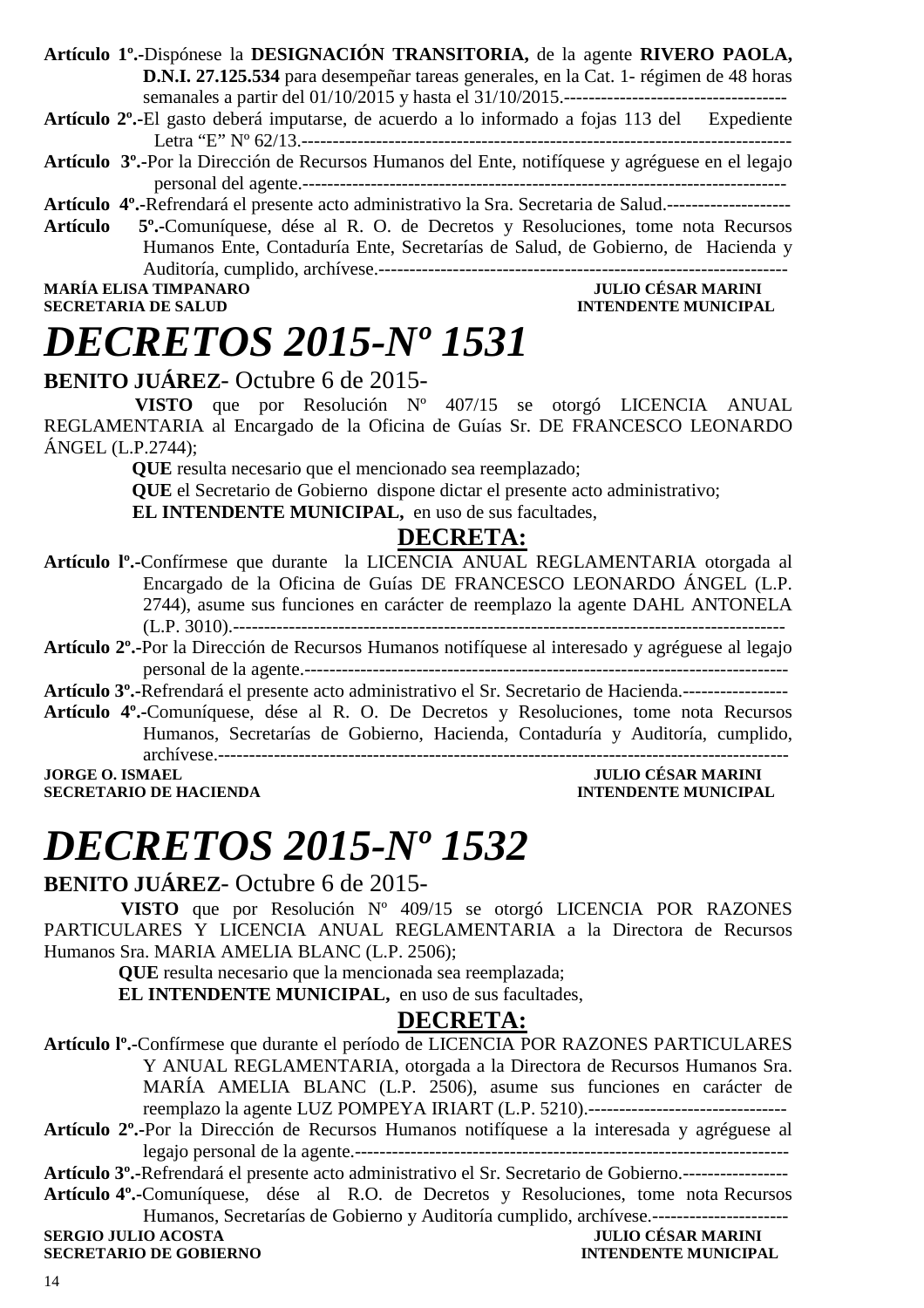# *DECRETOS 2015-Nº 1533*

#### **BENITO JUÁREZ –**Octubre 6 de 2015-

**VISTO** lo actuado en el Expediente Letra "A" Nº 181/09 2º Cuerpo, en el cual obra Proyecto "Horno de Ladrillos" perteneciente al Programa Atención de Jóvenes y Adolescentes en el Centro de Día "Apostando a la Vida" del Ministerio de Desarrollo Social de la Provincia de Buenos Aires;

 **QUE** a fs. 516 el Subdirector del Centro de Día "Apostando a la Vida", solicita se efectúe el pago de BECAS, correspondiente al mes de Septiembre de 2015;

 **QUE** a fs. 518 Contaduría realiza la respectiva reserva del gasto;

**QUE** el Secretario de Gobierno dispone dictar el presente acto administrativo;

**EL INTENDENTE MUNICIPAL**, en uso de sus facultades,

#### **DECRETA:**

**Artículo 1º.-**Dispónese el pago de BECAS, correspondiente al Proyecto "Horno de Ladrillos" perteneciente al Programa Atención de jóvenes y Adolescentes en el Centro de Día "Apostando a la Vida" del Ministerio de Desarrollo Social de la Provincia de Buenos Aires, de acuerdo al listado de beneficiarios que obra a fs. 517 en el Expte. Letra "A" Nº 181/09 2º Cuerpo, por un importe total de pesos cuatro mil seiscientos cincuenta (\$ 4.650,00).--------------------------------------------------------------------------------------------

**Artículo 2º.-**El gasto deberá imputarse según lo informado por Contaduría a fojas precedentes.------

**Artículo 3º.-**Refrendará el presente acto administrativo la Sra. Secretaria de Desarrollo Social.---

**Artículo 4º.-**Comuníquese, dése al R. O. de Decretos y Resoluciones, tome nota Contaduría, Tesorería, Direcciones de Recursos Humanos, de Presupuesto, Secretarias de Gobierno, de Desarrollo Social, de Hacienda, Contaduría y Auditoría, cumplido, archívese.--------------------------------------------------------------------------------------------

**MARÍA TERESA RICCI DE EN ENTRE EN ENTRE EN ENTRE EN ENTRE EN ENTRE EN ENTRE EN ENTRE EN ENTRE EN EN EN EN ENC S. DE DESARROLLO SOCIAL DESARROLLO SOCIAL DESARROLLO SOCIAL DESARROLLO SOCIAL DESARROLLO SOCIAL DE LA PERSONAL DE LA PERSONAL DE LA PERSONAL DE LA PERSONAL DE LA PERSONAL DE LA PERSONAL DE LA PERSONAL DE LA PERSONAL DE LA** 

# *DECRETOS 2015-Nº 1534*

#### **BENITO JUÁREZ –** Octubre 7 de 2015-

**VISTO** que conforme las previsiones de la Oza. Mpal. N° 4854/14, el **"FONDO MUNICIPAL PARA EMERGENCIAS DE SALUD" (FO.MU.ES.),** se encuentra facultado para solucionar económicamente enfermedades cuya gravedad requiere derivación médica debido al alto riesgo en la salud;

**QUE** el Secretario de Gobierno dispone dictar el presente acto administrativo;

 **EL INTENDENTE MUNICIPAL**, en uso de sus facultades,

#### **DECRETA:**

**Artículo 1º.-**Dispónese que el **"FONDO MUNICIPAL PARA EMERGENCIAS ESPECIALES DE SALUD" (FO.MU.ES),** efectúe pagos en el marco de la Oza. Mpal. N° 4854/14, a las personas que se indican a continuación, cuyas historias clínicas obran en los Expedientes:

| <b>JEDRASECK JESIA</b>                    | Expte. Letra " $F$ " N° 47/14      |
|-------------------------------------------|------------------------------------|
| Subsidio \$ 1.000,00. (fs. 21)            |                                    |
| <b>GANIM CLAUDIA</b>                      | Expte. Letra "F" $N^{\circ}$ 34/14 |
| Subsidio Reintegrable \$1.380,00 (fs. 64) |                                    |
| <b>CONNI JOANA MAGALI</b>                 | Expte. Letra "F" $N^{\circ}$ 29/15 |
| Subsidio \$9.776,00 (fs. 140)             |                                    |
| <b>HERRERA DARIO</b>                      | Expte. Letra " $F$ " N° 2/13       |
| Subsidio \$7.400,00 (fs. 115)             |                                    |
| <b>GOMEZ PATRICIA</b>                     | Expte. Letra "F" $N^{\circ}$ 67/15 |
| Subsidio 3.500,00 (fs. 16)                |                                    |
| <b>DELUCIO FRANCISCO</b>                  | Expte. Letra "F" $N^{\circ}$ 35/14 |
| Subsidio \$960,00 (fs. 22)                |                                    |
| <b>MORALES SILVINA</b>                    | Expte. Letra "F" $N^{\circ}$ 52/15 |
|                                           |                                    |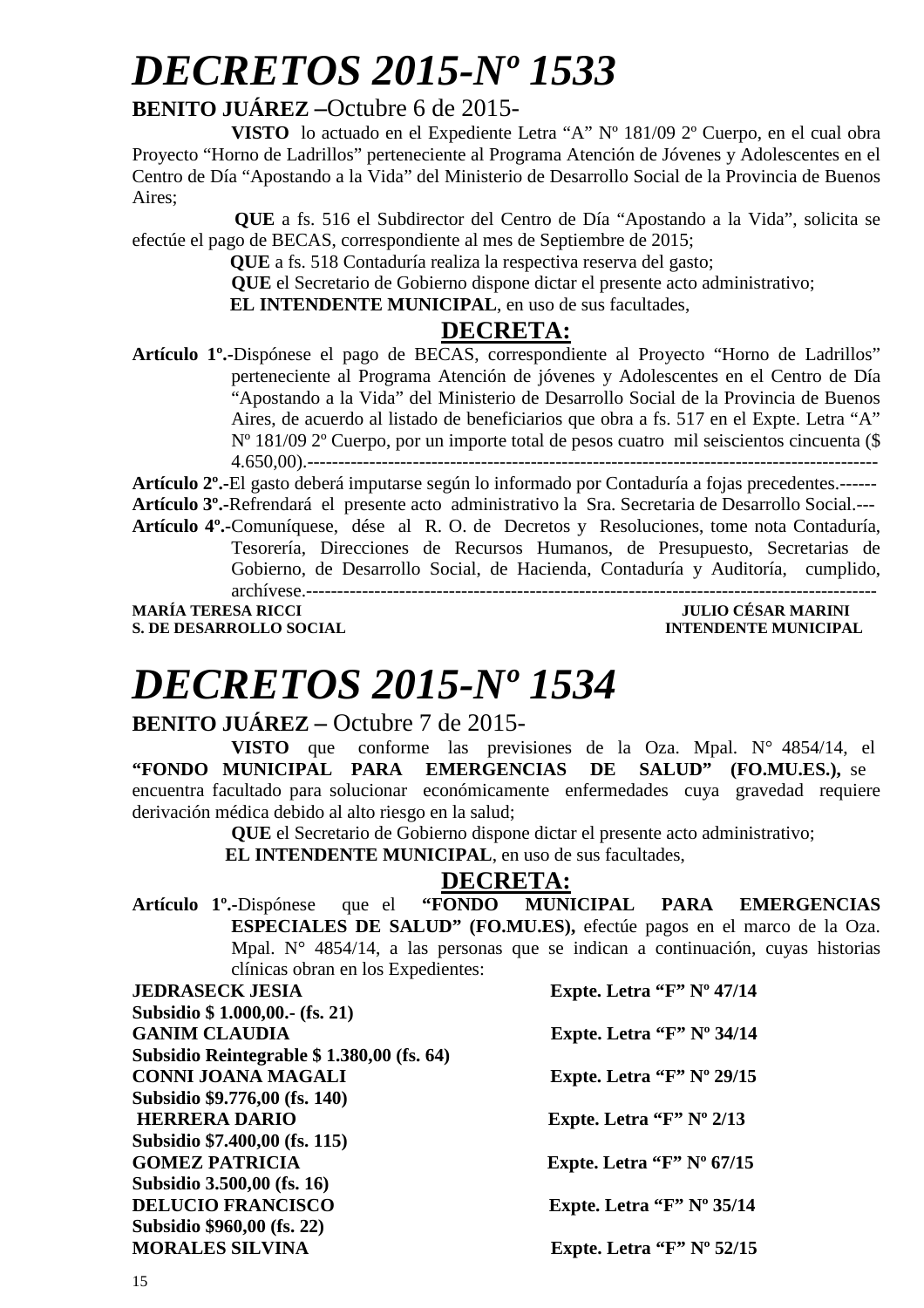**Artículo 2º.-**La Dirección de Recursos Humanos o la Dirección de Recaudación según corresponda deberá tomar recaudos necesarios para la retención de haberes y/o gestión de cobro para obtener el reintegro del subsidio, según corresponda, mencionado en el Articulo 1º.-----------------------------------------------------------------------------------------------------

**Artículo 3º.-**Refrendará el presente acto administrativo la Sra. Secretaria de Desarrollo Social.--- **Artículo 4º.-**Comuníquese, dése al R. O. de Decretos y Resoluciones, tome nota Contaduría,

Tesorería, Direcciones de Recursos Humanos, de Recaudación, Secretarías de Desarrollo Social, de Gobierno, de Hacienda, Subdirección de Tasas, FOMUES y Auditoría, cumplido, archívese.------------------------------------------------------------------

**S. DE DESARROLLO SOCIAL** 

## **MULIO CÉSAR MARINI<br>INTENDENTE MUNICIPAL**

# *DECRETOS 2015-Nº 1535*

**BENITO JUÁREZ-** Octubre 7 de 2015**-** 

**VISTO** lo actuado en el Expediente Letra "D" Nº 32/13 por el cual la Sra. Delegada Municipal de Barker a fojas 50, solicita SUBSIDIO destinado a la Sra. CABALLERO GLADYS;

**QUE** a fojas 56 Contaduría realiza la respectiva reserva preventiva del gasto;

**QUE** el Secretario de Gobierno dispone dictar el presente acto administrativo de

subsidio;

 **EL INTENDENTE MUNICIPAL,** en uso de sus facultades,

**DECRETA**:

**Artículo 1º.-**Abonar SUBSIDIO A INDIGENTES a la Sra. CABALLERO GLADYS D.N.I. **23.322.486**, por un monto de pesos cuatrocientos (\$4000) de acuerdo a lo actuado en el Expediente Letra "D" Nº 32/13.------------------------------------------------------------------

**Artículo 2º.-**El gasto será imputado según lo informado por Contaduría a fs. precedentes.------------

- **Artículo 3º.-**Refrendará el presente acto administrativo la Sra. Secretaria de Desarrollo Social.------
- **Artículo 4º.-**Comuníquese, desde la R. O. de Decretos y Resoluciones, tome nota, Contaduría, Tesorería, Presupuesto, Secretaria de Desarrollo Social, de Gobierno y Auditoría, cumplido, archívese--------------------------------------------------------------------------------

**S. DE DESARROLLO SOCIAL** 

**MULIO CÉSAR MARINI<br>INTENDENTE MUNICIPAL** 

# *DECRETOS 2015-Nº 1536*

**BENITO JUÁREZ –** Octubre 7 de 2015-

**VISTO** que conforme las previsiones de la Oza. Mpal. N° 4854/14, el **"FONDO MUNICIPAL PARA EMERGENCIAS DE SALUD" (FO.MU.ES.),** se encuentra facultado para solucionar económicamente enfermedades cuya gravedad requiere derivación médica debido al alto riesgo en la salud;

**QUE** el Secretario de Gobierno dispone dictar el presente acto administrativo;

 **EL INTENDENTE MUNICIPAL**, en uso de sus facultades,

#### **DECRETA:**

**Artículo 1º.-**Dispónese que el **"FONDO MUNICIPAL PARA EMERGENCIAS ESPECIALES DE SALUD" (FO.MU.ES),** efectúe pagos en el marco de la Oza. Mpal. N° 4854/14, a la persona que se indica a continuación, cuya historia clínica obra en el siguiente Expediente: **PORRAZO MARÍA DE LOS ÁNGELES** Expte. Letra "F" Nº 77/15

**Subsidio \$ 4.500,00 (fs. 21)** 

**Artículo 2º.-**Refrendará el presente acto administrativo la Sra. Secretaria de Desarrollo Social.---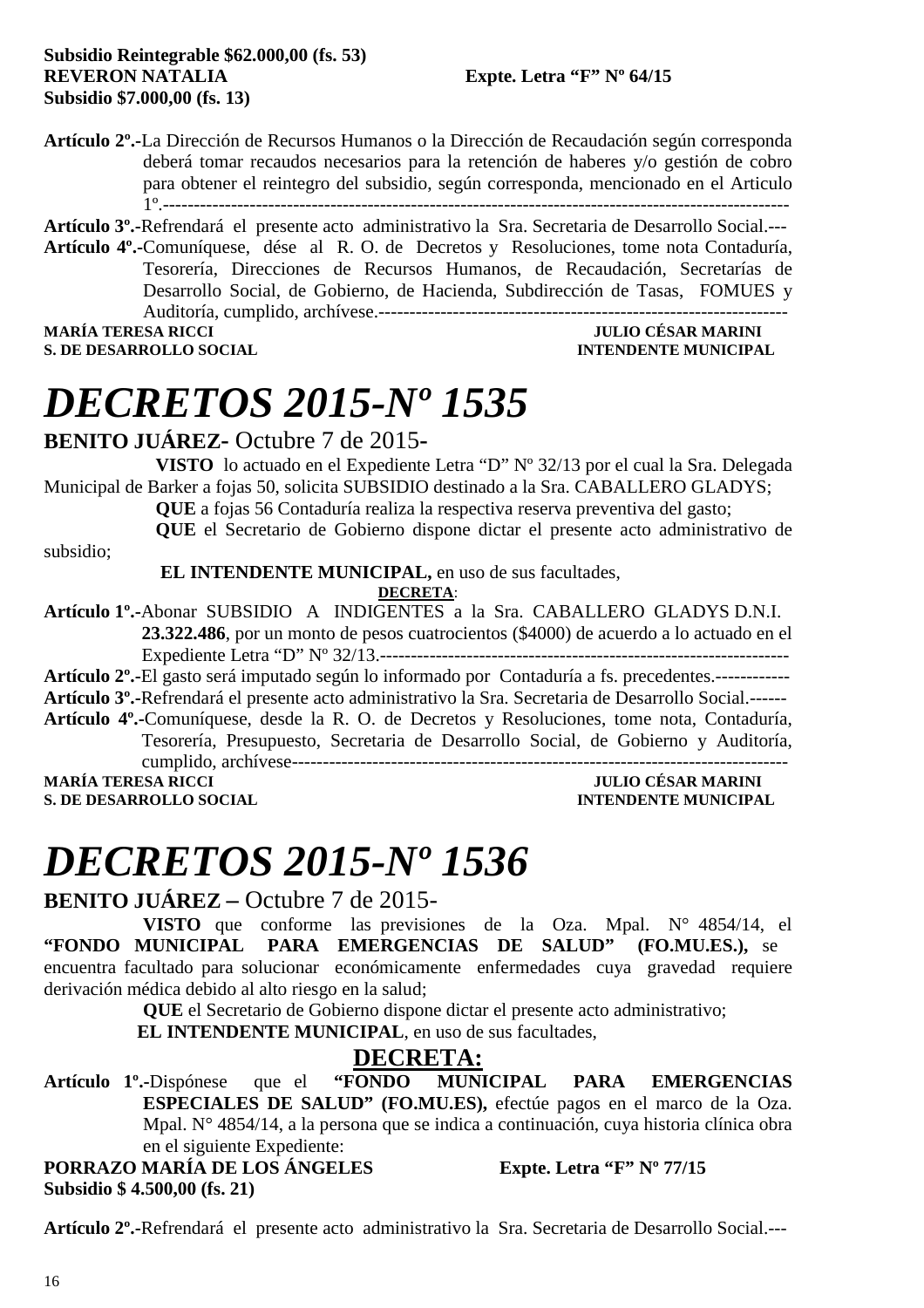**Artículo 3º.-**Comuníquese, dése al R. O. de Decretos y Resoluciones, tome nota Contaduría, Tesorería, Direcciones de Recursos Humanos, de Recaudación, Secretarías de Desarrollo Social, de Gobierno, de Hacienda, Subdirección de Tasas, FO.MU.ES. y Auditoría, cumplido, archívese.------------------------------------------------------------------

### **S. DE DESARROLLO SOCIAL DESARROLLO SOCIAL DESARROLLO SOCIAL DESARROLLO SOCIAL DESARROLLO SOCIAL DE LA PERIODICIPAL DE LA PERIODICIPAL DE LA PERIODICIPAL DE LA PERIODICIPAL DE LA PERIODICIPAL DE LA PERIODICIPAL DE LA PERIO**

### **JULIO CÉSAR MARINI**

# *DECRETOS 2015-Nº 1537*

**BENITO JUÁREZ-** Octubre 7 de 2015-

 **VISTO** lo actuado en Expte. Letra "V" Nº 77/15, por el que la Sra. BERESTAIN MARÍA DEL CARMEN (D.N.I. 10.257.266) solicita se le otorgue un crédito para **REFACCIÓN** de **VIVIENDA;** 

 **CONSIDERANDO,** que la Comisión Municipal de la Vivienda expresa su conformidad de fs. 9 y 10;

 **QUE** a fojas precedentes la Comisión Municipal de la Vivienda determina que el crédito sea otorgado en una primer etapa por un monto equivalente al 50 %, y el saldo restante sea abonado una vez realizada la auditoría correspondiente al avance de obra;

**QUE** el Secretario de Gobierno dispone dictar el presente acto administrativo;

 **EL INTENDENTE MUNICIPAL,** en uso de sus facultades,

#### **DECRETA:**

- **Artículo lº.-**Adjudicase a la **Sra. BERESTAIN MARÍA DEL CARMEN (D.N.I. 10.257.266)** un **CRÉDITO** de **PESOS TRECE MIL (\$ 13.000,00)** para **REFACCIÓN** de su **VIVIENDA,** conforme lo dispone la Oza. Mpal. 2.467 y sus modificatorias, y lo actuado en Expte. Letra "V" Nº 77/13.----------------------------------------------------------
- **Artículo 2º.-**El crédito adjudicado por el artículo precedente será abonado en **dos cuotas iguales.** La primera será abonada al momento de la adjudicación y la segunda una vez realizada la certificación de avance de obra (Art. 14 Ordenanza 2467).-------------------------------
- **Artículo 3º.-**La primera cuota será abonada en sesenta cuotas iguales y consecutivas de \$ 144,59 y la segunda cuota será abonada en sesenta cuotas iguales y consecutivas de \$ 144,59, debiendo ser abonadas entre los días 1º al 10 de cada mes.----------------------------------
- **Artículo 4º.-**El monto concedido según el Art. 1º y los importes que oportunamente se perciban por las cuotas de amortización, se imputarán a la Cuenta Especial "Fondo Permanente de la Vivienda".-------------------------------------------------------------------------------------
- **Artículo 5º.-**Por la Secretaría de Desarrollo Social, notifíquese a la interesada, y cumpliméntese el pertinente "Convenio de Pago". Oportunamente dése vista a Dirección de Recaudación a sus efectos.------------------------------------------------------------------------
- **Artículo 6º.-**Previo a hacer efectivo el pago Tesorería Municipal deberá verificar la conformación del pertinente convenio de pago citado en el artículo 4°.-------------------------------------
- **Artículo 7º.**-Refrendará el presente acto administrativo la Sra. Secretaria de Desarrollo Social.-----
- **Artículo 8º.-**Comuníquese, dése al R. O. de Decretos y Resoluciones, tome nota, Contaduría, Tesorería, Comisión Mpal. Vivienda, Secretarías de Desarrollo Social, de Hacienda,

de Gobierno y Auditoría, cumplido, archívese.------------------------------------------------

### **MARÍA TERESA RICCI**

### **S. DE DESARROLLO SOCIAL DESARROLLO SOCIAL DESARROLLO SOCIAL DESARROLLO SOCIAL DESARROLLO SOCIAL DE LA PERSONAL DE LA PERSONAL DE LA PERSONAL DE LA PERSONAL DE LA PERSONAL DE LA PERSONAL DE LA PERSONAL DE LA PERSONAL DE LA**

## *DECRETOS 2015-Nº 1538*

#### **BENITO JUÁREZ** –Octubre 7 de 2015-

**VISTO** lo actuado en el Expte. Letra "S" Nº 73/09 en el cual la Secretaria de Salud, solicita se abone remuneración a los agentes que detallan en el marco del Plan Nacer, conforme a los lineamientos previstos en los Convenios firmados con el Ministerio de Salud de la Nación;

**CONSIDERANDO** que de fojas 2 a 25 obra Convenio de Adhesión para la implementación del Seguro Materno Infantil Provincial "Plan Nacer" en el Territorio de la Provincia de Buenos Aires, registrado bajo el Nº 74/08 del registro municipal de contratos, Anexo 1 Cambio de referente y convenio de administración de fondos, en cuyo artículo séptimo inciso f se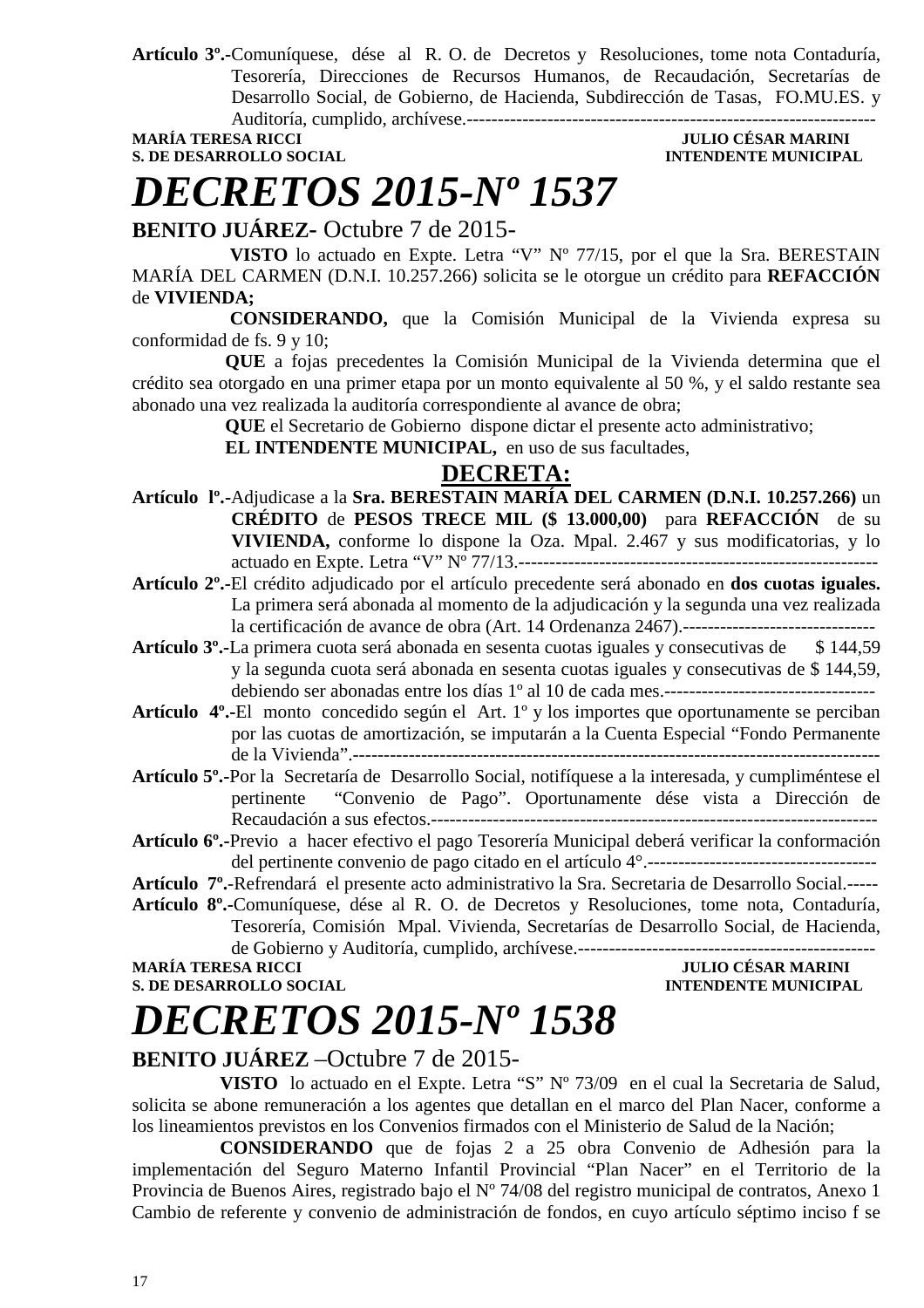acuerda como posible gasto, "incentivos al personal que se encuentre trabajando en el prestador cualquiera sea su forma de contratación…";

> **QUE** la Secretaría de Gobierno dispone dictar el presente acto administrativo; **EL INTENDENTE MUNICIPAL,** en uso de sus facultades.

#### **DECRETA:**

**Artículo 1º.-**Abónese por la Municipalidad, los montos correspondientes a los agentes que se detallan a continuación, de acuerdo a lo convenido con el Ministerio de Salud de la Nación, en el inciso f de la cláusula séptima del convenio de administración de fondos, suscripto en el marco del Seguro Materno Infantil Provincial "Plan Nacer":

| <b>CORRIDOR ITATÍ</b>   | \$<br>140,00   |
|-------------------------|----------------|
| MUÑOZ SUSANA            | \$<br>136,00   |
| <b>ROMANO FANNY</b>     | \$<br>870,00   |
| <b>GUERRERO SONIA</b>   | \$<br>750,00   |
| <b>LASTRA MARCELA</b>   | \$<br>750,00   |
| <b>CABRERA ERIKA</b>    | \$<br>750,00   |
| <b>BORCHI MARCELA</b>   | 1.494,00<br>\$ |
| <b>FORTELLI LUIS</b>    | \$<br>124,00   |
| <b>LAY SUSANA</b>       | \$<br>80,00    |
| <b>KAUNES CARMEN</b>    | \$<br>679,00   |
| YACOB ELDA              | \$<br>179,00   |
| <b>GOMEZ MARÍA</b>      | \$<br>90,00    |
| <b>AGUILERA NATALIA</b> | \$<br>1.650,00 |
| NAVAR MARIA JULIA       | \$<br>500,00   |
| <b>KRUGER ELIZABETH</b> | 500,00<br>\$   |
| <b>BOSIO ANABELLA</b>   | \$<br>380,00   |
| ITURRERÍA MÓNICA        | \$2.500,00     |
| <b>BARIQUA LAURA</b>    | \$<br>650,00   |
| <b>MANSILLA JOANA</b>   | \$1.600,00     |
| D'ESPOSITO KARINA       | \$2.000,00     |
|                         |                |

**Artículo 2º.-**Refrendará el presente acto administrativo la Sra. Secretaria de Salud.-------------------- **Artículo 3º.-**Comuníquese, dése al R. O. de Decretos y Resoluciones, tome nota Ente Descentralizado Hospital, Dirección de Recursos Humanos, Secretarías de Salud, de

Gobierno, de Hacienda, Contaduría y Auditoría, cumplido, archívese.-------------------- **MARÍA ELISA TIMPANARO JULIO CÉSAR MARINI A LOS ELISA DE SALUDE DE LOS ELISA DE SALUDE DE LOS ELISA DE SALUDE DE LOS ELISA DE SALUDE DE LOS ELISA DE SALUDE DE LOS ELISA DE SALUDE DE LOS ELISA DE LOS ELISA DE SALUDE DE LOS** 

**INTENDENTE MUNICIPAL** 

# *DECRETOS 2015-Nº 1539*

#### **BENITO JUÁREZ-** Octubre 8 de 2015**-**

**VISTO** lo actuado en el Expediente Letra "D" Nº 307/15 por el cual la Sra. Secretaria de Desarrollo Social a fojas 1, solicita SUBSIDIO destinado al Sr. SILVA JOSE;

**QUE** a fojas precedentes Contaduría realiza la respectiva reserva preventiva del gasto;

**QUE** el Secretario de Gobierno dispone dictar el presente acto administrativo de subsidio;

#### **EL INTENDENTE MUNICIPAL**, en uso de sus facultades,

#### **DECRETA**:

**Artículo 1º.-**Abonar SUBSIDIO A INDIGENTES al Sr. SILVA JOSE D.N.I. 10.913.528, por un monto total de pesos ochocientos (\$800,00) de acuerdo a lo actuado en el Expte. Letra "D" Nº 307/15.--------------------------------------------------------------------------------------

**Artículo 2º.-**El gasto será imputado según lo informado por Contaduría a fs. precedentes-------------

- **Artículo 3º.-**Refrendará el presente acto administrativo la Sra. Secretaria de Desarrollo Social.------
- **Artículo 4º.-**Comuníquese, desde la R. O. de Decretos y Resoluciones, tome nota, Contaduría, Tesorería, Presupuesto, Delegación Barker, Secretarías de Desarrollo Social, de Gobierno y Auditoría, cumplido, archívese---------------------------------------------------- **MARÍA TERESA RICCI JULIO CÉSAR MARINI**

**S. DE DESARROLLO SOCIAL DESARROLLO SOCIAL DESARROLLO SOCIAL DESARROLLO SOCIAL DESARROLLO SOCIAL DE LA PERSONAL DE LA PERSONAL DE LA PERSONAL DE LA PERSONAL DE LA PERSONAL DE LA PERSONAL DE LA PERSONAL DE LA PERSONAL DE LA**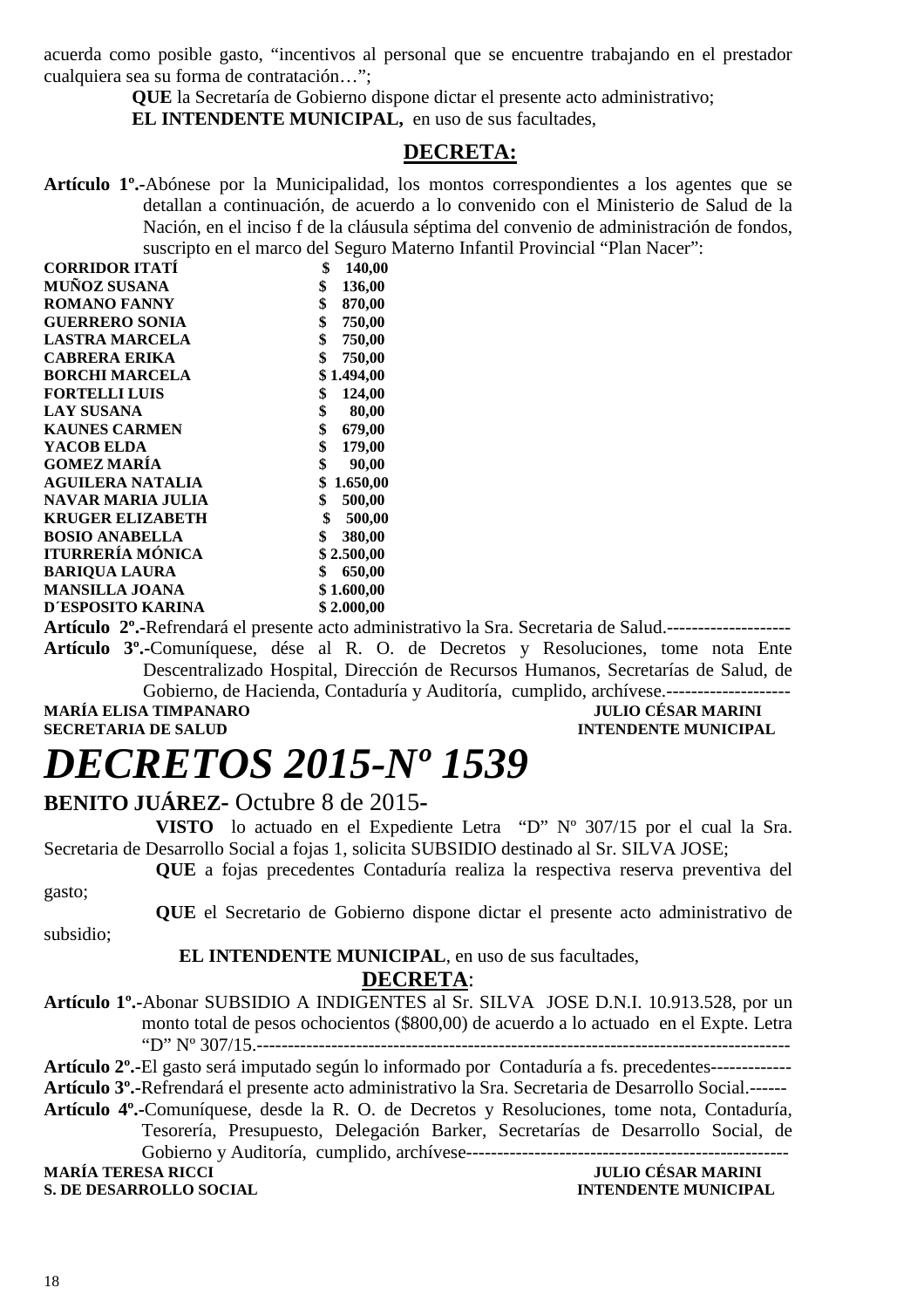# *DECRETOS 2015-Nº 1540*

### **BENITO JUÁREZ**- Octubre 8 de 2015-

 **VISTO** que por Resolución Nº 410/15 se otorgó LICENCIA EXTRAORDINARIA de acuerdo a lo previsto en el art. 58 de la ley 10.430. modificada por la ley 13.967 a la Sra. Delegada Municipal de Barker Cra. CORRO DANIELA GEORGINA (L.P. 2447);

 **QUE** resulta necesario que la mencionada sea reemplazada;

 **QUE** el Secretario de Gobierno dispone dictar el presente acto administrativo;

**EL INTENDENTE MUNICIPAL,** en uso de sus facultades,

#### **DECRETA:**

**Artículo lº.-**Confírmese que durante la LICENCIA EXTRAORDINARIA otorgada a la Sra. Delegada Municipal de Barker Cra. CORRO DANIELA GEORGINA (L.P. 2447), asume sus funciones en carácter de reemplazo la agente FERNÁNDEZ NORMA (L.P. 830).--------------------------------------------------------------------------------------------------

**Artículo 2º.-**Por la Dirección de Recursos Humanos notifíquese a la interesada y agréguese al legajo personal de la agente.----------------------------------------------------------------------

**Artículo 3º.-**Refrendará el presente acto administrativo el Sr. Secretario de Gobierno.-----------------

**Artículo 4º.-**Comuníquese, dése al R. O. De Decretos y Resoluciones, tome nota Recursos Humanos, Secretarías de Gobierno, Hacienda, Delegación Barker, Contaduría y Auditoría, cumplido, archívese.------------------------------------------------------------------

**SECRETARIO DE GOBIERNO** 

## **SULIO CÉSAR MARINI<br>INTENDENTE MUNICIPAL**

# *DECRETOS 2015-Nº 1541*

#### **BENITO JUÁREZ –** Octubre 8 de 2015-

**VISTO** lo solicitado por el Director Administrativo y el Director Médico del Hospital Municipal "Eva Perón" Ente Descentralizado "Dr. Alfredo Saintout" en los distintos Expedientes que eleva al Departamento Ejecutivo a efectos de realizar las **DESIGNACIONES TRANSITORIAS** del Personal que cumple tareas dependiendo del mencionado nosocomio;

**QUE** en cada Expediente obra la respectiva imputación contable;

 **QUE** el Secretario de Gobierno propicia otorgar el acto administrativo;

**EL INTENDENTE MUNICIPAL,** en uso de sus facultades,

#### **DECRETA:**

**Artículo 1º.-** Dispónese la **DESIGNACIÓN TRANSITORIA** de las siguientes personas que se desempeñan en el Hospital Municipal "EVA PERÓN" Ente Descentralizado "Dr. Alfredo Saintout":

#### **PROFESIONALES MEDICOS:**

**Con efecto retroactivo al 1/10/15 y hasta el 31/10/15** 

- **CHAVES JULIO CESAR (D.N.I. 12.171.248) Grado 1 con 24 hs. sem. Médico especialista en diagnostico por imágenes – Expte. Letra "E" Nº 34/12**
- **UZCUDUM MARIA ARACELI (D.N.I. 21.871.575) Grado 1 con 12 hs. sem. Médico de Guardia Unidad Sanitaria Barker – Expte. Letra "E" Nº 25/14**
- **PEREZ LUIS FERNANDO (D.N.I. 31.584.634) Grado 1 con 24 hs. sem. Médico de Guardia y Médico Clínico – Expte. Letra "E" Nº 13/15**
- **VILLAR BAEZ WALTER (D.N.I. 11.991.779) Grado 1 con 12 hs. sem. Médico anestesiólogo – Expte. Letra "E" Nº 6/14**
- **CHAVAT MARIA VICTORIA (D.N.I. 20.331.865) Grado 1 con 24 hs. sem. Médica de Guardia – Expte "E" Nº 2/13**
- **CARAM ANA MARIA (D.N.I. 16.604.354) Grado 1 con 24 hs. sem.- Médico Clínico Expte. Letra "E" Nº 75/14**
- **ARAPAYU DAMIAN (D.N.I. 13.004.290) Grado 1 con 24 hs. sem. Médico de Guardia Barker y Villa Cacique – Expte. Letra "E" Nº 64/14**
- **ALI PABLO JULIAN (D.N.I. 28.200.702) Grado 1 con 30 Hs. sem. Médico Traumatólogo Expte. Letra "E" Nº 44/14**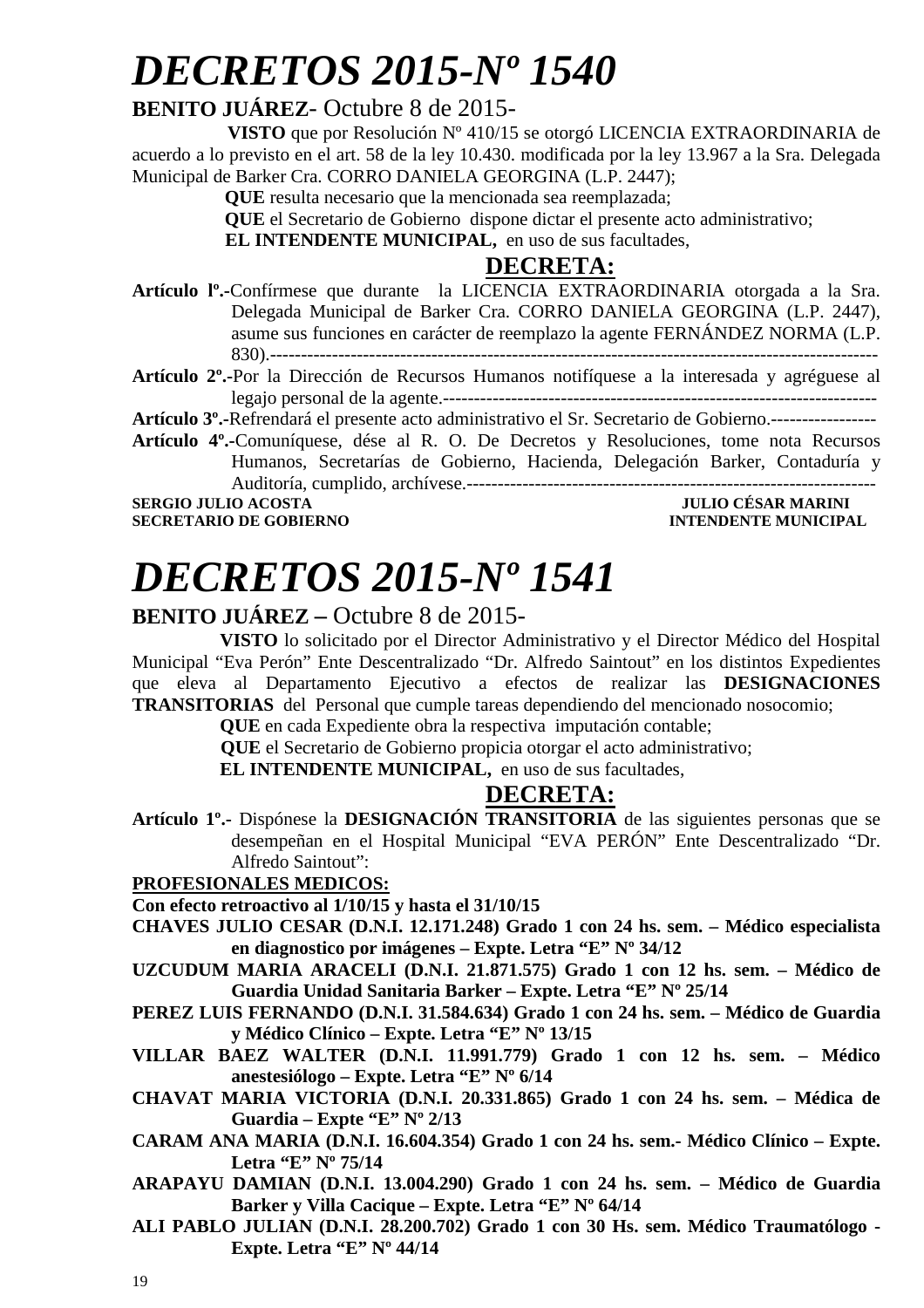- **SCHIERLOH ANA CRISTINA (D.N.I. 22.850.349) Grado 1 con 24 hs. sem. –Médico Pediatra Expte. Letra "E" Nº 32/14**
- **SZYLKO MABEL ELVIRA (D.N.I. 12.204.828) Grado 1 con 24 hs. sem. Médico de Guardia y Médico Psiquiatra – Expte. Letra "E" Nº 03/06**
- **ALVAREZ MANUEL (D.N.I. 26.796.973) Grado 1 con 24 hs. sem. –Médico Cirujano –Expte. Letra "E" Nº 67/10**

**AROZTEGUI OSCAR ALBERTO (D.N.I. 16.160.027)** Grado 1 con 12 hs. sem – Médico Especialista en Diagnóstico por Imágenes –Expte. Letra "E" Nº 62/11

**BORREGO GUERRERO BRENDA (D.N.I. 25.235.750)** Grado 1 con 18 hs. sem. – Médico Neurólogo – Expte. Letra "E" Nº 39/11

- **PAATS RUÍZ GRIMAU LUCILA (D.N.I. 22.644.879) Grado 1 con 24 hs. sem. Farmacéutica a Cargo de Planta de Oxígeno Medicinal – Expte. Letra "E" Nº 79/14**
- **SANTAMARIA SILVIA (D.N.I. 17.683.966) Grado 1 con 30 hs. sem.- Médico Pediatra Unidades Sanitarias Periféricas – Expte. Letra "E" Nº 55/14**
- **PRESA SILVIO ANDRES (D.N.I. 21.930.136) Grado 1 con 12 hs. sem. Médico de Guardia y Clínico – Expte. Letra "E" Nº 63/14**
- **FEITO RAÚL ARISTIDES (D.N.I. 22.851.174) Grado 1 con 24 hs. sem. –Médico neurocirujano –Expte. Letra "E" Nº 74/15**

**ESPINDOLA JOSÉ FABIÁN (D.N.I. 22.205.427) Grado 1 con 24 hs. sem. Médico de Guardia –Expte. Letra "E" Nº 34/14** 

**LANGLE AMALIA ARACELI (D.N.I. 17.535.661) Grado 1 con 30 hs. sem. – Médica Pediatra en Unidades Sanitarias de Barker, Villa Cacique y López – Expte. Letra "E" Nº 19/12** 

- **MARCHESIN PABLO JOSE (D.N.I. 16.476.816) Grado 1 con 18 hs. sem. Médico Ginecólogo – Expte. Letra "E" Nº 33/14**
- **MERODIO MARCELO (D.N.I. 21.474.137) Grado 1 12 Hs. sem. Médico de Guardia Barker –Expte. Letra "E" Nº 69/13**
- **PROFESIONALES MEDICOS:**

**Con efecto retroactivo al 1/10/15 y hasta el 31/12/15**

**SORMANI CARLOS (D.N.I. 10.612.695) Grado 1 con 12 hs. sem. - Médico de Guardia-Expte. Letra "E" Nº 35/08** 

- **CUFRÉ MIGUEL ÁNGEL (D.N.I. 12.717.198) Grado 1 –con 24 hs. sem. –Médico Urólogo Expte. Letra "E" Nº 82/12**
- **OLIVERA SILVINA (D.N.I. 23.209.328) Grado 1 con 24 hs. sem. –Médico de Guardia en Unidad Sanitaria de Barker y Servicio de Psiquiatría - Expte. Letra "E" Nº 60/05**

**BENAVENTE PINTO CARLOS IVÁN (D.N.I. 25.676.578) Grado 1 con 30 hs. sem. –Médico Psiquiatra – Expte. Letra "E" Nº 53/13** 

**LÓPEZ DE SABANDO HÉCTOR (D.N.I. 20.042.440) Grado 1 con 12 hs. sem. – Médico de Guardia – Expte. Letra "E" Nº 73/04** 

**PASCUCCI HUMBERTO (D.N.I. 18.360.694) Grado 1 con 12 hs. sem. –Médico de Guardia – Expte. Letra "E" Nº 46/12** 

**Con efecto retroactivo al 1/10/15 y hasta el 31/10/15:** 

**KINESIOLOGO:** 

- **FEDERICO R. NICOLAS (D.N.I. 28. 197.793) Grado 1 con 24 hs. sem. Expte. Letra "E" Nº 6/09**
- **COMPUTOS:**

**Con efecto retroactivo al 1/10/15 y hasta el 31/10/15** 

**NOTARI JORGE PABLO (D.N.I. 21.904.683) Cat. 4 con 36 hs. sem. – Expte. Letra "E" Nº 3/13** 

**ENFERMEROS:** 

**Con efecto retroactivo al 1/10/15 y hasta el 31/10/15** 

- **ANDRADA YANINA (D.N.I. 37.980.505) Cat. 1 con 48 sem. Piso, UTI, Guardia Emergencias y Traslados – Expte. Letra "E" Nº 82/14**
- **BILBAO LUCIA (D.N.I. 38.863.970) Cat. 1 con 48 hs. sem. Piso, UTI, Guardia Emergencias y Traslados – Expte. Letra "E" Nº 81/14**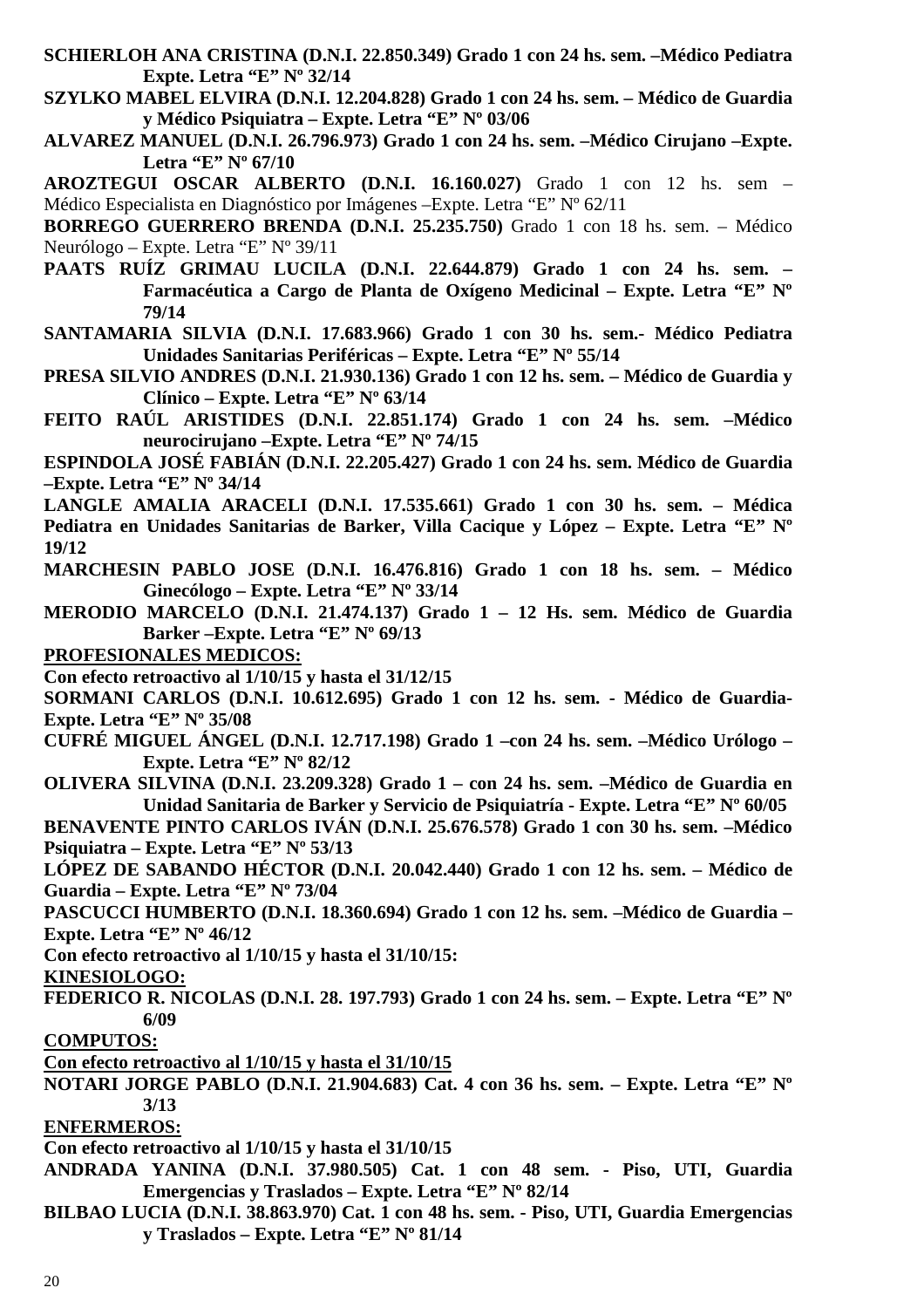- **BAEZ MARÍA PAZ (D.N.I. 36.361.942) Cat. 1 con 48 hs. sem. -piso, UTI, Guardia de Emergencias y Traslados Expte. Letra "E" Nº 75/15**
- **CAMPOS AZURMENDI ESTEFANIA (FÇD.N.I. 35.411.941) cat. 1 con 48 hs. sem. –Piso, UTI, Guardia de Emergencias y Traslados Expte Letra "E" Nº 85/15**
- **DIAZ BUSTOS JOSE A. (D.N.I. 34.577.468) Cat. 1 con 36 hs. sem. Salas de Atención Primaria y Nosocomio – Expte. Letra "E" Nº 70/14**
- **LÓPEZ GIGLIO STEFANIA (D.N.I. 36.217.518) Cat. 1 con 48 hs. sem. Piso, UTI, Guardia Emergencias y Traslados – Expte. Letra "E" Nº 14/15**
- **VALDEZ MARTINA DEL CARMEN (D.N.I. 22.086.614) Unidad Sanitaria de Barker y Villa Cacique Expte. Letra "E" Nº 59/15**
- **TAREAS ADMINISTRATIVAS:**

 **Con efecto retroactivo al 1/10/15 al 31/10/15** 

- **FISER FACUNDA EMILIA (D.N.I. 24.196.860) Cat. 1 con 40 hs. sem. -Expte. Letra "E" Nº 16/15**
- **CASTELLI SILVANA MELISA (D.N.I. 33.153.560) Cat. 1 con 36 hs. sem. -Expte. Letra "E" Nº 15/15**

**TECNICOS EN LABORATORIO:** (Tareas consideradas Insalubres)

**Con efecto retroactivo al 1/10/15 y hasta el 31/10/15** 

**BENITEZ ALEJANDRA LORENA (D.N.I. 34.548.851) Cat. 1 con 36 hs. sem. – Expte. Letra "E" Nº 56/15** 

**CHOFER Y CAMILLERO:** 

**Con efecto retroactivo al 1/10/15 y hasta el 31/10/15** 

- **FANO NESTOR AGUSTIN (D.N.I. 16.604.048) Cat. 1 con 40 hs. sem. Expte. Letra "E" Nº 17/15**
- **ADARO VICTOR HUGO (D.N.I. 14.122.575) cat. 1 con 48 hs. sem.-Expte. Letra "D" Nº 214/14**
- **MUCAMAS:**

**Con efecto retroactivo al 1/10/15 y hasta el 31/10/15** 

**EZPELETA MARÍA DEL CARMEN (D.N.I., 17.938.585) cat. 1 con 48 hs. sem. Mucama, lavadero y cocina Expte. Letra "E" Nº 64/15** 

**Artículo 2º.-**El gasto deberá imputarse de acuerdo a lo determinado por el Contador del Ente en cada expediente.------------------------------------------------------------------------------------

**Artículo 3º.-**Por el Ente Descentralizado, notifíquese.-------------------------------------------------------

**Artículo 4º.-**Refrendará el presente acto administrativo la Sra. Secretaria de Salud.--------------------

**Artículo 5º.-**Comuníquese, dése al R. O. de Decretos y Resoluciones, tome nota Recursos Humanos del Ente, Contaduría del Ente, Delegación Barker, Secretarías de Gobierno, de Hacienda, de Salud y Auditoría, cumplido, archívese.----------------------------------------

**MARÍA ELISA TIMPANARO JULIO CÉSAR MARINI SECRETARIA DE SALUD INTENDENTE MUNICIPAL** 

# *DECRETOS 2015-Nº 1542*

#### **BENITO JUÁREZ** – Octubre 8 de 2015-

**VISTO** lo solicitado por el Director General de Servicios, en los distintos Expedientes a efectos de realizar las **DESIGNACIONES TRANSITORIAS** del Personal que cumple tareas en las distintas áreas de la Secretaría mencionada;

**QUE** en cada Expediente obra la respectiva imputación contable;

 **QUE** el Secretario de Gobierno dispone dictar el presente acto administrativo;

**EL INTENDENTE MUNICIPAL,** en uso de sus facultades,

#### **DECRETA:**

**Artículo 1º.-**Dispónese la **DESIGNACIÓN TRANSITORIA** de los agentes que se detallan a continuación los cuales se desempeñan en distintas áreas de la Secretaría de Infraestructura, Vivienda y Servicios Públicos: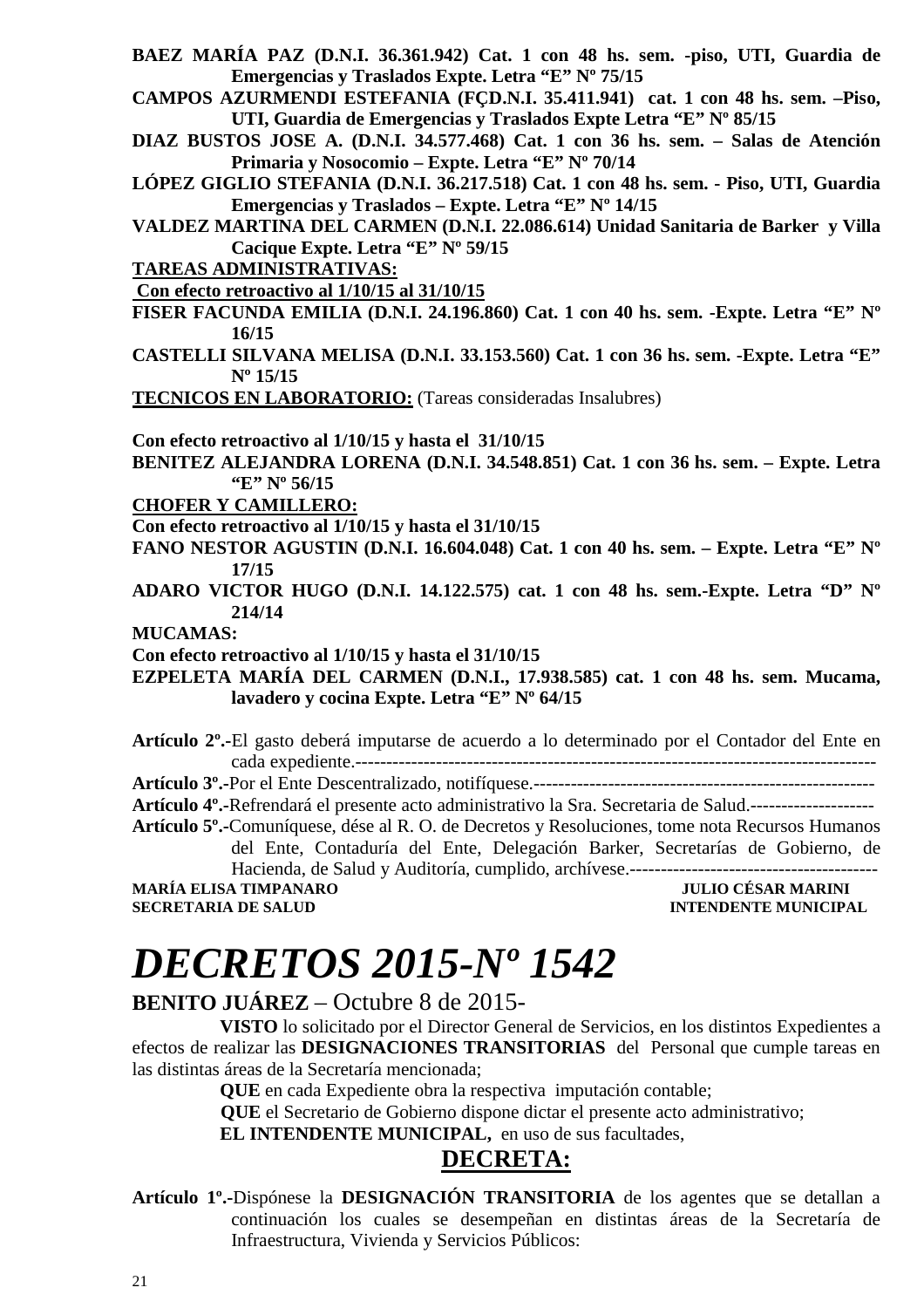| Con efecto retroactivo del 1/10/2015 y hasta 31/12/2015:                                                       |
|----------------------------------------------------------------------------------------------------------------|
| *VILLAVICENCIO JUAN MANUEL (L.P. 3374) cat. 1 con 35 horas sem. - Tareas en el                                 |
| Surtidor de Talleres - "S" 74/15                                                                               |
| *MARINI MARÍA DE LOS Á. (L.P. 3378) cat. 1 con 35 horas. Sem. Barrido y Limpieza-"S"                           |
| $N^{\circ} 75/15$                                                                                              |
| *GAMALERI JUAN MARCELO (L.P. 2961) cat. 1 con 35 horas sem. – Espacios Verdes "O"                              |
| $N^{\circ}$ 53/09                                                                                              |
| Artículo 2 <sup>°</sup> .-Dispónese la DESIGNACIÓN TRANSITORIA en calidad de destajista del                    |
| siguiente agente con efecto retroactivo del 1/10/15 hasta el 31/12/15. El destajo                              |
| será abonado de acuerdo a lo dispuesto por Decreto 797/15 Art. 5° Inc. f:                                      |
| *BORCHI MARÍA EUGENIA (L.P. 3382) Barrido y Limpieza Expte. Letra "S" Nº 77/15                                 |
|                                                                                                                |
| Artículo 3 <sup>°</sup> .-El gasto deberá imputarse de acuerdo a lo determinado por la Subcontadora a cargo de |
|                                                                                                                |
| Artículo 4º.-Por la Dirección de Recursos Humanos, notifíquese y agréguese a los legajos                       |
|                                                                                                                |
| Artículo 5º.-Refrendará el presente acto administrativo el Sr. Secretario de Infraestructura,                  |
|                                                                                                                |
| Artículo 6º.-Comuníquese, dése al R. O. de Decretos y Resoluciones, tome nota Recursos                         |
| Humanos, Contaduría, Secretarías de Gobierno, de Infraestructura, Vivienda y                                   |
| Servicios Públicos, de Hacienda, Dirección de Presupuesto y Auditoría, cumplido,                               |
|                                                                                                                |
| <b>JULIO CÉSAR MARINI</b><br><b>DIEGO ROSSETTI</b>                                                             |
| S. DE INF., VIV., Y SERV. PÚBLICOS<br><b>INTENDENTE MUNICIPAL</b>                                              |
|                                                                                                                |

# *DECRETOS 2015-Nº 1543*

#### **BENITO JUÁREZ –** Octubre 8 de 2015 **–**

**VISTO** lo solicitado por la Delegada Municipal de Barker en los distintos Expedientes a efectos de realizar las **DESIGNACIONES TRANSITORIAS** del Personal que cumple tareas dependiendo de la mencionada Delegación;

**QUE** en cada Expediente obra la respectiva imputación contable;

 **QUE** el Secretario de Gobierno propicia otorgar el acto administrativo;

**EL INTENDENTE MUNICIPAL,** en uso de sus facultades,

#### **DECRETA:**

**Artículo 1º.-** Dispónese la **DESIGNACIÓN TRANSITORIA** de los agentes que se detallan a continuación los cuales se desempeñan en las distintas áreas de la Delegación Municipal de Barker:

**Con efecto retroactivo al 01/10/2015 y hasta 31/12/2015:** 

- **LOBOS JUAN CRUZ (L.P. 3375) Servicios Públicos Cat. 1 con 40 hs. sem. Expte. Letra "D" Nº 152/15**
- **CUELLO MAXIMILIANO D. (L.P. 3342) Servicios Públicos Cat. 1 con 35 hs. sem. Expte. Letra "T" Nº 1/15**
- **DE MORA RAMÓN CARLOS O. (L.P. 3343) Servicios Públicos Cat. 1 con 35 hs. sem. Expte. Letra "D" Nº 11/15**
- **Artículo 2º.-**El gasto deberá imputarse de acuerdo a lo informado por la Subcontadora a cargo de la Dirección de Presupuesto en cada Expediente.-----------------------------------
- **Artículo 3º.-**Por la Dirección de Recursos Humanos, notifíquese y archívese en los legajos personales de los agentes.-------------------------------------------------------------------------

**Artículo 4º.-**Refrendará el presente acto administrativo el Sr. Secretario de Gobierno.-----------------

**Artículo 5º.-**Comuníquese, dése al R. O. de Decretos y Resoluciones, tome nota Recursos Humanos, Contaduría, Secretarías de Gobierno, de Hacienda, Dirección de Presupuesto, Delegación Barker y Auditoria, cumplido, archívese.-------------------------

**SERGIO JULIO ACOSTA** 

**SECRETARIO DE GOBIERNO INTENDENTE MUNICIPAL**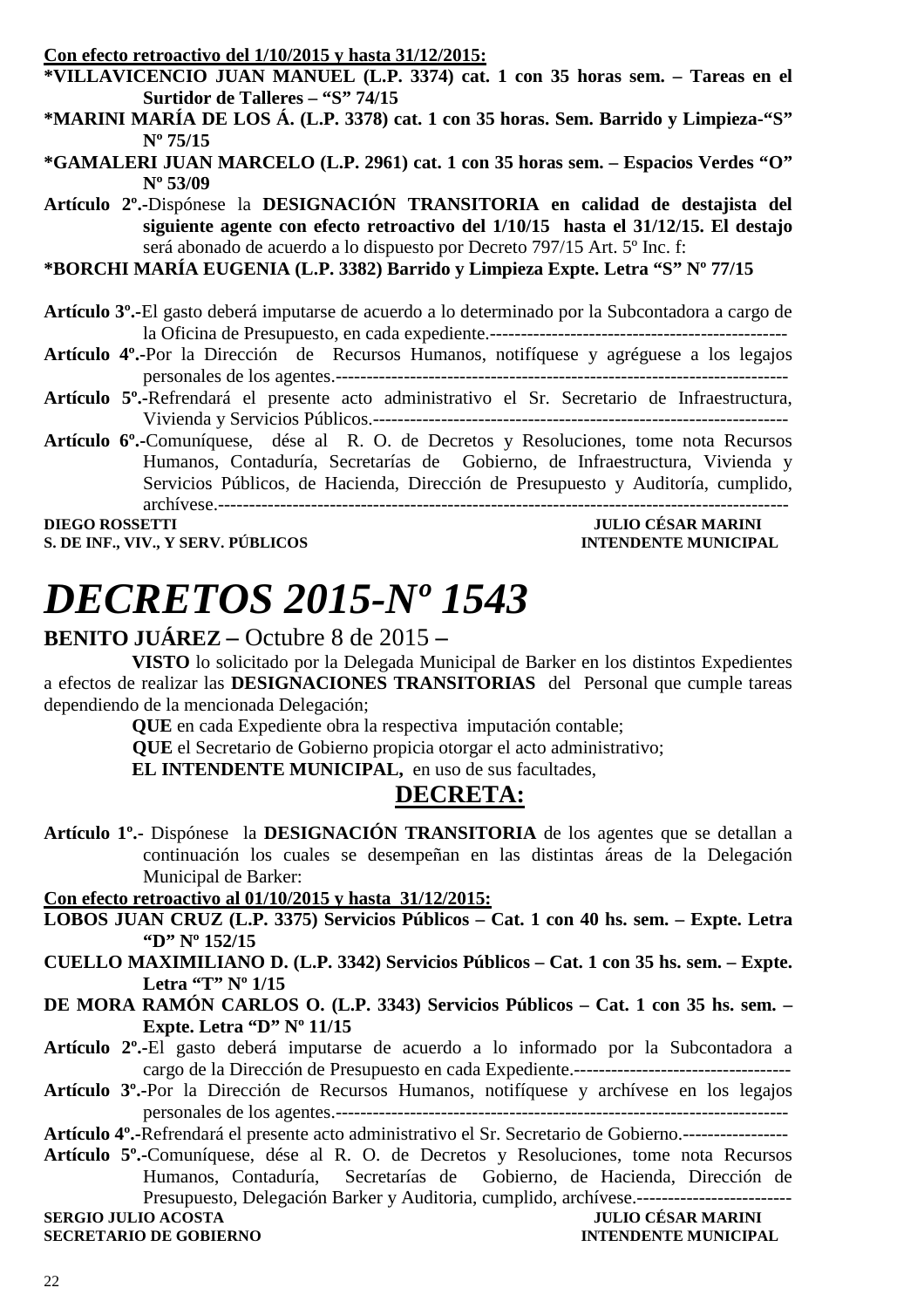# *DECRETOS 2015-Nº 1544*

#### **BENITO JUÁREZ –**Octubre 8 de 2015-

**VISTO** lo solicitado por el Subdirector de Deportes en los distintos Expedientes a efectos de realizar las **DESIGNACIONES TRANSITORIAS** del Personal que cumple tareas en el área de Dirección de Deportes;

**QUE** en cada Expediente obra la respectiva imputación contable;

 **QUE** el Secretario de Gobierno dispone dictar el presente acto administrativo;

**EL INTENDENTE MUNICIPAL,** en uso de sus facultades,

### **DECRETA:**

**Artículo 1º.-** Dispónese la DESIGNACIÓN TRANSITORIA en calidad de destajista de las personas que se detallan a continuación y que se desempeñan en el área de Dirección de Deportes. El destajo será abonado de acuerdo a lo dispuesto por Decreto Nº 797/15 Art.  $6^{\circ}$  Inc. C:

#### **Con efecto retroactivo al 1/10/2015 y hasta 31/12/2015:**

**\*BEVACQUA JOSE (L.P. 3136) Tareas como Profesor de Educación Física- Expte. Letra "D" Nº 142/11** 

**\*ARASCAETA EDUARDO DAVID (L.P. 3366) Escuela Municipal de Vóley Femenino – Expte. Letra "D"Nº 112/15** 

**Artículo 2º.-**El gasto deberá imputarse de acuerdo a lo determinado por la Subcontadora a cargo de la Oficina de Presupuesto.-------------------------------------------------------------------------

**Artículo 3º.-**Por la Dirección de Recursos Humanos, notifíquese y agréguese a los legajos personales de los agentes.-------------------------------------------------------------------------

**Artículo 4º.-**Refrendará el presente acto administrativo el Sr. Secretario de Gobierno.----------------

**Artículo 5º. -**Comuníquese, dése al R. O. de Decretos y Resoluciones, tome nota Recursos Humanos, Contaduría, Secretarías de Gobierno, de Hacienda, Direcciones de Presupuesto, de Deportes y Auditoría, cumplido, archívese.---------------------------------

**SERGIO JULIO ACOSTA SECRETARIO DE GOBIERNO INTENDENTE MUNICIPAL** 

# *DECRETOS 2015-Nº 1545*

#### **BENITO JUÁREZ –** Octubre 8 de 2015 **-**

 **VISTO** lo solicitado por la Directora de 3º edad y discapacidad y la Secretaria de Salud, en los distintos Expedientes a efectos de realizar las **DESIGNACIONES TRANSITORIAS** del Personal que cumple tareas dependiendo de la mencionada Secretaría;

 **QUE** en cada Expediente obra la respectiva imputación contable;

 **QUE** el Secretario de Gobierno propicia otorgar el acto administrativo;

 **EL INTENDENTE MUNICIPAL,** en uso de sus facultades,

### **DECRETA:**

**Artículo 1º.-** Dispónese la **DESIGNACIÓN TRANSITORIA** de los siguientes agentes que se desempeñan en el área de la Secretaría de Salud:

**Con efecto retroactivo al 1/10/2015 y hasta el 31/10/2015:** 

**D´ANUNZIO MARÍA EUGENIA (L.P. 3296) tareas en C.P.A. – grado 1 con 36 hs. semanales - Expte. Letra "S" Nº 35/14** 

**Con efecto retroactivo al 1/10/15 y hasta el 31/12/15:** 

**MANSILLA JOANA INÉS (L.P. 3353) Tareas administrativas en la Secretaría – cat. 1 con 35 horas semanales – Expte. Letra "S" Nº 16/15** 

**FERRARI MAXIMILIANO ABELARDO (L.P. 3395) kinesiólogo – Grado 1 con 36 hs. sem. Expte. Letra "S" Nº 104/15** 

**ROMERO NATIVIDAD ELIZABETH (L.P. 3346) Tareas en el Hogar de Ancianos – cat. 1 con 48 hs. sem. E·xpte. Letra "H" Nº 2/15**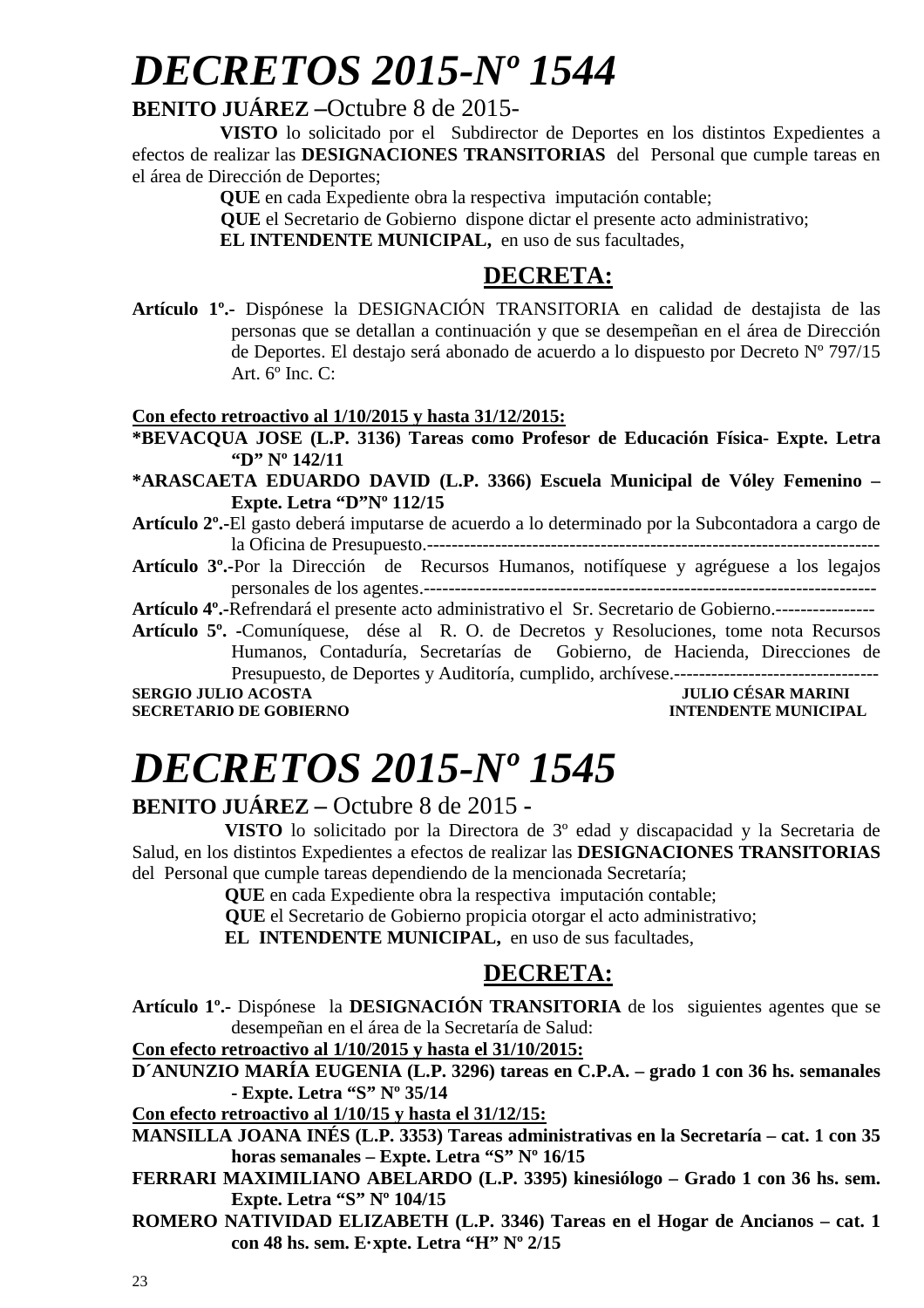- **AGUILAR DANIELA LUJÁN (L.P. 3349) tareas en el Hogar de Ancianos cat. 1 con 48 hs. sem. - Expte. Letra "H" Nº 6/15**
- **GUEVARA NICOLÁS ALBERTO (L.P. 3364) Tareas en el Hogar de Ancianos cat. 1 con 48 hs. sem. Expte. Letra "O" Nº 76/15 (El régimen horario se conservará mientras desempeñe tareas en el Hogar de Ancianos)**
- **Artículo 2º.-** Dispónese la **DESIGNACIÓN TRANSITORIA en calidad de destajista** de las personas que se detallan a continuación y que se desempeñan en el área de la Secretaría de Salud. El destajo será abonado de acuerdo a lo dispuesto por Decreto 1829/14 Art. 5º Inc. e:

#### **Con efecto retroactivo al 1/10/15 y hasta el 31/12/15:**

- **BUCELLA WALTER FABIAN (L.P. 2937)** Tareas de promoción de salud y vinculación con programas del área de educación – Expte Letra "D" Nº 8/09
- **Artículo 3º.-**El gasto deberá imputarse de acuerdo a lo informado por la Subcontadora a cargo de la Dirección de Presupuesto en cada Expediente.-------------------------------------------------
- **Artículo 4º.-**Por la Dirección de Recursos Humanos, notifíquese y archívese en los legajos personales de los agentes.-------------------------------------------------------------------------
- **Artículo 5º.-**Refrendará el presente acto administrativo la Sra. Secretaria de Salud.--------------------
- **Artículo 6º.-**Comuníquese, dése al R. O. de Decretos y Resoluciones, tome nota Recursos Humanos, Contaduría, Hogar de Ancianos, Secretarías de Gobierno, de Salud, de Hacienda, Dirección de Presupuesto y Auditoria, cumplido, archívese.-------------------- **MARÍA ELISA TIMPANARO**

### **SECRETARIA DE SALUD INTENDENTE MUNICIPAL**

# *DECRETOS 2015-Nº 1546*

#### **BENITO JUÁREZ –** Octubre 8 de 2015 –

 **VISTO** lo actuado en Expte. Letra "G" Nº 120/15 por el cual la **ASOCIACION DE BOMBEROS VOLUNTARIOS DE BENITO JUAREZ** solicita autorización para venta de una **RIFA**;

 **QUE** en virtud de la sanción de la Ley 13.470 se iniciaron las averiguaciones pertinentes bajo Expediente Letra "G" N° 50/06, a efectos de dilucidar sobre la facultad de autorizar la venta, promoción y circulación de rifas en el Partido de Benito Juárez;

 **QUE** a fojas 1 del Expediente antes mencionado la Dirección Jurídico Legal del Instituto Provincial de Lotería y Casinos informa que **solo quienes no cuenten con autorización municipal** se encuentran alcanzados por la ley 13470;

 **QUE** a fojas 5 el Interventor del Instituto Provincial de Lotería y Casinos expresa que las Entidades de Bien Público del Partido se encuentran facultadas para promover, vender o hacer circular rifas, con expresa autorización municipal según el Dec. Ley 9.403/79;

 **QUE** queda en claro que el Instituto Provincial de Lotería y Casinos representa la **AUTORIDAD DE APLICACIÓN de la Ley 13.470;** 

 **QUE** obran antecedentes de autorizaciones de ésta índole;

 **QUE** a fojas 31 del Expte. Letra "G" Nº 120/15 el Asesor Legal de la Comuna informa que se han cumplimentado los requisitos de la Oza. Mpal. N° 3067/00 y sus modificatorias;

 **QUE** el Secretario de Gobierno dispone dictar el presente acto administrativo;

 **EL INTENDENTE MUNICIPAL,** en uso de sus facultades,

#### **DECRETA:**

- **Artículo 1º.-**Autorízase a la **ASOCIACIÓN DE BOMBEROS VOLUNTARIOS DE BENITO JUÁREZ** para la promoción, organización, circulación y venta de una RIFA dentro del Partido, según los antecedentes y documentación obrante en el Expte. Letra "G" Nº 120/15.-----------------------------------------------------------------------------------------------
- **Artículo 2º.-**Notifíquese a la entidad autorizada, haciéndole saber que deberán presentar los billetes para su habilitación, en la Oficina de Policía Municipal quien, al momento de ser timbradas las boletas, verificará que las mismas cuenten con facsímiles de la firma de los responsables de la institución.----------------------------------------------------------------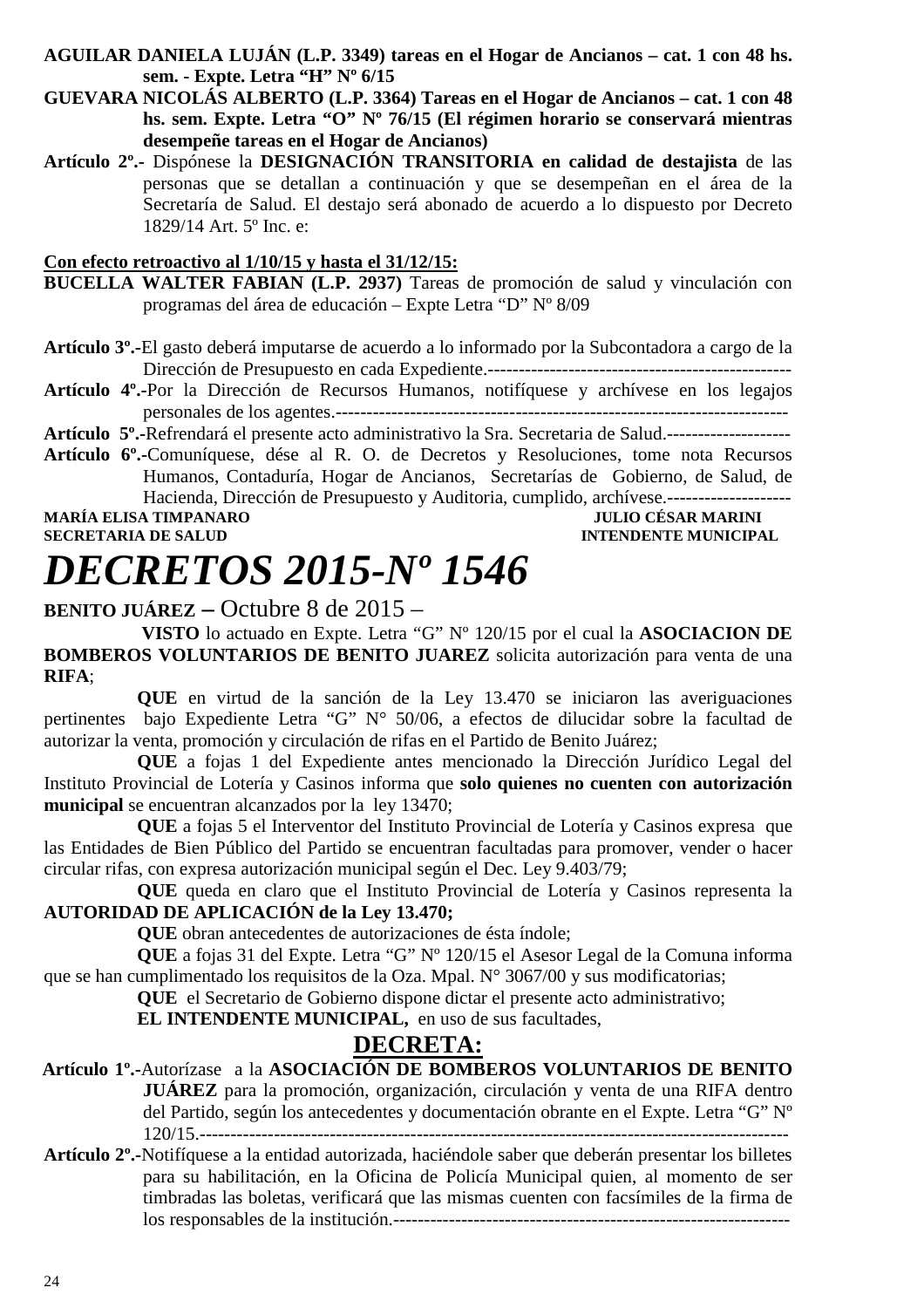**Artículo 3º.-**De acuerdo a lo dispuesto por Ordenanza Municipal 3067/00 y sus modificatorias la organización, circulación y venta de la RIFA, se autoriza bajo la figura del organizador a la ASOCIACIÓN DE BOMBEROS VOLUNTARIOS DE BENITO JUÁREZ.--------------------------------------------------------------------------------------------

**Artículo 4º.-**Refrendará el presente acto administrativo el Sr. Secretario de Gobierno.---------------- **Artículo 5º.-**Comuníquese, dése al R. O. de Decretos y Resoluciones, tome nota Policía Municipal,

Secretaría de Gobierno y Auditoría, cumplido archívese.---------------------------------- **SERGIO JULIO ACOSTA** 

**SECRETARIO DE GOBIERNO INTENDENTE MUNICIPAL** 

# *DECRETOS 2015-Nº 1547*

#### **BENITO JUÁREZ** – Octubre 8 de 2015 -

**VISTO** la renuncia presentada por la agente OROZ JOSELYN ELIZABETH (L.P. 3191), obrante a fojas 1 del Expte. Letra "R" Nº 125/15 a las tareas que venía desempeñando como enfermera en el Hogar de Ancianos "Cayetano Zibecchi", a partir del 1 de Noviembre de 2015;

**QUE** a fs. 2 obra nota de la Directora de Recursos Humanos,

**QUE** el Secretario de Gobierno dispone dictar el presente acto administrativo;

**EL INTENDENTE MUNICIPAL,** en uso de sus facultades;

#### **DECRETA:**

**Artículo 1º.-**Acéptase la renuncia presentada por el agente OROZ JOSELYN ELIZABETH (L.P. 3191), a las tareas que venía desempeñando como enfermera en el Hogar de Ancianos, a partir del 1 de Noviembre de 2015.------------------------------------------------------------

**Artículo 2º.**-Liquídense los haberes que por todo concepto correspondan a la agente mencionada en el artículo precedente.-----------------------------------------------------------------------------

**Artículo 3º.-**Por la Dirección de Recursos Humanos, notifíquese.----------------------------------------

**Artículo 4º.-**Refrendará el presente acto administrativo la Sra. Secretaria de Salud.--------------------

**Artículo 5º.-**Comuníquese, dése al R. O. De Decretos y Resoluciones, tome nota Recursos

Humanos, Secretarías de Gobierno, de Salud, Tesorería y Auditoría, cumplido, archívese.--------------------------------------------------------------------------------------------

**MARÍA ELISA TIMPANARO JULIO CÉSAR MARINI SECRETARIA DE SALUD INTENDENTE MUNICIPAL** 

# *DECRETOS 2015-Nº 1548*

#### **BENITO JUÁREZ –** Octubre 9 de 2015**-**

 **VISTO** que el día 18 de Octubre del corriente año, se cumple el 107º ANIVERSARIO de la FUNDACIÓN de la localidad de BARKER;

 **CONSIDERANDO**, que con motivo de dicho Aniversario, ha sido declarado NO LABORABLE, el día 18 de Octubre del año en curso, mediante Resolución 269 emitida por el Ministro de Jefatura de Gabinete de Ministros de la Provincia de Buenos Aires;

 **QUE** el Secretario de Gobierno dispone dictar acto administrativo;

 **EL INTENDENTE MUNICIPAL**, en uso de sus facultades**,** 

#### **DECRETA:**

**Artículo 1º.-**Confirmase el siguiente **PROGRAMA DE ACTOS** organizado por la DELEGACIÓN MUNICIPAL BARKER con motivo de cumplirse el 107º Aniversario de la **FUNDACIÓN DE BARKER,** a llevarse a cabo el próximo 17 de Octubre:

8:30 hs.-Concentración de autoridades

9.00 hs.- Comienzo del acto protocolar en la Plaza Ramón Santamarina

\*Izamiento de Pabellón Nacional

\*Entonación de las estrofas del Himno Nacional Argentino.

\*Oración religiosa

\*Palabras de la Delegada Municipal Interina de Barker Sra. Norma Fernández

\*Palabras alusivas a cargo del Intendente Municipal Don Julio Cesar Marini

\*Reconocimiento a vecinos (Lezcano Omar, Peralta Hayde, Di Carlo Manuel, Izarriaga Nélida, Verón Daniel) por su trayectoria en la comunidad, entrega de certificados y medallas.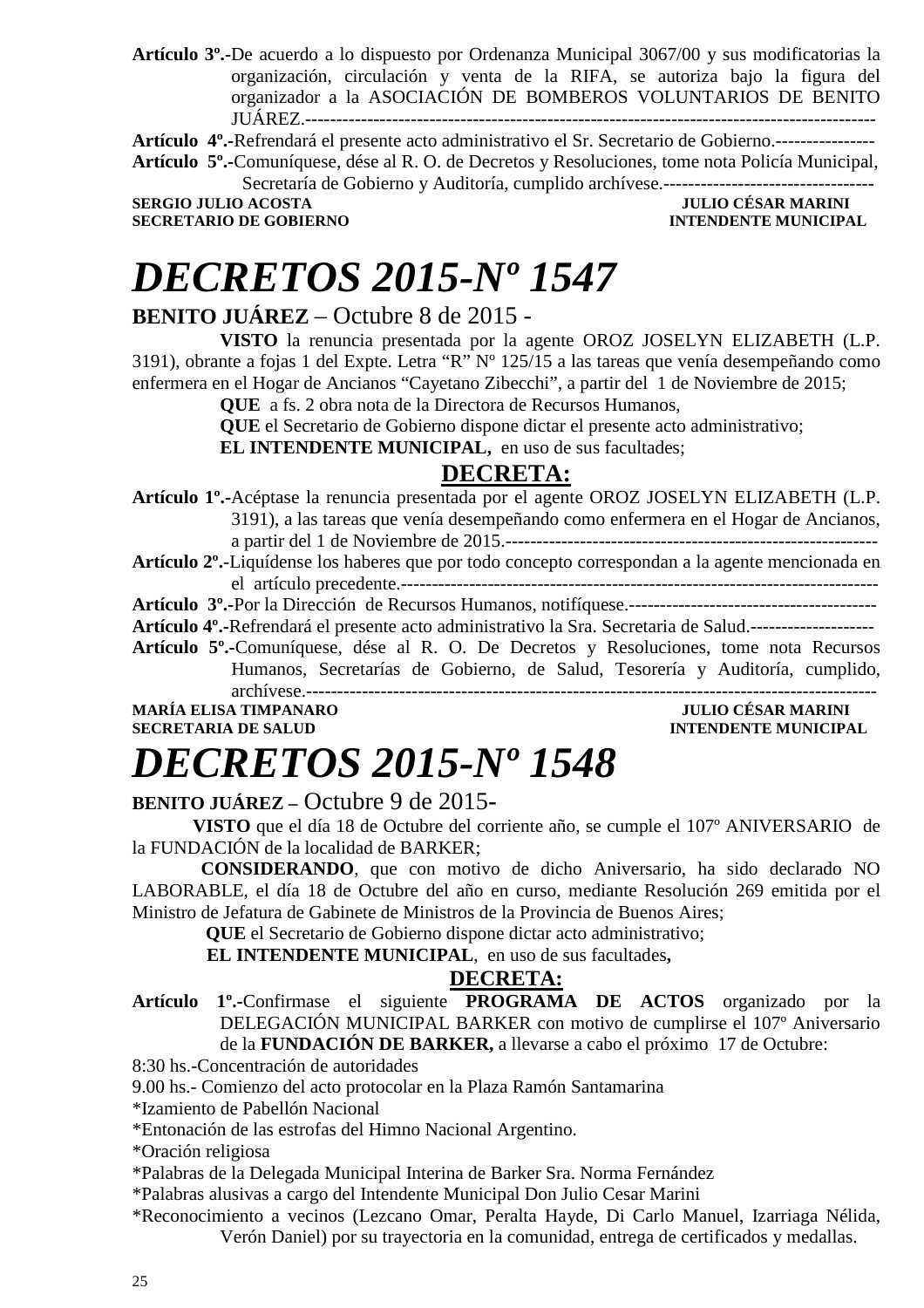- \*Traslado al palco principal
- 9.30 hs.- Comienzo del desfile Cívico Institucional
- 11.00 hs.- Traslado a la Estación del Ferrocarril.
- \*Ubicación de autoridades e instituciones
- \*Recibimiento del tren turístico
- \*Bienvenida del Intendente a las autoridades presentes, entrega de presentes
- 12:00 hs.- Actuación de los integrantes de la Peña Renacer
- 13:00 hs.- Desconcentración

#### **Inicio de actividades deportivas y recreativas en la Plaza Ramón Santamarina**

- 14:00 hs.- Presentación del cantante folklórico Sergio Ferrer
- 15:00 hs.- Presentación de Cucuruca la Payasa (Espectáculo Infantil)
- 16:00 hs.- Kermesse deportiva
- 16:30 hs.- Partida del Tren Turístico
- 17:00 hs.- Murga "El Nacional"
- 18:00 hs.- Presentación de Miguel Morales
- 20:00 hs.- Presentación de "Los Jilgueros"
- 21:00 hs.- Presentación del grupo musical "La Experiencia"
- **Artículo 2º.-**Declarar NO LABORABLE para la Administración Pública , y feriado optativo para la Industria, Comercio y restantes actividades que se desarrollen en las localidades de Barker y Villa Cacique, el día 18 de Octubre del año en curso, con motivo de celebrarse el 107° Aniversario de su Fundación, según lo resuelve el artículo 1º de la Resolución Nº 269 emitida por el Ministro de Jefatura de Gabinete de Ministros de la Provincia de Buenos Aires.-----------------------------------------------------
- **Artículo 3º.-**Autorizase a Contaduría a efectuar los pagos que demande el evento del artículo precedente**.------------------------------------------------------------------------------------------**
- **Artículo 4º.-**Refrendará el presente acto administrativo el Sr. Secretario de Gobierno.----------------
- **Artículo 5º.-**Comuníquese, dése al R. O. de Decretos y Resoluciones, tome nota Recursos Humanos, Delegación Barker, Secretarías de Desarrollo Social, Hacienda, Infraestructura, Vivienda y Servicios Públicos, Hacienda, Salud y Gobierno, Ente

Descentralizado Hospital y Auditoría, cumplido archívese.-------------------------

**SERGIO JULIO ACOSTA JULIO CÉSAR MARINI A LORE DE LORE DE LORE DE LORE DE LORE DE LORE DE LORE DE LORE DE LORE D<br>INTENDENTE MINICIPAL SECRETARIO DE GOBIERNO** 

# *DECRETOS 2015-Nº 1549*

#### **BENITO JUÁREZ**- Octubre 9 de 2015-

**VISTO** que por Resolución Nº 411/15 se otorgó LICENCIA POR MATERNIDAD a la Contadora Municipal Sra. MENDÍA ALICIA (L.P. 2562);

**QUE** resulta necesario que la mencionada sea reemplazada;

**EL INTENDENTE MUNICIPAL,** en uso de sus facultades,

#### **DECRETA:**

- **Artículo lº.-**Confírmese que durante el período de LICENCIA POR MATERNIDAD, otorgada a la Contadora Municipal Sra. MENDIA ALICIA (L.P. 2562), asume sus funciones en carácter de reemplazo la Cra. GARCÍA MARÍA JOSÉ (L.P. 3084), reservando su actual cargo de planta permanente.--------------------------------------------------------------
- **Artículo 2º.-**Por la Dirección de Recursos Humanos notifíquese a la interesada y agréguese al legajo personal de la agente.----------------------------------------------------------------------
- **Artículo 3º.-** Refrendará el presente acto administrativo el Sr. Secretario de Hacienda.----------------

**Artículo 4º.-** Comuníquese, dése al R.O. de Decretos y Resoluciones, tome nota Recursos Humanos, Secretarías de Gobierno, de Hacienda y Auditoria cumplido, archívese.------

**SECRETARIO DE HACIENDA INTENDENTE MUNICIPAL** 

**JORGE O. ISMAEL JULIO CÉSAR MARINI** 

# *DECRETOS 2015-Nº 1550*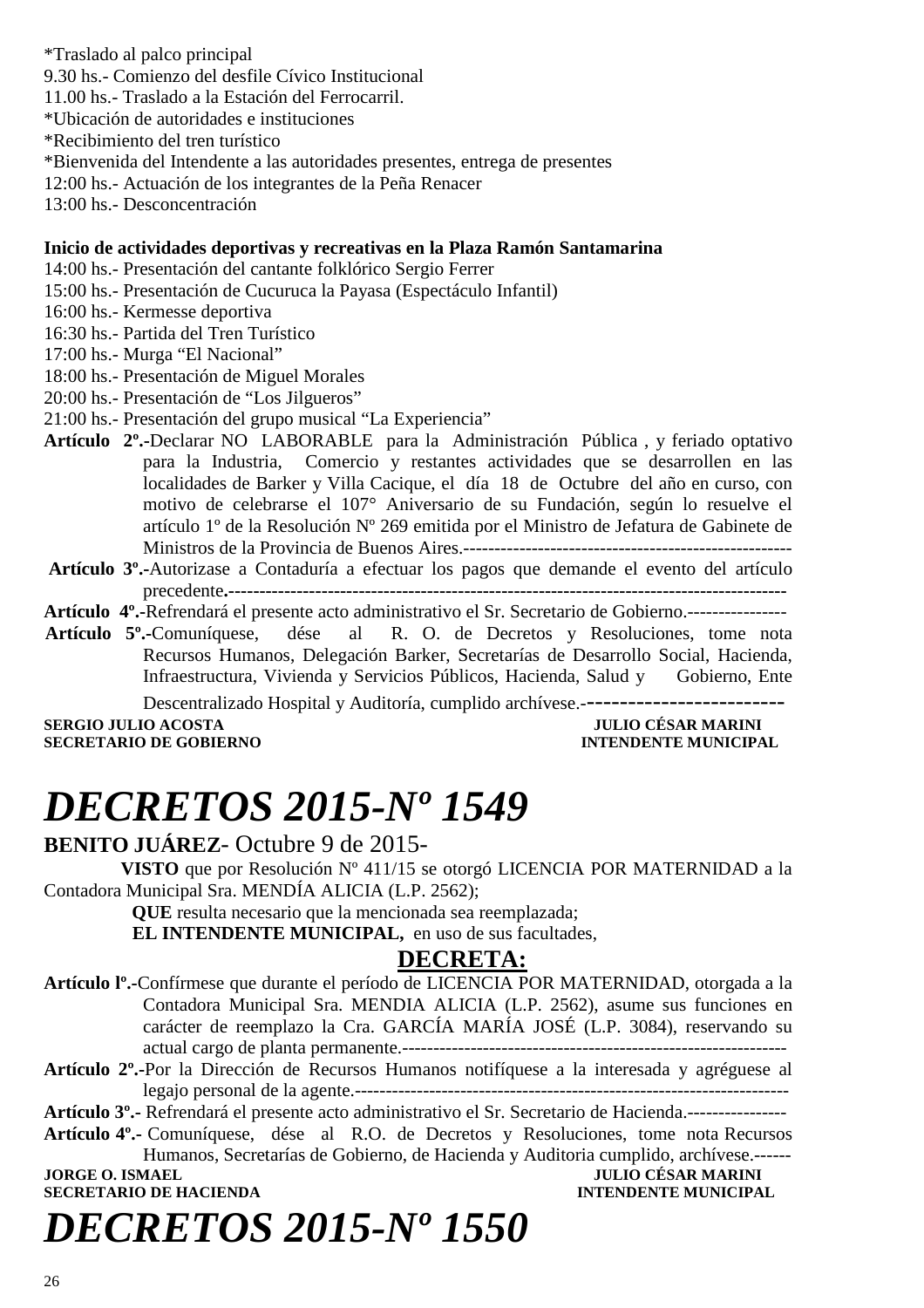### **BENITO JUÁREZ –** Octubre 9 de 2015 –

 **VISTO** lo actuado en Expediente Letra "R" Nº 119/15, por el cual a fs. 3 la Directora de Recursos Humanos solicita la baja por beneficios jubilatorios del agente EZPELETA NORBERTO JORGE (L.P. 1724);

**QUE** el Secretario de Gobierno dispone dictar el presente acto administrativo;

 **EL INTENDENTE MUNICIPAL**, en uso de sus facultades,

### **DECRETA:**

**Artículo 1°.-**Dispónese la **BAJA** de los Registros Municipales a partir del 01/11/2015 al agente que se indica a continuación, a efectos de acogerse a los **BENEFICIOS JUBILATORIOS:**

| <b>APELLIDO Y NOMBRE:</b>    | EZPELETA NORBERTO JORGE |
|------------------------------|-------------------------|
| <b>DOCUMENTO:</b>            | L.E. 8.114.487          |
| <b>LEGAJO PERSONAL:</b>      | 1724                    |
| <b>CATEGORÍA:</b>            |                         |
| <b>RÉGIMEN HORARIO:</b>      | <b>48 HS. SEMANALES</b> |
| <b>FECHA DE NACIM IENTO:</b> | 15/10/1950              |
| <b>FECHA DE INGRESO:</b>     | 01/09/1988              |
| <b>FECHA DE BAJA:</b>        | 01/11/2015              |

**Artículo 2º.-**Suscríbase el respectivo CONVENIO de ANTICIPO JUBILATORIO.------------------- **Artículo 3º.-**Por la Dirección de Recursos Humanos, notifíquese, implicando tal acto conformidad con lo dispuesto.------------------------------------------------------------------------------------

**Artículo 4º.-**Refrendará el presente acto administrativo el Sr. Secretario de Infraestructura, Vivienda y Servicios Públicos.-------------------------------------------------------------------

**Artículo 5º.-**Comuníquese, dése al R.O de Decretos y Resoluciones, tome nota Recursos Humanos, Secretarías de Gobierno, de Hacienda, de Infraestructura, Vivienda y Servicios Públicos, Patrimonio y Auditoría, cumplido archívese.---------------------------------------

**S. DE INF., VIV., Y SERV. PÚBLICOS** 

## **DIEGO DE SAR MARINI<br>INTENDENTE MUNICIPAL**

# *DECRETOS 2015-Nº 1551*

#### **BENITO JUÁREZ –** Octubre 9 de 2015 –

 **VISTO** lo actuado en Expediente Letra "R" Nº 120/15, por el cual a fs. 5 la Directora de Recursos Humanos solicita la baja por beneficios jubilatorios del agente CARDOSO ARMANDO ISMAEL (L.P. 996);

**QUE** el Secretario de Gobierno dispone dictar el presente acto administrativo;

 **EL INTENDENTE MUNICIPAL**, en uso de sus facultades,

#### **DECRETA:**

**Artículo 1°.-**Dispónese la **BAJA** de los Registros Municipales a partir del 01/11/2015 al agente que se indica a continuación, a efectos de acogerse a los **BENEFICIOS** 

| <b>JUBILATORIOS:</b>         |                               |
|------------------------------|-------------------------------|
| <b>APELLIDO Y NOMBRE:</b>    | <b>CARDOSO ARMANDO ISMAEL</b> |
| <b>DOCUMENTO:</b>            | D.N.I. 11.357.224             |
| <b>LEGAJO PERSONAL:</b>      | 996                           |
| <b>CATEGORÍA:</b>            | 12                            |
| <b>RÉGIMEN HORARIO:</b>      | <b>48 HS. SEMANALES</b>       |
| <b>FECHA DE NACIM IENTO:</b> | 06/12/1954                    |
| <b>FECHA DE INGRESO:</b>     | 22/08/1978                    |
| <b>FECHA DE BAJA:</b>        | 01/11/2015                    |

**Artículo 2º.-**Suscríbase el respectivo CONVENIO de ANTICIPO JUBILATORIO.-------------------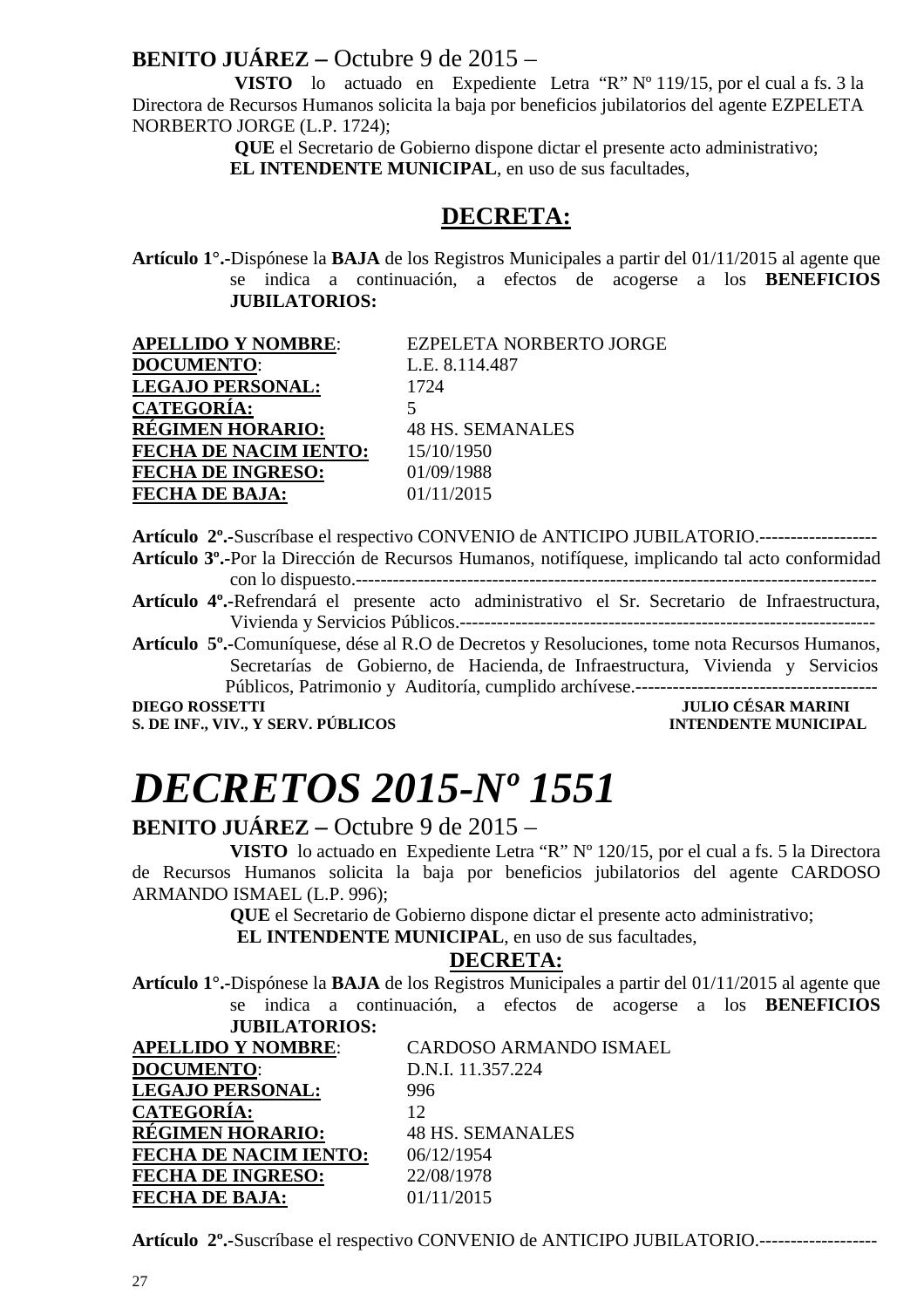**Artículo 3º.-**Por la Dirección de Recursos Humanos, notifíquese, implicando tal acto conformidad con lo dispuesto.------------------------------------------------------------------------------------

- **Artículo 4º.-**Refrendará el presente acto administrativo el Sr. Secretario de Infraestructura, Vivienda y Servicios Públicos.-------------------------------------------------------------------
- **Artículo 5º.-**Comuníquese, dése al R.O de Decretos y Resoluciones, tome nota Recursos Humanos, Secretarías de Gobierno, de Hacienda, de Secretario de Infraestructura, Vivienda y Servicios Públicos, Patrimonio y Auditoría, cumplido archívese.-------------------------

**DIEGO ROSSETTI DIEGO ROSSETTI DIEGO POSSETTI DIEGO POSSETTI DIEGO POSSETTI DIEGO POSSETTI DIEGO POSSETTI DIEGO POSSETTI DIEGO POSSETTI DIEGO POSSETTI DIEGO POSSETTI DIEGO POSSETTI DIEGO POSSETTI DIEGO POSSETTI DIEGO POSSE** 

**S. DE INF., VIV., Y SERV. PÚBLICOS INTENDENTE MUNICIPAL** 

# *DECRETOS 2015-Nº 1552*

#### **BENITO JUÁREZ** –Octubre 13 de 2015–

 **VISTO** que el H.C.D. eleva al Departamento Ejecutivo las **ORDENANZAS MUNICIPALES** sancionadas en la Sesión Ordinaria que se llevó a cabo el día **08 de Octubre de 2015** para su respectiva promulgación,

**EL INTENDENTE MUNICIPAL**, en uso de sus facultades,

#### **DECRETA:**

- **Artículo1º.-**Quedan **PROMULGADAS** por el presente acto administrativo las **ORDENANZAS MUNICIPALES** que se indican a continuación, que fueran sancionadas por el Honorable Concejo Deliberante en la Sesión Ordinaria del día **08 de Octubre de 2015:**
- **OZA. 5012/2015**-Expte. Letra "D" Nº 128/11 DONESE EN EL MARCO DE LA ORDENANZA MUNICIPAL Nº 4268/10 Y SUS DECRETOS REGLAMENTARIOS Nº 1204/11 Y 593/12, DISTINTOS INMUEBLES PERTENECIENTES AL PARTIDO DE BENITO JUÁREZ.-------------------------------------------------------

**OZA**. **5013/2015**-Exptes. Letra "G" Nº 104/11 CONVALÍDESE EL CONTRATO, SUSCRIPTO OPORTUNAMENTE CON EL SR. ALONSO HERNÁN HORACIO D.N.I. 11.206.740 Y QUE FUERA REGISTRADO BAJO EL Nº 257/15 DEL REGISTRO MUNICIPAL DE CONTRATOS.-----------------------------------------

**Artículo 2º.-**Refrendará el presente acto administrativo el Sr. Secretario de Gobierno.-----------------

**Artículo 3º.-**Comuníquese, dése al R. O. de Decretos y Resoluciones, tome nota Secretarías de Hacienda, de Gobierno, de Seguridad y Auditoría, cumplido, archívese.<br>JULIO CÉSAR MARINI **SERGIO JULIO ACOSTA SECRETARIO DE GOBIERNO INTENDENTE MUNICIPAL** 

# *DECRETOS 2015-Nº 1553*

#### **BENITO JUÁREZ** – Octubre 13 de 2015-

**VISTO** lo actuado en el Expte. Letra "V" Nº 118/15, en el cual a fojas 1 la Gerente Vial Rural, solicita el llamado a Licitación Privada para el alquiler de máquina retroexcavadora por 420 horas;

**QUE** a fs. 6 el Jefe de Compras informa que dados los montos se deberá realizar un llamado a Licitación Privada, acompañando Pliego de Bases y Condiciones;

**QUE** a fojas 14 la Contadora Municipal informa que el Pliego de Bases y Condiciones cumple con los requisitos enunciados en la L.O.M. y en el Reglamento de Contabilidad, acompañando a fojas 15 solicitud de gastos;

**QUE** a fojas 17 obra informe del Secretario de Hacienda y a fojas 17 vta. el Jefe de Compras informa Nº de Licitación Privada, fecha y hora de apertura de la misma;

**QUE** el Secretario de Gobierno dispone dictar acto administrativo;

**EL INTENDENTE MUNICIPAL,** en uso de sus facultades,

#### **DECRETA:**

**Artículo lº.-**Llámese a **LICITACIÓN PRIVADA Nº 75/15,** para el alquiler de máquina retroexcavadora por 420 horas.-------------------------------------------------------------------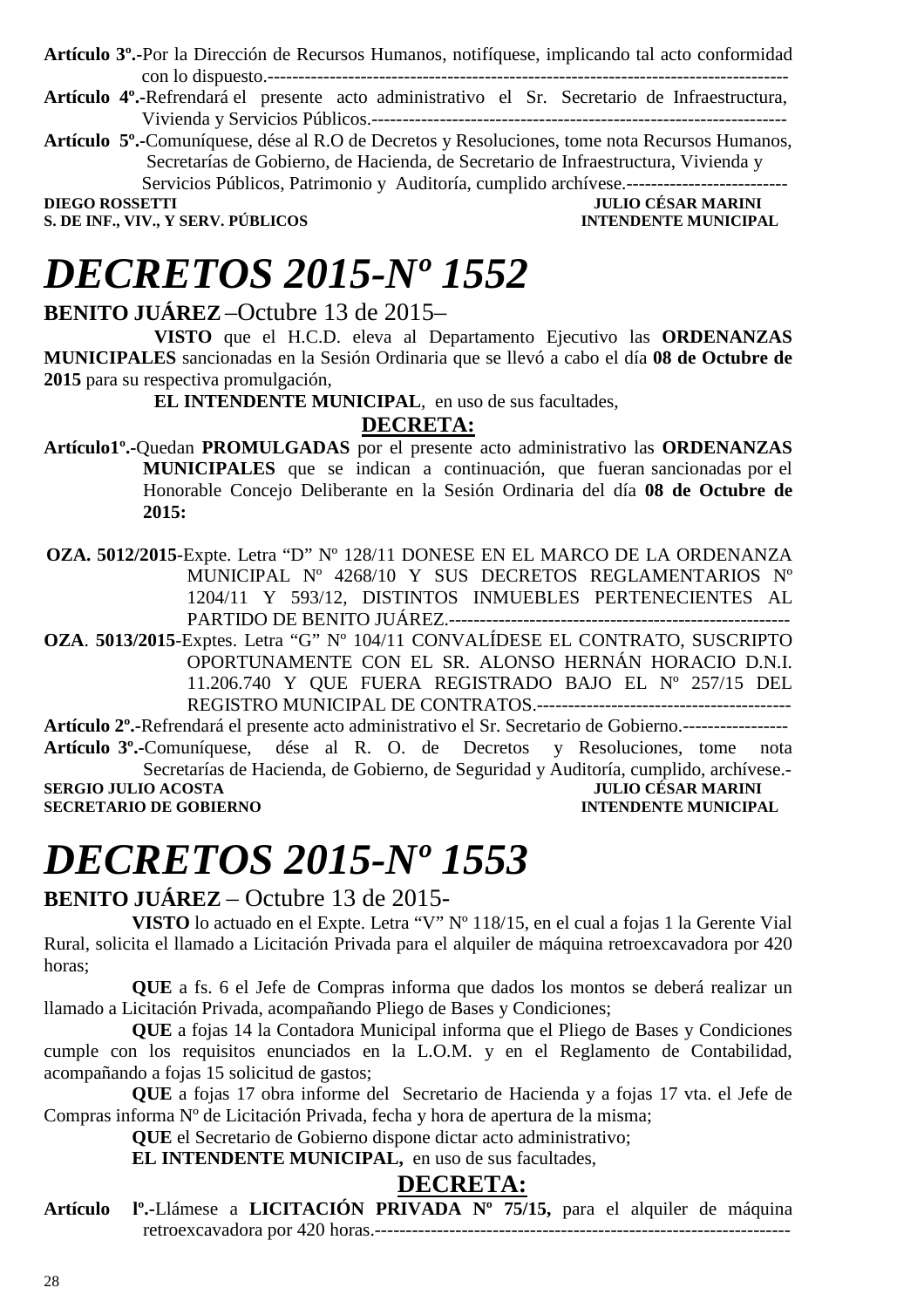- **Artículo 2º.**-El presupuesto oficial asciende a la suma de pesos quinientos cuarenta y seis mil (\$ 546.000,00).-----------------------------------------------------------------------------------------
- **Artículo 3º.**-La apertura de propuesta se realizará el día 3 de Noviembre a las 11 horas en la Oficina Compras de la Municipalidad de Benito Juárez sita en Avenida Mitre N° 42.---
- **Artículo 4º.**-Refrendará el presente acto administrativo el Sr. Secretario de Infraestructura, Vivienda y Servicios Públicos.-------------------------------------------------------------------
- **Artículo 5º.**-Comuníquese, dése al R.O. de Decretos y Resoluciones, tome nota Compras, Secretarías de Gobierno, de Hacienda, de Infraestructura, Vivienda y Servicios Públicos, Contaduría, Dirección de Presupuesto y Auditoría, cumplido, archívese.------

**S. DE INF., VIV., Y SERV. PÚBLICOS** 

### **DIEGO ROSSETTI JULIO CÉSAR MARINI**

# *DECRETOS 2015-Nº 1554*

#### **BENITO JUÁREZ** – Octubre 13 de 2015-

**VISTO** lo actuado en el Expte. Letra "O" Nº 126/15, en el cual a fojas 1 el Secretario de Infraestructura, Vivienda y Servicios Públicos, solicita el llamado a Licitación Pública para la venta de troncos extraídos del predio que ocuparían las Lagunas de Estabilización en la localidad de Villa Cacique;

**QUE** a fs. 4 el Jefe de Compras informa que dados los montos se deberá realizar un llamado a Licitación Pública, acompañando Pliego de Bases y Condiciones;

**QUE** a fojas 11 la Contadora Municipal informa que el Pliego de Bases y Condiciones cumple con los requisitos enunciados en la L.O.M. y en el Reglamento de Contabilidad,

**QUE** a fojas 11 vta. la Subcontadora a cargo de la Oficina de Presupuesto informa la cuenta a ingresar el producido de las ventas;

**QUE** a fojas 12 obra tasación oficial;

**QUE** a fojas 13 obra informe del Secretario de Hacienda y a fojas 13 vta. el Jefe de Compras informa Nº de Licitación Pública, fecha y hora de apertura de la misma y medios gráficos de publicación;

**QUE** el Secretario de Gobierno dispone dictar acto administrativo;

**EL INTENDENTE MUNICIPAL,** en uso de sus facultades,

#### **DECRETA:**

- **Artículo lº.-**Llámese a **LICITACIÓN PÚBLICA Nº 74/15,** para la venta de troncos, producto de desmonte realizado en la localidad de Villa Cacique.-----------------------------------------
- **Artículo 2º.**-El presupuesto oficial asciende a la suma de pesos un millón quinientos mil (\$ 1.500.000,00).---------------------------------------------------------------------------------------
- **Artículo 3º.**-La apertura de propuesta se realizará el día 18 de Noviembre a las 11 horas en la Oficina Compras de la Municipalidad de Benito Juárez sita en Avenida Mitre N° 42.---
- **Artículo 4º.**-El producido de la venta deberá ingresarse en la cuenta 1410500 "Venta de Bienes Municipales".---------------------------------------------------------------------------------------
- **Artículo 5º.**-Publíquese en el Boletín Oficial de la Provincia de Buenos Aires, y en el diario local "El Fénix" por el término de dos (2) días.------------------------------------------------------
- **Artículo 6º.**-Refrendará el presente acto administrativo el Sr. Secretario de Infraestructura, Vivienda y Servicios Públicos.-------------------------------------------------------------------
- **Artículo 7º.**-Comuníquese, dése al R.O. de Decretos y Resoluciones, tome nota Compras, Secretarías de Gobierno, de Hacienda, de Infraestructura, Vivienda y Servicios Públicos, Contaduría, Dirección de Presupuesto y Auditoría, cumplido, archívese.------ **DIEGO ROSSETTI JULIO CÉSAR MARINI**

**S. DE INF., VIV., Y SERV. PÚBLICOS INTENDENTE MUNICIPAL** 

# *DECRETOS 2015-Nº 1555*

**BENITO JUÁREZ** – Octubre 13 de 2015-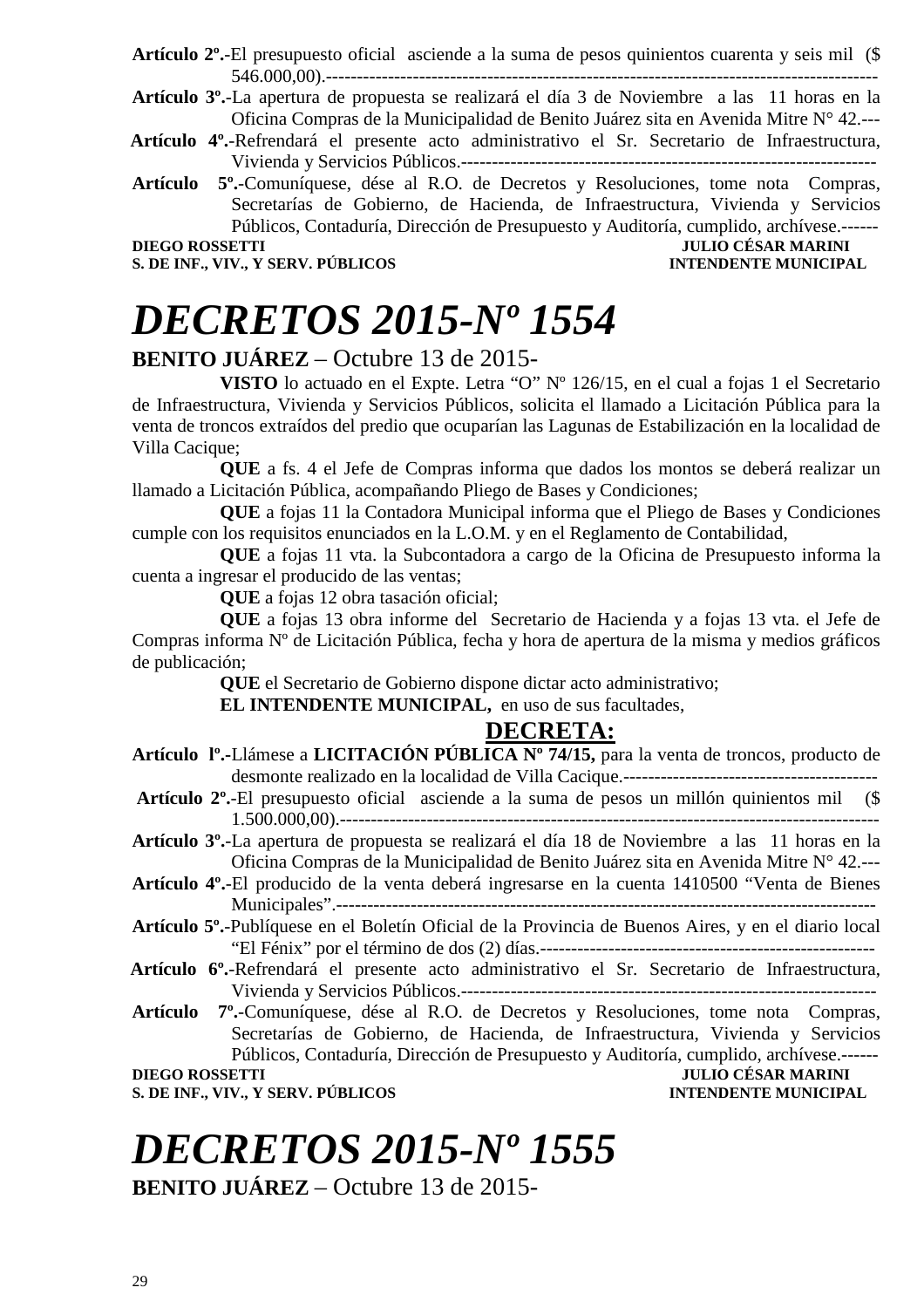**VISTO** lo actuado en el Expte. Letra "O" Nº 125/15, en el cual a fojas 2 el Secretario de Infraestructura, Vivienda y Servicios Públicos, solicita el llamado a Concurso de Precios para la adquisición de carpinterías faltantes para el CEC Nº 801 de Benito Juárez;

**QUE** a fs. 16 el Jefe de Compras informa que dados los montos se deberá realizar un llamado a Concurso de Precios, acompañando Pliego de Bases y Condiciones;

**QUE** a fojas 21 la Contadora Municipal informa que el Pliego de Bases y Condiciones cumple con los requisitos enunciados en la L.O.M. y en el Reglamento de Contabilidad, acompañando a fojas 22 solicitud de gastos;

**QUE** a fojas 24 obra informe del Secretario de Hacienda y a fojas 24 vta. el Jefe de Compras informa Nº de Concurso de Precios, fecha y hora de apertura del mismo;

**QUE** el Secretario de Gobierno dispone dictar acto administrativo;

**EL INTENDENTE MUNICIPAL,** en uso de sus facultades,

#### **DECRETA:**

- **Artículo lº.-**Llámese a **CONCURSO DE PRECIOS Nº 73/15,** para la adquisición de carpinterías faltantes para el CEC Nº 801 de Benito Juárez.------------------------------------------------
- **Artículo 2º.**-El presupuesto oficial asciende a la suma de pesos ciento cincuenta y siete mil (\$ 157.000,00).-----------------------------------------------------------------------------------------
- **Artículo 3º.**-La apertura de propuesta se realizará el día 26 de Octubre a las 11 horas en la Oficina Compras de la Municipalidad de Benito Juárez sita en Avenida Mitre N° 42.------------
- **Artículo 4º.**-Refrendará el presente acto administrativo el Sr. Secretario de Infraestructura, Vivienda y Servicios Públicos.-------------------------------------------------------------------
- **Artículo 5º.**-Comuníquese, dése al R.O. de Decretos y Resoluciones, tome nota Compras, Secretarías de Gobierno, de Hacienda, de Infraestructura, Vivienda y Servicios Públicos, Contaduría, Dirección de Presupuesto y Auditoría, cumplido, archívese.------

**DIEGO ROSSETTI JULIO CÉSAR MARINI S. DE INF., VIV., Y SERV. PÚBLICOS** 

## *DECRETOS 2015-Nº 1556*

#### **BENITO JUÁREZ –** Octubre 13 de 2015-

**VISTO** lo actuado en el Expediente Letra "G" Nº 82/13 por el que la **ASOCIACIÓN CIVIL JUÁREZ VOLEY** a fs. 149 solicita subsidio con destino a solventar gastos de compra de camisetas;

**QUE** a fojas 153 Contaduría efectúa la respectiva reserva preventiva del gasto; mientras que a fs. 154 la Secretaria de Gobierno dispone dictar el presente acto administrativo;

 **EL INTENDENTE MUNICIPAL,** en uso de sus facultades,

**DECRETA**:

**Artículo 1º.-**Otórguese **SUBSIDIO** a la **ASOCIACIÓN CIVIL JUÁREZ VOLEY** por la suma de pesos cuatro mil (\$ 4.000,00) solicita subsidio con destino a solventar gastos de compra de camisetas. El mismo deberá ser rendido oportunamente mediante "Balance de Inversión".---------------------------------------------------------------------------------------

**Artículo 2º.-**El gasto será imputado según lo informado por Contaduría a fs. precedentes.---------- **Artículo 3º.-**Tesorería, previo a hacer efectivo al Subsidio del Art. 1º, deberá verificar el

cumplimiento del Art. 132 del Reglamento de Contabilidad.--------------------------------

**Artículo 4º.-**Refrendará el presente acto administrativo el Sr. Secretario de Gobierno.-----------------

**Artículo 5º.-**Comuníquese, desde la R. O. de Decretos y Resoluciones, tome nota, Contaduría, Tesorería, Presupuesto, Secretaría de Gobierno, de Hacienda y Auditoría, cumplido,

archívese--------------------------------------------------------------------------------------------- **SERGIO JULIO ACOSTA DE CONVERTS DE CONVERTS DE CONVERTS DE CONVERTS DE CONVERTS DE CONVERTS DE CONVERTS DE CO<br>ACONTECTARIO DE GOBIERNO DE CONVERTS DE L'ALGENDE DE CONVERTS DE L'ALGENDE DE L'ALGENDE DE L'ALGENDE DE L'ALGEN SECRETARIO DE GOBIERNO** 

# *DECRETOS 2015-Nº 1557*

**BENITO JUÁREZ –** Octubre 13 de 2015 -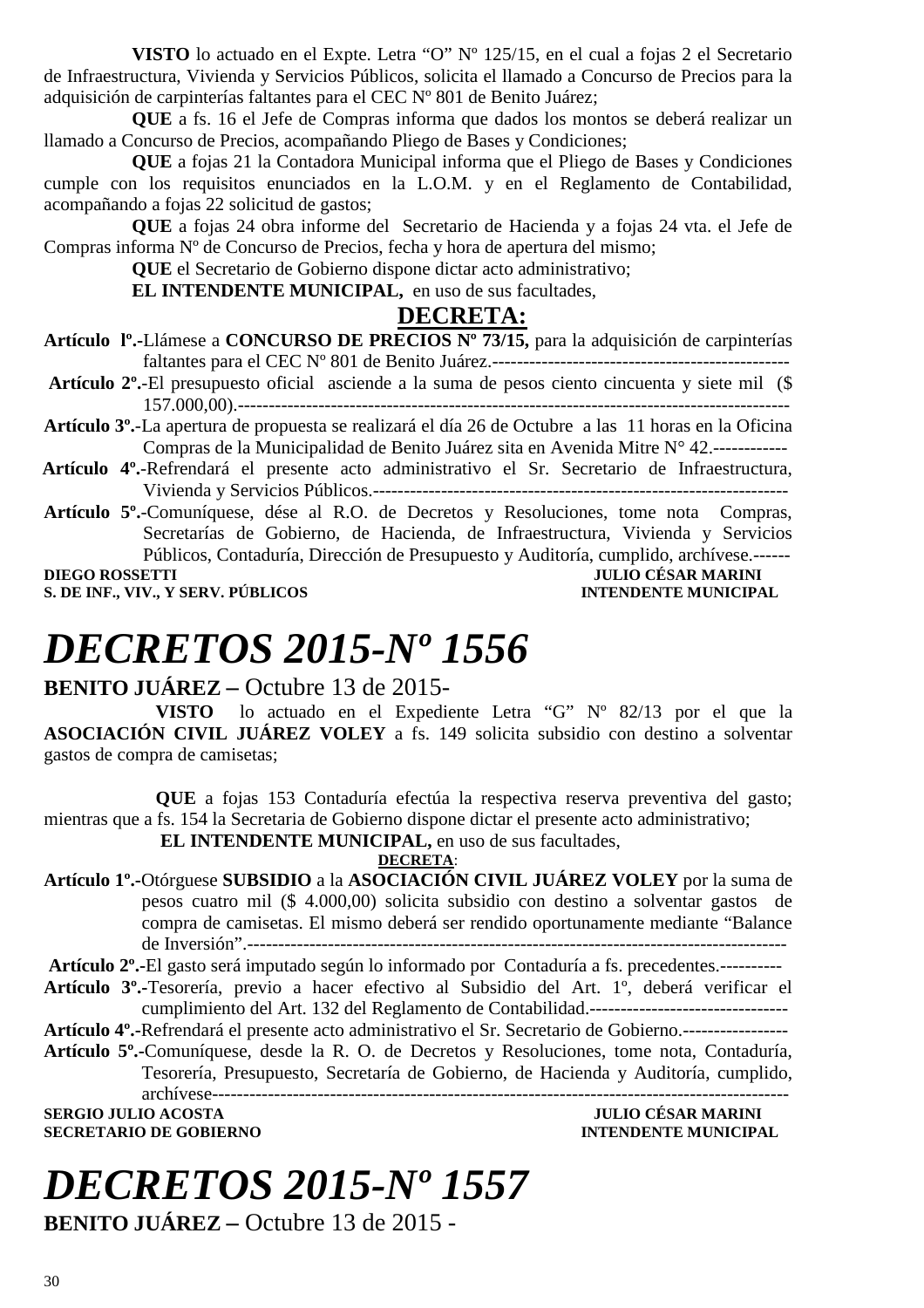**VISTO** la renuncia presentada por la agente LASTRA MARCELA ANALIA (L.P. 5135), obrante a fojas 2 del Expte. Letra "E" Nº 87/15 a las tareas que venía desempeñando como enfermera, a partir del 2 de Octubre de 2015;

**QUE** a fs. 1 obra nota de la Directora de Recursos Humanos del Hospital Municipal "Eva Perón" Ente Descentralizado "Dr. Alfredo Saintout",

**QUE** el Secretario de Gobierno dispone dictar el presente acto administrativo;

**EL INTENDENTE MUNICIPAL,** en uso de sus facultades;

#### **DECRETA:**

**Artículo 1º.-**Acéptase la renuncia presentada por la agente LASTRA MARCELA ANALIA (L.P. 5135) a las tareas que venía desempeñando como enfermera, con efecto retroactivo al

2 de Octubre de 2015.------------------------------------------------------------------------------

- **Artículo 2º.**-Liquídense los haberes que por todo concepto correspondan a la agente mencionada en el artículo precedente.-----------------------------------------------------------------------------
- **Artículo 3º.-**Por la Dirección de Recursos Humanos del Hospital Municipal "Eva Perón" Ente Descentralizado "Dr. Alfredo Saintout", notifíquese.-----------------------------------------

**Artículo 4º.-**Refrendará el presente acto administrativo la Sra. Secretaria de Salud.--------------------

**Artículo 5º.-**Comuníquese, dése al R. O. De Decretos y Resoluciones, tome nota Recursos Humanos del Ente, Secretarías de Gobierno, de Salud, y Auditoría, cumplido, archívese.--------------------------------------------------------------------------------------------

# **MARÍA ELISA TIMPANARO<br>SECRETARIA DE SALUD**

### **INTENDENTE MUNICIPAL**

# *DECRETOS 2015-Nº 1558*

#### **BENITO JUÁREZ** – Octubre 13 de 2015 -

**VISTO** la renuncia presentada por el agente PÉREZ MIGUEL ÁNGEL (L.P. 2579), obrante a fojas 5 del Expte. Letra "V" Nº 126/15 a las tareas que venía desempeñando en el área Vial Rural, a partir del 5 de Octubre de 2015;

**QUE** a fs. 7 obra nota de la Directora de Recursos Humanos Interina,

**QUE** el Secretario de Gobierno dispone dictar el presente acto administrativo;

**EL INTENDENTE MUNICIPAL,** en uso de sus facultades;

#### **DECRETA:**

- **Artículo 1º.-**Acéptase la renuncia presentada por el agente PÉREZ MIGUEL ÁNGEL (L.P. 2579) a las tareas que venía desempeñando en el área Vial Rural, con efecto retroactivo al 5 de Octubre de 2015.--------------------------------------------------------------------------------
- **Artículo 2º.**-Liquídense los haberes que por todo concepto correspondan al agente mencionado en el artículo precedente.-----------------------------------------------------------------------------
- **Artículo 3º.-**Por la Dirección de Recursos Humanos, notifíquese.----------------------------------------
- **Artículo 4º.-**Refrendará el presente acto administrativo el Sr. Secretario de Infraestructura, Vivienda y Servicios Públicos.-------------------------------------------------------------------
- **Artículo 5º.-** Comuníquese, dése al R. O. De Decretos y Resoluciones, tome nota Recursos Humanos, Secretarías de Gobierno, de Infraestructura, Vivienda y Servicios Públicos, y Auditoría, cumplido, archívese.----------------------------------------------------------------

**S. DE INF., VIV., Y SERV. PÚBLICOS** 

### **DIEGO ROSSETTI JULIO CÉSAR MARINI**

# *DECRETOS 2015-Nº 1559*

#### **BENITO JUÁREZ –** Octubre 13 de 2015-

**VISTO** que conforme las previsiones de la Oza. Mpal. N° 4854/14, el **"FONDO MUNICIPAL PARA EMERGENCIAS DE SALUD" (FO.MU.ES.),** se encuentra facultado para solucionar económicamente enfermedades cuya gravedad requiere derivación médica debido al alto riesgo en la salud;

> **QUE** el Secretario de Gobierno dispone dictar el presente acto administrativo;  **EL INTENDENTE MUNICIPAL**, en uso de sus facultades,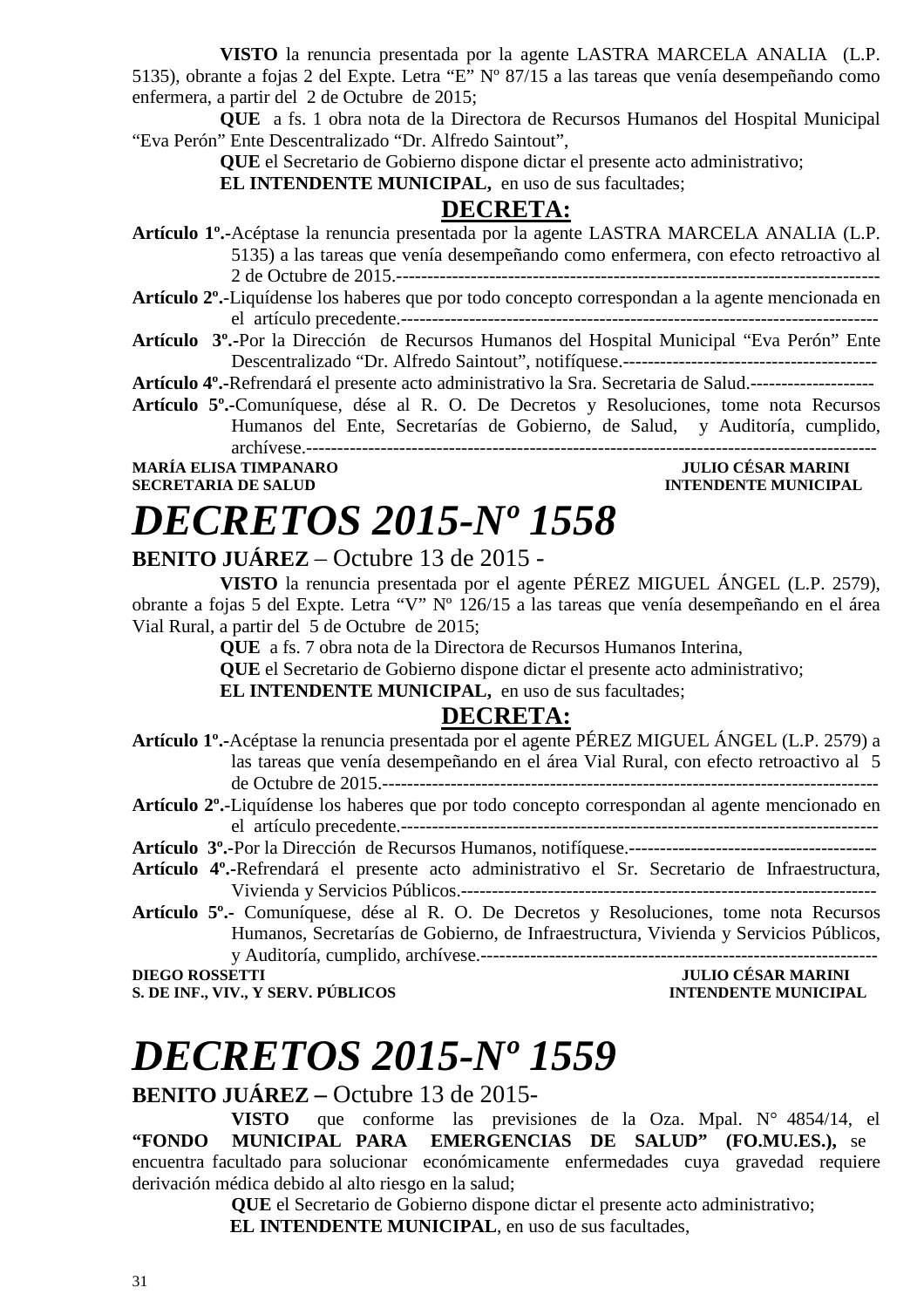

**Artículo 1º.-**Dispónese que el **"FONDO MUNICIPAL PARA EMERGENCIAS ESPECIALES DE SALUD" (FO.MU.ES),** efectúe pagos en el marco de la Oza. Mpal. N° 4854/14, a las personas que se indican a continuación, cuyas historias clínicas obran en los siguientes Expedientes: **SILVA MARÍA Expte. Letra "F" Nº 82/15** 

**Subsidio Reintegrable \$ 11.700,00 (fs.11) MORALES LUISA SILVINA Expte. Letra "F" 52/15 Subsidio Reintegrable \$ 8.660,00 (fs. 59)** 

**Artículo 2º.-**La Dirección de Recursos Humanos o la Dirección de Recaudación según corresponda deberá tomar recaudos necesarios para la retención de haberes y/o gestión de cobro para obtener el reintegro del subsidio, según corresponda, mencionado en el Artículo 1º.-----------------------------------------------------------------------------------------------------

**Artículo 3º.-**Refrendará el presente acto administrativo la Sra. Secretaria de Desarrollo Social.--- **Artículo 4º.-**Comuníquese, dése al R. O. de Decretos y Resoluciones, tome nota Contaduría, Tesorería, Direcciones de Recursos Humanos, de Recaudación, Secretarías de Desarrollo Social, de Gobierno, de Hacienda, Subdirección de Tasas, FO.MU.ES. y Auditoría, cumplido, archívese.------------------------------------------------------------------ **MARÍA TERESA RICCI JULIO CÉSAR MARINI** 

**S. DE DESARROLLO SOCIAL INTENDENTE MUNICIPAL** 

# *DECRETOS 2015-Nº 1560*

#### **BENITO JUÁREZ**- Octubre 13 de 2015 **-**

**VISTO** lo actuado en el Expediente Letra "V" Nº 87/15 y el Decreto Nº 1351/15 por el que se llamó a Licitación Privada Nº 65/15 para la adquisición de tres casillas rurales para el uso del personal del área de Vial Rural;

**QUE** a fojas 125 obra informe del Jefe de Compras;

**QUE** a fs.132, la Gerente Vial Rural informa que la firma "BELIO ANGEL GASTON." es la oferta más viable;

**QUE** a fojas 133 obra nota de la Contadora Municipal;

**QUE** a fojas 134, obra despacho favorable del Secretario de Hacienda sugiriendo la adjudicación a la firma antes mencionada;

**QUE** el Secretario de Gobierno dispone dictar acto administrativo;

**EL INTENDENTE MUNICIPAL,** en uso de sus facultades,

### **DECRETA:**

**Artículo lº.-**Apruébese lo actuado en la LICITACIÓN PRIVADA Nº 65/15.---------------------------- **Artículo 2º.-**Adjudíquese al proveedor "BELIO ANGEL GASTON", la adquisición de tres casillas rurales para el uso del personal del área de Vial Rural, por un monto de pesos seiscientos sesenta y nueve mil (\$ 669.000,00).------------------------------------------------ **Artículo 3º.-**Notifíquese**.------------------------------------------------------------------------------------------** 

**Artículo 4º.-**Refrendará el presente acto administrativo el Sr. Secretario de Infraestructura,

- Vivienda y Servicios Públicos.-------------------------------------------------------------------
- **Artículo 5º.-**Comuníquese, dése al R. O. De Decretos y Resoluciones, tome nota Secretarías de Gobierno, de Infraestructura, Vivienda y Servicios Públicos, de Hacienda, Presupuesto, Contaduría, Compras y Auditoría, cumplido, archívese.---------------------

**JULIO CÉSAR MARINI S. DE INF., VIV., Y SERV. PÚBLICOS INTENDENTE MUNICIPAL** 

# *DECRETOS 2015-Nº 1561*

**BENITO JUÁREZ** – Octubre 13 de 2015-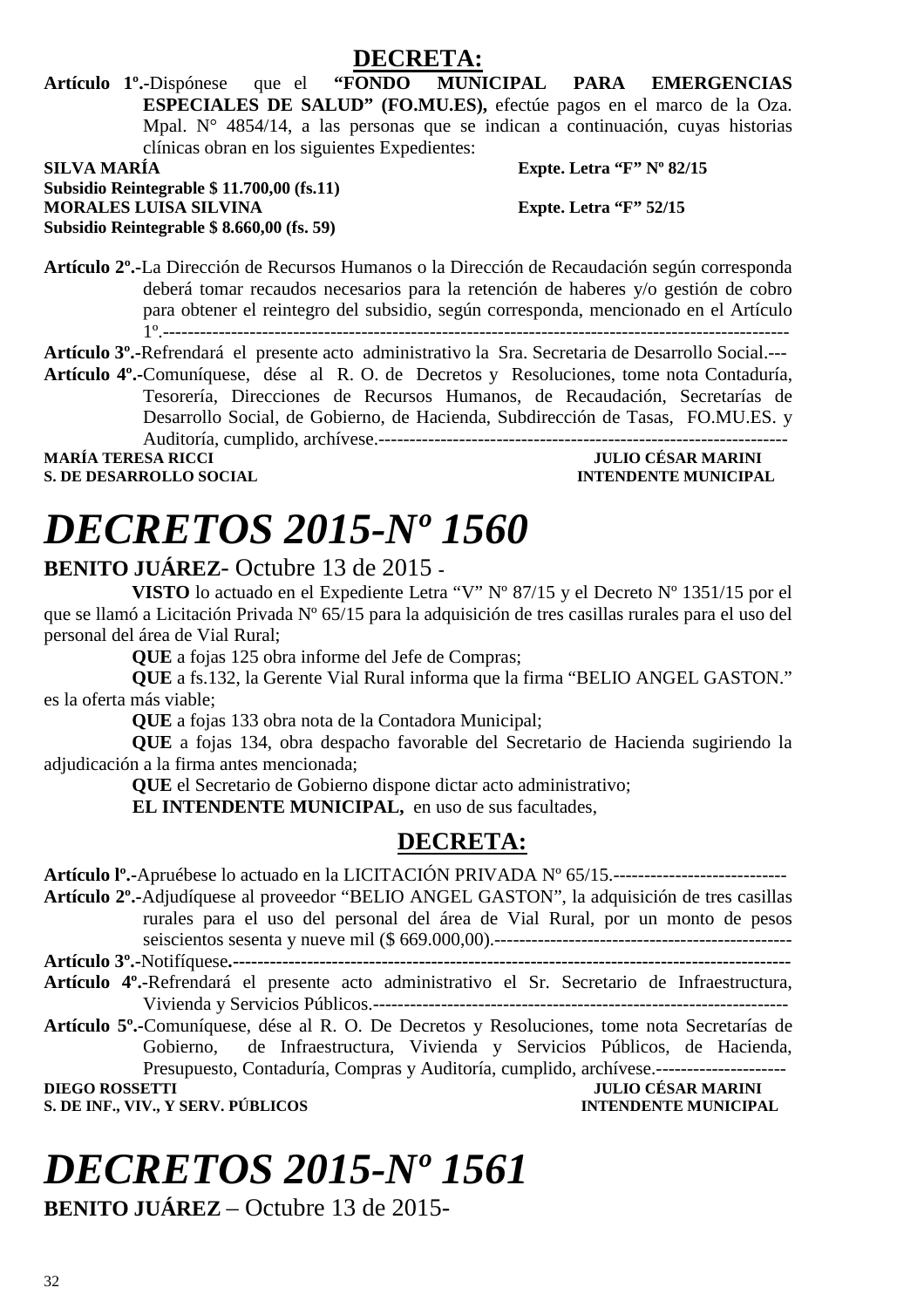**VISTO** lo actuado en el Expediente Letra "O" Nº 140/15, en el cual a fojas 1 el Secretario de Infraestructura, Vivienda y Servicios Públicos, deja en disponibilidad al agente BUSTOS MARCOS ANDRES (L.P. 2859);

**QUE** a fojas 3 la Directora de Recursos Humanos Interina solicita el cambio de área, régimen horario y tareas del agente citado, pasando a cumplir tareas en el área de Servicios del Ente Descentralizado "Dr. Alfredo Saintout";

**QUE** a fojas 4 obra imputación contable;

 **QUE** el Secretario de Gobierno dispone dictar el presente acto administrativo;

**EL INTENDENTE MUNICIPAL,** en uso de sus facultades,

#### **DECRETA:**

**Artículo lº.-**Dispónese el cambio de área, tareas y régimen horario del agente **BUSTOS MARCOS ANDRES (L.P. 2859)**, con efecto retroactivo al 1º de Octubre de 2015, pasando a cumplir tareas en el área de Servicios del Hospital Municipal "Eva Perón" Ente Descentralizado "Dr. Alfredo Saintout", con categoría 1 y un régimen de 48 horas semanales.-------------------------------------------------------------------------------------------

**Artículo 2º.**-El gasto deberá imputarse de acuerdo a lo determinado por el 4 del Expediente Letra "O" Nº 140/15.-------------------------------------------------------------------------------

**Artículo 3º.-**Por la Dirección de Recursos Humanos del Ente Descentralizado, notifíquese.-----------

**Artículo 4º.-**Refrendará el presente acto administrativo la Sra. Secretaria de Salud.--------------------

**Artículo 5º.-**Comuníquese, dése al R. O. de Decretos y Resoluciones, tome nota Recursos Humanos del Ente, Secretarías de Gobierno, de Salud, Contaduría del Ente y Auditoría, cumplido, archívese.-------------------------------------------------------------------------------

## **MARÍA ELISA TIMPANARO JULIO CÉSAR MARINI**

## **INTENDENTE MUNICIPAL**

# *DECRETOS 2015-Nº 1562*

#### **BENITO JUAREZ-** Octubre 15 de 2015**-**

**VISTO** lo actuado en el Expediente Letra "D" Nº 312/15 por el cual la Secretaria de Desarrollo Social a fojas 1, solicita SUBSIDIO destinado a la Sra. ALLER DANIELA;

**QUE** a fojas precedentes Contaduría realiza la respectiva reserva preventiva del

gasto;

subsidio;

**QUE** el Secretario de Gobierno dispone dictar el presente acto administrativo de

 **EL INTENDENTE MUNICIPAL**, en uso de sus facultades,

#### **DECRETA**:

**Artículo 1º.-**Abonar SUBSIDIO A INDIGENTES a la Sra. ALLER DANIELA D.N.I. 30.621.667, por un monto total de pesos un mil seiscientos (\$ 1.600,00) de acuerdo a lo actuado en el Expte. Letra "D" Nº 312/15.-------------------------------------------------------------------

**Artículo 2º.-**El gasto será imputado según lo informado por Contaduría a fs. precedentes.------------

**Artículo 3º.-**Refrendará el presente acto administrativo la Sra. Secretaria de Desarrollo Social.------

**Artículo 4º.-**Comuníquese, desde la R. O. de Decretos y Resoluciones, tome nota, Contaduría, Tesorería, Presupuesto, Secretarías de Desarrollo Social, de Gobierno y Auditoría,

cumplido, archívese-------------------------------------------------------------------------------- **MARÍA TERESA RICCI JULIO CÉSAR MARINI** 

**S. DE DESARROLLO SOCIAL DESARROLLO SOCIAL DESARROLLO SOCIAL DESARROLLO SOCIAL DESARROLLO SOCIAL DE LA PERIODICIPAL DE LA PERIODICIPAL DE LA PERIODICIPAL DE LA PERIODICIPAL DE LA PERIODICIPAL DE LA PERIODICIPAL DE LA PERIO** 

# *DECRETOS 2015-Nº 1563*

#### **BENITO JUÁREZ –** Octubre 15 de 2015 –

 **VISTO** lo actuado en Expediente Letra "E" Nº 86/15, por el cual a fs. 3 la Directora de Recursos Humanos del Hospital Municipal "Eva Peón" Ente Descentralizado "Dr. Alfredo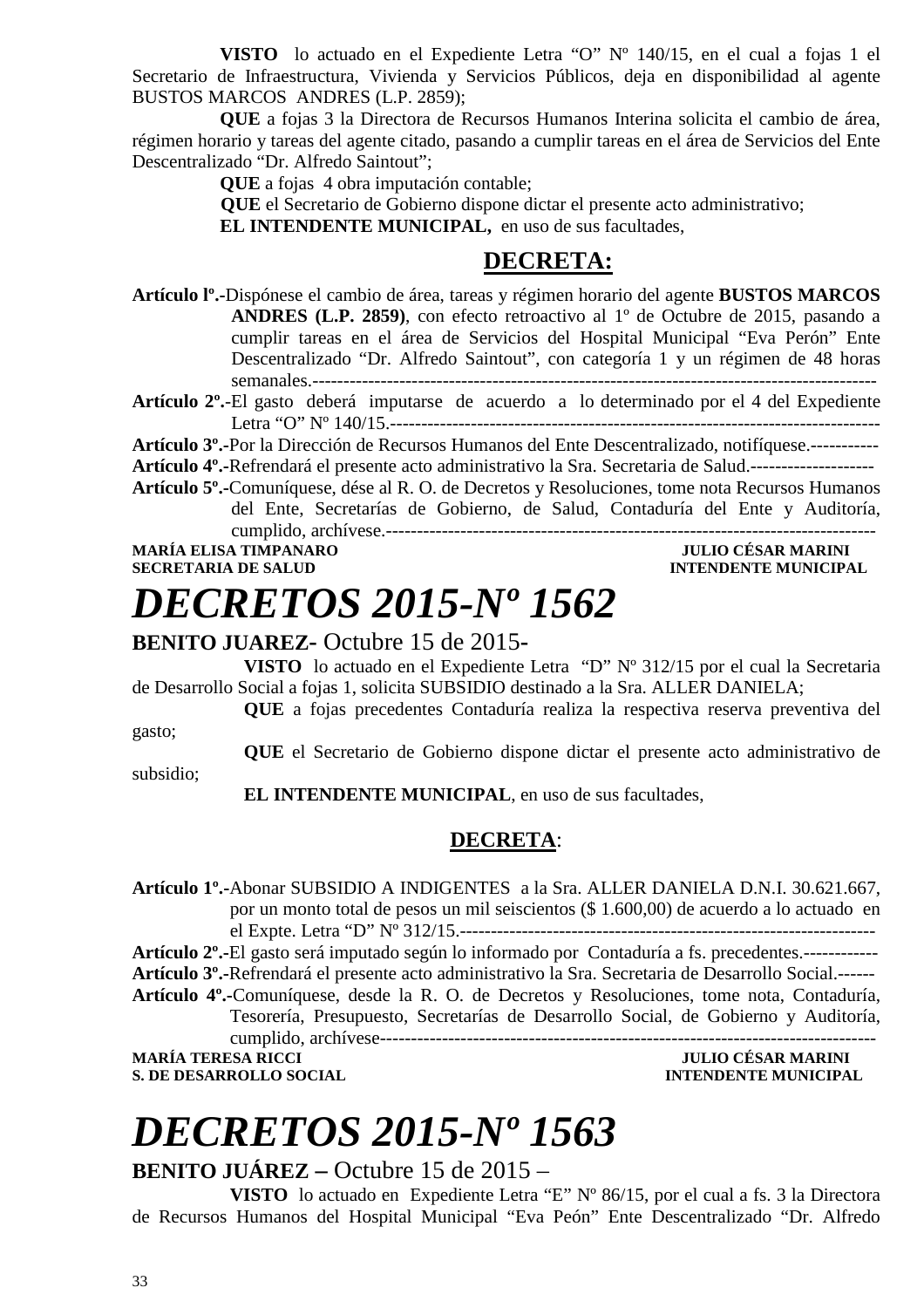Saintout" solicita la baja por beneficios jubilatorios de la agente ROLDÁN LILIANA EVA (L.P. 2018);

> **QUE** el Secretario de Gobierno dispone dictar el presente acto administrativo; **EL INTENDENTE MUNICIPAL**, en uso de sus facultades,

#### **DECRETA:**

**Artículo 1°.-**Dispónese la **BAJA** de los Registros Municipales a partir del 31/10/2015 a la agente que se indica a continuación, a efectos de acogerse a los **BENEFICIOS JUBILATORIOS:**

| <b>APELLIDO Y NOMBRE:</b>    | ROLDÁN LILIANA EVA      |
|------------------------------|-------------------------|
| <b>DOCUMENTO:</b>            | D.N.I. 11.565.976       |
| <b>LEGAJO PERSONAL:</b>      | 2018                    |
| <b>CATEGORÍA:</b>            |                         |
| <b>RÉGIMEN HORARIO:</b>      | <b>48 HS. SEMANALES</b> |
| <b>FECHA DE NACIM IENTO:</b> | 27/08/1955              |
| <b>FECHA DE INGRESO:</b>     | 06/09/1994              |
| <b>FECHA DE BAJA:</b>        | 31/10/2015              |
| <b>AGRUPAMIENTO</b>          | <b>ADMINISTRATIVA</b>   |

**Artículo 2º.-**Suscríbase el respectivo CONVENIO de ANTICIPO JUBILATORIO.----------------- **Artículo 3º.-**Por la Dirección de Recursos Humanos del Ente Descentralizado, notifíquese, implicando tal acto conformidad con lo dispuesto.-------------------------------------------- **Artículo 4º.-**Refrendará el presente acto administrativo la Sra. Secretaria de Salud.-------------------- **Artículo 5º.-**Comuníquese, dése al R.O de Decretos y Resoluciones, tome nota Recursos Humanos Del Ente, Secretarías de Gobierno, de Salud, Contaduría del Ente y Auditoria, cumplido archívese.-------------------------------------------------------------------------------- **MARÍA ELISA TIMPANARO JULIO CÉSAR MARINI SECRETARIA DE SALUD INTENDENTE MUNICIPAL** 

# *DECRETOS 2015-Nº 1564*

#### **BENITO JUÁREZ** –Octubre 15 de 2015 –

**VISTO** lo actuado en Expte. Letra "G" Nº 49/13, por el cual el **"CLUB DEFENSORES DE BARKER"** (fs. 75) solicita Subsidio con destino a solventar gastos ocasionados por los festejos del 107º Aniversario de la localidad de Barker, a realizarse el día 17 de Octubre del corriente año;

**QUE** a fs. 78 Contaduría efectúa la respectiva reserva preventiva del gasto; mientras que a fs. 79 la Secretaría de Gobierno dispone dictar el presente acto administrativo;

**EL INTENDENTE MUNICIPAL,** en uso de sus facultades,

#### **DECRETA:**

 **Artículo 1º.-**Otórgase **SUBSIDIO** al **"CLUB DEFENSORES DE BARKER"** por la suma de

#### **Pesos VEINTIOCHO MIL SEISCIENTOS (\$ 28.600,00)** destinado a solventar

 gastos ocasionados por los festejos del 107º Aniversario de la localidad de Barker, a realizarse el día 17 de Octubre del corriente año. El mismo deberá ser rendido oportunamente mediante "Balance de Inversión".---------------------------------------------

**Artículo 2º.-**El gasto será imputado según lo informado por Contaduría a fs. precedente.-------------  **Artículo 3º.-**Tesorería, previo a hacer efectivo el Subsidio del Art. 1°, deberá verificar el

cumplimiento del Art. 132 del Reglamento de Contabilidad.------------------------------

**Artículo 4º**.-Refrendará el presente acto administrativo el Sr. Secretario de Gobierno.---------------- **Artículo 5º.-**Comuníquese, dése al R.O. De Decretos y Resoluciones, tome nota Contaduría,

Tesorería, Secretarías de Gobierno, de Hacienda, y Auditoría, cumplido, archívese.- **SERGIO JULIO ACOSTA** 

**SECRETARIO DE GOBIERNO INTENDENTE MUNICIPAL**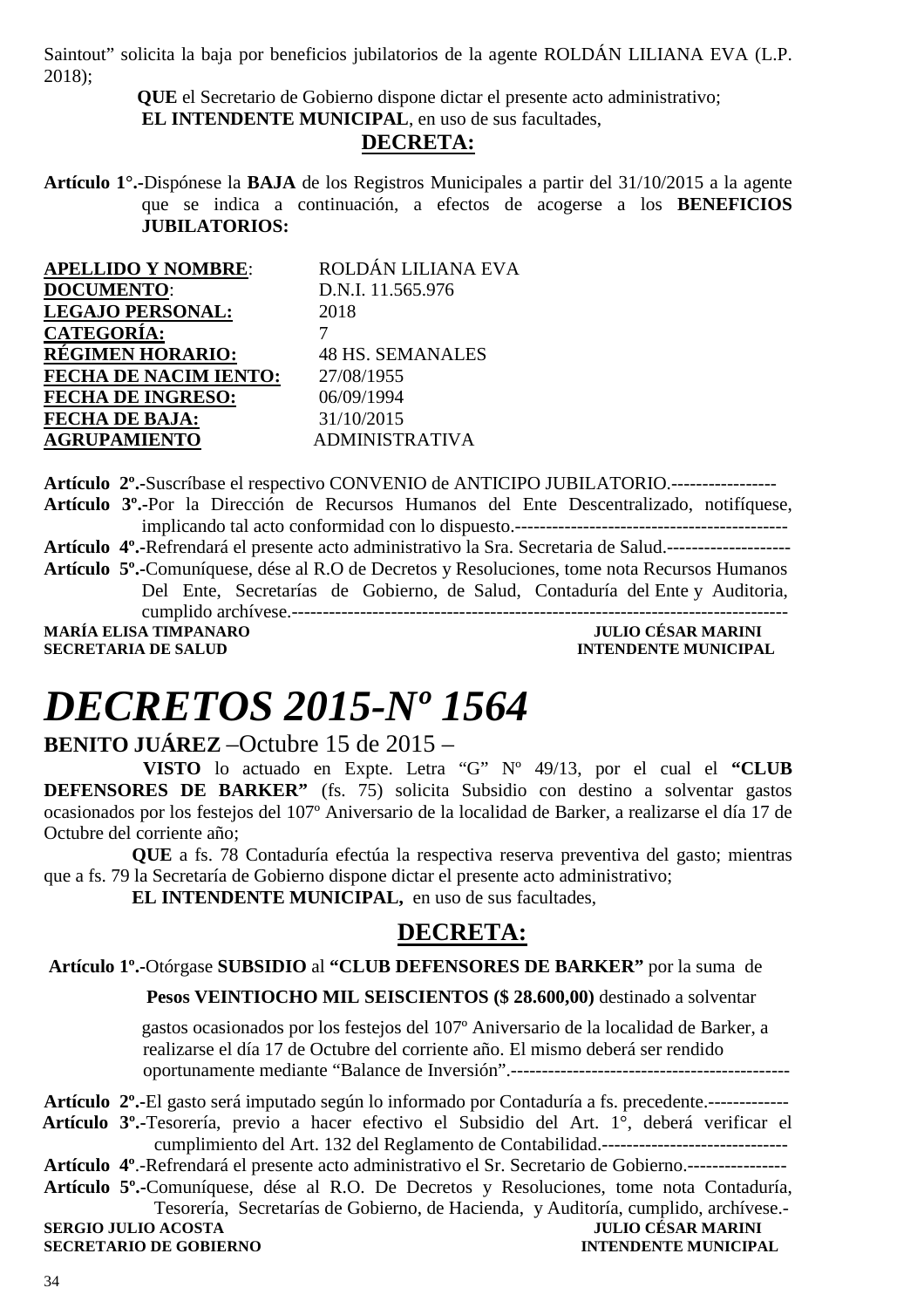# *DECRETOS 2015-Nº 1565*

#### **BENITO JUÁREZ –** Octubre 15 de 2015**-**

**VISTO** lo solicitado por el Director Administrativo del Hospital Municipal "Eva Perón" Ente Descentralizado "Dr. ALFREDO SAINTOUT" a fs. 57 del Expediente Letra "E" Nº 4/08 a efectos de realizar la **DESIGNACIÓN TRANSITORIA** de la agente CHELI ELIANA (D.N.I. 33.514.122) para desempeñar tareas de enfermera de piso, UTI, Guardias Emergencias y Traslados;

**QUE** a fs. 58 obra la respectiva imputación contable;

 **QUE** el Secretario de Gobierno propicia otorgar el acto administrativo;

**EL INTENDENTE MUNICIPAL,** en uso de sus facultades,

### **DECRETA:**

**Artículo lº.-**Dispónese la **DESIGNACIÓN TRANSITORIA** de la agente CHELI ELIANA (D.N.I. 33.514.122) para desempeñar tareas de enfermera de piso, UTI, Guardias Emergencias y Traslados, en la categoría 1 con un régimen horario de 48 horas semanales, con efecto retroactivo al 01/10/2015 y hasta el 31/10/2015.-------------------

**Artículo 2º.-**Por el Ente Descentralizado, notifíquese.-------------------------------------------------------

**Artículo 3º.-**Refrendará el presente acto administrativo la Sra. Secretaria de Salud.--------------------

**Artículo 4º.-** Comuníquese, dése al R. O. de Decretos y Resoluciones, tome nota Recursos Humanos del Ente, Contaduría del Ente, Secretarías de Gobierno, de Salud y Auditoría, cumplido, archívese.------------------------------------------------------------------

#### **MARÍA ELISA TIMPANARO SECRETARIA DE SALUD INTENDENTE MUNICIPAL**

# *DECRETOS 2015-Nº 1566*

### **BENITO JUÁREZ –**Octubre 15 de 2015 -

**VISTO** lo actuado en Expte. Letra "A" Nº 69/2002 2º cuerpo, en el que de fojas 507 a 512 obra Decreto Municipal Nº 521/15 por el que se aprueba lo actuado por el Tribunal de Adjudicación de becas conforme a las Ordenanzas Municipales Nº 2.202/92, 3488/04 y 3728/05;

**QUE** a fojas 520 el Representante Legal del Instituto Superior del Sudeste informa respecto a modificaciones a realizar;

**QUE** el Secretario de Gobierno dispone dictar acto administrativo;

**EL INTENDENTE MUNICIPAL,** en uso de sus facultades,

### **DECRETA:**

**Artículo 1º.-**Dése de baja a partir del mes de noviembre a la siguiente beneficiaria de BECA DEL INSTITUTO SUPERIOR DEL SUDESTE:

PIZZO LAURA

**Artículo 2º.-**El gasto deberá imputarse según lo informado por Contaduría a fojas precedentes.------ **Artículo 3º.-**Refrendará el presente acto administrativo la Sra. Secretaria de Desarrollo Social.------ **Artículo 4º.-**Comuníquese, dése al R. O. de Decretos y Resoluciones, tome nota Secretarías de

Desarrollo, Gobierno y Hacienda, Contaduría, y Tesorería, cumplido archívese.---------<br>MARÍA TERESA RICCI **MARINI** INTENDENTE MUNICIPAL **S. DE DESARROLLO SOCIAL** 

# *DECRETOS 2015-Nº 1567*

#### **BENITO JUÁREZ –** Octubre 15 de 2015-

**VISTO** lo solicitado por la Directora de Bromatología e Higiene a fojas 1 del Expediente Letra "S" Nº 111/15 a efectos de realizar la **DESIGNACIÓN TRANSITORIA,** del profesional veterinario SABA COLOMBO LUCIANO (L.P. 3398), para desempeñarse como veterinario en Bromatología;

**QUE** a fs. 2 obra nota de la Directora de Recursos Humanos;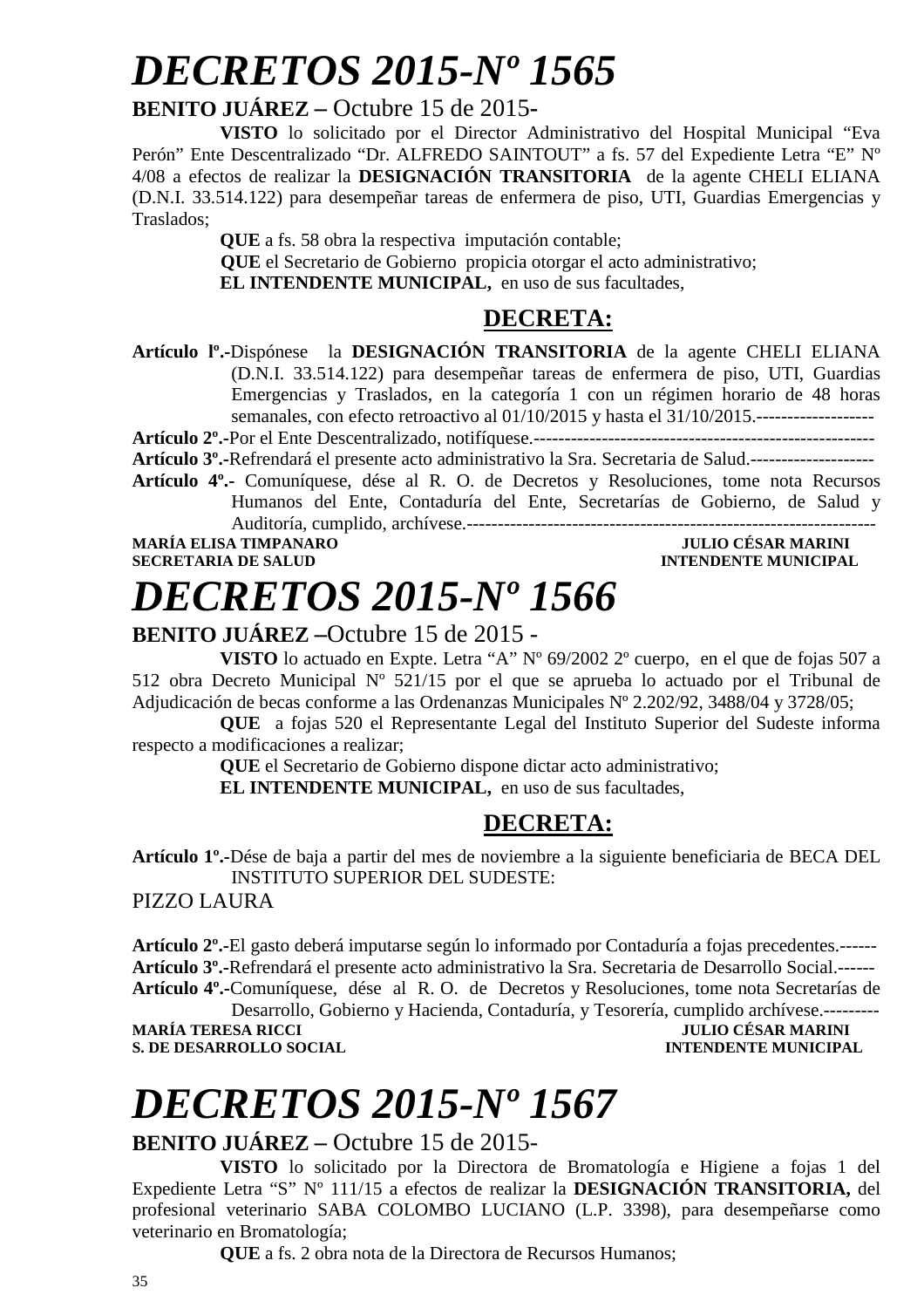**QUE** a fojas 3 obra la respectiva imputación contable;

**QUE** se han detectado errores en el dictado del decreto Municipal Nº 1490/15, en cuanto a la vigencia de la designación y la omisión de tareas extraordinarias;

**QUE** el Secretario de Gobierno dispone dictar el presente acto administrativo;

**EL INTENDENTE MUNICIPAL,** en uso de sus facultades,

#### **DECRETA:**

- **Artículo 1º.-**Dispónese la **DESIGNACIÓN TRANSITORIA,** del profesional veterinario SABA COLOMBO LUCIANO (L.P. 3398), en la categoría 9 con un régimen horario de 40 hs. semanales, para desempeñarse como veterinario en Bromatología, con efecto retroactivo al 9/09/2015 y hasta 31/12/2015.---------------------------------------------------
- **Artículo 2º.-** Autorícese a la Dirección de Recursos Humanos a abonar tareas extraordinarias al agente designado por el artículo precedente por la suma de Pesos tres mil quinientos (\$ 3.500,00) mensuales, con efecto retroactivo al mes de septiembre.-------------------------
- **Artículo 3º.**-La Directora de Bromatología será la encargada de verificar el cumplimiento de las tareas extraordinarias encomendadas y de solicitar la pertinente liquidación.-------------
- **Artículo 4º.-**El gasto deberá imputarse de acuerdo a lo determinado por la Subcontadora a cargo de la Oficina de Presupuesto a fojas 3 del Expediente Letra "S" Nº 111/15.------------------
- **Artículo 5º.-**Por la Dirección de Recursos Humanos, notifíquese y agréguese al legajo personal de la agente.---------------------------------------------------------------------------------------------

**Artículo 6º.-**El presente decreto reemplaza y anula el Decreto Municipal Nº 1490/15.----------------- **Artículo 7º.-**Refrendará el presente acto administrativo la Sra. Secretaria de Salud.--------------------

**Artículo 8º.-**Comuníquese, dése al R. O. de Decretos y Resoluciones, tome nota Recursos Humanos, Contaduría, Secretarías de Gobierno, de Hacienda, de Salud y Auditoría, cumplido, archívese.-------------------------------------------------------------------------------

**MARÍA ELISA TIMPANARO<br>SECRETARIA DE SALUD** 

**INTENDENTE MUNICIPAL** 

# *DECRETOS 2015-Nº 1568*

#### **BENITO JUÁREZ –** Octubre 15 de 2015-

**VISTO** que conforme las previsiones de la Oza. Mpal. N° 4854/14, el **"FONDO MUNICIPAL PARA EMERGENCIAS DE SALUD" (FO.MU.ES.),** se encuentra facultado para solucionar económicamente enfermedades cuya gravedad requiere derivación médica debido al alto riesgo en la salud;

**QUE** el Secretario de Gobierno dispone dictar el presente acto administrativo;

 **EL INTENDENTE MUNICIPAL**, en uso de sus facultades,

**DECRETA:**<br>**<b>FONDO** MUNICIPAL **Artículo 1º.-**Dispónese que el **"FONDO MUNICIPAL PARA EMERGENCIAS ESPECIALES DE SALUD" (FO.MU.ES),** efectúe pagos en el marco de la Oza. Mpal. N° 4854/14, a la persona que se indica a continuación, cuya historia clínica obra en el siguiente Expediente:

#### **ELIZABE CRISTIAN** Expte. Letra "F" Nº 83/15

#### **Subsidio Reintegrable \$ 1.500,00 (fs. 12)**

**Artículo 2º.-**La Dirección de Recursos Humanos o la Dirección de Recaudación según corresponda deberá tomar recaudos necesarios para la retención de haberes y/o gestión de cobro para obtener el reintegro del subsidio, según corresponda, mencionado en el Articulo

1º.-----------------------------------------------------------------------------------------------------

**Artículo 3º.-**Refrendará el presente acto administrativo la Sra. Secretaria de Desarrollo Social.--- **Artículo 4º.-**Comuníquese, dése al R. O. de Decretos y Resoluciones, tome nota Contaduría, Tesorería, Direcciones de Recursos Humanos, de Recaudación, Secretarías de Desarrollo Social, de Gobierno, de Hacienda, Subdirección de Tasas, FO.MU.ES. y

Auditoría, cumplido, archívese.------------------------------------------------------------------

**S. DE DESARROLLO SOCIAL**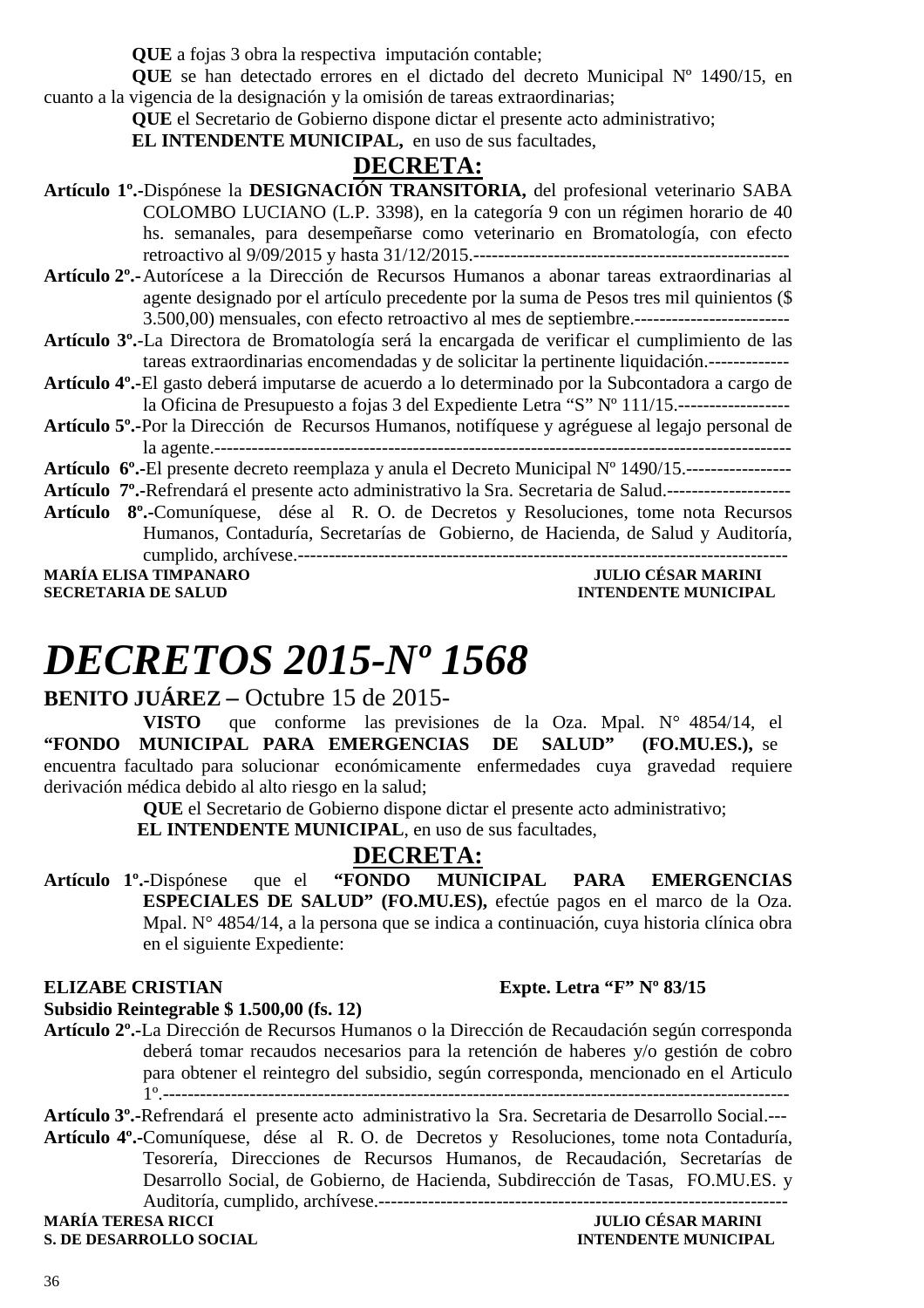# *DECRETOS 2015-Nº 1569*

### **BENITO JUÁREZ**- Octubre 15 de 2015-

 **VISTO** que por Resolución Nº 417/15 se otorgó LICENCIA ANUAL REGLAMENTARIA al Subdirector de Inspección y Tránsito Sr. SABA JUAN CARLOS (L.P. 1974);

 **QUE** resulta necesario que el mencionado sea reemplazado;

 **QUE** el Secretario de Gobierno dispone dictar el presente acto administrativo;

**EL INTENDENTE MUNICIPAL,** en uso de sus facultades,

#### **DECRETA:**

**Artículo lº.-**Confírmese que durante la LICENCIA ANUAL REGLAMENTARIA otorgada al Subdirector de Inspección y Tránsito Sr. SABA JUAN CARLOS (L.P. 1974), correspondiente a L.A.R. 2013, asume sus funciones en carácter de reemplazo el agente MORALES MAXIMILIANO (L.P.3024).---------------------------------------------

**Artículo 2º.-**Por la Dirección de Recursos Humanos notifíquese al interesado y agréguese al legajo personal del agente.--------------------------------------------------------------------------------

**Artículo 3º.-**Refrendará el presente acto administrativo el Sr. Secretario de Gobierno.-----------------

**Artículo 4º.-**Comuníquese, dése al R. O. De Decretos y Resoluciones, tome nota Recursos Humanos, Secretarías de Gobierno, de Hacienda, de Seguridad, Presupuesto, Contaduría y Auditoría, cumplido, archívese.--------------------------------------------------

**SECRETARIO DE GOBIERNO** 

## **SERGIO DE SAR MARINI<br>INTENDENTE MUNICIPAL**

# *DECRETOS 2015-Nº 1570*

#### **BENITO JUÁREZ** – Octubre 15 de 2015 –

**VISTO** lo licencia por maternidad de la Contadora Municipal Contadora Alicia Beatriz Mendía y que la Contadora María José García la reemplazará en su cargo, resulta necesario el nombramiento en la Dirección de Presupuesto al Contador Emiliano Acosta a los efectos de desempeñar en dicha Dirección de la Municipalidad de Benito Juárez;

**QUE** por Decreto Nº 1549/2015 se confirma el reemplazo durante la licencia otorgada por resolución Nº 411/15 a la Contadora Municipal;

**QUE** el Secretario de Hacienda solicita se cubra el cargo de la Dirección de Presupuesto, a los efectos de seguir cumpliéndose las funciones propias de esa Dirección;

**QUE** el Secretario de Gobierno propicia otorgar el acto administrativo;

**EL INTENDENTE MUNICIPAL,** en uso de sus facultades,

### **DECRETA:**

- **Artículo lº.-**Dispónese a partir del 13/10/15, la DESIGNACIÓN como DIRECTOR DE PRESUPUESTO, con rango salarial "C", del Contador EMILIANO ACOSTA (L.P. 3339), perteneciente al Personal Superior Sin Estabilidad (Personal Político), de acuerdo a las facultades conferidas por el Art. 181 de la L.O.M., dejando sin efecto todo acto administrativo que se oponga al presente.-------------------------------------------
- **Artículo 2º.**-Envíese facsímil del presente acto administrativo al H.C.D. y al Honorable Tribunal de Cuentas.----------------------------------------------------------------------------------------------
- **Artículo 3º.-**Por la Dirección de Recursos Humanos, notifíquese y agréguese al legajo personal del agente.------------------------------------------------------------------------------------------------

**Artículo 4º**.-Refrendará el presente acto administrativo el Sr. Secretario de Hacienda.----------------

**Artículo 5º.-**Comuníquese, dése al R. O. De Decretos y Resoluciones, tome nota Contaduría, Dirección de Recursos Humanos, Secretarías de Gobierno, de Hacienda y Auditoría, cumplido, archívese.------------------------------------------------------------------------------- **JORGE O. ISMAEL JULIO CÉSAR MARINI** 

**SECRETARIO DE HACIENDA INTENDENTE MUNICIPAL**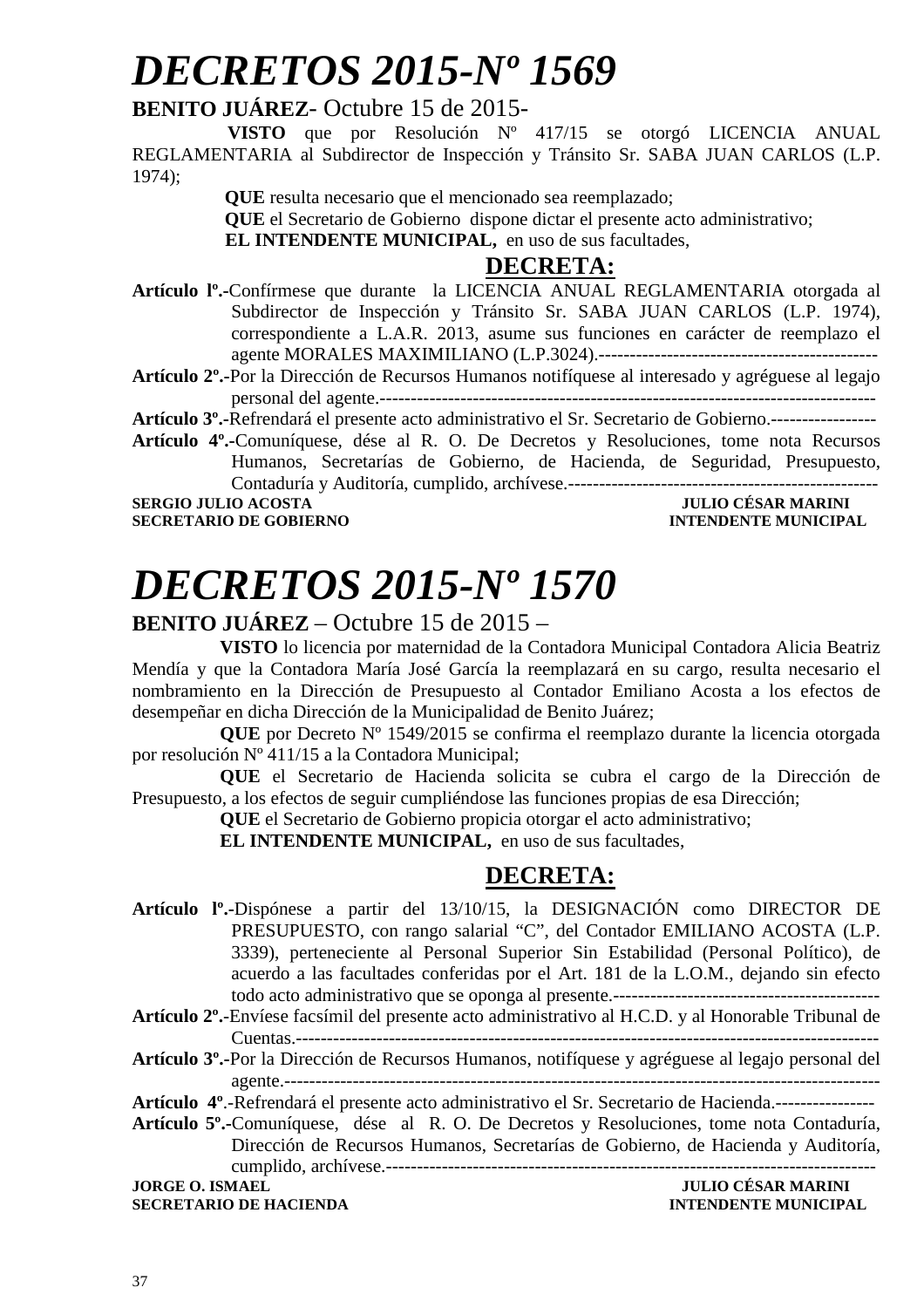# *DECRETOS 2015-Nº 1571*

#### **BENITO JUÁREZ**- Octubre 15 de 2015-

 **VISTO** que por Resolución Nº 418/15 se otorgó LICENCIA ANUAL REGLAMENTARIA al Director de Deportes Sr. SILVA LUCIANO (L.P. 2613);

**QUE** resulta necesario que el mencionado sea reemplazado;

**QUE** el Secretario de Gobierno dispone dictar el presente acto administrativo;

**EL INTENDENTE MUNICIPAL**, en uso de sus facultades,

### **DECRETA:**

- **Artículo lº.-**Confírmese que durante el período de LICENCIA ANUAL REGLAMENTARIA, otorgada al Director de Deportes Sr. SILVA LUCIANO (L.P. 2613), según Resolución Nº 418/15, asume sus funciones en carácter de reemplazo el agente CONDE JUAN PABLO (L.P. 3133).------------------------------------------------------------
- **Artículo 2º.-**Por la Dirección de Recursos Humanos notifíquese al interesado y agréguese al legajo personal del agente.--------------------------------------------------------------------------------

**Artículo 3º.-**Refrendará el presente acto administrativo el Sr. Secretario de Gobierno.-----------------

**Artículo 4º.-**Comuníquese, dése al R. O. De Decretos y Resoluciones, tome nota Recursos Humanos, Presupuesto, Secretarías de Gobierno, de Hacienda, Dirección de Deportes

y Auditoría, cumplido, archívese.--------------------------------------------------------------- **SERGIO JULIO ACOSTA JULIO CÉSAR MARINI** 

**SECRETARIO DE GOBIERNO** 

# *DECRETOS 2015-Nº 1572*

#### **BENITO JUÁREZ –** Octubre 15 de 2015-

 **VISTO** que el próximo 18 de Octubre se conmemora un nuevo aniversario de la fundación de BARKER;

 **CONSIDERANDO** que se ha decidido homenajear a personas destacadas de la comunidad;

 **QUE** la Sra. Izarriaga Nélida Alejandrina de 73 años de edad, vive en la localidad de Barker desde el año 1974 junto a su familia;

 **QUE** a partir del año 1977 comenzó sus labores como auxiliar, cocinera y

acompañante de combi en las distintas instituciones educativas de la Localidad y durante 13 años trabajó para las cooperadoras de las mismas, jubilándose en el año 2010;

 **QUE** el Secretario de Gobierno dispone dictar el presente acto administrativo;

**EL INTENDENTE MUNICIPAL**, en uso de sus facultades**,** 

### **DECRETA:**

 **Artículo 1º.-**Declarar **PERSONA DESTACADA** de la localidad de Barker - Villa Cacique por su trayectoria comunitaria, a la Señora Izarriaga Nélida Alejandrina.--------------------------

 **Artículo 2º.**-Hágase entrega de un ejemplar del presente acto administrativo a la Sra. Izarriaga.------ **Artículo 3º.-**Refrendará el presente acto administrativo el Sr. Secretario de Gobierno.----------------  **Artículo 4º.-**Comuníquese, dése al R. O. Decretos y Resoluciones, tome nota Secretarías de

Gobierno, de Hacienda, Delegación Barker y Auditoría, cumplido archívese.------------ **SERGIO JULIO ACOSTA DE CONSUMIDAD DE CONSUMIDAD DE CONSUMIDAD DE CONSUMIDAD DE CONSUMIDAD DE CONSUMIDAD DE CONSUMIDAD DE CONSUMIDAD DE CONSUMIDAD DE CONSUMIDAD DE CONSUMIDAD DE CONSUMIDAD DE CONSUMIDAD DE CONSUMIDAD DE CO SECRETARIO DE GOBIERNO** 

# *DECRETOS 2015-Nº 1573*

**BENITO JUÁREZ–** Octubre 15 de 2015-

 **VISTO** que el próximo 18 de Octubre se conmemora un nuevo aniversario de la fundación de BARKER;

 **CONSIDERANDO** que se ha decidido homenajear a personas destacadas de la comunidad;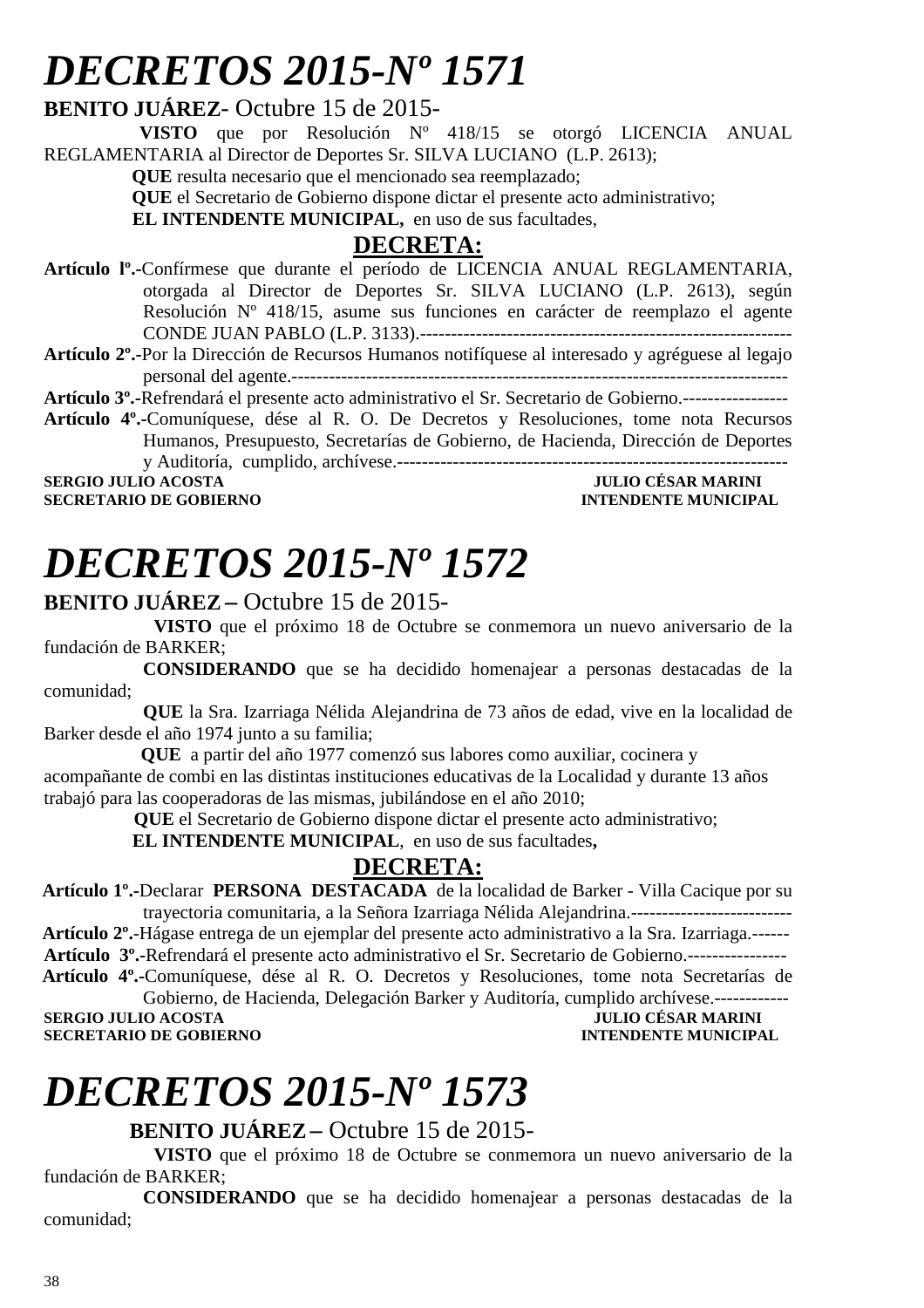**QUE** el Sr. Manuel Vicente Di Carlo, nacido en la ciudad de Saladillo en el año 1940, vive en la localidad de Barker desde el año 1961;

 **QUE** el 28 de noviembre de 1961, comenzó a trabajar en la fábrica de cemento Loma Negra, hasta el año 1963 donde se inició por cuenta propia en la elaboración de soda hasta el año 1968;

 **QUE** se inició en el rubro de la construcción, siendo ésta su gran pasión dedicándose a ella por más de 40 años, incursionando a su vez en diversas actividades comerciales;

 **QUE** participó de la comisión fundacional del Club Defensores de Barker, formó parte del primer cuerpo de Bomberos Voluntarios y fue secretario de la comisión directiva de la Cooperativa de Servicios Públicos;

 **QUE** el Secretario de Gobierno dispone dictar el presente acto administrativo;

 **EL INTENDENTE MUNICIPAL**, en uso de sus facultades**,** 

#### **DECRETA:**

 **Artículo 1º.-**Declarar **PERSONA DESTACADA** de la localidad de Barker - Villa Cacique por su trayectoria comunitaria, al Sr. Manuel Vicente Di Carlo.------------------------------------

 **Artículo 2º.**-Hágase entrega de un ejemplar del presente acto administrativo al Sr. Di Carlo.---------- **Artículo 3º.-**Refrendará el presente acto administrativo el Sr. Secretario de Gobierno.----------------  **Artículo 4º.-**Comuníquese, dése al R. O. Decretos y Resoluciones, tome nota Secretarías de

Gobierno, de Hacienda, Delegación Barker y Auditoría, cumplido archívese.------------ **SERGIO JULIO ACOSTA JULIO CÉSAR MARINI SECRETARIO DE GOBIERNO** 

**SECRETARIO DE GOBIERNO** 

# *DECRETOS 2015-Nº 1574*

**BENITO JUÁREZ –** Octubre 15 de 2015-

 **VISTO** que el próximo 18 de Octubre se conmemora un nuevo aniversario de la fundación de BARKER;

 **CONSIDERANDO** que se ha decidido homenajear a personas destacadas de la comunidad;

 **QUE** la Sra. Haydee Peralta llegó a Villa Cacique – Barker en el año 1978 junto a sus hijos Sonia y Víctor;

 **QUE** comenzó viviendo en el viejo destacamento, al poco tiempo se mudó a la Escuela Nº 19 Luciano Fortabat como casera, siendo nombrada como portera, pasando gran parte de su vida cocinando a los chicos. Su labor era las 24 horas, sin obligación alguna, ella prestaba servicio todo el día y todos los días;

 **QUE** en el año 2012 se retira de la escuela para jubilarse, siguiendo actualmente muy activa, participando en distintas instituciones locales;

 **QUE** el Secretario de Gobierno dispone dictar el presente acto administrativo;

 **EL INTENDENTE MUNICIPAL**, en uso de sus facultades**,** 

### **DECRETA:**

**Artículo 1º.-**Declarar **PERSONA DESTACADA** de la localidad de Barker - Villa Cacique por su trayectoria comunitaria, a la Señora Peralta Haydee.------------------------------------------

**Artículo 2º.**-Hágase entrega de un ejemplar del presente acto administrativo a la Sra. Peralta.----------

**Artículo 3º.-**Refrendará el presente acto administrativo el Sr. Secretario de Gobierno.------------------

**Artículo 4º.-**Comuníquese, dése al R. O. Decretos y Resoluciones, tome nota Secretarías de Gobierno, de Hacienda, Delegación Barker y Auditoría, cumplido archívese.------------

**SERGIO JULIO ACOSTA JULIO CÉSAR MARINI SECRETARIO DE GOBIERNO INTENDENTE MUNICIPAL** 

# *DECRETOS 2015-Nº 1575*

**BENITO JUÁREZ –** Octubre 15 de 2015-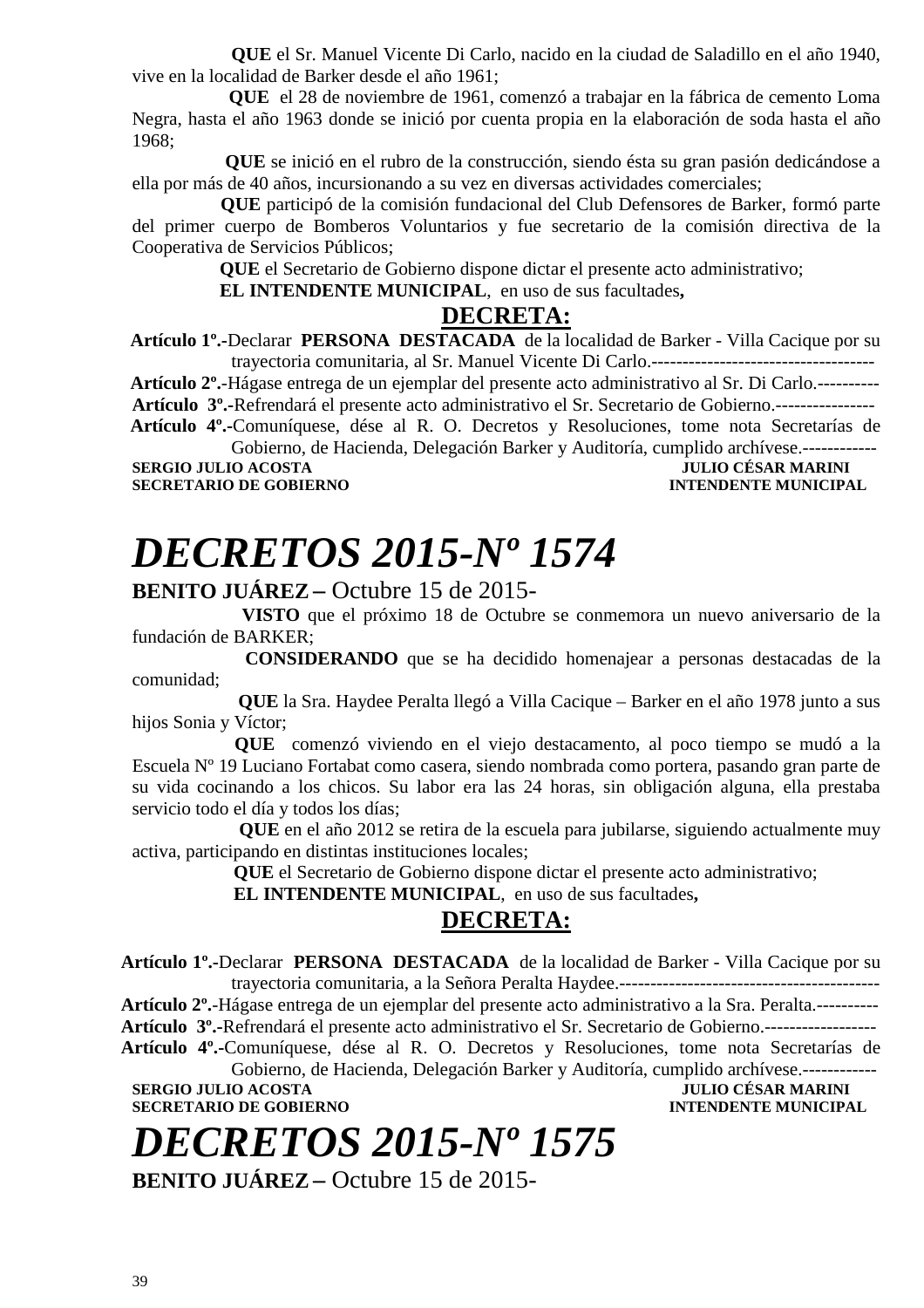**VISTO** que el próximo 18 de Octubre se conmemora un nuevo aniversario de la fundación de BARKER;

 **CONSIDERANDO** que se ha decidido homenajear a personas destacadas de la comunidad;

 **QUE** el Sr. Lezcano Omar, es el dueño del Bar típico de Villa Cacique, el cual lleva su mismo nombre y mantiene sus puertas abiertas desde los comienzos de la localidad, en donde se pueden encontrar grandes estanterías que guardan gran parte de la historia de de Barker y Villa Cacique además de degustar exquisitas picadas;

 **QUE** el Secretario de Gobierno dispone dictar el presente acto administrativo;

 **EL INTENDENTE MUNICIPAL**, en uso de sus facultades**,** 

### **DECRETA:**

 **Artículo 1º.-**Declarar **PERSONA DESTACADA** de la localidad de Barker - Villa Cacique por su trayectoria comunitaria, al Sr. Lezcano Omar.-------------------------------------------------

 **Artículo 2º.**-Hágase entrega de un ejemplar del presente acto administrativo al Sr. Lezcano Omar.-- **Artículo 3º.-**Refrendará el presente acto administrativo el Sr. Secretario de Gobierno.----------------  **Artículo 4º.-**Comuníquese, dése al R. O. Decretos y Resoluciones, tome nota Secretarías de

Gobierno, de Hacienda, Delegación Barker y Auditoría, cumplido archívese.------------ **SERGIO JULIO ACOSTA JULIO CÉSAR MARINI A LORE DE LORE DE LORE DE LORE DE LORE DE LORE DE LORE DE LORE DE LORE D<br>INTENDENTE MUNICIPAL SECRETARIO DE GOBIERNO** 

# *DECRETOS 2015-Nº 1576*

### **BENITO JUÁREZ –** Octubre 15 de 2015-

 **VISTO** que el próximo 18 de Octubre se conmemora un nuevo aniversario de la fundación de BARKER;

 **CONSIDERANDO** que se ha decidido homenajear a personas destacadas de la comunidad;

 **QUE** el Sr. Verón Ricardo Daniel oriundo de la ciudad de Merlo, Provincia de Buenos Aires, es un ex combatiente de la Guerra de Malvinas y eligió la localidad de Barker – Villa Cacique para establecerse, formar su familia y desarrollar su actividad brindado servicios turísticos;

 **QUE** el Secretario de Gobierno dispone dictar el presente acto administrativo;

 **EL INTENDENTE MUNICIPAL**, en uso de sus facultades**,** 

### **DECRETA:**

 **Artículo 1º.-**Declarar **PERSONA DESTACADA** de la localidad de Barker - Villa Cacique por su trayectoria comunitaria, al Sr. Verón Ricardo Daniel.----------------------------------------

 **Artículo 2º.**-Hágase entrega de un ejemplar del presente acto administrativo al Sr. Ricardo Daniel Verón.------------------------------------------------------------------------------------------------

**Artículo 3º.-**Refrendará el presente acto administrativo el Sr. Secretario de Gobierno.----------------  **Artículo 4º.-**Comuníquese, dése al R. O. Decretos y Resoluciones, tome nota Secretarías de

Gobierno, Hacienda, Delegación Barker y Auditoría, cumplido archívese.----------------

**SERGIO JULIO ACOSTA DE CONFERNO DE CORTENO DE CORTENO DE CORTENO DE CORTENO DE CORTENO DE CORTENO DE CORTENO DE CORTENO DE CORTENO DE CORTENO DE CORTENO DE CORTENO DE CORTENO DE CORTENO DE CORTENO DE CORTENO DE CORTENO DE SECRETARIO DE GOBIERNO** 

# *DECRETOS 2015-Nº 1577*

**BENITO JUÁREZ –** Octubre 16 de 2015 -

 **VISTO** lo solicitado por la Inspectora Área Región 21 Prof. María de las Mercedes Areco y el Director de Cultura y Educación, en cuanto a que se declare de Interés Cultural Municipal el VIII Encuentro de Arte Distrital denominado "AmostrARTE", el cual se llevará a cabo en nuestra ciudad del 20 al 22 de Octubre del corriente año, en el Club Dependientes de Comercio con el propósito de revalorizar la Educación Artística en los establecimientos del Distrito y jerarquizar la labor docente de los profesores de arte;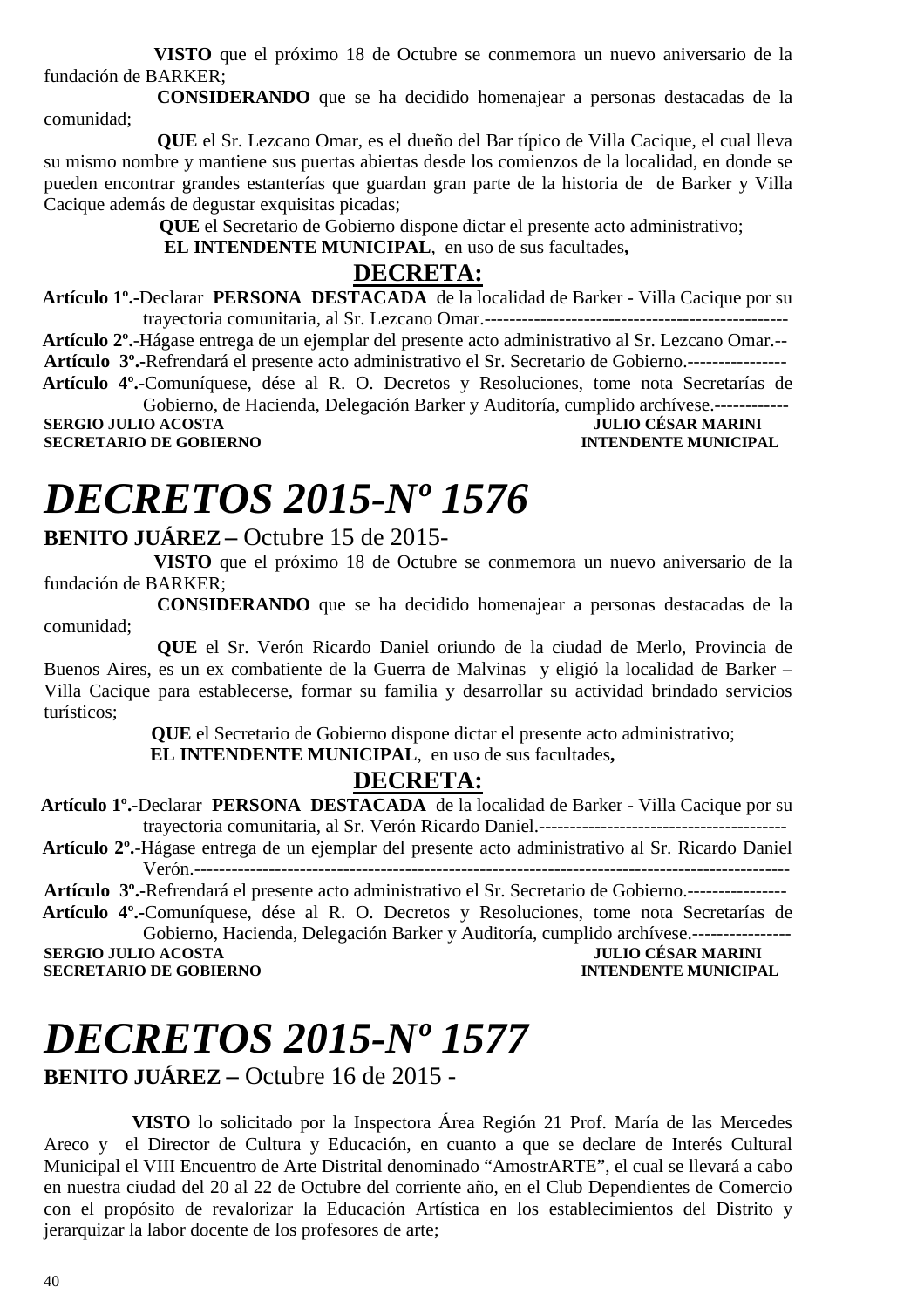**QUE** en la misma se expone el trabajo de los alumnos de las escuelas de distintos Niveles y Modalidades, acercando estos trabajos a todos los ciudadanos juarenses;

**QUE** el Secretario de Gobierno, dispone emitir acto administrativo;

**EL INTENDENTE MUNICIPAL,** en uso de sus facultades,

### **DECRETA:**

 **Artículo 1º.-**Declarase de **Interés Municipal**, el VIII Encuentro de Arte Distrital denominado "AMostrARTE", el cual se llevará a cabo en nuestra ciudad del 20 al 22 de Octubre del corriente año, en el Club Dependiente de Comercio con el propósito de revalorizar la Educación Artística en los establecimientos del Distrito y jerarquizar la labor docente de los profesores de arte.---------------------------------------------------------------- **Artículo 2º.-**Autorizase a Contaduría a efectuar los pagos que demande el evento del artículo

precedente.------------------------------------------------------------------------------------------

**Artículo 3°.-**Refrendará el presente acto administrativo el Sr. Secretario de Gobierno.-----------------

**Artículo 4º.-**Comuníquese, dése al R.O. de Decretos y Resoluciones, tome nota, Dirección de Cultura, Secretarías de Gobierno, de Hacienda y Auditoría, cumplido, archívese.-------- **SERGIO JULIO ACOSTA** 

**SECRETARIO DE GOBIERNO INTENDENTE MUNICIPAL** 

# *DECRETOS 2015-Nº 1578*

#### **BENITO JUÁREZ** – Octubre 16 de 2015–

**VISTO** lo actuado en Expte. Letra "E" Nº 92/12, por el que la **ASOCIACIÓN COOPERADORA DE LA ESCUELA MEDIA Nº 3 "DR. BENITO JUÁREZ"** (fs.101 y 102) solicita Subsidio con destino a solventar gastos ocasionados por la organización del Congreso Regional de Educación Física y de la organización del evento conocido en nuestra ciudad como "Semana del Estudiante" ;

**QUE** a fs. 105 Contaduría efectúa la respectiva reserva preventiva del gasto; mientras que a fs. 106 la Secretaría de Gobierno dispone dictar el presente acto administrativo;

**EL INTENDENTE MUNICIPAL,** en uso de sus facultades,

### **DECRETA:**

**Artículo lº.-**Otórgase **SUBSIDIO** a la **ASOCIACIÓN COOPERADORA DE LA ESCUELA MEDIA Nº 3 "DR. BENITO JUÁREZ"** por la suma de **Pesos SETENTA Y DOS MIL (\$ 72.000,00)** destinado a solventar gastos ocasionados por la organización del Congreso Regional de Educación Física y de la organización del evento conocido en nuestra ciudad como "Semana del Estudiante". El mismo deberá ser rendido oportunamente mediante "Balance de Inversión".---------------------------------------------

**Artículo 2º.-**El gasto será imputado según lo informado por Contaduría a fs. precedente.-------------

 **Artículo 3º.-**Tesorería, previo a hacer efectivo el Subsidio del Art. 1°, deberá verificar el cumplimiento del Art. 132 del Reglamento de Contabilidad.--------------------------------

**Artículo 4º**.-Refrendará el presente acto administrativo el Sr. Secretario de Gobierno.----------------

**Artículo 5º.-**Comuníquese, dése al R. O. De Decretos y Resoluciones, tome nota Contaduría, Tesorería, Secretarías de Gobierno, de Hacienda y Auditoría, cumplido, archívese.----

**SERGIO JULIO ACOSTA** JULIO CÉSAR MARINI **SECRETARIO DE GOBIERNO INTENDENTE MUNICIPAL** 

# *DECRETOS 2015-Nº 1579*

#### **BENITO JUÁREZ** – Octubre 16 de 2015-

 **VISTO** que a fojas 304 del expediente letra "O" Nº 95/14, obra nota del Secretario de Infraestructura, Vivienda y Servicios Públicos, solicitando la ampliación presupuestaria para la obra de construcción del Portal de Acceso y Administración Cementerio Parque de Villa Cacique - Barker, debido a que la misma se encuentra en plena ejecución presentándose tareas que no se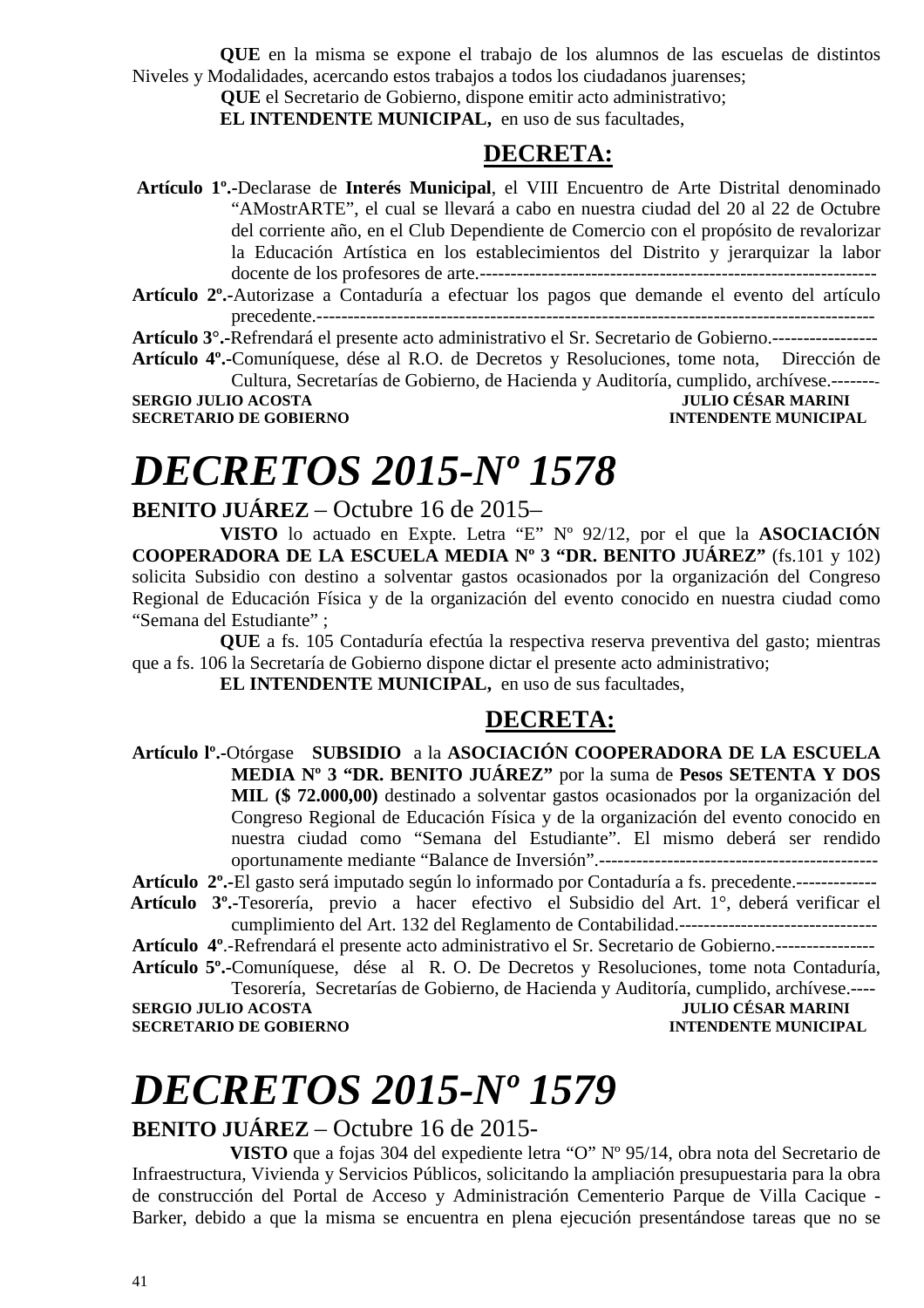presupuestaron en los Pliegos de dicha Obra y que son necesarias para que la misma quede en buenas condiciones;

 **QUE** para la adjudicación de la ejecución de la obra de referencia se llevó a cabo la Licitación Privada Nº 54/14;

 **QUE** en el Pliego de Bases y Condiciones de dicho concurso se estableció un presupuesto Oficial de pesos trescientos cinco mil quinientos dieciséis con setenta centavos (\$305.516, 70);

 **QUE** la obra fue adjudicada por un monto de pesos doscientos noventa y cuatro mil trescientos veinte con ocho centavos (\$ 294.320,08), según Contrato de Mano de Obra para la construcción del portal de acceso y administración cementerio parque Villa Cacique, registrado bajo el Nº 16/15, con la firma "GARCIA MARIO ALBERTO";

 **CONSIDERANDO** lo solicitado por el Secretario de Infraestructura, Vivienda y Servicios Públicos, acerca de ampliar la Obra de referencia;

 **QUE** este aumento de partida presupuestaria alcanza un monto de pesos cincuenta y seis mil cuatrocientos (\$56.400,00);

 **QUE** la Ley Orgánica de las Municipalidades en su art. 146 establece que el Departamento Ejecutivo podrá disponer aumentos o reducciones de ítems contratados o creación de nuevos ítems cuyo valor no exceda en conjunto el 50 % del monto del Contrato;

 **QUE** el Secretario de Gobierno dispone dictar acto administrativo;

 **EL INTENDENTE MUNICIPAL,** en uso de sus facultades,

### **DECRETA:**

- **Artículo 1º.**-Autorícese el adicional de obra de construcción del Portal de Acceso y Administración Cementerio Parque de Villa Cacique - Barker, debido a que la misma se encuentra en plena refacción presentándose tareas que no se presupuestaron en los Pliegos de dicha Obra y que son necesarias para que la misma quede en buenas condiciones, por un monto de pesos cincuenta y seis mil cuatrocientos (\$56.400,00), de acuerdo al art. 146 de la Ley Orgánica de la Municipalidades.-----------------------------------------------------
- **Artículo 2º.**-Refrendará el presente acto administrativo el Sr. Secretario de Infraestructura, Vivienda y Servicios Públicos.-------------------------------------------------------------------
- **Artículo 3º.**-Comuníquese, dése al R.O. de Decretos y Resoluciones, tome nota Compras, Secretarías de Gobierno, de Infraestructura, Vivienda y Servicios Públicos, de Hacienda, Contaduría, Dirección de Presupuesto, Asesoría Legal, Delegación Barker y Auditoría, cumplido, archívese.------------------------------------------------------------------

**DIEGO ROSSETTI JULIO CÉSAR MARINI S. DE INF., VIV., Y SERV. PÚBLICOS INTENDENTE MUNICIPAL** 

## *DECRETOS 2015-Nº 1580*

**BENITO JUÁREZ** –Octubre 16 de 2015 –

**VISTO** lo actuado en Expte. Letra "G" Nº 121/15, por el cual la **"ASOCIACIÓN DE ABOGADOS DE BENITO JUÁREZ"** (fs. 2) solicita Subsidio con destino a solventar gastos del desarrollo de la Jornada de Reforma del Código Civil, organizada por INFOJUS (Ministerio de Justicia y Derechos Humanos – Subsecretaría de Acceso a la Justicia);

 **QUE** a fs. 5 Contaduría efectúa la respectiva reserva preventiva del gasto; mientras que a fs. 6 la Secretaría de Gobierno dispone dictar el presente acto administrativo;

**EL INTENDENTE MUNICIPAL,** en uso de sus facultades,

### **DECRETA:**

**Artículo 1º.-**Otórgase **SUBSIDIO** a la **"ASOCIACION DE ABOGADOS DE BENITO JUAREZ"** por la suma de **Pesos TRES MIL (\$ 3.000.00)** destinado a solventar gastos del desarrollo de la Jornada de Reforma del Código Civil, organizada por INFOJUS (Ministerio de Justicia y Derechos Humanos – Subsecretaría de Acceso a la Justicia). El mismo deberá ser rendido oportunamente mediante "Balance de Inversión".-------------------------------------------------------------------------------------------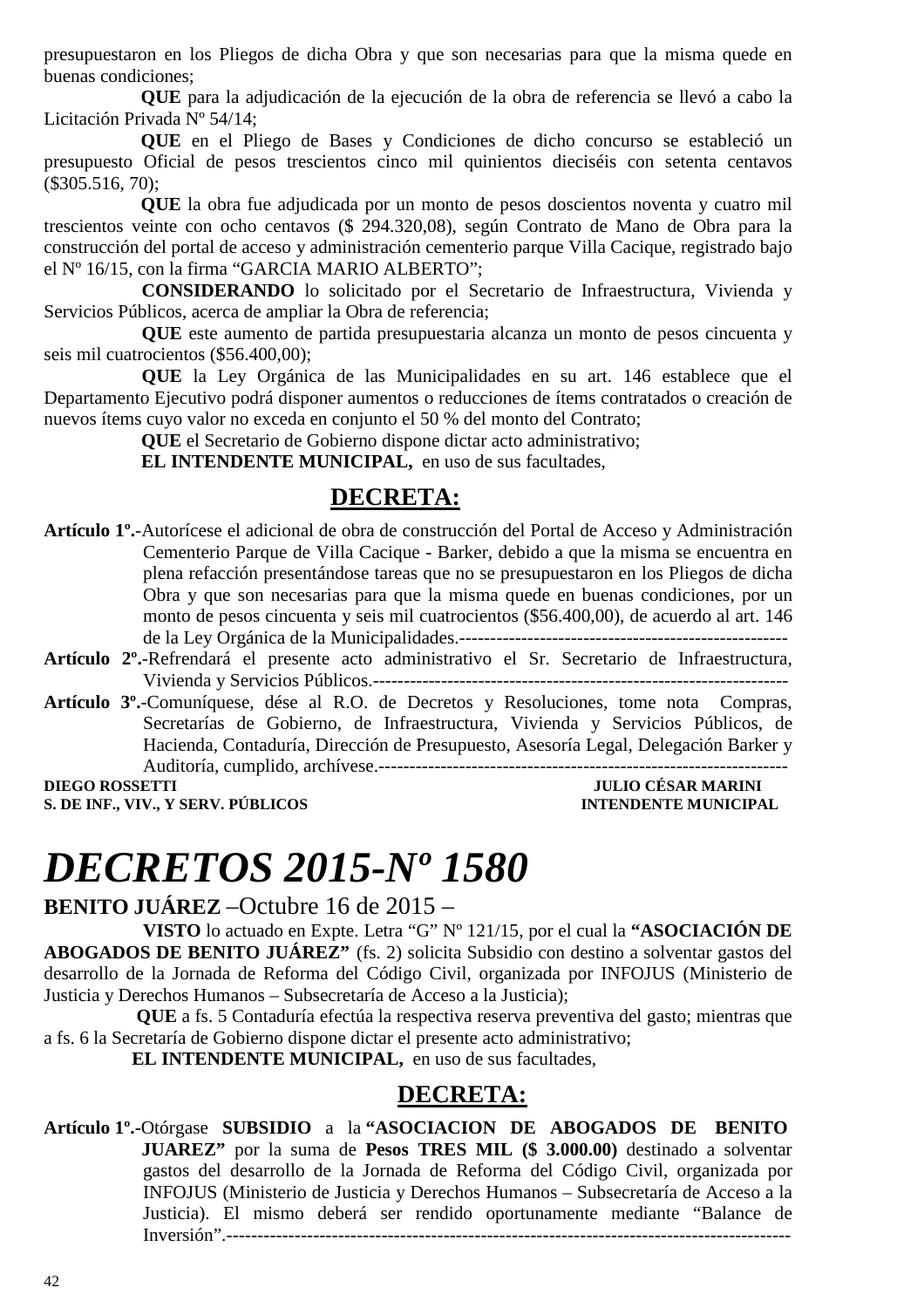**Artículo 2º.-**El gasto será imputado según lo informado por Contaduría a fs. precedente.-------------  **Artículo 3º.-**Tesorería, previo a hacer efectivo el Subsidio del Art. 1°, deberá verificar el

cumplimiento del Art. 132 del Reglamento de Contabilidad.------------------------------ **Artículo 4º**.-Refrendará el presente acto administrativo el Sr. Secretario de Gobierno.---------------- **Artículo 5º.-**Comuníquese, dése al R.O. De Decretos y Resoluciones, tome nota Contaduría,

Tesorería, Secretarías de Gobierno, de Hacienda, y Auditoría, cumplido, archívese.- **SERGIO JULIO ACOSTA JULIO CÉSAR MARINI SECRETARIO DE GOBIERNO INTENDENTE MUNICIPAL** 

# *DECRETOS 2015-Nº 1581*

### **BENITO JUÁREZ** –Octubre 19 de 2015 –

 **VISTO** lo actuado en Expte. Letra "P" Nº 130/12, por el que la "PARROQUIA SANTO CRISTO DE BARKER" (fs. 11) solicita Subsidio con destino a solventar gastos de la compra de planchas de goma espuma (Poliéster) y la correspondiente lona de cobertura, para dotar la cancha de fútbol que se encuentra en el campo de deportes de la Institución;

 **QUE** a fs. 14 Contaduría efectúa la respectiva reserva preventiva del gasto; 103, mientras que a fs. 15 la Secretaría de Gobierno dispone dictar el presente acto administrativo;

 **EL INTENDENTE MUNICIPAL,** en uso de sus facultades,

### **DECRETA:**

**Artículo lº.-**Otórgase **SUBSIDIO** a la **"PARROQUIA SANTO CRISTO DE BARKER"** por la suma de **Pesos TREINTA MIL (\$ 30.000,00)** destinado a solventar gastos de la compra de planchas de goma espuma (Poliéster) y la correspondiente lona de cobertura, para dotar la cancha de fútbol que se encuentra en el campo de deportes de la Institución. El mismo deberá ser rendido oportunamente mediante "Balance de Inversión".------------------------------------------------------------------------------------------

**Artículo 2º.-**El gasto será imputado según lo informado por Contaduría a fs. precedente.-------------

 **Artículo 3º.-**Tesorería, previo a hacer efectivo el Subsidio del Art. 1°, deberá verificar el cumplimiento del Art. 132 del Reglamento de Contabilidad.--------------------------------

**Artículo 4º**.-Refrendará el presente acto administrativo el Sr. Secretario de Gobierno.----------------

**Artículo 5º.-**Comuníquese, dése al R.O. de Decretos y Resoluciones, tome nota Contaduría, Tesorería, Secretarías de Gobierno, de Hacienda y Auditoría cumplido, archívese.-----

**SERGIO JULIO ACOSTA JULIO CÉSAR MARINI SECRETARIO DE GOBIERNO INTENDENTE MUNICIPAL** 

# *DECRETOS 2015-Nº 1582*

### **BENITO JUÁREZ** – Octubre 19 de 2015-

**VISTO** lo actuado en el Expte. Letra "O" Nº 95/15 2º Cuerpo, en el cual a fs. 231 obra el Decreto Municipal N° 1198/15 por el que se llamó a Licitación Pública Nº 62/15 para la construcción del Jardín Maternal del Barrio Obrero del partido de Benito Juárez, dentro del Programa Nacional de Educación Obligatoria;

**QUE** a fs. 259 el Jefe de Compras informa que no se han presentado oferentes a dicho llamado;

**QUE** a fs. 260 obra nota de la Contadora Municipal;

 **QUE** a fs. 262, el Secretario de Hacienda solicita se realice un segundo llamado a Licitación Pública;

> **QUE** a fs. 262 vta. el Jefe de Compras informa fecha y hora de apertura del mismo; **QUE** el Secretario de Gobierno dispone dictar el presente acto administrativo;

**EL INTENDENTE MUNICIPAL,** en uso de sus facultades,

### **DECRETA:**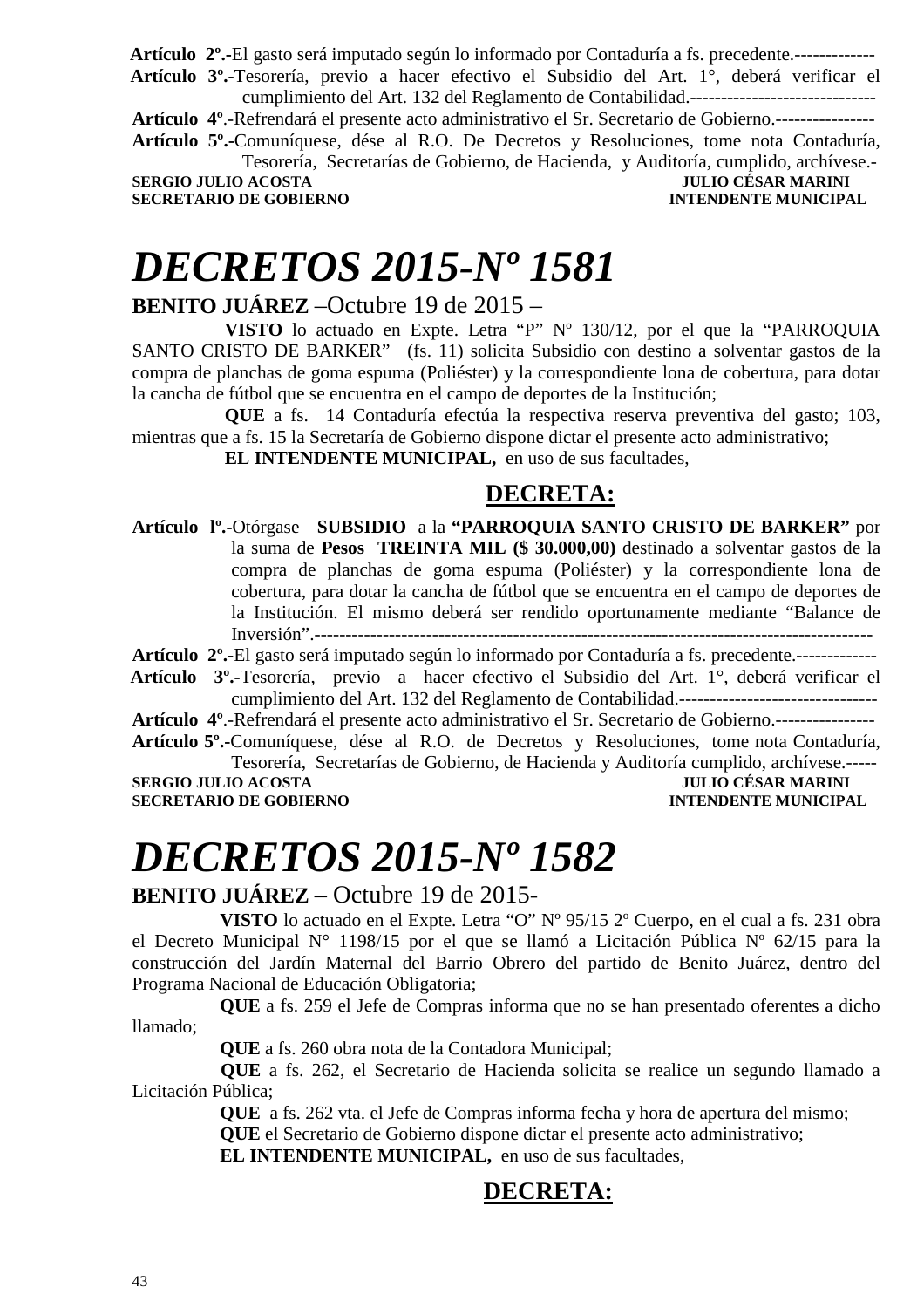- **Artículo 1º.-**Declárese desierta la Licitación Pública Nº 62/15 para la construcción del Jardín Maternal del Barrio Obrero del partido de Benito Juárez, dentro del Programa Nacional de Educación Obligatoria.-------------------------------------------------------------
- **Artículo 2º.-**Realízase un nuevo llamado a LICITACIÓN PÚBLICA Nº 62/15 para la construcción del Jardín Maternal del Barrio Obrero del partido de Benito Juárez, dentro del Programa Nacional de Educación Obligatoria.-------------------------------------------------
- **Artículo 3º.**-El presupuesto oficial asciende a la suma de pesos cinco millones ciento treinta y ocho mil novecientos siete con diecinueve (\$ 5.138.907,19).--------------------------------------
- **Artículo 4º.**-La apertura de propuesta se realizará el día 27 de Noviembre de 2015 a las 11 horas en la Oficina de Compras de la Municipalidad de Benito Juárez, sita en Av. Mitre Nº 42.----------------------------------------------------------------------------------------------------

**Artículo 5º.-** Publíquese en los siguientes medios:

- Por el término de 2 (dos) días en el Diario "El Fénix" Benito Juárez
- Por el término de 10 (diez) días en el Boletín Oficial de La Provincia de Buenos Aires
- Por el término de 10 (diez) días en el Boletín Oficial de la Nación
- Por el término de 1 (un) día en el Diario "Pagina 12"
- **Artículo 6º.**-Refrendará el presente acto administrativo el Sr. Secretario de Infraestructura, Vivienda y Servicios Públicos.-------------------------------------------------------------------

**Artículo 7º.**-Comuníquese, dése al R.O. de Decretos y Resoluciones, tome nota, Secretarías de Gobierno, de Infraestructura, Vivienda y Servicios Públicos, de Hacienda y Auditoría, cumplido, archívese.------------------------------------------------------------------

**S. DE INF., VIV., Y SERV. PÚBLICOS INTENDENTE MUNICIPAL** 

**DIEGO ROSSETTI JULIO CÉSAR MARINI** 

# *DECRETOS 2015-Nº 1583*

#### **BENITO JUÁREZ** – Octubre 19 de 2015-

**VISTO** lo actuado en el Expte. Letra "O" Nº 96/15 2º Cuerpo, en el cual a fs. 213 obra el Decreto Municipal N° 1199/15 por el que se llamó a Licitación Pública Nº 63/15 para la construcción del Jardín Maternal del Barrio PRO.CRE.AR. en la localidad de Barker, dentro del Programa Nacional de Educación Obligatoria;

**QUE** a fs. 242 el Jefe de Compras informa que no se han presentado oferentes a dicho llamado;

**QUE** a fs. 243 obra nota de la Contadora Municipal Interina;

 **QUE** a fs. 245, el Secretario de Hacienda solicita se realice un segundo llamado a Licitación Pública;

**QUE** a fs. 245 vta. el Jefe de Compras informa fecha y hora de apertura del mismo; **QUE** el Secretario de Gobierno dispone dictar el presente acto administrativo;

 **EL INTENDENTE MUNICIPAL,** en uso de sus facultades,

### **DECRETA:**

- **Artículo 1º.-**Declárese desierta la Licitación Pública Nº 63/15 para la construcción del Jardín Maternal del PRO.CRE.AR. en la localidad de Barker, dentro del Programa Nacional de Educación Obligatoria.-------------------------------------------------------------------------
- **Artículo 2º.-**Realízase un nuevo llamado a LICITACIÓN PÚBLICA Nº 63/15 para la construcción del Jardín Maternal del Barrio Obrero del partido de Benito Juárez, dentro del Programa Nacional de Educación Obligatoria.-------------------------------------------------
- **Artículo 3º.**-El presupuesto oficial asciende a la suma de pesos cinco millones ciento cuarenta y tres mil seiscientos catorce con tres centavos (\$ 5.143.614,03).-----------------------------------
- **Artículo 4º.**-La apertura de propuesta se realizará el día 27 de Noviembre de 2015 a las 11 horas en la Oficina de Compras de la Municipalidad de Benito Juárez, sita en Av. Mitre Nº 42.----------------------------------------------------------------------------------------------------

**Artículo 5º.-** Publíquese en los siguientes medios:

• Por el término de 2 (dos) días en el Diario "El Fénix" Benito Juárez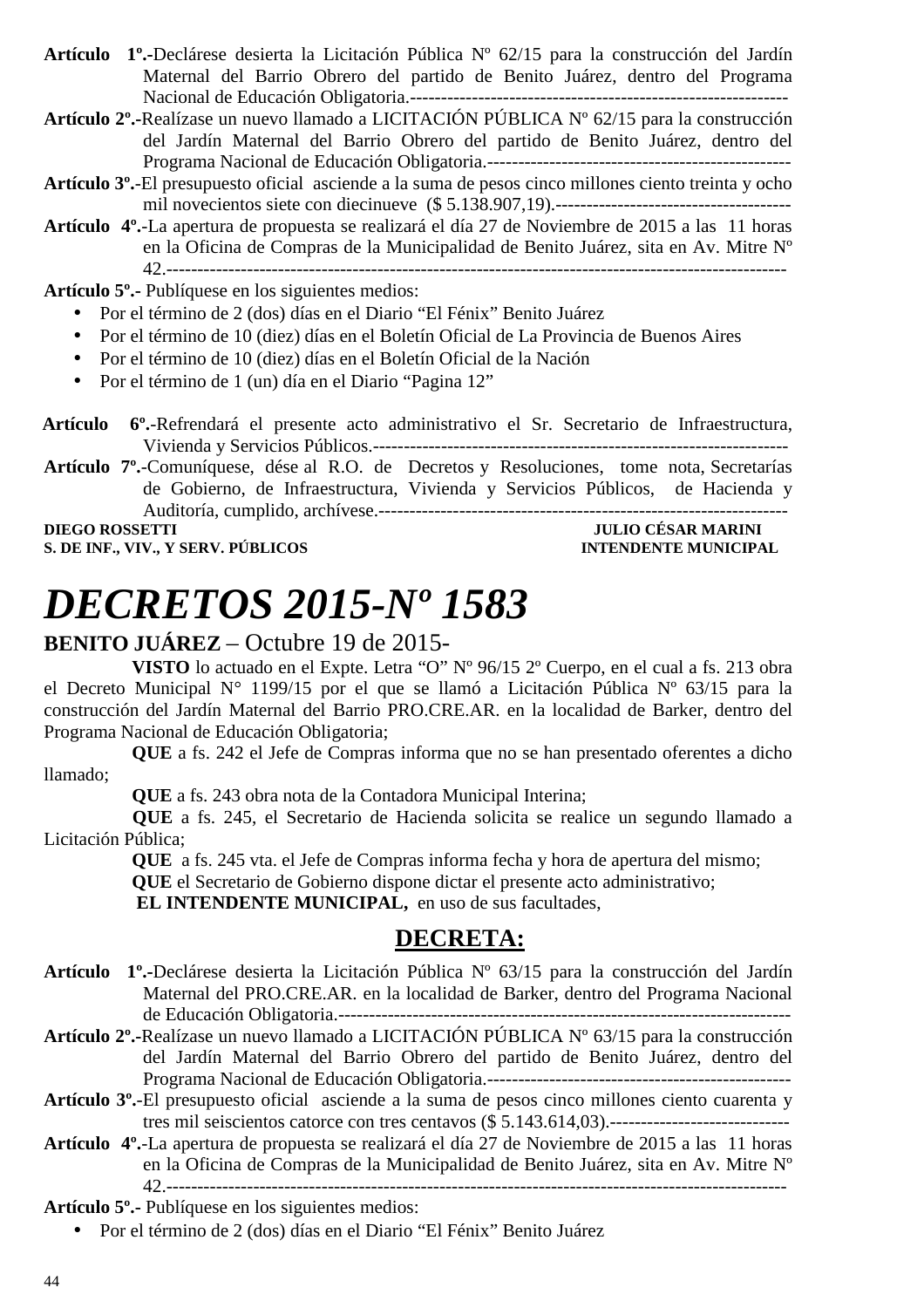- Por el término de 10 (diez) días en el Boletín Oficial de La Provincia de Buenos Aires
- Por el término de 10 (diez) días en el Boletín Oficial de la Nación
- Por el término de 1 (un) día en el Diario "Pagina 12"

 **Artículo 6º.**-Refrendará el presente acto administrativo el Sr. Secretario de Infraestructura, Vivienda y Servicios Públicos.-------------------------------------------------------------------

**Artículo 7º.**-Comuníquese, dése al R.O. de Decretos y Resoluciones, tome nota, Secretarías de Gobierno, de Infraestructura, Vivienda y Servicios Públicos, de Hacienda y Auditoría, cumplido, archívese.------------------------------------------------------------------

**DIEGO ROSSETTI JULIO CÉSAR MARINI S. DE INF., VIV., Y SERV. PÚBLICOS** 

# *DECRETOS 2015-Nº 1584*

**BENITO JUÁREZ** – Octubre 19 de 2015 –

**VISTO** lo actuado en Expte. Letra "G" Nº 11/13, por el que la **ASOCIACIÓN COOPERADORA DE LA E. P. Nº 1 "GENERAL SAN MARTÍN" (a fs. 65)** solicita Subsidio con destino a solventar gastos de finalización de la obra de los baños de la Institución;

**QUE** a fojas 68 Contaduría efectúa la respectiva reserva preventiva del gasto; mientras que la Secretaría de Gobierno dispone dictar el presente acto administrativo;

**EL INTENDENTE MUNICIPAL,** en uso de sus facultades,

#### **DECRETA:**

**Artículo lº.-**Otórgase **SUBSIDIO** a la **ASOCIACIÓN COOPERADORA DE LA E. P. Nº 1 "GENERAL SAN MARTÍN"** por la suma de **PESOS DIEZ MIL (\$ 10.000,00)**  destinado a solventar gastos de finalización de la obra de los baños de la Institución. El mismo deberá ser rendido oportunamente mediante "Balance de Inversión".-------------

**Artículo 2º.-**El gasto será imputado según lo informado por Contaduría a fs. precedente.-------------  **Artículo 3º.-**Tesorería, previo a hacer efectivo el Subsidio del Art. 1°, deberá verificar el cumplimiento del Art. 132 del Reglamento de Contabilidad.--------------------------------

**Artículo 4º**.-Refrendará el presente acto administrativo el Sr. Secretario de Gobierno.-----------------

**Artículo 5º.-**Comuníquese, dése al R. O. De Decretos y Resoluciones, tome nota Contaduría, Tesorería, Secretarías de Gobierno, de Hacienda y Auditoría, cumplido, archívese.----

**SERGIO JULIO ACOSTA JULIO CÉSAR MARINI SECRETARIO DE GOBIERNO INTENDENTE MUNICIPAL** 

# *DECRETOS 2015-Nº 1585*

**BENITO JUÁREZ-** Octubre 19 de 2015**-** 

**VISTO** lo actuado en el Expediente Letra "D" Nº 314/15 por el cual la Secretaria de Desarrollo Social a fojas 1, solicita SUBSIDIO destinado a la Sra. PALACIOS MARÍA DE LOS ÁNGELES;

**QUE** a fojas precedentes Contaduría realiza la respectiva reserva preventiva del

gasto;

**QUE** el Secretario de Gobierno dispone dictar el presente acto administrativo de

subsidio;

 **EL INTENDENTE MUNICIPAL**, en uso de sus facultades,

#### **DECRETA**:

**Artículo 1º.-**Abonar SUBSIDIO A INDIGENTES a la Sra. PALACIOS MARÍA DE LOS ÁNGELES D.N.I. 40.289.301, por un monto total de pesos setecientos (\$ 700,00) de acuerdo a lo actuado en el Expte. Letra "D" Nº 314/15.-------------------------------------

**Artículo 2º.-**El gasto será imputado según lo informado por Contaduría a fs. precedentes.----------- **Artículo 3º.-**Refrendará el presente acto administrativo la Sra. Secretaria de Desarrollo Social.------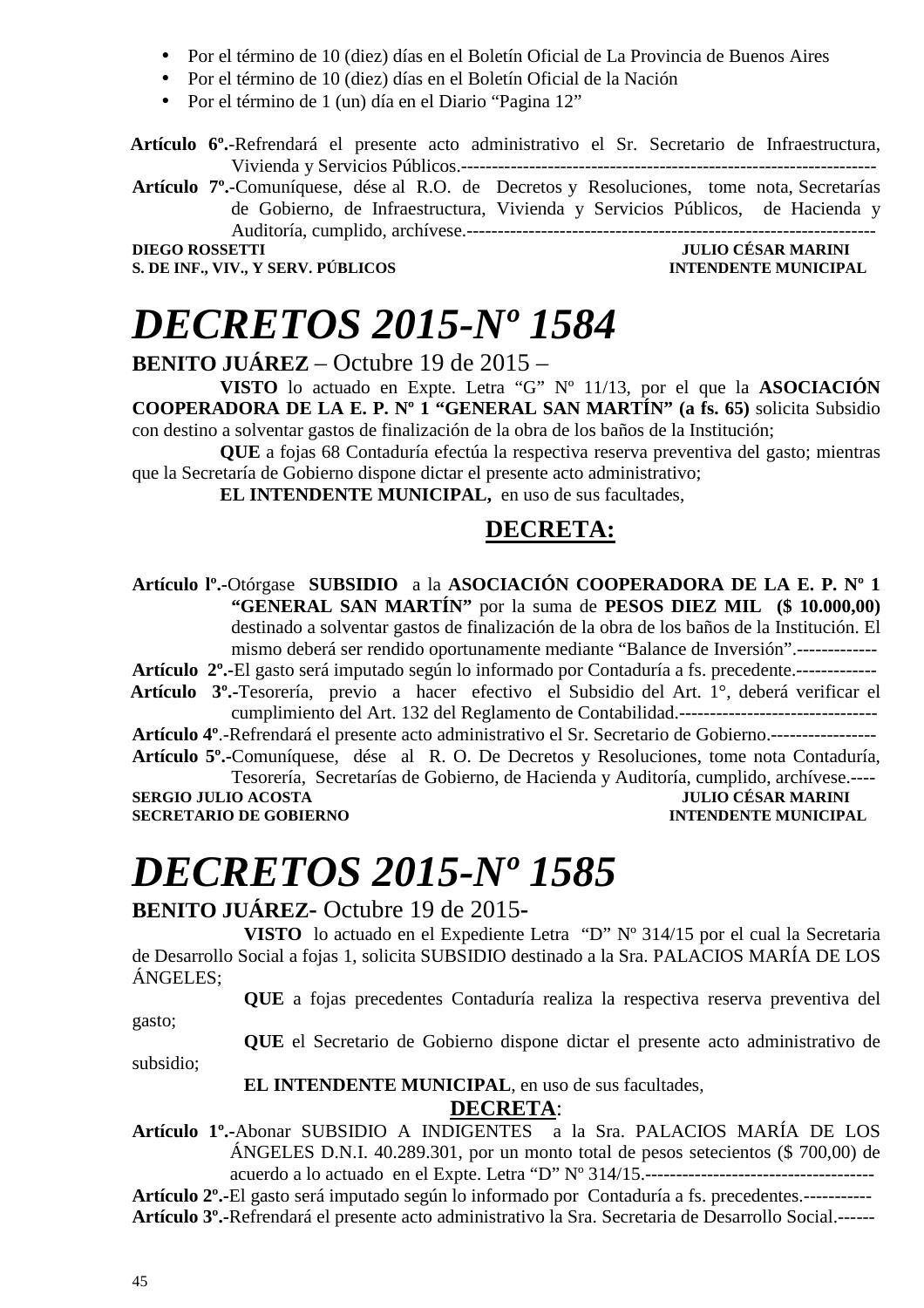**Artículo 4º.-**Comuníquese, desde la R. O. de Decretos y Resoluciones, tome nota, Contaduría, Tesorería, Presupuesto, Secretarías de Desarrollo Social, de Gobierno y Auditoría, cumplido, archívese--------------------------------------------------------------------------------

**S. DE DESARROLLO SOCIAL DESARROLLO SOCIAL DESARROLLO SOCIAL DESARROLLO SOCIAL DESARROLLO SOCIAL DESARROLLO SOCIAL DE SOCIAL DE SOCIAL DE SOCIAL DE SOCIAL DE SOCIAL DE SOCIAL DE SOCIAL DE SOCIAL DE SOCIAL DE SOCIAL DE SOCI** 

## **MARÍA TERESA RICCI JULIO CÉSAR MARINI**

# *DECRETOS 2015-Nº 1586*

#### **BENITO JUÁREZ-** Octubre 19 de 2015**-**

**VISTO** lo actuado en el Expediente Letra "D" Nº 156/13 por el cual la Secretaria de Desarrollo Social a fojas 10, solicita SUBSIDIO destinado a la Sra. JACOB IVON;

**QUE** a fojas precedentes Contaduría realiza la respectiva reserva preventiva del gasto;

**QUE** el Secretario de Gobierno dispone dictar el presente acto administrativo de subsidio;

 **EL INTENDENTE MUNICIPAL**, en uso de sus facultades,

#### **DECRETA**:

**Artículo 1º.-**Abonar SUBSIDIO A INDIGENTES a la Sra. JACOB IVON D.N.I. 31.105.081, por un monto total de pesos ochocientos (\$ 800,00) de acuerdo a lo actuado en el Expte. Letra "D" Nº 156/13.------------------------------------------------------------------------------

**Artículo 2º.-**El gasto será imputado según lo informado por Contaduría a fs. precedentes.----------- **Artículo 3º.-**Refrendará el presente acto administrativo la Sra. Secretaria de Desarrollo Social.------ **Artículo 4º.-**Comuníquese, desde la R. O. de Decretos y Resoluciones, tome nota, Contaduría, Tesorería, Presupuesto, Secretarías de Desarrollo Social, de Gobierno y Auditoría, cumplido, archívese-------------------------------------------------------------------------------- **MARÍA TERESA RICCI JULIO CÉSAR MARINI S. DE DESARROLLO SOCIAL DESARROLLO SOCIAL DESARROLLO SOCIAL DESARROLLO SOCIAL DESARROLLO SOCIAL DE SOCIAL DE SOCIAL DE SOCIAL DE SOCIAL DE SOCIAL DE SOCIAL DE SOCIAL DE SOCIAL DE SOCIAL DE SOCIAL DE SOCIAL DE SOCIAL DE SO** 

# *DECRETOS 2015-Nº 1587*

### **BENITO JUÁREZ** – Octubre 19 de 2015-

 **VISTO** lo actuado en Expte. Letra "D" Nº 293/15 por el cual la Secretaria de Desarrollo Social a fojas 10 solicita **SUBSIDIO** destinado al Sr. ESPELETA GUSTAVO;

 **QUE** a fojas 14 Contaduría realiza la respectiva reserva preventiva del gasto;  **QUE** el Secretario de Gobierno dispone emitir acto administrativo de Subsidio;

**EL INTENDENTE MUNICIPAL,** en uso de sus facultades

### **DECRETA:**

**Artículo 1º.-**Abonar **SUBSIDIO A INDIGENTES** al Sr. ESPELETA GUSTAVO (D.N.I. 21.524.632), por un monto total de pesos cuatrocientos (\$ 400,00) de acuerdo a lo actuado en el Expte Letra "D" Nº 293/15.------------------------------------------------------

**Artículo 2º.-**El gasto será imputado según lo informado por Contaduría a fs. precedentes.------------- **Artículo 3º.-**Refrendará el presente acto administrativo la Sra. Secretaria de Desarrollo Social.------

**Artículo 4º.-**Comuníquese, dése al R. O. de Decretos y Resoluciones, tome nota Contaduría, Tesorería, Presupuesto, Secretarías de Gobierno, de Hacienda, de Desarrollo Social y Auditoría, cumplido, archívese.------------------------------------------------------------------

**S. DE DESARROLLO SOCIAL** 

**MULIO CÉSAR MARINI<br>INTENDENTE MUNICIPAL** 

# *DECRETOS 2015-Nº 1588*

**BENITO JUÁREZ** – Octubre 19 de 2015 –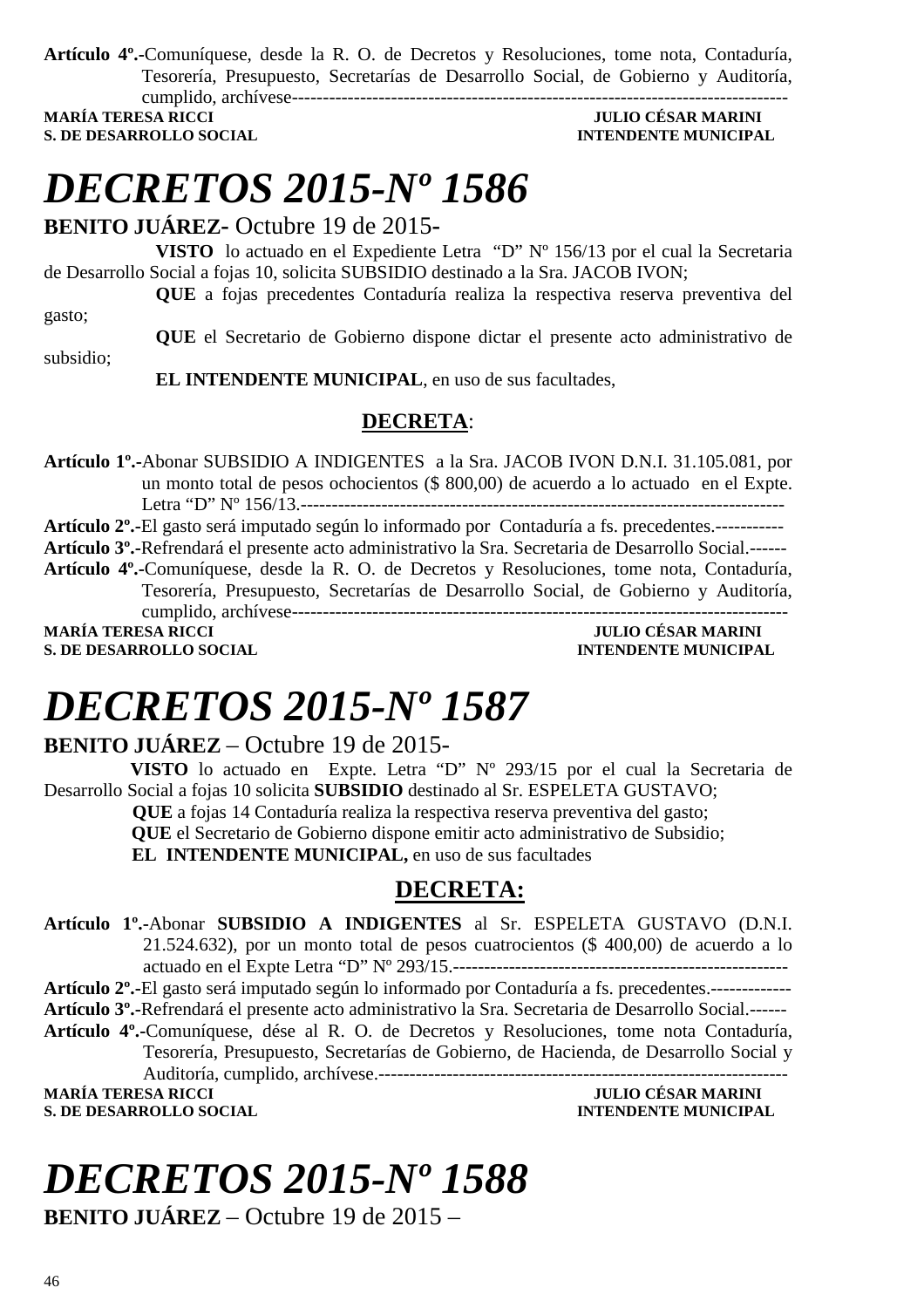**VISTO** lo actuado en Expte. Letra "S" Nº 60/12, por el que la **SOCIEDAD DE FOMENTO "UNIÓN Y PROGRESO" DE VILLA CACIQUE BARKER** (fs. 119) solicita Subsidio con destino a solventar gastos de contratación del Sr. Franco Ferrer para los festejos del Aniversario de Barker;

**QUE** a fs. 122 Contaduría efectúa la respectiva reserva preventiva del gasto; mientras que a fs. 123 la Secretaría de Gobierno dispone dictar el presente acto administrativo;

**EL INTENDENTE MUNICIPAL,** en uso de sus facultades,

### **DECRETA:**

**Artículo lº.-**Otórgase **SUBSIDIO** a la **SOCIEDAD DE FOMENTO "UNIÓN Y PROGRESO" DE VILLA CACIQUE BARKER** por la suma de **Pesos Tres Mil (\$ 3.000,00)**  destinado a solventar gastos de contratación del Sr. Franco Ferrer para los festejos del Aniversario de Barker. El mismo deberá ser rendido oportunamente mediante "Balance de Inversión".--------------------------------------------------------------------------- **Artículo 2º.-**El gasto será imputado según lo informado por Contaduría a fs. precedente.-------------

**Artículo 3º.-**Tesorería, previo a hacer efectivo el Subsidio del Art. 1°, deberá verificar el

cumplimiento del Art. 132 del Reglamento de Contabilidad.--------------------------------

- **Artículo 4º**.-Refrendará el presente acto administrativo el Sr. Secretario de Gobierno.----------------
- **Artículo 5º.-**Comuníquese, dése al R.O. De Decretos y Resoluciones, tome nota Contaduría, Tesorería, Delegación Barker, Secretarías de Gobierno, de Hacienda y Auditoría, cumplido, archívese.------------------------------------------------------------------------------- **SERGIO JULIO ACOSTA JULIO CÉSAR MARINI**

**SECRETARIO DE GOBIERNO** 

# *DECRETOS 2015-Nº 1589*

#### **BENITO JUÁREZ** – Octubre 19 de 2015 -

**VISTO** lo actuado en Expte. Letra "G" Nº 157/2014, por el que el **"CLUB SPORTIVO LOPEZ"** (fs. 29) solicita Subsidio con destino a solventar gastos de refacción de la institución;

**QUE** a fs. 32 Contaduría efectúa la respectiva reserva preventiva del gasto; mientras que a fs. 33 la Secretaría de Gobierno dispone dictar el presente acto administrativo;

**EL INTENDENTE MUNICIPAL,** en uso de sus facultades,

### **DECRETA:**

**Artículo lº.-**Otórgase **SUBSIDIO** al **"CLUB SPORTIVO LOPEZ"** por la suma de **Pesos QUINCE MIL (\$ 15.000,00)** destinado a solventar gastos de refacción de la institución. El mismo deberá ser rendido oportunamente mediante "Balance de Inversión".-------------------------------------------------------------------------------------------

**Artículo 2º.-**El gasto será imputado según lo informado por Contaduría a fs. precedente.-------------

- **Artículo 3º.-**Tesorería, previo a hacer efectivo el Subsidio del Art. 1°, deberá verificar el cumplimiento del Art. 132 del Reglamento de Contabilidad.--------------------------------
- **Artículo 4º**.-Refrendará el presente acto administrativo el Sr. Secretario de Gobierno.----------------

**Artículo 5º.-**Comuníquese, dése al R.O. De Decretos y Resoluciones, tome nota Contaduría, Tesorería, Secretarías de Gobierno, de Hacienda y Auditoria cumplido, archívese.-----

**SERGIO JULIO ACOSTA JULIO CÉSAR MARINI** 

**SECRETARIO DE GOBIERNO INTENDENTE MUNICIPAL** 

# *DECRETOS 2015-Nº 1590*

**BENITO JUÁREZ** – Octubre 19 de 2015 –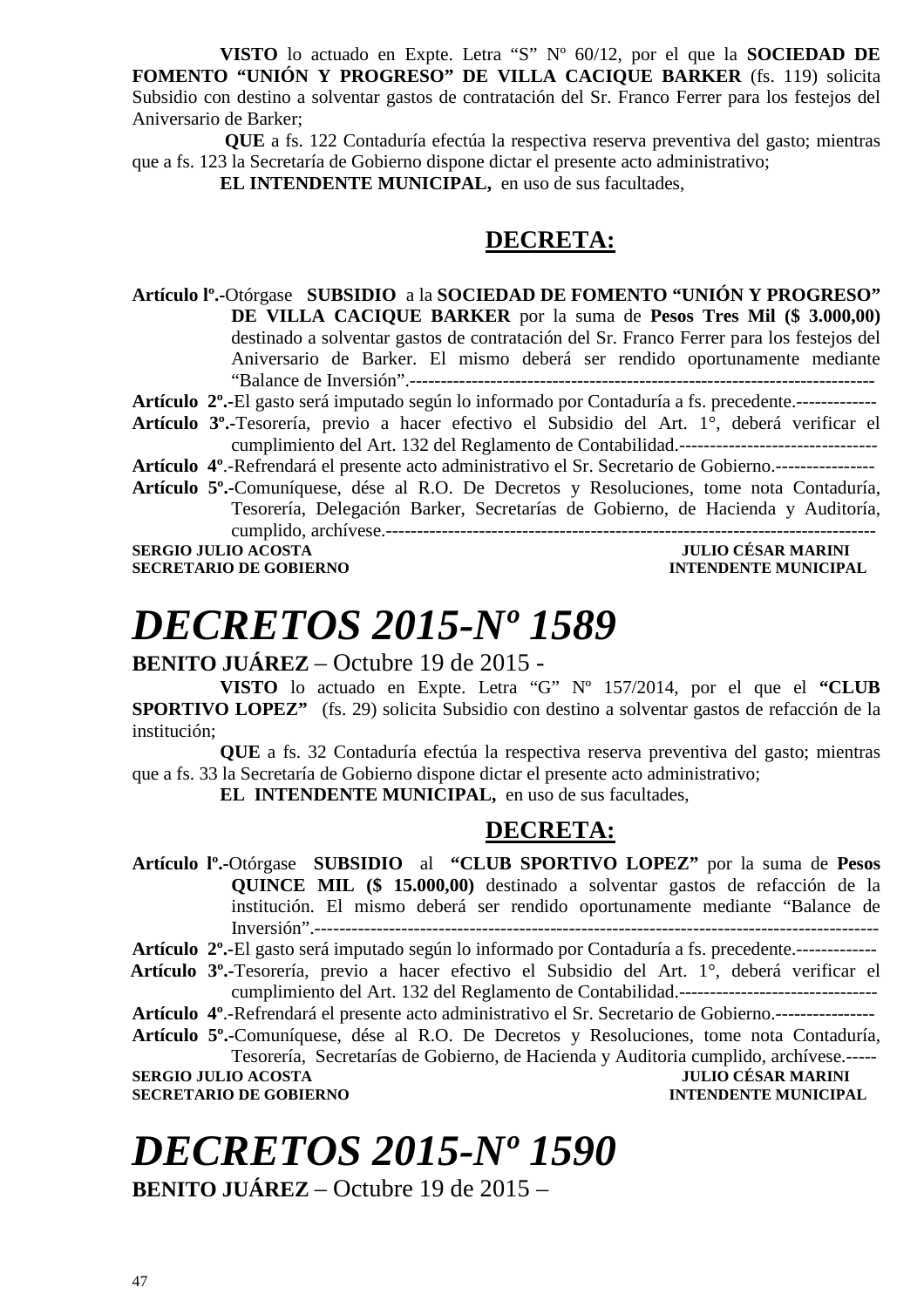**VISTO** lo actuado en Expte. Letra "C" Nº 178/12, por el que el **CENTRO FOLKLÓRICO "EL SOMBRERITO"** (fs.215) solicita Subsidio con destino a solventar gastos de eventos realizados en el mes de septiembre y en octubre;

**QUE** a fs. 218 Contaduría efectúa la respectiva reserva preventiva del gasto; mientras que a fs. 219 la Secretaría de Gobierno dispone dictar el presente acto administrativo;

**EL INTENDENTE MUNICIPAL,** en uso de sus facultades,

#### **DECRETA:**

**Artículo lº.-**Otórgase **SUBSIDIO** al **CENTRO FOLKLÓRICO "EL SOMBRERITO"** por la suma de **Pesos DIEZ MIL (\$ 10.000,00)** destinado a solventar gastos de eventos realizados en el mes de septiembre y en octubre. El mismo deberá ser rendido oportunamente mediante Balance de Inversión.------------------------------------------------

**Artículo 2º.-**El gasto será imputado según lo informado por Contaduría a fs. precedente.-------------

- **Artículo 3º.-**Tesorería, previo a hacer efectivo el Subsidio del Art. 1°, deberá verificar el cumplimiento del Art. 132 del Reglamento de Contabilidad.--------------------------------
- **Artículo 4º**.-Refrendará el presente acto administrativo el Sr. Secretario de Gobierno.----------------
- **Artículo 5º.-**Comuníquese, dése al R.O. De Decretos y Resoluciones, tome nota Contaduría, Tesorería, Secretarías de Gobierno, de Hacienda y Auditoría, cumplido, archívese.---- **SERGIO JULIO ACOSTA DE CONVERTS DE CONVERTS DE CONVERTS DE CONVERTS DE CONVERTS DE CONVERTS DE CONVERTS DE CO<br>SECRETARIO DE GOBIERNO DE CONVERTS DE CONVERTS DE CONVERTS DE CONVERTS DE LA CONVERTS DE LA CONVERTS DE LA CONV**

**SECRETARIO DE GOBIERNO** 

# *DECRETOS 2015-Nº 1591*

**BENITO JUÁREZ** –Octubre 19 de 2015 –

**VISTO** lo actuado en Expte. Letra "G" Nº 60/13, por el que la **"ASOCIACIÓN COOPERADORA C.E.A.T. Nº 1"** (fs. 11) solicita Subsidio con destino a solventar gastos de pintura de la Institución;

 **QUE** a fs. 14 Contaduría efectúa la respectiva reserva preventiva del gasto; mientras que a fs. 15 la Secretaría de Gobierno dispone dictar el presente acto administrativo;

 **EL INTENDENTE MUNICIPAL,** en uso de sus facultades,

#### **DECRETA:**

**Artículo lº.-**Otórgase **SUBSIDIO** a la **"ASOCIACIÓN COOPERADORA C.E.A.T. Nº 1"** por la suma de **Pesos SIETE MIL OCHOCIENTOS (\$ 7.800,00)** destinado a solventar gastos de pintura de la Institución. El mismo deberá ser rendido oportunamente mediante "Balance de Inversión".----------------------------------------------------------------

**Artículo 2º.-**El gasto será imputado según lo informado por Contaduría a fs. precedente.-------------

- **Artículo 3º.-**Tesorería, previo a hacer efectivo el Subsidio del Art. 1°, deberá verificar el cumplimiento del Art. 132 del Reglamento de Contabilidad.--------------------------------
- **Artículo 4º**.-Refrendará el presente acto administrativo el Sr. Secretario de Gobierno.----------------
- **Artículo 5º.-**Comuníquese, dése al R.O. De Decretos y Resoluciones, tome nota Contaduría, Tesorería, Secretarías de Gobierno y Hacienda, cumplido, archívese.---------------------

**SERGIO JULIO ACOSTA** 

**SECRETARIO DE GOBIERNO INTENDENTE MUNICIPAL** 

# *DECRETOS 2015-Nº 1592*

**BENITO JUÁREZ** – Octubre 19 de 2015–

**VISTO** lo actuado en Expte. Letra "G" Nº 29/13, por el que la "**ASOCIACIÓN COOPERADORA ESCUELA DE CONCENTRACIÓN RURAL Nº 3"** solicita (fs.109) Subsidio con destino a solventar gastos de la institución;

**QUE** a fojas 112 Contaduría efectúa la respectiva reserva preventiva del gasto; mientras que la Secretaría de Gobierno a fojas 113 dispone dictar el presente acto administrativo;

**EL INTENDENTE MUNICIPAL,** en uso de sus facultades,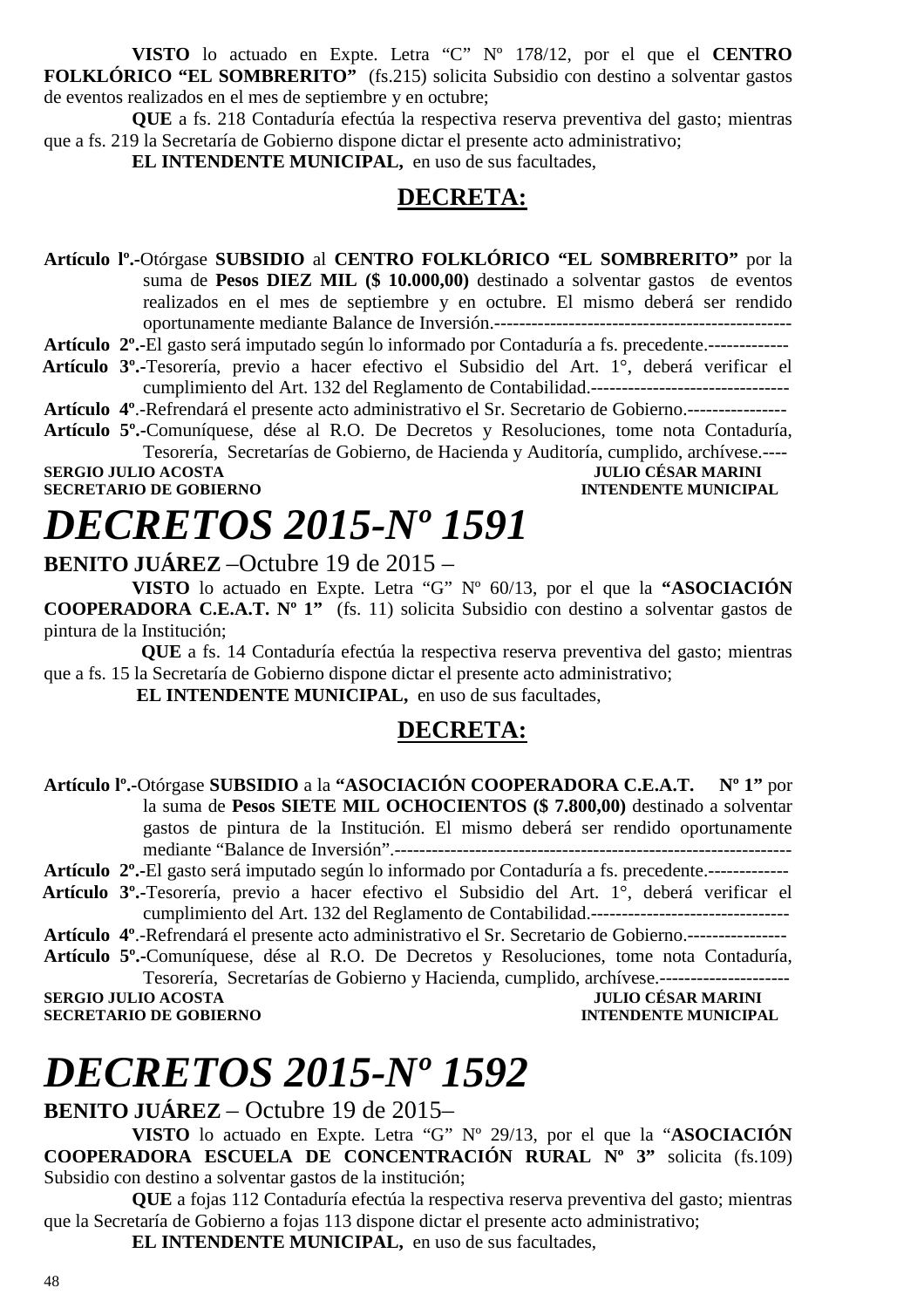#### **DECRETA:**

**Artículo lº.-**Otórgase **SUBSIDIO** a la "**ASOCIACIÓN COOPERADORA ESCUELA DE CONCENTRACIÓN RURAL Nº 3"** por la suma de **PESOS SIETE MIL SEISCIENTOS SETENTA (\$ 7.670,00)** con destino a solventar gastos de la institución. El mismo deberá ser rendido oportunamente mediante "Balance de Inversión".-------------------------------------------------------------------------------------------

**Artículo 2º.-**El gasto será imputado según lo informado por Contaduría a fs. precedente.-------------

 **Artículo 3º.-**Tesorería, previo a hacer efectivo el Subsidio del Art. 1°, deberá verificar el cumplimiento del Art. 132 del Reglamento de Contabilidad.--------------------------------

**Artículo 4º**.-Refrendará el presente acto administrativo el Sr. Secretario de Gobierno.----------------

**Artículo 5º.-**Comuníquese, dése al R. O. De Decretos y Resoluciones, tome nota Contaduría, Tesorería, Secretarías de Gobierno, de Hacienda y Auditoría, cumplido, archívese.----

**JULIO CÉSAR MARINI SECRETARIO DE GOBIERNO INTENDENTE MUNICIPAL** 

# *DECRETOS 2015-Nº 1593*

**BENITO JUÁREZ** – Octubre 19 de2015–

**VISTO** lo actuado en Expte. Letra "A" Nº 152/12, por el que la "**ASOCIACIÓN COOPERADORA ESCUELA ESPECIAL Nº 501"** (fs. 38) solicita Subsidio con destino a solventar gastos de compra de pintura;

**QUE** a fs. 41 Contaduría efectúa la respectiva reserva preventiva del gasto; mientras que a fs. 42 la Secretaría de Gobierno dispone dictar el presente acto administrativo;

**EL INTENDENTE MUNICIPAL,** en uso de sus facultades,

#### **DECRETA:**

**Artículo lº.-**Otórgase **SUBSIDIO** a la "**ASOCIACIÓN COOPERADORA ESCUELA ESPECIAL Nº 501"** por la suma de **Pesos NUEVE MIL (\$ 9.000,00)** destinado a solventar gastos de compra de pintura. El mismo deberá ser rendido oportunamente mediante "Balance de Inversión".----------------------------------------------------------------

**Artículo 2º.-**El gasto será imputado según lo informado por Contaduría a fs. precedente.-------------

 **Artículo 3º.-**Tesorería, previo a hacer efectivo el Subsidio del Art. 1°, deberá verificar el cumplimiento del Art. 132 del Reglamento de Contabilidad.--------------------------------

**Artículo 4º**.-Refrendará el presente acto administrativo el Sr. Secretario de Gobierno.----------------

**Artículo 5º.-**Comuníquese, dése al R. O. De Decretos y Resoluciones, tome nota Contaduría, Tesorería, Secretarías de Gobierno y Hacienda, cumplido, archívese.---------------------

**SERGIO JULIO ACOSTA SECRETARIO DE GOBIERNO INTENDENTE MUNICIPAL** 

# *DECRETOS 2015-Nº 1594*

**BENITO JUÁREZ** – Octubre 19 de 2015–

**VISTO** lo actuado en Expte. Letra "G" Nº 93/13, por el que la **ASOCIACIÓN COOPERADORA DE LA E. E. M. y P. Nº 1 "MINISTRO ZARINI"** (fs. 87) solicita Subsidio con destino a solventar gastos del "Baile de Egresados";

**QUE** a fs. 90 Contaduría efectúa la respectiva reserva preventiva del gasto; mientras que a fs. 91 la Secretaría de Gobierno dispone dictar el presente acto administrativo;

**EL INTENDENTE MUNICIPAL,** en uso de sus facultades,

### **DECRETA:**

**Artículo lº.-** Otórgase **SUBSIDIO** a la **ASOCIACIÓN COOPERADORA DE LA E. E. M. y P. Nº 1 "MINISTRO ZARINI",** por la suma de **Pesos QUINCE MIL (\$ 15.000,00)** destinado a solventar gastos del "Baile de Egresados". El mismo deberá ser rendido oportunamente mediante "Balance de Inversión".---------------------------------------------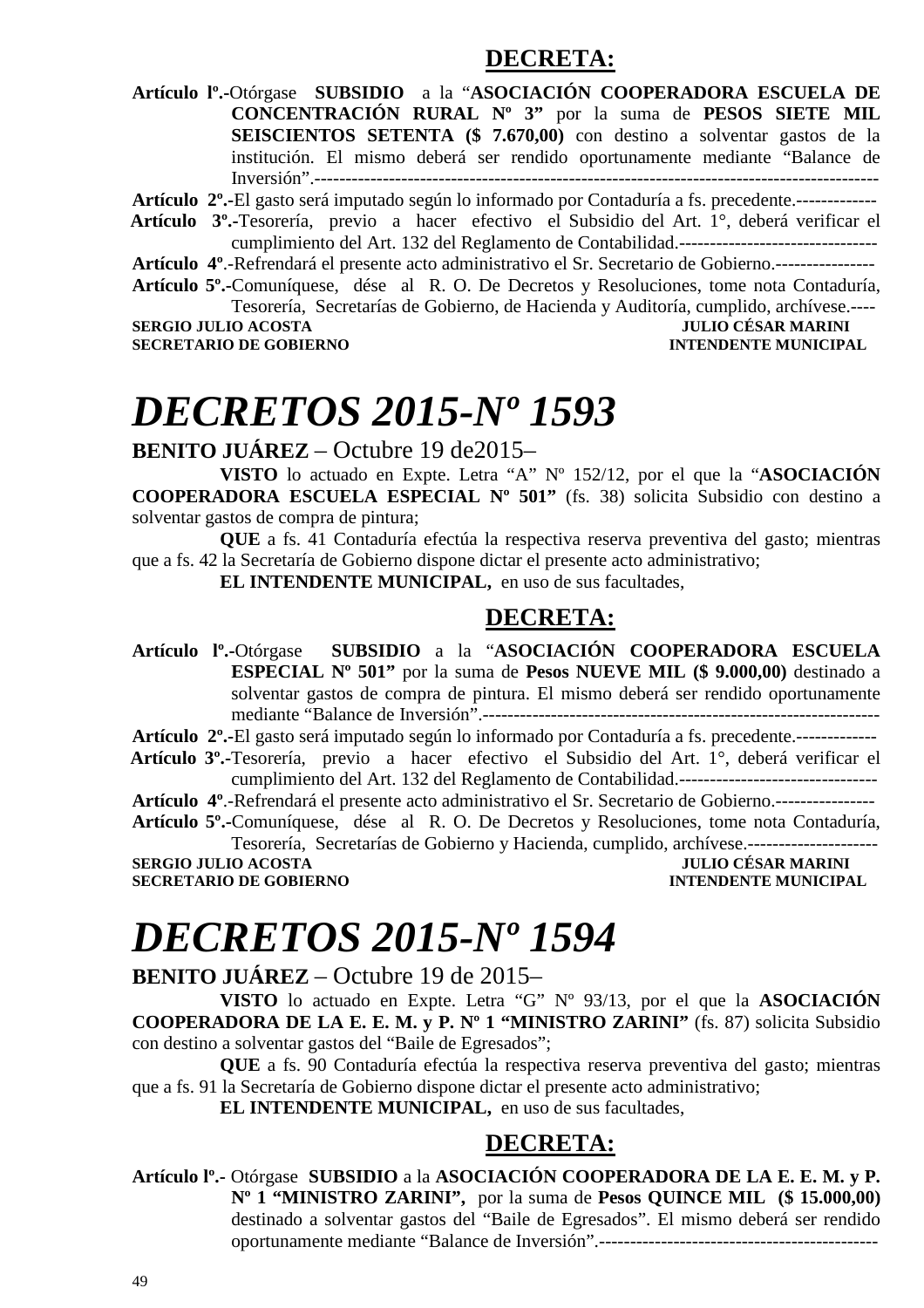**Artículo 2º.-**El gasto será imputado según lo informado por Contaduría a fs. precedente.-------------  **Artículo 3º.-**Tesorería, previo a hacer efectivo el Subsidio del Art. 1°, deberá verificar el

cumplimiento del Art. 132 del Reglamento de Contabilidad.-------------------------------- **Artículo 4º**.-Refrendará el presente acto administrativo el Sr. Secretario de Gobierno.----------------

**Artículo 5º.-**Comuníquese, dése al R. O. De Decretos y Resoluciones, tome nota Contaduría, Tesorería, Secretarías de Gobierno, de Hacienda, Auditoría, cumplido, archívese.-------

**SERGIO JULIO ACOSTA JULIO CÉSAR MARINI SECRETARIO DE GOBIERNO** 

# *DECRETOS 2015-Nº 1595*

**BENITO JUÁREZ** – Octubre 19 de 2015 –

**VISTO** lo actuado en Expte. Letra "G" Nº 87/13, por el que la **"ASOCIACIÓN COOPERADORA ESCUELA DE EDUCACIÓN PRIMARIA Nº 11 (CONCENTRACIÓN Nº 4)"** solicita Subsidio con destino a la reparación de techos de la institución;

**QUE** a fs. 69 Contaduría efectúa la respectiva reserva preventiva del gasto; mientras que a fs. 70 la Secretaría de Gobierno dispone dictar el presente acto administrativo;

**EL INTENDENTE MUNICIPAL,** en uso de sus facultades,

### **DECRETA:**

**Artículo lº.-**Otórgase **SUBSIDIO** a la "**ASOCIACIÓN COOPERADORA ESCUELA DE EDUCACIÓN PRIMARIA Nº 11 (CONCENTRACIÓN Nº 4)"** por la suma de **Pesos SEIS MIL (\$ 6.000,00)** destinado a la reparación de techos de la institución. El mismo deberá ser rendido oportunamente mediante "Balance de Inversión".--------

**Artículo 2º.-**El gasto será imputado según lo informado por Contaduría a fs. Precedentes.------------

 **Artículo 3º.-**Tesorería, previo a hacer efectivo el Subsidio del Art. 1°, deberá verificar el cumplimiento del Art. 132 del Reglamento de Contabilidad.--------------------------------

**Artículo 4º**.-Refrendará el presente acto administrativo el Sr. Secretario de Gobierno.----------------

**Artículo 5º.-**Comuníquese, dése al R.O. De Decretos y Resoluciones, tome nota Contaduría, Tesorería, Secretarías de Gobierno, de Hacienda y Auditoria, cumplido, archívese.----

**SERGIO JULIO ACOSTA DE CONFINITAT DE CONFINITAT DE CONFINITAT DE CONFINITAT DE CONFINITAT DE CONFINITAT DE CONFIN<br>
SECRETARIO DE GOBIERNO DE CONFINITAT DE CONFINITAT DE CONFINITAT DE CONFINITAT DE CONFINITAT DE CONFINITAT SECRETARIO DE GOBIERNO** 

# *DECRETOS 2015-Nº 1596*

**BENITO JUÁREZ** – Octubre 19 de 2015 –

**VISTO** lo actuado en Expte. Letra "J" Nº 16/12, por el que la **ASOCIACIÓN COOPERADORA DEL JARDÍN Nº 908** (fs. 39) solicita Subsidio destinado a la compra y colocación de membrana en la institución;

**QUE** a fs. 42 Contaduría efectúa la respectiva reserva preventiva del gasto; mientras que a fs. 43 la Secretaría de Gobierno dispone dictar el presente acto administrativo;

**EL INTENDENTE MUNICIPAL,** en uso de sus facultades,

### **DECRETA:**

**Artículo lº.-**Otórgase **SUBSIDIO** a la **ASOCIACIÓN COOPERADORA DEL JARDÍN Nº 908**  por la suma de **Pesos DOCE MIL (\$ 12.000,00)** destinado la compra y colocación de membrana en la institución. El mismo deberá ser rendido oportunamente mediante "Balance de Inversión".---------------------------------------------------------------------------

**Artículo 2º.-**El gasto será imputado según lo informado por Contaduría a fs. precedente.------------

 **Artículo 3º.-**Tesorería, previo a hacer efectivo el Subsidio del Art. 1°, deberá verificar el cumplimiento del Art. 132 del Reglamento de Contabilidad.--------------------------------

**Artículo 4º**.-Refrendará el presente acto administrativo el Sr. Secretario de Gobierno.----------------

**Artículo 5º.-**Comuníquese, dése al R. O. De Decretos y Resoluciones, tome nota Contaduría, Tesorería, Secretarías de Gobierno, de Hacienda y Auditoría, cumplido, archívese.----

**SERGIO JULIO ACOSTA JULIO CÉSAR MARINI SECRETARIO DE GOBIERNO DE SOBLEMA DE LA COSTA DE LA CONSTANTIVIA DE LA CONSTANTIVIA DE LA CONSTANTIVIA DE LA CONSTANTIVIA DE LA CONSTANTIVIA DE LA CONSTANTIVIA DE LA CONSTANTIVIA DE SECRETARIO DE GOBIERNO**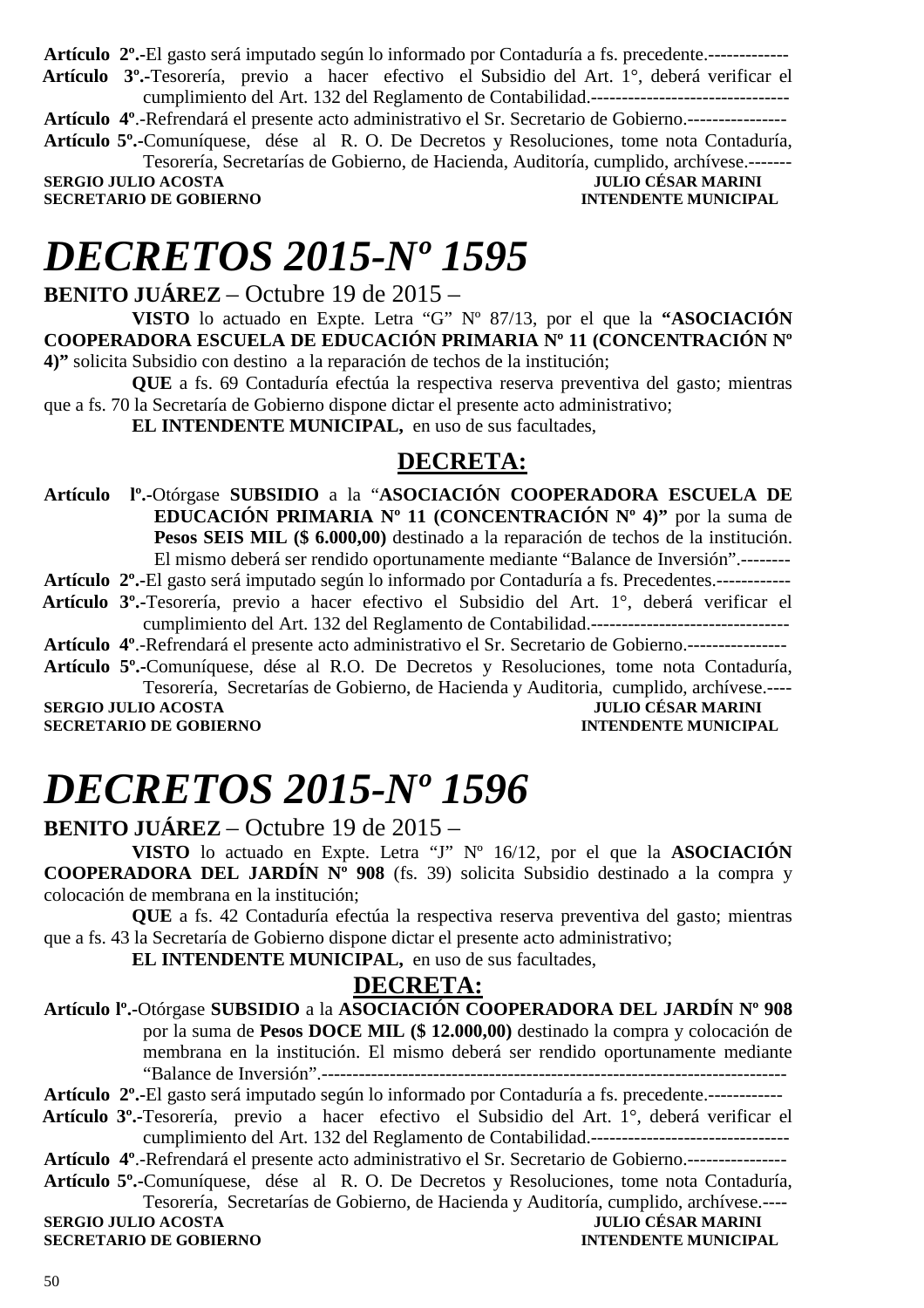# *DECRETOS 2015-Nº 1597*

#### **BENITO JUÁREZ-** Octubre 19 de 2015**-**

**VISTO** lo actuado en el Expediente Letra "G" Nº 45/15 por el que la **"ASOCIACIÓN AMIGOS" JARDÍN DE INFANTES Nº 903 DE ESTACIÓN LÓPEZ** (fs. 21) solicita Subsidio para solventar gastos de reparación del toldo y colocación de lona ignífuga;

**QUE** a fojas 25 Contaduría efectúa la respectiva reserva preventiva del gasto; mientras que a fs. 26 la Secretaría de Gobierno dispone dictar el presente acto administrativo;

**QUE** el Secretario de Gobierno dispone dictar el presente acto administrativo de subsidio;

> **EL INTENDENTE MUNICIPAL,** en uso de sus facultades, **DECRETA**:

**Artículo 1º.-**Otórguese **SUBSIDIO** a la "**ASOCIACIÓN AMIGOS" JARDÍN DE INFANTES Nº 903 DE ESTACIÓN LÓPEZ** por la suma de pesos **CUATRO MIL (\$ 4.000,00)** destinado a solventar gastos de reparación del toldo y colocación de lona ignífuga. El mismo deberá ser rendido oportunamente mediante "Balance de Inversión".----------- **Artículo 2º.-**El gasto será imputado según lo informado por Contaduría a fs. precedentes.------------

**Artículo 3º.-**Tesorería, previo a hacer efectivo al Subsidio del Art. 1º, deberá verificar el cumplimiento del Art. 132 del Reglamento de Contabilidad.--------------------------------

**Artículo 4º.-**Refrendará el presente acto administrativo el Sr. Secretario de Gobierno.-----------------

**Artículo 5º.-**Comuníquese, desde la R. O. de Decretos y Resoluciones, tome nota, Contaduría, Tesorería, Presupuesto, Secretarías de Gobierno, de Hacienda y Auditoría, cumplido, archívese---------------------------------------------------------------------------------------------

**SERGIO JULIO ACOSTA JULIO CÉSAR MARINI SECRETARIO DE GOBIERNO** 

# *DECRETOS 2015-Nº 1598*

**BENITO JUAREZ –** Octubre 19 de 2015**-** 

**VISTO** lo actuado en el Expediente Letra "G" 91/14 por el que el **"CLUB SOCIAL Y DEPORTIVO LOMA NEGRA"** (fs. 96) solicita SUBSIDIO con destino a solventar gastos de la institución;

**QUE** a fojas 99 Contaduría efectúa la respectiva reserva preventiva del gasto; mientras que a fojas 100 la Secretaría de Gobierno dispone dictar el presente acto administrativo;

**EL INTENDENTE MUNICIPAL**, en uso de sus facultades,

### **DECRETA**:

**Artículo 1º.-**Abonar **SUBSIDIO** al **"CLUB SOCIAL Y DEPORTIVO LOMA NEGRA"** por la suma de pesos **CINCO MIL QUINIENTOS (\$ 5.500,00)** destinado a solventar gastos de la institución. El mismo deberá ser rendido oportunamente mediante "Balance de Inversión".-------------------------------------------------------------------------------------------

**Artículo 2º.-**El gasto será imputado según lo informado por Contaduría a fs. precedentes.------------ **Artículo 3º.-**Tesorería, previo hacer efectivo el Subsidio del Art. 1º, deberá verificar el

cumplimiento del Art. 132 del Reglamento de Contabilidad.--------------------------------

**Artículo 4º.-**Refrendará el presente acto administrativo el Sr. Secretario de Gobierno.-----------------

**Artículo 5º.-**Comuníquese, desde la R. O. de Decretos y Resoluciones, tome nota, Contaduría, Tesorería, Secretarias de Gobierno, de Hacienda, Dirección de Presupuesto y Auditoría, cumplido archívese--------------------------------------------------------------------

**SERGIO JULIO ACOSTA** JULIO CÉSAR MARINI **SECRETARIO DE GOBIERNO INTENDENTE MUNICIPAL** 

# *DECRETOS 2015-Nº 1599*

**BENITO JUÁREZ –** Octubre 19 de 2015**-**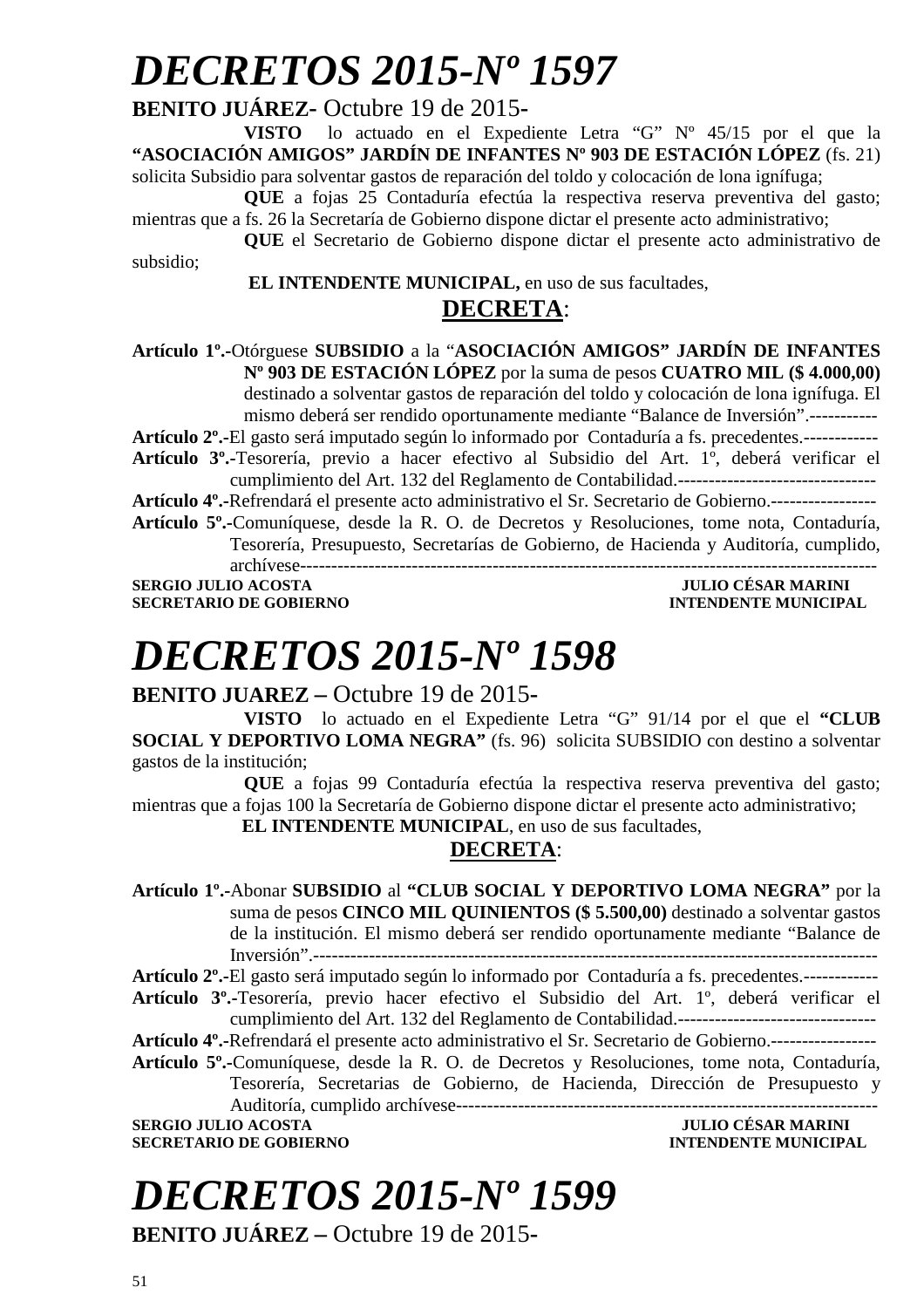**VISTO** lo actuado en el Expediente Letra "G" Nº 122/15 por el que la **"ASOCIACIÓN DE PROPIETARIOS DE TALLERES Y AFINES SERVICIO AUTOMOTOR (A.P.T.A.S.A.)",** a fs. 3, solicita SUBSIDIO con destino a solventar gastos de reparación de las instalaciones de la Institución;

**QUE** a fojas 5 Contaduría efectúa la respectiva reserva preventiva del gasto; mientras que a fojas 6 la Secretaría de Gobierno dispone dictar el presente acto administrativo;

**EL INTENDENTE MUNICIPAL**, en uso de sus facultades,

#### **DECRETA**:

**Artículo 1º.-**Abonar **SUBSIDIO** a la **"ASOCIACIÓN DE PROPIETARIOS DE TALLERES Y AFINES SERVICIO AUTOMOTOR (A.P.T.A.S.A.)"** por la suma Pesos **QUINCE MIL (\$ 15.000,00)** destinado a solventar gastos de reparación de las instalaciones de la institución. El mismo deberá ser rendido oportunamente mediante "Balance de Inversión".-------------------------------------------------------------------------

**Artículo 2º.-**El gasto será imputado según lo informado por Contaduría a fs. precedentes.-----------

**Artículo 3º.-**Tesorería, previo hacer efectivo el Subsidio del Art. 1º, deberá verificar el cumplimiento del Art. 132 del Reglamento de Contabilidad.--------------------------------

**Artículo 4º.-**Refrendará el presente acto administrativo el Sr. Secretario de Gobierno.-----------------

**Artículo 5º.-**Comuníquese, desde la R. O. de Decretos y Resoluciones, tome nota, Contaduría, Tesorería, Secretarias de Gobierno, de Hacienda, Dirección de Presupuesto y Auditoría, cumplido archívese----------------------------------------------------------------------------

**SERGIO JULIO ACOSTA JULIO CÉSAR MARINI A LORE DE LORE DE LORE DE LORE DE LORE DE LORE DE LORE DE LORE DE LORE D<br>INTENDENTE MINICIPAL SECRETARIO DE GOBIERNO** 

# *DECRETOS 2015-Nº 1600*

#### **BENITO JUÁREZ** – Octubre 19 de 2015 –

**VISTO** lo actuado en Expte. Letra "G" Nº 74/14, por el que la PEÑA RENACER a fojas 54 solicita Subsidio con destino a solventar gastos de materiales de utilería de las estampas de la Historia del Pueblo y costo de un conjunto Folklórico que acompañó a los turistas en el viaje del tren que arribó a Barker;

**QUE** a fs. 57 Contaduría efectúa la respectiva reserva preventiva del gasto; mientras que a fs. 58 la Secretaría de Gobierno dispone dictar el presente acto administrativo;

**EL INTENDENTE MUNICIPAL,** en uso de sus facultades,

### **DECRETA:**

**Artículo 1º.-**Otórgase **SUBSIDIO** a la **PEÑA RENACER** por la suma de **Pesos OCHO MIL (\$ 8.000,00.-)** destinados a solventar gastos de materiales de utilería de las estampas de la Historia del Pueblo y costo de un conjunto Folklórico que acompañó a los turistas en el viaje del tren que arribó a Barker. El mismo deberá ser rendido oportunamente mediante "Balance de Inversión".----------------------------------------------------------------

**Artículo 2º.-**El gasto será imputado según lo informado por Contaduría a fs. precedente.-------------  **Artículo 3º.-**Tesorería, previo a hacer efectivo el Subsidio del Art. 1°, deberá verificar el

cumplimiento del Art. 132 del Reglamento de Contabilidad.------------------------------ **Artículo 4º**.-Refrendará el presente acto administrativo el Sr. Secretario de Gobierno -----------------

**Artículo 5º.-**Comuníquese, dése al R. O. De Decretos y Resoluciones, tome nota Contaduría, Tesorería, Secretarías de Gobierno, de Hacienda y Auditoría, cumplido, archívese.----

**SERGIO JULIO ACOSTA SECRETARIO DE GOBIERNO INTENDENTE MUNICIPAL** 

# *DECRETOS 2015-Nº 1601*

**BENITO JUÁREZ** – Octubre 19 de 2015 –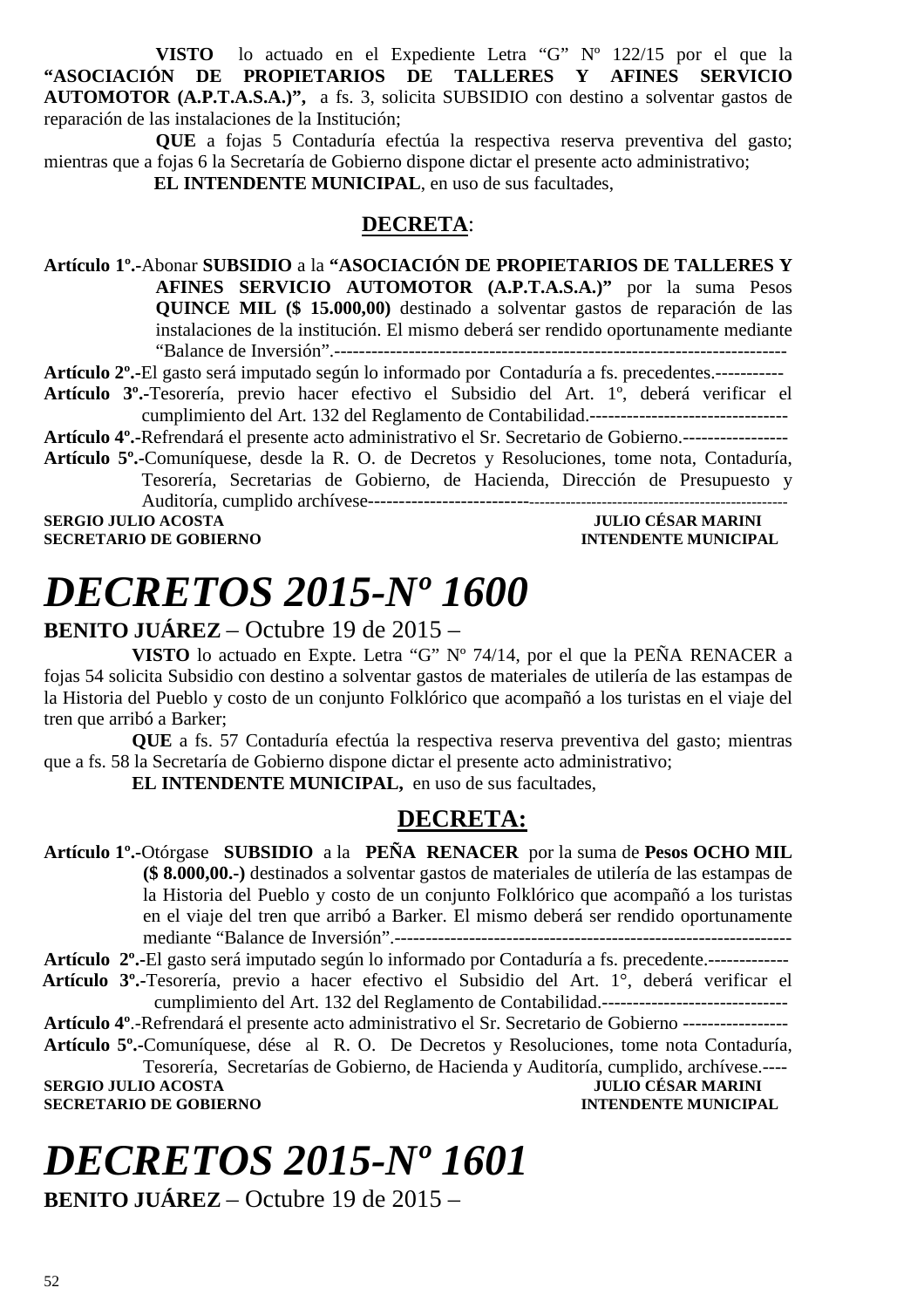**VISTO** lo actuado en Expte. Letra "G" Nº 38/13, por el que el "**CLUB SOCIAL Y DEPORTIVO ARGENTINO"** (fs. 220) solicita subsidio con destino a solventar gastos de Encuentro Regional de Escuelitas de fútbol y alquiler de sonido para cena show de la institución;

**QUE** a fs. 223 Contaduría efectúa la respectiva reserva preventiva del gasto; mientras que a fs. 224 la Secretaría de Gobierno dispone dictar el presente acto administrativo;

**EL INTENDENTE MUNICIPAL,** en uso de sus facultades,

#### **DECRETA:**

**Artículo lº.-**Otórgase **SUBSIDIO** al **"CLUB SOCIAL Y DEPORTIVO ARGENTINO"** por la suma de **Pesos DIEZ MIL (\$ 10.000,00)** destinado a solventar gastos de Encuentro Regional de Escuelitas de fútbol y alquiler de sonido para cena show de la institución. El mismo deberá ser rendido oportunamente mediante "Balance de Inversión".-----------------------------------------------------------------------------------------

**Artículo 2º.-**El gasto será imputado según lo informado por Contaduría a fs. precedente.-------------

 **Artículo 3º.-**Tesorería, previo a hacer efectivo el Subsidio del Art. 1°, deberá verificar el cumplimiento del Art. 132 del Reglamento de Contabilidad.--------------------------------

**Artículo 4º**.-Refrendará el presente acto administrativo el Sr. Secretario de Gobierno.----------------

**Artículo 5º.-**Comuníquese, dése al R. O. De Decretos y Resoluciones, tome nota Contaduría, Tesorería, Secretarías de Gobierno, de Hacienda y Auditoría, cumplido, archívese.----

**SERGIO JULIO ACOSTA JULIO CÉSAR MARINI A LOS DE CORTENTES DE LOS DE LOS DE LOS DE LOS DE LOS DE LOS DE LOS DE<br>ACOSTA DE LOS DE CORTENO DE LOS DE LOS DE LOS DE LOS DE LOS DE LOS DE LOS DE LOS DE LOS DE LOS DE LOS DE LOS D SECRETARIO DE GOBIERNO** 

# *DECRETOS 2015-Nº 1602*

**BENITO JUÁREZ-** Octubre 19 de 2015-

 **VISTO** lo actuado en Expte. Letra "V" Nº 113/15, por el que la **Sra. PEREZ ANDREA ESTHER (D.N.I. 27.035.046)** solicita se le otorgue un crédito para **REFACCIÓN** de **VIVIENDA;**

 **CONSIDERANDO,** que la Comisión Municipal de la Vivienda expresa su conformidad de fs. 19 y 20;

**QUE** a fojas precedentes la Comisión Municipal de la Vivienda determina que el crédito sea otorgado en una primer etapa por un monto equivalente al 50 %, y el saldo restante sea abonado una vez realizada la auditoría correspondiente al avance de obra;

**QUE** el Secretario de Gobierno dispone dictar el presente acto administrativo;

 **EL INTENDENTE MUNICIPAL,** en uso de sus facultades,

### **DECRETA:**

- **Artículo lº.-**Adjudicase a la **Sra. PEREZ ANDREA ESTHER (D.N.I. 27.035.046),** un **CRÉDITO** de **PESOS TRECE MIL (\$ 13.000,00)** para **REFACCIÓN** de su **VIVIENDA,** conforme lo dispone la Oza. Mpal. 2.467 y sus modificatorias, y lo actuado en Expte. Letra "V" Nº 113/15.--------------------------------------------------------
- **Artículo 2º.-**El crédito adjudicado por el artículo precedente será abonado en **dos cuotas iguales.** La primera será abonada al momento de la adjudicación y la segunda una vez realizada la certificación de avance de obra (Art. 14 Ordenanza 2467).-------------------------------
- **Artículo 3º.-**La primera cuota será abonada en sesenta cuotas iguales y consecutivas de \$ 144,59 y la segunda cuota será abonada en sesenta cuotas iguales y consecutivas de \$ 144,59, debiendo ser abonadas entre los días 1º al 10 de cada mes.----------------------------------
- **Artículo 4º.-**El monto concedido según el Art. 1º y los importes que oportunamente se perciban por las cuotas de amortización, se imputarán a la Cuenta Especial "Fondo Permanente de la Vivienda".-------------------------------------------------------------------------------------
- **Artículo 5º.-**Por la Secretaría de Desarrollo Social, notifíquese a la interesada, y cumpliméntese el pertinente "Convenio de Pago". Oportunamente dése vista a Dirección de Recaudación a sus efectos.------------------------------------------------------------------------
- **Artículo 6º.-**Previo a hacer efectivo el pago Tesorería Municipal deberá verificar la conformación del pertinente convenio de pago citado en el artículo 4°.-------------------------------------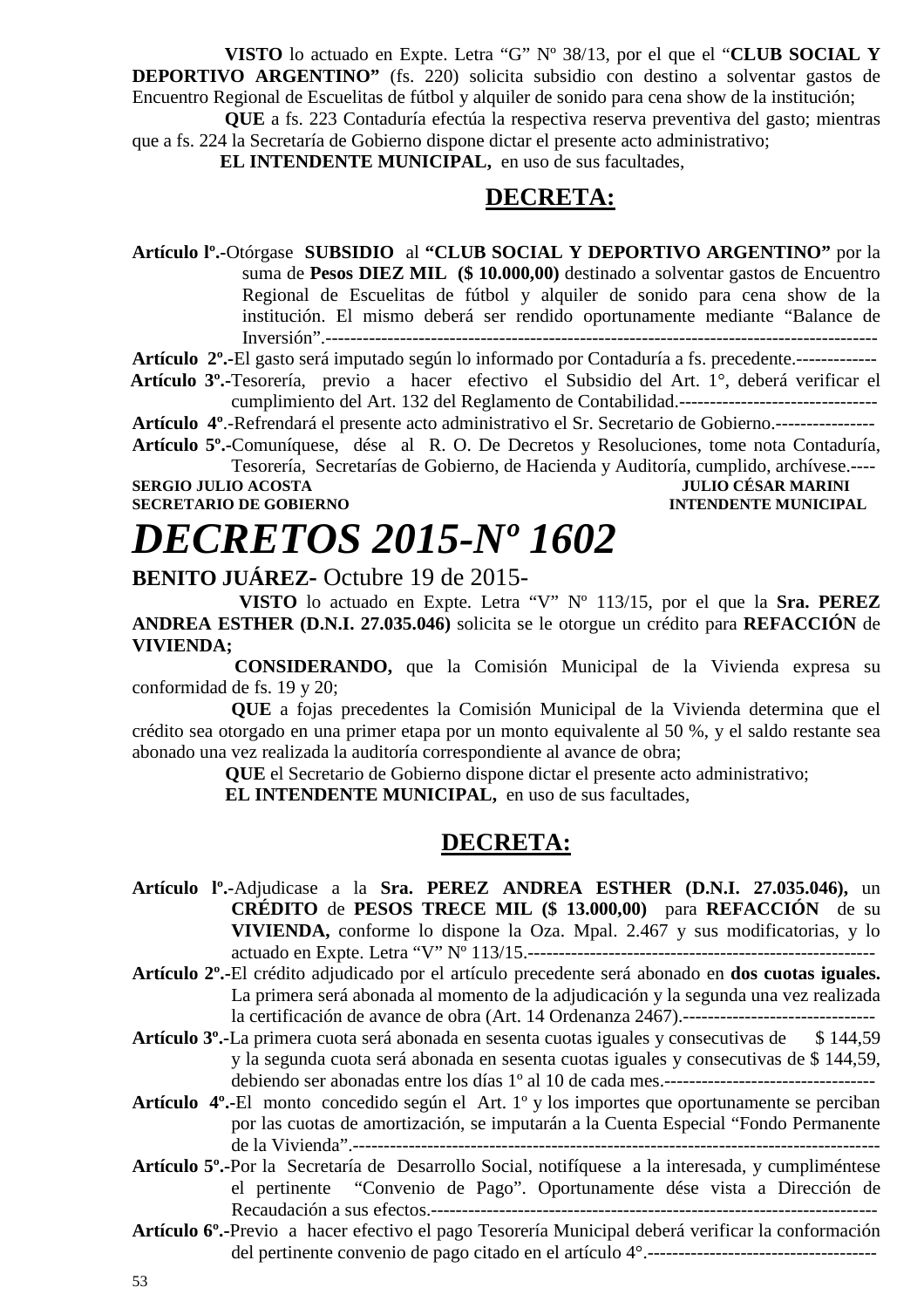**Artículo 7º.**-Refrendará el presente acto administrativo la Sra. Secretaria de Desarrollo Social.----- **Artículo 8º.-**Comuníquese, dése al R. O. de Decretos y Resoluciones, tome nota, Contaduría,

Tesorería, Comisión Mpal. Vivienda, Secretarías de Desarrollo Social, de Hacienda, de Gobierno y Auditoría, cumplido, archívese.------------------------------------------------

**MARÍA TERESA RICCI JULIO CÉSAR MARINI S. DE DESARROLLO SOCIAL DESARROLLO SOCIAL DESARROLLO SOCIAL DESARROLLO SOCIAL DESARROLLO SOCIAL DE SOCIAL DE SOCIAL DE SOCIAL DE SOCIAL DE SOCIAL DE SOCIAL DE SOCIAL DE SOCIAL DE SOCIAL DE SOCIAL DE SOCIAL DE SOCIAL DE SO** 

# *DECRETOS 2015-Nº 1603*

**BENITO JUAREZ** – Octubre 19 de 2015-

**VISTO** lo actuado en Expediente Letra "R" Nº 123/15, en el cual obran de fs. 1 la agente TELLERÍA MARIANA (L.P. 2763) solicita se le reconozca antigüedad laboral, acompañando certificación de servicios;

**QUE** de fs. 3 la Directora de Recursos Humanos solicita se le reconozca a la agente la antigüedad laboral;

**QUE** a fojas 4 y 5 el Sr. Asesor Legal de la Comuna sugiere se dicte el acto administrativo;

**QUE** el Secretario de Gobierno dispone dictar el presente acto administrativo;

**EL INTENDENTE MUNICIPAL,** en uso de sus facultades,

### **DECRETA:**

**Artículo lº.-**Reconózcase la **ANTIGÜEDAD** de seis (6) años, once (11) meses y dos (2) días, correspondientes al período **01/03/1998 al 02/02/2005** a la agente TELLERÍA MARIANA, de acuerdo al artículo 19 inc. b de la ley 11.757 y lo actuado en el Expediente Letra "R" Nº 123/15.----------------------------------------------------------------

**Artículo 2º.-**Por la Dirección de Recursos Humanos, notifíquese.-----------------------------------------

**Artículo 3º.-**Refrendará el presente acto administrativo el Sr. Secretario de Gobierno.-----------------

**Artículo 4**º.**-**Comuníquese, dése al R.O. de Decretos y Resoluciones, tome nota Recursos Humanos, Secretarías de Gobierno, de Hacienda, de Infraestructura, Vivienda y Servicios Públicos y Auditoría, cumplido, archívese.-----------------------------------------

**SERGIO JULIO ACOSTA JULIO CÉSAR MARINI SECRETARIO DE GOBIERNO INTENDENTE MUNICIPAL** 

# *DECRETOS 2015-Nº 1604*

#### **BENITO JUÁREZ –** Octubre 20 de 2015-

**VISTO** que conforme las previsiones de la Oza. Mpal. N° 4854/14, el **"FONDO MUNICIPAL PARA EMERGENCIAS DE SALUD" (FO.MU.ES.)** se encuentra facultado para solucionar económicamente enfermedades cuya gravedad requiere derivación médica debido al alto riesgo en la salud;

**QUE** la Secretaría de Gobierno dispone dictar el presente acto administrativo;

**EL INTENDENTE MUNICIPAL**, en uso de sus facultades,

**DECRETA:**<br>**FONDO** MUNICIPAL **Artículo 1º.-**Dispónese que el **"FONDO MUNICIPAL PARA EMERGENCIAS ESPECIALES DE SALUD" (FO.MU.ES),** efectúe pagos en el marco de la Oza. Mpal. Nº 4854/14, a la persona que se indica a continuación, cuya historia clínica obra en el Expediente:

#### **HERRERA DARÍO Expte. Letra "F" Nº 2/13**

**Subsidio \$ 8.000 (fs.119)** 

**Artículo 2º.-**Refrendará el presente acto administrativo la Sra. Secretaria de Desarrollo Social.---

**Artículo 3º.-**Comuníquese, dése al R. O. de Decretos y Resoluciones, tome nota Contaduría, Tesorería, Direcciones de Recursos Humanos, de Recaudación, Secretarías de Desarrollo Social, de Gobierno, de Hacienda, Subdirección de Tasas, FO.MU.ES. y Auditoria, cumplido, archívese.------------------------------------------------------------------

**S. DE DESARROLLO SOCIAL** 

## **MULIO CÉSAR MARINI<br>INTENDENTE MUNICIPAL**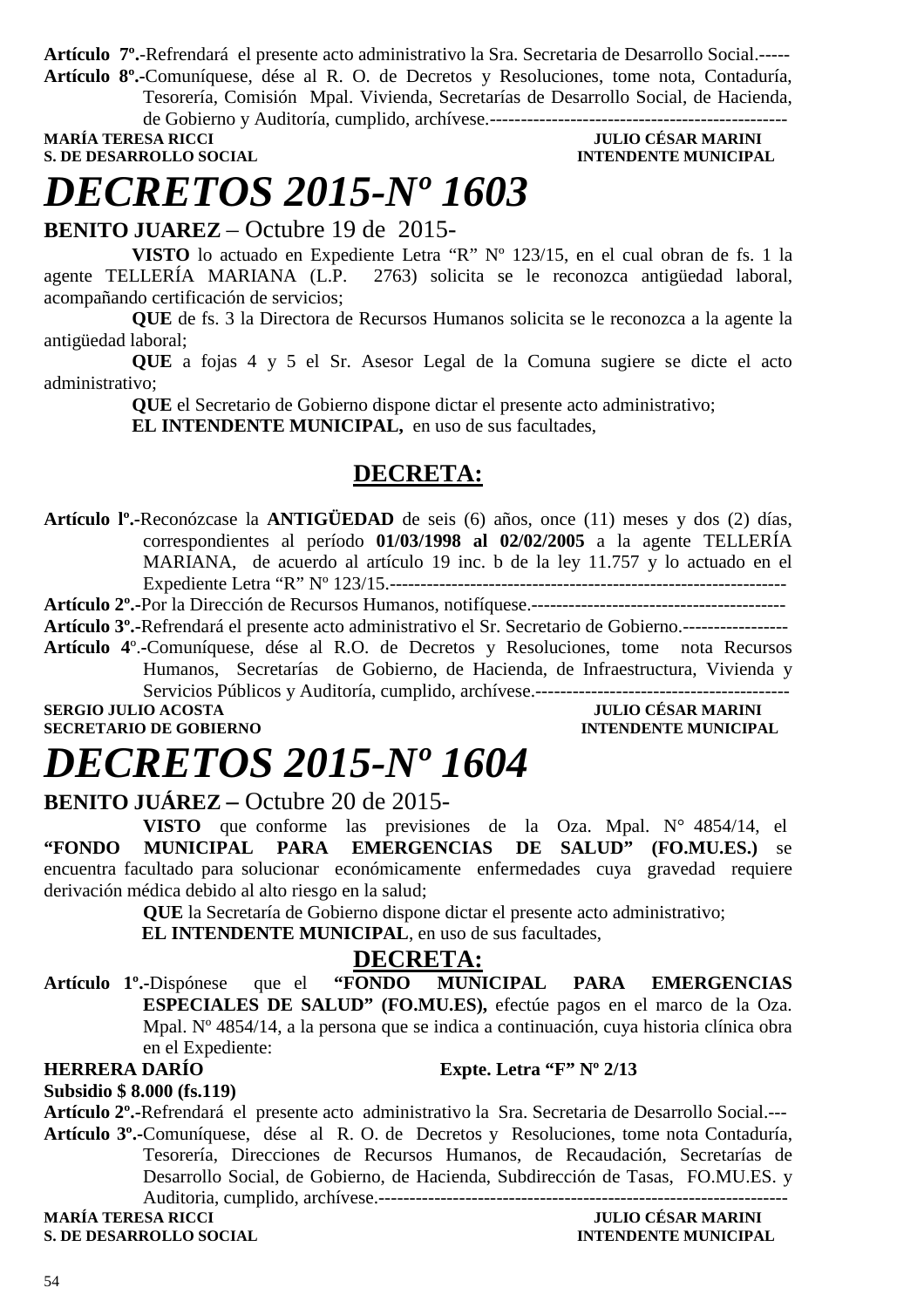# *DECRETOS 2015-Nº 1605*

### **BENITO JUÁREZ-** Octubre 20 de 2015**-**

**VISTO** lo actuado en el Expediente Letra "D" Nº 202/14 por el cual la Secretaria de Desarrollo Social a fojas 10, solicita SUBSIDIO destinado a la Sra. KITLAIN CARLA;

**QUE** a fojas precedentes Contaduría realiza la respectiva reserva preventiva del

gasto;

subsidio;

**QUE** el Secretario de Gobierno dispone dictar el presente acto administrativo de

 **EL INTENDENTE MUNICIPAL**, en uso de sus facultades,

#### **DECRETA**:

**Artículo 1º.-**Abonar SUBSIDIO A INDIGENTES a la Sra. KITLAIN CARLA D.N.I. 33.537.403, por un monto total de pesos un mil ochocientos (\$ 1.800,00) de acuerdo a lo actuado en el Expte. Letra "D" Nº 202/14.----------------------------------------------------------------

**Artículo 2º.-**El gasto será imputado según lo informado por Contaduría a fs. precedentes.------------

**Artículo 3º.-**Refrendará el presente acto administrativo la Sra. Secretaria de Desarrollo Social.------

**Artículo 4º.-**Comuníquese, desde la R. O. de Decretos y Resoluciones, tome nota, Contaduría, Tesorería, Presupuesto, Secretarías de Desarrollo Social, de Gobierno y Auditoría, cumplido, archívese------------------------------------------------------------------------------------------

**S. DE DESARROLLO SOCIAL DESARROLLO SOCIAL DESARROLLO SOCIAL DESARROLLO SOCIAL DESARROLLO SOCIAL DE LA PERSONAL DE LA PERSONAL DE LA PERSONAL DE LA PERSONAL DE LA PERSONAL DE LA PERSONAL DE LA PERSONAL DE LA PERSONAL DE LA** 

**JULIO CÉSAR MARINI** 

# *DECRETOS 2015-Nº 1606*

**BENITO JUÁREZ-** Octubre 21 de 2015-

 **VISTO** lo actuado en Expte. Letra "V" Nº 72/15, por el que la **Sra. DLOUGI MIRIAN RUTH (D.N.I. 25.808.986)** solicita se le otorgue un crédito para **REFACCIÓN** de **VIVIENDA;**

 **CONSIDERANDO,** que la Comisión Municipal de la Vivienda expresa su conformidad de fs. 10 y 11;

**QUE** a fojas precedentes la Comisión Municipal de la Vivienda determina que el crédito sea otorgado en una primer etapa por un monto equivalente al 50 %, y el saldo restante sea abonado una vez realizada la auditoría correspondiente al avance de obra;

**QUE** el Secretario de Gobierno dispone dictar el presente acto administrativo;

 **EL INTENDENTE MUNICIPAL,** en uso de sus facultades,

### **DECRETA:**

- **Artículo lº.-**Adjudicase a la **Sra. DLOUGI MIRIAN RUTH (D.N.I. 25.808.986),** un **CRÉDITO** de **PESOS TRECE MIL (\$ 13.000,00)** para **REFACCIÓN** de su **VIVIENDA,** conforme lo dispone la Oza. Mpal. 2.467 y sus modificatorias, y lo actuado en Expte. Letra "V" Nº 72/15.--------------------------------------------------------------------------------
- **Artículo 2º.-**El crédito adjudicado por el artículo precedente será abonado en **dos cuotas iguales.** La primera será abonada al momento de la adjudicación y la segunda una vez realizada la certificación de avance de obra (Art. 14 Ordenanza 2467).-------------------------------
- **Artículo 3º.-**La primera cuota será abonada en sesenta cuotas iguales y consecutivas de \$ 144,59 y la segunda cuota será abonada en sesenta cuotas iguales y consecutivas de \$ 144,59, debiendo ser abonadas entre los días 1º al 10 de cada mes.----------------------------------
- **Artículo 4º.-**El monto concedido según el Art. 1º y los importes que oportunamente se perciban por las cuotas de amortización, se imputarán a la Cuenta Especial "Fondo Permanente de la Vivienda".-------------------------------------------------------------------------------------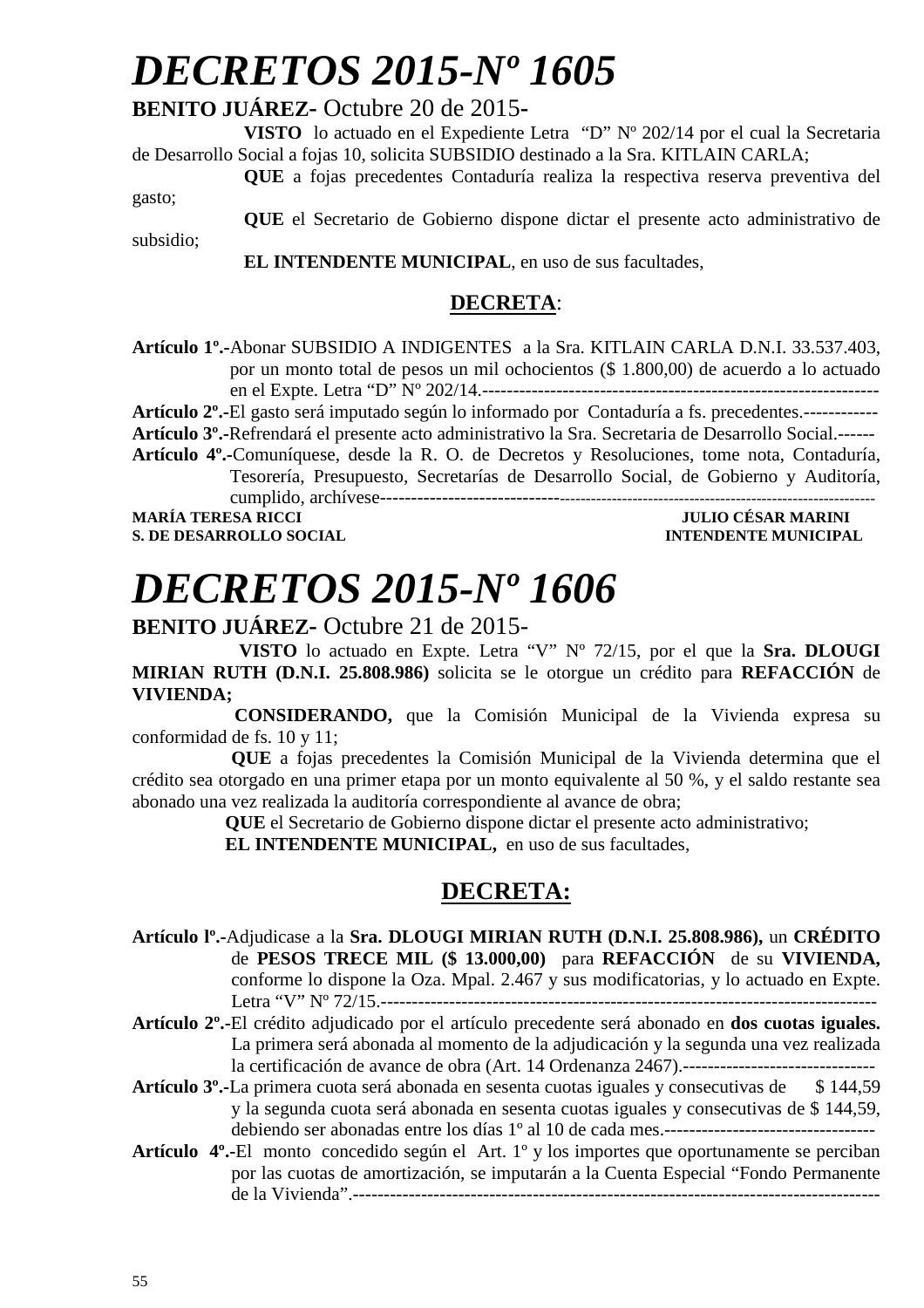**Artículo 5º.-**Por la Secretaría de Desarrollo Social, notifíquese a la interesada, y cumpliméntese el pertinente "Convenio de Pago". Oportunamente dése vista a Dirección de Recaudación a sus efectos.------------------------------------------------------------------------

**Artículo 6º.-**Previo a hacer efectivo el pago Tesorería Municipal deberá verificar la conformación del pertinente convenio de pago citado en el artículo 4°.-------------------------------------

**Artículo 7º.**-Refrendará el presente acto administrativo la Sra. Secretaria de Desarrollo Social.-----

**Artículo 8º.-**Comuníquese, dése al R. O. de Decretos y Resoluciones, tome nota, Contaduría, Tesorería, Comisión Mpal. Vivienda, Secretarías de Desarrollo Social, de Hacienda, de Gobierno y Auditoría, cumplido, archívese.------------------------------------------------

**MARÍA TERESA RICCI DE LOS ENFORMADORES DE LOS ENFORMADORES DE DESAR MARINI S. DE DESAR ROLLO SOCIAL DE LOS ENFORMADORES DE LOS ENFORMADORES DE LOS ENFORMADORES DE LOS ENFORMADORES DE LOS ENFORMADORES DE LOS ENFORMADORES D S. DE DESARROLLO SOCIAL** 

# *DECRETOS 2015-Nº 1607*

**BENITO JUÁREZ-** Octubre 21 de 2015-

 **VISTO** lo actuado en Expte. Letra "V" Nº 58/13, por el que la **Sra. LUQUEZ DORA ALICIA (D.N.I. 12.196.155)** solicita se le otorgue un crédito para **REFACCIÓN** de **VIVIENDA;**

 **CONSIDERANDO,** que la Comisión Municipal de la Vivienda expresa su conformidad de fs. 25 y 26;

**QUE** a fojas precedentes la Comisión Municipal de la Vivienda determina que el crédito sea otorgado en una primer etapa por un monto equivalente al 50 %, y el saldo restante sea abonado una vez realizada la auditoría correspondiente al avance de obra;

**QUE** el Secretario de Gobierno dispone dictar el presente acto administrativo;

 **EL INTENDENTE MUNICIPAL,** en uso de sus facultades,

### **DECRETA:**

- **Artículo lº.-**Adjudicase a la **Sra. LUQUEZ DORA ALICIA (D.N.I. 12.196.155),** un **CRÉDITO** de **PESOS TRECE MIL (\$ 13.000,00)** para **REFACCIÓN** de su **VIVIENDA,** conforme lo dispone la Oza. Mpal. 2.467 y sus modificatorias, y lo actuado en Expte. Letra "V" Nº 58/13.--------------------------------------------------------------------------------
- **Artículo 2º.-**El crédito adjudicado por el artículo precedente será abonado en **dos cuotas iguales.** La primera será abonada al momento de la adjudicación y la segunda una vez realizada la certificación de avance de obra (Art. 14 Ordenanza 2467).-------------------------------
- **Artículo 3º.-**La primera cuota será abonada en sesenta cuotas iguales y consecutivas de \$ 144,59 y la segunda cuota será abonada en sesenta cuotas iguales y consecutivas de \$ 144,59, debiendo ser abonadas entre los días 1º al 10 de cada mes.----------------------------------
- **Artículo 4º.-**El monto concedido según el Art. 1º y los importes que oportunamente se perciban por las cuotas de amortización, se imputarán a la Cuenta Especial "Fondo Permanente de la Vivienda".-------------------------------------------------------------------------------------
- **Artículo 5º.-**Por la Secretaría de Desarrollo Social, notifíquese a la interesada, y cumpliméntese el pertinente "Convenio de Pago". Oportunamente dése vista a Dirección de Recaudación a sus efectos.------------------------------------------------------------------------
- **Artículo 6º.-**Previo a hacer efectivo el pago Tesorería Municipal deberá verificar la conformación del pertinente convenio de pago citado en el artículo 4°.-------------------------------------

**Artículo 7º.**-Refrendará el presente acto administrativo la Sra. Secretaria de Desarrollo Social.-----

**Artículo 8º.-**Comuníquese, dése al R. O. de Decretos y Resoluciones, tome nota, Contaduría, Tesorería, Comisión Mpal. Vivienda, Secretarías de Desarrollo Social, de Hacienda,

de Gobierno y Auditoría, cumplido, archívese.------------------------------------------------ **MARINI** TULIO CÉSAR MARINI **INTENDENTE MINICIPAL S. DE DESARROLLO SOCIAL** 

# *DECRETOS 2015-Nº 1608*

**BENITO JUÁREZ –** Octubre 21 de 2015-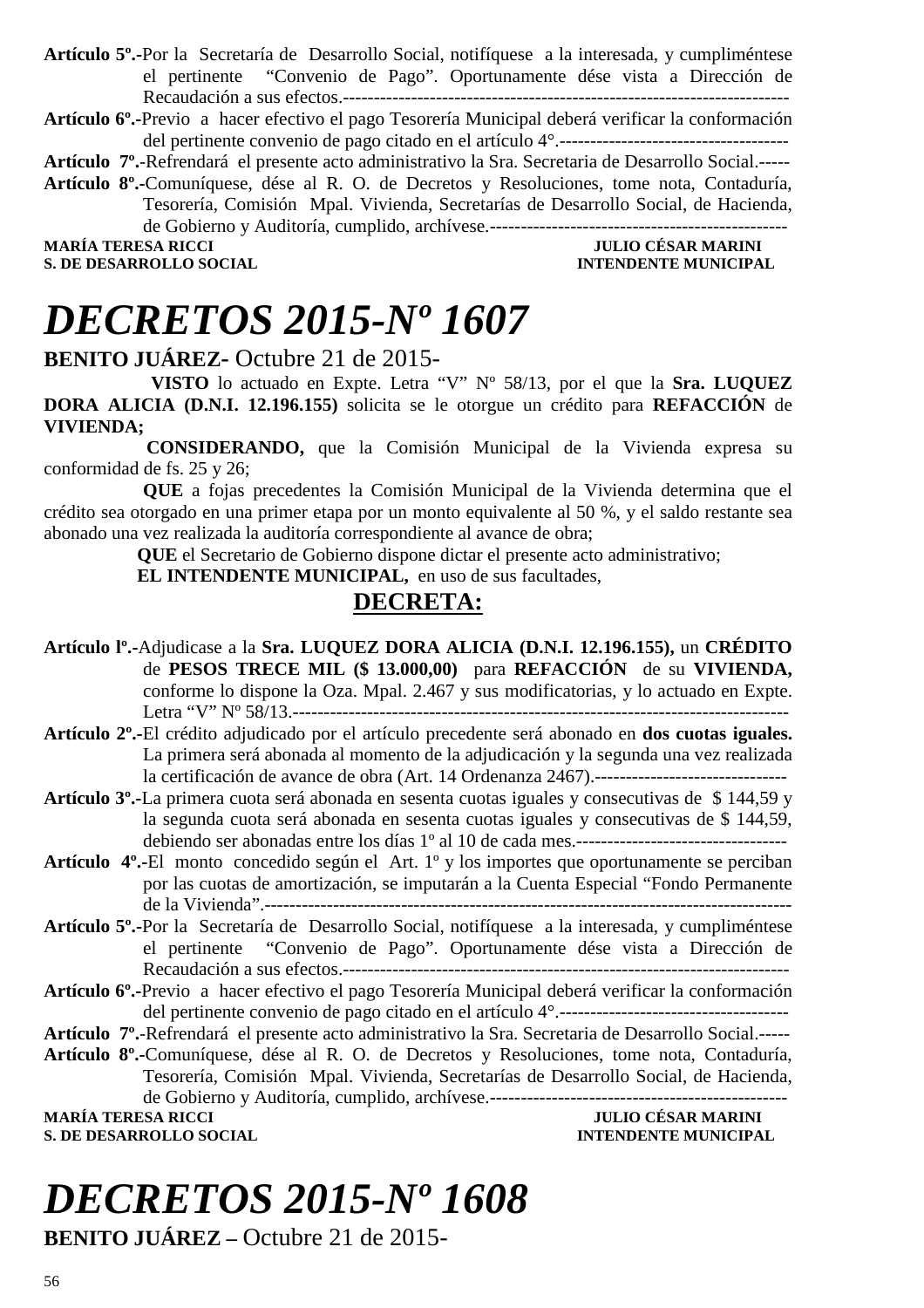**VISTO l**os fondos disponibles de la cuenta Nº 50123/7; 50180/0; y 50381/3 de la sucursal del Banco Provincia y lo actuado en el Expte. Letra "H" Nº 2/14;

 **CONSIDERANDO** La oportunidad de generar ingresos por montos inmovilizados, por medio de una operación de plazo fijo con el Banco de la Provincia de Buenos Aires;

 **QUE** no existe observación que formular, se procede a dictar este instrumento legal para su aprobación;

 **QUE** el Secretario de Gobierno dispone dictar el presente acto administrativo;

#### **DECRETA:**

**Artículo 1º.-**Procédase a contratar una operación de Depósito a plazo Fijo con el Banco Provincia de Buenos Aires por la suma de pesos siete millones (\$7.000.000,00), de la cuenta bancaria Nº 50123/7.------------------------------------------------------------------------------

**Artículo 2º.-** Procédase a contratar una operación de Depósito a plazo Fijo con el Banco Provincia de Buenos Aires por la suma de pesos dos millones quinientos mil (\$2.500.000,00), de la cuenta bancaria Nº 50180/0.-------------------------------------------------------------------

**Artículo 3º.-**Procédase a contratar una operación de Depósito a plazo Fijo con el Banco Provincia de Buenos Aires por la suma de pesos cinco millones (\$5.000.000,00), de la cuenta bancaria Nº 50381/3.------------------------------------------------------------------------------

**Artículo 4º.-**Apruébese las condiciones financieras ofrecidas por Banco Provincia, para los montos del artículo 1, 2 y 3 que se detallan a continuación:

Interés: La tasa de interés será fija, se aplicará la Tasa Nominal Anual del veintiún por ciento (21%) y la Tasa Efectiva Anual del Veintitrés con quince por ciento (23,15%).

Plazo: Se fijará como inicio del plazo el 21/10/2015 y durante 30 días.

En consecuencias el monto generado por intereses será: de pesos ciento veinte mil ochocientos veintiuno c/92 ctvos. (\$120.821,92), de pesos cuarenta y tres mil ciento cincuenta c/69 ctvos (\$43.150,69), y de pesos ochenta y seis mil trescientos uno c/37 ctvos (\$86.301,37) respectivamente.---------------------------------------------------------------------------------------------------

**Artículo 5º.-**Refrendará el presente acto administrativo el Sr. Secretario de Hacienda.-----------------

**Artículo 6º.-**Comuníquese, dése al R. O. de Decretos y Resoluciones, tome nota, Recursos Humanos, Secretarías de Gobierno, de Hacienda, Contaduría, Dirección de Presupuesto y Auditoría, cumplido, archívese.-------------------------------------------------

**JORGE O. ISMAEL JULIO CÉSAR MARINI** 

### **INTENDENTE MUNICIPAL**

# *DECRETOS 2015-Nº 1609*

#### **BENITO JUÁREZ** – Octubre 22 de 2015.-

 **VISTO** lo actuado en Expte. Letra "D" Nº 202/12 por el cual la Delegada Municipal de Barker a fojas 36, solicita **SUBSIDIO** destinado a la Sra. CLAUDIA ALADRO;

> **QUE** a fojas precedentes Contaduría realiza la respectiva reserva preventiva del gasto;  **QUE** el Secretario de Gobierno dispone emitir acto administrativo de Subsidio;  **EL INTENDENTE MUNICIPAL** en uso de sus facultades,

### **DECRETA:**

**Artículo 1º.-**Abonar **SUBSIDIO A INDIGENTES** a la **Sra. CLAUDIA ALADRO D.N.I. 25.993.245**, por un monto total de pesos quinientos (\$ 500.00) de acuerdo a lo actuado en el Expte. Letra "D" Nº 202/12.---------------------------------------------------------------

**Artículo 2º.-**El gasto será imputado según lo informado por Contaduría a fs. precedentes.------------

**Artículo 3º.-**Refrendará el presente acto administrativo la Sra. Secretaria de Desarrollo Social.------

**Artículo 4º.-**Comuníquese, dése al R. O. de Decretos y Resoluciones, tome nota Contaduría,

Tesorería, Presupuesto, Secretarías de Desarrollo Social, de Gobierno, de Hacienda, Auditoria, cumplido, archívese.------------------------------------------------------------------

**S. DE DESARROLLO SOCIAL**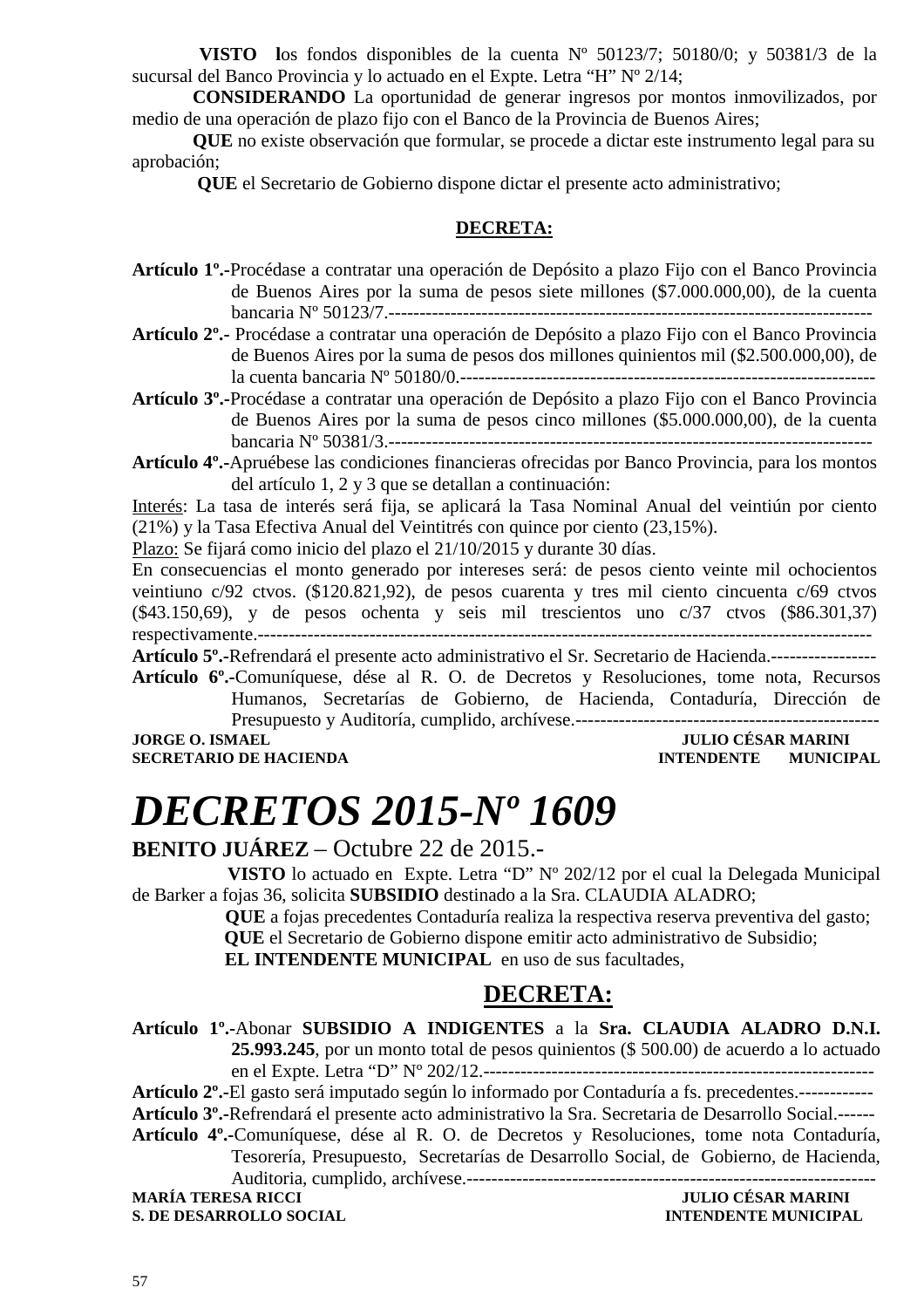# *DECRETOS 2015-Nº 1610*

**BENITO JUÁREZ** – Octubre 22 de 2015 -

**VISTO** lo actuado en Expte. Letra "D" N° 89/15 por el cual Secretaria de Desarrollo Social a fojas 10, solicita **SUBSIDIO** destinado al Sr. GIULIETTI JUAN;

> **QUE** a fojas precedentes Contaduría realiza la respectiva reserva preventiva del gasto;  **QUE** el Secretario de Gobierno dispone emitir acto administrativo de Subsidio; **EL INTENDENTE MUNICIPAL** en uso de sus facultades,

### **DECRETA:**

**Artículo 1º.-**Abonar **SUBSIDIO A INDIGENTES** al **Sr. GIULIETTI JUAN D.N.I. 34.253.447**,

por un monto total de pesos seiscientos cincuenta (\$ 650,00) de acuerdo a lo actuado en el Expte. Letra "D" Nº 89/15.-----------------------------------------------------------------

**Artículo 2º.-**El gasto será imputado según lo informado por Contaduría a fs. precedentes.-------------

**Artículo 3º.-**Refrendará el presente acto administrativo la Sra. Secretaria de Desarrollo Social.------

**Artículo 4º.-**Comuníquese, dése al R. O. de Decretos y Resoluciones, tome nota Contaduría, Tesorería, Presupuesto, Secretarías de Gobierno, de Hacienda, de Desarrollo Social y Auditoria, cumplido, archívese.------------------------------------------------------------------ **MARÍA TERESA RICCI JULIO CÉSAR MARINI** 

**S. DE DESARROLLO SOCIAL DESARROLLO SOCIAL DESARROLLO SOCIAL DESARROLLO SOCIAL DESARROLLO SOCIAL DE LA PERIODICIPAL DE LA PERIODICIPAL DE LA PERIODICIPAL DE LA PERIODICIPAL DE LA PERIODICIPAL DE LA PERIODICIPAL DE LA PERIO** 

# *DECRETOS 2015-Nº 1611*

#### **BENITO JUÁREZ-** Octubre 22 de 2015**-**

**VISTO** lo actuado en el Expediente Letra "A" Nº 6/13 por el que la **ASOCIACIÓN COOPERADORA CASA JUÁREZ EN LA PLATA** (fs. 30) solicita Subsidio con destino a cubrir el costo de la compra e instalación de un termo tanque, para ser colocado en la planta baja de la Institución;

**QUE** a fojas 33 Contaduría efectúa la respectiva reserva preventiva del gasto; mientras que a fs. 34 la Secretaría de Gobierno dispone dictar el presente acto administrativo;

**QUE** el Secretario de Gobierno dispone dictar el presente acto administrativo de subsidio;

 **EL INTENDENTE MUNICIPAL,** en uso de sus facultades,

### **DECRETA**:

**Artículo 1º.-**Otórguese SUBSIDIO a la **ASOCIACIÓN COOPERADORA CASA JUÁREZ EN LA PLATA** por la suma de pesos OCHO MIL QUINIENTOS (\$ 8.500,00) destinado a cubrir el costo de la compra e instalación de un termo tanque, para ser colocado en la planta baja de la Institución. El mismo deberá ser rendido oportunamente mediante "Balance de Inversión".---------------------------------------------------------------------------- **Artículo 2º.-**El gasto será imputado según lo informado por Contaduría a fs. precedentes.------------

**Artículo 3º.-**Tesorería, previo a hacer efectivo al Subsidio del Art. 1º, deberá verificar el cumplimiento del Art. 132 del Reglamento de Contabilidad.--------------------------------

**Artículo 4º.-**Refrendará el presente acto administrativo el Sr. Secretario de Gobierno.-----------------

**Artículo 5º.-**Comuníquese, desde la R. O. de Decretos y Resoluciones, tome nota, Contaduría, Tesorería, Presupuesto, Secretaría de Gobierno, de Hacienda y Auditoría cumplido, archívese---------------------------------------------------------------------------------------------

**SERGIO JULIO ACOSTA JULIO CÉSAR MARINI SECRETARIO DE GOBIERNO INTENDENTE MUNICIPAL** 

# *DECRETOS 2015-Nº 1612*

**BENITO JUÁREZ** – Octubre 22 de 2015 –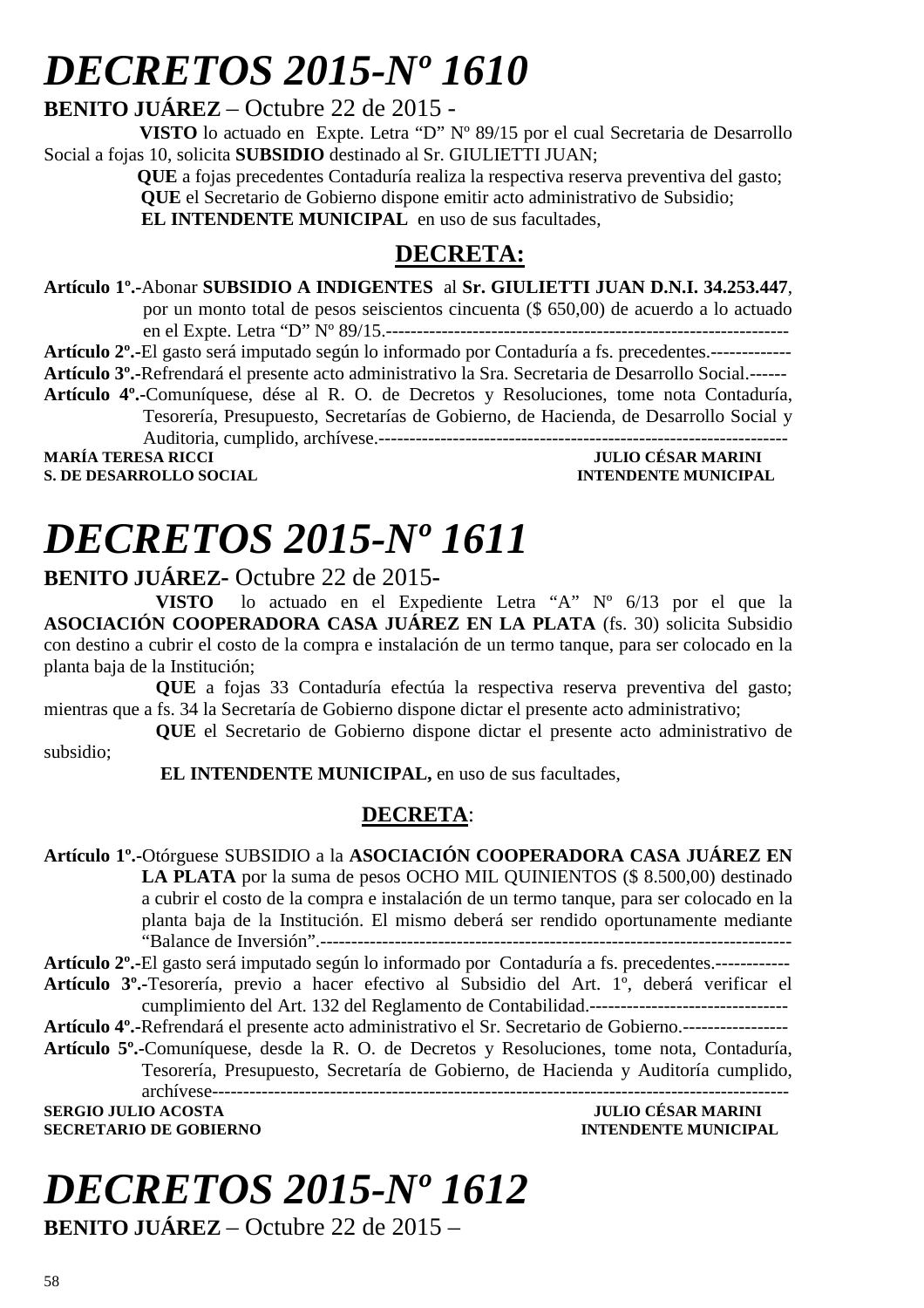**VISTO** lo actuado en Expte. Letra "G" Nº 133/14, por el que el **CENTRO DE FORMACIÓN PROFESIONAL Nº 401** (fs. 11) solicita Subsidio con destino a solventar gastos generados de la organización del Acto Oficial del "Día del Respeto a la Diversidad Cultural" a cargo de la Institución;

**QUE** a fs. 14 Contaduría efectúa la respectiva reserva preventiva del gasto; mientras que a fs. 15 la Secretaría de Gobierno dispone dictar el presente acto administrativo;

**EL INTENDENTE MUNICIPAL,** en uso de sus facultades,

#### **DECRETA:**

**Artículo lº.-**Otórgase **SUBSIDIO** al **CENTRO DE FORMACION PROFESIONAL Nº 401** por la suma de **Pesos TRES MIL QUINIENTOS (\$ 3.500,00)** con destino a solventar gastos generados de la organización del Acto Oficial del "Día del Respeto a la Diversidad Cultural" a cargo de la Institución. El mismo deberá ser rendido oportunamente mediante "Balance de Inversión.----------------------------------------------

**Artículo 2º.-**El gasto será imputado según lo informado por Contaduría a fs. precedente.-------------

**Artículo 3º.-**Tesorería, previo a hacer efectivo el Subsidio del Art. 1°, deberá verificar el cumplimiento del Art. 132 del Reglamento de Contabilidad.--------------------------------

**Artículo 4º**.-Refrendará el presente acto administrativo el Sr. Secretario de Gobierno.---------------- **Artículo 5º.-**Comuníquese, dése al R.O. De Decretos y Resoluciones, tome nota Contaduría,

Tesorería, Secretarías de Gobierno, de Hacienda y Auditoría, cumplido, archívese.-----

**SERGIO JULIO ACOSTA SECRETARIO DE GOBIERNO INTENDENTE MUNICIPAL** 

# *DECRETOS 2015-Nº 1613*

#### **BENITO JUÁREZ –** Octubre 22 de 2015-

**VISTO** que conforme las previsiones de la Oza. Mpal. N° 4854/14, el **"FONDO MUNICIPAL PARA EMERGENCIAS DE SALUD" (FO.MU.ES.)** se encuentra facultado para solucionar económicamente enfermedades cuya gravedad requiere derivación médica debido al alto riesgo en la salud;

**QUE** la Secretaría de Gobierno dispone dictar el presente acto administrativo;

**EL INTENDENTE MUNICIPAL**, en uso de sus facultades,

#### **DECRETA:**

**Artículo 1º.-** Dispónese que el **"FONDO MUNICIPAL PARA EMERGENCIAS ESPECIALES DE SALUD" (FO.MU.ES),** efectúe pagos en el marco de la Oza. Mpal. Nº 4854/14, a la persona que se indica a continuación, cuya historia clínica obra en el Expediente:

#### **DRAGANI STELLA** Expte. Letra "F" Nº 84/15

**Subsidio \$ 1.200,00 (fs. 5)** 

**Artículo 2º.-**Refrendará el presente acto administrativo la Sra. Secretaria de Desarrollo Social.---

**Artículo 3º.-**Comuníquese, dése al R. O. de Decretos y Resoluciones, tome nota Contaduría, Tesorería, Direcciones de Recursos Humanos, de Recaudación, Secretarías de Desarrollo Social, de Gobierno, de Hacienda, Subdirección de Tasas, FO.MU.ES. y Auditoría, cumplido, archívese.------------------------------------------------------------------

**S. DE DESARROLLO SOCIAL DESARROLLO SOCIAL DESARROLLO SOCIAL DESARROLLO SOCIAL DESARROLLO SOCIAL DE LA PERIODICIPAL DE LA PERIODICIPAL DE LA PERIODICIPAL DE LA PERIODICIPAL DE LA PERIODICIPAL DE LA PERIODICIPAL DE LA PERIO** 

# *DECRETOS 2015-Nº 1614*

### **BENITO JUÁREZ** – Octubre 23 de 2015-

**VISTO** lo actuado en Expte. Letra "D" Nº 292/15 y el Decreto Municipal Nº 1475/15 por el que se llama a Concurso de Precios Nº 71/15 para la adquisición de alimentos para indigentes;

**QUE** a fojas 37 obra informe del Jefe de Compras;

**JULIO CÉSAR MARINI**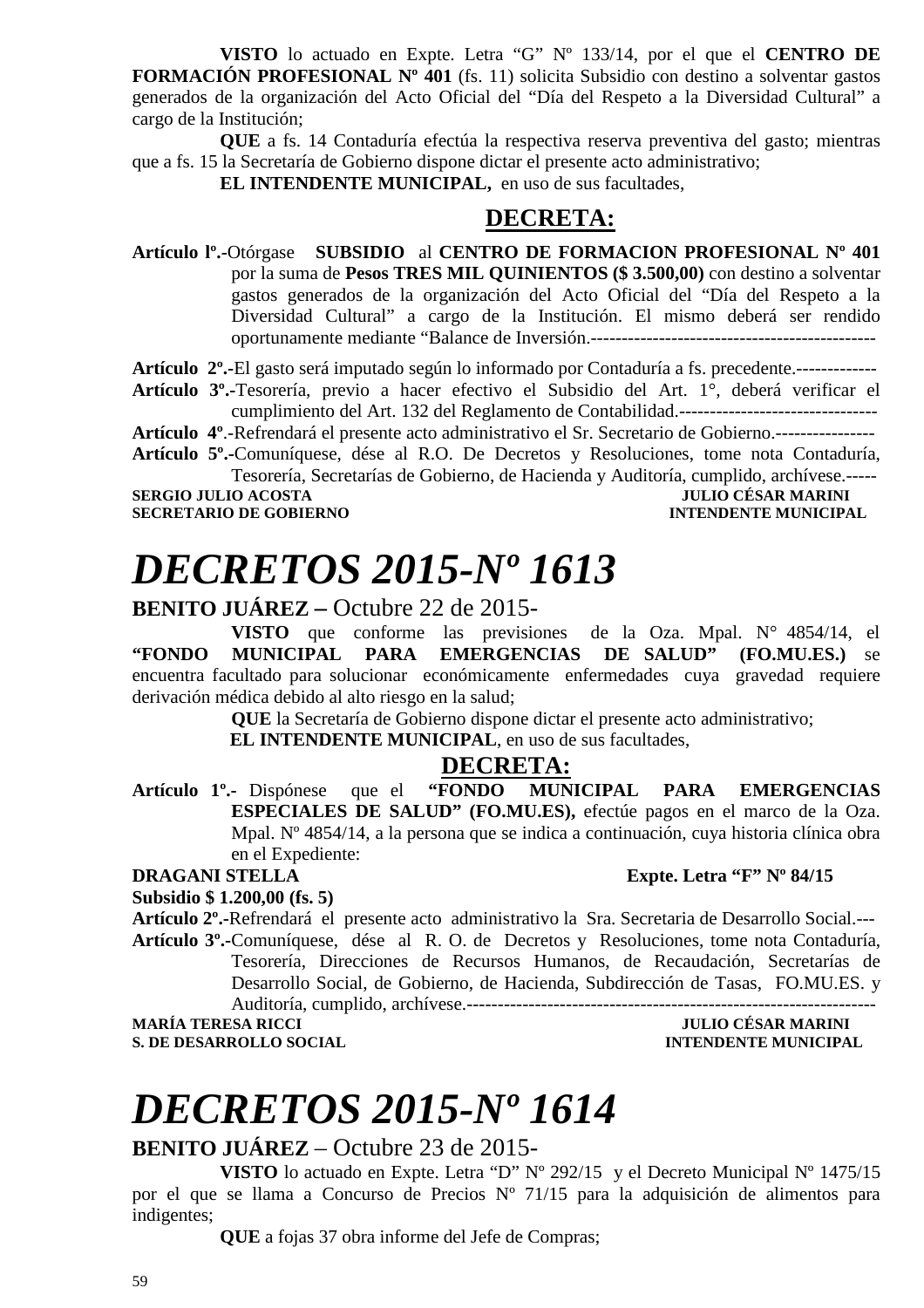**QUE** a fojas 38 obra informe favorable de Contaduría Municipal y a fojas 39 el Secretario de Hacienda solicita el dictado del acto administrativo;

**QUE** el Secretario de Gobierno dispone dictar el presente acto administrativo;

**EL INTENDENTE MUNICIPAL,** en uso de sus facultades,

### **DECRETA:**

**Artículo lº.-** Apruébese lo actuado en el Concurso de Precios Nº 71/15.----------------------------------

**Artículo 2º.-** Adjudíquese a los proveedores que se detallan a continuación la adquisición de alimentos para indigentes:

**Cooperativa Obrera los ítem 1, 8, 9 y 10 por \$ 33.306,00 Vanotti Cesar los ítems 2 y 5 por \$ 108.294,00** 

**CAR-NOR los ítem 3 y 4 por \$ 21.280,00** 

**SUPER ACUARIO los ítems 6, 7 y 11 por \$ 33.572,00** 

**Artículo 3º.-**Notifíquese.-----------------------------------------------------------------------------------------

**Artículo 4º.-**Refrendará el presente acto administrativo la Sra. Secretaria de Desarrollo Social.------ **Artículo 5º.-**Comuníquese, dése al R. O. De Decretos y Resoluciones, tome nota Contaduría, Tesorería, Dirección de Presupuesto, Secretarías de Gobierno, de Desarrollo Social, de

Hacienda y Auditoría, cumplido, archívese.---------------------------------------------------- **MARÍA TERESA RICCI** 

**S. DE DESARROLLO SOCIAL COMPUTE DE LA CONFIDENTE MUNICIPAL AND SOCIAL COMPUTE DE LA CONFIDENCIAL COMPUTE DE LA CONFIDENCIAL COMPUTE DE LA CONFIDENCIAL COMPUTE DE LA CONFIDENCIAL COMPUTE DE LA CONFIDENCIAL COMPUTE DE LA CO** 

# *DECRETOS 2015-Nº 1615*

### **BENITO JUÁREZ** –Octubre 23 de 2015-

 **VISTO** lo actuado en Expte. Letra "D" Nº 26/14 por el cual la Delegada Municipal Interina de Barker eleva nota (fs.189) solicitando **SUBSIDIO** destinado a personas indigentes para el mantenimiento de su grupo familiar;

 **QUE** a fojas 193 Contaduría realiza la respectiva reserva preventiva del gasto;  **QUE** el Secretario de Gobierno dispone dictar el presente acto administrativo;  **EL INTENDENTE MUNICIPAL**, en uso de sus facultades,

### **DECRETA:**

**Artículo 1º.-**Abonar **SUBSIDIO A INDIGENTES** por la suma total de pesos veinte mil cuatrocientos (\$ 20.400,00) según lo solicitado por la Delegada Municipal Interina de Barker destinado a personas indigentes para el mantenimiento de su grupo familiar, de acuerdo a lo actuado en Expediente Letra "D" Nº 26/14.-------------------------------------

**Artículo 2º.-**El gasto será imputado según lo informado por Contaduría a fs. precedentes.------------

**Artículo 3º.-**Refrendará el presente acto administrativo la Sra. Secretaria de Desarrollo Social.----

**Artículo 4º.-**Comuníquese, dése al R. O. de Decretos y Resoluciones, tome nota Contaduría, Tesorería, Auditoria, Dirección de Presupuesto, Secretarías de Desarrollo Social, de Gobierno, de Hacienda, Delegación Barker y Auditoría, cumplido, archívese.-----------

**MARÍA TERESA RICCI JULIO CÉSAR MARINI** 

**S. DE DESARROLLO SOCIAL DESARROLLO SOCIAL DESARROLLO SOCIAL DESARROLLO SOCIAL DESARROLLO SOCIAL DE LA PERSONAL DE LA PERSONAL DE LA PERSONAL DE LA PERSONAL DE LA PERSONAL DE LA PERSONAL DE LA PERSONAL DE LA PERSONAL DE LA** 

# *DECRETOS 2015-Nº 1616*

#### **BENITO JUÁREZ** – Octubre 23 de 2015 -

 **VISTO** lo actuado en Expte. Letra "D" Nº 318/15 por el cual Secretaria de Desarrollo Social a fojas 1, solicita **SUBSIDIO** destinado a la Sra. BRAVO DAIANA;

 **QUE** a fojas precedentes Contaduría realiza la respectiva reserva preventiva del gasto;  **QUE** el Secretario de Gobierno dispone emitir acto administrativo de Subsidio; **EL INTENDENTE MUNICIPAL** en uso de sus facultades,

### **DECRETA:**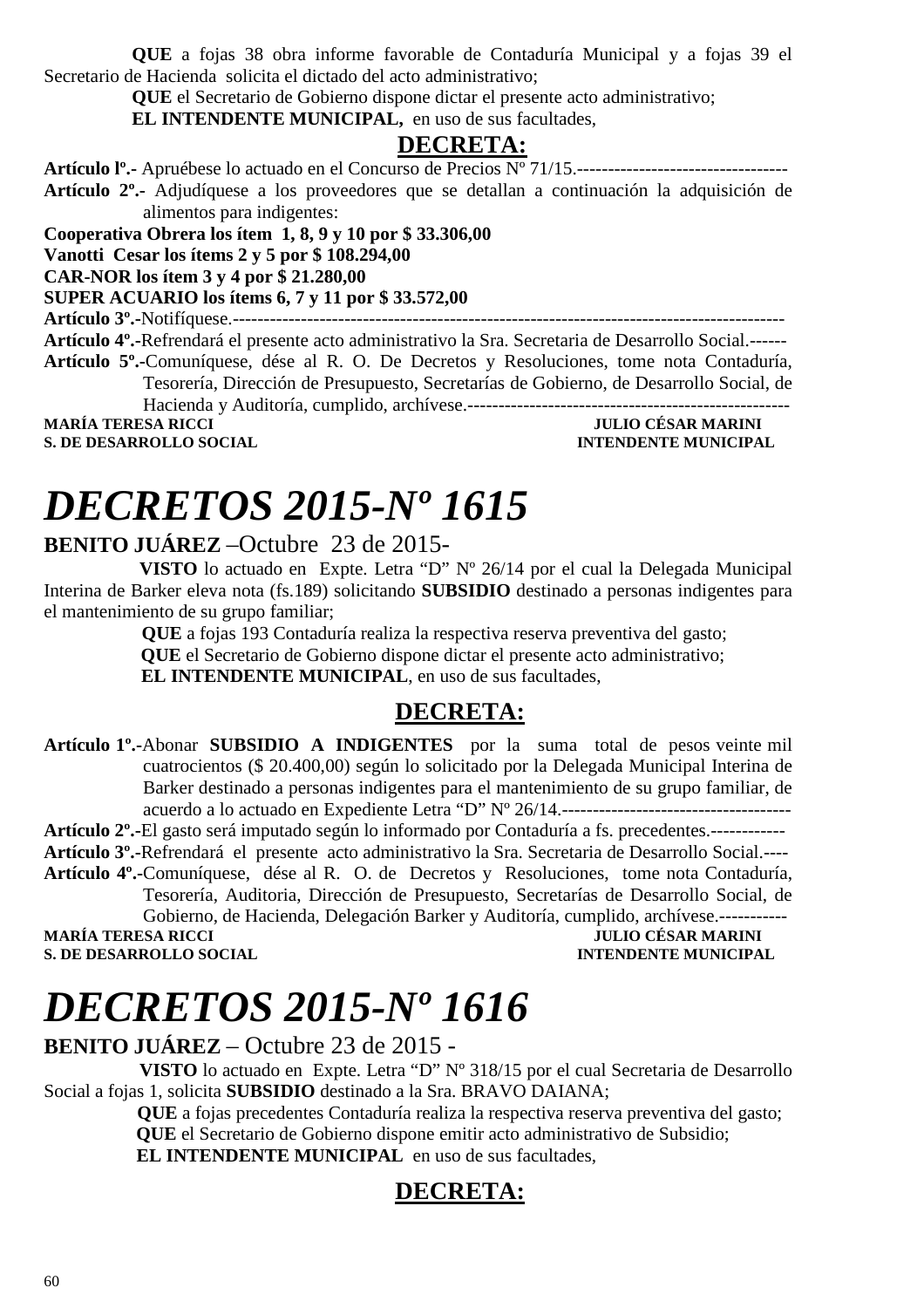**Artículo 1º.-**Abonar **SUBSIDIO A INDIGENTES** a la **Sra. BRAVO DAIANA D.N.I. 36.881.937**, por un monto total de pesos mil ochocientos (\$ 1.800,00) de acuerdo a lo actuado en el Expte. Letra "D" Nº 318/15.-----------------------------------------------------

**Artículo 2º.-**El gasto será imputado según lo informado por Contaduría a fs. precedentes.------------ **Artículo 3º.-**Refrendará el presente acto administrativo la Sra. Secretaria de Desarrollo Social.------ **Artículo 4º.-**Comuníquese, dése al R. O. de Decretos y Resoluciones, tome nota Contaduría, Tesorería, Presupuesto, Secretarías de Gobierno, de Hacienda, de Desarrollo Social y Auditoria, cumplido, archívese.------------------------------------------------------------------

**S. DE DESARROLLO SOCIAL DESARROLLO SOCIAL DESARROLLO SOCIAL DESARROLLO SOCIAL DESARROLLO SOCIAL DE LA PERSONAL DE LA PERSONAL DE LA PERSONAL DE LA PERSONAL DE LA PERSONAL DE LA PERSONAL DE LA PERSONAL DE LA PERSONAL DE LA** 

**JULIO CÉSAR MARINI** 

# *DECRETOS 2015-Nº 1617*

#### **BENITO JUÁREZ** – Octubre 23 de 2015.-

 **VISTO** lo actuado en Expte. Letra "D" Nº 321/15 por el cual la Delegada de Barker Interina a fojas 1, solicita **SUBSIDIO** destinado a la Sra. PEREZ MÓNICA;

 **QUE** a fojas precedentes Contaduría realiza la respectiva reserva preventiva del gasto;  **QUE** el Secretario de Gobierno dispone emitir acto administrativo de Subsidio;

**EL INTENDENTE MUNICIPAL** en uso de sus facultades,

### **DECRETA:**

**Artículo 1º.-**Abonar **SUBSIDIO A INDIGENTES** a la **Sra. PEREZ MONICA D.N.I. 22.614.898**, por un monto total de pesos ochocientos (\$ 800.00) de acuerdo a lo actuado en el Expte. Letra "D" Nº 321/15.-----------------------------------------------------

**Artículo 2º.-**El gasto será imputado según lo informado por Contaduría a fs. precedentes.------------

**Artículo 3º.-**Refrendará el presente acto administrativo la Sra. Secretaria de Desarrollo Social.------

**Artículo 4º.-**Comuníquese, dése al R. O. de Decretos y Resoluciones, tome nota Contaduría, Tesorería, Presupuesto, Secretarías de Desarrollo Social, de Gobierno, de Hacienda, Auditoria, cumplido, archívese.------------------------------------------------------------------

**S. DE DESARROLLO SOCIAL DESARROLLO SOCIAL DESARROLLO SOCIAL DESARROLLO SOCIAL DESARROLLO SOCIAL DE LA PERIODICIPAL DE LA PERIODICIPAL DE LA PERIODICIPAL DE LA PERIODICIPAL DE LA PERIODICIPAL DE LA PERIODICIPAL DE LA PERIO** 

**MULIO CÉSAR MARINI** 

# *DECRETOS 2015-Nº 1618*

**BENITO JUÁREZ-** Octubre 23 de 2015-

 **VISTO** lo actuado en Expte. Letra "V" Nº 115/15, por el que el **Sr. MECHEHEM JULIO ALFREDO (D.N.I. 5.079.749)** solicita se le otorgue un crédito para **REFACCIÓN** de **VIVIENDA;**

 **CONSIDERANDO,** que la Comisión Municipal de la Vivienda expresa su conformidad de fs. 20 y 21;

**QUE** a fojas precedentes la Comisión Municipal de la Vivienda determina que el crédito sea otorgado en una primer etapa por un monto equivalente al 50 %, y el saldo restante sea abonado una vez realizada la auditoría correspondiente al avance de obra;

**QUE** el Secretario de Gobierno dispone dictar el presente acto administrativo;

 **EL INTENDENTE MUNICIPAL,** en uso de sus facultades,

### **DECRETA:**

**Artículo lº.-**Adjudicase al **Sr. MECHEHEM JULIO ALFREDO (D.N.I. 5.079.749),** un **CRÉDITO** de **PESOS TRECE MIL (\$ 13.000,00)** para **REFACCIÓN** de su **VIVIENDA,** conforme lo dispone la Oza. Mpal. 2.467 y sus modificatorias, y lo actuado en Expte. Letra "V" Nº 115/15.--------------------------------------------------------

**Artículo 2º.-**El crédito adjudicado por el artículo precedente será abonado en **dos cuotas iguales.** La primera será abonada al momento de la adjudicación y la segunda una vez realizada la certificación de avance de obra (Art. 14 Ordenanza 2467).-------------------------------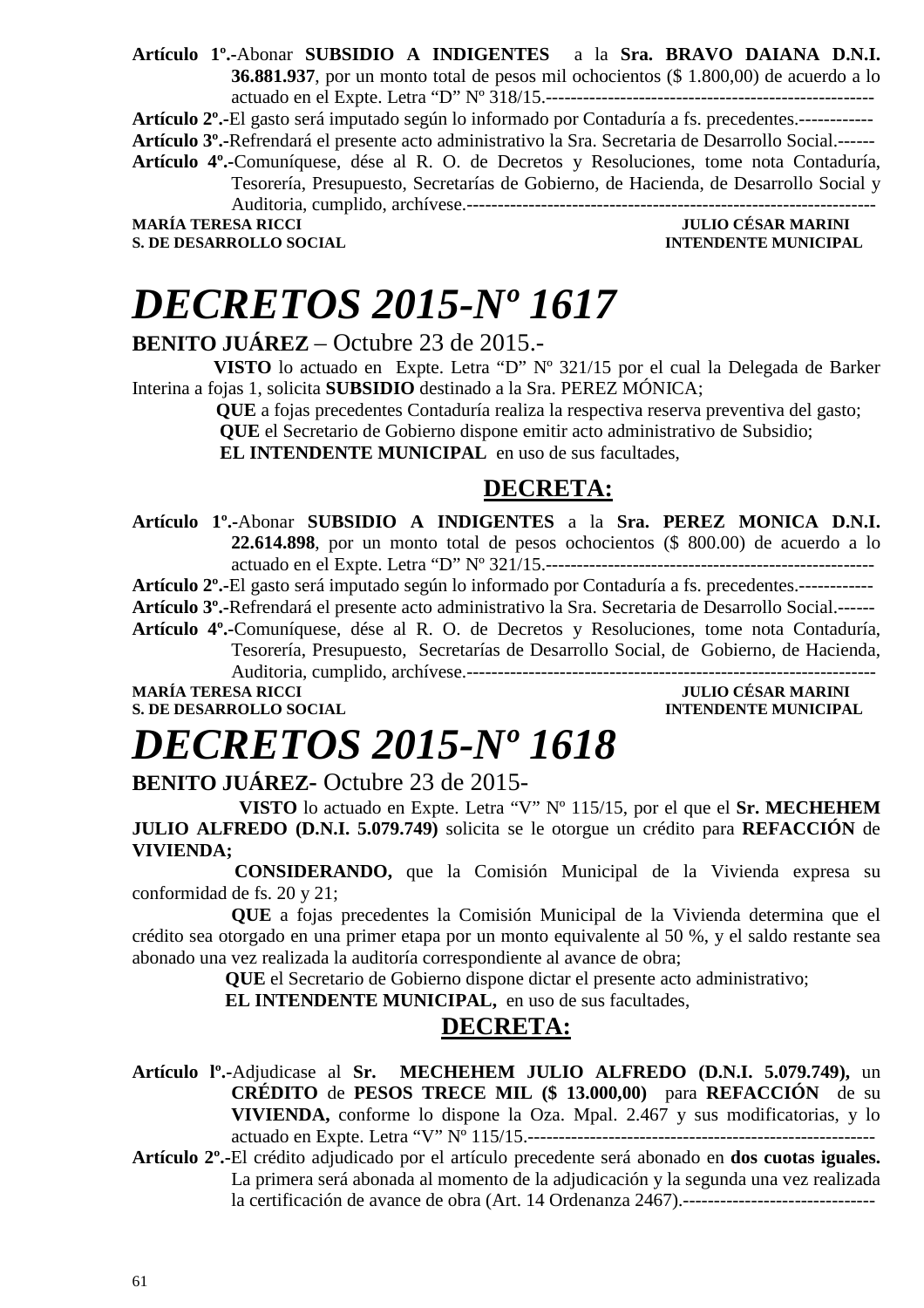- **Artículo 3º.-**La primera cuota será abonada en sesenta cuotas iguales y consecutivas de \$ 144,59 y la segunda cuota será abonada en sesenta cuotas iguales y consecutivas de \$ 144,59, debiendo ser abonadas entre los días 1º al 10 de cada mes.----------------------------------
- **Artículo 4º.-**El monto concedido según el Art. 1º y los importes que oportunamente se perciban por las cuotas de amortización, se imputarán a la Cuenta Especial "Fondo Permanente de la Vivienda".-------------------------------------------------------------------------------------
- **Artículo 5º.-**Por la Secretaría de Desarrollo Social, notifíquese al interesado, y cumpliméntese el pertinente "Convenio de Pago". Oportunamente dése vista a Dirección de Recaudación a sus efectos.------------------------------------------------------------------------
- **Artículo 6º.-**Previo a hacer efectivo el pago Tesorería Municipal deberá verificar la conformación del pertinente convenio de pago citado en el artículo 4°.-------------------------------------
- **Artículo 7º.**-Refrendará el presente acto administrativo la Sra. Secretaria de Desarrollo Social.-----
- **Artículo 8º.-**Comuníquese, dése al R. O. de Decretos y Resoluciones, tome nota, Contaduría, Tesorería, Comisión Mpal. Vivienda, Secretarías de Desarrollo Social, de Hacienda, de Gobierno y Auditoría, cumplido, archívese.------------------------------------------------

**S. DE DESARROLLO SOCIAL DESARROLLO SOCIAL DESARROLLO SOCIAL DESARROLLO SOCIAL DESARROLLO SOCIAL DE SOCIAL DE SOCIAL DE SOCIAL DE SOCIAL DE SOCIAL DE SOCIAL DE SOCIAL DE SOCIAL DE SOCIAL DE SOCIAL DE SOCIAL DE SOCIAL DE SO** 

**MARÍA TERESA RICCI JULIO CÉSAR MARINI** 

# *DECRETOS 2015-Nº 1619*

#### **BENITO JUÁREZ-** Octubre 23 de 2015-

 **VISTO** lo actuado en Expte. Letra "V" Nº 106/15, por el que la **Sra. MORALES MARIA ELENA (D.N.I. 16.604.299)** solicita se le otorgue un crédito para **REFACCIÓN** de **VIVIENDA;**

 **CONSIDERANDO,** que la Comisión Municipal de la Vivienda expresa su conformidad de fs. 15 y 16;

**QUE** a fojas precedentes la Comisión Municipal de la Vivienda determina que el crédito sea otorgado en una primer etapa por un monto equivalente al 50 %, y el saldo restante sea abonado una vez realizada la auditoría correspondiente al avance de obra;

**QUE** el Secretario de Gobierno dispone dictar el presente acto administrativo;

 **EL INTENDENTE MUNICIPAL,** en uso de sus facultades,

### **DECRETA:**

- **Artículo lº.-**Adjudicase a la **Sra. MORALES MARIA ELENA (D.N.I. 16.604.299)**un **CRÉDITO** de **PESOS TRECE MIL (\$ 13.000,00)** para **REFACCIÓN** de su **VIVIENDA,** conforme lo dispone la Oza. Mpal. 2.467 y sus modificatorias, y lo actuado en Expte. Letra "V" Nº 106/15.-------------------------------------------------------------------------------
- **Artículo 2º.-**El crédito adjudicado por el artículo precedente será abonado en **dos cuotas iguales.** La primera será abonada al momento de la adjudicación y la segunda una vez realizada la certificación de avance de obra (Art. 14 Ordenanza 2467).-------------------------------
- **Artículo 3º.-**La primera cuota será abonada en sesenta cuotas iguales y consecutivas de \$ 144,59 y la segunda cuota será abonada en sesenta cuotas iguales y consecutivas de \$ 144,59, debiendo ser abonadas entre los días 1º al 10 de cada mes.----------------------------------
- **Artículo 4º.-**El monto concedido según el Art. 1º y los importes que oportunamente se perciban por las cuotas de amortización, se imputarán a la Cuenta Especial "Fondo Permanente de la Vivienda".-------------------------------------------------------------------------------------
- **Artículo 5º.-**Por la Secretaría de Desarrollo Social, notifíquese a la interesada, y cumpliméntese el pertinente "Convenio de Pago". Oportunamente dése vista a Dirección de Recaudación a sus efectos.------------------------------------------------------------------------
- **Artículo 6º.-**Previo a hacer efectivo el pago Tesorería Municipal deberá verificar la conformación del pertinente convenio de pago citado en el artículo 4°.-------------------------------------
- **Artículo 7º.**-Refrendará el presente acto administrativo la Sra. Secretaria de Desarrollo Social.-----
- **Artículo 8º.-**Comuníquese, dése al R. O. de Decretos y Resoluciones, tome nota, Contaduría, Tesorería, Comisión Mpal. Vivienda, Secretarías de Desarrollo Social, de Hacienda, de Gobierno y Auditoría, cumplido, archívese.------------------------------------------------

**S. DE DESARROLLO SOCIAL**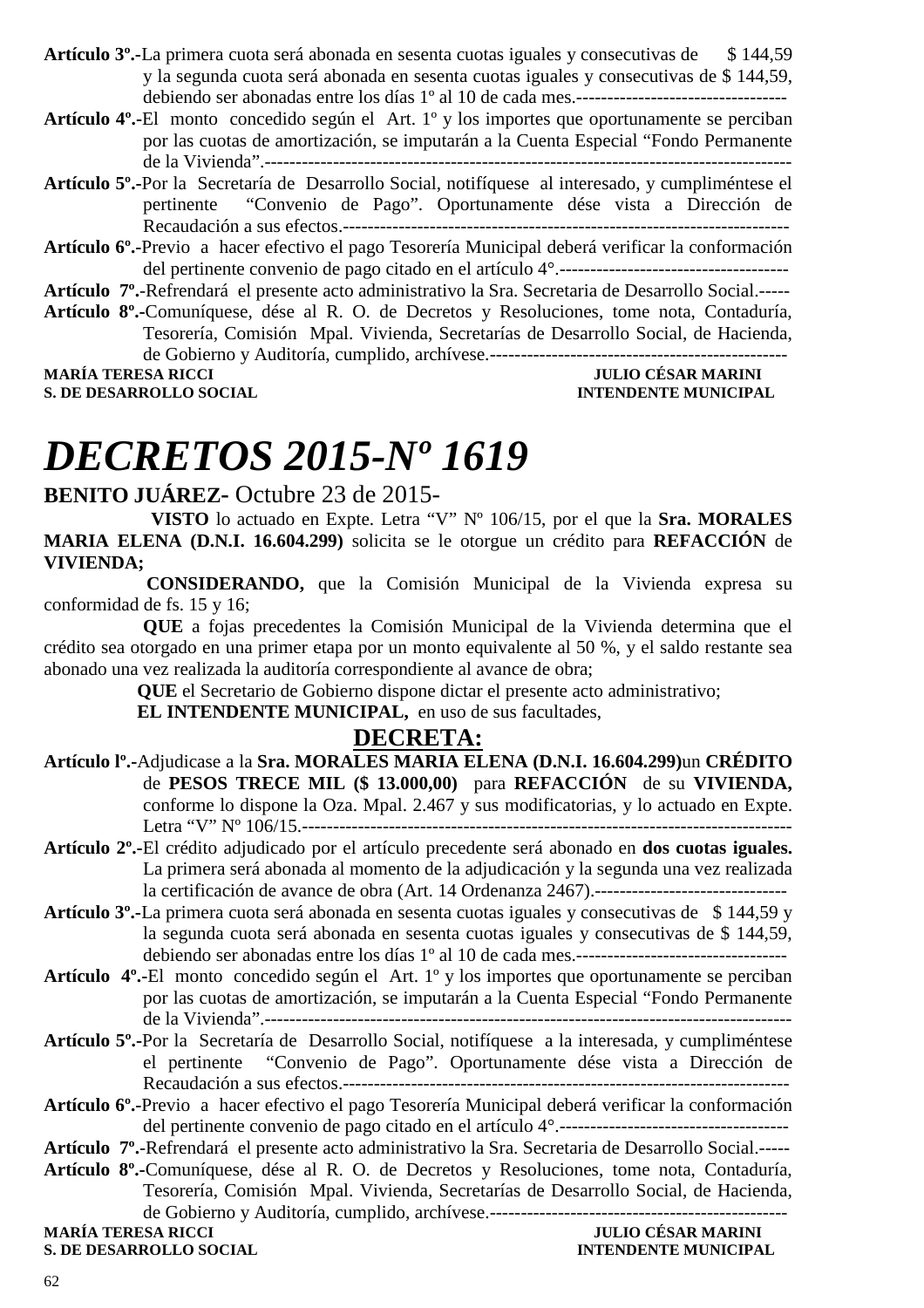# *DECRETOS 2015-Nº 1620*

#### **BENITO JUÁREZ-** Octubre 23 de 2015-

 **VISTO** lo actuado en Expte. Letra "V" Nº 110/15, por el que el **Sr. DÍAZ CÉSAR OSVALDO (D.N.I. 13.672.880)** solicita se le otorgue un crédito para **REFACCIÓN** de **VIVIENDA;**

 **CONSIDERANDO,** que la Comisión Municipal de la Vivienda expresa su conformidad de fs. 17 y 18;

**QUE** a fojas precedentes la Comisión Municipal de la Vivienda determina que el crédito sea otorgado en una primer etapa por un monto equivalente al 50 %, y el saldo restante sea abonado una vez realizada la auditoría correspondiente al avance de obra;

**QUE** el Secretario de Gobierno dispone dictar el presente acto administrativo;

 **EL INTENDENTE MUNICIPAL,** en uso de sus facultades,

### **DECRETA:**

- **Artículo lº.-**Adjudicase al **Sr. DÍAZ CÉSAR OSVALDO (D.N.I. 13.672.880),** un **CRÉDITO** de **PESOS TRECE MIL (\$ 13.000,00)** para **REFACCIÓN** de su **VIVIENDA,** conforme lo dispone la Oza. Mpal. 2.467 y sus modificatorias, y lo actuado en Expte. Letra "V" Nº 110/15.------------------------------------------------------------------------------
- **Artículo 2º.-**El crédito adjudicado por el artículo precedente será abonado en **dos cuotas iguales.** La primera será abonada al momento de la adjudicación y la segunda una vez realizada la certificación de avance de obra (Art. 14 Ordenanza 2467).-------------------------------
- **Artículo 3º.-**La primera cuota será abonada en sesenta cuotas iguales y consecutivas de \$ 144,59 y la segunda cuota será abonada en sesenta cuotas iguales y consecutivas de \$ 144,59, debiendo ser abonadas entre los días 1º al 10 de cada mes.----------------------------------
- **Artículo 4º.-**El monto concedido según el Art. 1º y los importes que oportunamente se perciban por las cuotas de amortización, se imputarán a la Cuenta Especial "Fondo Permanente de la Vivienda".-------------------------------------------------------------------------------------
- **Artículo 5º.-**Por la Secretaría de Desarrollo Social, notifíquese a la interesada, y cumpliméntese el pertinente "Convenio de Pago". Oportunamente dése vista a Dirección de Recaudación a sus efectos.------------------------------------------------------------------------
- **Artículo 6º.-**Previo a hacer efectivo el pago Tesorería Municipal deberá verificar la conformación del pertinente convenio de pago citado en el artículo 4°.-------------------------------------

**Artículo 7º.**-Refrendará el presente acto administrativo la Sra. Secretaria de Desarrollo Social.------

**Artículo 8º.-**Comuníquese, dése al R. O. de Decretos y Resoluciones, tome nota, Contaduría, Tesorería, Comisión Mpal. Vivienda, Secretarías de Desarrollo Social, de Hacienda, de Gobierno y Auditoría, cumplido, archívese.------------------------------------------------

**S. DE DESARROLLO SOCIAL DESARROLLO SOCIAL DESARROLLO SOCIAL DESARROLLO SOCIAL DESARROLLO SOCIAL DE LA PERIODICIPAL DE LA PERIODICIPAL DE LA PERIODICIPAL DE LA PERIODICIPAL DE LA PERIODICIPAL DE LA PERIODICIPAL DE LA PERIO** 

### **MARÍA TERESA RICCI JULIO CÉSAR MARINI**

## *DECRETOS 2015-Nº 1621*

#### **BENITO JUÁREZ –** Octubre 23 de 2015 -

**VISTO** que la Directora del Jardín de Infantes Nº 906 "Nuestra Sra. del Carmen", ha organizado el Acto Oficial en celebración al "Día de la Tradición", el cual se llevará a cabo el día 10 de Noviembre en el Galpón Joven;

**QUE** resulta necesario establecer el PROGRAMA OFICIAL DE ACTOS;

**QUE** el Secretario de Gobierno dispone dictar el presente acto administrativo;

**EL INTENDENTE MUNICIPAL,** en uso de sus facultades,

### **DECRETA:**

 **Artículo lº.-** Adoptase como **ACTO OFICIAL** en celebración al "Día de la Tradición", el programa establecido por el Jardín de Infantes Nº 906 "Nuestra Señora del Carmen", el que se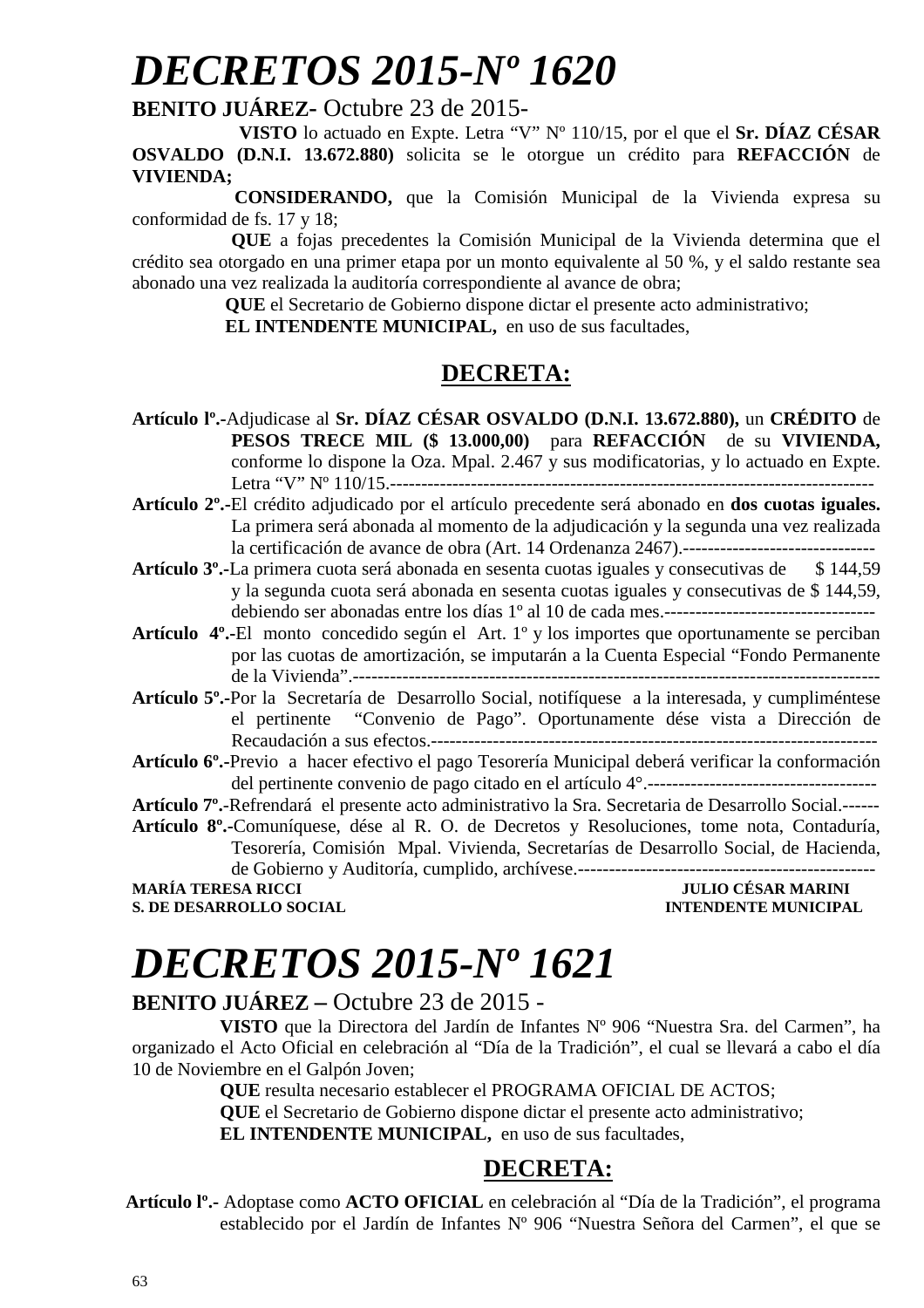llevará a cabo en las instalaciones del "Galpón Joven" el día 10 de Noviembre de 2015 a partir de las 9.30 horas, de acuerdo al siguiente programa:

- **\* Recepción de Autoridades.**
- **\* Ubicación de las Autoridades.**
- **\* Presentación de Autoridades.**
- **\* Lectura de salutaciones**
- **\* Entrada de la Bandera de Ceremonia**
- **\* Entonación de las estrofas del Himno Nacional Argentino**
- **\* Palabras alusivas a cargo de la Directora del Jardín Sra. Patricia Cancina**
- **\*Presentación artística de los alumnos de la institución.**
- **\*Palabras a cargo de la Inspectora del Nivel Inicial Prof. Julia Martínez**
- **\* Retiro de la bandera de ceremonia**

**Artículo 2º.-**Refrendará el presente acto administrativo el Sr. Secretario de Gobierno.---------------- **Artículo 3º.-**Comuníquese, dése al R.O. de Decretos y Resoluciones, tome nota Recursos Humanos,

Consejo Escolar, Secretarías de Gobierno, de Hacienda, Dirección de Cultura y Educación, Contaduría, Presupuesto y Auditoría, cumplido, archívese.--------------------

**SECRETARIO DE GOBIERNO** 

**SERGIO ACCESTA JULIO CÉSAR MARINI INTENDENTE MUNICIPAL** 

# *DECRETOS 2015-Nº 1622*

### **BENITO JUÁREZ-** Octubre 23 de 2015-

 **VISTO** lo actuado en Expte. Letra "V" Nº 53/13, por el que la **Sra. SIMON MABEL (D.N.I. 23.681.205)** solicita se le otorgue un crédito para **REFACCIÓN** de **VIVIENDA;**

 **CONSIDERANDO,** que la Comisión Municipal de la Vivienda expresa su conformidad de fs. 29 y 30;

**QUE** a fojas precedentes la Comisión Municipal de la Vivienda determina que el crédito sea otorgado en una primer etapa por un monto equivalente al 50 %, y el saldo restante sea abonado una vez realizada la auditoría correspondiente al avance de obra;

**QUE** el Secretario de Gobierno dispone dictar el presente acto administrativo;

 **EL INTENDENTE MUNICIPAL,** en uso de sus facultades,

### **DECRETA:**

- **Artículo lº.-**Adjudicase a la **Sra. SIMON MABEL (D.N.I. 23.681.205)** un **CRÉDITO** de **PESOS TRECE MIL (\$ 13.000,00)** para **REFACCIÓN** de su **VIVIENDA,** conforme lo dispone la Oza. Mpal. 2.467 y sus modificatorias, y lo actuado en Expte. Letra "V" Nº 53/13.-------------------------------------------------------------------------------------------------
- **Artículo 2º.-**El crédito adjudicado por el artículo precedente será abonado en **dos cuotas iguales.** La primera será abonada al momento de la adjudicación y la segunda una vez realizada la certificación de avance de obra (Art. 14 Ordenanza 2467).-------------------------------
- **Artículo 3º.-**La primera cuota será abonada en sesenta cuotas iguales y consecutivas de \$ 144,59 y la segunda cuota será abonada en sesenta cuotas iguales y consecutivas de \$ 144,59, debiendo ser abonadas entre los días 1º al 10 de cada mes.----------------------------------
- **Artículo 4º.-**El monto concedido según el Art. 1º y los importes que oportunamente se perciban por las cuotas de amortización, se imputarán a la Cuenta Especial "Fondo Permanente de la Vivienda".-------------------------------------------------------------------------------------
- **Artículo 5º.-**Por la Secretaría de Desarrollo Social, notifíquese a la interesada, y cumpliméntese el pertinente "Convenio de Pago". Oportunamente dése vista a Dirección de Recaudación a sus efectos.------------------------------------------------------------------------
- **Artículo 6º.-**Previo a hacer efectivo el pago Tesorería Municipal deberá verificar la conformación del pertinente convenio de pago citado en el artículo 4°.-------------------------------------
- **Artículo 7º.**-Refrendará el presente acto administrativo la Sra. Secretaria de Desarrollo Social.-----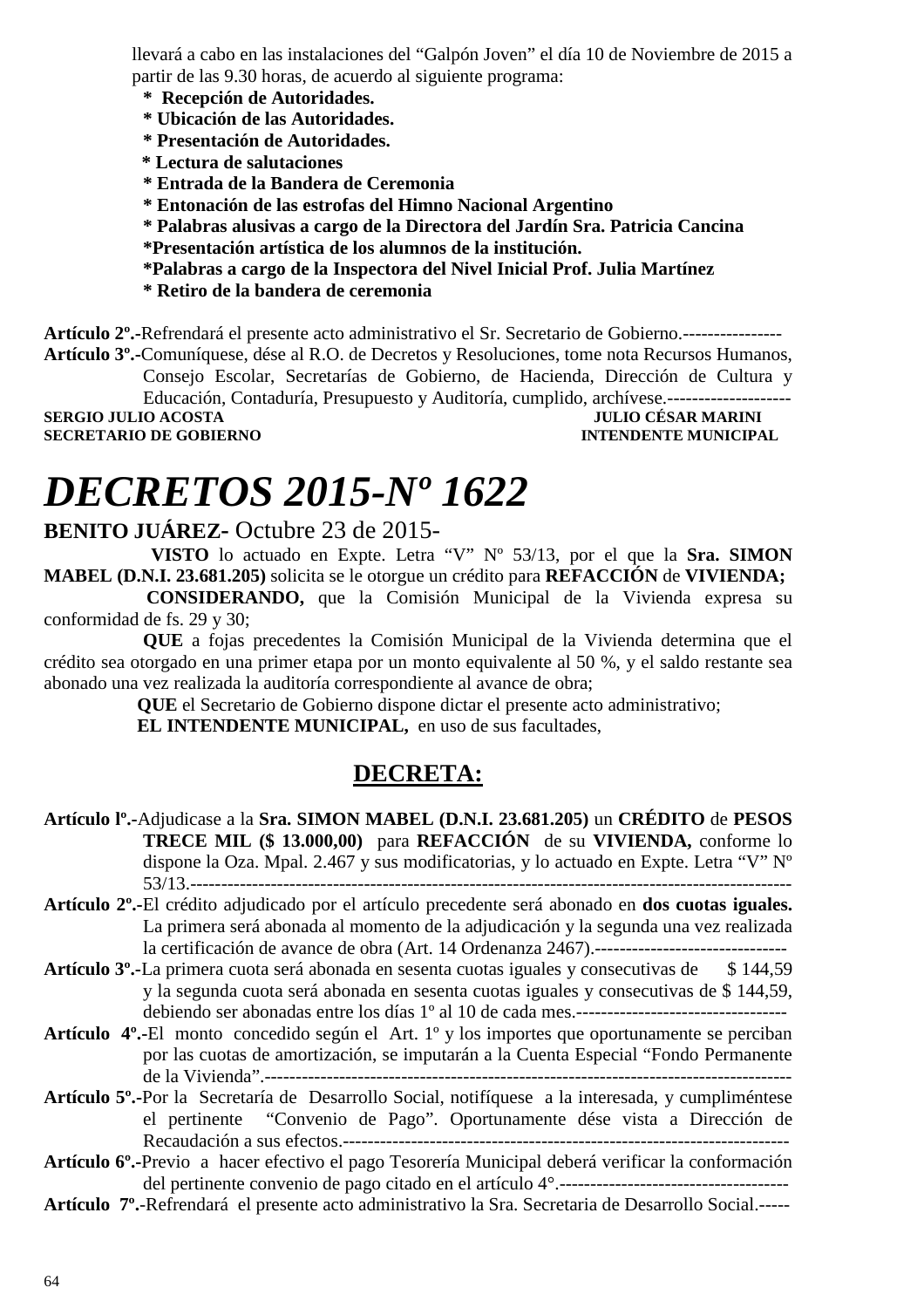**Artículo 8º.-**Comuníquese, dése al R. O. de Decretos y Resoluciones, tome nota, Contaduría, Tesorería, Comisión Mpal. Vivienda, Secretarías de Desarrollo Social, de Hacienda, de Gobierno y Auditoría, cumplido, archívese.------------------------------------------------

#### **JULIO CÉSAR MARINI S. DE DESARROLLO SOCIAL DESARROLLO SOCIAL DESARROLLO SOCIAL DESARROLLO SOCIAL DESARROLLO SOCIAL DE LA PERIODICIPAL DE LA PERIODICIPAL DE LA PERIODICIPAL DE LA PERIODICIPAL DE LA PERIODICIPAL DE LA PERIODICIPAL DE LA PERIO**

# *DECRETOS 2015-Nº 1623*

**BENITO JUÁREZ-** Octubre 23 de 2015-

 **VISTO** lo actuado en Expte. Letra "V" Nº 101/15, por el que la **Sra. LÓPEZ MARÍA INÉS (D.N.I. 20.042.734)** solicita se le otorgue un crédito para **REFACCIÓN** de **VIVIENDA;**

 **CONSIDERANDO,** que la Comisión Municipal de la Vivienda expresa su conformidad de fs. 24 y 25;

**QUE** a fojas precedentes la Comisión Municipal de la Vivienda determina que el crédito sea otorgado en una primer etapa por un monto equivalente al 50 %, y el saldo restante sea abonado una vez realizada la auditoría correspondiente al avance de obra;

**QUE** el Secretario de Gobierno dispone dictar el presente acto administrativo;

 **EL INTENDENTE MUNICIPAL,** en uso de sus facultades,

### **DECRETA:**

- **Artículo lº.-**Adjudicase a la **Sra. LÓPEZ MARÍA INÉS (D.N.I. 20.042.734),** un **CRÉDITO** de **PESOS TRECE MIL (\$ 13.000,00)** para **REFACCIÓN** de su **VIVIENDA,** conforme lo dispone la Oza. Mpal. 2.467 y sus modificatorias, y lo actuado en Expte. Letra "V" Nº 101/15.------------------------------------------------------------------------------
- **Artículo 2º.-**El crédito adjudicado por el artículo precedente será abonado en **dos cuotas iguales.** La primera será abonada al momento de la adjudicación y la segunda una vez realizada la certificación de avance de obra (Art. 14 Ordenanza 2467).-------------------------------
- **Artículo 3º.-**La primera cuota será abonada en sesenta cuotas iguales y consecutivas de \$ 144,59 y la segunda cuota será abonada en sesenta cuotas iguales y consecutivas de \$ 144,59, debiendo ser abonadas entre los días 1º al 10 de cada mes.----------------------------------
- **Artículo 4º.-**El monto concedido según el Art. 1º y los importes que oportunamente se perciban por las cuotas de amortización, se imputarán a la Cuenta Especial "Fondo Permanente de la Vivienda".-------------------------------------------------------------------------------------
- **Artículo 5º.-**Por la Secretaría de Desarrollo Social, notifíquese a la interesada, y cumpliméntese el pertinente "Convenio de Pago". Oportunamente dése vista a Dirección de Recaudación a sus efectos.------------------------------------------------------------------------
- **Artículo 6º.-**Previo a hacer efectivo el pago Tesorería Municipal deberá verificar la conformación del pertinente convenio de pago citado en el artículo 4°.-------------------------------------

**Artículo 7º.**-Refrendará el presente acto administrativo la Sra. Secretaria de Desarrollo Social.----- **Artículo 8º.-**Comuníquese, dése al R. O. de Decretos y Resoluciones, tome nota, Contaduría, Tesorería, Comisión Mpal. Vivienda, Secretarías de Desarrollo Social, de Hacienda,

de Gobierno y Auditoría, cumplido, archívese.------------------------------------------------ **MARÍA TERESA RICCI JULIO CÉSAR MARINI** 

**S. DE DESARROLLO SOCIAL** 

# *DECRETOS 2015-Nº 1624*

### **BENITO JUÁREZ –** Octubre 23 de 2015 –

 **VISTO** lo actuado en Expediente Letra "R" Nº 22/14, por el cual a fs. 28 la Directora de Recursos Humanos, solicita la baja por beneficios jubilatorios por incapacidad de la agente GUERRERO LIDIA ROSA (L.P. 2256);

 **QUE** el Secretario de Gobierno dispone dictar el presente acto administrativo;  **EL INTENDENTE MUNICIPAL,** en uso de sus facultades,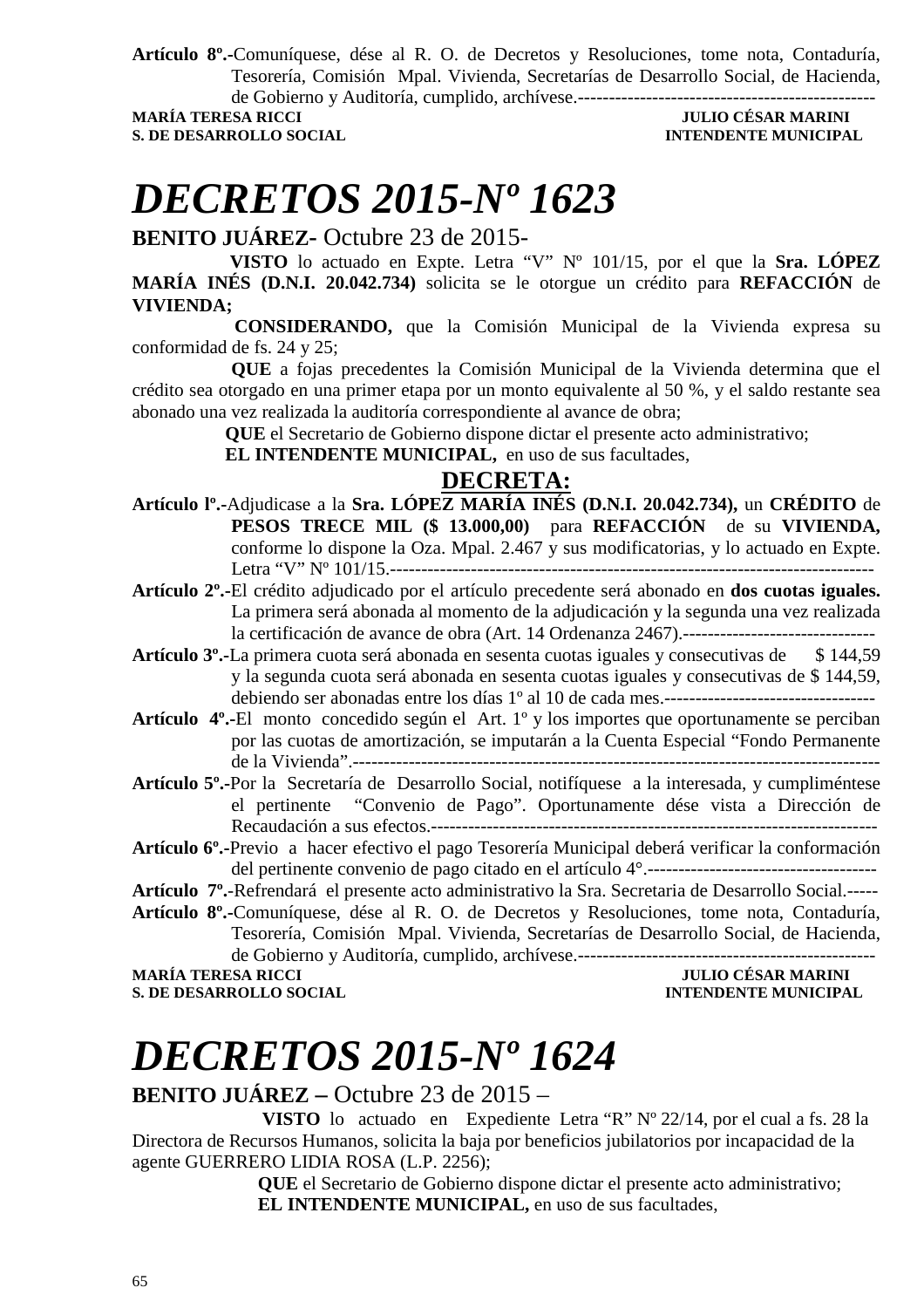### **DECRETA:**

**Artículo 1°.-**Dispónese la **BAJA** de los Registros Municipales, con efecto retroactivo al 1º de Noviembre del corriente año, al agente que se indica a continuación, a efectos de acogerse a los **BENEFICIOS JUBILATORIOS por incapacidad:**

| <b>APELLIDO Y NOMBRE:</b>   | <b>GUERRERO LIDIA ROSA</b> |
|-----------------------------|----------------------------|
| <b>DOCUMENTO:</b>           | D.N.I. 10.570.849          |
| <b>LEGAJO PERSONAL:</b>     | 2256                       |
| <b>CATEGORIA:</b>           |                            |
| RÉGIMEN HORARIO:            | 48 hs.                     |
| <b>FECHA DE NACIMIENTO:</b> | 26/11/1952                 |
| <b>FECHA DE INGRESO:</b>    | 16/01/1998                 |
| <b>FECHA DE BAJA:</b>       | 01/11/2015                 |

**Artículo 2º.-**Suscríbase el respectivo CONVENIO de ANTICIPO JUBILATORIO.------------------- **Artículo 3º.-**Por la Dirección de Recursos Humanos, notifíquese, implicando tal acto conformidad con lo dispuesto.------------------------------------------------------------------------------------ **Artículo 4º.-**Refrendará el presente acto administrativo el Sr. Secretario de Gobierno.---------------- **Artículo 5º.-**Comuníquese, dése al R.O de Decretos y Resoluciones, tome nota Recursos Humanos, Secretarías de Gobierno, de Hacienda, Contaduría y Auditoria, cumplido archívese.---<br>IULIO CÉSAR MARINI **SERGIO JULIO ACOSTA JULIO CÉSAR MARINI A LORE DE LORE DE LORE DE LORE DE LORE DE LORE DE LORE DE LORE DE LORE D<br>INTENDENTE MINICIPAL** 

**SECRETARIO DE GOBIERNO** 

# *DECRETOS 2015-Nº 1625*

#### **BENITO JUÁREZ** – Octubre 23 de 2015 -

**VISTO** lo actuado en el Expte. Letra "R" Nº 129/15, en el cual a fs. 1 obra renuncia presentada por el agente NAVARRO MARIO GABRIEL (L.P. 3255), a las tareas que venía desempeñando, con efecto retroactivo al 19 de Octubre de 2015;

**QUE** a fs. 4 obra nota de la Directora de Recursos Humanos,

**QUE** el Secretario de Gobierno dispone dictar el presente acto administrativo;

**EL INTENDENTE MUNICIPAL**, en uso de sus facultades:

### **DECRETA:**

| Artículo 1º.-Acéptase la renuncia presentada por el agente NAVARRO MARIO GABRIEL (L.P.                      |  |
|-------------------------------------------------------------------------------------------------------------|--|
| 3255), a las tareas que venía desempeñando con efecto retroactivo al 19 de Octubre de                       |  |
|                                                                                                             |  |
| Artículo 2 <sup>o</sup> .-Liquídense los haberes que por todo concepto correspondan al agente mencionado en |  |
|                                                                                                             |  |
|                                                                                                             |  |
| Artículo 4 <sup>°</sup> .-Refrendará el presente acto administrativo el Sr. Secretario de Infraestructura,  |  |
|                                                                                                             |  |
| Artículo 5 <sup>°</sup> . Comuníquese, dése al R. O. De Decretos y Resoluciones, tome nota Recursos         |  |
| Humanos, Secretarías de Gobierno, Infraestructura, Vivienda y Servicios Públicos, de                        |  |
| Hacienda, Contaduría, y Auditoría, cumplido, archívese.---                                                  |  |
| <b>JULIO CÉSAR MARINI</b><br><b>DIEGO ROSSETTI</b>                                                          |  |
| S. DE INF., VIV., Y SERV. PÚBLICOS<br><b>INTENDENTE MUNICIPAL</b>                                           |  |

# *DECRETOS 2015-Nº 1626*

#### **BENITO JUÁREZ** – Octubre 23 de 2015 -

**VISTO** lo actuado en Expte. Letra "D" Nº 52/13, por el que a fojas 190 el Director de Deportes solicita beca deportiva a favor del señor **MIGUEL A. DEL GIORGIO (D.N.I.**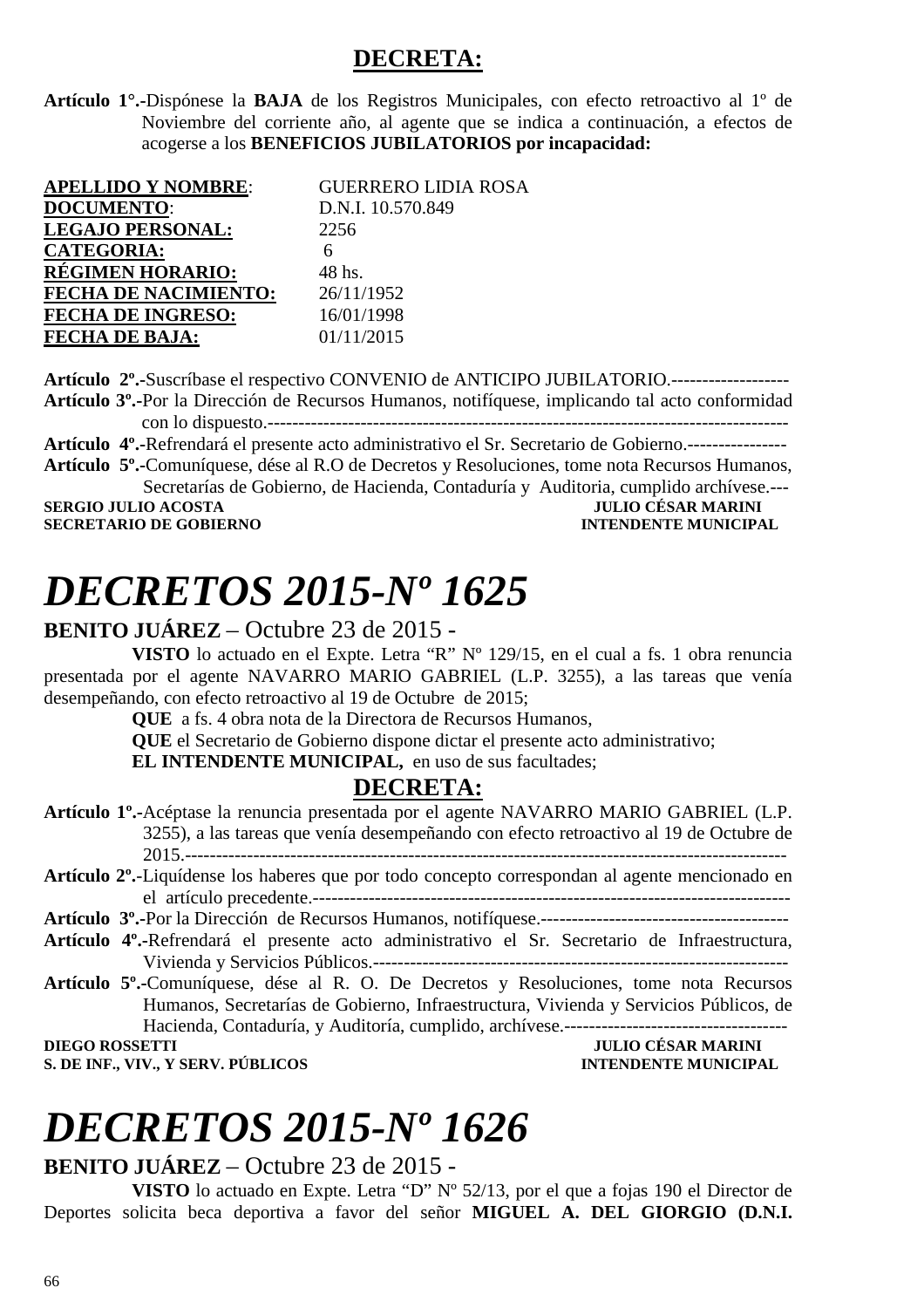**5.390.572)** destinada a solventar los gastos de traslado para participar de la prueba de Rally de Mountain Bike a llevarse a cabo el 1º de Noviembre;

**CONSIDERANDO** que a fojas 195 obra informe de la Comisión Evaluadora de Becas deportivas;

**QUE** a fs. 197 Contaduría efectúa la respectiva imputación del gasto;

**QUE** el Secretario de Gobierno dispone emitir el presente acto administrativo;

**EL INTENDENTE MUNICIPAL,** en uso de sus facultades,

#### **DECRETA:**

**Artículo lº.-**Otórgase **BECA DEPORTIVA** al señor **MIGUEL A. DEL GIORGIO (D.N.I. 5.390.572)** por la suma de **Pesos QUINIENTOS (\$ 500,00),** con destino a solventar gastos de traslado para participar de la prueba de Rally de Mountain Bike a llevarse a cabo el 1º de Noviembre en la ciudad de Tandil-----------------------------------------------

**Artículo 2º.-**El gasto será imputado según lo informado por Contaduría a fs. precedentes.-----------

**Artículo 3º.**-Refrendará el presente acto administrativo el Sr. Secretario de Gobierno.-----------------

**Artículo 4º.-**Comuníquese, dése al R. O. De Decretos y Resoluciones, tome nota Contaduría, Tesorería, Presupuesto, Dirección de Deportes, Secretaría de Gobierno, de Hacienda y

Auditoría, cumplido, archívese.------------------------------------------------------------------

**SERGIO JULIO ACOSTA SECRETARIO DE GOBIERNO INTENDENTE MUNICIPAL** 

# *DECRETOS 2015-Nº 1627*

**BENITO JUÁREZ-** Octubre 23 de 2015-

 **VISTO** lo actuado en Expte. Letra "V" Nº 03/15, por el que la **Sra. SILVA ANDREA SOLEDAD (D.N.I. 29.163.224)** solicita se le otorgue un crédito para **REFACCIÓN** de **VIVIENDA;**

 **CONSIDERANDO,** que la Comisión Municipal de la Vivienda expresa su conformidad de fs. 21 y 22;

**QUE** a fojas precedentes la Comisión Municipal de la Vivienda determina que el crédito sea otorgado en una primer etapa por un monto equivalente al 50 %, y el saldo restante sea abonado una vez realizada la auditoría correspondiente al avance de obra;

**QUE** el Secretario de Gobierno dispone dictar el presente acto administrativo;

 **EL INTENDENTE MUNICIPAL,** en uso de sus facultades,

### **DECRETA:**

- **Artículo lº.-**Adjudicase a la **Sra. SILVA ANDREA SOLEDAD (D.N.I. 29.163.224)** un **CRÉDITO** de **PESOS TRECE MIL (\$ 13.000,00)** para **REFACCIÓN** de su **VIVIENDA,** conforme lo dispone la Oza. Mpal. 2.467 y sus modificatorias, y lo actuado en Expte. Letra "V" Nº 03/15.----------------------------------------------------------
- **Artículo 2º.-**El crédito adjudicado por el artículo precedente será abonado en **dos cuotas iguales.** La primera será abonada al momento de la adjudicación y la segunda una vez realizada la certificación de avance de obra (Art. 14 Ordenanza 2467).-------------------------------
- **Artículo 3º.-**La primera cuota será abonada en sesenta cuotas iguales y consecutivas de \$ 144,59 y la segunda cuota será abonada en sesenta cuotas iguales y consecutivas de \$ 144,59, debiendo ser abonadas entre los días 1º al 10 de cada mes.----------------------------------

**Artículo 4º.-**El monto concedido según el Art. 1º y los importes que oportunamente se perciban por las cuotas de amortización, se imputarán a la Cuenta Especial "Fondo Permanente de la Vivienda".-------------------------------------------------------------------------------------

- **Artículo 5º.-**Por la Secretaría de Desarrollo Social, notifíquese a la interesada, y cumpliméntese el pertinente "Convenio de Pago". Oportunamente dése vista a Dirección de Recaudación a sus efectos.------------------------------------------------------------------------
- **Artículo 6º.-**Previo a hacer efectivo el pago Tesorería Municipal deberá verificar la conformación del pertinente convenio de pago citado en el artículo 4°.-------------------------------------
- **Artículo 7º.**-Refrendará el presente acto administrativo la Sra. Secretaria de Desarrollo Social.-----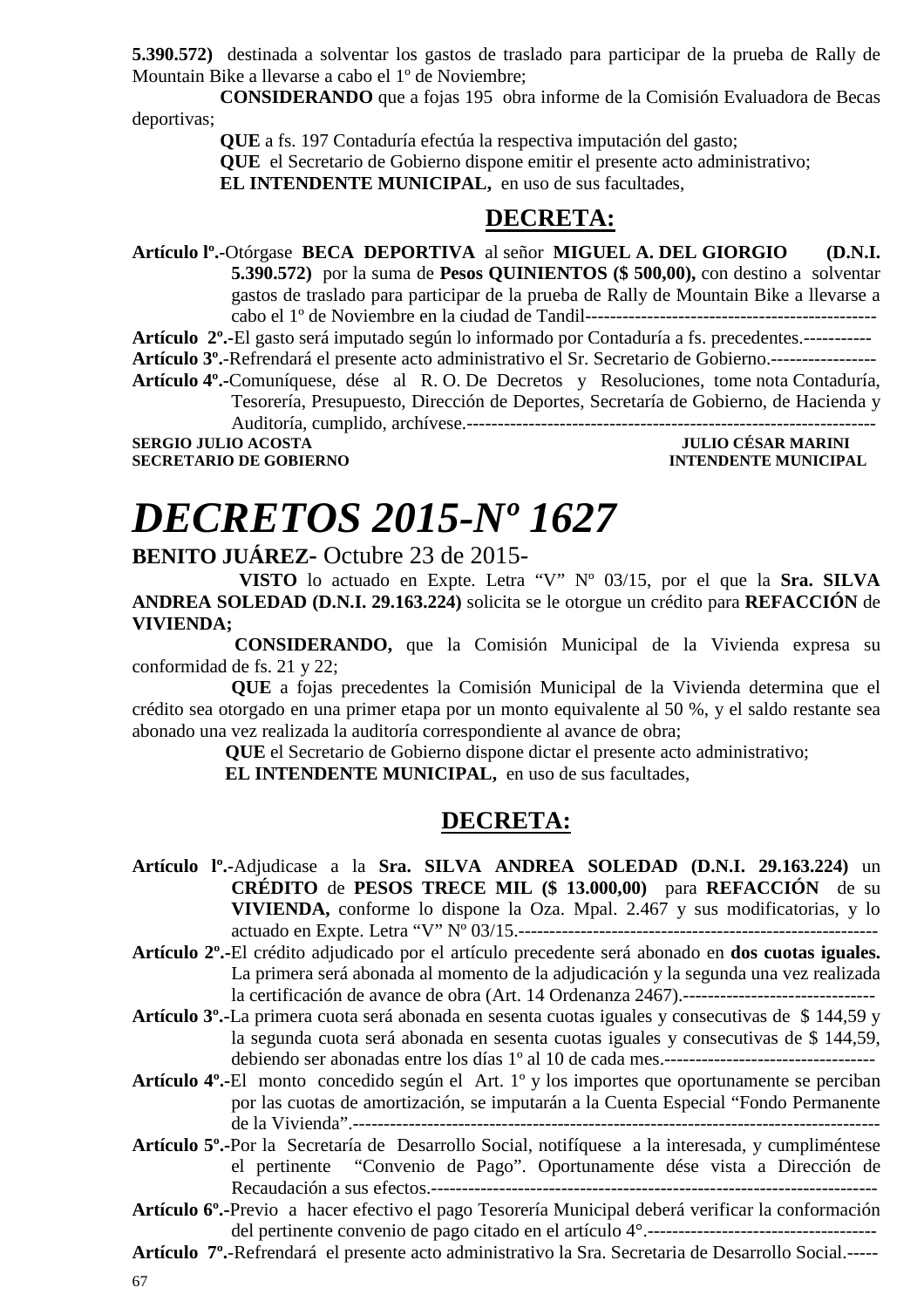**Artículo 8º.-**Comuníquese, dése al R. O. de Decretos y Resoluciones, tome nota, Contaduría, Tesorería, Comisión Mpal. Vivienda, Secretarías de Desarrollo Social, de Hacienda, de Gobierno y Auditoría, cumplido, archívese.------------------------------------------------

**S. DE DESARROLLO SOCIAL DESARROLLO SOCIAL DESARROLLO SOCIAL DESARROLLO SOCIAL DESARROLLO SOCIAL DE SOCIAL DE SOCIAL DE SOCIAL DE SOCIAL DE SOCIAL DE SOCIAL DE SOCIAL DE SOCIAL DE SOCIAL DE SOCIAL DE SOCIAL DE SOCIAL DE SO** 

## **MARÍA TERESA RICCI JULIO CÉSAR MARINI**

# *DECRETOS 2015-Nº 1628*

**BENITO JUÁREZ** – Octubre 23 de 2015 -

 **VISTO** lo actuado en el Expte. Letra "D" Nº 103/15 por el cual la Secretaría de Desarrollo Social eleva nota (fs. 49) solicitando **SUBSIDIO** a personas indigentes destinado al pago de gas natural;

> **QUE** a fojas 59 Contaduría realiza la respectiva reserva preventiva del gasto;  **QUE** el Secretario de Gobierno dispone dictar el presente acto administrativo;

 **EL INTENDENTE MUNICIPAL**, en uso de sus facultades,

### **DECRETA:**

**Artículo 1º.-**Abonar **SUBSIDIO A INDIGENTES** por la suma total de Pesos dos mil doscientos cuarenta y seis con ochenta y cuatro centavos (\$ 2.246,84), según lo solicitado por la Sra. Secretaria de Desarrollo Social a fojas 49 del Expediente Letra "D" N° 103/15.-------------------------------------------------------------------------------------

**Artículo 2º.-**El gasto será imputado según lo informado por Contaduría a fs. precedentes.------------- **Artículo 3º.-**Refrendará el presente acto administrativo la Sra. Secretaria de Desarrollo Social.------ **Artículo 4º.-**Comuníquese, dése al R. O. de Decretos y Resoluciones, tome nota Contaduría, Tesorería, Dirección de Presupuesto, Secretarías de Desarrollo Social, de Gobierno,

de Hacienda y Auditoria, cumplido, archívese.------------------------------------------------ **MARÍA TERESA RICCI DE LA CONSTANTIVIA DE LA CONSTANTIVIA DE LA CONSTANTIVIA DE LA CONSTANTIVIA DE LA CONSTANTIVIA DE LA CONSTANTIVIA DE LA CONSTANTIVIA DE LA CONSTANTIVIA DE LA CONSTANTIVIA DE LA CONSTANTIVIA DE LA CONSTA** 

**S. DE DESARROLLO SOCIAL CONSUMING A LOCAL CONSUMING A LOCAL CONSUMING A LOCAL CONSUMING A LOCAL CONSUMING A LOCAL CONSUMING A LOCAL CONSUMING A LOCAL CONSUMING A LOCAL CONSUMING A LOCAL CONSUMING A LOCAL CONSUMING A LOCAL** 

## *DECRETOS 2015-Nº 1629*

#### **BENITO JUÁREZ- Octubre 26 de 2015-**

 **VISTO** los fondos disponibles de la cuenta 50180/0 de la sucursal del Banco Provincia y lo actuado en el Expediente Letra "H" Nº 2/14;

 **CONSIDERANDO** la oportunidad de generar ingresos por el monto inmovilizado, por medio de una operación de plazo fijo con el Banco de la Provincia de Buenos Aires;

 **QUE** no existe observación que formular, se procede a dictar este instrumento legal para su aprobación;

 **EL INTENDENTE MUNICIPAL,** en uso de sus facultades;

#### **DECRETA:**

- **Artículo 1º.-** Procédase a contratar una operación de Depósito a plazo Fijo con el Banco Provincia de Buenos Aires por la suma de pesos cuatro millones novecientos noventa y cuatro mil novecientos setenta y nueve c/85 ctvos. (\$4.994.979,85), de la cuenta bancaria Nº 50180/0.---------------------------------------------------------------------------------------------
- **Artículo 2º.-**Apruébense las condiciones financieras ofrecidas por Banco Provincia, para el monto del artículo precedente, que se detallan a continuación:
- Interés: La tasa de interés será fija, se aplicará la Tasa Nominal Anual del veintiuno por ciento (21%) y la Tasa Efectiva Anual del Veintitrés con quince por ciento (23,15%).

Plazo: Se fijará como inicio del plazo el 26/10/2015 y durante 30 días.

En consecuencias el monto generado por intereses será: de pesos ochenta y cuatro mil setecientos cincuenta y uno c/88 ctvos. (\$84.751,88).

**Artículo 3º.-**Refrendará el presente acto administrativo el Sr. Secretario de Hacienda.--------------------------------------------------------------------------------------------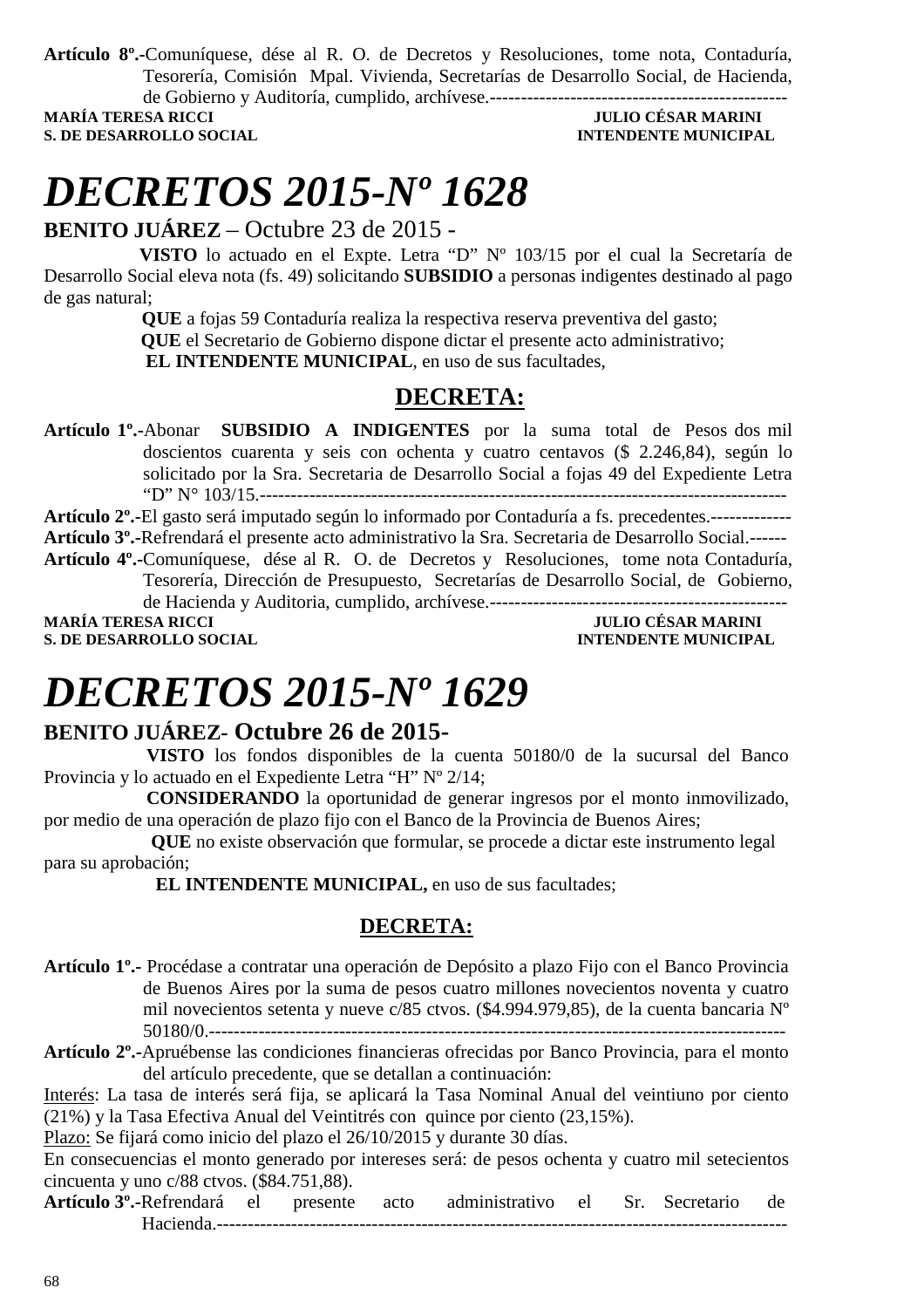**Artículo 4º.-**Comuníquese, dése al R. O. de Decretos y Resoluciones, tome nota, Recursos Humanos, Secretarías de Gobierno, de Hacienda, Contaduría, Dirección de Presupuesto y Auditoría, cumplido, archívese.-------------------------------------------------

**SECRETARIO DE HACIENDA INTENDENTE MUNICIPAL** 

## **JORGE O. ISMAEL JULIO CÉSAR MARINI**

# *DECRETOS 2015-Nº 1630*

#### **BENITO JUÁREZ –** Octubre 26 de 2015**-**

**VISTO** lo actuado en el Expediente Letra "C" Nº 29/12 por el que el "CLUB ATLÉTICO ALUMNI" (fs. 164 y 165) solicita Subsidio para solventar gastos de las actividades de Pelota Paleta hasta finalizar el año deportivo;

**QUE** a fojas 168 Contaduría efectúa la respectiva reserva preventiva del gasto; mientras que a fs. 169 la Secretaría de Gobierno dispone dictar el presente acto administrativo;

 **EL INTENDENTE MUNICIPAL,** en uso de sus facultades,

#### **DECRETA**:

**Artículo 1º.-**Otórguese **SUBSIDIO** al "**CLUB ATLÉTICO ALUMNI"** por la suma de pesos **VEINTICINCO MIL (\$ 25.000,00)** destinado a solventar gastos de las actividades de Pelota Paleta hasta finalizar el año deportivo. El mismo deberá ser rendido oportunamente mediante "Balance de Inversión".---------------------------------------------

**Artículo 2º.-**El gasto será imputado según lo informado por Contaduría a fs. precedentes.------------

**Artículo 3º.-**Tesorería, previo a hacer efectivo al Subsidio del Art. 1º, deberá verificar el cumplimiento del Art. 132 del Reglamento de Contabilidad.--------------------------------

**Artículo 4º.-**Refrendará el presente acto administrativo el Sr. Secretario de Gobierno.-----------------

**Artículo 5º.-**Comuníquese, desde la R. O. de Decretos y Resoluciones, tome nota, Contaduría, Tesorería, Presupuesto, Secretarías de Gobierno, de Hacienda y Auditoría, cumplido, archívese---------------------------------------------------------------------------------------------

**SERGIO JULIO ACOSTA SECRETARIO DE GOBIERNO INTENDENTE MUNICIPAL** 

# *DECRETOS 2015-Nº 1631*

### **BENITO JUÁREZ** –Octubre 26 de 2015-

 **VISTO** lo actuado en Expte. Letra "D" Nº 21/15 por el cual la Secretaria de Desarrollo Social eleva nota (fs.115) solicitando **SUBSIDIO** destinado a personas indigentes para el mantenimiento de su grupo familiar;

> **QUE** a fojas 123 Contaduría realiza la respectiva reserva preventiva del gasto;  **QUE** el Secretario de Gobierno dispone dictar el presente acto administrativo;  **EL INTENDENTE MUNICIPAL** en uso de sus facultades,

### **DECRETA:**

**Artículo 1º.-**Abonar **SUBSIDIO A INDIGENTES** por la suma total de pesos ochenta y cuatro mil ochocientos veinte (\$ 84.820,00) según lo solicitado por la Secretaria de Desarrollo Social destinado a personas indigentes para el mantenimiento de su grupo familiar, de acuerdo a lo actuado en Expediente Letra "D" Nº 21/15.---------------------------------

**Artículo 2º.-**El gasto será imputado según lo informado por Contaduría a fs. precedentes.------------

**Artículo 3º.-**Refrendará el presente acto administrativo la Sra. Secretaria de Desarrollo Social.----

**Artículo 4º.-**Comuníquese, dése al R. O. de Decretos y Resoluciones, tome nota Contaduría, Tesorería, Auditoria, Dirección de Presupuesto, Secretarías de Desarrollo Social, de

Gobierno, de Hacienda y Auditoría, cumplido, archívese.-----------------------------------

**S. DE DESARROLLO SOCIAL** 

**MARINI<br>INTENDENTE MUNICIPAL**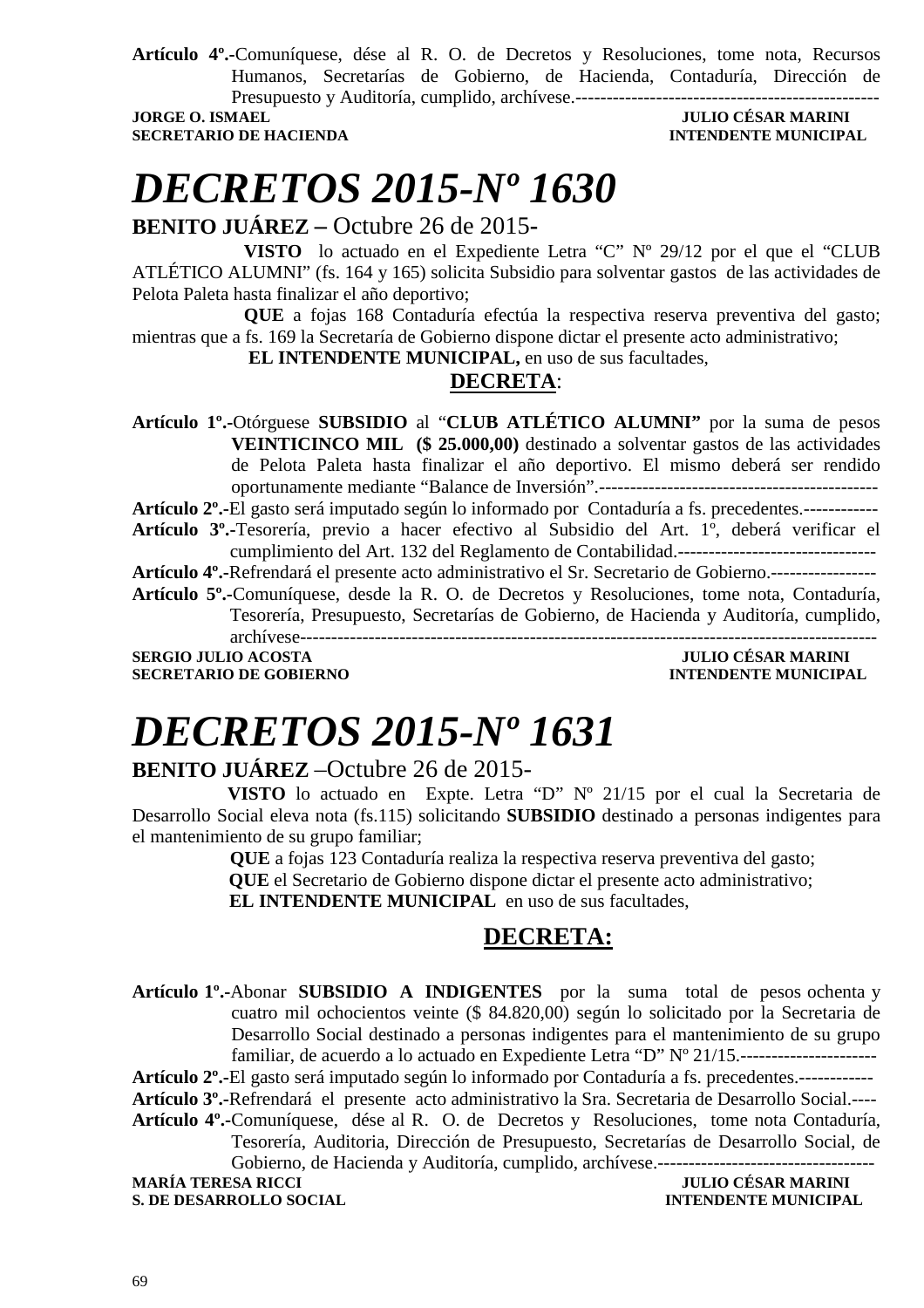# *DECRETOS 2015-Nº 1632*

### **BENITO JUÁREZ** –Octubre 26 de 2015-

 **VISTO** lo actuado en Expte. Letra "D" Nº 22/15 por el cual la Secretaria de Desarrollo Social eleva nota (fs. 100) solicitando **SUBSIDIO** destinado al pago de Alquileres a indigentes;

> **QUE** a fojas 106 Contaduría realiza la respectiva reserva preventiva del gasto;  **QUE** el Secretario de Gobierno dispone dictar el presente acto administrativo;  **EL INTENDENTE MUNICIPAL,** en uso de sus facultades,

### **DECRETA:**

**Artículo 1º.-**Abonar **SUBSIDIO A INDIGENTES** por la suma total de pesos cincuenta y cuatro mil cien (\$ 54.100,00) según lo solicitado por la Secretaria de Desarrollo Social destinado al pago de Alquileres a indigentes, de acuerdo a lo actuado en Expediente Letra "D" Nº 22/15.--------------------------------------------------------------------------------

**Artículo 2º.-**El gasto será imputado según lo informado por Contaduría a fs. precedentes.------------

**Artículo 3º.-**Refrendará el presente acto administrativo la Sra. Secretaria de Desarrollo Social.---- **Artículo 4º.-**Comuníquese, dése al R. O. de Decretos y Resoluciones, tome nota Contaduría, Tesorería, Auditoría, Dirección de Presupuesto, Secretarías de Desarrollo Social, de Gobierno, de Hacienda y Auditoría, cumplido, archívese.-----------------------------------

**S. DE DESARROLLO SOCIAL** 

## **MULIO CÉSAR MARINI<br>INTENDENTE MUNICIPAL**

# *DECRETOS 2015-Nº 1633*

#### **BENITO JUÁREZ –**Octubre 26 de 2015**-**

**VISTO** lo actuado en el Expediente Letra "D" Nº 36/15 por el cual la Sra. Secretaria de Desarrollo Social a fojas 424 solicitita SUBSIDIO a personas indigentes destinado al pago de luz;

**QUE** a fojas precedentes Contaduría realiza la respectiva reserva preventiva del gasto;

**QUE** el Secretario de Gobierno dispone dictar el presente acto administrativo de subsidio;

 **EL INTENDENTE MUNICIPAL,** en uso de sus facultades,

### **DECRETA**:

**Artículo 1º.-**Abonar SUBSIDIO A INDIGENTES según nomina de beneficiarios, confeccionada y conformada por la Secretaría de Desarrollo Social, por un monto total de pesos treinta mil ochenta y siete con setenta centavos (\$ 30.087,70) de acuerdo a lo actuado en el Expte. Letra "D" Nº 36/15.------------------------------------------------------------------------

**Artículo 2º.-**El gasto será imputado según lo informado por Contaduría a fs. precedentes.----------- **Artículo 3º.-**Refrendará el presente acto administrativo la Sra. Secretaria de Desarrollo Social.------ **Artículo 4º.-**Comuníquese, desde la R. O. de Decretos y Resoluciones, tome nota, Contaduría, Tesorería, Presupuesto, Secretarías de Desarrollo Social, de Gobierno, de Hacienda y Auditoría, cumplido, archívese------------------------------------------------------------------- **MARÍA TERESA RICCI JULIO CÉSAR MARINI** 

**S. DE DESARROLLO SOCIAL CONSUMING A LOCAL CONSUMING A LOCAL CONSUMING A LOCAL CONSUMING A LOCAL CONSUMING A LOCAL CONSUMING A LOCAL CONSUMING A LOCAL CONSUMING A LOCAL CONSUMING A LOCAL CONSUMING A LOCAL CONSUMING A LOCAL** 

# *DECRETOS 2015-Nº 1634*

### **BENITO JUAREZ –** Octubre 26 de 2015**-**

**VISTO** lo actuado en el Expediente Letra "D" Nº 27/13 3º cuerpo por el cual la Delegada Municipal Interina de Barker a fojas 948 solicita SUBSIDIO a personas indigentes destinado al pago de luz;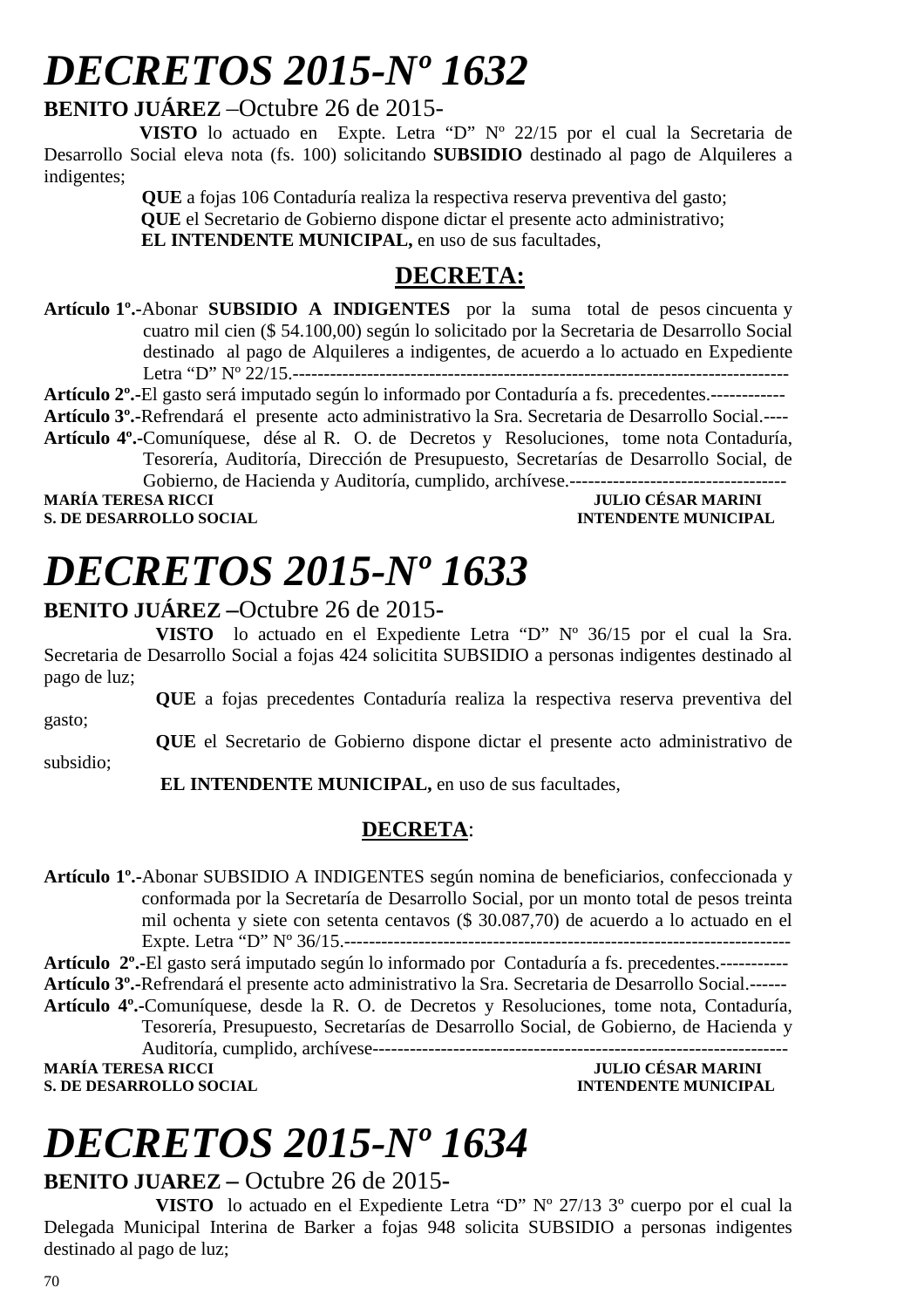**QUE** a fojas precedentes Contaduría realiza la respectiva reserva preventiva del

gasto;

**QUE** el Secretario de Gobierno dispone dictar el presente acto administrativo de

subsidio;

#### **EL INTENDENTE MUNICIPAL,** en uso de sus facultades, **DECRETA**:

**Artículo 1º.-**Abonar SUBSIDIO A INDIGENTES según nomina de beneficiarios, confeccionada y conformada por la Delegada Municipal de Barker Interina, por un monto total de pesos cinco mil novecientos siete con treinta y dos centavos (\$ 5.907,32) de acuerdo a lo actuado en el Expte. Letra "D" Nº 27/13 3º cuerpo.------------------------------------

**Artículo 2º.-**El gasto será imputado según lo informado por Contaduría a fs. precedentes.----------- **Artículo 3º.-**Refrendará el presente acto administrativo la Sra. Secretaria de Desarrollo Social.------

- **Artículo 4º.-**Comuníquese, desde la R. O. de Decretos y Resoluciones, tome nota, Contaduría, Tesorería, Presupuesto, Secretarías de Desarrollo Social, de Gobierno, de Hacienda, Delegación Barker y Auditoría, cumplido, archívese------------------------------------------
- 
- **JULIO CÉSAR MARINI S. DE DESARROLLO SOCIAL DESARROLLO SOCIAL DESARROLLO SOCIAL DESARROLLO SOCIAL DESARROLLO SOCIAL DE LA PERSONAL DE LA PERSONAL DE LA PERSONAL DE LA PERSONAL DE LA PERSONAL DE LA PERSONAL DE LA PERSONAL DE LA PERSONAL DE LA**

# *DECRETOS 2015-Nº 1635*

#### **BENITO JUÁREZ**- Octubre 26 de 2015-

 **VISTO** que por Resolución Nº 425/15 se otorgó LICENCIA ANUAL REGLAMENTARIA a la Sra. Delegada Municipal de Barker Cra. CORRO DANIELA GEORGINA (L.P. 2447);

**QUE** resulta necesario que la mencionada sea reemplazada;

**QUE** el Secretario de Gobierno dispone dictar el presente acto administrativo;

**EL INTENDENTE MUNICIPAL,** en uso de sus facultades,

### **DECRETA:**

**Artículo lº.-**Confírmese que durante la LICENCIA ANUAL REGLAMENTARIA otorgada a la Sra. Delegada Municipal de Barker Cra. CORRO DANIELA GEORGINA (L.P. 2447), asume sus funciones en carácter de reemplazo la agente FERNÁNDEZ NORMA (L.P. 830).-------------------------------------------------------------------------------

**Artículo 2º.-**Por la Dirección de Recursos Humanos notifíquese a la interesada y agréguese al legajo personal de la agente.----------------------------------------------------------------------

**Artículo 3º.-**Refrendará el presente acto administrativo el Sr. Secretario de Gobierno.-----------------

**Artículo 4º.-**Comuníquese, dése al R. O. De Decretos y Resoluciones, tome nota Recursos Humanos, Secretarías de Gobierno, Hacienda, Delegación Barker, Contaduría y Auditoría, cumplido, archívese.------------------------------------------------------------------

**SERGIO JULIO ACOSTA JULIO CÉSAR MARINI SECRETARIO DE GOBIERNO INTENDENTE MUNICIPAL** 

# *DECRETOS 2015-Nº 1636*

**BENITO JUÁREZ –**Octubre 26 de 2015-

 **VISTO** lo solicitado por la Secretaria de Desarrollo Social en los distintos Expedientes a efectos de realizar las **DESIGNACIONES TRANSITORIAS** del Personal que cumple tareas en el área a su cargo;

> **QUE** en cada Expediente obra la respectiva imputación contable;  **QUE** el Secretario de Gobierno dispone dictar el presente acto administrativo;  **EL INTENDENTE MUNICIPAL,** en uso de sus facultades,

### **DECRETA:**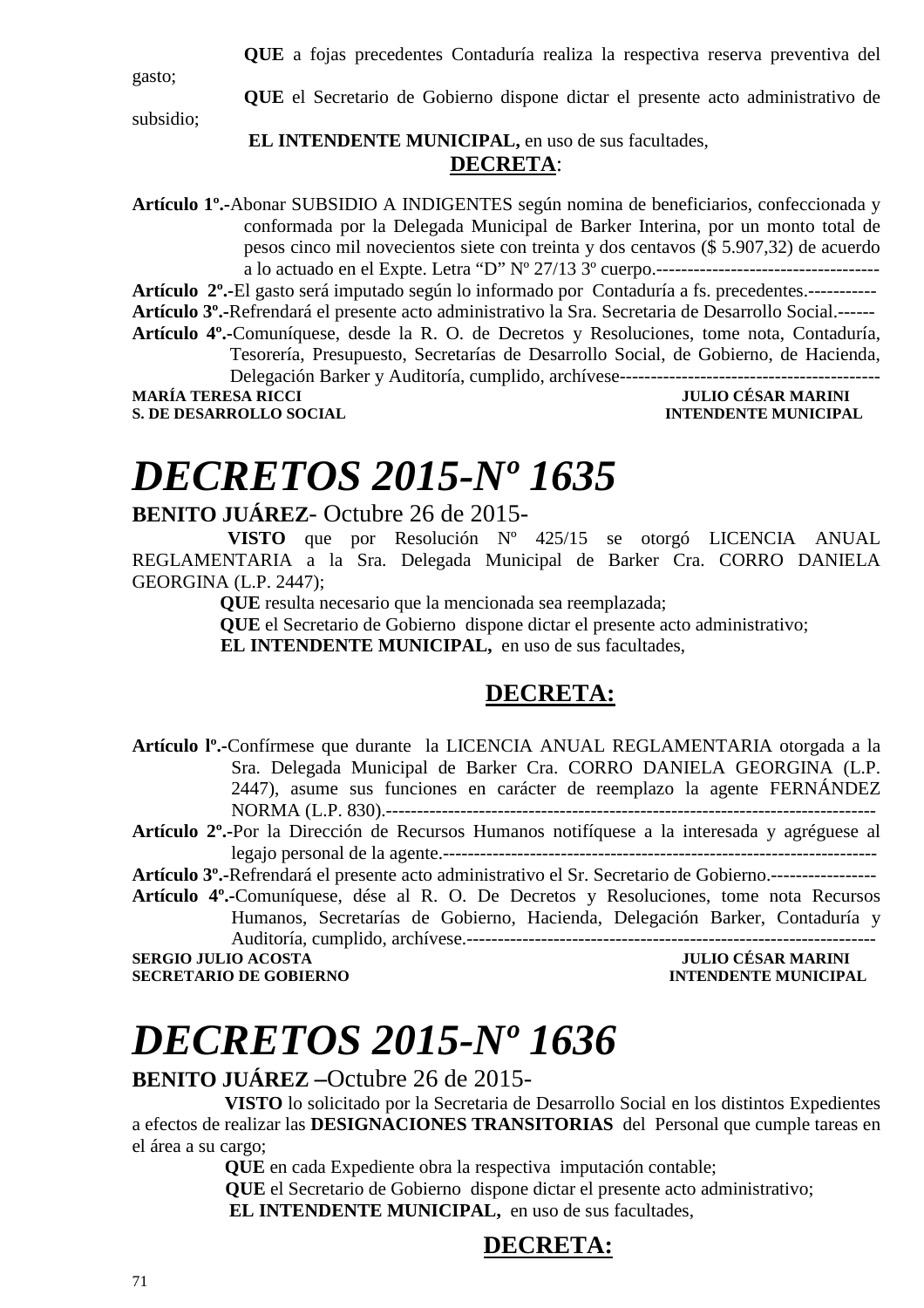**Artículo 1º.-**Dispónese la **DESIGNACIÓN TRANSITORIA** de los siguientes agentes que se desempeñan en el área de la Secretaría de Desarrollo Social, **Con efecto retroactivo del 01/10/15 y hasta el 31/12/15:** 

**SILVA MARTA LUJAN (L.P. 3379) Cat. 1 con 48 hs. sem. – Tareas en Hogar Convivencial "Cruz del Sur" – Expte. Letra "D" Nº 157/15** 

**LÓPEZ IVANA MARÍA JOSÉ (L.P. 3380) Cat. 1 con 48 hs. sem. - Tareas en Hogar Convivencial "Cruz del Sur" – Expte. Letra "D" Nº 158/15** 

**BRAVO DIAZ NATALIA PAOLA (L.P. 3367) Cat. 1 con 35 hs. sem. – Tareas en Comedor "Maripositas" – Expte. Letra "D" Nº 139/15** 

**GASPANI AMANDA (L.P. 3362) Cat. 1 Grado 1 con 25 hs. sem. – Docente en Jardín Maternal – Expte. Letra "D" Nº 107/15** 

**Artículo 2º.-**El gasto deberá imputarse de acuerdo a lo determinado por el Director de Presupuesto en cada expediente.---------------------------------------------------------------------------------

**Artículo 3º.-**Por la Dirección de Recursos Humanos, notifíquese y agréguese a los legajos personales de los agentes.-------------------------------------------------------------------------

**Artículo 4º.-**Refrendará el presente acto administrativo la Sra. Secretaria de Desarrollo Social.------ **Artículo 5º.-**Comuníquese, dése al R. O. de Decretos y Resoluciones, tome nota Recursos Humanos, Contaduría, Secretarías de Gobierno, de Desarrollo Social, Dirección de

Presupuesto y Auditoría, cumplido, archívese.-------------------------------------------------

**S. DE DESARROLLO SOCIAL** 

**MULIO CÉSAR MARINI<br>INTENDENTE MUNICIPAL** 

# *DECRETOS 2015-Nº 1637*

#### **BENITO JUÁREZ –** Octubre 26 de 2015-

 **VISTO** lo solicitado por el Director de Cultura y Educación a fojas 17 del Expediente Letra "C" Nº 112/15 a efectos de realizar la **DESIGNACIÓN TRANSITORIA** en calidad de destajista, del agente LEZCANO JORGE LUIS (L.P. 3373) para desempeñar tareas de locución y animación en distintos Eventos Culturales;

**QUE** a fojas 19 obra la respectiva imputación contable;

**QUE** el Secretario de Gobierno dispone dictar el presente acto administrativo;

 **EL INTENDENTE MUNICIPAL,** en uso de sus facultades,

### **DECRETA:**

**Artículo 1º.-**Dispónese la **DESIGNACIÓN TRANSITORIA en calidad de destajista,** del agente LEZCANO JORGE LUIS (L.P. 3373), para desempeñar tareas de locución y animación en distintos Eventos Culturales, con efecto retroactivo al 01/10/2015 y hasta 31/10/2015. El destajo será abonado de acuerdo a lo dispuesto por Decreto 797/15 Art. 5º Inc. f.-------------------------------------------------------------------------------

- **Artículo 2º.-**El gasto deberá imputarse de acuerdo a lo determinado por el Director de Presupuesto a fojas 19 del Expediente Letra "C" Nº 112/15.------------------------------------------------
- **Artículo 3º.-**Por la Dirección de Recursos Humanos, notifíquese y agréguese al legajo personal del agente.-------------------------------------------------------------------------------------------

**Artículo 4º.-**Refrendará el presente acto administrativo el Sr. Secretario de Gobierno.-----------------

**Artículo 5º.-**Comuníquese, dése al R. O. de Decretos y Resoluciones, tome nota Recursos Humanos, Contaduría, Secretarías de Gobierno, de Hacienda, Direcciones de Cultura,

de Presupuesto y Auditoría, cumplido, archívese.---------------------------------------------

**SECRETARIO DE GOBIERNO INTENDENTE MUNICIPAL** 

**SERGIO JULIO ACOSTA JULIO CÉSAR MARINI** 

# *DECRETOS 2015-Nº 1638*

**BENITO JUÁREZ –** Octubre 26 de 2015 **–**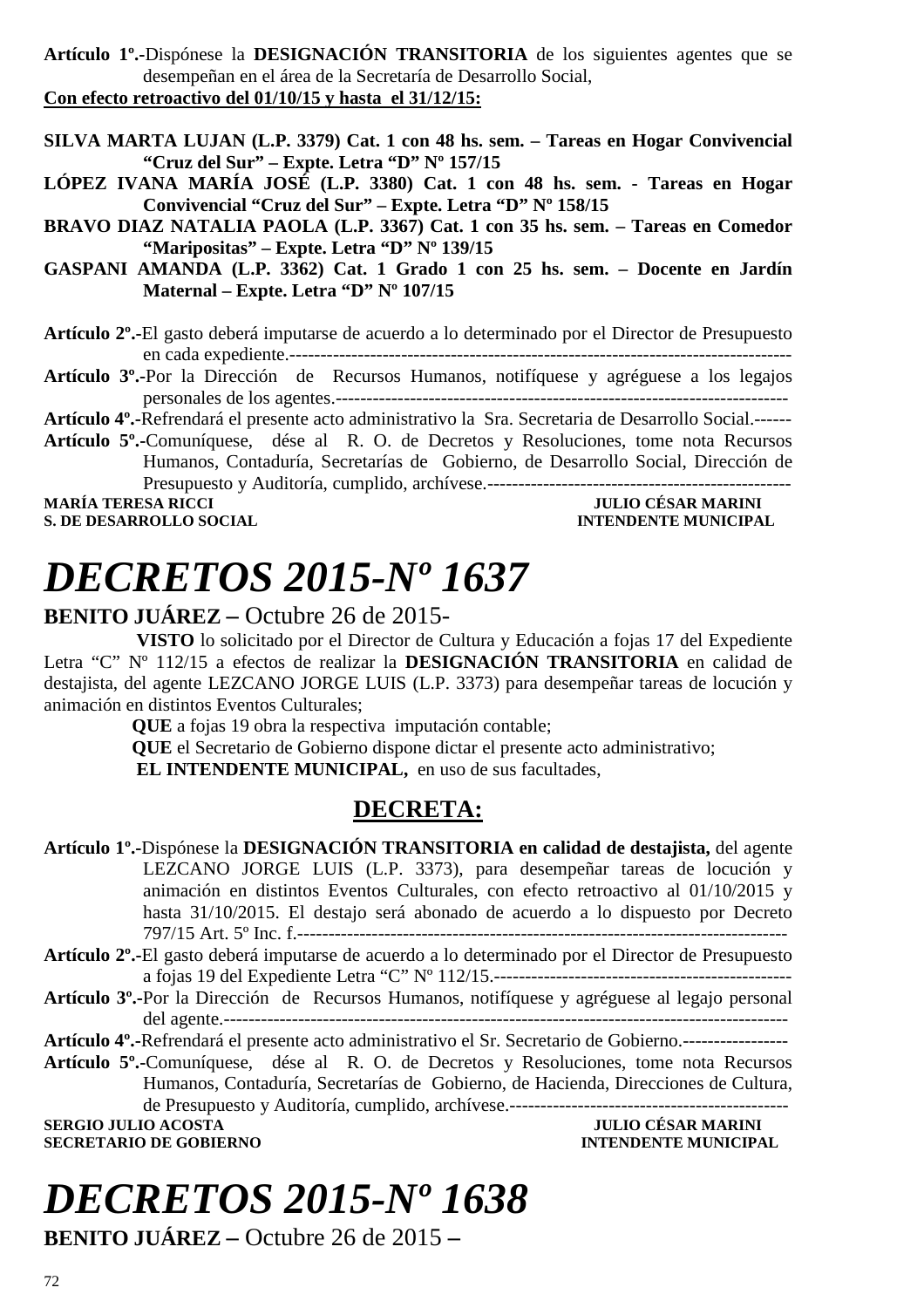**VISTO** lo solicitado por la Delegada Municipal de Barker en los distintos Expedientes a efectos de realizar las **DESIGNACIONES TRANSITORIAS** del Personal que cumple tareas dependiendo de la mencionada Delegación;

**QUE** en cada Expediente obra la respectiva imputación contable;

 **QUE** el Secretario de Gobierno propicia otorgar el acto administrativo;

 **EL INTENDENTE MUNICIPAL,** en uso de sus facultades,

#### **DECRETA:**

**Artículo 1º.-**Dispónese la **DESIGNACIÓN TRANSITORIA** en calidad de destajista de los agentes que se detallan a continuación los cuales se desempeñan en las distintas áreas de la Delegación Municipal de Barker. El destajo será abonado de acuerdo a lo determinado por el Decreto Municipal Nº 797/15 art. 5º inc. f):

#### **Con efecto retroactivo al 01/10/2015 y hasta 31/12/2015: LOBOS JOSÉ DANIEL (L.P. 3347) Sereno en Hotel – Expte. Letra "D" Nº 23/15**

**Artículo 2º.-**Dispónese la **DESIGNACIÓN TRANSITORIA** de los agentes que se detallan a continuación, los cuales se desempeñan en las distintas áreas de la Delegación Municipal de Barker:

#### **A partir del 1/11/15 y hasta el 31/12/15:**

**PAVÓN EDGARDO NORBERTO (L.P. 3345) Servicios Públicos – cat. 1 con 35 hs. sem. Expte. Letra "D" Nº 9/15** 

**MIÑO ROJAS FELIX EVER (L.P. 3376) Servicios Públicos – cat. 1 con 40 hs. sem. Expte. Letra "D" Nº 151/15** 

**Artículo 3º.-**El gasto deberá imputarse de acuerdo a lo informado por la Subcontadora a cargo de la Dirección de Presupuesto en cada Expediente.-----------------------------------

**Artículo 4º.-**Por la Dirección de Recursos Humanos, notifíquese y archívese en los legajos personales de los agentes.-------------------------------------------------------------------------

**Artículo 5º.-**Refrendará el presente acto administrativo el Sr. Secretario de Gobierno.-----------------

**Artículo 6º.-**Comuníquese, dése al R. O. de Decretos y Resoluciones, tome nota Recursos Humanos, Contaduría, Secretarías de Gobierno, de Hacienda, Dirección de Presupuesto, Delegación Barker y Auditoría, cumplido, archívese.-------------------------

**SERGIO JULIO ACOSTA** 

**SECRETARIO DE GOBIERNO INTENDENTE MUNICIPAL** 

### *DECRETOS 2015-Nº 1639*

#### **BENITO JUÁREZ –** Octubre 27 de 2015-

**VISTO** lo solicitado a fojas 1 del Expediente Letra "C" Nº 150/15 por la Contadora Municipal en cuanto a abonar tareas extraordinarias a la agente SALIM PATRICIA (L.P. 2445), a ser abonadas con efecto retroactivo al 01/10/2015, dado el incremento en la demanda de las actividades que la misma realiza en el área de contaduría;

**QUE** a fojas 4 obra informe del Sr. Secretario de Hacienda;

**QUE** a fojas 5 obra la respectiva imputación contable;

**QUE** el Secretario de Gobierno dispone dictar el presente acto administrativo;

**EL INTENDENTE MUNICIPAL,** en uso de sus facultades,

#### **DECRETA:**

- **Artículo 1º.**-Autorízase a liquidar las tareas extraordinarias por la suma de Pesos Un mil (\$ 1.000.00), a ser abonadas en forma conjunta con sus haberes a partir del 1º de Octubre del corriente año, a la agente SALIM PATRICIA (L.P. 2445), de acuerdo a lo actuado en el Expediente Letra "C" Nº 150/15.----------------------------------------------------------
- **Artículo 2º.-**El Sr. Secretario de Hacienda será el encargada de verificar las tareas realizadas en el Artículo Precedente y solicitar la pertinente liquidación.-------------------------------------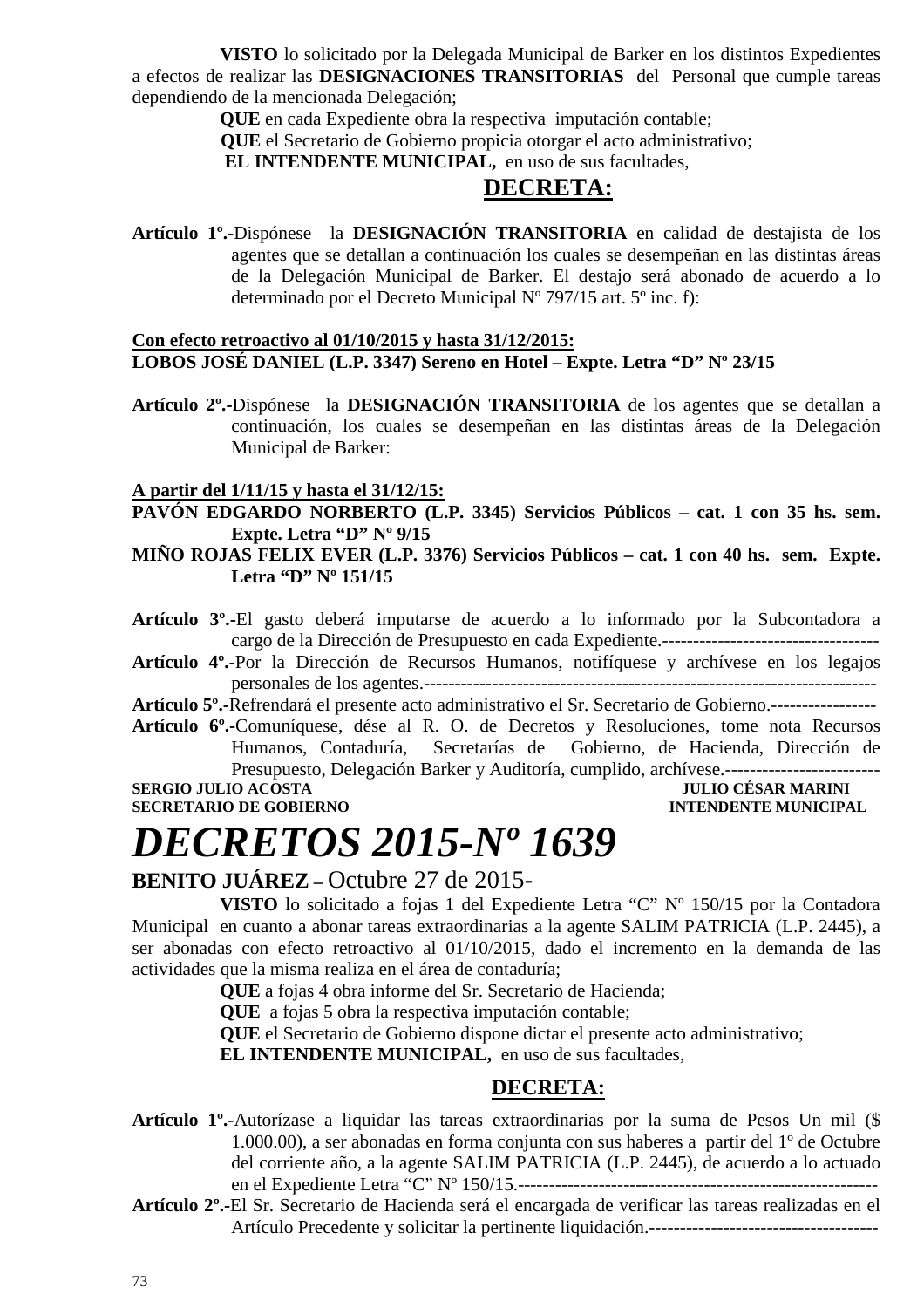**Artículo 3º.-**El gasto deberá imputarse de acuerdo a lo informado por el Director de la Oficina de Presupuesto a fojas 5 del Expte. Letra "C" Nº 150/15.---------------------------------------

**Artículo 4º.-**Refrendará el presente acto administrativo el Sr. Secretario de Hacienda.-----------------

**Artículo 5º.-**Comuníquese, dése al R. O. de Decretos y Resoluciones, tome nota, Recursos Humanos, Secretarías de Gobierno, de Hacienda, Contaduría, Auditoría, y Dirección de Presupuesto, cumplido, archívese.------------------------------------------------------------

**JORGE O. ISMAEL JULIO CÉSAR MARINI SECRETARIO DE HACIENDA INTENDENTE MUNICIPAL** 

### *DECRETOS 2015-Nº 1640*

**BENITO JUÁREZ** – Octubre 27 de 2015 –

 **VISTO** que la Secretaría Privada ha elevado el PROGRAMA DE ACTOS en conmemoración del 148º ANIVERSARIO de la FUNDACIÓN de NUESTRO PARTIDO;

 **QUE** el Sr. Secretario de Gobierno propicia la adopción del mismo como Programa Oficial;

 **CONSIDERANDO,** que con motivo de dicho Aniversario, ha sido declarado NO LABORABLE, el día 31 de Octubre del año en curso, mediante Resolución Nº 269/15 emitida por el Ministro de Jefatura de Gabinete de Ministros de la provincia de Bs. As.;

**EL INTENDENTE MUNICIPAL**, en uso de sus facultades**,** 

#### **DECRETA:**

**Artículo 1º.-**Declárense de **INTERÉS MUNICIPAL** los festejos organizados en conmemoración del **148º ANIVERSARIO DE LA FUNDACIÓN DEL PARTIDO DE BENITO JUÁREZ** de acuerdo al siguiente programa de actividades:

#### **ACTO OFICIAL 148º ANIVERSARIO BENITO JUÁREZ 1867 – 31 de Octubre – 2015**

**Sábado 31 de Octubre de 2015** 

**8,45 hs. Concentración de Autoridades e invitados en el Palacio Municipal.** 

 **9,00 hs. Traslado de autoridades hasta Plaza Independencia: Izamiento de Banderas:** 

**Argentina – Bonaerense – Partido de Benito Juárez, acompaña Banda Militar del Comando de la 1ª Brigada Blindada de Tandil.** 

**9,30 hs. Traslado de comitiva oficial a Plazoleta Mariano Roldán:** 

**\*Ubicación d la Banda Militar de la Primera Brigada Blindada de Tandil** 

**\*Ubicación de Autoridades.** 

**\*Apertura del Locutor.** 

**\*Entonación de las estrofas "Marcha Juárez".** 

**\*Himno Nacional de México.** 

**\*Palabras del Jefe de Cancillería de la Embajada de México en Argentina, Consejero Alejandro Alba Fernández.** 

**\*Colocación de ofrendas florales en Monumentos a Don Mariano Roldán y al "Dr. Benito Juárez".** 

**10,00 hs. Traslado de autoridades al palco oficial, ubicado frente al Palacio Municipal:** 

**\*Ubicación de autoridades.** 

**\*Apertura locutores.** 

**\*Lectura de Decretos y salutaciones.** 

**\*Himno Nacional Argentino a cargo de la Banda Militar del Comando de la 1ª Brigada Blindada de Tandil.** 

**\*Oración religiosa a cargo del Párroco Rafael Díaz.**

**\*Entrega de reconocimientos a personas destacadas por su trayectoria en la comunidad.** 

**\*Mensaje del Sr. Intendente Municipal Don Julio César Marini.** 

**\*Intercambio de Presentes.** 

**11:00 hs. Solicitud de autorización para inicio desfile cívico – institucional.** 

**\*Inicio del desfile.**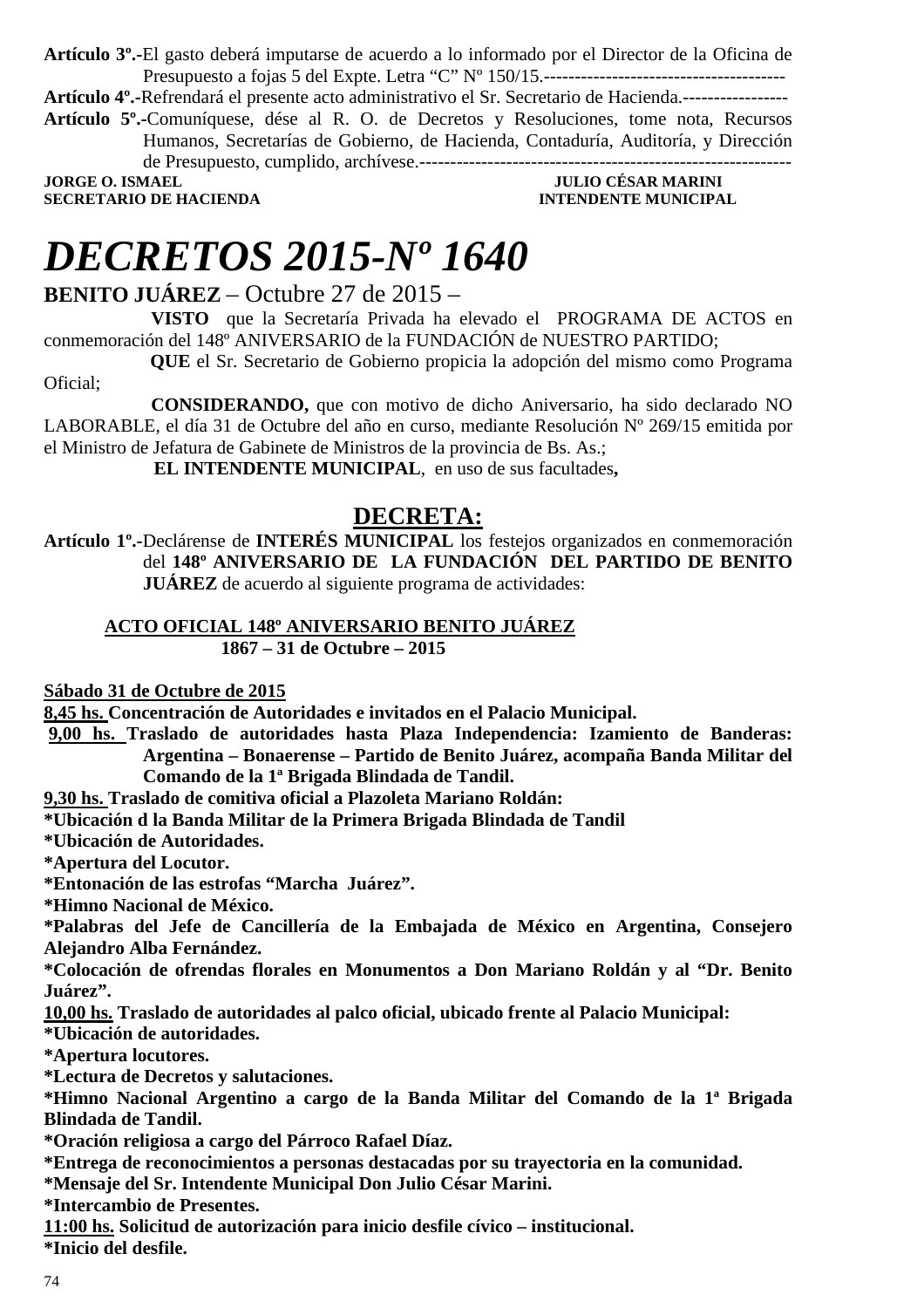**\* Desconcentración.** 

#### **17:00 hs.: INICIO DE ACTIVIDADES CULTURALES EN EL ESCENARIO**

**\* Presentación del espectáculo circense "Estatuas Vivientes".** 

**18,45 hs. Presentación del cuerpo de baile del Programa "Envión".** 

**19,00 hs. Presentación de las postulantes a Reina de Benito Juárez.** 

**19,30 hs. Presentación del grupo vocal e instrumental "Huenú Quimey".** 

- **20,30 hs. Estampas Folklóricas a cargo del Cuerpo de Ex. Bailarines del Centro Cultural y Folklórico "El Sombrerito".**
- **21,00 hs. Acto de coronación de la Reina que representará al distrito de Benito Juárez.**
- **21,30 hs. Presentación de la Banda de Rock "Rey Garufa".**

**22,30 hs. Presentación del grupo musical "Los Turros".** 

**23,30 hs. Cierre a cargo del reconocido grupo de música tropical "Katunga".** 

#### **ADHESIONES:**

#### **29 de Octubre**

**Presentación de la novela titulada "Nada más que Cenizas" del escritor José Gonzalo Echever (José Luis González) en el Salón principal de la Biblioteca Popular Juan José Bernal Torres, a partir de las 19:30 hs.** 

**31 de Octubre** 

**Fogón Tradicional organizado por la Liga Popular de Lucha Contra el Cáncer (LIPOLCC.). 31 de Octubre y 1º de Noviembre** 

**Encuentro Regional de Coleccionistas, con sede en el Edificio Fiscal a partir de las 18:00 horas.** 

**3 a 8 de Noviembre** 

#### **Congreso de Socialización del Patrimonio en el Medio Rural "SOPA 2015"**

**Artículo 2º.-** Se transcribe el Artículo 1º de la Resolución Nº 269/15 del Ministerio de Jefatura de Gabinete de Ministros de la Provincia de Buenos Aires: **"***Declarar NO LABORABLE para la Administración Pública y Banco de la Provincia de Buenos Aires, y feriado optativo para la Industria, el Comercio y restantes actividades que se desarrollen en las fechas correspondientes al mes de octubre de 2015, en los distintos partidos y localidades de la Provincia de Buenos Aires, conformes a los Anexos I y II que forman parte integrante de ésta Resolución …*".--------------------------------------------------------

**Artículo 3º.-**Autorizase a Contaduría a efectuar los pagos que demande el evento.------------------- **Artículo 4º.-**Refrendará el presente acto administrativo el Sr. Secretario de Gobierno.-----------------

**Artículo 5º.-**Comuníquese, dése al R. O. de Decretos y Resoluciones, tome nota Recursos Humanos, Consejo Escolar, Cultura, Contaduría, Secretarías de Gobierno, de Infraestructura, Vivienda y Servicios Públicos, de Desarrollo Social, de Hacienda, de Salud, Ente Descentralizado Hospital, Delegaciones Municipales y Auditoría, cumplido archívese.--------------------------------------------------------------------------------

**SERGIO JULIO ACOSTA JULIO CÉSAR MARINI SECRETARIO DE GOBIERNO INTENDENTE MUNICIPAL** 

# *DECRETOS 2015-Nº 1641*

**BENITO JUÁREZ –**Octubre 27 de 2015-

 **VISTO** lo solicitado por el Subdirector Administrativo de la Secretaría de Gobierno y por la Directora de Auditoría General Interna en los distintos Expedientes a efectos de realizar las **DESIGNACIONES TRANSITORIAS** del Personal que cumple tareas en las distintas áreas Municipales;

 **QUE** en cada Expediente obra la respectiva imputación contable;

 **QUE** el Secretario de Gobierno dispone dictar el presente acto administrativo;

 **EL INTENDENTE MUNICIPAL,** en uso de sus facultades,

#### **DECRETA:**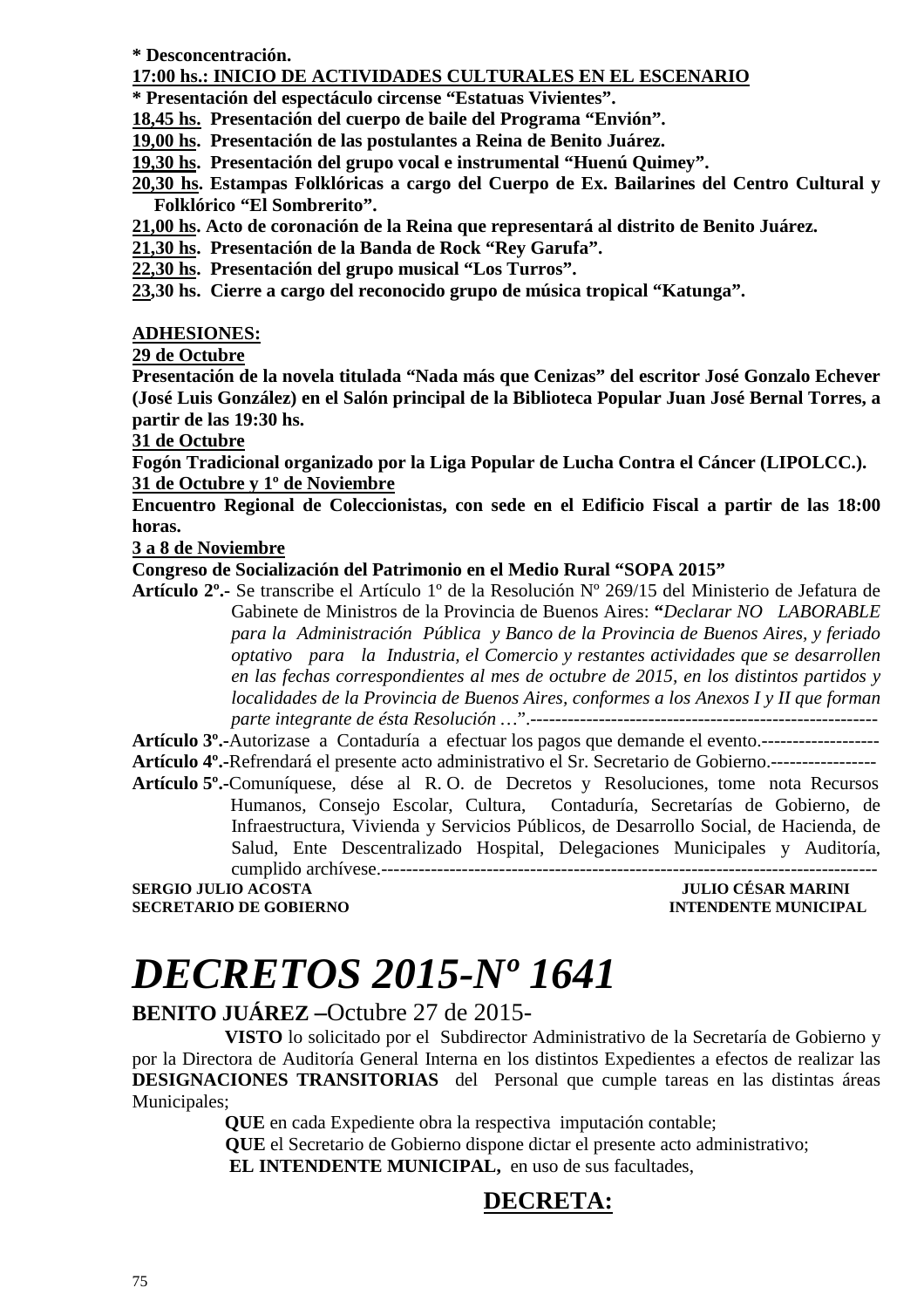**Artículo 1º.-**Dispónese la **DESIGNACIÓN TRANSITORIA** de los agentes que se detallan a continuación:

**Con efecto retroactivo al 1/10/15 y hasta el 31/12/15:** 

- **\*DONADIO SILVANA CAROLINA (L.P. 3337) Cat. 1 con 35 hs. sem. Tareas en Auditoría General Interna – Expte. Letra "A" Nº 74/14**
- **\*CAPPUSSI CAMILO (L.P. 3203) Cat. 1 con 35 hs. sem. Tareas en Ayudantía Fiscal Expte. Letra "G" Nº 13/13**
- **\*ETCHEGOIN FERNANDA (L.P. 2932) Cat. 5 con 48 hs. sem. Tareas en Ayudantía Fiscal y en el Área de Minoridad de la Secretaría de Desarrollo Social – Expte. Letra "G" Nº 76/13**
- **\*ARGUELLES FACUNDO (L.P. 3392) cat. 1 con 35 hs. sem. –proyectorista en el Centro Cultural "Atilio Marinelli"-Expte. Letra "C" Nº 132/15**
- **\*ARGUELLO MARTÍN CONRADO (L.P. 3390) cat. 1 con 35 hs. sem. –mantenimiento en Dirección de Cultura y en "Galpón Jóven" – Expte. Letra "C" Nº 130/15**
- **\*MORALES MARÍA DE LOS M. (L.P. 3389) cat. 1 con 35 hs. sem. maestranza en Centro Regional Universitario – "C" Nº 129/15**
- **\*EZPELETA SUSANA (L.P. 3396) cat. 1 con 35 hs. sem. maestranza en el Centro Cultural "Atilio Marinelli" Expte. ETRA "C" Nº 140/15**
- **\*MORTATI JUAN C. (L.P. 1358) Cat. 11 con 48 hs. sem.- Tareas en el área Política de la Secretaría de Gobierno - Expte. Letra "G" Nº 27/12**

**\*DEL GIORGIO RAFAEL OSVALDO (L.P. 3397) cat. 1 con 35 hs. sem.-mantenimiento del Complejo Polideportivo "Gabriel Atilio Solís" –Expte. Letra "D" Nº 284/15** 

- **Con efecto retroactivo al 1/10/15 y hasta el 31/10/15:**
- **\*DI NARDO GASTON (L.P. 3172) Cat. 1 con 35 hs. sem. Ingeniero en Seguridad e Higiene – Expte. Letra "A" Nº 22/12**
- **Artículo 2º.-**El gasto deberá imputarse de acuerdo a lo determinado por la Subcontadora a cargo de la Oficina de Presupuesto en cada Expediente.------------------------------------------------
- **Artículo 3º.-**Por la Dirección de Recursos Humanos, notifíquese y agréguese a los legajos personales de los agentes.-------------------------------------------------------------------------

**Artículo 4º.-**Refrendará el presente acto administrativo el Sr. Secretario de Gobierno.----------------

**Artículo 5º.-**Comuníquese, dése al R. O. de Decretos y Resoluciones, tome nota Recursos Humanos, Contaduría, Secretarías de Gobierno, de Hacienda, Dirección de Presupuesto y Auditoría, cumplido, archívese.------------------------------------------------ **SERGIO JULIO ACOSTA DE L'ALCENIE DE L'ALCENIE DE L'ALCENIE DE L'ALCENIE DE L'ALCENIE DE L'ALCENIE DE COBIERNO<br>1999 : L'ALCENIE DE L'ALCENIE DE GOBIERNO DE L'ALCENIE DE L'ALCENIE DE L'ALCENIE DE L'ALCENIE DE L'ALCENIE DE<br>2** 

**SECRETARIO DE GOBIERNO** 

### *DECRETOS 2015-Nº 1642*

#### **BENITO JUÁREZ** –Octubre 27 de 2015-

**VISTO** lo solicitado a fojas 116 del Expediente Letra "S" Nº 31/13 por el Director General de Servicios respecto a que se abone Tareas extraordinarias conjuntamente con los haberes del mes de Octubre del corriente año, a los agentes afectados al área de Barrido y Limpieza;

**QUE** a fojas precedentes obra la respectiva imputación contable;

**QUE** el Secretario de Gobierno dispone dictar el presente acto administrativo;  **EL INTENDENTE MUNICIPAL,** en uso de sus facultades,

#### **DECRETA:**

**Artículo 1º.**-Autorízase a liquidar tareas extraordinarias por el mes de Octubre del corriente año por una suma de pesos doscientos (\$ 200,00), a los agentes afectados al área de Barrido y Limpieza, de acuerdo a lo solicitado por el Director General de Servicios a fojas 116 del Expediente Letra "S" Nº 31/13:

**BURGOS FEDERICO MARTIN (L.P. 3331) CAPRA JORGE (L.P. 2684) CARDOSO MARIA DE LOURDES (L.P. 2705) DEL BIAGGIO GASTON ANIBAL (L.P. 3227) EZPELETA MANUEL JAVIER (L.P. 3245)**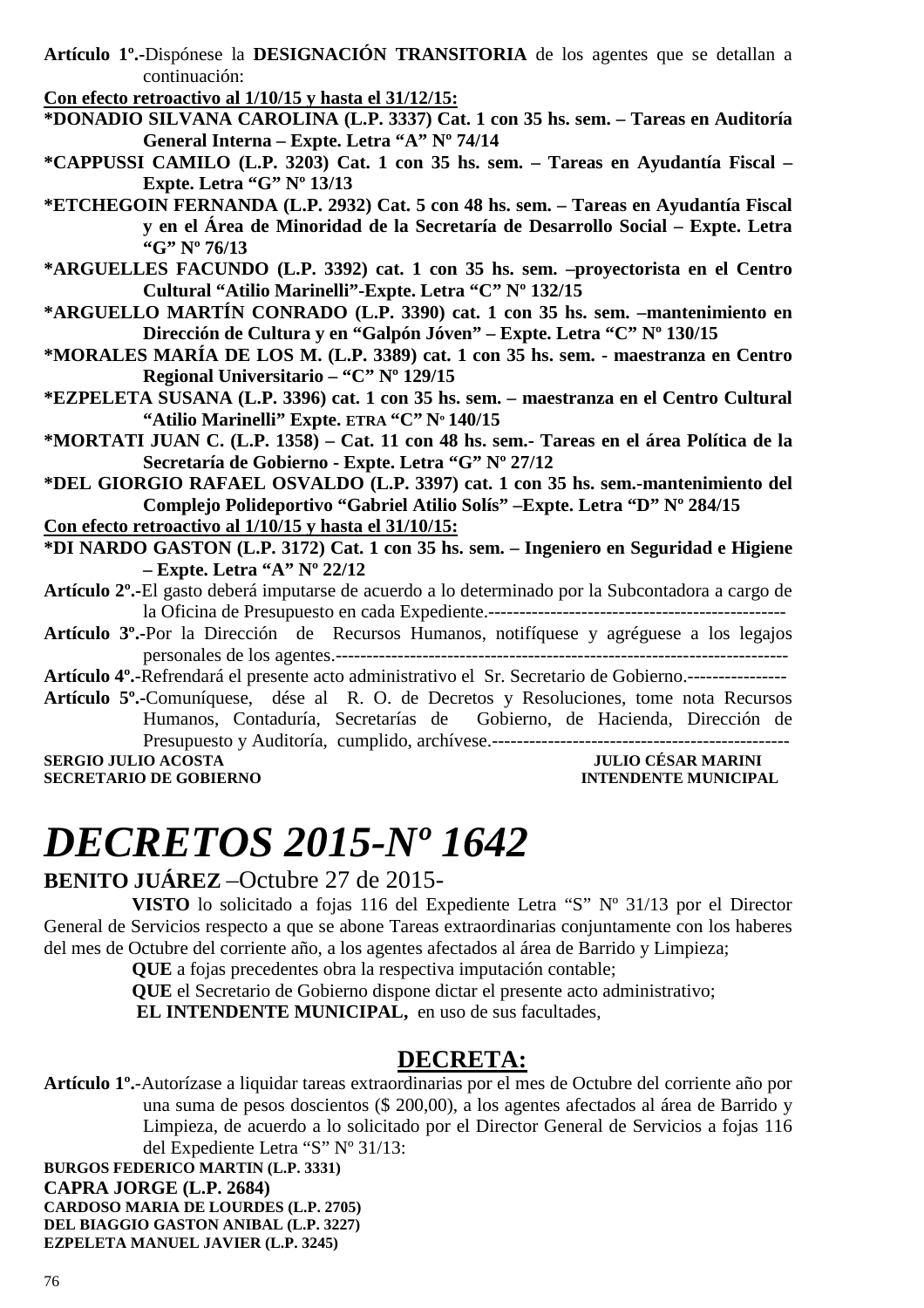**FERRETTI CRISTECHE FERNANDO N. (L.P. 2951) GOMEZ MARIA DE LOS ANGELES (L.P. 3000) IARUSSI ALEJANDRO AMERICO (L.P. 1652) MADRID SONIA SUSANA (L.P. 2711) MARINI MARIA DE LOS ANGELES (L.P. 3378) MORALES MARÍA ELENA (L.P. 2740) PAREDEZ NESTOR FABIAN (L.P. 3317) PERCO CARLOS LUIS (L.P. 2307) SCHWINDT MAURICIO MAXIMILIANO (L.P. 3046)** 

**Artículo 2º.-**El gasto deberá imputarse de acuerdo a lo informado a fojas 118 del Expediente Letra "S" Nº 31/13.----------------------------------------------------------------------------------------

- **Artículo 3º.-**Refrendará el presente acto administrativo el Sr. Secretario de Infraestructura, Vivienda y Servicios Públicos.-------------------------------------------------------------------
- **Artículo 4º.-**Comuníquese, dése al R. O. de Decretos y Resoluciones, tome nota, Recursos Humanos, Secretarías de Gobierno, de Hacienda, de Infraestructura, Vivienda y Servicios Públicos, Dirección General de Servicios, Contaduría, Dirección de Presupuesto y Auditoría, cumplido, archívese.-------------------------------------------------

**DIEGO ROSSETTI JULIO CÉSAR MARINI S. DE INF., VIV., Y SERV. PÚBLICOS** 

# *DECRETOS 2015-Nº 1643*

#### **BENITO JUÁREZ –** Octubre 27 de 2015-

**VISTO** lo solicitado por el Director de Deportes a fojas 1 del Expediente Letra "D" Nº 299/15 a efectos de realizar la **DESIGNACIÓN TRANSITORIA** del profesor de educación física MARIO NAHUEL DENIRO (L.P. 3401), para desempeñarse en la Dirección de Deportes; **QUE** a fojas 4 obra la respectiva imputación contable;

> **QUE** el Secretario de Gobierno dispone dictar el presente acto administrativo;  **EL INTENDENTE MUNICIPAL,** en uso de sus facultades,

### **DECRETA:**

| Artículo 1º.-Dispónese la DESIGNACIÓN TRANSITORIA en calidad de destajista, del agente<br>MARIO NAHUEL DENIRO (L.P. 3401), para desempeñarse como profesor de<br>educación física, con efecto retroactivo al 1/10/15 y hasta el 31/12/15. |
|-------------------------------------------------------------------------------------------------------------------------------------------------------------------------------------------------------------------------------------------|
| Artículo 2 <sup>º</sup> .-El destajo será abonado de acuerdo a lo determinado en el Decreto Nº 797/15, artículo                                                                                                                           |
|                                                                                                                                                                                                                                           |
| <b>Artículo 3<sup>°</sup>.</b> -El gasto deberá imputarse de acuerdo a lo determinado por el Director de Presupuesto                                                                                                                      |
|                                                                                                                                                                                                                                           |
| Artículo 4 <sup>°</sup> .-Por la Dirección de Recursos Humanos, notifíquese y agréguese al legajo personal                                                                                                                                |
|                                                                                                                                                                                                                                           |
| Artículo 5º.-Refrendará el presente acto administrativo el Sr. Secretario de Gobierno.------------------                                                                                                                                  |
| Artículo 6°.-Comuníquese, dése al R. O. de Decretos y Resoluciones, tome nota Recursos                                                                                                                                                    |
| Humanos, Contaduría, Secretaría de Gobierno, Deportes, Dirección de Presupuesto y                                                                                                                                                         |
| Auditoría, cumplido, archívese.--<br>------------------------------                                                                                                                                                                       |
| <b>JULIO CÉSAR MARINI</b><br><b>SERGIO JULIO ACOSTA</b>                                                                                                                                                                                   |
| <b>SECRETARIO DE GOBIERNO</b><br><b>INTENDENTE MUNICIPAL</b>                                                                                                                                                                              |
|                                                                                                                                                                                                                                           |

# *DECRETOS 2015-Nº 1644*

#### **BENITO JUÁREZ –** Octubre 27 de 2015-

**VISTO** lo solicitado por la Gerente Vial Rural a fojas 1 del Expediente Letra "V" Nº 142/15 a efectos de realizar la **DESIGNACIÓN TRANSITORIA** del agente MOREY GABRIEL (L.P. 3400), para desempeñar tareas en Vial Rural;

**QUE** a fojas 3 obra la respectiva imputación contable;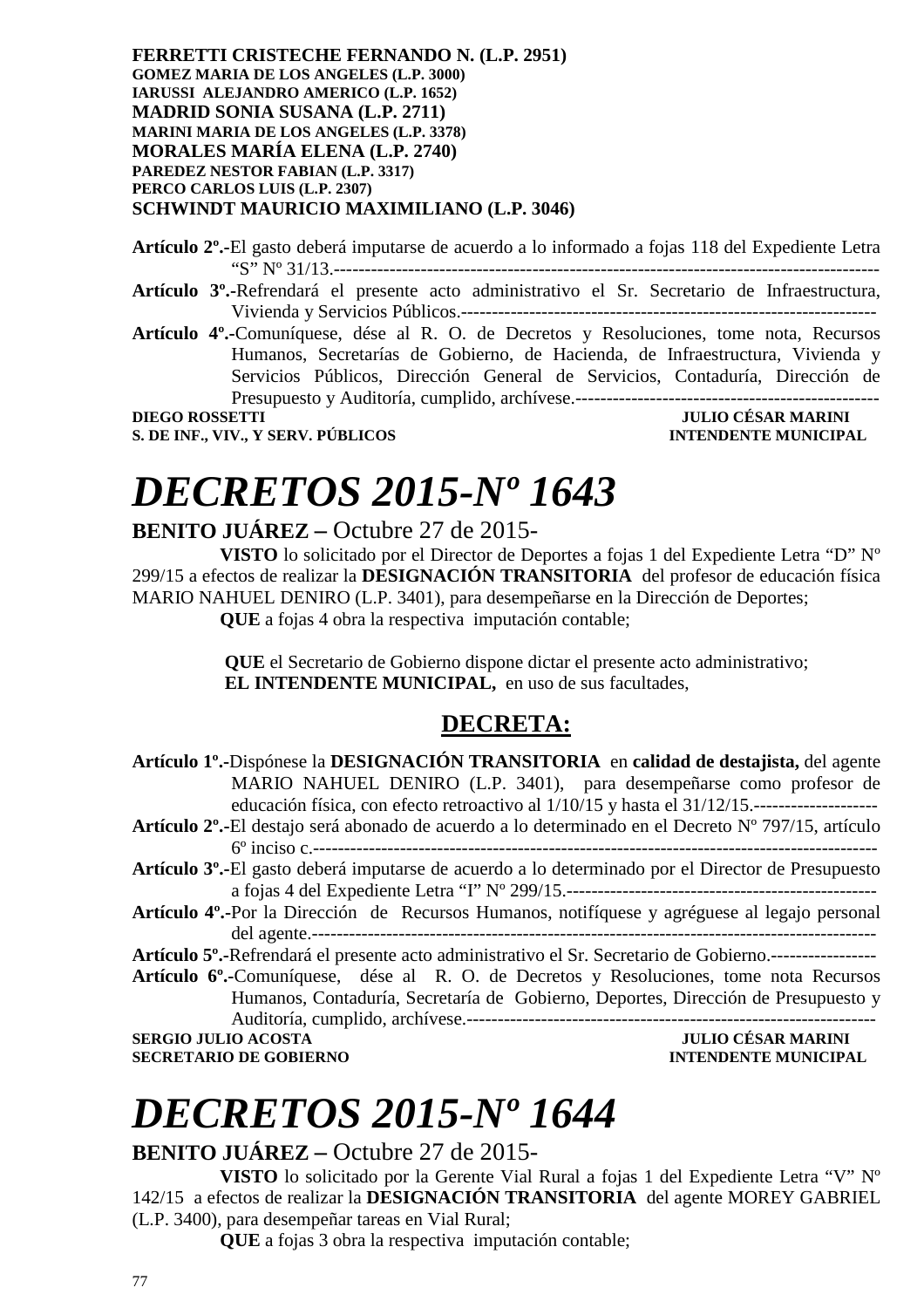**QUE** el Secretario de Gobierno dispone dictar el presente acto administrativo;  **EL INTENDENTE MUNICIPAL,** en uso de sus facultades,

#### **DECRETA:**

**Artículo 1º.-**Dispónese la **DESIGNACIÓN TRANSITORIA ,** del agente GABRIEL MOREY (L.P. 3400), para desempeñar tareas en Vial Rural, en la categoría 3 con 35 horas semanales, con efecto retroactivo al  $1/10/15$  y hasta el  $31/12/15$ . **Artículo 2º.-**El gasto deberá imputarse de acuerdo a lo determinado por el Director de Presupuesto a fojas 3 del Expediente Letra "V" Nº 142/15.------------------------------------------------- **Artículo 3º.-**Por la Dirección de Recursos Humanos, notifíquese y agréguese al legajo personal del agente.------------------------------------------------------------------------------------------- **Artículo 4º.-**Refrendará el presente acto administrativo el Sr. Secretario de Infraestructura, Vivienda y Servicios Públicos.------------------------------------------------------------------- **Artículo 5º.-**Comuníquese, dése al R. O. de Decretos y Resoluciones, tome nota Recursos Humanos, Contaduría, Secretaría de Gobierno, Vial Rural, Dirección de Presupuesto y Auditoría, cumplido, archívese.---------------------------------------------------------------- **DIEGO ROSSETTI JULIO CÉSAR MARINI S. DE INF., VIV., Y SERV. PÚBLICOS INTENDENTE MUNICIPAL** 

### *DECRETOS 2015-Nº 1645*

#### **BENITO JUÁREZ** –Octubre 27 de 2015–

**VISTO** que el H.C.D. eleva al Departamento Ejecutivo las **ORDENANZAS MUNICIPALES** sancionadas en la Sesión Ordinaria que se llevó a cabo el día **22 de Octubre de 2015** para su respectiva promulgación,

**EL INTENDENTE MUNICIPAL**, en uso de sus facultades,

#### **DECRETA:**

**Artículo1º.-**Quedan **PROMULGADAS** por el presente acto administrativo las **ORDENANZAS MUNICIPALES** que se indican a continuación, que fueran sancionadas por el Honorable Concejo Deliberante en la Sesión Ordinaria del día **22 de Octubre de 2015:** 

 **OZA. 5014/2015**-Expte. Letra "G" Nº 123/15 CONVALIDESE EL CONTRATO SUSCRIPTO CON EL SERVICIO PROVINCIAL DE AGUA POTABLE Y SANEAMIENTO RURAL (S.P.A.R.) REGISTRADO BAJO EL NUMERO Nº 20/2015 DEL REGISTRO MUNICIPAL DE CONVENIOS.------------------------

**OZA**. **5015/2015**-Exptes. Letra "D" Nº 320/2015 AUTORIZASE AL DEPARTAMENTO EJECUTIVO A SUSCRIBIR CON LA SECRETARIA NACIONAL DE NIÑEZ, ADOLESCENCIA Y FAMILIA EL ACTA DE COMPROMISO, REFERENTE A LA SESIÓN DEL INMUEBLE DONDE FUNCIONABA EL INSTITUTO "CAYETANO ZIBECCHI".----------------------------------------------

**Artículo 2º.-**Refrendará el presente acto administrativo el Sr. Secretario de Gobierno.----------------- **Artículo 3º.-**Comuníquese, dése al R. O. de Decretos y Resoluciones, tome nota Secretarías de Hacienda, de Gobierno, de Seguridad y Auditoría, cumplido, archívese.- **SERGIO JULIO ACOSTA JULIO CÉSAR MARINI SECRETARIO DE GOBIERNO INTENDENTE MUNICIPAL** 

### *DECRETOS 2015-Nº 1646*   **BENITO JUÁREZ – Octubre 27 de 2015-**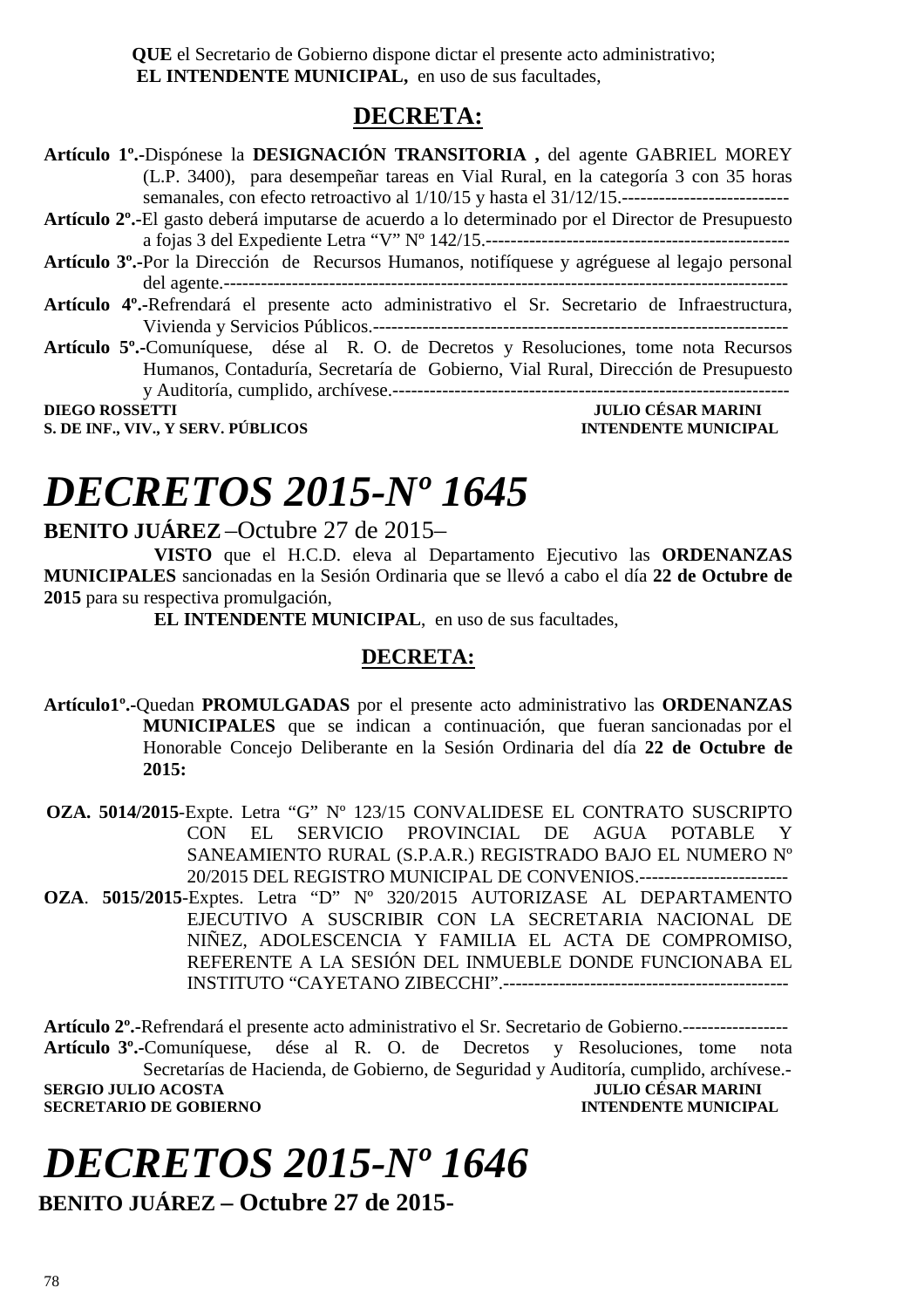**VISTO** lo solicitado por el Secretario de Infraestructura, Vivienda y Servicios Públicos en los distintos Expedientes a efectos de realizar las **DESIGNACIONES TRANSITORIAS** del Personal que cumple tareas en las distintas áreas de la Secretaría mencionada;

 **QUE** en cada Expediente obra la respectiva imputación contable;

 **QUE** el Secretario de Gobierno dispone dictar el presente acto administrativo;

 **EL INTENDENTE MUNICIPAL,** en uso de sus facultades,

#### **DECRETA:**

**Artículo 1º.-**Dispónese la **DESIGNACIÓN TRANSITORIA** de los agentes que se detallan a continuación los cuales se desempeñan en distintas áreas de la Secretaría de Infraestructura, Vivienda y Servicios Públicos:

#### **Con efecto retroactivo al 1/10/2015 y hasta 31/12/2015:**

- **\*CAGLIERO JUAN PABLO (L.P. 2810) Cat. 5 con 35 hs. sem. Tareas en Vial Urbano Expte. Letra "O" Nº 50/15**
- **\*SALDIVAR CARLOS (L.P. 3357) Cat. 1 con 35 hs. sem. vial urbano Expte. Letra "O" Nº 57/15**
- **\*AFFONSO NAHUEL GONZALO (L.P. 3361) Cat. 9 con 40 hs. sem. Tareas en la Secretaría de Infraestructura, Vivienda y Servicios Públicos – Expte. Letra "O" Nº 49/15**
- **\*VACCAREZZA BEAZARTE BRIAN ALEJANDRO (L.P. 3393) cat. 1 con 35 hs. sem. mantenimiento general – Expte. Letra "O" Nº 111/15**
- **\* CONCA FERMÍN (L.P. 3384) cat. 1 con 48 hs. sem –sereno Parque Taglioretti Expte. Letra "O" Nº 102/15**
- **\*CASTEX JUAN ALFREDO (L.P. 3369) cat. 1 con 40 hs. sem. –Planta de Tratamiento de Residuos Sólidos Urbanos de Juárez – Expte. Letra "D" Nº 141/15**
- **\*BASIGALUPE JONATAN MIGUEL (L.P. 3371) cat. 1 con 40 hs. sem. –Planta de Tratamiento de Residuos Sólidos Urbanos de Juárez – Expte. Letra "O" Nº 77/15**
- **\*AGUILERA DARÍO JOSÉ (L.P. 3368) cat. 1 con 40 hs. sem. Planta de Tratamiento de Residuos Sólidos Urbanos de Juárez – Expte. Letra "O" Nº 70/15**
- **\*LOBO HORACIO FRANCISCO (L.P. 3383) cat. 1 con 48 hs. sem. chofer de combi Expte. Letra "S" Nº 82/15**
- **\*SOLIS SERGIO EZEQUIEL (L.P. 5284) cat. 1 con 40 hs. sem –tareas en talleres en el sector mecánica – "E" Nº 31/15**

**Artículo 2º.-**Dispónese la **DESIGNACIÓN TRANSITORIA en calidad de destajista** del agente **\*BAIZA RUBEN GASTÓN (L.P. 3201),** para cumplir tareas en barrido y limpieza, dependiente de la Secretaría de Infraestructura, Vivienda y Servicios Públicos, con efecto retroactivo al 01/10/2015 y hasta el 31/12/2015, de acuerdo a lo actuado en el Expte. Letra "O" Nº 21/13. El destajo será abonado de acuerdo a lo dispuesto por Decreto 797/15 Art. 5º Inc. f**.**---------------------------------------------------------------------

- **Artículo 3º.-**El gasto deberá imputarse de acuerdo a lo determinado por el Director de Presupuesto, en cada expediente.--------------------------------------------------------------------------------
- **Artículo 4º.-**Por la Dirección de Recursos Humanos, notifíquese y agréguese a los legajos personales de los agentes.-------------------------------------------------------------------------
- **Artículo 5º.-**Refrendará el presente acto administrativo el Sr. Secretario de Infraestructura, Vivienda y Servicios Públicos.-------------------------------------------------------------------

**Artículo 6º.-**Comuníquese, dése al R. O. de Decretos y Resoluciones, tome nota Recursos Humanos, Contaduría, Secretarías de Gobierno, de Infraestructura, Vivienda y Servicios Públicos, de Hacienda, Dirección de Presupuesto y Auditoría, cumplido, archívese.--------------------------------------------------------------------------------------------

**S. DE INF., VIV., Y SERV. PÚBLICOS INTENDENTE MUNICIPAL** 

**DIEGO ROSSETTI JULIO CÉSAR MARINI**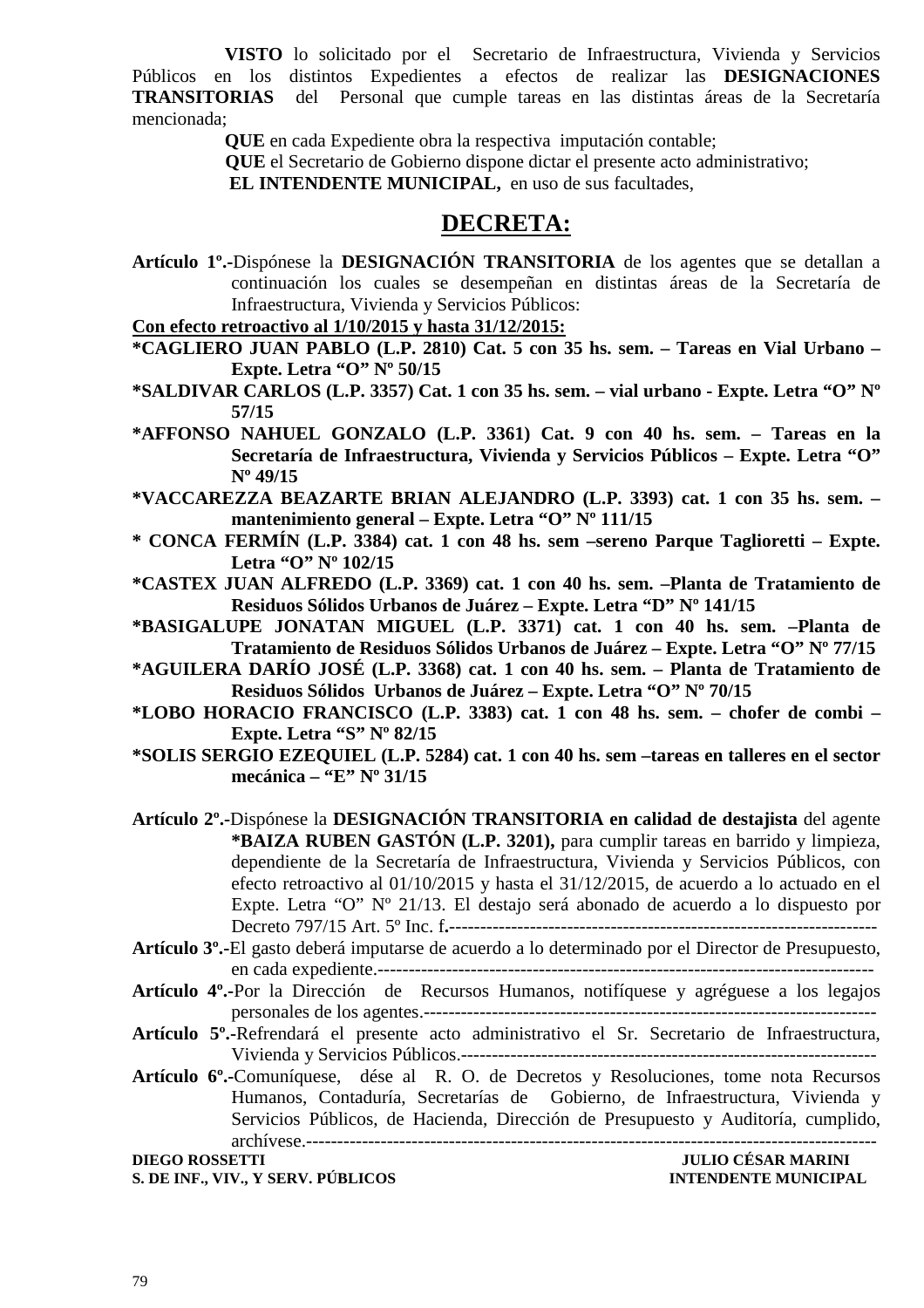# *DECRETOS 2015-Nº 1647*

#### **BENITO JUÁREZ** – Octubre 27 de 2015-

**VISTO** lo solicitado a fojas 33 del Expediente Letra "R" Nº 104/13 por el Sr. Secretario de Infraestructura, Vivienda y Servicios Públicos respecto a que se abone Tareas extraordinarias conjuntamente con los haberes del mes de Octubre del corriente año, a los agentes de la cuadrilla de pavimento que detalla y al capataz de obra;

**QUE** a fs. 34 obra nota de la Directora de Recursos Humanos;

**QUE** a fojas 35 obra la respectiva imputación contable;

**QUE** el Secretario de Gobierno dispone dictar el presente acto administrativo;

**EL INTENDENTE MUNICIPAL,** en uso de sus facultades,

#### **DECRETA:**

**Artículo 1º.**- Autorízase a liquidar tareas extraordinarias conjuntamente con los haberes del mes de Octubre del corriente año a los agentes de la cuadrilla de pavimento y al capataz, de acuerdo a lo solicitado por el Secretario de Infraestructura, Vivienda y Servicios Públicos a fojas 33 del Expediente Letra "R" Nº 104/13:

| *CRUZ ANDRES MARTIN (L.P. 3232)                            | \$2.000,00. |
|------------------------------------------------------------|-------------|
| *ELIZABE CRISTINAN LEONARDO MARIO (L.P. 3133) \$2.000,00.- |             |
| *FIGUEROLA ROBERTO LUCIANO (L.P. 2631)                     | \$3.000,00. |
| *LATORRE JOSE ANDRES (L.P. 2664)                           | \$2.000,00. |
| *LATORRE LUIS ÁNGEL (L.P. 2675)                            | \$2.000,00. |
| *PEROGGI CIRO GABRIEL (L.P. 3116)                          | \$2.000,00. |
| *LATORRE JORGE ORLANDO (L.P. 2630)                         | \$2.000,00. |

- **Artículo 2º.-**El gasto deberá imputarse de acuerdo a lo informado a fojas 35 del Expediente Letra "R" Nº 104/13.--------------------------------------------------------------------------------------
- **Artículo 3º.-**Refrendará el presente acto administrativo el Sr. Secretario de Infraestructura, Vivienda y Servicios Públicos.-------------------------------------------------------------------
- **Artículo 4º.-**Comuníquese, dése al R. O. de Decretos y Resoluciones, tome nota, Recursos Humanos, Secretarías de Gobierno, de Hacienda, de Infraestructura, Vivienda y Servicios Públicos, Dirección General de Servicios, Contaduría, Dirección de Presupuesto y Auditoría, cumplido, archívese.-------------------------------------------------

**S. DE INF., VIV., Y SERV. PÚBLICOS INTENDENTE MUNICIPAL** 

**DIEGO ROSSETTI JULIO CÉSAR MARINI** 

# *DECRETOS 2015-Nº 1648*

#### **BENITO JUÁREZ –** Octubre 27 de 2015-

**VISTO** lo solicitado a fojas 61 del Expediente Letra "S" Nº 63/13 por la Directora de 3º Edad y Discapacidad en cuanto a abonar tareas extraordinarias al agente Andreoli Leandro Carlos (L.P. 3094), a ser abonadas conjuntamente con la liquidación del mes de Octubre del corriente año, dado que el mismo se desempeñó como profesor –orientador para la 3º edad;

**QUE** a fojas 62 obra informe de la Directora de Recursos Humanos;

**QUE** a fojas 63 obra la respectiva imputación contable;

**QUE** el Secretario de Gobierno dispone dictar el presente acto administrativo;

**EL INTENDENTE MUNICIPAL,** en uso de sus facultades,

#### **DECRETA:**

**Artículo 1º.**-Autorízase a liquidar las tareas extraordinarias por la suma de Pesos mil doscientos (\$ 1.200.00), correspondiente al mes de Octubre del corriente año, al agente ANDREOLI LEANDRO CARLOS (L.P. 3094), de acuerdo a lo actuado en el Expediente Letra "S" Nº 63/13.---------------------------------------------------------------------------------------------

**Artículo 2º.-**El gasto deberá imputarse de acuerdo a lo informado por la Subcontadora a cargo de la Oficina de Presupuesto a fojas 63 del Expte. Letra "S" Nº 63/13.---------------------------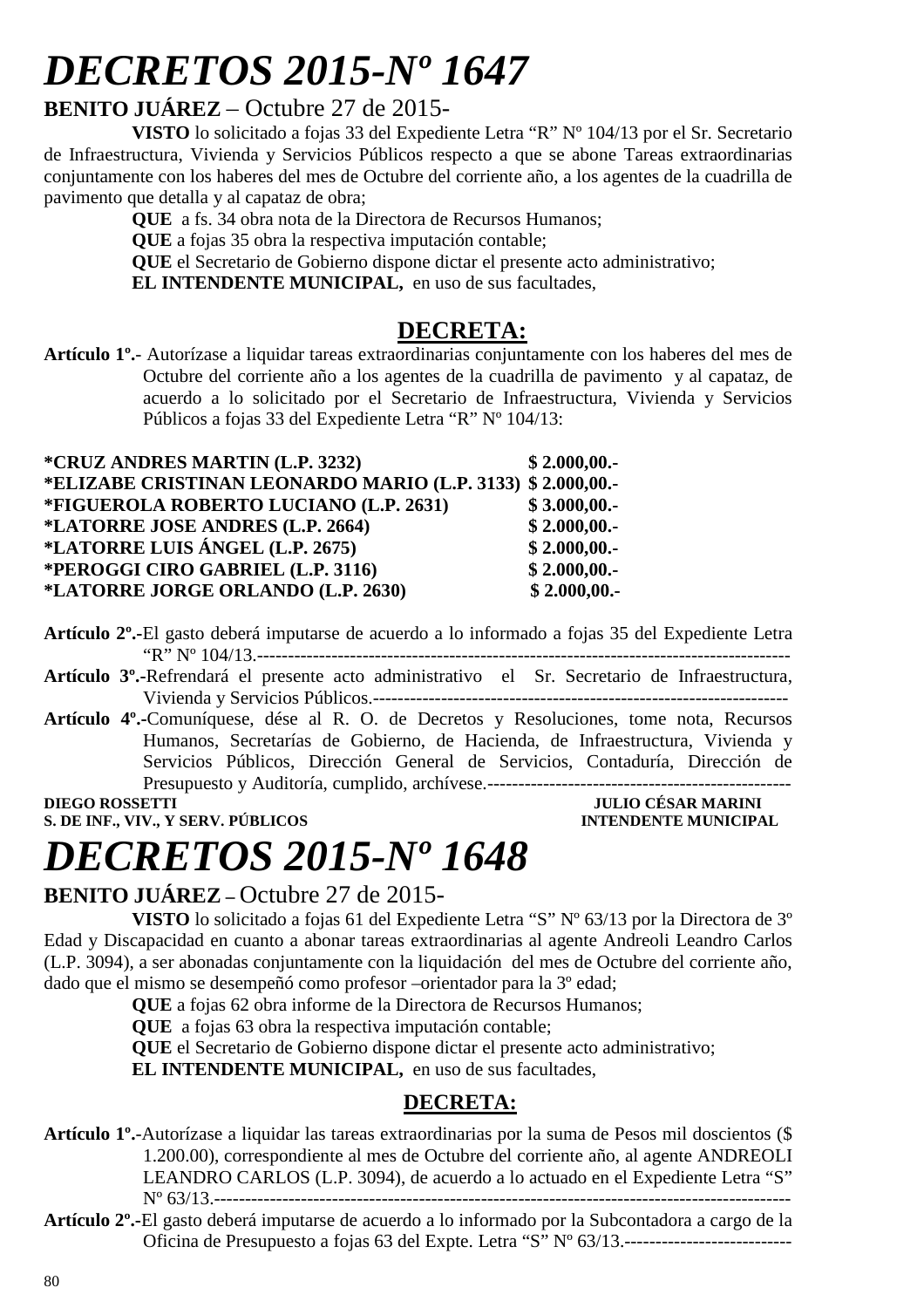**Artículo 3º.-**Refrendará el presente acto administrativo la Sra. Secretaria de Salud.--------------------

**Artículo 4º.-**Comuníquese, dése al R. O. de Decretos y Resoluciones, tome nota, Recursos Humanos, Secretarías de Gobierno, de Hacienda, de Salud, Contaduría, Auditoría, y

Dirección de Presupuesto, cumplido, archívese.-----------------------------------------------

**MARÍA ELISA TIMPANARO JULIO CÉSAR MARINI SECRETARIA DE SALUD INTENDENTE MUNICIPAL** 

### *DECRETOS 2015-Nº 1649*

#### **BENITO JUÁREZ** – Octubre 27 de 2015-

**VISTO** lo actuado en el Expediente Letra "S" Nº 115/15, en el cual a fojas 1 el Director General de Servicios, informa acerca del cambio de tareas del agente CHAZARRETA MARCOS (L.P. 3073);

**QUE** a fojas 2 la Directora de Recursos Humanos solicita el cambio de tareas del agente citado, pasando a cumplir tareas en el área de Recolección Diurna;

**QUE** a fojas 3 obra imputación contable;

**QUE** el Secretario de Gobierno dispone dictar el presente acto administrativo;

**EL INTENDENTE MUNICIPAL,** en uso de sus facultades,

### **DECRETA:**

**Artículo lº.-**Dispónese el cambio de tareas del agente **CHAZARRETA MARCOS (L.P. 3073)**, con efecto retroactivo al 1º de Octubre del 2015, con categoría 1 y un régimen de 35 horas semanales, pasando a cumplir tareas de recolección diurna, dependiente de la Dirección General de Servicios.------------------------------------------------------------------

**Artículo 2º.**-El gasto deberá imputarse de acuerdo a lo determinado por el Director de Presupuesto a fs. 3 del Expediente Letra "S" Nº 117/15.-------------------------------------

**Artículo 3º.-**Por la Dirección de Recursos Humanos, notifíquese.------------------------------------------

- **Artículo 4º.-**Refrendará el presente acto administrativo el Sr. Secretario de Infraestructura, Vivienda y Servicios Públicos.-------------------------------------------------------------------
- **Artículo 5º.-**Comuníquese, dése al R. O. de Decretos y Resoluciones, tome nota Recursos Humanos, Secretarías de Gobierno, de Hacienda, de Infraestructura, Vivienda y Servicios Públicos, Dirección de Presupuesto y Auditoría, cumplido, archívese.---------

### **DIEGO ROSSETTI JULIO CÉSAR MARINI**

#### **S. DE INF., VIV., Y SERV. PÚBLICOS INTENDENTE MUNICIPAL**

# *DECRETOS 2015-Nº 1650*

#### **BENITO JUÁREZ –** Octubre 27 de 2015-

 **VISTO** lo solicitado por la Directora de Tercer Edad y Discapacidad a fojas 9 del Expediente Letra "S" Nº 105/15 a efectos de realizar la **DESIGNACIÓN TRANSITORIA, en calidad de destajista** de la agente SASSALI MARÍA HERMELINDA (L.P. 3394), para desempeñar tareas en el Hogar de Ancianos Municipal "Cayetano Zibecchi";

**QUE** a fs. 10 obra nota de la Directora de Recursos Humanos Interina;

**QUE** a fojas 11 obra la respectiva imputación contable;

**QUE** el Secretario de Gobierno dispone dictar el presente acto administrativo;

**EL INTENDENTE MUNICIPAL,** en uso de sus facultades,

#### **DECRETA:**

**Artículo 1º.-**Dispónese la **DESIGNACIÓN TRANSITORIA, en calidad de destajista** de la agente SASSALI MARÍA ERMELINDA (L.P. 3394), para desempeñar tareas en el Hogar de Ancianos Municipal "Cayetano Zibecchi", con efecto retroactivo al 01/10/2015 y hasta 31/12/2015. El destajo será abonado de acuerdo a lo dispuesto por Decreto Nº 797/15 Art. 5º inc. e.-----------------------------------------------------------------

**Artículo 2º.-**El gasto deberá imputarse de acuerdo a lo determinado por el Director de Presupuesto a fojas 11 del Expediente Letra "S" Nº 105/15.------------------------------------------------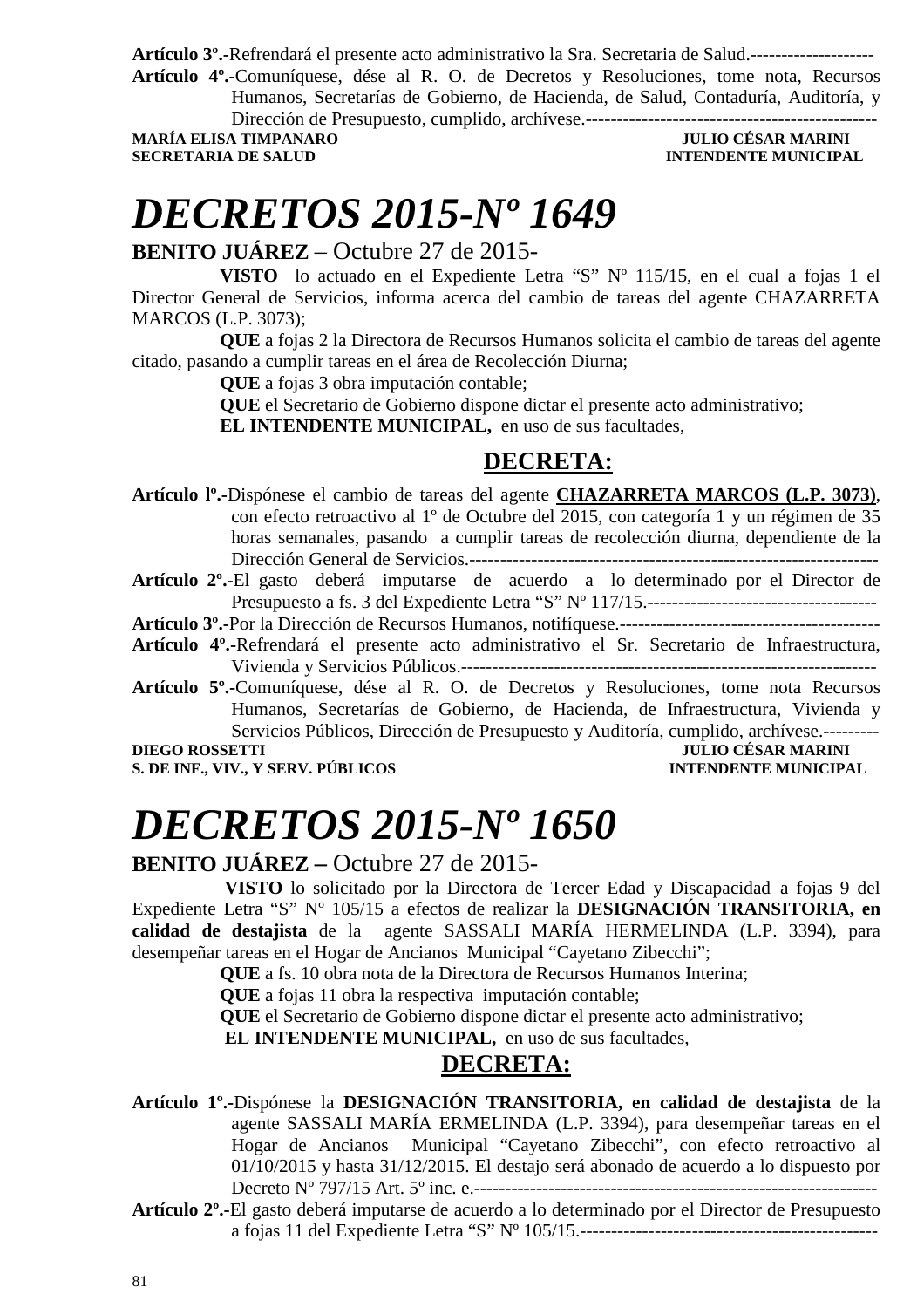**Artículo 3º.-**Por la Dirección de Recursos Humanos, notifíquese y agréguese al legajo personal de la agente.--------------------------------------------------------------------------------------------

**Artículo 4º.-**Refrendará el presente acto administrativo la Sra. Secretaria de Salud.--------------------

**Artículo 5º.-**Comuníquese, dése al R. O. de Decretos y Resoluciones, tome nota Recursos Humanos, Contaduría, Secretarías de Gobierno, de Hacienda, de Salud y Auditoría, cumplido, archívese.-------------------------------------------------------------------------------

**MARÍA ELISA TIMPANARO UN ELISA DE SALUD DE SALUD DE SALUD DE SALUD DE SALUD DE SALUD DE SALUD DE SALUD DE SALUD SECRETARIA DE SALUD** 

## *DECRETOS 2015-Nº 1651*

**BENITO JUÁREZ –** Octubre 27 de 2015-

 **VISTO** lo solicitado por la Secretaria de Salud a fojas 13 del Expediente Letra "S" Nº 91/15 a efectos de realizar la **DESIGNACIÓN TRANSITORIA** de la agente RAJOY ADRIANA EVA (L.P. 3391), para desempeñar tareas en dicha Secretaría;

**QUE** a fojas 15 obra la respectiva imputación contable;

**QUE** el Secretario de Gobierno dispone dictar el presente acto administrativo;

 **EL INTENDENTE MUNICIPAL,** en uso de sus facultades,

### **DECRETA:**

**Artículo 1º.-**Dispónese la **DESIGNACIÓN TRANSITORIA** de la agente **RAJOY ADRIANA EVA (L.P. 3391)**, para desempeñar tareas en la Secretaría de Salud, en Cat. 1 con 35 hs. semanales con efecto retroactivo al 01/10/2015 y hasta 31/12/2015.-------------------

**Artículo 2º.-**El gasto deberá imputarse de acuerdo a lo determinado por el Director de Presupuesto a fojas 15 del Expediente Letra "S" Nº 91/15.-------------------------------------------------

**Artículo 3º.-**Por la Dirección de Recursos Humanos, notifíquese y agréguese al legajo personal de la agente.---------------------------------------------------------------------------------------------

**Artículo 4º.-**Refrendará el presente acto administrativo la Sra. Secretaria de Salud.--------------------

**Artículo 5º.-**Comuníquese, dése al R. O. de Decretos y Resoluciones, tome nota Recursos Humanos, Contaduría, Asesoría Legal, Secretarías de Gobierno, de Salud, Dirección de Presupuesto y Auditoría, cumplido, archívese.---------------------------------------------

**SECRETARIA DE SALUD INTENDENTE MUNICIPAL** 

### **MARÍA ELISA TIMPANARO JULIO CÉSAR MARINI**

# *DECRETOS 2015-Nº 1652*

#### **BENITO JUÁREZ** – Octubre 27 de 2015-

**VISTO** lo solicitado a fojas 10 del Expediente Letra "D" Nº 164/15 por el Secretario Privado a efectos de abonar tareas extraordinarias a partir de la liquidación de haberes correspondientes al mes de Octubre de la agente ALVAREZ LUISA HAYDEE (L.P. 3157), dado que ha cumplido tareas de maestranza fuera del horario correspondiente, en colaboración a distintos eventos relacionados a la gestión municipal;

**QUE** a fojas 11 obra informe de la Directora de Recursos Humanos;

**QUE** el Secretario de Gobierno dispone dictar el presente acto administrativo; **EL INTENDENTE MUNICIPAL,** en uso de sus facultades,

#### **DECRETA:**

**Artículo 1º.**-Autorízase la liquidación de las tareas extraordinarias por la suma de Pesos un mil ochocientos (\$ 1.800,00), otorgadas a la agente ALVAREZ LUISA HAYDEE (L.P. 3157), abonadas conjuntamente con los haberes del mes de Octubre del corriente año, de acuerdo a lo actuado en el Expediente Letra "D" Nº 164/15.--------------------------------

- **Artículo 2º.-**El Sr. Secretario Privado será el encargado de verificar las tareas realizadas en el artículo precedente y solicitar la pertinente liquidación.--------------------------------------
- **Artículo 3º.**-Déjese sin efecto el artículo 2º del Decreto Municipal Nº 898/15 por el mes de octubre.----------------------------------------------------------------------------------------------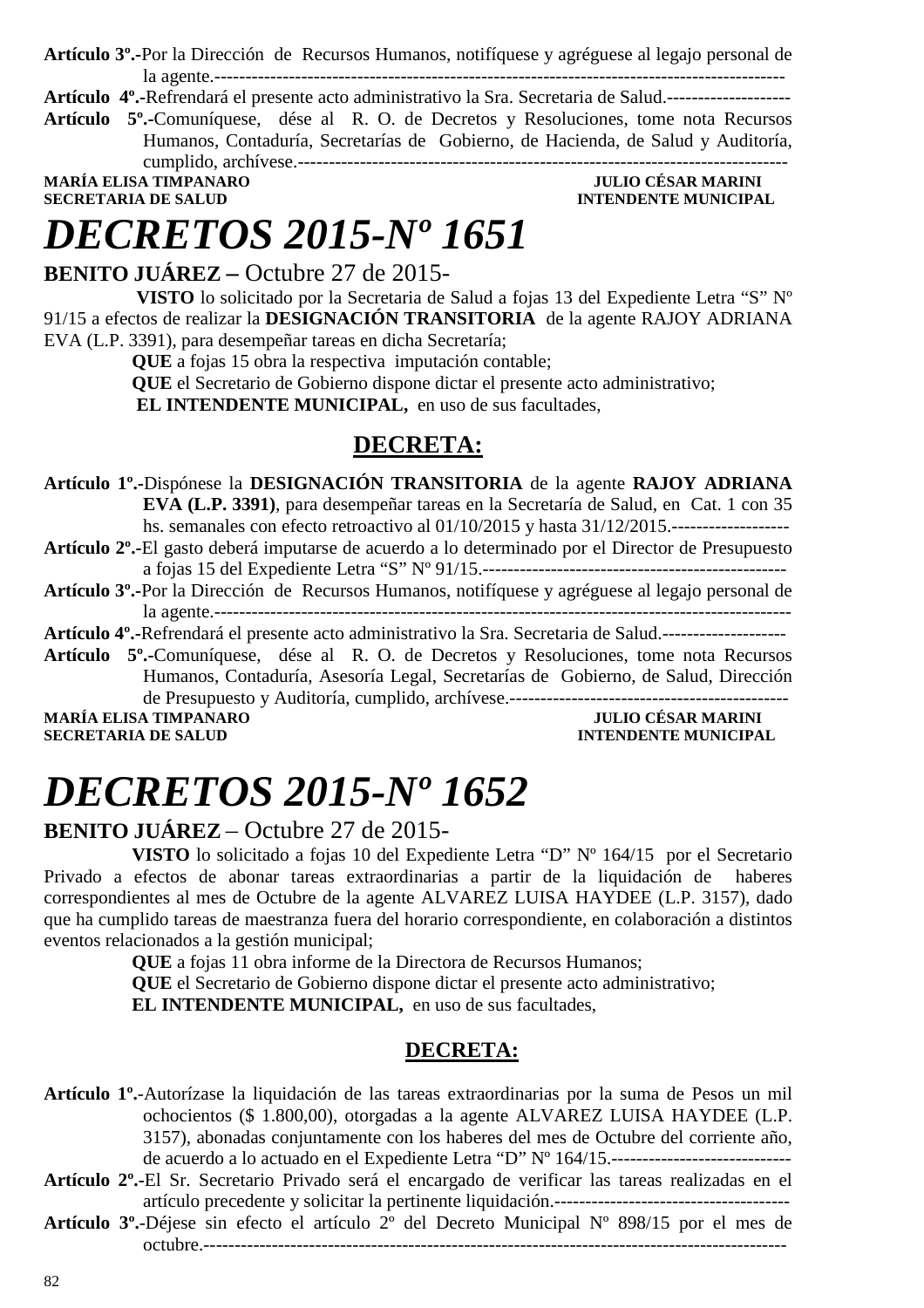**Artículo 4º.-**El gasto deberá imputarse de acuerdo a lo informado por la Subcontadora a Cargo de la Oficina de Presupuesto a fojas 8 del Expediente Letra "D" Nº 164/15.-----------------

**Artículo 5º.-**Refrendará el presente acto administrativo el Sr. Secretario de Gobierno.----------------

**Artículo 6º.-**Comuníquese, dése al R. O. de Decretos y Resoluciones, tome nota Recursos Humanos, Secretarías de Gobierno, de Hacienda y Auditoría, cumplido, archívese.------<br>JULIO CÉSAR MARINI

**SERGIO JULIO ACOSTA JULIO CÉSAR MARINI SECRETARIO DE GOBIERNO DE SOBIERNO DE SOBIERNO DE SOBIERNO DE SOBIERNO SECRETARIO DE GOBIERNO** 

### *DECRETOS 2015-Nº 1653*

**BENITO JUÁREZ** – Octubre 28 de 2015 –

**VISTO** lo actuado en Expte. Letra "G" Nº 130/13, por el que la "**ASOCIACIÓN COOPERADORA DE LA E. E. P. Nº 8" de Tedín Uriburu"** (fs. 11) solicita Subsidio con destino a solventar gastos de de la Institución;

**QUE** a fs. 14 Contaduría efectúa la respectiva reserva preventiva del gasto; mientras que a fs. 15 la Secretaría de Gobierno dispone dictar el presente acto administrativo;

**EL INTENDENTE MUNICIPAL,** en uso de sus facultades,

#### **DECRETA:**

**Artículo lº.-**Otórgase **SUBSIDIO** a la **ASOCIACIÓN COOPERADORA DE LA E. E. P. Nº 8" de Tedín Uriburu** por la suma de **Pesos veinte mil (\$ 20.000,00)** destinado a solventar gastos de la institución. El mismo deberá ser rendido oportunamente mediante "Balance de Inversión".----------------------------------------------------------------

**Artículo 2º.-**El gasto será imputado según lo informado por Contaduría a fs. precedente.-------------

 **Artículo 3º.-**Tesorería, previo a hacer efectivo el Subsidio del Art. 1°, deberá verificar el cumplimiento del Art. 132 del Reglamento de Contabilidad.--------------------------------

**Artículo 4º**.-Refrendará el presente acto administrativo el Sr. Secretario de Gobierno.----------------

**Artículo 5º.-**Comuníquese, dése al R. O. De Decretos y Resoluciones, tome nota Contaduría, Tesorería, Secretarías de Gobierno, de Hacienda y Auditoría cumplido, archívese.-----

**SERGIO JULIO ACOSTA JULIO CÉSAR MARINI SECRETARIO DE GOBIERNO INTENDENTE MUNICIPAL** 

# *DECRETOS 2015-Nº 1654*

#### **BENITO JUÁREZ**- Octubre 28 de 2015-

 **VISTO** que por Resolución Nº 430/15 se otorgó LICENCIA ANUAL REGLAMENTARIA al Subdirector de Descentralización Administrativa Sr. SARAVIA ESTEBAN (L.P. 1204),

 **QUE** resulta necesario que el mencionado sea reemplazado;

**OUE** el Secretario de Gobierno dispone dictar el presente acto administrativo: **EL INTENDENTE MUNICIPAL,** en uso de sus facultades,

#### **DECRETA:**

**Artículo lº.-**Confírmese que durante la LICENCIA ANUAL REGLAMENTARIA otorgada al Subdirector de Descentralización Administrativa Sr. SARAVIA ESTEBAN (L.P. 1204), asume sus funciones en carácter de reemplazo el agente NADER LEANDRO (L.P. 2847).-----------------------------------------------------------------------------------------

**Artículo 3º.-**Refrendará el presente acto administrativo el Sr. Secretario de Hacienda.-----------------

**Artículo 4º.-**Comuníquese, dése al R. O. De Decretos y Resoluciones, tome nota Recursos Humanos, Secretarías de Gobierno, Hacienda, Contaduría y Auditoría, cumplido,

archívese.--------------------------------------------------------------------------------------------

**Artículo 2º.-**Por la Dirección de Recursos Humanos notifíquese a la interesada y agréguese al legajo personal del agente.------------------------------------------------------------------------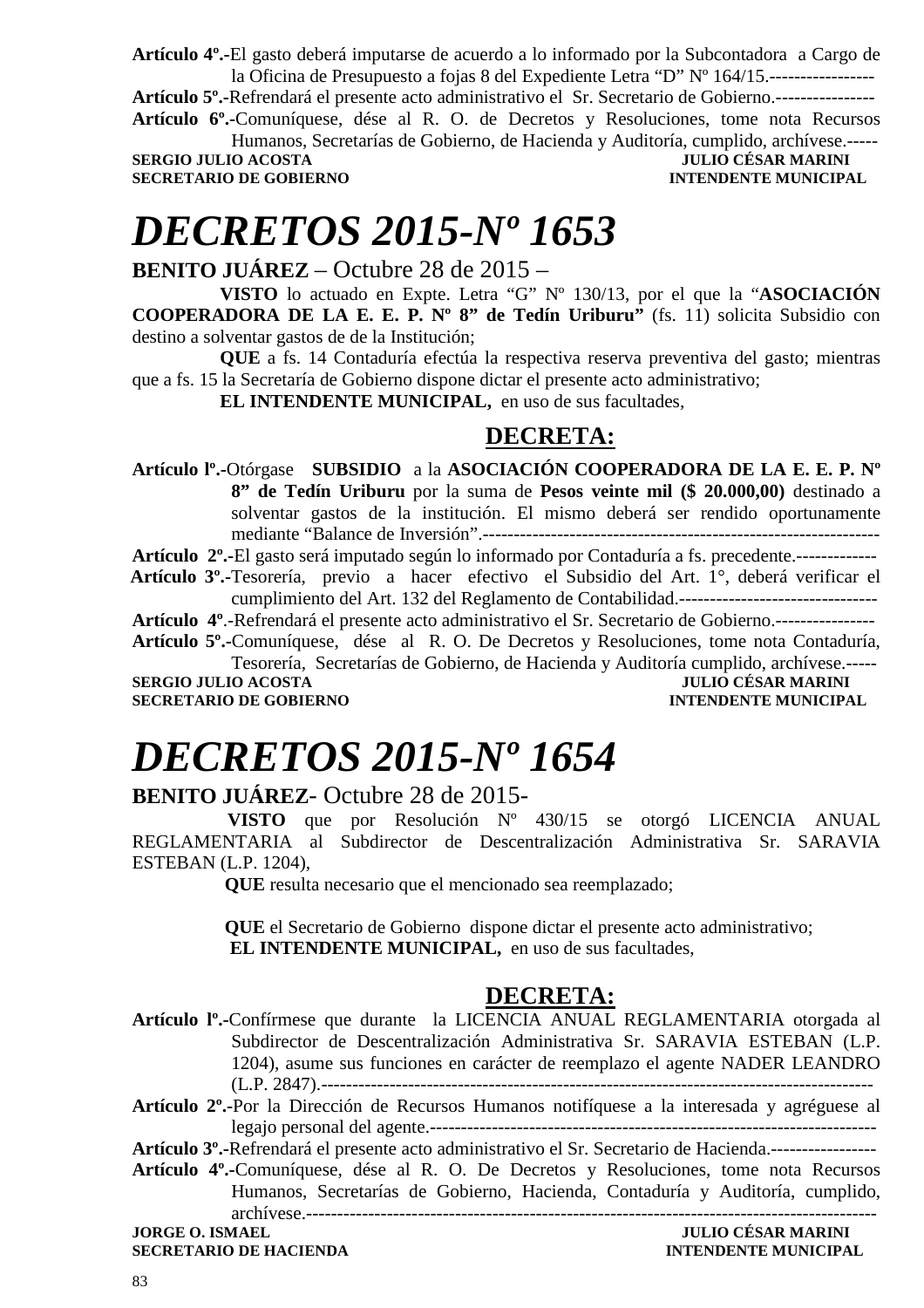# *DECRETOS 2015-Nº 1655*

**BENITO JUÁREZ-** Octubre 28 de 2015-

 **VISTO** lo actuado en Expte. Letra "V" Nº 11/14, por el que el **Sr. CAVALLI JUAN CARLOS (L.E. 5.391.338)** solicita se le otorgue un crédito para **REFACCIÓN** de **VIVIENDA;**

 **CONSIDERANDO,** que la Comisión Municipal de la Vivienda expresa su conformidad de fs. 22 y 23;

**QUE** a fojas precedentes la Comisión Municipal de la Vivienda determina que el crédito sea otorgado en una primer etapa por un monto equivalente al 50 %, y el saldo restante sea abonado una vez realizada la auditoría correspondiente al avance de obra;

 **QUE** el Secretario de Gobierno dispone dictar el presente acto administrativo;  **EL INTENDENTE MUNICIPAL,** en uso de sus facultades,

### **DECRETA:**

- **Artículo lº.-**Adjudicase al **Sr. CAVALLI JUAN CARLOS (L.E. 5.391.338),** un **CRÉDITO** de **PESOS TRECE MIL (\$ 13.000,00)** para **REFACCIÓN** de su **VIVIENDA,** conforme lo dispone la Oza. Mpal. 2.467 y sus modificatorias, y lo actuado en Expte. Letra "V" Nº 11/14.--------------------------------------------------------------------------------
- **Artículo 2º.-**El crédito adjudicado por el artículo precedente será abonado en **dos cuotas iguales.** La primera será abonada al momento de la adjudicación y la segunda una vez realizada la certificación de avance de obra (Art. 14 Ordenanza 2467).-------------------------------
- **Artículo 3º.-**La primera cuota será abonada en sesenta cuotas iguales y consecutivas de \$ 144,59 y la segunda cuota será abonada en sesenta cuotas iguales y consecutivas de \$ 144,59, debiendo ser abonadas entre los días 1º al 10 de cada mes.----------------------------------
- **Artículo 4º.-**El monto concedido según el Art. 1º y los importes que oportunamente se perciban por las cuotas de amortización, se imputarán a la Cuenta Especial "Fondo Permanente de la Vivienda".-------------------------------------------------------------------------------------
- **Artículo 5º.-**Por la Secretaría de Desarrollo Social, notifíquese al interesado, y cumpliméntese el pertinente "Convenio de Pago". Oportunamente dése vista a Dirección de Recaudación a sus efectos.-----------------------------------------------------------------------
- **Artículo 6º.-**Previo a hacer efectivo el pago Tesorería Municipal deberá verificar la conformación del pertinente convenio de pago citado en el artículo 4°.-------------------------------------

**Artículo 7º.**-Refrendará el presente acto administrativo la Sra. Secretaria de Desarrollo Social.-----

**Artículo 8º.-**Comuníquese, dése al R. O. de Decretos y Resoluciones, tome nota, Contaduría, Tesorería, Comisión Mpal. Vivienda, Secretarías de Desarrollo Social, de Hacienda, de Gobierno y Auditoría, cumplido, archívese.------------------------------------------------ **MARÍA TERESA RICCI JULIO CÉSAR MARINI** 

**S. DE DESARROLLO SOCIAL CONSUMING A LOCAL CONSUMING A LOCAL CONSUMING A LOCAL CONSUMING A LOCAL CONSUMING A LOCAL CONSUMING A LOCAL CONSUMING A LOCAL CONSUMING A LOCAL CONSUMING A LOCAL CONSUMING A LOCAL CONSUMING A LOCAL** 

# *DECRETOS 2015-Nº 1656*

#### **BENITO JUÁREZ**- Octubre 28 de 2015-

 **VISTO** que por Resolución Nº 431/15 se otorgó LICENCIA ANUAL REGLAMENTARIA a la Subdirectora de Tasas y Derechos Sra. CARRIZO LACAZE MARÍA M. (L.P. 2289),

 **QUE** resulta necesario que la mencionada sea reemplazada;

 **QUE** el Secretario de Gobierno dispone dictar el presente acto administrativo;

**EL INTENDENTE MUNICIPAL,** en uso de sus facultades,

#### **DECRETA:**

**Artículo lº.-**Confírmese que durante la LICENCIA ANUAL REGLAMENTARIA otorgada a la Subdirectora de Tasas y Derechos Sra. CARRIZO LACAZE MARÍA M. (L.P. 2289), asume sus funciones en carácter de reemplazo el agente FERNÁNDEZ JULIO (L.P. 1337).-----------------------------------------------------------------------------------------------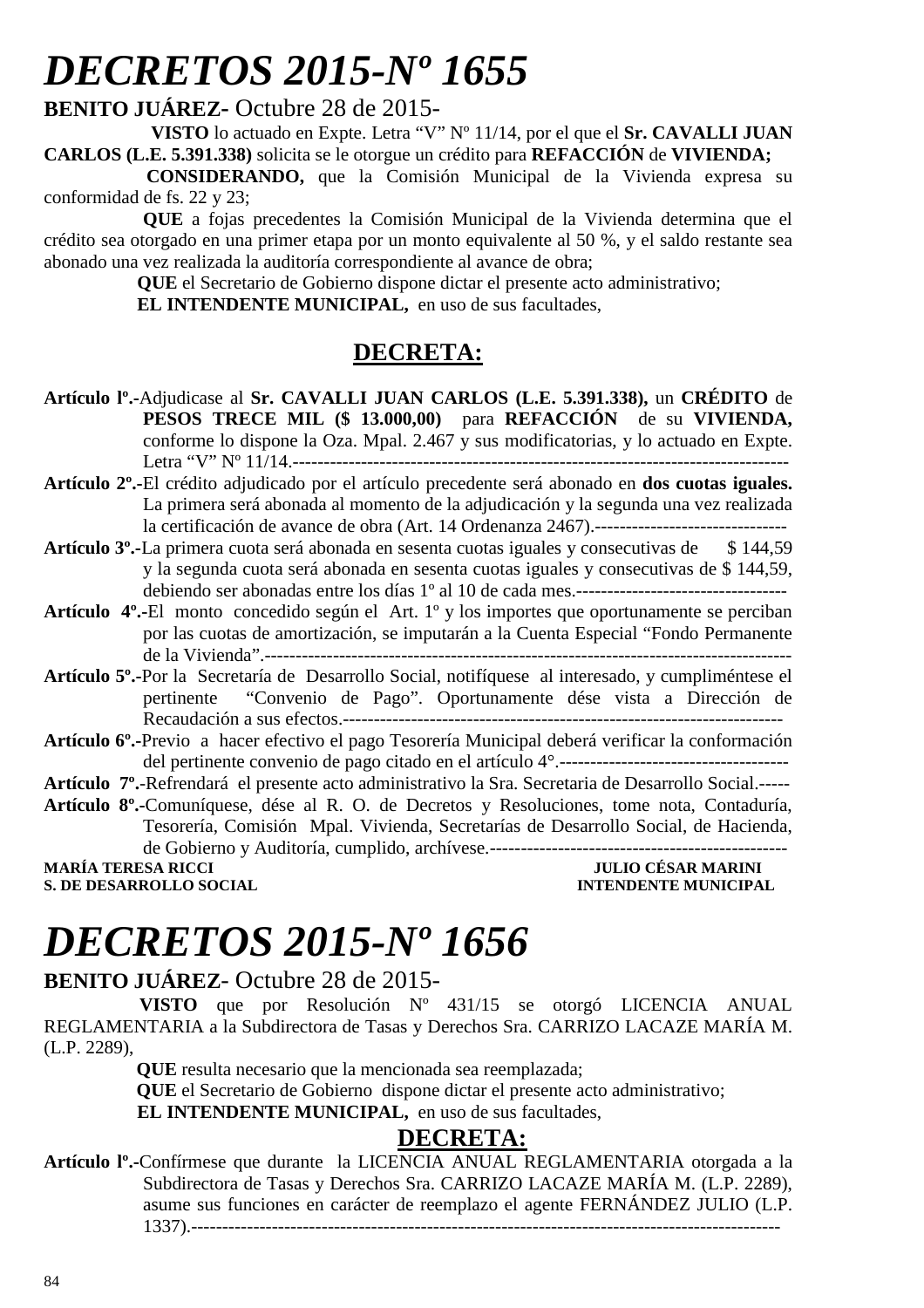**Artículo 2º.-**Por la Dirección de Recursos Humanos notifíquese a la interesada y agréguese al legajo personal del agente.------------------------------------------------------------------------

**Artículo 3º.-**Refrendará el presente acto administrativo el Sr. Secretario de Hacienda.-----------------

**Artículo 4º.-**Comuníquese, dése al R. O. De Decretos y Resoluciones, tome nota Recursos Humanos, Secretarías de Gobierno, Hacienda, Contaduría y Auditoría, cumplido,

archívese.--------------------------------------------------------------------------------------------

**SECRETARIO DE GOBIERNO INTENDENTE MUNICIPAL** 

# *DECRETOS 2015-Nº 1657*

### **JORGE O. ISMAEL JULIO CÉSAR MARINI**

### **BENITO JUÁREZ** – Octubre 28 de 2015-

 **VISTO** que los días 12 y 13 de diciembre de 2015 se llevará a cabo el Encuentro Nacional de Deporte Alternativo, en instalaciones del Polideportivo Municipal "Gabriel Atilio Solís", organizado por la Dirección de Deportes Municipal, a cargo de CODASPORTS (Comité Organizador de Deporte Alternativo de Argentina);

 **CONSIDERANDO** que se esperan alrededor de 300 profesionales de la educación de todo el país;

> **QUE** el Secretario de Gobierno dispone dictar el presente acto administrativo;  **EL INTENDENTE MUNICIPAL**, en uso de sus facultades,

### **DECRETA:**

- **Artículo 1º.-**Declárese de **INTERÉS MUNICIPAL** el Encuentro Nacional de Deporte Alternativo, a llevarse a cabo los días 12 y 13 de Diciembre del corriente año en las instalaciones del Polideportivo Municipal "Gabriel Atilio Solís", organizado por la Dirección de Deportes Municipal, a cargo de CODASPORTS (Comité Organizador de Deporte Alternativo de Argentina).------------------------------------------------------------------------
- **Artículo 2º.-**Autorízase a Contaduría a efectuar los pagos que demande el evento del artículo precedente.------------------------------------------------------------------------------------------
- **Artículo 3º.-**Refrendará el presente acto administrativo el Sr. Secretario de Gobierno.----------------
- **Artículo 4º.-**Comuníquese, dése al R. O. de Decretos y Resoluciones, tome nota, Secretarías de Gobierno, de Hacienda, Contaduría, Tesorería, Direcciones de Presupuesto, de Deportes y Auditoría, cumplido, archívese.----------------------------------------------------

**SERGIO JULIO ACOSTA JULIO CÉSAR MARINI SECRETARIO DE GOBIERNO INTENDENTE MUNICIPAL** 

# *DECRETOS 2015-Nº 1658*

#### **BENITO JUÁREZ** –Octubre 28 de 2015–

**VISTO** lo actuado en el Expediente Letra "V" Nº 7/15 en el cual por Decreto Municipal Nº 203/15 se llamó a Concurso de Precios Nº 16/15 para la contratación de servicio de GPS para el Equipamiento Vial;

 **QUE** por Decreto Municipal Nº 598/15 se adjudicó al proveedor "IT COLMENA GROUP S.R.L.";

 **CONSIDERANDO** lo informado por la Gerente Vial a fojas 89;

 **QUE** de fojas 95 a 97 obra dictamen del Asesor Legal de la Comuna sugiriendo la elevación del expediente en cuestión al H.T.C.;

 **QUE** a fojas 99 el Jefe de Compras informa que de acuerdo a lo sugerido en forma informal por el HTC, en cuanto a que la adjudicación no es procedente debido a que no se cumplieron los principios de competencia en igualdad de condiciones, por lo que solicita anular los procedimientos administrativos;

 **QUE** a fojas 100 obra conformidad con lo expresado por el Jefe de compras por parte de la Gerente Vial;

 **QUE** el Secretario de Gobierno dispone dictar el presente acto administrativo;

**EL INTENDENTE MUNICIPAL**, en uso de sus facultades,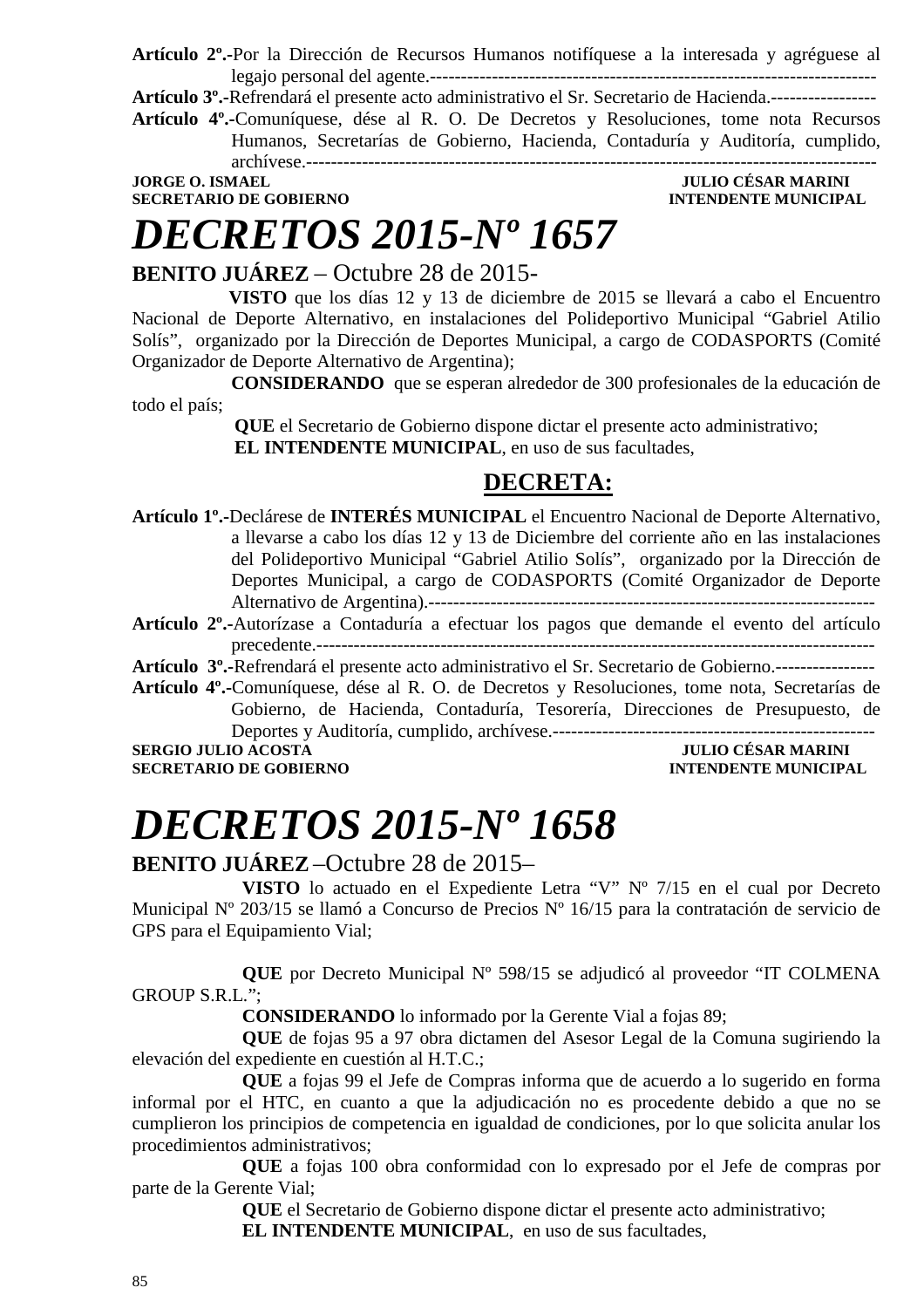#### **DECRETA:**

**Artículo1º.-**Déjense sin efecto los procedimientos administrativos vinculados a la contratación de servicio de GPS para el Equipamiento Vial, de acuerdo a las actuaciones obrantes en el Expediente Letra "V" Nº 7/15.----------------------------------------------------------------

- **Artículo 2º.-**Refrendará el presente acto administrativo el Sr. Secretario de Infraestructura, Vivienda y Servicios Públicos.-------------------------------------------------------------------
- **Artículo 3º.-**Comuníquese, dése al R. O. de Decretos y Resoluciones, tome nota Secretarías de Hacienda, de Gobierno, de Infraestructura, Vivienda y Servicios Públicos, Contaduría y Auditoría, cumplido, archívese.---------------------------

**DIEGO ROSSETTI DIEGO ROSSETTI DIEGO POSSETTI DIEGO POSSETTI DIEGO POSSETTI DIEGO POSSETTI DIEGO POSSETTI DIEGO POSSETTI DIEGO POSSETTI DIEGO POSSETTI DIEGO POSSETTI DIEGO POSSETTI DIEGO POSSETTI DIE GO POSSETTI DIE GO POS** 

**S. DE INF., VIV., Y SERV. PÚBLICOS INTENDENTE MUNICIPAL** 

## *DECRETOS 2015-Nº 1659*

#### **BENITO JUÁREZ –** Octubre 28 de 2015-

 **VISTO** que el próximo 31 de Octubre del corriente año, se conmemora el 148º Aniversario de la fundación del Partido de Benito Juárez;

 **CONSIDERANDO** que se ha decidido homenajear a personas destacadas de nuestra comunidad;

 **QUE** el Sr. Basualto Guillermo nació en la República de Chile en el año 1938, comenzando a trabajar como constructor en Estación López por el año 1960 y formando parte de la construcción del canal "Artigas Dorrego", entre otras obras; en la actualidad es uno de los proveedores responsables de distintas obras de infraestructura;

 **QUE** el Secretario de Gobierno dispone dictar el presente acto administrativo;

 **EL INTENDENTE MUNICIPAL**, en uso de sus facultades**,** 

### **DECRETA:**

 **Artículo 1º.-**Declarar **PERSONA DESTACADA** del Partido de Benito Juárez, por su trayectoria comunitaria, al Sr. BASUALTO GUILLERMO.---------------------------------------------

 **Artículo 2º.**-Hágase entrega de un ejemplar del presente acto administrativo al Sr. Basualto.---------- **Artículo 3º.-**Refrendará el presente acto administrativo el Sr. Secretario de Gobierno.-----------------  **Artículo 4º.-**Comuníquese, dése al R. O. Decretos y Resoluciones, tome nota Secretarías de

Gobierno, de Hacienda, Delegación López y Auditoría, cumplido archívese.------------- **SERGIO JULIO ACOSTA DE CONFINITAT DE CONFINITAT DE CONFINITAT DE CONFINITAT DE CONFINITAT DE CONFINITAT DE CONFIN<br>
SECRETARIO DE GOBIERNO DE CONFINITAT DE CONFINITAT DE CONFINITAT DE CONFINITAT DE CONFINITAT DE CONFINITAT SECRETARIO DE GOBIERNO** 

# *DECRETOS 2015-Nº 1660*

**BENITO JUÁREZ–** Octubre 28 de 2015-

 **VISTO** que el próximo 31 de Octubre del corriente año, se conmemora el 148º Aniversario de la fundación del Partido de Benito Juárez;

 **CONSIDERANDO** que se ha decidido homenajear a personas destacadas de nuestra comunidad;

 **QUE** el Sr. Azcárate Héctor Antonio, se inició comercialmente siendo socio de los reconocidos locales juarenses "Bago´s" y "Shalaco" y emprendiendo en el año 1981 el negocio familiar de venta de aberturas y materiales para la construcción, que hoy en día continúa vigente;

 **QUE** el Secretario de Gobierno dispone dictar el presente acto administrativo;

 **EL INTENDENTE MUNICIPAL**, en uso de sus facultades**,** 

#### **DECRETA:**

 **Artículo 1º.-**Declarar **PERSONA DESTACADA** del Partido de Benito Juárez, por su trayectoria comunitaria, al Sr. AZCARATE HECTOR ANTONIO.-------------------------------------

 **Artículo 2º.**-Hágase entrega de un ejemplar del presente acto administrativo al Sr. Azcárate.--------- **Artículo 3º.-**Refrendará el presente acto administrativo el Sr. Secretario de Gobierno.----------------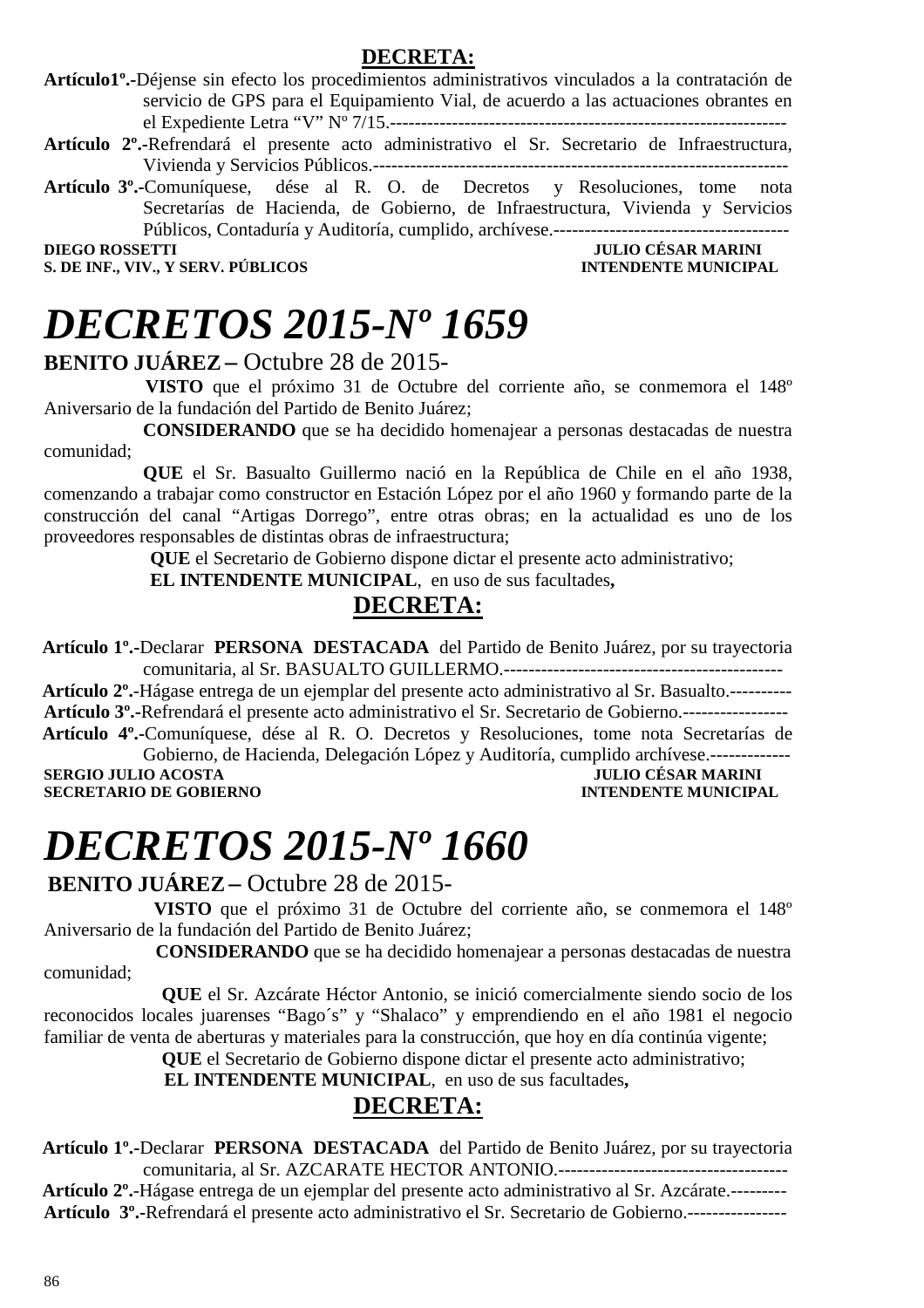**Artículo 4º.-**Comuníquese, dése al R. O. Decretos y Resoluciones, tome nota Secretarías de Gobierno, de Hacienda, Delegación López y Auditoría, cumplido archívese.------------- **SERGIO JULIO ACOSTA JULIO CÉSAR MARINI** 

**SECRETARIO DE GOBIERNO INTENDENTE MUNICIPAL** 

# *DECRETOS 2015-Nº 1661*

**BENITO JUÁREZ –** Octubre 28 de 2015-

 **VISTO** que el próximo 31 de Octubre del corriente año, se conmemora el 148º Aniversario de la fundación del Partido de Benito Juárez;

 **CONSIDERANDO** que se ha decidido homenajear a personas destacadas de nuestra comunidad;

 **QUE** el Sr. Braile Héctor Eduardo, comenzó como ayudante de la herrería "Graciano" en el año 1943 y trabajó en la Metalúrgica Faré durante 44 años; actualmente dedica su vida a la artesanía en bronce y a su familia;

 **QUE** el Secretario de Gobierno dispone dictar el presente acto administrativo;

 **EL INTENDENTE MUNICIPAL**, en uso de sus facultades**,** 

### **DECRETA:**

 **Artículo 1º.-**Declarar **PERSONA DESTACADA** del Partido de Benito Juárez, por su trayectoria comunitaria, al Sr. BRAILE HECTOR EDUARDO.-----------------------------------------

 **Artículo 2º.**-Hágase entrega de un ejemplar del presente acto administrativo al Sr. Braile.------------- **Artículo 3º.-**Refrendará el presente acto administrativo el Sr. Secretario de Gobierno.----------------  **Artículo 4º.-**Comuníquese, dése al R. O. Decretos y Resoluciones, tome nota Secretarías de Gobierno, de Hacienda y Auditoría, cumplido archívese.------------------------------------

**SERGIO JULIO ACOSTA JULIO CÉSAR MARINI SECRETARIO DE GOBIERNO INTENDENTE MUNICIPAL** 

# *DECRETOS 2015-Nº 1662*

#### **BENITO JUÁREZ –** Octubre 28 de 2015-

 **VISTO** que el próximo 31 de Octubre del corriente año, se conmemora el 148º Aniversario de la fundación del Partido de Benito Juárez;

 **CONSIDERANDO** que se ha decidido homenajear a personas destacadas de nuestra comunidad;

 **QUE** la familia Beretta, proveniente de la ciudad de Milán (Italia), se dedicó al comercio adquiriendo la fonda "El Caballito" en el año 1891, al dejar la actividad hotelera se dedicaron al agro y luego a la industria panaderil adquiriendo la Panadería "La Juarense" que en la actualidad se encuentra atendida por el Sr. Beretta Eduardo Adrián;

 **QUE** el Secretario de Gobierno dispone dictar el presente acto administrativo;

### **EL INTENDENTE MUNICIPAL**, en uso de sus facultades**,**

### **DECRETA:**

 **Artículo 1º.-**Declarar **PERSONA DESTACADA** del Partido de Benito Juárez, por su trayectoria comunitaria, al Sr. BERETTA EDUARDO ADRIAN.---------------------------------------  **Artículo 2º.**-Hágase entrega de un ejemplar del presente acto administrativo al Sr. Beretta.----------- **Artículo 3º.-**Refrendará el presente acto administrativo el Sr. Secretario de Gobierno.----------------  **Artículo 4º.-**Comuníquese, dése al R. O. Decretos y Resoluciones, tome nota Secretarías de Gobierno, de Hacienda y Auditoría, cumplido archívese.------------------------------------ **SERGIO JULIO ACOSTA JULIO CÉSAR MARINI** 

**SECRETARIO DE GOBIERNO INTENDENTE MUNICIPAL**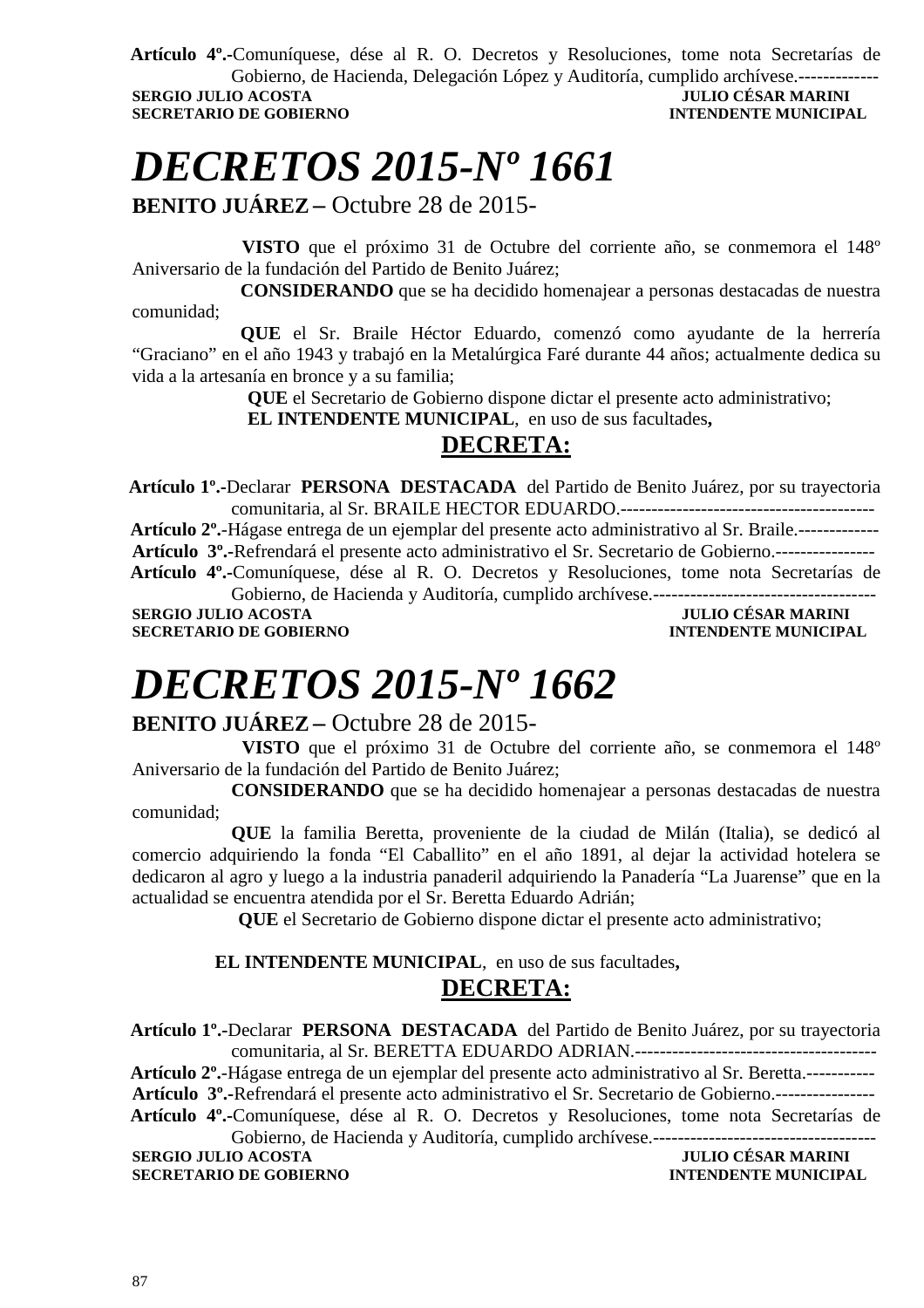# *DECRETOS 2015-Nº 1663*

#### **BENITO JUÁREZ –** Octubre 28 de 2015-

 **VISTO** que el próximo 31 de Octubre del corriente año, se conmemora el 148º Aniversario de la fundación del Partido de Benito Juárez;

 **CONSIDERANDO** que se ha decidido homenajear a personas destacadas de nuestra comunidad;

 **QUE** el Sr. Severo José se inició trabajando como albañil a la edad de 18 años y hasta los 31, que fue cuando comenzó su actividad como camionero a lo largo de 30 años, en la actualidad el Sr. Severo dedica su vida a la panadería y a su familia;

 **QUE** el Secretario de Gobierno dispone dictar el presente acto administrativo;

 **EL INTENDENTE MUNICIPAL**, en uso de sus facultades**,** 

#### **DECRETA:**

 **Artículo 1º.-**Declarar **PERSONA DESTACADA** del Partido de Benito Juárez, por su trayectoria comunitaria, al Sr. SEVERO JOSE.-------------------------------------------------------------

 **Artículo 2º.**-Hágase entrega de un ejemplar del presente acto administrativo al Sr. Severo.------------ **Artículo 3º.-**Refrendará el presente acto administrativo el Sr. Secretario de Gobierno.----------------

 **Artículo 4º.-**Comuníquese, dése al R. O. Decretos y Resoluciones, tome nota Secretarías de Gobierno, de Hacienda y Auditoría, cumplido archívese.------------------------------------

**SERGIO JULIO ACOSTA JULIO CÉSAR MARINI SECRETARIO DE GOBIERNO INTENDENTE MUNICIPAL** 

## *DECRETOS 2015-Nº 1664*

#### **BENITO JUÁREZ –** Octubre 28 de 2015-

 **VISTO** que el próximo 31 de Octubre del corriente año, se conmemora el 148º Aniversario de la fundación del Partido de Benito Juárez;

 **CONSIDERANDO** que se ha decidido homenajear a personas destacadas de nuestra comunidad;

 **QUE** el Sr. Rubilar Zenen Matías, llegó de la República de Chile en el año 1952, iniciando sus labores en el campo y posteriormente trabajó en "Cerámica del Plata" en Estación López;

 **QUE** desde el año 1998 forma parte del equipo de trabajo del "Supermercado Acuario", destacándose por su disciplina y amable atención;

 **QUE** el Secretario de Gobierno dispone dictar el presente acto administrativo;

 **EL INTENDENTE MUNICIPAL**, en uso de sus facultades**,** 

### **DECRETA:**

 **Artículo 1º.-**Declarar **PERSONA DESTACADA** del Partido de Benito Juárez, por su trayectoria comunitaria, al Sr. RUBILAR ZENEN MATIAS.--------------------------------------------

 **Artículo 2º.**-Hágase entrega de un ejemplar del presente acto administrativo al Sr. Rubilar.----------- **Artículo 3º.-**Refrendará el presente acto administrativo el Sr. Secretario de Gobierno.----------------

 **Artículo 4º.-**Comuníquese, dése al R. O. Decretos y Resoluciones, tome nota Secretarías de Gobierno, de Hacienda, Delegación López y Auditoría, cumplido archívese.------------- **SERGIO JULIO ACOSTA JULIO CÉSAR MARINI** 

**SECRETARIO DE GOBIERNO INTENDENTE MUNICIPAL** 

# *DECRETOS 2015-Nº 1665*

#### **BENITO JUÁREZ –** Octubre 28 de 2015-

 **VISTO** que el próximo 31 de Octubre del corriente año, se conmemora el 148º Aniversario de la fundación del Partido de Benito Juárez;

 **CONSIDERANDO** que se ha decidido homenajear a personas destacadas de nuestra comunidad;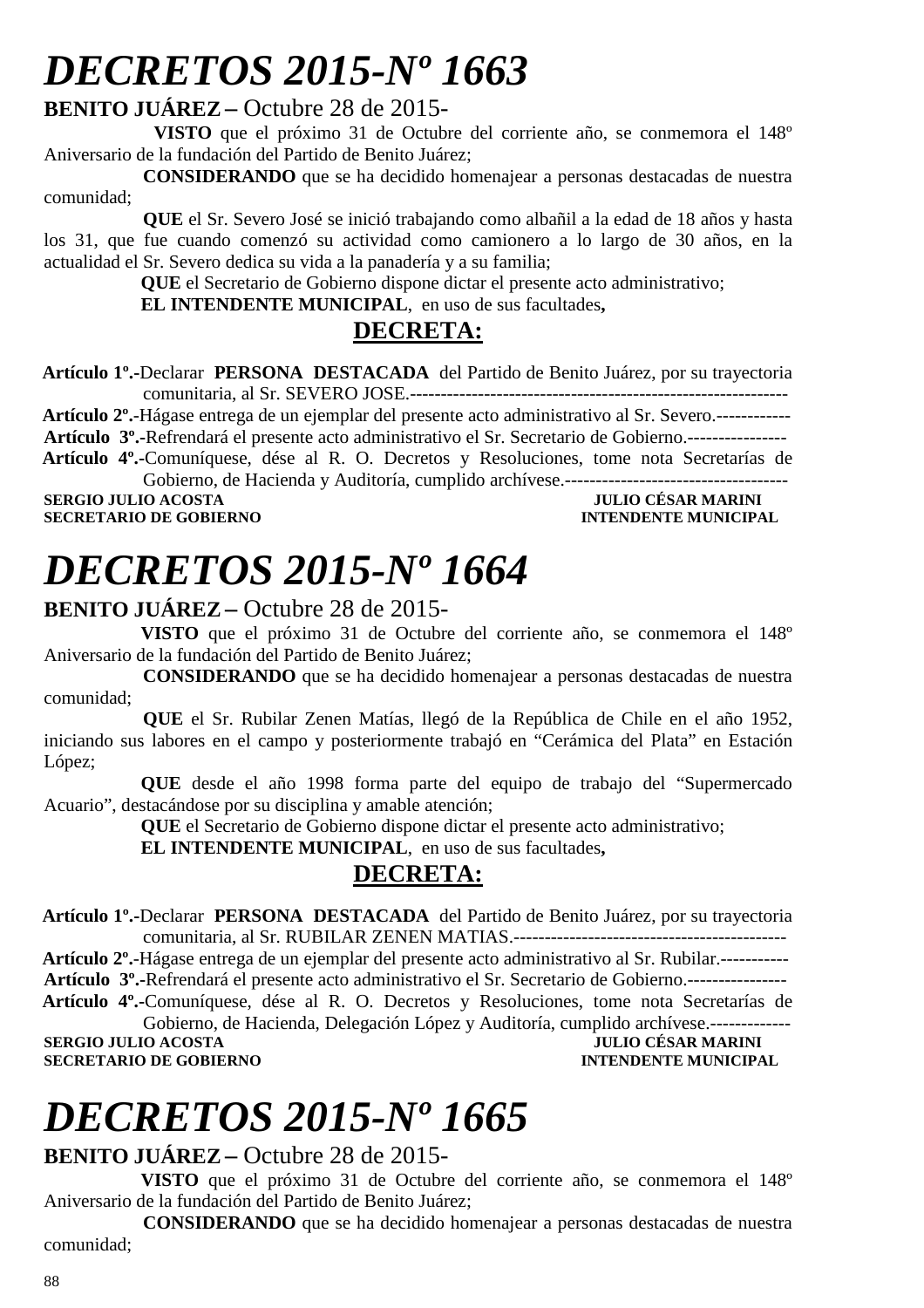**QUE** el Sr. Platz José Ernesto, se dedicó a la carpintería, herrería, fue resero y constructor, siendo esta última actividad la que lo llevó a construir una parte del cementerio local en el año 1978;

 **QUE** en el año 1979, instaló su propio local de materiales de construcción con gran esfuerzo, el cual atiende actualmente junto a su familia;

 **QUE** el Secretario de Gobierno dispone dictar el presente acto administrativo;

 **EL INTENDENTE MUNICIPAL**, en uso de sus facultades**,** 

#### **DECRETA:**

 **Artículo 1º.-**Declarar **PERSONA DESTACADA** del Partido de Benito Juárez, por su trayectoria comunitaria, al Sr. PLATZ JOSE ERNESTO.-------------------------------------------------

 **Artículo 2º.**-Hágase entrega de un ejemplar del presente acto administrativo al Sr. Platz.-------------- **Artículo 3º.-**Refrendará el presente acto administrativo el Sr. Secretario de Gobierno.----------------  **Artículo 4º.-**Comuníquese, dése al R. O. Decretos y Resoluciones, tome nota Secretarías de

Gobierno, de Hacienda y Auditoría, cumplido archívese.------------------------------------

**SERGIO JULIO ACOSTA SECRETARIO DE GOBIERNO INTENDENTE MUNICIPAL** 

## *DECRETOS 2015-Nº 1666*

#### **BENITO JUÁREZ –** Octubre 28 de 2015-

 **VISTO** que el próximo 31 de Octubre del corriente año, se conmemora el 148º Aniversario de la fundación del Partido de Benito Juárez;

 **CONSIDERANDO** que se ha decidido homenajear a personas destacadas de nuestra comunidad;

 **QUE** el Sr. Molina Juan Carlos, es hijo de padres españoles y fue criado en el Campo "Miguel Oroquieta", comenzó un pequeño negocio con sus hermanos en el año 1957;

 **QUE** en el año 1972, instaló el primer autoservicio en Benito Juárez llamado "Apolo 11" de gran trayectoria e importancia para nuestra comunidad, que actualmente sigue abierto al público;

 **QUE** el Secretario de Gobierno dispone dictar el presente acto administrativo;

#### **EL INTENDENTE MUNICIPAL**, en uso de sus facultades**,**

#### **DECRETA:**

 **Artículo 1º.-**Declarar **PERSONA DESTACADA** del Partido de Benito Juárez, por su trayectoria comunitaria, al Sr. MOLINA JUAN CARLOS.-----------------------------------------------

 **Artículo 2º.**-Hágase entrega de un ejemplar del presente acto administrativo al Sr. Molina.-----------

**Artículo 3º.-**Refrendará el presente acto administrativo el Sr. Secretario de Gobierno.----------------  **Artículo 4º.-**Comuníquese, dése al R. O. Decretos y Resoluciones, tome nota Secretarías de

Gobierno, de Hacienda y Auditoría, cumplido archívese.------------------------------------ **SERGIO JULIO ACOSTA JULIO CÉSAR MARINI SECRETARIO DE GOBIERNO INTENDENTE MUNICIPAL** 

# *DECRETOS 2015-Nº 1667*

#### **BENITO JUÁREZ –** Octubre 28 de 2015-

 **VISTO** que el próximo 31 de Octubre del corriente año, se conmemora el 148º Aniversario de la fundación del Partido de Benito Juárez;

 **CONSIDERANDO** que se ha decidido homenajear a personas destacadas de nuestra comunidad;

 **QUE** el Sr. Del Giorgio Arsinoe Holofernes, comenzó trabajando en el campo de sus padres como caballerizo y chacarero, abriendo su propio negocio de venta de maquinarias agrícolas en el año 1960, el cual se encuentra en vigencia hasta el día de hoy;

 **QUE** el Secretario de Gobierno dispone dictar el presente acto administrativo;

 **EL INTENDENTE MUNICIPAL**, en uso de sus facultades**,**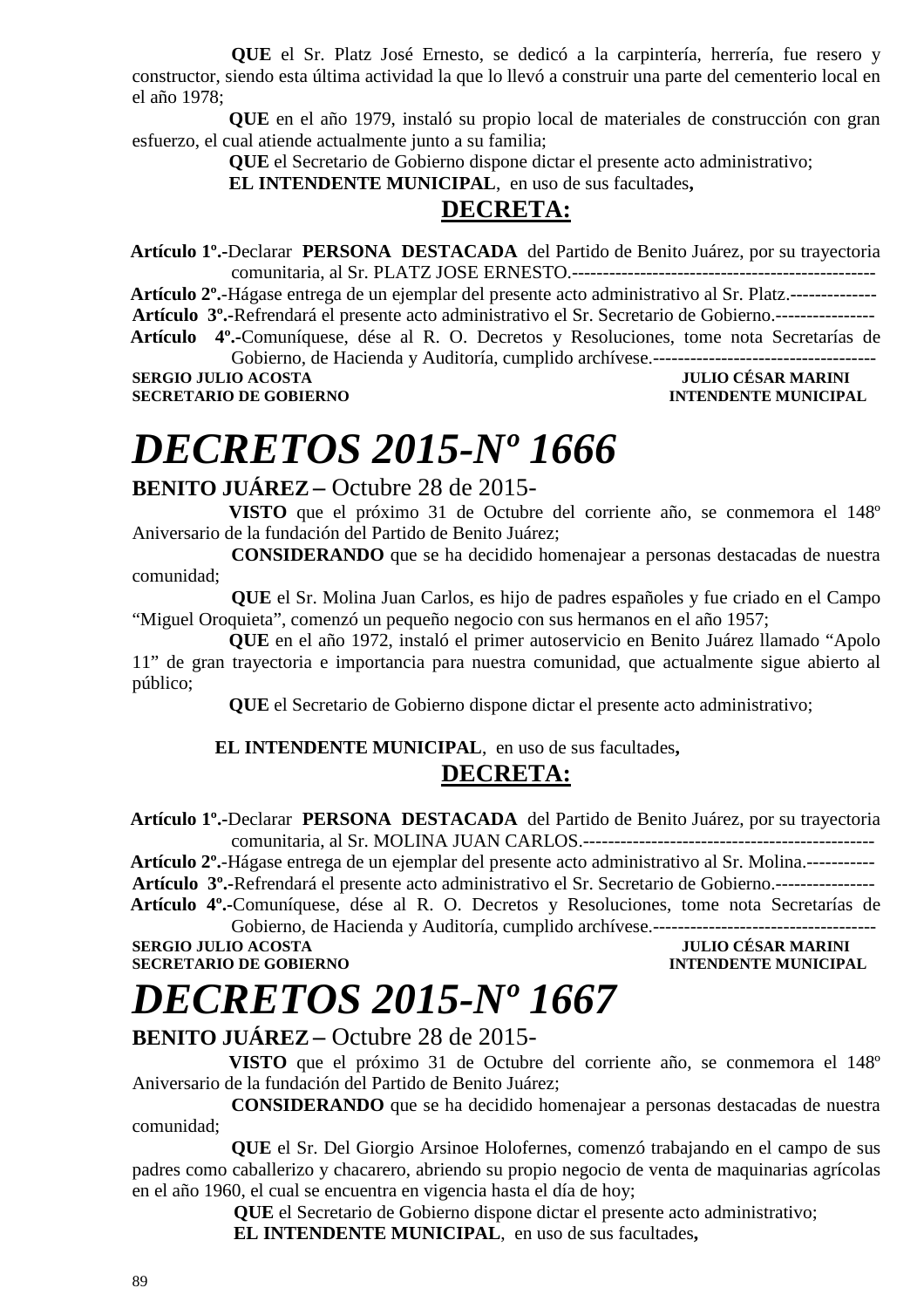### **DECRETA:**

 **Artículo 1º.-**Declarar **PERSONA DESTACADA** del Partido de Benito Juárez, por su trayectoria comunitaria, al Sr. DEL GIORGIO ARSINOE HOLOFERNES.---------------------------

 **Artículo 2º.**-Hágase entrega de un ejemplar del presente acto administrativo al Sr. Del Giorgio.------

**Artículo 3º.-**Refrendará el presente acto administrativo el Sr. Secretario de Gobierno.----------------

 **Artículo 4º.-**Comuníquese, dése al R. O. Decretos y Resoluciones, tome nota Secretarías de Gobierno, de Hacienda y Auditoría, cumplido archívese.------------------------------------

**SECRETARIO DE GOBIERNO** 

**SERGIO JULIO ACOSTA DE CONVERTS DE L'ALGENER DE L'ALGENER DE L'ALGENER DE L'ALGENER DE L'ALGENER DE L'ALGENER<br>1999 : L'ALGENER DE L'ALGENER DE L'ALGENER DE L'ALGENER DE L'ALGENER DE L'ALGENER DE L'ALGENER DE L'ALGENER DE<br>** 

## *DECRETOS 2015-Nº 1668*

#### **BENITO JUÁREZ –** Octubre 28 de 2015-

 **VISTO** que el próximo 31 de Octubre del corriente año, se conmemora el 148º Aniversario de la fundación del Partido de Benito Juárez;

 **CONSIDERANDO** que se ha decidido homenajear a personas destacadas de nuestra comunidad;

 **QUE** el Sr. Rodríguez Mario Cesar, hijo de Marina Manuela Luna quien era docente y Profesora de Literatura y de Roberto Rodríguez quien fuera empleado de comercio, cursó sus estudios primarios y secundarios en nuestra ciudad, siendo la música una de sus grandes pasiones e integrando los grupos musicales "Vocal 4" y "Quintorigen";

 **QUE** fue convocado en el año 1987 para ocupar el cargo de Director de Cultura y Educación, ejerciéndolo hasta el año 1990, siendo convocado nuevamente en el año 1993 hasta el 2007 y haciéndose cargo a partir del 2011 y hasta mayo del 2015 del puesto mencionado;

 **QUE** el Secretario de Gobierno dispone dictar el presente acto administrativo;

 **EL INTENDENTE MUNICIPAL**, en uso de sus facultades**,** 

### **DECRETA:**

 **Artículo 1º.-**Declarar **PERSONA DESTACADA** del Partido de Benito Juárez, por su trayectoria comunitaria, al Sr. RODRÍGUEZ MARIO CESAR.------------------------------------------

 **Artículo 2º.**-Hágase entrega de un ejemplar del presente acto administrativo al Sr. Rodríguez.-------- **Artículo 3º.-**Refrendará el presente acto administrativo el Sr. Secretario de Gobierno.----------------

 **Artículo 4º.-**Comuníquese, dése al R. O. Decretos y Resoluciones, tome nota Secretarías de Gobierno, de Hacienda y Auditoría, cumplido archívese.------------------------------------

**SECRETARIO DE GOBIERNO INTENDENTE MUNICIPAL** 

**JULIO CÉSAR MARINI** 

## *DECRETOS 2015-Nº 1669*

#### **BENITO JUÁREZ –** Octubre 28 de 2015-

 **VISTO** que el próximo 31 de Octubre del corriente año, se conmemora el 148º Aniversario de la fundación del Partido de Benito Juárez;

 **CONSIDERANDO** que se ha decidido homenajear a personas destacadas de nuestra comunidad;

 **QUE** el Sr. Giarratano Rubén Abel es hijo de Don Leonardo Giarratano (Italiano) y de Ángela Allegretti, quien siendo ya viuda abrió el almacén "Angelita";

 **QUE** desde el año 1960, donde se asocia con su hermano Leonardo Raúl, el Sr. Rubén Giarratano se dedica al comercio junto a su esposa e hijo;

 **QUE** el Secretario de Gobierno dispone dictar el presente acto administrativo;

 **EL INTENDENTE MUNICIPAL**, en uso de sus facultades**,** 

#### **DECRETA:**

 **Artículo 1º.-**Declarar **PERSONA DESTACADA** del Partido de Benito Juárez, por su trayectoria comunitaria, al Sr. GIARRATANO RUBEN ABEL.-----------------------------------------

 **Artículo 2º.**-Hágase entrega de un ejemplar del presente acto administrativo al Sr. Giarratano.-------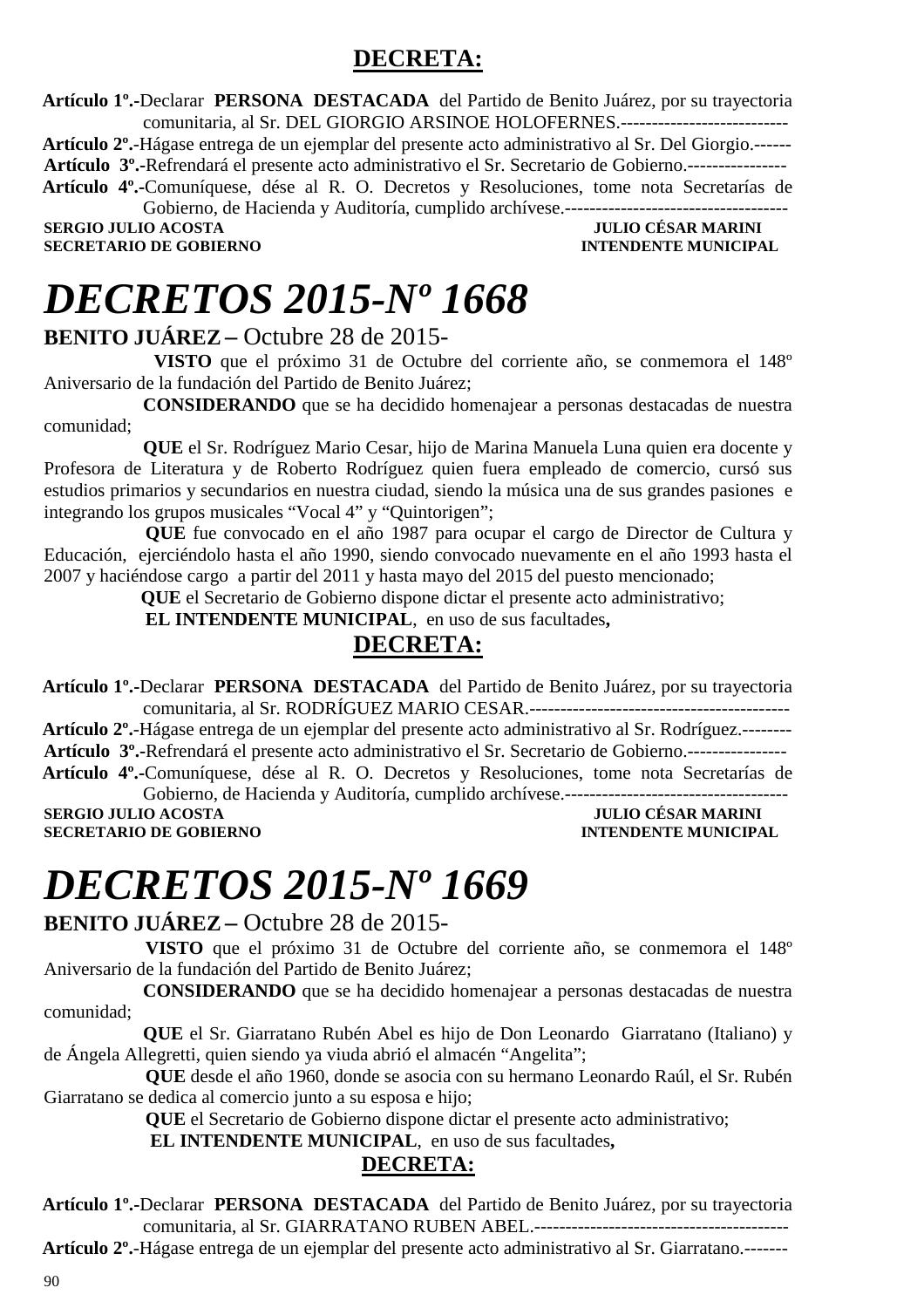**Artículo 3º.-**Refrendará el presente acto administrativo el Sr. Secretario de Gobierno.----------------  **Artículo 4º.-**Comuníquese, dése al R. O. Decretos y Resoluciones, tome nota Secretarías de

Gobierno, de Hacienda y Auditoría, cumplido archívese.------------------------------------ **SECRETARIO DE GOBIERNO INTENDENTE MUNICIPAL** 

### **JULIO CÉSAR MARINI**

# *DECRETOS 2015-Nº 1670*

**BENITO JUÁREZ –** Octubre 28 de 2015-

 **VISTO** que el próximo 31 de Octubre del corriente año, se conmemora el 148º Aniversario de la fundación del Partido de Benito Juárez;

 **CONSIDERANDO** que se ha decidido homenajear a personas destacadas de nuestra comunidad;

 **QUE** el Sr. Lezcano Martín Ramón, nació en General La Madrid en el año 1930 y se radicó en nuestra ciudad a los 27 años de edad, dedicándose a la construcción por un período de 50 años y como contratista tuvo a su cargo innumerable cantidad de obras tanto en el campo como en la ciudad;

 **QUE** integró la Comisión de Crédito para la Vivienda, e incentivó la inclusión dando trabajo a internos del Hogar "Cayetano Zibecchi";

**QUE** el Secretario de Gobierno dispone dictar el presente acto administrativo;

 **EL INTENDENTE MUNICIPAL**, en uso de sus facultades**,** 

#### **DECRETA:**

 **Artículo 1º.-**Declarar **PERSONA DESTACADA** del Partido de Benito Juárez, por su trayectoria comunitaria, la SR. LEZCANO MARTÍN RAMÓN.-----------------------------------------

 **Artículo 2º.**-Hágase entrega de un ejemplar del presente acto administrativo a la Sr. Lezcano.-------

**Artículo 3º.-**Refrendará el presente acto administrativo el Sr. Secretario de Gobierno.----------------

 **Artículo 4º.-**Comuníquese, dése al R. O. Decretos y Resoluciones, tome nota Secretarías de Gobierno, de Hacienda y Auditoría, cumplido archívese.-----

**SERGIO JULIO ACOSTA JULIO CÉSAR MARINI SECRETARIO DE GOBIERNO INTENDENTE MUNICIPAL** 

# *DECRETOS 2015-Nº 1671*

#### **BENITO JUÁREZ –** Octubre 28 de 2015-

 **VISTO** que el próximo 31 de Octubre del corriente año, se conmemora el 148º Aniversario de la fundación del Partido de Benito Juárez;

 **CONSIDERANDO** que se ha decidido homenajear a personas destacadas de nuestra comunidad;

 **QUE** el Sr. Costela Agustín, pronto a cumplir los 70 años de edad, es hijo de españoles y el menor de 10 hermanos;

 **QUE** desde muy chico trabajó en el cuidado de animales en el campo y como alambrador, tarea que ejerció durante 55 años;

 **QUE** el Secretario de Gobierno dispone dictar el presente acto administrativo;

 **EL INTENDENTE MUNICIPAL**, en uso de sus facultades**,** 

#### **DECRETA:**

 **Artículo 1º.-**Declarar **PERSONA DESTACADA** del Partido de Benito Juárez, por su trayectoria comunitaria, al Sr. COSTELA AGUSTÍN.----------------------------------------------------

 **Artículo 2º.**-Hágase entrega de un ejemplar del presente acto administrativo al Sr. Costela.-----------

**Artículo 3º.-**Refrendará el presente acto administrativo el Sr. Secretario de Gobierno.----------------

 **Artículo 4º.-**Comuníquese, dése al R. O. Decretos y Resoluciones, tome nota Secretarías de Gobierno, de Hacienda y Auditoría, cumplido archívese.------------------------------------

**SERGIO JULIO ACOSTA DE L'ALCENIER DE L'ALCENIER DE L'ALCENIER DE L'ALCENIER DE L'ALCENIER DE L'ALCENIER DE L'A<br>19 INTENDENTE MUNICIPAL DE GOBIERNO SECRETARIO DE GOBIERNO**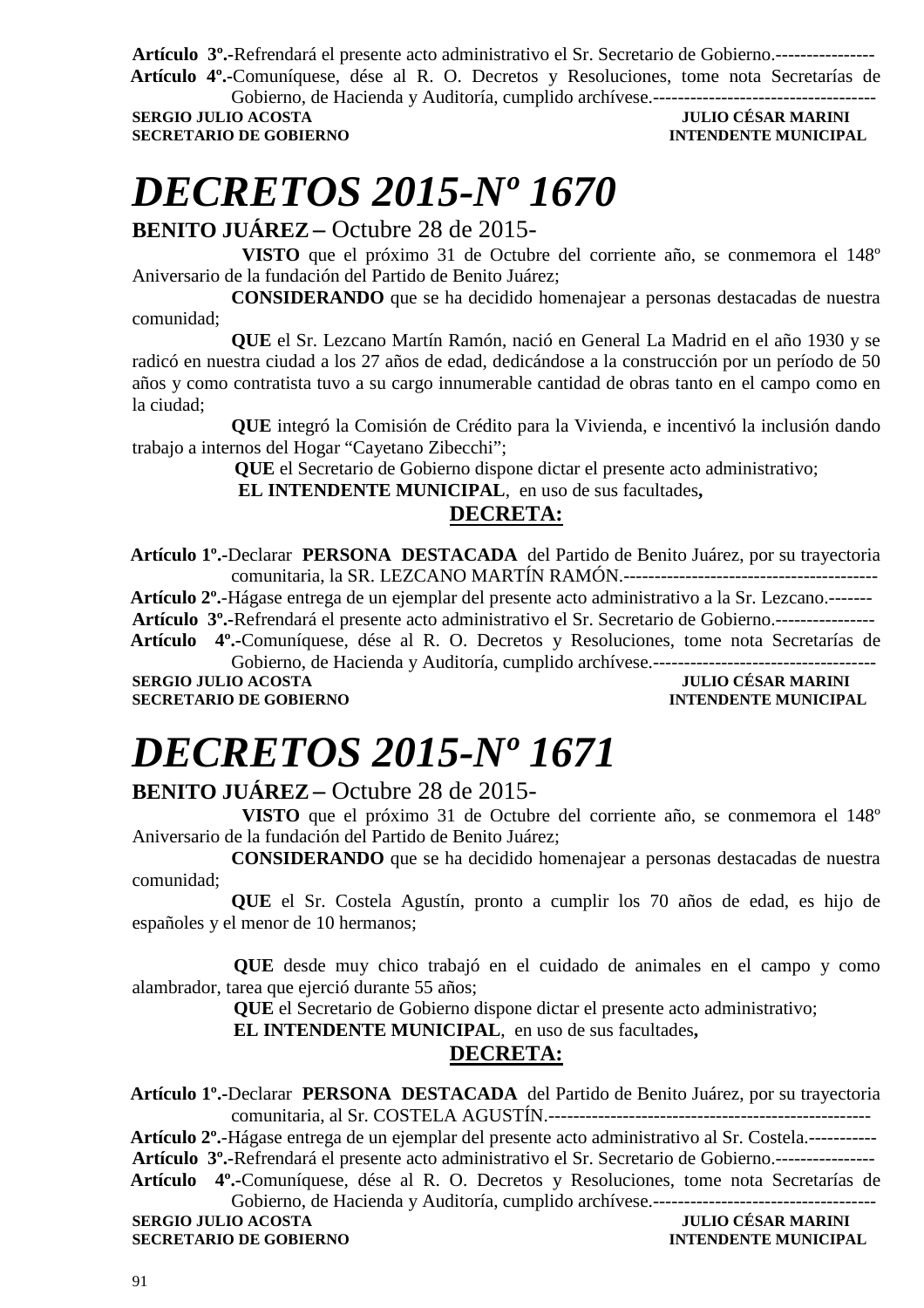# *DECRETOS 2015-Nº 1672*

#### **BENITO JUÁREZ –** Octubre 28 de 2015-

 **VISTO** que el próximo 31 de Octubre del corriente año, se conmemora el 148º Aniversario de la fundación del Partido de Benito Juárez;

 **CONSIDERANDO** que se ha decidido homenajear a personas destacadas de nuestra comunidad;

 **QUE** el Sr. Saba Jorge Luis, tuvo sus comienzos laborales en el "Bar Castilla", mas tarde se independizó y junto a su esposa Adhil emprendió el rubro confitería y desde hace ya 49 años está al frente de "Las Delicias", junto a su familia;

 **QUE** el Secretario de Gobierno dispone dictar el presente acto administrativo;

 **EL INTENDENTE MUNICIPAL**, en uso de sus facultades**,** 

#### **DECRETA:**

 **Artículo 1º.-**Declarar **PERSONA DESTACADA** del Partido de Benito Juárez, por su trayectoria comunitaria, al Sr. SABA JORGE LUIS.-------------------------------------------------------

 **Artículo 2º.**-Hágase entrega de un ejemplar del presente acto administrativo al Sr. Saba.--------------

**Artículo 3º.-**Refrendará el presente acto administrativo el Sr. Secretario de Gobierno.----------------

 **Artículo 4º.-**Comuníquese, dése al R. O. Decretos y Resoluciones, tome nota Secretarías de Gobierno, de Hacienda y Auditoría, cumplido archívese.------------------------------------

**SERGIO JULIO ACOSTA JULIO CÉSAR MARINI SECRETARIO DE GOBIERNO INTENDENTE MUNICIPAL** 

# *DECRETOS 2015-Nº 1673*

#### **BENITO JUÁREZ –** Octubre 28 de 2015-

 **VISTO** que el próximo 31 de Octubre del corriente año, se conmemora el 148º Aniversario de la fundación del Partido de Benito Juárez;

 **CONSIDERANDO** que se ha decidido homenajear a personas destacadas de nuestra comunidad;

 **QUE** el Sr. Olsen Juan Haraldo, tuvo sus inicios laborales a la edad de 13 años y más tarde a la edad de 15 años trabajó en "Grimozzi Hnos.", además fue acompañante de "Tatá" Bianchi en categorías zonales y nacionales;

 **QUE** integró la Comisión del Barrio Prado Español, la Comisión del Club Alumni y Comisión de A.P.T.A.S.A, instalando en el año 1960 su propio taller junto a su hermano Carlos Alberto, al cual, a pesar de las dificultades físicas, Juan concurre diariamente;

 **QUE** el Secretario de Gobierno dispone dictar el presente acto administrativo;

 **EL INTENDENTE MUNICIPAL**, en uso de sus facultades**,** 

#### **DECRETA:**

 **Artículo 1º.-**Declarar **PERSONA DESTACADA** del Partido de Benito Juárez, por su trayectoria comunitaria, al Sr. OLSEN JUAN HARALDO.-----------------------------------------------

 **Artículo 2º.**-Hágase entrega de un ejemplar del presente acto administrativo al Sr. Olsen.------------- **Artículo 3º.-**Refrendará el presente acto administrativo el Sr. Secretario de Gobierno.----------------  **Artículo 4º.-**Comuníquese, dése al R. O. Decretos y Resoluciones, tome nota Secretarías de

Gobierno, de Hacienda y Auditoría, cumplido archívese.------------------------------------ **SERGIO JULIO ACOSTA JULIO CÉSAR MARINI** 

### **SECRETARIO DE GOBIERNO**

# *DECRETOS 2015-Nº 1674*

**BENITO JUÁREZ –** Octubre 28 de 2015-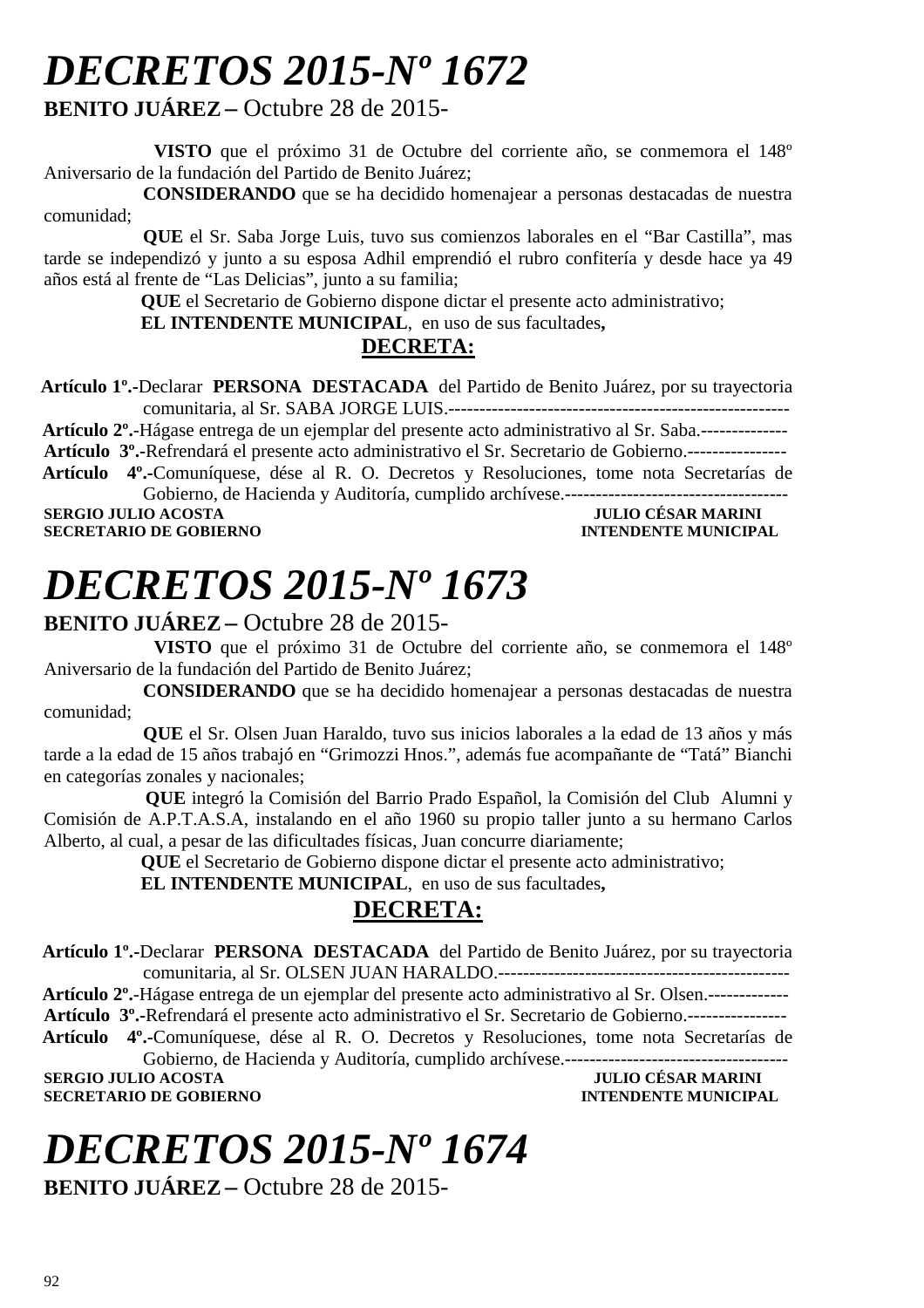**VISTO** que el próximo 31 de Octubre del corriente año, se conmemora el 148º Aniversario de la fundación del Partido de Benito Juárez;

 **CONSIDERANDO** que se ha decidido homenajear a personas destacadas de nuestra comunidad;

 **QUE** el Sr. Marin Bernardino Oscar, nació en nuestra ciudad en el año 1936 y a partir del año 1969 se incorporó a "Solfer" donde vendió maquinarias agrícolas durante 28 años;

**QUE** el Secretario de Gobierno dispone dictar el presente acto administrativo;

 **EL INTENDENTE MUNICIPAL**, en uso de sus facultades**,** 

#### **DECRETA:**

 **Artículo 1º.-**Declarar **PERSONA DESTACADA** del Partido de Benito Juárez, por su trayectoria comunitaria, al Sr. MARIN BERNARDINO OSCAR.---------------------------------------

 **Artículo 2º.**-Hágase entrega de un ejemplar del presente acto administrativo al Sr. Marin.------------ **Artículo 3º.-**Refrendará el presente acto administrativo el Sr. Secretario de Gobierno.----------------  **Artículo 4º.-**Comuníquese, dése al R. O. Decretos y Resoluciones, tome nota Secretarías de

Gobierno, de Hacienda y Auditoría, cumplido archívese.------------------------------------ **SERGIO JULIO ACOSTA JULIO CÉSAR MARINI SECRETARIO DE GOBIERNO INTENDENTE MUNICIPAL** 

# *DECRETOS 2015-Nº 1675*

#### **BENITO JUÁREZ –** Octubre 28 de 2015-

 **VISTO** que el próximo 31 de Octubre del corriente año, se conmemora el 148º Aniversario de la fundación del Partido de Benito Juárez;

 **CONSIDERANDO** que se ha decidido homenajear a personas destacadas de nuestra comunidad;

 **QUE** el Sr. Elguren Miguel Alfredo, nació en nuestra ciudad en el año 1945, a los 14 años de edad comenzó a trabajar en la estación de servicio "La Rueda" y en el año 1972 se independizó y abrió su propia gomería, que continúa su actividad hasta el día de hoy;

**QUE** el Secretario de Gobierno dispone dictar el presente acto administrativo;

 **EL INTENDENTE MUNICIPAL**, en uso de sus facultades**,** 

#### **DECRETA:**

 **Artículo 1º.-**Declarar **PERSONA DESTACADA** del Partido de Benito Juárez, por su trayectoria comunitaria, al Sr. ELGUREN MIGUEL ALFREDO.---------------------------------------

 **Artículo 2º.**-Hágase entrega de un ejemplar del presente acto administrativo al Sr. Elguren.---------- **Artículo 3º.-**Refrendará el presente acto administrativo el Sr. Secretario de Gobierno.----------------  **Artículo 4º.-**Comuníquese, dése al R. O. Decretos y Resoluciones, tome nota Secretarías de

Gobierno, de Hacienda y Auditoría, cumplido archívese.------------------------------------ **SERGIO JULIO ACOSTA JULIO CÉSAR MARINI SECRETARIO DE GOBIERNO INTENDENTE MUNICIPAL** 

# *DECRETOS 2015-Nº 1676*

#### **BENITO JUÁREZ –** Octubre 28 de 2015-

 **VISTO** que el próximo 31 de Octubre del corriente año, se conmemora el 148º Aniversario de la fundación del Partido de Benito Juárez;

 **CONSIDERANDO** que se ha decidido homenajear a personas destacadas de nuestra comunidad;

 **QUE** la Sra. Montenegro Delia Rosa, forma parte de "Caritas" desde hace 34 años, fue presidente de la salita "Juan Báez" y la Capilla "San Cayetano" ubicada en el Barrio Pachán;

 **QUE** realizó murales junto al Padre Osvaldo Catena, conformó el grupo "No Videntes" y actualmente es visitadora barrial, integra la pastoral de la salud y además es voluntaria en oncología;

**QUE** el Secretario de Gobierno dispone dictar el presente acto administrativo;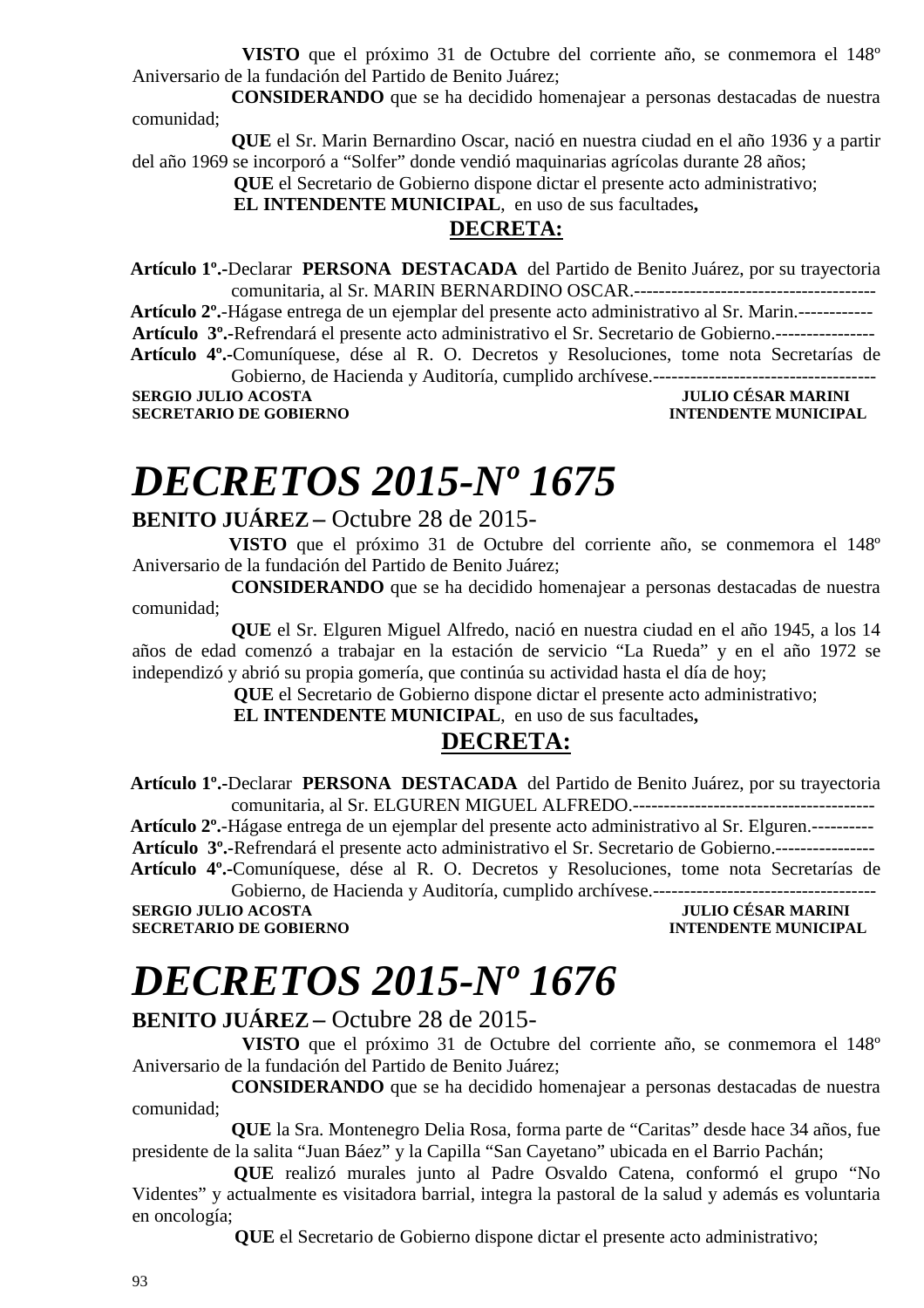#### **EL INTENDENTE MUNICIPAL**, en uso de sus facultades**, DECRETA:**

 **Artículo 1º.-**Declarar **PERSONA DESTACADA** del Partido de Benito Juárez, por su trayectoria comunitaria, la Sra. MONTENEGRO DELIA ROSA.---------------------------------------

 **Artículo 2º.**-Hágase entrega de un ejemplar del presente acto administrativo al Sr. Montenegro.-----

**Artículo 3º.-**Refrendará el presente acto administrativo el Sr. Secretario de Gobierno.----------------

 **Artículo 4º.-**Comuníquese, dése al R. O. Decretos y Resoluciones, tome nota Secretarías de

Gobierno, de Hacienda y Auditoría, cumplido archívese.------------------------------------ **SERGIO JULIO ACOSTA JULIO ACOSTA JULIO CÉSAR MARINI** 

**SECRETARIO DE GOBIERNO INTENDENTE MUNICIPAL** 

## *DECRETOS 2015-Nº 1677*

#### **BENITO JUÁREZ –** Octubre 28 de 2015-

 **VISTO** que el próximo 31 de Octubre del corriente año, se conmemora el 148º Aniversario de la fundación del Partido de Benito Juárez;

 **CONSIDERANDO** que se ha decidido homenajear a personas destacadas de nuestra comunidad;

 **QUE** la Sra. Menn Mirta Cristina, fue la primera reina del Barrio "Puente Alsina" en el año 1971, hecho que recuerda con cariño junto a su familia;

**QUE** el Secretario de Gobierno dispone dictar el presente acto administrativo;

 **EL INTENDENTE MUNICIPAL**, en uso de sus facultades**,** 

#### **DECRETA:**

 **Artículo 1º.-**Declarar **PERSONA DESTACADA** del Partido de Benito Juárez, por su trayectoria comunitaria, la Sra. MENN MIRTA CRISTINA.---------------------------------------------

 **Artículo 2º.**-Hágase entrega de un ejemplar del presente acto administrativo a la Sra. Menn.----------

**Artículo 3º.-**Refrendará el presente acto administrativo el Sr. Secretario de Gobierno.----------------

 **Artículo 4º.-**Comuníquese, dése al R. O. Decretos y Resoluciones, tome nota Secretarías de Gobierno, de Hacienda y Auditoría, cumplido archívese.------------------------------------

**SERGIO JULIO ACOSTA JULIO CÉSAR MARINI SECRETARIO DE GOBIERNO** 

# *DECRETOS 2015-Nº 1678*

**BENITO JUÁREZ –** Octubre 28 de 2015-

 **VISTO** que el próximo 31 de Octubre del corriente año, se conmemora el 148º Aniversario de la fundación del Partido de Benito Juárez;

 **CONSIDERANDO** que se ha decidido homenajear a personas destacadas de nuestra comunidad;

 **QUE** la Sra. Martínez Sara Beatriz, dedicó gran parte de su vida a la labor social, siendo Asistente Educacional en la Escuela de Educación Primaria Nº 3 "Domingo Faustino Sarmiento" a lo largo de 33 años;

 **QUE** en el año 1977 trabajo durante 9 meses en el municipio, reincorporándose en el año 1980 y siendo empleada municipal en distintas áreas durante casi 30 años;

**QUE** el Secretario de Gobierno dispone dictar el presente acto administrativo;

 **EL INTENDENTE MUNICIPAL**, en uso de sus facultades**,** 

#### **DECRETA:**

 **Artículo 1º.-**Declarar **PERSONA DESTACADA** del Partido de Benito Juárez, por su trayectoria comunitaria, la Sra. MARTINEZ SARA BEATRIZ.-----------------------------------------

 **Artículo 2º.**-Hágase entrega de un ejemplar del presente acto administrativo a la Sra. Martínez.------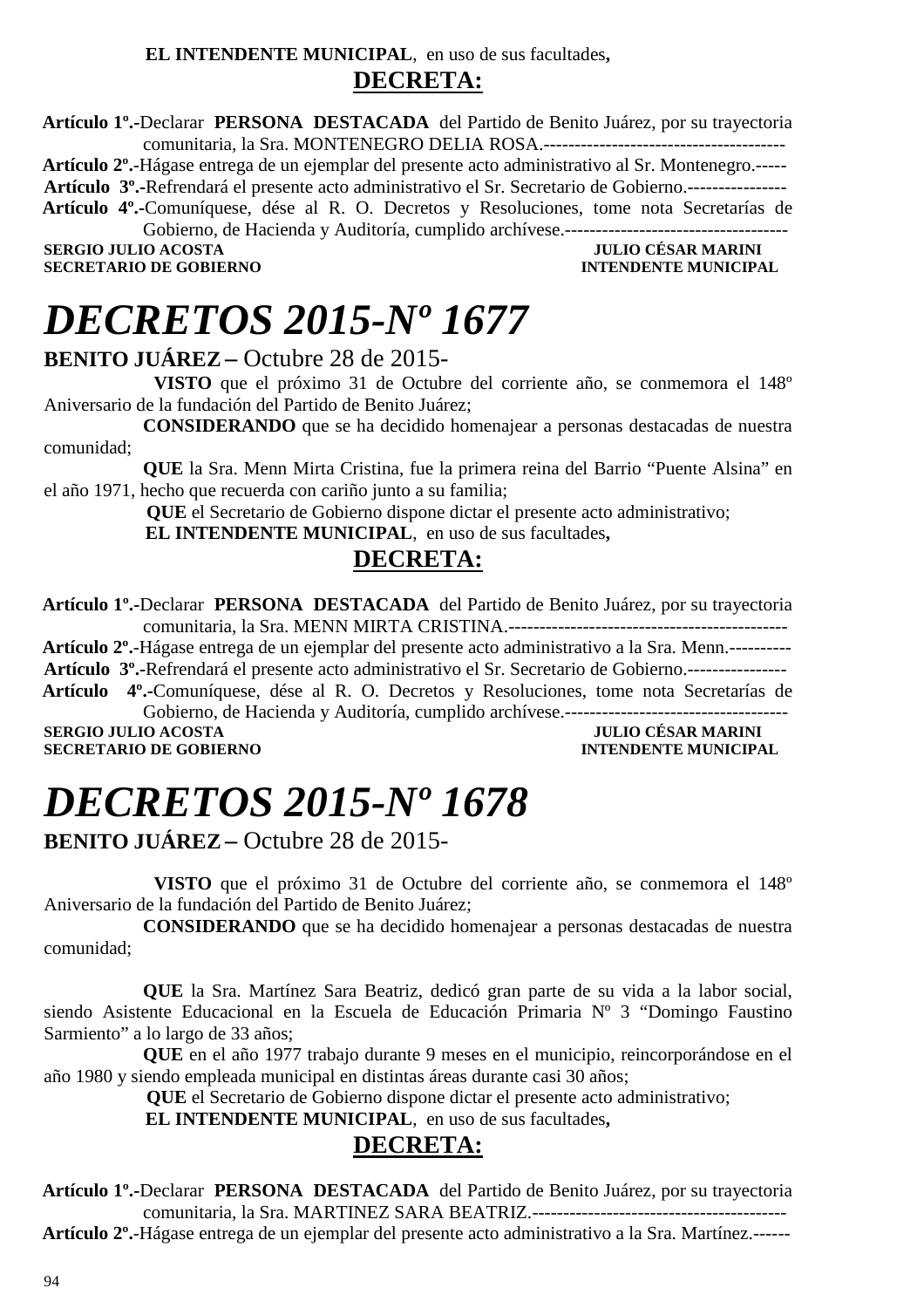**Artículo 3º.-**Refrendará el presente acto administrativo el Sr. Secretario de Gobierno.----------------  **Artículo 4º.-**Comuníquese, dése al R. O. Decretos y Resoluciones, tome nota Secretarías de

Gobierno, de Hacienda y Auditoría, cumplido archívese.------------------------------------ **SECRETARIO DE GOBIERNO INTENDENTE MUNICIPAL** 

**JULIO CÉSAR MARINI** 

## *DECRETOS 2015-Nº 1679*

**BENITO JUÁREZ –** Octubre 29 de 2015-

**VISTO** que conforme las previsiones de la Oza. Mpal. N° 4854/14, el **"FONDO MUNICIPAL PARA EMERGENCIAS DE SALUD" (FO.MU.ES.),** se encuentra facultado para solucionar económicamente enfermedades cuya gravedad requiere derivación médica debido al alto riesgo en la salud;

**QUE** el Secretario de Gobierno dispone dictar el presente acto administrativo;

 **EL INTENDENTE MUNICIPAL**, en uso de sus facultades,

### **DECRETA:**

**Artículo 1º.-**Dispónese que el **"FONDO MUNICIPAL PARA EMERGENCIAS ESPECIALES DE SALUD" (FO.MU.ES),** efectúe pagos en el marco de la Oza. Mpal. N° 4854/14, a las personas que se indican a continuación, cuyas historias clínicas obran en los Expedientes:

**ALBARRACIN GRISELDA Expte. Letra "F" Nº 69/15 Subsidio reintegrable \$ 1.800,00.- (fs. 15)** 

**OSTOICH JONATHAN** Expte. Letra "F" Nº 34/13 **Subsidio \$ 1.850,00 (fs. 82)** 

**BLASCO MARCELO Expte. Letra "F" Nº 126/96 Subsidio Reintegrable \$ 2.000,00 (fs. 790)** 

**Artículo 2º.-**La Dirección de Recursos Humanos o la Dirección de Recaudación según corresponda deberá tomar recaudos necesarios para la retención de haberes y/o gestión de cobro para obtener el reintegro del subsidio, según corresponda, mencionado en el Articulo 1º.-----------------------------------------------------------------------------------------------------

**Artículo 3º.-**Refrendará el presente acto administrativo la Sra. Secretaria de Desarrollo Social.---

**Artículo 4º.-**Comuníquese, dése al R. O. de Decretos y Resoluciones, tome nota Contaduría, Tesorería, Direcciones de Recursos Humanos, de Recaudación, Secretarías de Desarrollo Social, de Gobierno, de Hacienda, Subdirección de Tasas, FO.MU.ES. y Auditoría, cumplido, archívese.------------------------------------------------------------------

#### **MARÍA TERESA RICCI JULIO CÉSAR MARINI INTENDENTE MUNICIPAL**

# *DECRETOS 2015-Nº 1680*

#### **BENITO JUÁREZ-** Octubre 29 de 2015**-**

**VISTO** lo actuado en el Expediente Letra "D" Nº 217/13 por el cual la Sra. Delegada Municipal de Barker Interina a fojas 42, solicita SUBSIDIO destinado a la Sra. BAYLON ROMINA;

**QUE** a fojas precedentes Contaduría realiza la respectiva reserva preventiva del gasto;

**QUE** el Secretario de Gobierno dispone dictar el presente acto administrativo de

 **EL INTENDENTE MUNICIPAL,** en uso de sus facultades,

subsidio;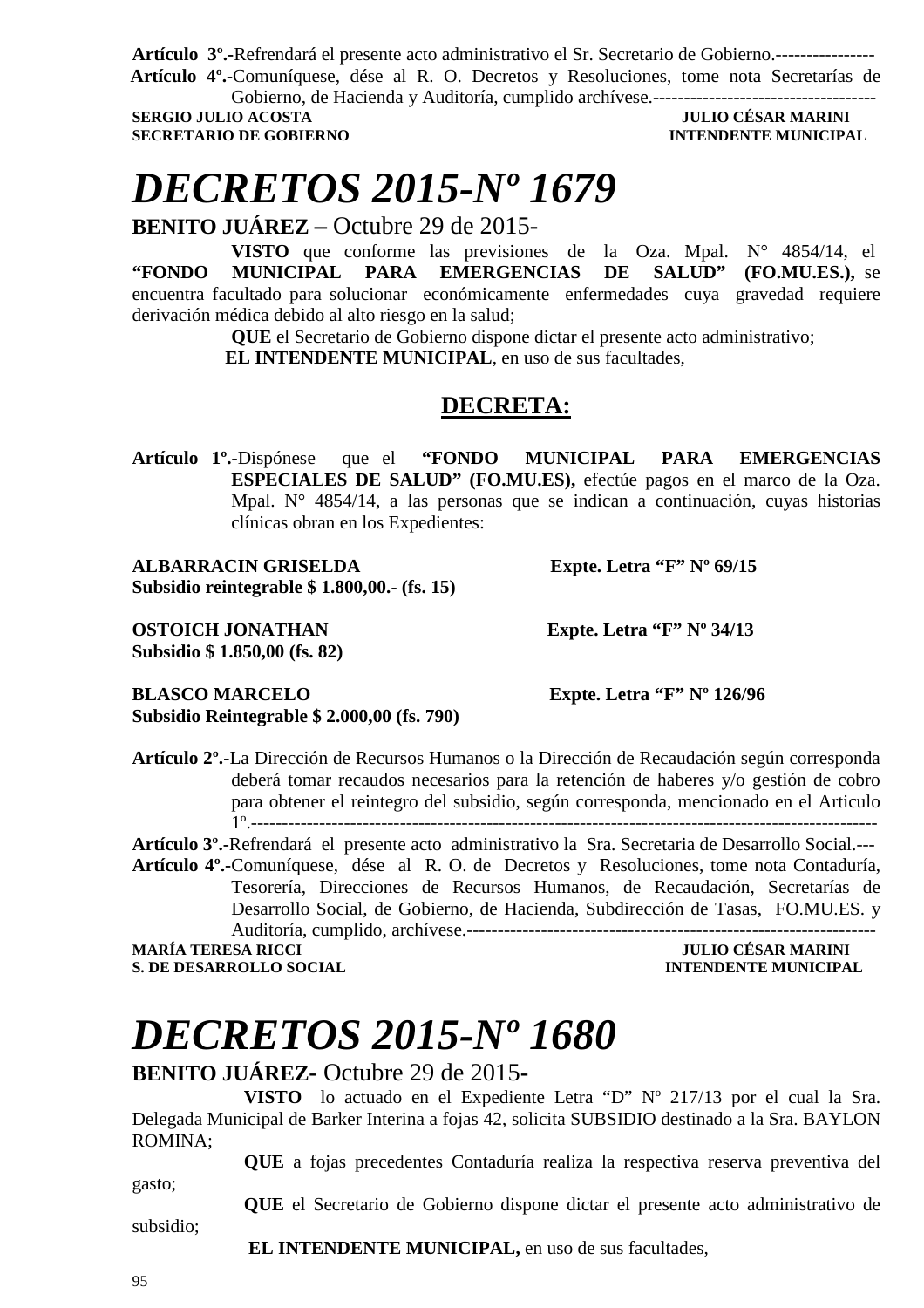#### **DECRETA**:

**Artículo 1º.-**Abonar SUBSIDIO A INDIGENTES a la Sra. BAYLON ROMINA D.N.I. 34.319.540, por un monto total de pesos MIL QUINIENTOS (\$ 1.500,00) de acuerdo a lo actuado en el Expte. Letra "D" Nº 217/13.------------------------------------------------

**Artículo 2º.-**El gasto será imputado según lo informado por Contaduría a fs. precedentes.------------

**Artículo 3º.-**Refrendará el presente acto administrativo la Sra. Secretaria de Desarrollo Social.------

**Artículo 4º.-**Comuníquese, desde la R. O. de Decretos y Resoluciones, tome nota, Contaduría, Tesorería, Presupuesto, Secretarias de Desarrollo Social, de Gobierno y Auditoría, cumplido, archívese-------------------------------------------------------------------------------- **MARÍA TERESA RICCI JULIO CÉSAR MARINI** 

**S. DE DESARROLLO SOCIAL CONSUMING A LOCAL CONSUMING A LOCAL CONSUMING A LOCAL CONSUMING A LOCAL CONSUMING A LOCAL CONSUMING A LOCAL CONSUMING A LOCAL CONSUMING A LOCAL CONSUMING A LOCAL CONSUMING A LOCAL CONSUMING A LOCAL** 

### *DECRETOS 2015-Nº 1681*

#### **BENITO JUÁREZ-** Octubre 29 de 2015-

 **VISTO** que el día sábado 31 de Octubre del corriente año arribará a nuestra ciudad el Jefe de Cancillería de la Embajada de México en la Argentina, Consejero Alejandro Alba Fernández, con motivo de participar en los festejos de un nuevo aniversario del Partido de Benito Juárez**;** 

 **QUE** con esta presencia se ratifican los lazos de hermandad entre nuestro distrito y la tierra del Benemérito de las Américas, Dr. Benito Juárez;

 **QUE** en consecuencia y destacando la satisfacción de éste municipio por contar con la presencia de esta distinguida autoridad;

 **QUE** el Secretario de Gobierno dispone dictar el presente acto administrativo;

**EL INTENDENTE MUNICIPAL, en uso de sus facultades;** 

#### **DECRETA:**

- **Artículo 1º.-**Dar **ESPECIAL BIENVENIDA** al Jefe de Cancillería de la Embajada de México en la Argentina, Consejero Alejandro Alba Fernández, con motivo de participar en los festejos de un nuevo aniversario del Partido de Benito Juárez, a llevarse a cabo el día sábado 31 de Octubre del corriente año.--------------------------------------------------------
- **Artículo 2º.-**Autorizase a Contaduría a efectuar los gastos que demande el evento del artículo precedente.------------------------------------------------------------------------------------------

**Artículo 3º.-**Refrendará el presente acto administrativo el Sr. Secretario de Gobierno.-----------------

**Artículo 4º.**-Comuníquese, dése al R.O. de Decretos y Resoluciones, tome nota Secretarías de Gobierno, de Hacienda, de Seguridad, de Infraestructura, Vivienda y Servicios Públicos, de Desarrollo Social, de Salud, Contaduría, Presupuesto, y Auditoría, cumplido, archívese.-------------------------------------------------------------------------------

**SERGIO JULIO ACOSTA SECRETARIO DE GOBIERNO INTENDENTE MUNICIPAL** 

### *DECRETOS 2015-Nº 1682*

#### **BENITO JUÁREZ –** Octubre 30 de 2015-

**VISTO** que conforme las previsiones de la Oza. Mpal. N° 4854/14, el **"FONDO MUNICIPAL PARA EMERGENCIAS DE SALUD" (FO.MU.ES.),** se encuentra facultado para solucionar económicamente enfermedades cuya gravedad requiere derivación médica debido al alto riesgo en la salud;

**QUE** el Secretario de Gobierno dispone dictar el presente acto administrativo;

 **EL INTENDENTE MUNICIPAL**, en uso de sus facultades,

#### **DECRETA:**

**Artículo 1º.-**Dispónese que el **"FONDO MUNICIPAL PARA EMERGENCIAS ESPECIALES DE SALUD" (FO.MU.ES),** efectúe pagos en el marco de la Oza.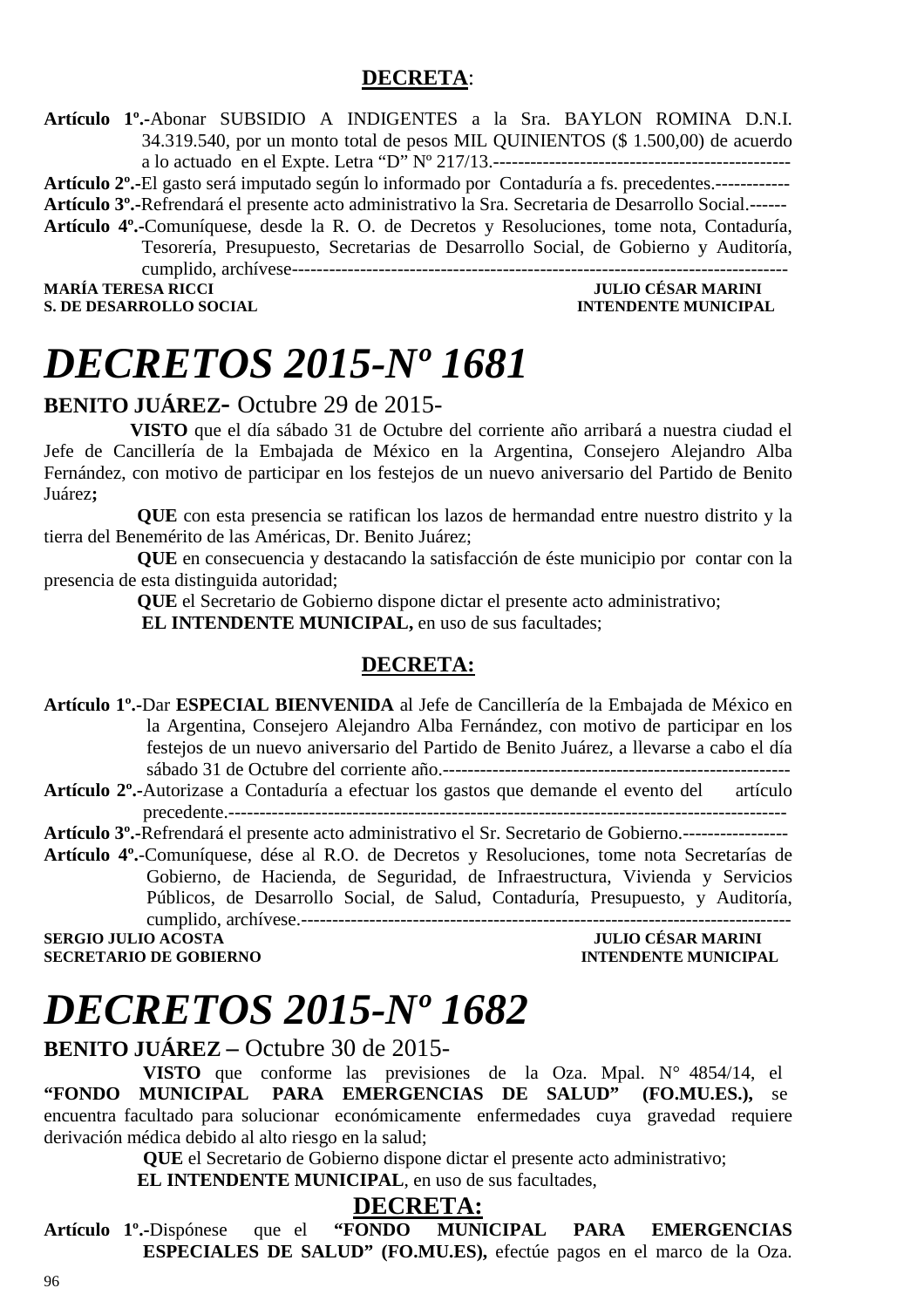Mpal. N° 4854/14, a la persona que se indica a continuación, cuya historia clínica obra en el Expediente:

#### **CANALE NOELIA Expte. Letra "F" Nº 86/15 Subsidio \$ 6.046,00.- (fs. 9)**

**Artículo 2º.-**Refrendará el presente acto administrativo la Sra. Secretaria de Desarrollo Social.--- **Artículo 3º.-**Comuníquese, dése al R. O. de Decretos y Resoluciones, tome nota Contaduría, Tesorería, Direcciones de Recursos Humanos, de Recaudación, Secretarías de Desarrollo Social, de Gobierno, de Hacienda, Subdirección de Tasas, FO.MU.ES. y Auditoría, cumplido, archívese.------------------------------------------------------------------

**S. DE DESARROLLO SOCIAL CONSUMING A LOCAL CONSUMING A LOCAL CONSUMING A LOCAL CONSUMING A LOCAL CONSUMING A LOCAL CONSUMING A LOCAL CONSUMING A LOCAL CONSUMING A LOCAL CONSUMING A LOCAL CONSUMING A LOCAL CONSUMING A LOCAL** 

**MARÍA TERESA RICCI JULIO CÉSAR MARINI** 

## *DECRETOS 2015-Nº 1683*

#### **BENITO JUÁREZ –**Octubre 30 de 2015-

**VISTO** lo actuado en el Expediente Letra "A" Nº 181/09 2º Cuerpo, en el cual obra Proyecto "Horno de Ladrillos" perteneciente al Programa Atención de Jóvenes y Adolescentes en el Centro de Día "Apostando a la Vida" del Ministerio de Desarrollo Social de la Provincia de Buenos Aires;

 **QUE** a fs. 523 el Subdirector del Centro de Día "Apostando a la Vida", solicita se efectúe el pago de BECAS, correspondiente al mes de Octubre de 2015;

 **QUE** a fs. 525 Contaduría realiza la respectiva reserva del gasto;

**QUE** el Secretario de Gobierno dispone dictar el presente acto administrativo;

**EL INTENDENTE MUNICIPAL**, en uso de sus facultades,

#### **DECRETA:**

**Artículo 1º.-**Dispónese el pago de BECAS, correspondiente al Proyecto "Horno de Ladrillos" perteneciente al Programa Atención de jóvenes y Adolescentes en el Centro de Día "Apostando a la Vida" del Ministerio de Desarrollo Social de la Provincia de Buenos Aires, de acuerdo al listado de beneficiarios que obra a fs. 524 en el Expte. Letra "A" Nº 181/09 2º Cuerpo, por un importe total de pesos cuatro mil ochocientos (\$ 4.800,00).-------------------------------------------------------------------------------------------

**Artículo 2º.-**El gasto deberá imputarse según lo informado por Contaduría a fojas precedentes.------ **Artículo 3º.-**Refrendará el presente acto administrativo la Sra. Secretaria de Desarrollo Social.---

**Artículo 4º.-**Comuníquese, dése al R. O. de Decretos y Resoluciones, tome nota Contaduría, Tesorería, Direcciones de Recursos Humanos, de Presupuesto, Secretarias de Gobierno, de Desarrollo Social, de Hacienda, Contaduría y Auditoría, cumplido,

archívese.--------------------------------------------------------------------------------------------

**S. DE DESARROLLO SOCIAL CONSUMING A LOCAL CONSUMING A LOCAL CONSUMING A LOCAL CONSUMING A LOCAL CONSUMING A LOCAL CONSUMING A LOCAL CONSUMING A LOCAL CONSUMING A LOCAL CONSUMING A LOCAL CONSUMING A LOCAL CONSUMING A LOCAL** 

**MULIO CÉSAR MARINI** 

# *DECRETOS 2015-Nº 1684*

#### **BENITO JUÁREZ –** Octubre 30 de 2015-

 **VISTO** que el próximo 31 de Octubre del corriente año, se conmemora el 148º Aniversario de la fundación del Partido de Benito Juárez;

 **CONSIDERANDO** que se ha decidido homenajear a personas destacadas de nuestra comunidad;

 **QUE** la Sra. Zelayeta María Beatriz, nació en nuestra ciudad en el año 1947 y estudió en el Colegio Inmaculada Concepción desde los 5 años y hasta recibirse de Maestra Normal Nacional en el año 1965, demostrando que amaba lo que hacía con un sentido de responsabilidad absoluta;

 **QUE** se inició en el año 1996 como maestra suplente, luego trabajó por varios años en Gestión Estatal, marcando la manera de trabajar en el aula hasta el día de la fecha;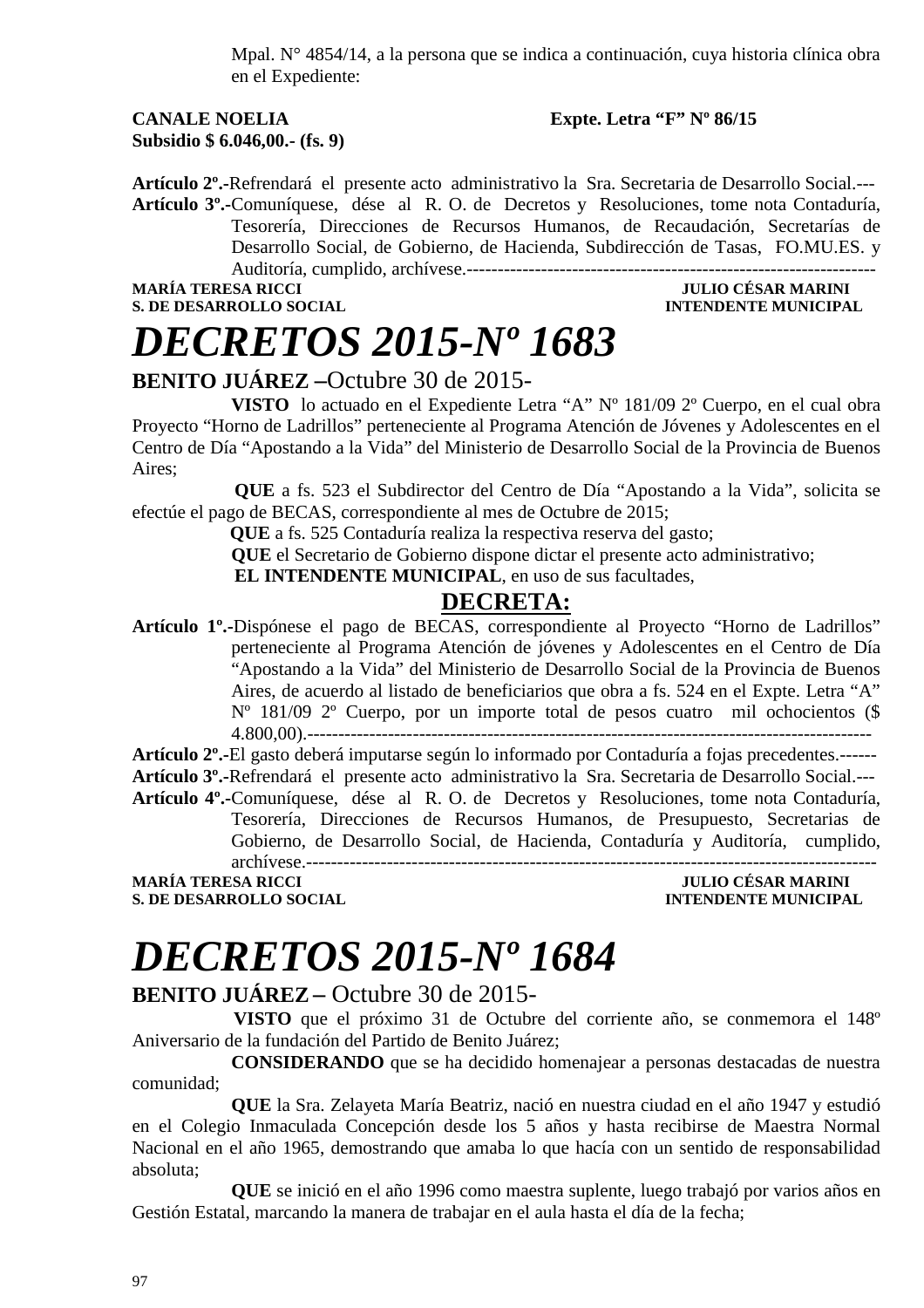**QUE** transito un camino profesional enriquecedor, trabajando en la Escuela Nº 18 "Constancio Vigil" de la localidad de Barker, en la Escuela Nº 2 "Nicanor Otamendi", Escuela Nº 19 "Luciano Fortabat" de Villa Cacique, Escuela Nº 24, Escuela Nº 5 de Rodolfo Bunge, Escuela Nº 3 "Domingo Faustino Sarmiento" de Benito Juárez, Escuela Nº 9 de Barrio Pachán y Escuela Nº 1"Gral. José de San martín" hasta su jubilación;

 **QUE** en la actualidad es maestra de 2do año en el Colegio "Campos Verdes" desde el año 2001 y desde el año 2002 a la fecha trabaja en el CENS Nº 451 "Juana Azurduy" de la Unidad Penitenciaria Nº 37 de Barker;

 **QUE** en el mes de Diciembre de éste año cumplirá 50 años de profesión, siendo sin dudas un caso singular entre sus pares;

**QUE** el Secretario de Gobierno dispone dictar el presente acto administrativo;

 **EL INTENDENTE MUNICIPAL**, en uso de sus facultades**,** 

#### **DECRETA:**

 **Artículo 1º.-**Declarar **PERSONA DESTACADA** del Partido de Benito Juárez, por su trayectoria comunitaria, la Sra. ZELAYETA MARÍA BEATRIZ.---------------------------------------

 **Artículo 2º.**-Hágase entrega de un ejemplar del presente acto administrativo a la Sra. Zelayeta.------

**Artículo 3º.-**Refrendará el presente acto administrativo el Sr. Secretario de Gobierno.----------------

 **Artículo 4º.-**Comuníquese, dése al R. O. Decretos y Resoluciones, tome nota Secretarías de Gobierno, de Hacienda y Auditoría, cumplido archívese.------------------------------------

**SERGIO JULIO ACOSTA DE CONVERTS DE CONVERTS DE CONVERTS DE CONVERTS DE CONVERTS DE CONVERTS DE CONVERTS DE CO<br>
SECRETARIO DE GOBIERNO DE CONVERTS DE CONVERTS DE CONVERTS DE CONVERTS DE CONVERTS DE CONVERTS DE CONVERTS DE SECRETARIO DE GOBIERNO** 

## *DECRETOS 2015-Nº 1685*

#### **BENITO JUÁREZ** – Octubre 30 de 2015 -

**VISTO** lo actuado en el Expte. Letra "G" Nº 131/08, en el cual a fs. 505 obra renuncia presentada por la Contadora Daniela Georgina Corro a las tareas que venía desempeñando como Delegada Municipal de Barker, a partir del día 1 de Noviembre del 2015;

**QUE** a fs. 506 obra nota de la Directora de Recursos Humanos,

**QUE** el Secretario de Gobierno dispone dictar el presente acto administrativo;

**EL INTENDENTE MUNICIPAL,** en uso de sus facultades;

#### **DECRETA:**

- **Artículo 1º.-**Acéptase la renuncia presentada por la Contadora DANIELA GEORGINA CORRO (D.N.I. 27.082.413), a las tareas que venía desempeñando como Delegada Municipal de Barker, a partir del 1º Noviembre del 2015 agradeciendo los importantes servicios prestados.--------------------------------------------------------------------------------------------
- **Artículo 2º.**-Liquídense los haberes que por todo concepto correspondan a la agente mencionada en el artículo precedente.-----------------------------------------------------------------------------

**Artículo 3º.-**Por la Dirección de Recursos Humanos, notifíquese.----------------------------------------

**Artículo 4º.-**Refrendará el presente acto administrativo el Sr. Secretario de Gobierno.-----------------

**Artículo 5º.-**Comuníquese, dése al R. O. De Decretos y Resoluciones, tome nota Recursos Humanos, Secretarías de Gobierno, de Hacienda, Contaduría, Delegación Barker y Auditoría, cumplido, archívese.------------------------------------------------------------------

**SERGIO JULIO ACOSTA JULIO CÉSAR MARINI SECRETARIO DE GOBIERNO DE SOBLEMA DE MENORE DE LO SECRETARIO DE GOBIERNO SECRETARIO DE GOBIERNO** 

# *DECRETOS 2015-Nº 1686*

#### **BENITO JUÁREZ** – Octubre 30 de 2015 –

 **VISTO** la renuncia presentada por la Delegada Municipal de Barker Cdra. Daniela Georgina Corro;

**QUE** resulta necesario ocupar el cargo citado;

**QUE** el Secretario de Gobierno propicia otorgar el acto administrativo;

**EL INTENDENTE MUNICIPAL,** en uso de sus facultades,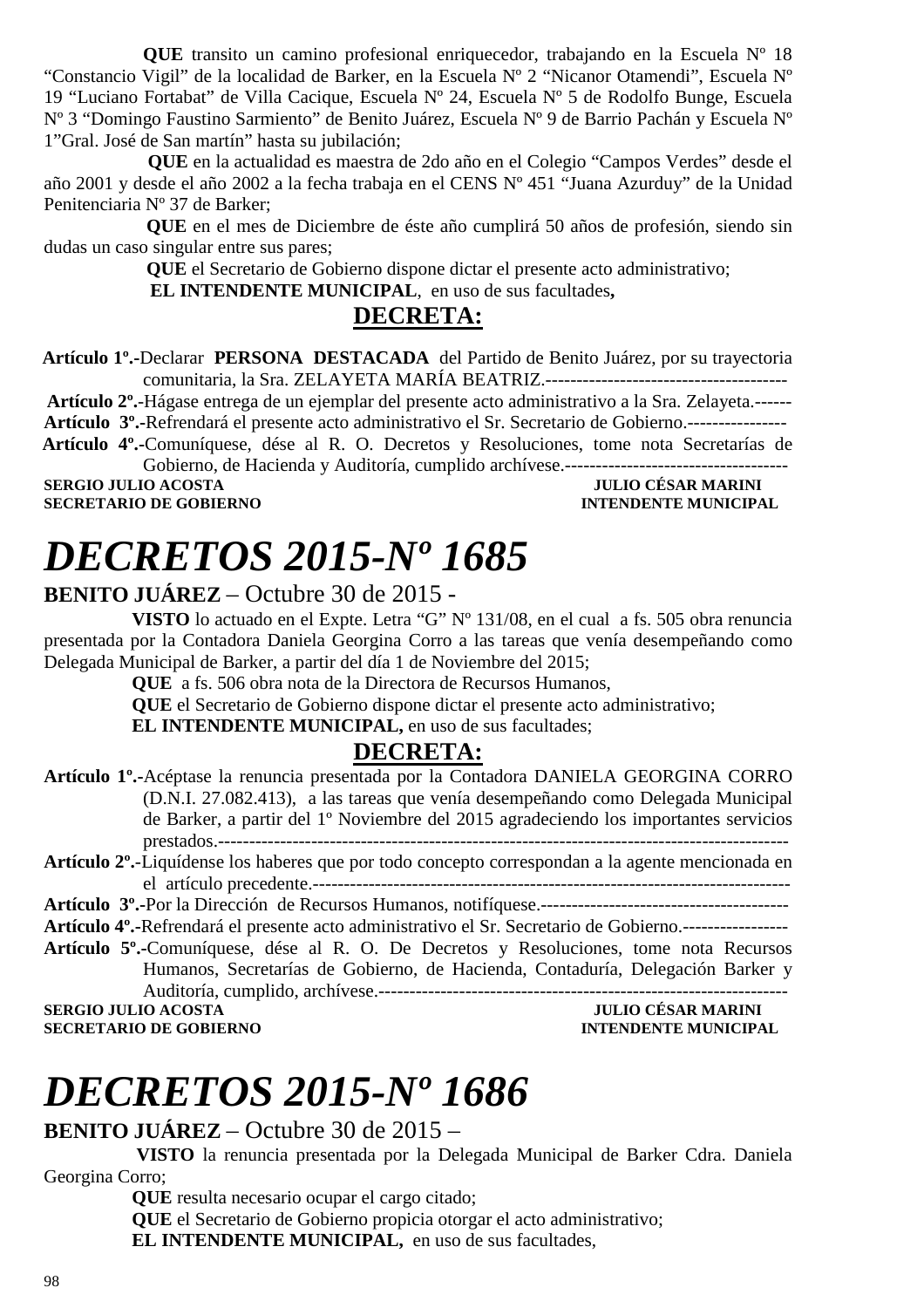### **DECRETA:**

| Artículo lº.-Dispónese a partir del 1/11/15, la DESIGNACIÓN como DELEGADA MUNICIPAL |                                                                                          |  |  |
|-------------------------------------------------------------------------------------|------------------------------------------------------------------------------------------|--|--|
|                                                                                     | DE BARKER, de la Sra. NORMA LILIANA FERNANDEZ (D.N.I. 11.206.602),                       |  |  |
|                                                                                     | perteneciente al Personal Superior Sin Estabilidad (Personal Político), de acuerdo a las |  |  |
|                                                                                     | facultades conferidas por el Art. 181 de la L.O.M., conservando su actual cargo de       |  |  |
|                                                                                     |                                                                                          |  |  |

**Artículo 2º.**-Envíese facsímil del presente acto administrativo al H.C.D. y al Honorable Tribunal de Cuentas.---------------------------------------------------------------------------------------------

**Artículo 3º.-**Por la Dirección de Recursos Humanos, notifíquese y agréguese al legajo personal de la agente.---------------------------------------------------------------------------------------------

**Artículo 4º**.-Refrendará el presente acto administrativo el Sr. Secretario de Gobierno.----------------

**Artículo 5º.-**Comuníquese, dése al R. O. De Decretos y Resoluciones, tome nota Contaduría, Dirección de Recursos Humanos, Secretarías de Gobierno, de Desarrollo Social, de Infraestructura, Vivienda y Servicios Públicos, de Hacienda, Dirección de Presupuesto y Auditoría, cumplido, archívese.----------------------------------------------------------------

**SERGIO JULIO ACOSTA** 

**SECRETARIO DE GOBIERNO INTENDENTE MUNICIPAL** 

# *DECRETOS 2015-Nº 1687*

#### **BENITO JUÁREZ** – Octubre 30 de 2015–

 **VISTO** lo actuado en el Expediente Letra "H" Nº 26/15;

**CONSIDERANDO** lo dispuesto por Decreto Municipal Nº 841/5, en su artículo 3º;

 **QUE** a fojas 20 obra nota de la Asociación Popular de Cultura y Biblioteca Popular "Juan José Bernal Torres";

 **QUE** a fojas 21 el Secretario de Hacienda solicita que el importe resultante de las inscripciones ingresadas en la cuenta bancaria de terceros habilitada a tal fin sea traspasado a la Asociación Popular de Cultura y Biblioteca "Juan José Bernal Torres";

 **QUE** a fojas 22 obra informe de la Tesorera Municipal, respecto al monto ingresado a la cuenta en cuestión;

 **QUE** el Secretario de Gobierno dispone dictar el presente acto administrativo;

**EL INTENDENTE MUNICIPAL,** en uso de sus facultades,

#### **DECRETA:**

**Artículo 1º.-**Autorizar a Tesorería Municipal a realizar la transferencia de la suma total de Pesos veintiún mil ochocientos cuarenta y tres con treinta y nueve centavos (\$ 21.843,39) desde la cuenta bancaria y contable (terceros) "SOPA 15" a la Asociación Popular de Cultura y Biblioteca "Juan José Bernal Torres", de acuerdo a lo actuado en el Expediente Letra "H" Nº 26/15.------------------------------------------------------------------

**Artículo 2º.-**Notifíquese.------------------------------------------------------------------------------------------ **Artículo 3º.-**Refrendará el presente acto administrativo el Sr. Secretario de Hacienda.----------------- **Artículo 4º.-**Comuníquese, dése al R.O. De Decretos y Resoluciones, tome nota Contaduría,

Tesorería, Secretarías de Gobierno, de Hacienda, y Auditoría, cumplido, archívese.---- **JULIO CÉSAR MARINI<br>INTENDENTE MUNICIPAL SECRETARIO DE HACIENDA** 

# *RESOLUCIONES 2015-Nº 407*

**BENITO JUÁREZ** –Octubre 1 de 2015-

 **VISTO** que el encargado de la Oficina de Guías Sr. DE FRANCESCO LEONARDO ÁNGEL (L.P. 2744), solicita se le conceda LICENCIA ANUAL REGLAMENTARIA desde el 05/10/2015 y hasta 11/10/2015, correspondientes a L.A.R. 2014;

 **QUE** en la "Planilla Licencia" consta el debido conforme refrendado por la Dirección de Recursos Humanos y;

 **QUE** el Secretario de Gobierno dispone dictar acto administrativo,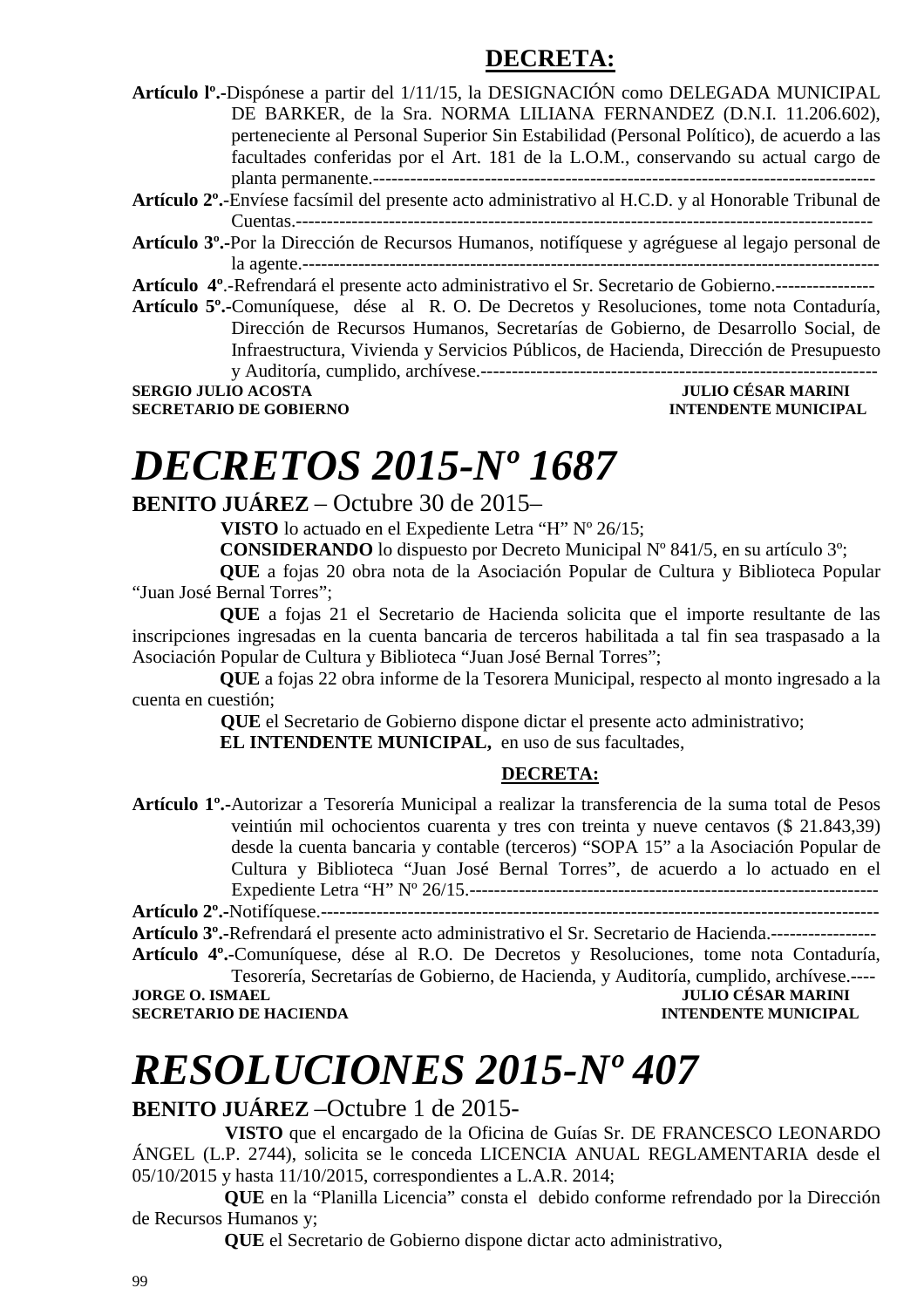### **RESUELVE:**

**Artículo 1º.**-Conceder **LICENCIA ANUAL REGLAMENTARIA** al Encargado de la Oficina de Guías Sr. DE FRANCESCO LEONARDO ÁNGEL (L.P. 2744), desde el día 05/10/15 y hasta el 11/10/15, correspondientes a L.A.R. 2014.-----------------------------

**Artículo 2º.-**Refrendará el presente acto administrativo el Sr. Secretario de Hacienda.-----------------

**Artículo 3º.-**Comuníquese, dése al R.O. de Decretos y Resoluciones, tome nota Recursos Humanos, Secretarías de Gobierno y Hacienda, cumplido, archívese.---------------------- **JORGE O. ISMAEL** 

**SECRETARIO DE HACIENDA** 

# *RESOLUCIONES 2015-Nº 408*

#### **BENITO JUÁREZ** – Octubre 1 de 2015–

 **VISTO** que por Resolución Municipal Nº 377/15 se otorgó LICENCIA POR ACCIDENTE DE TRABAJO al agente PAVON CARLOS R. (L.P. 2565), desde el 10/09/2015 y hasta 23/09/2015;

 **CONSIDERANDO** lo informado por la Directora de Recursos Humanos, en cuanto a que la licencia citada fue rechazada por la A.R.T.;

 **QUE** el Secretario de Gobierno dispone dictar el presente acto administrativo;

#### **RESUELVE:**

**Artículo 1º.**-Déjese sin efecto la LICENCIA POR ACCIDENTE DE TRABAJO otorgada al agente PAVON CARLOS R. (L.P. 2565), desde el 10/09/2015 y hasta 23/09/2015, mediante Resolución Municipal Nº 377/15, debido a haber sido rechazada por la A.R.T.----------

- **Artículo 2º.**-Refrendará el presente acto administrativo el Sr. Secretario de Infraestructura, Vivienda y Servicios Públicos.-------------------------------------------------------------------
- **Artículo 3º.**-Comuníquese, dése al R.O. de Decretos y Resoluciones, tome nota Recursos Humanos, Secretaría de Gobierno, de Infraestructura, Vivienda y Servicios Públicos y Auditoría, cumplido, archívese.-------------------------------------------------------------------------------

**DIEGO ROSSETTI** 

**S. DE INF., VIV., Y SERV. PÚBLICOS** 

# *RESOLUCIONES 2015-Nº 409*

#### **BENITO JUÁREZ** – Octubre 6 de 2015 -

 **VISTO** que la Directora de Recursos Humanos Sra. MARIA AMELIA BLANC (L.P. 2506), solicita se le conceda LICENCIA POR RAZONES PARTICULARES por el día 02/10/2015 y LICENCIA ANUAL REGLAMENTARIA desde el día 05/10/2015 y hasta 11/10/2015, correspondiente a L.A.R 2014;

**QUE** en las "Planillas Licencias" consta el debido conforme refrendado por la Dirección de Recursos Humanos;

 **QUE** el Secretario de Gobierno dispone dictar acto administrativo,

#### **RESUELVE:**

**Artículo 1º.**-Conceder **LICENCIA POR RAZONES PARTICULARES** por el día 02/10/2015 y **LICENCIA ANUAL REGLAMENTARIA** desde el día 05/10/2015 y hasta 11/10/2015, correspondiente a L.A.R 2014 a la Directora de Recursos Humanos Sra. MARIA AMELIA BLANC (L.P. 2506).-------------------------------------------------------

**Artículo 2º.-**Refrendará el presente acto administrativo el Sr. Secretario de Gobierno.---------------- **Artículo 3º.-**Comuníquese, dése al R.O. de Decretos y Resoluciones, tome nota Recursos Humanos, Secretaría de Gobierno y Auditoria cumplido, archívese.-----------------------

**SERGIO JULIO ACOSTA SECRETARIO DE GOBIERNO** 

# *RESOLUCIONES 2015-Nº 410*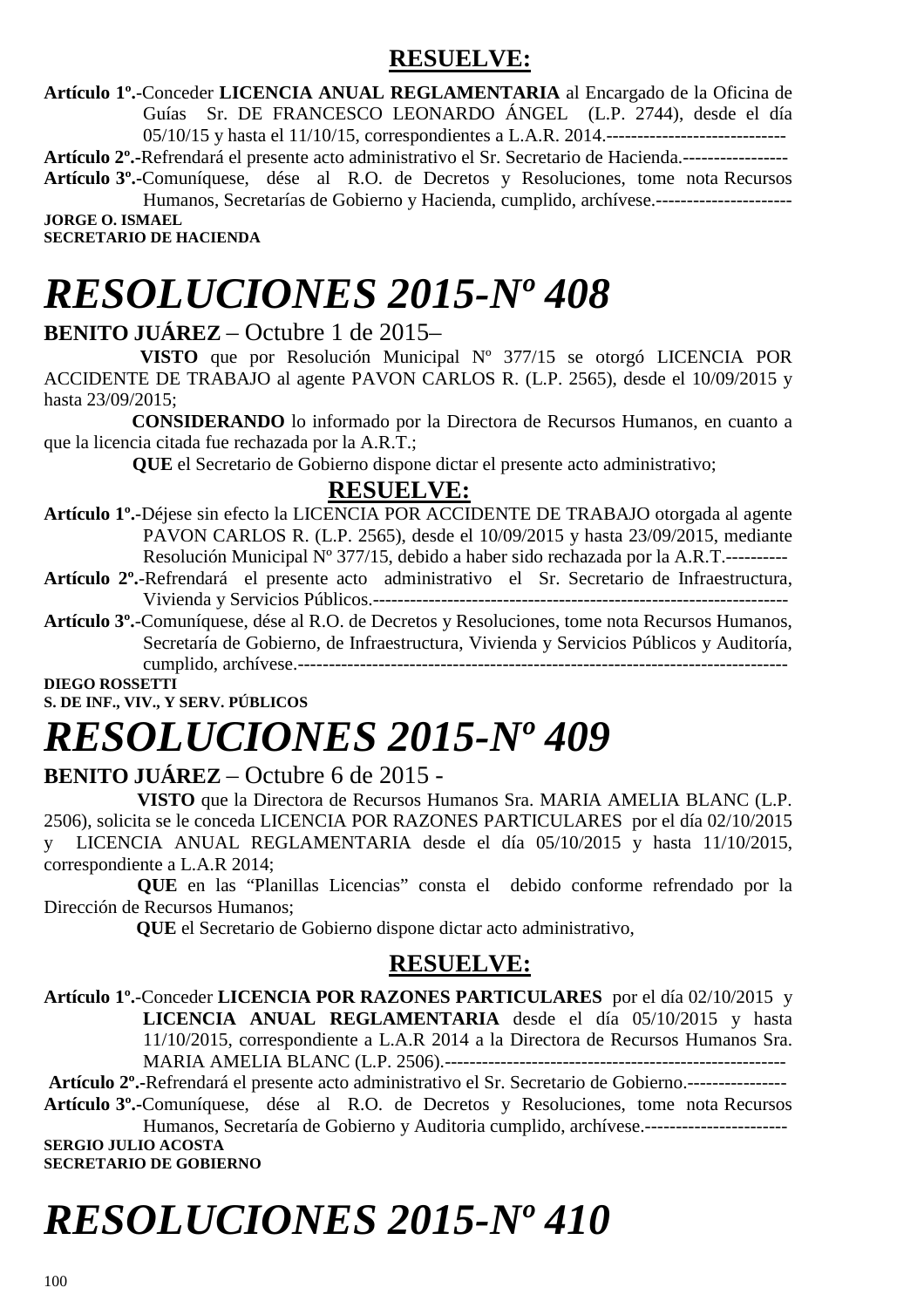#### **BENITO JUÁREZ** – Octubre 6 de 2015 -

 **VISTO** la licencia extraordinaria solicitada por la Sra. Delegada Municipal de Barker Cra. CORRO DANIELA GEORGINA (L.P. 2447), en virtud a lo previsto por artículo 58 de la ley 10.430, modificada por a ley 13.967;

 **QUE** el Secretario de Gobierno dispone dictar el presente acto administrativo,

 **EL INTENDENTE MUNICIPAL**, en uso de sus facultades;

#### **RESUELVE:**

**Artículo 1º.**-Conceder **LICENCIA EXTRAORDINARIA con goce de haberes** a la Sra. Delegada Municipal de Barker Cra. CORRO DANIELA GEORGINA (L.P. 2447), desde el 2/10/15 y hasta el 25/10/15 de acuerdo a lo previsto en el art. 58 de la ley 10.430, modificada por la ley 13.967 y lo actuado en el Expediente Letra "R" Nº 124/15.-----------------------------------------------------------------------------------------------

**Artículo 2º.-**Refrendará el presente acto administrativo el Sr. Secretario de Gobierno.-------------

**Artículo 3º.-**Comuníquese, dése al R.O. de Decretos y Resoluciones, tome nota Recursos Humanos, Secretaría de Gobierno y Auditoría, cumplido, archívese.------------------------------------ **SERGIO JULIO ACOSTA** 

**SECRETARIO DE GOBIERNO** 

# *RESOLUCIONES 2015-Nº 411*

#### **BENITO JUÁREZ** – Octubre 7 de 2015 -

 **VISTO** que la Contadora Municipal Sra. MENDIA ALICIA (L.P. 2562), solicita se le conceda LICENCIA POR MATERNIDAD, desde el día 13/10/2015 y hasta el 10/01/2016;

 **QUE** en las "Planillas Licencias" consta el debido conforme refrendado por la Dirección de Recursos Humanos;

> **QUE** el Secretario de Gobierno dispone dictar acto administrativo, **INTENDENTE MUNICIPAL**, en uso de sus facultades

#### **RESUELVE:**

**Artículo 1º.**-Conceder **LICENCIA POR MATERNIDAD** a la Contadora Municipal Sra. MENDIA ALICIA (L.P. 2562), desde el día 13/10/2015 y hasta 10/01/2016.------------

**Artículo 2º.-**Refrendará el presente acto administrativo el Sr. Secretario de Hacienda.---------------- **Artículo 3º.-**Comuníquese, dése al R.O. de Decretos y Resoluciones, tome nota Recursos

Humanos, Secretarías de Gobierno, de Hacienda y Auditoria cumplido, archívese.------ **JORGE O. ISMAEL SECRETARIO DE HACIENDA** 

# *RESOLUCIONES 2015-Nº 412*

#### **BENITO JUÁREZ –** Octubre 8 de 2015-

 **VISTO** lo actuado en Expte. Letra "E" Nº 68/12, y lo informado por la Directora de Recursos Humanos del Hospital Municipal "Eva Perón" Ente Descentralizado "Dr. Alfredo Saintout", respecto de la ausencia por un tiempo prolongado de su lugar de trabajo del agente ARGUELLO ENRIQUE (L.P. 5132);

**QUE** a fojas 14 obra descargo del agente;

**QUE** a fs. 16 obra nota Directora de Recursos Humanos y el Director Administrativo del Hospital Municipal "Eva Perón" Ente Descentralizado "Dr. Alfredo Saintout" sugiriendo aplicar la sanción de APERCIBIMIENTO al agente citado;

 **QUE** a fojas 17 y 18 obra dictamen del Asesor Legal;

 **QUE** la Secretaría de Gobierno dispone dictar el presente acto administrativo;

 **EL INTENDENTE MUNICIPAL**, en uso de sus facultades,

#### **RESUELVE:**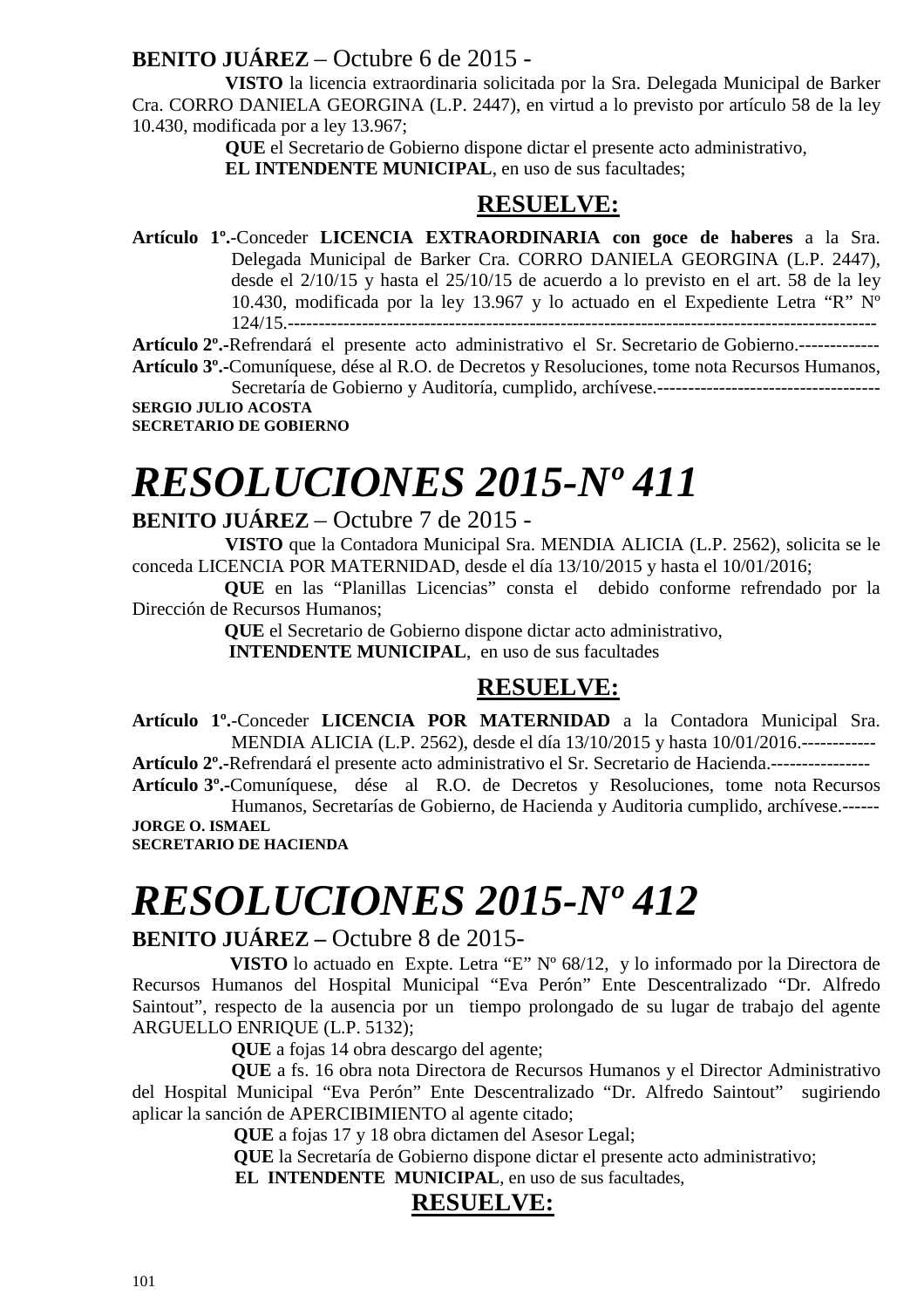**Artículo 1º.-**Aplicar la sanción de APERCIBIMIENTO al agente ARGUELLO ENRIQUE (L.P. 5132), de acuerdo a lo dispuesto en el Artículo 62 inc. b) y 63 inc. 2 de la ley 11.757 y a lo actuado en el Expediente Letra "E" Nº 68/12.----------------------------------------- **Artículo 2º.**-Por la Dirección de Recursos Humanos del Ente, notifíquese.-------------------------------  **Artículo 3º.-**Refrendará el presente acto administrativo la Sra. Secretaria de Salud.--------------------- **Artículo 4º.-**Comuníquese, dése al R. O. de Decretos y Resoluciones, tome nota Recursos Humanos del Ente, Secretaría de Gobierno, de Salud, Ente Descentralizado y Auditoría, cumplido, archívese.------------------------------------------------------------------------------- **MARÍA ELISA TIMPANARO JULIO CÉSAR MARINI SECRETARIA DE SALUD INTENDENTE MUNICIPAL** 

*RESOLUCIONES 2015-Nº 413* 

**BENITO JUÁREZ** – Octubre 8 de 2015 –

 **VISTO** las Licencias solicitadas por los agentes pertenecientes a las distintas áreas Municipales;

 **QUE** en las "Planillas Licencia" consta el debido conforme refrendado por la Dirección de Recursos Humanos y por los distintos responsables de área;

 **QUE** el Secretario de Gobierno dispone dictar el presente acto administrativo;

#### **RESUELVE:**

**Artículo 1º.-**Concédanse las **LICENCIAS ANUALES REGLAMENTARIAS** otorgadas a los agentes y por los días que se detallan a continuación:

**GAZOLA WALTER (L.**P. 2567) desde el 13/10/15 y hasta el 26/10/15 L.A.R. 2015 **VITTOR MARCELA A.** (L.P. 3099) desde el 13/10/15 y hasta el 16/10/15 L.A.R. 2014 **SUBIZA MARÍA (L.**P. 3026) desde el 13/10/15 y hasta el 19/10/15 L.A.R. 2013 **CAÑETE WALTER (L.**P. 1385) desde el 1/10/15 y hasta el 14/10/15 L.A.R. 2015 **RINOMO SILVANA (L.**P. 2995) desde el 5/10/15 y hasta el 11/10/15 L.A.R. 2015 **NARBAITS EMILIANO (L.**P. 3216) desde el 9/10/15 y hasta el 18/10/15 L.A.R. 2013 **ZIFARONE MARÍA EUGENIA (L.**P. 2851) desde el 5/10/15 y hasta el 11/10/15 L.A.R. 2013 **RECALDE GERMÁN (L.**P. 3125) desde el 13/10/15 y hasta el 19/10/15 L.A.R. 2014

**Artículo 2º.-**Confírmense las **LICENCIAS POR RAZONES PARTICULARES** a los agentes y por los días que se detallan a continuación:

**LARRALDE MANUELA (L.P. 3142) por el día 14/10/15 LARREA MARÍA DEL C. (L.P. 2749) por el día 5/10/15 MORALES CELESTE MARIANA (L.P. 2996) por el día 5/10/15 PARDO JOSÉ ALBERTO (L.P. 1294) por el día 8/10/15 BAEZ LUCILA (L.P. 3299) por el día 9/10/15 VITTOR MARCELA ALEJANDRA (L.P. 3099) por el día 19/10/15 FORTETE NORA RAQUEL (L.P. 2268) por el día 30/09/15 BIDAURI EVANGELINA (L.P. 2911) por el día 2/10/15 SILVA DELIA (L.P. 2845) por el día 1/10/15 RAMOS MARCOS (L.P. 2557) por el día 30/09/15 NUÑEZ HELENA (L.P. 2955) por el día 1/10/15 LARREA MARÍA DEL CARMEN (L.P. 2749) por el día 2/10/15 BELLUSCI JULIANA (L.P. 2984) por el día 5/10/15** 

**Artículo 3º.-**Confírmense las **LICENCIAS POR ACCIDENTE DE TRABAJO** a los agentes y por los días que se detallan a continuación: **ROMEO NANCY (L.**P. 2008) desde el 2/10/15 y hasta el 31/10/15 **ARGUELLO ALFREDO R.** (L.P. 2553) desde el 4/10/15 y hasta el 2/12/15

**Artículo 4º.-**Confírmense la **LICENCIAS GREMIAL** a los agentes y por los días que se detallan a continuación: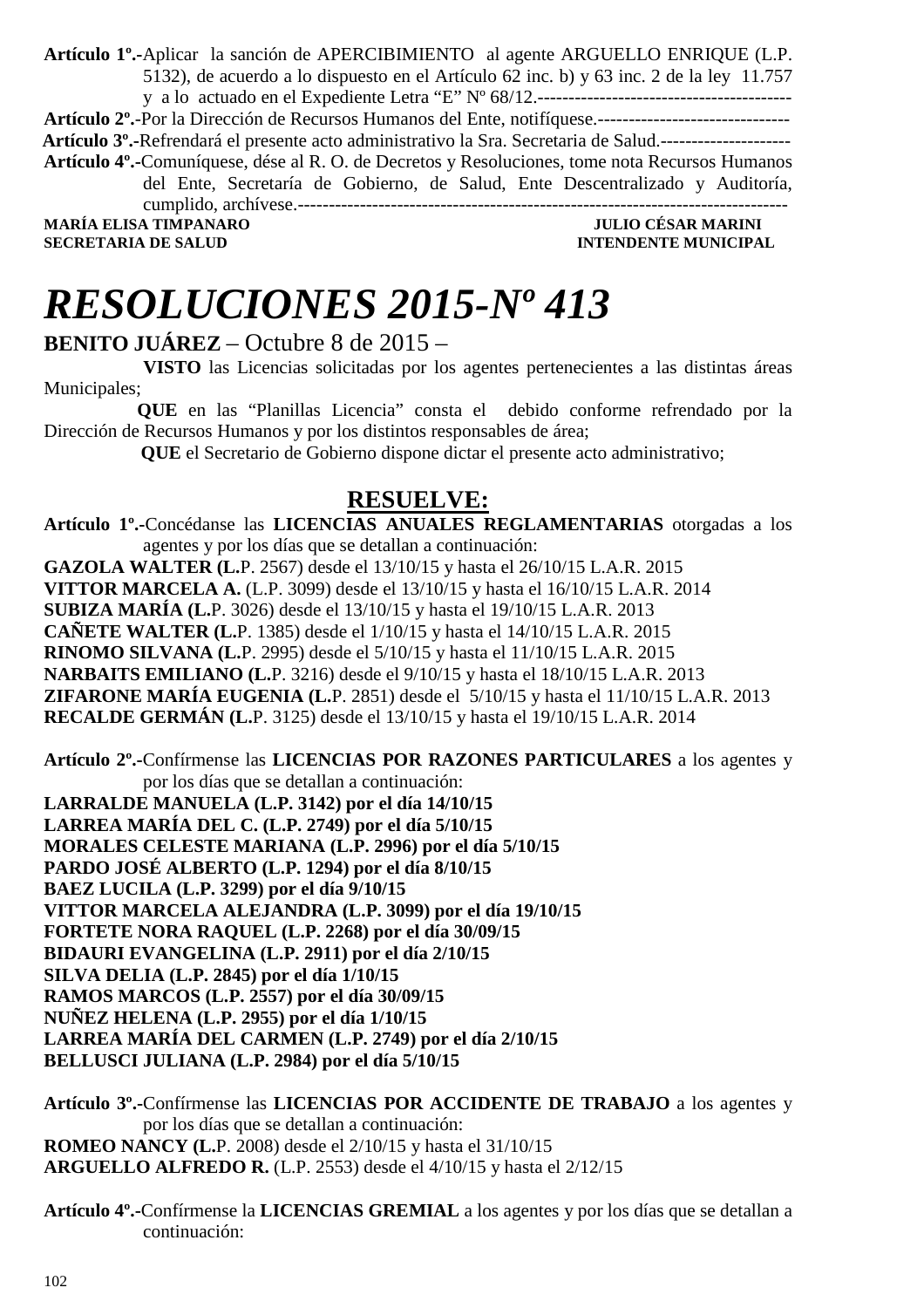#### **ARGUELLO JUAN CARLOS (L.P. 2058) por el día 2/10/15**

**Artículo 5º.**-Refrendará el presente acto administrativo el Sr. Secretario de Gobierno.-------------- **Artículo 6º.**-Comuníquese, dese al R.O. de Decretos y Resoluciones, tome nota Recursos Humanos, Secretaría de Gobierno, y Auditoría, cumplido archívese.------------------------------------

**SERGIO JULIO ACOSTA SECRETARIO DE GOBIERNO** 

# *RESOLUCIONES 2015-Nº 414*

#### **BENITO JUÁREZ** – Octubre 9 de 2015 –

 **VISTO** las Licencias solicitadas por los agentes pertenecientes al área de Desarrollo Social;

 **QUE** en las "Planillas Licencia" consta el debido conforme refrendado por la Dirección de Recursos Humanos y por los distintos responsables de área;

 **QUE** el Secretario de Gobierno dispone dictar el presente acto administrativo;

#### **RESUELVE:**

**Artículo 1º.-**Concédase la **LICENCIA ANUAL REGLAMENTARIA** a la agente y por los días que se detallan a continuación:

**MARTÍNEZ MIRTA NOEMÍ (L.P. 1725) desde el 6/10/15 y hasta el 12/10/15 L.A.R. 2014** 

**Artículo 2º.-**Concédase la **LICENCIA POR RAZONES PARTICULARES** a la agente y por el día que se detalla a continuación:

**GAMALERI GRACIELA (L.P. 2367) por el día 16/10/15 GAMALERI GRACIELA (L.P. 2367) por el día 19/10/15 MARTÍNEZ GRISELDA (L.P. 3180) por el día 29/09/15 MUNIAGORRY ELSA B. (L.P. 2703) por el día 1/10/15 GARCÍA MARÍA MANUELA (L.P. 3028) por el día 20/10/15 CABANAS MARÍA VICTORIA (L.P. 2835) por el día 16/10/15** 

**Artículo 3º.-**Concédase la **LICENCIA ACCIDENTE DE TRABAJO** a la agente y por el día que se detalla a continuación:

**URIBE GRACIELA (L.P. 2556) desde el 2/10/15 y hasta el 4/10/15 URIBE GRACIELA (L.P. 2556) desde el 5/10/15 y hasta el 2/11/15 BONIFAZI MARÍA ALEJANDRA (L.P. 3231) desde el 23/09/15 y hasta el 7/10/15** 

**Artículo 4º-**Refrendará el presente acto administrativo la Sra. Secretaría de Desarrollo Social.------------------------------------------------------------------------------------------------

 **Artículo 5º.-**Comuníquese, dese al R.O. de Decretos y Resoluciones, tome nota Recursos Humanos, Secretarías de Gobierno, de Desarrollo Social y Auditoría, cumplido, archívese.--------

**MARÍA TERESA RICCI S. DE DESARROLLO SOCIAL** 

# *RESOLUCIONES 2015-Nº 415*

#### **BENITO JUÁREZ** – Octubre 12 de 2015 –

 **VISTO** las Licencias solicitadas por los agentes pertenecientes al área de Infraestructura, Vivienda y Servicios Públicos;

 **QUE** en las "Planillas Licencia" consta el debido conforme refrendado por la Dirección de Recursos Humanos y por los distintos responsables de área;

 **QUE** el Secretario de Gobierno dispone dictar el presente acto administrativo;

#### **RESUELVE:**

**Artículo 1º.-**Concédanse las **LICENCIAS ANUALES REGLAMENTARIAS** a los agentes y por los días que se detallan a continuación: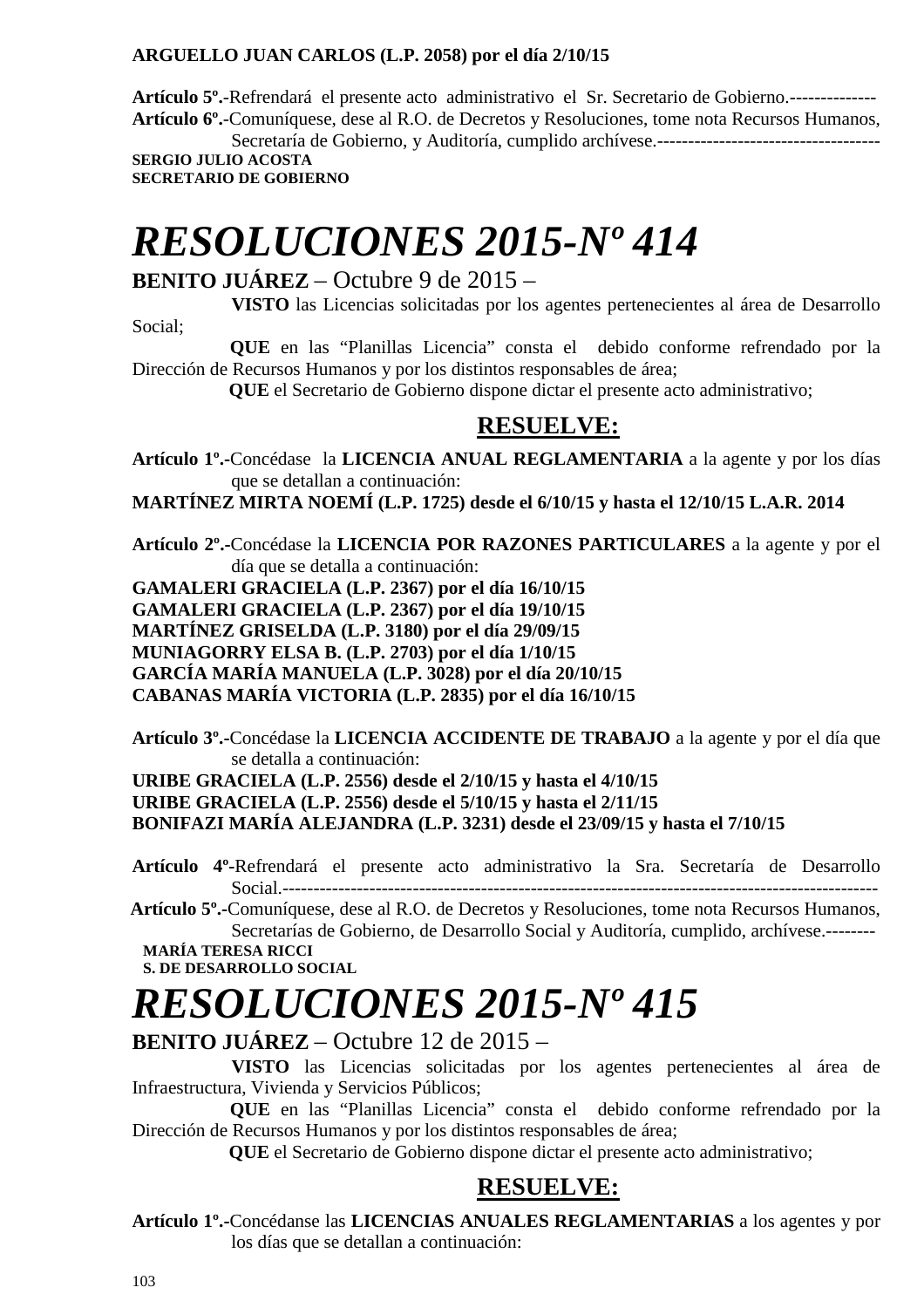**LEDESMA GUSTAVO (L.P. 2616) desde el 13/10/15 y hasta el 19/10/15 L.A.R. 2014 BAIGORRIA CEFERINO (L.P. 1671) desde el 14/10/15 y hasta el 27/10/15 L.A.R. 2014 BAIGORRIA CEFERINO (L.P. 1671) desde el 28/10/15 y hasta el 3/11/15 L.A.R. 2015 EZPELETA JUAN (L.P. 2132) desde el 8/10/15 y hasta el 13/10/15 L.A.R. 2013 CEBALLOS CLAUDIO A. (L.P. 3112) desde el 14/10/15 y hasta el 20/10/15 L.A.R. 2015 BAIGORRIA ALDO (L.P. 3118) desde el 14/10/15 y hasta el 20/10/15 L.A.R. 2015 CURNET NAHUEL A. (L.P. 3251) desde el 8/10/15 y hasta el 12/10/15 L.A.R. 2013 CURNET NAHUEL A. (L.P. 3251) desde el 13/10/15 y hasta el 26/10/15 L.A.R. 2014 VÁSQUEZ WALTER (L.P. 1210) desde el 13/10/15 y hasta el 19/10/15 L.A.R. 2013 NUÑEZ CARLOS (L.P. 1545) desde el 6/10/15 y hasta el 19/10/15 L.A.R. 2014 ARCELUS ANA (L.P. 2292) desde el 5/10/15 y hasta el 19/10/15 L.A.R. 2014 MADRID ARMANDO (L.P. 2200) desde el 30/09/15 y hasta el 2/10/15 L.A.R. 2015 ARÉVALO GUSTAVO (L.P. 1621) desde el 5/10/15 y hasta el 11/10/15 L.A.R. 2014 FIGLIUOLO ANABELA (L.P. 2721) desde el 5/10/15 y hasta el 9/10/15 L.A.R. 2014 DELISIO ROBERTO (L.P. 2649) desde el 19/10/15 y hasta el 25/10/15 L.A.R. 2014 DÍAZ JULIO (L.P. 1659) desde el 19/10/15 y hasta el 25/10/15 L.A.R. 2014 LUCERO PEDRO (L.P. 2862) desde el 14/10/15 y hasta el 27/10/15 L.A.R. 2015 CHAZARRETA MARCOS (L.P. 3073) desde el 13/10/15 y hasta el 19/10/15 L.A.R. 2015 SILOMBRA JUAN ÁNGEL (L.P. 2497) desde el 19/10/15 y hasta el 25/10/15 L.A.R. 2014** 

**Artículo 2º.-**Confírmense las **LICENCIAS POR RAZONES PARTICULARES** a los agentes y por los días que se detallan a continuación: **ROMERO ROSANA (L.P. 2837) por el día 9/10/15 ESPERLÍN JOSÉ (L.P. 2335) por el día 19/10/15 ALBARRAZIN ARIEL (L.P. 2806) por el día 19/10/15 FRIJÓN JESÚS (L.P. 2559) por el día 2/10/15 URRETA CRISTIAN (L.P. 1762) por el día 29/09/15 MORALES MARÍA ELENA (L.P. 2740) por el día 6/10/15 QUINTEROS DANIEL (L.P. 1853) por el día 9/10/15 GÓMEZ MARÍA (L.P. 3000) por el día 8/10/15 MADRID HERNÁN (L.P. 1001) por el día 9/10/15 JOFRÉ JOSÉ (L.P. 2207) por el día 13/10/15 IBARLUCEA MIGUEL (L.P. 1503) por el día 8/10/15 DÍAZ JUAN CARLOS (L.P. 2407) por el día 28/09/15 GÓMEZ MARÍA (L.P. 3000) por el día 28/09/15** 

- 
- **RIVADA CARLOS (L.P. 3132) por el día 30/09/15**
- **Artículo 3º.-**Confírmense las **LICENCIAS POR ACCIDENTE DE TRABAJO** a los agentes y por los días que se detallan a continuación:
- **SANTA CRUZ ROBERTO (L.P. 2299) desde el 28/09/15 y hasta el 17/10/15**
- **SANTA CRUZ ROBERTO (L.P. 2299) desde el 18/10/15 y hasta el 28/10/15**
- **SILVA BETIANA (L.P. 2853) por el día 8/10/15**
- **MIRAGLIA PABLO (L.P. 3090) desde el 19/10/15 y hasta el 28/10/15**
- **TORRES CARLOS (L.P. 1348) desde el 7/10/15 y hasta el 8/10/15**
- **Artículo 4º.-**Concédase la **LICENCIA GREMIAL** al agente y por los días que se detallan a continuación:
- **MADRID PABLO ALBERTO (L.P. 2543) desde el 15/10/15 y hasta el 16/10/15**
- **Artículo 5º.-**Concédase la **LICENCIA POR DONACIÓN DE SANGRE** al agente y por los días que se detallan a continuación:
- **CHAZARRETA MARCOS (L.P. 3073) por el día 9/10/15**
- **Artículo 6º.-**Refrendará el presente acto administrativo el Sr. Secretario de Infraestructura, Vivienda y Servicios Públicos.-------------------------------------------------------------------
- **Artículo 7º.-**Comuníquese, dése al R.O. de Decretos y Resoluciones, tome nota Recursos Humanos, Secretarías de Gobierno, de Infraestructura, Vivienda y Servicios Públicos y Auditoría, cumplido, archívese.------------------------------------------------------------------

**DIEGO ROSSETTI** 

**S. DE INF., VIV., Y SERV. PÚBLICOS**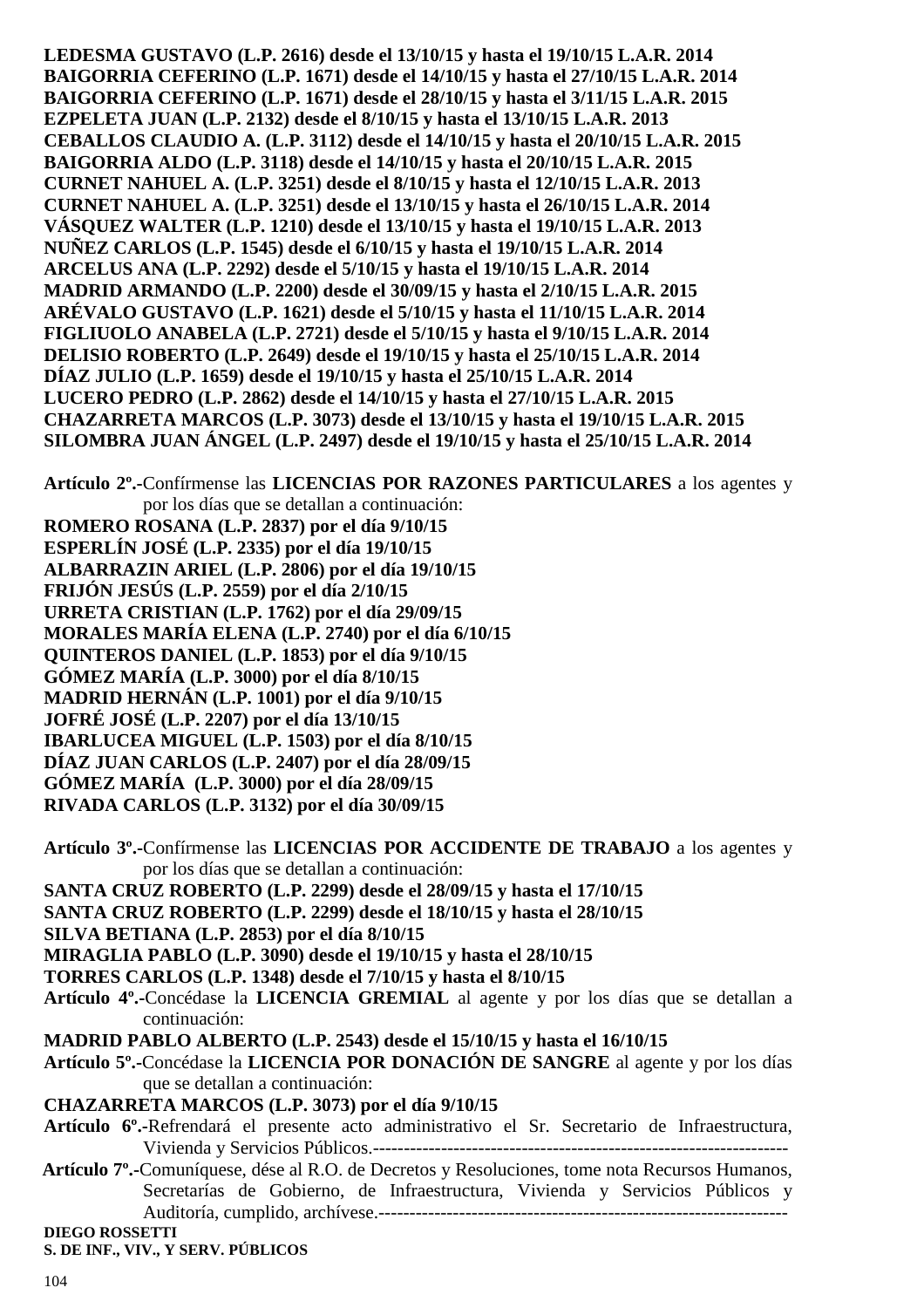# *RESOLUCIONES 2015-Nº 416*

#### **BENITO JUÁREZ** – Octubre 12 de 2015 –

**VISTO** las Licencias solicitadas por los agentes pertenecientes al área de Salud;

 **QUE** en las "Planillas Licencia" consta el debido conforme refrendado por la Dirección de Recursos Humanos y por los distintos responsables;

 **QUE** el Secretario de Gobierno dispone dictar el presente acto administrativo;

### **RESUELVE:**

**Artículo 1º.-**Conceder **LICENCIA ANUAL REGLAMENTARIA** a las agentes y por los días que se detallan a continuación:

**CANTERO MARTA (L.P. 1767) desde el 13/10/15 y hasta el 19/10/15 L.A.R.2014 OROZ YOSELYN (L.P. 3191) desde el 20/10/15 y hasta el 31/10/15 L.A.R. 2015** 

**Artículo 2º.-**Conceder **LICENCIA POR ACCIDENTE DE TRABAJO** a la agentes y por los días que se detallan a continuación:

**CONCA PAULA ANDREA (L.P. 3168) desde el 9/10/15 y hasta el 20/10/15** 

**Artículo 3º.-**Conceder **LICENCIA POR MATRIMONIO** al agente y por los días que se detallan a continuación:

#### **POGGI ANDRÉS (L.P. 3319) desde el 23/09/15 y hasta el 7/10/15**

**Artículo 4º.**-Refrendará el presente acto administrativo la Sra. Secretaria de Salud.------------------- **Artículo 5º.**-Comuníquese, dese al R.O. de Decretos y Resoluciones, tome nota Recursos Humanos, Secretarías de Gobierno, de Salud y Auditoría cumplido archívese.------------------------

**MARÍA ELISA TIMPANARO SECRETARIA DE SALUD** 

# *RESOLUCIONES 2015-Nº 417*

#### **BENITO JUÁREZ** – Octubre 13 de 2015 -

 **VISTO** que el Subdirector de Inspección y Tránsito Sr. SABA JUAN CARLOS (L.P. 1974), solicita se le conceda LICENCIA ANUAL REGLAMENTARIA desde el día 10/10/2015 y hasta 16/10/2015 correspondientes a L.A.R. 2013;

 **QUE** en la "Planilla Licencia" consta el debido conforme refrendado por la Dirección de Recursos Humanos;

 **QUE** el Secretario de Gobierno dispone dictar acto administrativo,

#### **RESUELVE:**

**Artículo 1º.**-Conceder **LICENCIA ANUAL REGLAMENTARIA** al Subdirector de Inspección y Tránsito Sr. SABA JUAN CARLOS (L.P. 1974), desde el día 10/10/2015 y hasta 16/10/2015, correspondiente a L.A.R 2013.----------------------------------------------------

**Artículo 2º.-**Refrendará el presente acto administrativo el Sr. Secretario de Gobierno.----------------- **Artículo 3º.-**Comuníquese, dése al R.O. de Decretos y Resoluciones, tome nota Recursos

Humanos, Secretarías de Gobierno y Auditoría, cumplido, archívese.--------------------- **SERGIO JULIO ACOSTA SECRETARIO DE GOBIERNO** 

# *RESOLUCIONES 2015-Nº 418*

#### **BENITO JUÁREZ** – Octubre 14 de 2015 -

 **VISTO** que el Director de Deportes Sr. SILVA LUCIANO (L.P. 2613), solicita se le conceda LICENCIA ANUAL REGLAMENTARIA, desde el 14/10/2015 y hasta 20/10/2015, correspondiente a L.A.R. 2013.-

 **QUE** en la "Planilla Licencia" consta el debido conforme refrendado por la Dirección de Recursos Humanos Interina;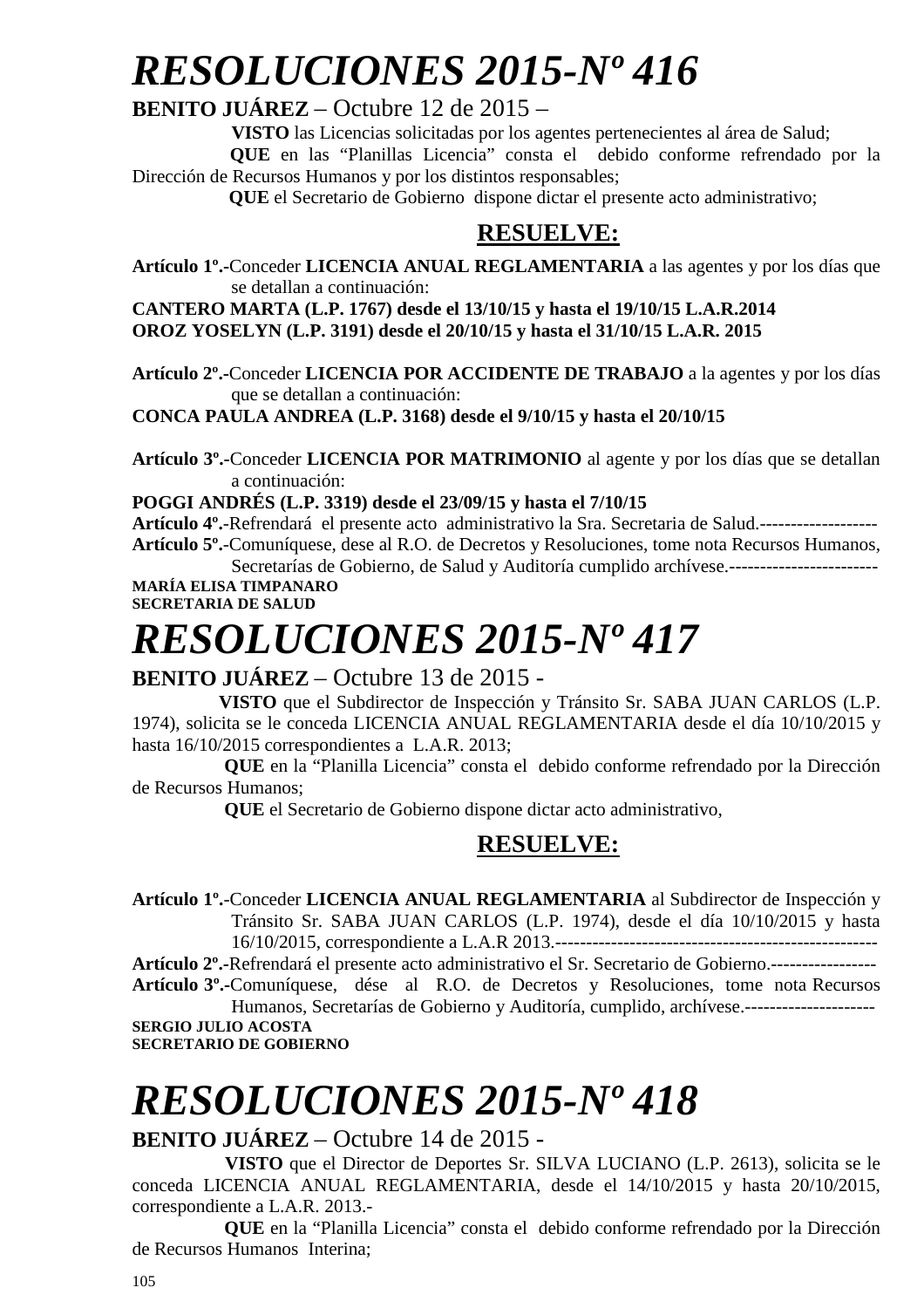**QUE** el Secretario de Gobierno dispone dictar acto administrativo, **EL INTENDENTE MUNICIPAL,** en uso de sus facultades,

#### **RESUELVE:**

**Artículo 1º.**-Conceder **LICENCIA ANUAL REGLAMENTARIA** al Director de Deportes Sr. SILVA LUCIANO (L.P. 2613), desde el 14/10/2015 y hasta 20/10/2015, correspondiente a L.A.R. 2013.------------------------------------------------------------------

**Artículo 2º.-**Refrendará el presente acto administrativo el Sr. Secretario de Gobierno.-----------------

**Artículo 3º.-**Comuníquese, dése al R.O. de Decretos y Resoluciones, tome nota Recursos Humanos, Dirección de Deportes, Secretaría de Gobierno y Auditoría, cumplido, archívese.--------------------------------------------------------------------------------------------

**SERGIO JULIO ACOSTA JULIO CÉSAR MARINI DE COBIERNO DE COBIERNO DE SECRETARIO DE COBIERNO DE SOBRETARIO DE SOBRETARIO DE SOBRETARIO DE SOBRETARIO DE SOBRETARIO DE SOBRETARIO DE SOBRETARIO DE SOBRETARIO DE SOBRETARIO DE SOB SECRETARIO DE GOBIERNO** 

# *RESOLUCIONES 2015-Nº 419*

**BENITO JUÁREZ** – Octubre 16 de 2015 -

 **VISTO** la licencia extraordinaria solicitada por el agente SANCHEZ JESUS GUILLERMO (L.P. 2373), en virtud a lo previsto por artículo 58 de la ley 10.430, modificada por a ley 13.967;

> **QUE** el Secretario de Gobierno dispone dictar el presente acto administrativo,  **EL INTENDENTE MUNICIPAL**, en uso de sus facultades;

### **RESUELVE:**

- **Artículo 1º.**-Conceder **LICENCIA EXTRAORDINARIA con goce de haberes** al agente SANCHEZ JESUS GUILLERMO (L.P. 2373), desde el 14/10/2015 y hasta el 25/10/2015 de acuerdo a lo previsto en el art. 58 de la ley 10.430, modificada por la ley 13.967 y lo actuado en el Expediente Letra "R" Nº 128/15.-----------------------------
- **Artículo 2º.-**Refrendará el presente acto administrativo el Sr. Secretario de Infraestructura, Vivienda y Servicios Públicos.-----------------------------------------------------------------
- **Artículo 3º.-**Comuníquese, dése al R.O. de Decretos y Resoluciones, tome nota Recursos Humanos, Secretarías de Gobierno e Infraestructura, Vivienda y Servicios Públicos y Auditoría, cumplido, archívese.-------------------------------------------------------------------------------

**DIEGO ROSSETTI S. DE INF., VIV., Y SERV. PÚBLICOS** 

# *RESOLUCIONES 2015-Nº 420*

#### **BENITO JUÁREZ –** Octubre 19 de 2015 -

 **VISTO** lo actuado en el Expediente Letra "E" Nº 89/15 en el cual de fs. 2 obra nota del Director Administrativo del Hospital Municipal "Eva Perón" Ente Descentralizado "Dr. Alfredo Saintout" informando acerca de los dichos vertidos en el programa radial "Informadísimas" el día 14 de Octubre del 2015 entre las 12:00 y 12:30 horas, respecto de lo acontecido en el Quirófano del Nosocomio el mismo día;

 **QUE** a fs. 3 el Director Administrativo del Hospital Municipal "Eva Perón" Ente Descentralizado "Dr. Alfredo Saintout", eleva listado del personal que se encontraba afectado al quirófano el día del hecho, a fin de investigar el responsable de haber brindado dicha información errónea y mal intencionada;

 **QUE** a fojas 4 obra despacho del Asesor Legal solicitando se ordene una Investigación Presumarial a fin de deslindar responsabilidades y en caso que surja la misma de algún agente municipal se inicie el Sumario Administrativo correspondiente;

 **QUE** el Secretario de Gobierno dispone dictar el presente acto administrativo;

**EL INTENDENTE MUNICIPAL**, en uso de sus facultades,

#### **RESUELVE:**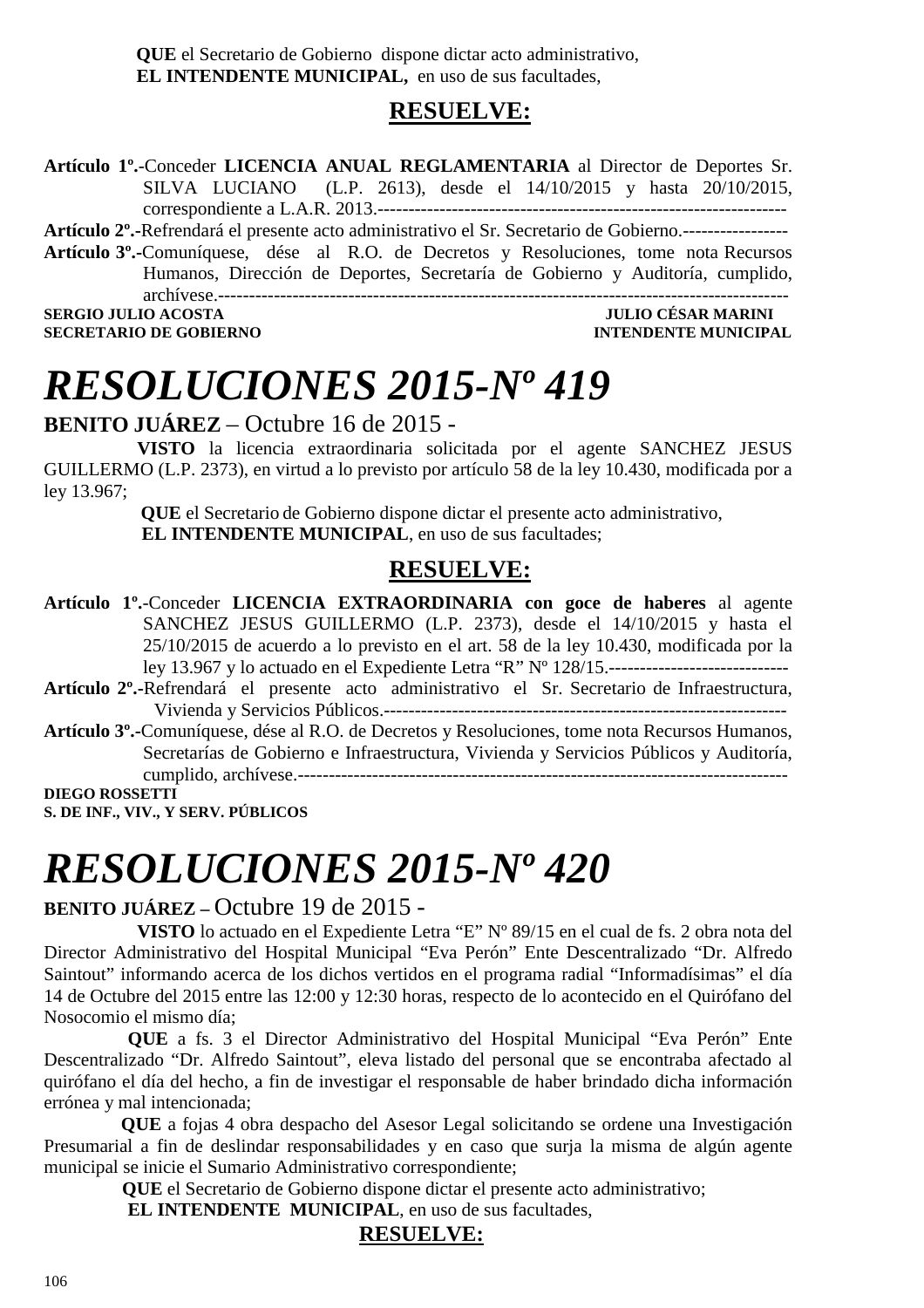**Artículo 1º.-**Iniciar INVESTIGACIÓN PRESUMARIAL a efectos de deslindar responsabilidades, de acuerdo a lo actuado en el Expediente Letra "E" Nº 89/15, la que estará a cargo del Sr. Asesor Legal de la Comuna Dr. WALTER FABIÁN PACHECO.--------------- **Artículo 2º.-**Refrendará el presente acto administrativo el Sr. Secretario de Gobierno.----------------- **Artículo 3º.-**Comuníquese, dése al R. O. de Decretos y Resoluciones, tome nota Dirección de Recursos Humanos, Deportes, Asesoría Legal y Secretaría de Gobierno, cumplido archívese.--------------------------------------------------------------------------------------------

**SERGIO JULIO ACOSTA JULIO CÉSAR MARINI SECRETARIO DE GOBIERNO INTENDENTE MUNICIPAL** 

## *RESOLUCIONES 2015-Nº 421*

#### **BENITO JUÁREZ** – Octubre 19 de 2015–

**VISTO** las Licencias solicitadas por los agentes pertenecientes al área de Hacienda;

 **QUE** en las "Planillas Licencia" consta el debido conforme refrendado por la Dirección de Recursos Humanos y por los distintos responsables de área;

 **QUE** el Secretario de Gobierno dispone dictar el presente acto administrativo;

#### **RESUELVE:**

**Artículo 1º.-**Concédanse las **LICENCIAS ANUALES REGLAMENTARIAS** otorgadas a los agentes y por los días que se detallan a continuación:

**CUTIPA JOSÉ (L.P. 2849) desde el 13/10/15 y hasta el 16/10/15 L.A.R. 2013 CUTIPA JOSÉ (L.P. 2849) desde el 19/10/15 y hasta el 25/10/15 L.A.R. 2014 FERNÁNDEZ JULIO A. (L.P. 1337) desde el 14/10/15 y hasta el 20/10/15 L.A.R. 2014 ILZARBE MARÍA R. (L.P. 2962) desde el 19/10/15 y hasta el 29/10/15 L.A.R. 2013** 

**Artículo 2º.-**Concédase la **LICENCIA POR PRESENTISMO** otorgada al agente y por el día que se detalla a continuación:

**FERNÁNDEZ JULIO A. (L.P. 1337) desde el 21/10/15 y hasta el 23/10/15 Presen. 2006** 

**Artículo 3º.-**Concédanse las **LICENCIAS POR RAZONES PARTICULARES** a los agentes y por los días que se detallan a continuación:

**PEÓN ANTONELA (L.**P. 3228) por el día 6/10/15

**HERRERA HEBÉ (L.**P.2863) por el día 2/10/15

**VICECONTE LUCRECIA (L.**P. 3281) por el día 7/10/15

**Artículo 4º.-**Refrendará el presente acto administrativo el Sr. Secretario de Hacienda.--------------- **Artículo 5º.**-Comuníquese, dese al R.O. de Decretos y Resoluciones, tome nota Recursos Humanos,

Secretarías de Gobierno, de Hacienda y Auditoría, cumplido, archívese.------------------**JORGE O. ISMAEL** 

**SECRETARIO DE HACIENDA** 

# *RESOLUCIONES 2015-Nº 422*

#### **BENITO JUÁREZ** – Octubre 19 de 2015 –

 **VISTO** las Licencias solicitadas por los agentes pertenecientes a las distintas áreas Municipales;

 **QUE** en las "Planillas Licencia" consta el debido conforme refrendado por la Dirección de Recursos Humanos y por los distintos responsables de área;

 **QUE** el Secretario de Gobierno dispone dictar el presente acto administrativo;

#### **RESUELVE:**

**Artículo 1º.-**Concédanse las **LICENCIAS ANUALES REGLAMENTARIAS** otorgadas a los agentes y por los días que se detallan a continuación:

**ARGUELLO JUAN JOSÉ (L.P. 2302) desde el 17/10/15 y hasta el 23/10/15 L.A.R. 2014**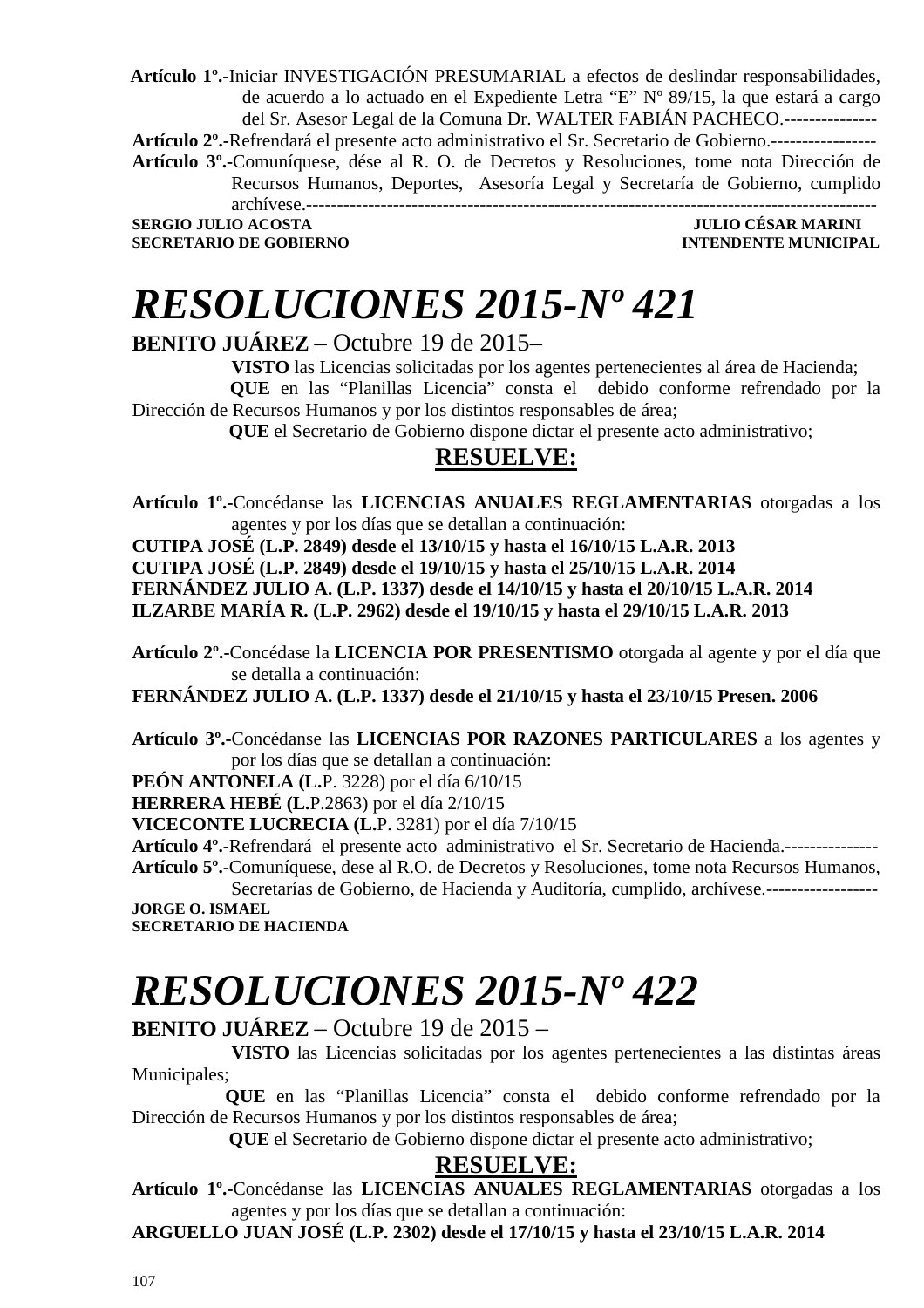#### **BRUSA IRMA EDITH (L.P. 2954) desde el 19/10/15 y hasta el 25/10/15 L.A.R. 2014**

**Artículo 2º.-**Confírmense las **LICENCIAS POR RAZONES PARTICULARES** a los agentes y por los días que se detallan a continuación: **ROMERO STELLA MARIS (L.P. 3269) por el día 9/10/15 MOLINA HUGO ARMANDO (L.P. 2423) por el día 15/10/15 PONCE MARTÍN (L.P. 5115) por el día 13/10/15** 

**Artículo 3º.-**Confírmense las **LICENCIAS POR JUNTA MÉDICA** al agente y por el día que se detalla a continuación:

**OCAÑO NAZARENO (L.P. 3298) por el día 16/10/15** 

**Artículo 4º.-**Confírmense la **LICENCIAS GREMIAL** a los agentes y por los días que se detallan a continuación:

**ARGUELLO JUAN CARLOS (L.P. 2058) por el día 14/10/15** 

**ARGUELLO JUAN CARLOS (L.P. 2058) desde el 20/10/15 y hasta el 21/10/15** 

**Artículo 5º.**-Refrendará el presente acto administrativo el Sr. Secretario de Gobierno.-------------- **Artículo 6º.**-Comuníquese, dese al R.O. de Decretos y Resoluciones, tome nota Recursos Humanos,

Secretaría de Gobierno, y Auditoría, cumplido archívese.------------------------------------ **SERGIO JULIO ACOSTA** 

**SECRETARIO DE GOBIERNO** 

## *RESOLUCIONES 2015-Nº 423*

#### **BENITO JUÁREZ –** Octubre 21 de 2015-

 **VISTO** lo actuado en el Expte. Letra "R" Nº 120/15, donde a fs. 3 la responsable a cargo del Departamento de Patrimonio informa acerca de faltantes de bienes a cargo del agente CARDOSO ARMANDO ISMAEL (L.P.996) por un valor de pesos ciento siete (\$ 107,00);

**QUE** a fojas 4 el agente en cuestión acepta se le realice el descuento pertinente;

 **QUE** a fs. 6 la Directora de Recursos Humanos solicita descontar de los haberes del agente CARDOSO ARMANDO ISMAEL (L.P. 996) el valor de los elementos faltantes;

 **QUE** el Secretario de Gobierno dispone dictar el presente acto administrativo;

**EL INTENDENTE MUNICIPAL**, en uso de sus facultades,

#### **RESUELVE:**

**Artículo 1º.-**Descuéntese al agente CARDOSO ARMANDO ISMAEL (L.P.996), de sus haberes del mes de Octubre, la suma de pesos ciento siete (\$ 107,00), de acuerdo a lo actuado en Expediente Letra "R" Nº 120/15.-------------------------------------------------------------

**Artículo 2º.-** Por la Dirección de Recursos Humanos, notifíquese.----------------------------------------- **Artículo 3º.-**Refrendará el presente acto administrativo el Sr. Secretario de Infraestructura, Vivienda y Servicios Públicos.-------------------------------------------------------------------

**Artículo 4º.-**Comuníquese, dése al R. O. de Decretos y Resoluciones, tome nota Recursos Humanos, Patrimonio, Secretaría de Gobierno, de Hacienda, de Infraestructura, Vivienda y Servicios Públicos y Auditoría cumplido, archívese.---------------------------- **DIEGO ROSSETTI JULIO CÉSAR MARINI** 

**S. DE INF., VIV., Y SERV. PÚBLICOS INTENDENTE MUNICIPAL** 

# *RESOLUCIONES 2015-Nº 424*

#### **BENITO JUÁREZ –** Octubre 26 de 2015-

 **VISTO** lo actuado en Expte. Letra "C" 41/12, en el cual el Subdirector y Director de Medioambiente informan que el agente VEGA RUBEN DARIO (L.P. 3131) los días 7/03/15, 9/03/15, 29/04/15, 7/07/15, 6/08/15, del 17/09 al 19/09/15, 9/10/15 y 13/10/15 no se presentó a trabajar;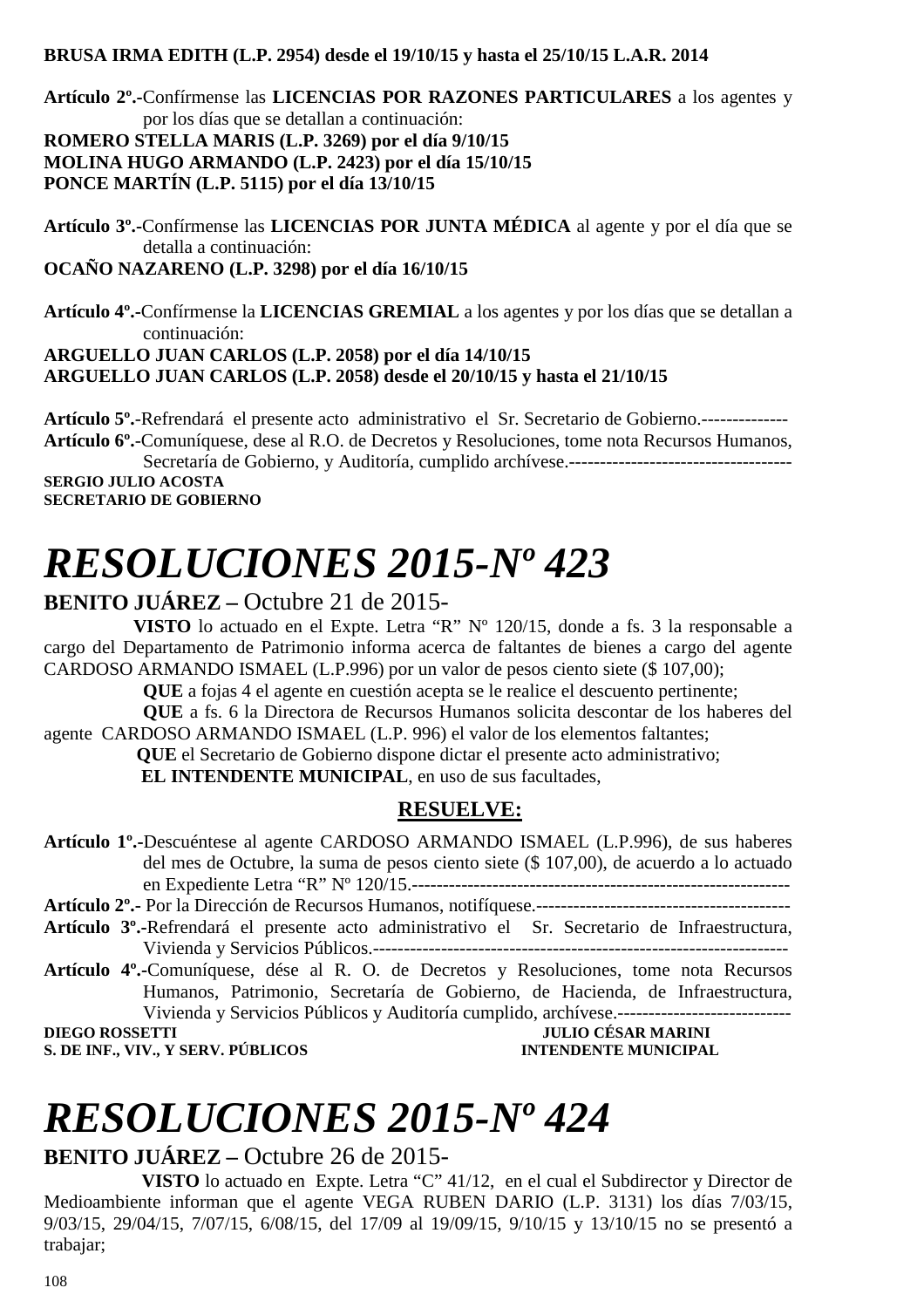**QUE** pese a haber sido notificado, el agente Vega no presentó descargo;

**QUE** a fojas 25 la Directora de Recursos Humanos solicita aplicar la sanción de CINCO DÍAS DE SUSPENSIÓN y descontar de sus haberes los días de ausencia injustificada;

**QUE** a fojas 26 y 27 obra dictamen del Sr. Asesor Legal de la Comuna sugiriendo el dictado del pertinente acto administrativo;

 **QUE** la Secretaría de Gobierno dispone dictar el presente acto administrativo;

 **EL INTENDENTE MUNICIPAL**, en uso de sus facultades,

### **RESUELVE:**

- **Artículo 1º.-** Aplicar CINCO DÍAS DE SUSPENSIÓN al agente VEGA RUBEN DARIO (L.P. 3131) de acuerdo a lo dispuesto en el Artículo 65 inc. a) de la ley 11.757 y a lo actuado en el Expediente Letra "C" 41/12.-----------------------------------------------------------------------
- **Artículo 2º.-**Autorízase a la Dirección de Recursos Humanos a descontar de los haberes del agente VEGA RUBEN DARIO (L.P. 3131) los días que no se presentó a trabajar (7/03/15, 9/03/15, 29/04/15, 7/07/15, 6/08/15, del 17/09 al 19/09/15, 9/10/15 y 13/10/15), de acuerdo a lo actuado en el Expediente Letra "C" 41/12.--------------------------------------

**Artículo 3º.**- Por la Dirección de Recursos Humanos, notifíquese.----------------------------------------------

- **Artículo 4º.-**Refrendará el presente acto administrativo el Sr. Secretario de Infraestructura, Vivienda y Servicios Públicos--------------------------------------------------------------------
- **Artículo 5º.-**Comuníquese, dése al R. O. de Decretos y Resoluciones, tome nota Recursos Humanos, Dirección de Medio Ambiente, Secretaría de Gobierno, de Infraestructura, Vivienda y Servicios Públicos y Auditoría, cumplido, archívese.---------------------------------------------

**S. DE INF., VIV., Y SERV. PÚBLICOS INTENDENTE MUNICIPAL** 

## **DIEGO ROSSETTI DIEGO ROSSETTI DIEGO POSSETTI DIEGO ROSSETTI DIEGO POSSETTI DIEGO POSSETTI DIEGO POSSETTI DIEGO POSSETTI DIEGO POSSETTI DIEGO POSSETTI DIEGO POSSETTI DIEGO POSSETTI DIEGO POSSETTI DIEGO POSSETTI DIEGO POSSE**

# *RESOLUCIONES 2015-Nº 425*

#### **BENITO JUÁREZ** –Octubre 26 de 2015 -

 **VISTO** que la Delegada Municipal de Barker Cdra. DANIELA CORRO (L.P. 2447), solicita se le conceda LICENCIA ANUAL REGLAMENTARIA desde el día 26/10/15 y hasta 31/10/15,

 **QUE** en la "Planilla Licencia" consta el debido conforme refrendado por la Dirección de Recursos Humanos y;

 **QUE** el Secretario de Gobierno dispone dictar acto administrativo,

## **RESUELVE:**

**Artículo 1º.**-Confírmese la **LICENCIA ANUAL REGLAMENTARIA** a la Delegada Municipal de Barker Cdra. DANIELA CORRO (L.P. 2447) desde el día 26/10/15 y hasta el 31/10/15, correspondientes a L.A.R. 2014.----------------------------------------------------- **Artículo 2º.-**Refrendará el presente acto administrativo el Sr. Secretario Gobierno.--------------------

**Artículo 3º.-**Comuníquese, dése al R.O. de Decretos y Resoluciones, tome nota Recursos Humanos, Secretaría de Gobierno, Delegación Barker y Auditoría, cumplido, archívese.--------------------------------------------------------------------------------------------

**SERGIO JULIO ACOSTA SECRETARIO DE GOBIERNO** 

# *RESOLUCIONES 2015-Nº 426*

### **BENITO JUÁREZ** – Octubre 27 de 2015 -

 **VISTO** que el expte. original Letra "A" Nº 102/15 se encuentra glosado al expte. caratulado "AMX ARGENTINA C/ MUNICIPALIDAD DE BENITO JUAREZ S/PRETENSION ANULATORIA - OTROS JUICIOS" (Expte. Nº 10995), de trámite por ante el Juzgado Contencioso Administrativo Nº 1 de Azul, se agrega el presente dictamen a la copia del principal, fecho sea remitido a esta Asesoría se desglosara y agregara al original; y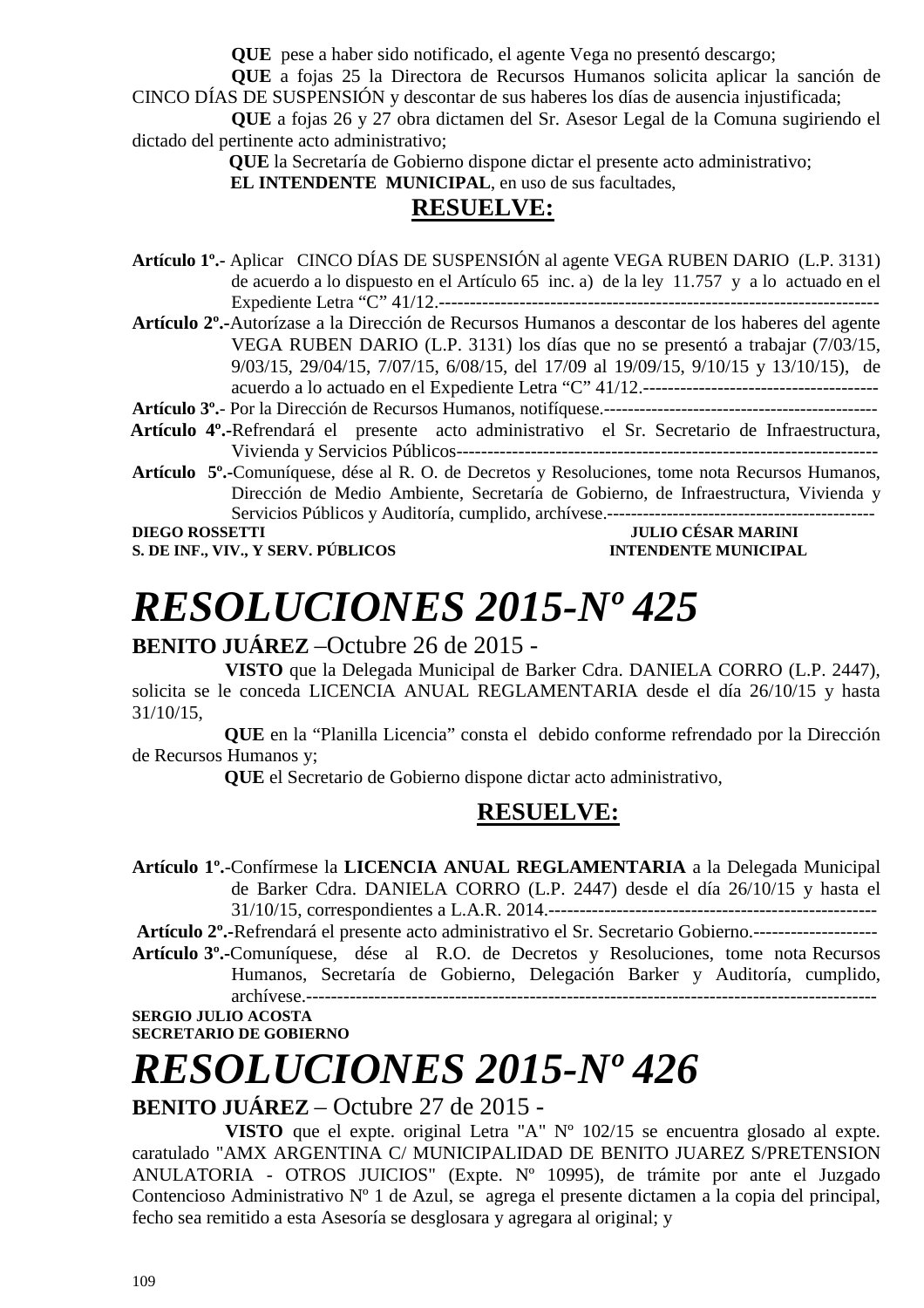**CONSIDERANDO** Que a fs. 39 luce Resolución Nº 352/15, en la cual se resuelve emitir la boleta de pago requerida por el apoderado de la firma AMX ARGENTINA S.A, dando cumplimiento a la Ordenanza Fiscal Nº 4613/12 y Ley 10.397 y costas detalladas en el dictamen agregado a fs. 38 del expte. de referencia.-

 **QUE** a fs. 38 vta. en fecha 28/08/15 el Apoderado de la firma en cuestión recibió copia fiel de la Resolución nombrada precedentemente y del dictamen legal de fs. 37/38 notificándose del Acto Administrativo, el cual se encuentra firme;

 **QUE** a fs. 41 luce nota agregada por el Director de Recaudación Sr. Roberto S. Sacido, dirigida a esta Asesoría, comunicando que ha verificado en el día de la fecha que en el movimiento de la cuenta corriente del Municipio existe un deposito de PESOS NOVECIENTOS VEINTISIETE MIL TRESCIENTOS CUARENTA CON 70/100 (\$ 927.340,70) efectuado por la empresa AMX ARGENTINA S.A CUIT 30-66328849-7, para aplicar al pago de la Tasa Unica Grandes Contribuyentes y Prestadores de Servicios Públicos y Privados, acompañando a fs. 40 el detalle del movimiento bancario de la cuenta de la Municipalidad. Asimismo, solicita se realice el Acto Administrativo correspondiente aplicando la suma acreditada a los siguientes conceptos: honorarios profesionales, tasa de justicia y aportes en la suma de \$ 263.116,14 (comprobante de pago 33193), tasa periodo cuota 1 a 6/ del año 2013 \$ 596.249,01 (comprobante de pago 44929), pago a cuenta cuota 1 del año 2014 \$ 67.975,55 (comprobante de pago 42180001), lo que hace a la suma total de \$ 927.340,70;

 **QUE** atento lo manifestado precedentemente AMX ARGENTINA S.A no ha dado total cumplimiento a la Resolución 352/15 (la cual se encuentra firme y consentida), puesto que ha realizado un deposito parcial de la deuda.-

 **QUE** por lo expuesto, Asesoría Legal aconseja se ingrese por Tesorería Municipal el pago parcial realizado por la empresa AMX ARGENTIANA S.A de \$ 927.340,70 imputando dicha suma a los conceptos descriptos a fs. 41 que se detallan de la siguiente manera: honorarios \$ 208.602,00, aportes de ley \$ 20.860,00, tasa de justicia \$ 30.594,97, sobretasa de justicia \$ 3.059,49, tasa periodo cuota 1 a 6 del año 2013 \$ 596.249,01 y pago a cuenta cuota 1 del año 2014 \$ 67. 975,55, dictándose el Acto Administrativo pertinente, previo a tomar vista el Secretario de Hacienda y posterior pase a Secretaria de Gobierno;

 **QUE** el Secretario de Gobierno dispone dictar el presente acto administrativo,

 **EL INTENDENTE MUNICIPAL**, en uso de sus facultades;

## **RESUELVE:**

**Artículo 1º.**-Impútese la suma de pesos novecientos veintisiete mil trescientos cuarenta con setenta centavos (\$927.340,70) ingresados a las arcas municipales por la firma AMX. Argentina S.A., de la siguiente manera:

- a) Honorarios \$ 208.602,00
- b) Aportes de ley \$ 20.860,00
- c) Tasa de justicia \$ 30.594,97
- d) Sobretasa de justicia \$ 3.059,49
- e) Tasa periodo cuota 1 a 6 del año 2013 \$ 596.249,01
- f) Pago a cuenta cuota 1 del año 2014 \$ 67. 975,55
- 78

De acuerdo al despacho del Asesor Legal de fs. 42 y 43 y del Expte. Letra "A" Nº 102/15

**Artículo 2º.-**Refrendará el presente acto administrativo el Sr. Secretario de Hacienda.------------- **Artículo 3º.-**Comuníquese, dése al R.O. de Decretos y Resoluciones, tome nota, Secretaría de Gobierno, de Hacienda, Dirección de Presupuesto, Dirección de Recaudación, Contaduría, Tesorería y Auditoría, cumplido, archívese.------------------------------------- **JULIO CÉSAR MARINI SECRETARIO DE HACIENDA INTENDENTE MUNICIPAL** 

# *RESOLUCIONES 2015-Nº 427*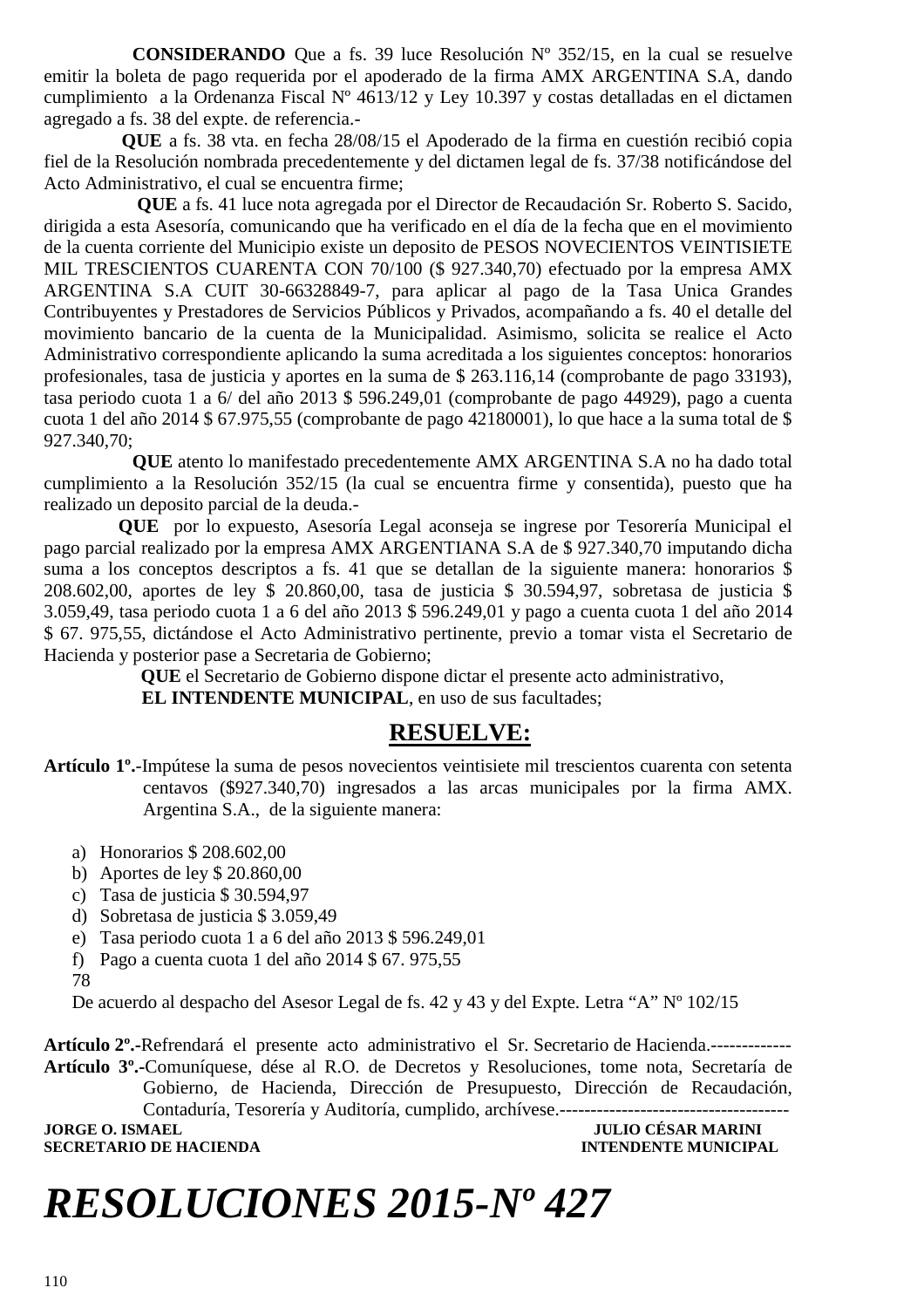#### **BENITO JUÁREZ –** Octubre 27 de 2015-

 **VISTO** lo informado por Recursos Humanos en cuanto a la renovación y/o incorporación de los Convenios de **BECAS Y PRÁCTICAS RENTADAS**, solicitando se formule acto administrativo;

 **Y ATENTO** lo previsto por Oza. Mpal. 2.893/99 y su modificación Oza. Mpal. N° 3179/01;

> **QUE** el Secretario de Gobierno dispone dictar el presente acto administrativo;  **EL INTENDENTE MUNICIPAL**, en uso de sus facultades,

#### **RESUELVE:**

**Artículo 1º.-**Renovar las BECAS Y PRÁCTICAS RENTADAS, según Ordenanza Municipal 2.893/99 y su modificatoria N° 3.179/01 a los siguientes beneficiarios, que se detallan a continuación, de acuerdo a las actuaciones que obran en Expediente Letra "R" Nº 05/15, con efecto retroactivo al **01/10/2015 hasta el 31/10/2015:** 

| *BARTOLOMÉ NAHUEL        | D.N.I. 32.067.408 | \$1.205,00 Deportes                              |
|--------------------------|-------------------|--------------------------------------------------|
| *DE LA TORRE CRISTIAN D. | D.N.I. 30.718.464 | \$2.410,00 Delegación Barker                     |
| *LEDESMA MAXIMILIANO     |                   | D.N.I. 36.671. 727 \$ 2.410,00 Delegación Barker |
| *VALDEZ SAMANTHA         | D.N.I. 35.774.515 | \$2.410,00 Delegación Barker                     |

**Artículo 2º.-**El pago de las Becas que originen los artículos precedentes, se hará efectivo por Tesorería Municipal, y la imputación deberá realizarse de acuerdo a lo determinado por la Subcontadora a cargo de la Oficina de Presupuesto.-----------------------------------

**Artículo 3º.-** Refrendará el presente acto administrativo el Sr. Secretario de Gobierno.----------------

**Artículo 4º.-**Comuníquese, dése al R. O. de Decretos y Resoluciones, tome nota Recursos Humanos, Contaduría, Tesorería, Presupuesto, Secretarías de Gobierno, de Hacienda, Ayudantía Fiscal, Dirección de Deportes y Auditoría, cumplido, archívese.-------------

**SERGIO JULIO ACOSTA JULIO CÉSAR MARINI** 

**SECRETARIO DE GOBIERNO INTENDENTE MUNICIPAL** 

# *RESOLUCIONES 2015-Nº 428*

**BENITO JUÁREZ** –Octubre 27 de 2015-

 **VISTO** lo informado por la Dirección de Recursos Humanos en cuanto a la renovación y/o incorporación de los Convenios de **BECAS Y PRÁCTICAS RENTADAS**, debiendo otorgarse acto administrativo;

 **ATENTO** lo previsto por Oza. Mpal. 2.893/99 y su modificación Oza. Mpal. N° 3179/01;

> **QUE** el Secretario de Gobierno dispone dictar el presente acto administrativo;  **EL INTENDENTE MUNICIPAL**, en uso de sus facultades,

#### **RESUELVE:**

**Artículo 1º.-**Renovar las **BECAS Y PRÁCTICAS RENTADAS,** según Ordenanza Municipal 2.893/99 y su modificatoria  $N^{\circ}$  3.179/01 a los siguientes beneficiarios, que se desempeñan en la Secretaría de Desarrollo Social, de acuerdo a lo informado por Recursos Humanos, con efecto retroactivo al **1/10/2015 y hasta el 31/10/2015:** 

| *ROLON MARÍA DE LOS MILAGROS D.N.I. 35.150.141 \$1.810,00 C. del Sur |                                        |
|----------------------------------------------------------------------|----------------------------------------|
| *RIERA ANTONELA                                                      | D.N.I. 38.893.819 \$1.810,00 D. Social |
| *RIMOLI MARIBEL                                                      | D.N.I. 37.980.531 \$1.205,00 D. Social |
| *GIULLIETI JUAN MANUEL                                               | D.N.I. 34.253.447 \$2.410,00 D. Social |

**Artículo 2º.-**El pago de las Becas que origine el artículo precedente, se hará efectivo por Tesorería Municipal, y la imputación deberá realizarse de acuerdo a lo determinado por la Subcontadora a cargo de la Oficina de Presupuesto.------------------------------------------

**Artículo 3º.-**Refrendará el presente acto administrativo la Sra. Secretaria de Desarrollo Social.------ **Artículo 4º.-**Comuníquese, dése al R. O. de Decretos y Resoluciones, tome nota Recursos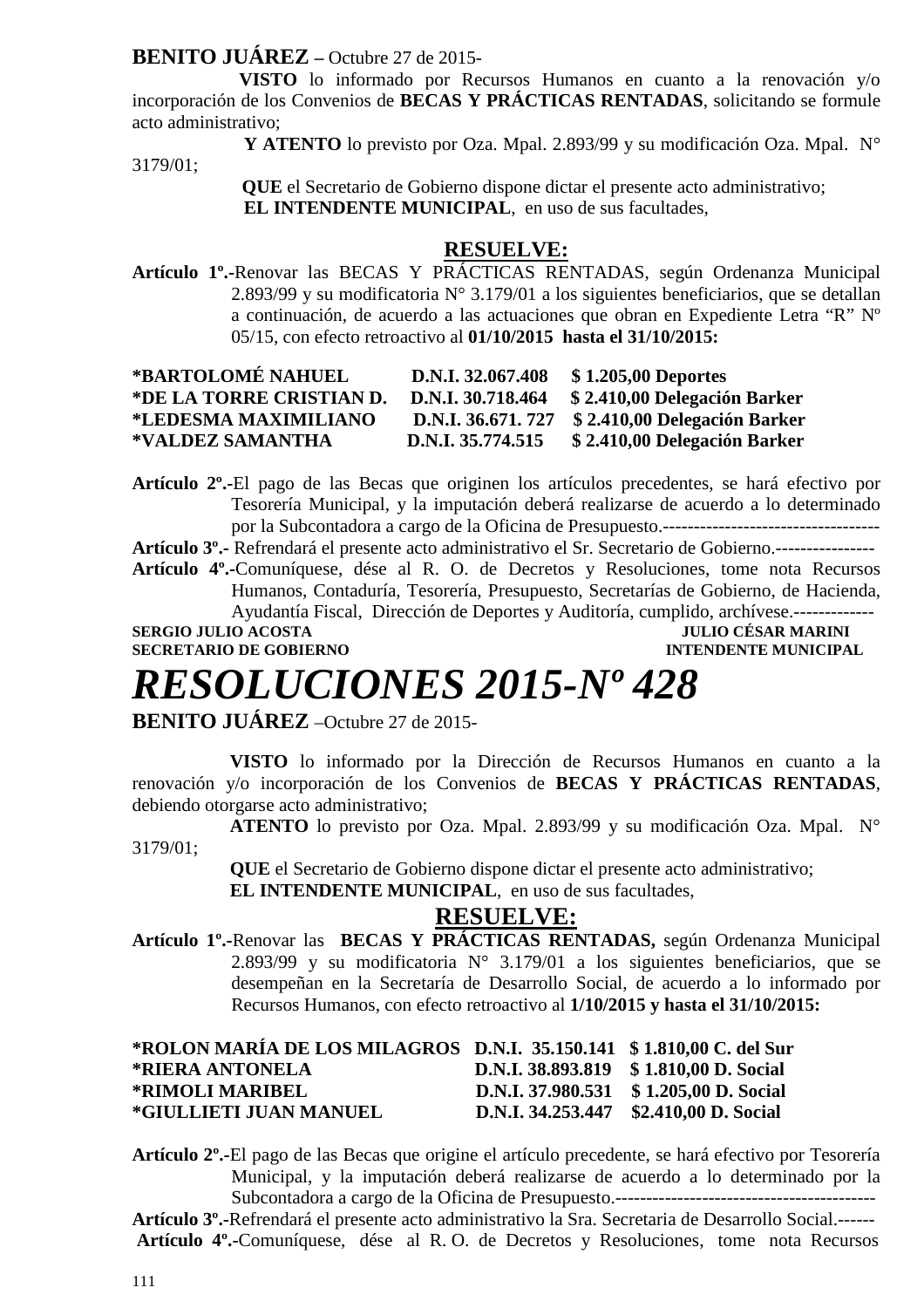Humanos, Contaduría, Tesorería, Secretarías de Gobierno, de Desarrollo Social y

Auditoría, cumplido, archívese.------------------------------------------------------------------ **S. DE DESARROLLO SOCIAL CONSUMING AND SOCIAL CONSUMING A LOCAL CONSUMING A LOCAL CONSUMING A LOCAL CONSUMING A LOCAL CONSUMING A LOCAL CONSUMING A LOCAL CONSUMING A LOCAL CONSUMING A LOCAL CONSUMING A LOCAL CONSUMING A LO** 

**MARÍA TERESA RICCI JULIO CÉSAR MARINI** 

## *RESOLUCIONES 2015-Nº 429*

**BENITO JUÁREZ** – Octubre 27 de 2015-

 **VISTO** lo informado por la Dirección de Recursos Humanos en cuanto a la renovación y/o incorporación de los Convenios de **BECAS Y PRÁCTICAS RENTADAS**, debiendo otorgarse acto administrativo;

 **ATENTO** lo previsto por Oza. Mpal. 2.893/99 y su modificación Oza. Mpal. N° 3179/01;

> **QUE** el Secretario de Gobierno dispone dictar el presente acto administrativo;  **EL INTENDENTE MUNICIPAL,** en uso de sus facultades,

### **RESUELVE:**

**Artículo 1º.-**Renovar las **BECAS Y PRÁCTICAS RENTADAS,** según Ordenanza Municipal 2.893/99 y su modificatoria  $N^{\circ}$  3.179/01 a los siguientes beneficiarios, que se desempeñan en la Secretaría de Infraestructura, Vivienda y Servicios Públicos de acuerdo a lo informado por Recursos Humanos, con efecto retroactivo al **1/10/2015 y hasta el 31/10/2015:** 

#### **\*RIGANTI JUAN CRUZ D.N.I. 36.882.010 \$ 2.410,00 Infraestructura**

- **Artículo 2º.-**El pago de las Becas que origine el artículo precedente, se hará efectivo por Tesorería Municipal, y la imputación deberá realizarse de acuerdo a lo determinado por la Subcontadora a cargo de la Oficina de Presupuesto.------------------------------------------
- **Artículo 3º.-**Refrendará el presente acto administrativo el Sr. Secretario de Infraestructura, Vivienda y Servicios Públicos.-------------------------------------------------------------------
- **Artículo 4º.-**Comuníquese, dése al R. O. de Decretos y Resoluciones, tome nota Recursos Humanos, Contaduría, Tesorería, Secretarías de Gobierno, de Infraestructura, Vivienda y Servicios Públicos y Auditoría, cumplido, archívese.---------------------------

**S. DE INF., VIV., Y SERV. PÚBLICOS INTENDENTE MUNICIPAL** 

**DIEGO ROSSETTI DIEGO POSSETTI DIEGO POSSETTI DIEGO POSSETTI DIEGO POSSETTI DIEGO POSSETTI DIEGO POSSETTI DIEGO POSSETTI DIEGO POSSETTI DIEGO POSSETTI DIEGO POSSETTI DIEGO POSSETTI DIEGO POSSETTI DIEGO POSSETTI DIEGO POSSE** 

## *RESOLUCIONES 2015-Nº 430*

#### **BENITO JUÁREZ** –Octubre 27 de 2015 -

 **VISTO** que el Subdirector de Descentralización Administrativa Sr. SARAVIA ESTEBAN (L.P. 1204), solicita se le conceda LICENCIA ANUAL REGLAMENTARIA desde el día 2/11/15 y hasta 8/11/15,

 **QUE** en la "Planilla Licencia" consta el debido conforme refrendado por la Dirección de Recursos Humanos y;

 **QUE** el Secretario de Gobierno dispone dictar acto administrativo,

## **RESUELVE:**

**Artículo 1º.**-Confírmese la **LICENCIA ANUAL REGLAMENTARIA** al Subdirector de Descentralización Administrativa Sr. SARAVIA ESTEBAN (L.P. 1204), desde el día 2/11/15 y hasta el 4/11/15, correspondientes a L.A.R. 2014 y desde el 5/11/15 y hasta el 8/11/15, correspondientes a L.A.R. 2015.----------------------------------------------------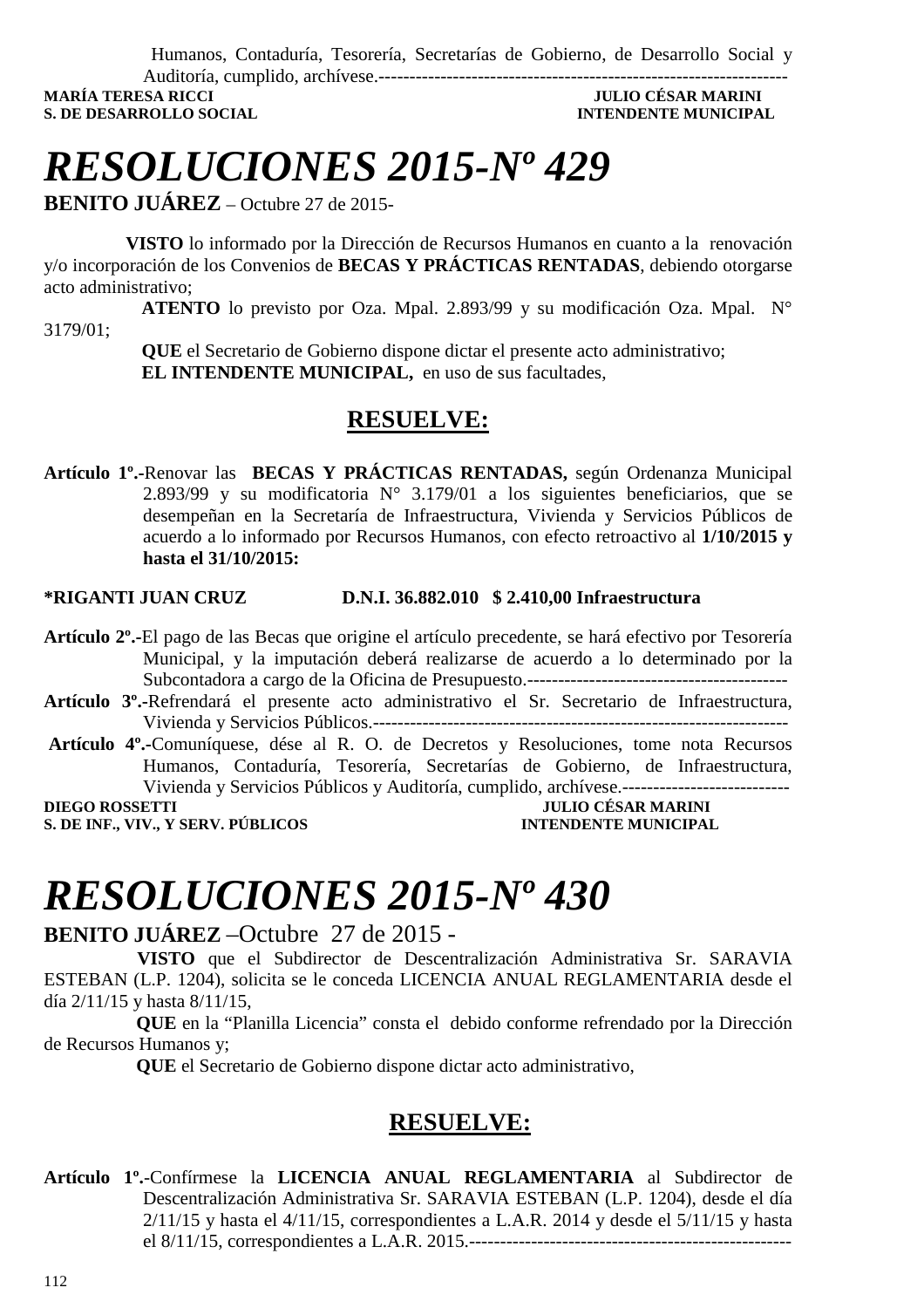**Artículo 2º.-**Refrendará el presente acto administrativo el Sr. Secretario Hacienda.---------------------

**Artículo 3º.-**Comuníquese, dése al R.O. de Decretos y Resoluciones, tome nota Recursos Humanos, Secretarías de Gobierno, Hacienda y Auditoría, cumplido, archívese.-------- **JORGE O. ISMAEL** 

**SECRETARIO DE HACIENDA** 

# *RESOLUCIONES 2015-Nº 431*

**BENITO JUÁREZ** –Octubre 27 de 2015 -

 **VISTO** que la Subdirectora de Tasas y Derechos Sra. CARRIZO LACAZE MARÍA M. (L.P. 2289), solicita se le conceda LICENCIA ANUAL REGLAMENTARIA desde el día 2/11/15 y hasta 8/11/15,

 **QUE** en la "Planilla Licencia" consta el debido conforme refrendado por la Dirección de Recursos Humanos y;

 **QUE** el Secretario de Gobierno dispone dictar acto administrativo,

## **RESUELVE:**

**Artículo 1º.**-Confírmese la **LICENCIA ANUAL REGLAMENTARIA** a la Subdirectora de Tasas y Derechos Sra. CARRIZO LACAZE MARÍA M. (L.P. 2289), desde el día 2/11/15 y hasta el 8/11/15, correspondientes a L.A.R. 2014.---------------------------------------------

**Artículo 2º.-**Refrendará el presente acto administrativo el Sr. Secretario Hacienda.--------------------- **Artículo 3º.-**Comuníquese, dése al R.O. de Decretos y Resoluciones, tome nota Recursos Humanos, Secretarías de Gobierno, Hacienda y Auditoría, cumplido, archívese.--------

**JORGE O. ISMAEL SECRETARIO DE HACIENDA** 

# *RESOLUCIONES 2015-Nº 432*

### **BENITO JUÁREZ** – Octubre 30 de 2015 –

 **VISTO** las Licencias solicitadas por los agentes pertenecientes al área de Infraestructura, Vivienda y Servicios Públicos;

 **QUE** en las "Planillas Licencia" consta el debido conforme refrendado por la Dirección de Recursos Humanos y por los distintos responsables de área;

 **QUE** el Secretario de Gobierno dispone dictar el presente acto administrativo;

## **RESUELVE:**

**Artículo 1º.-**Concédanse o confírmense las **LICENCIAS ANUALES REGLAMENTARIAS** a los agentes y por los días que se detallan a continuación:

**MADRID PABLO (L.P. 2543) desde el 10/11/15 y hasta el 27/11/15 L.A.R. 2014 MENDEGUÍA MIGUEL (L.P. 1010) desde el 9/11/15 y hasta el 13/12/15 L.A.R. 2013 SPINELLI CLAUDIO (L.P. 2646) desde el 3/11/15 y hasta el 9/11/15 L.A.R. 2013 TORRES JUAN ALBERTO (L.P. 2663) desde el 2/11/15 y hasta el 8/11/15 L.A.R. 2013 CANALE MARÍA (L.P. 2734) por el 30/10/15 L.A.R. 2013 DÍAZ JULIO JORGE (L.P. 1659) desde el 26/10/15 y hasta el 1/11/15 L.A.R. 2014 ELÍA RAMÓN (L.P. 2685) desde el 26/10/15 y hasta el 30/10/15 L.A.R. 2014 ROMERO MARTÍN (L.P. 2741) desde el 26/10/15 y hasta el 8/11/15 L.A.R. 2013 LÓPEZ JUAN MANUEL (L.P. 1982) desde el 21/10/15 y hasta el 28/10/15 L.A.R. 2013 MADRID PABLO (L.P. 2543) desde el 21/10/15 y hasta el 27/10/15 L.A.R. 2014 DÍAZ JULIO (L.P.1659) desde el 2/11/15 y hasta el 8/11/15 L.A.R. 2014 OJEDA MARÍA DELICIA (L.P. 2658) desde el 30/10/15 y hasta el 19/11/15 L.A.R. 2014** 

**Artículo 2º.-**Confírmense las **LICENCIAS POR RAZONES PARTICULARES** a los agentes y por los días que se detallan a continuación:

**MAIDANA JAVIER (L.P. 3247) por el día 28/10/15 BARNECHE CARLOS (L.P. 1660) por el día 6/11/15**